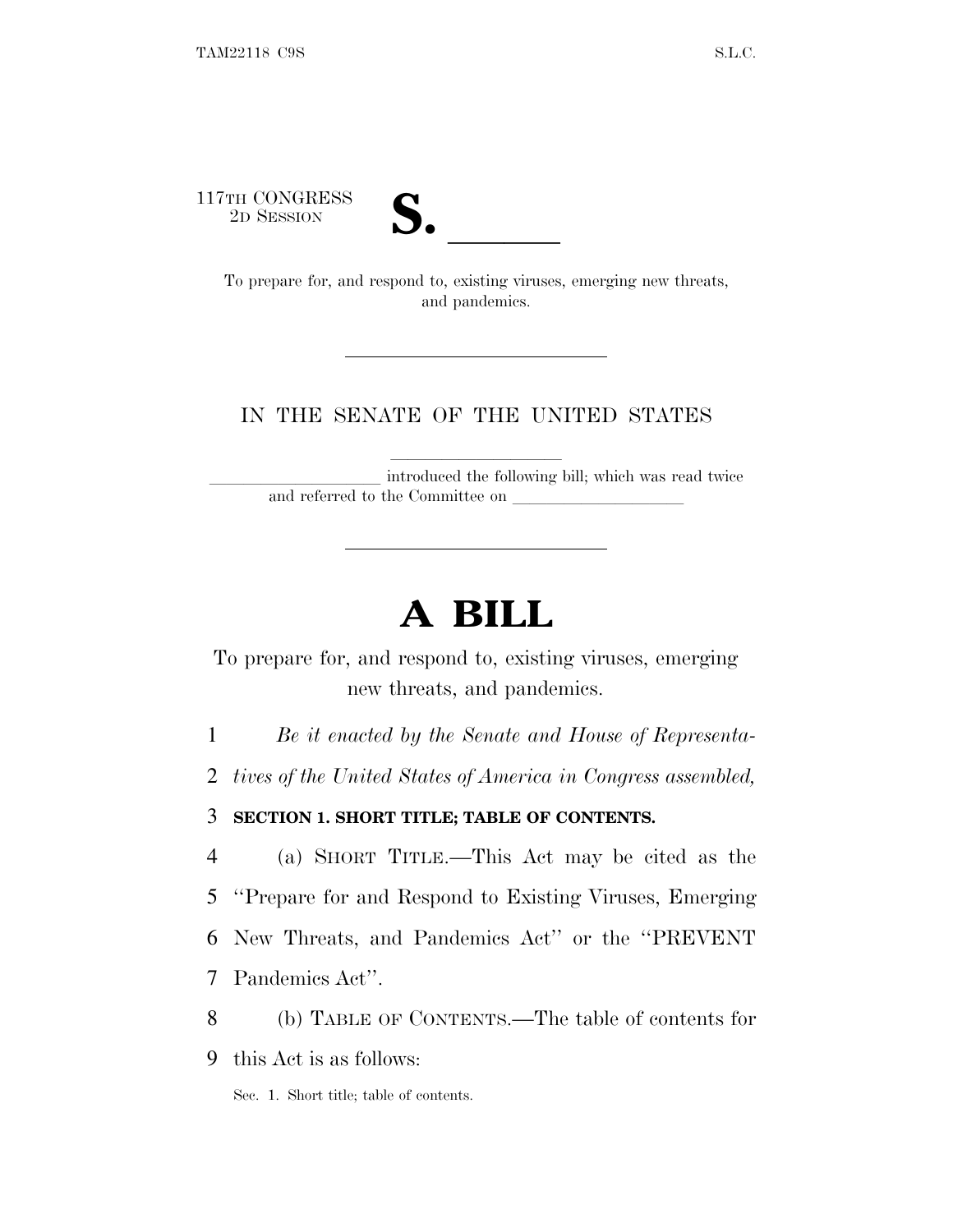### TITLE I—STRENGTHENING FEDERAL AND STATE PREPAREDNESS

#### Subtitle A—Federal Leadership and Accountability

- Sec. 101. Comprehensive review of the COVID–19 response.
- Sec. 102. Appointment and authority of the Director of the Centers for Disease Control and Prevention.
- Sec. 103. Public health and medical preparedness and response coordination.
- Sec. 104. Strengthening public health communication.

#### Subtitle B—State and Local Readiness

- Sec. 111. Improving State and local public health security.
- Sec. 112. Supporting access to mental health and substance use disorder services during public health emergencies.
- Sec. 113. Trauma care reauthorization.
- Sec. 114. Assessment of containment and mitigation of infectious diseases.

# TITLE II—IMPROVING PUBLIC HEALTH PREPAREDNESS AND RESPONSE CAPACITY

### Subtitle A—Addressing Disparities and Improving Public Health Emergency Responses

- Sec. 201. Addressing social determinants of health and improving health outcomes.
- Sec. 202. National Academies of Sciences report.

#### Subtitle B—Improving Public Health Data

- Sec. 211. Modernizing biosurveillance capabilities and infectious disease data collection.
- Sec. 212. Genomic sequencing, analytics, and public health surveillance of pathogens.
- Sec. 213. Supporting public health data availability and access.
- Sec. 214. Epidemic forecasting and outbreak analytics.

#### Subtitle C—Revitalizing the Public Health Workforce

- Sec. 221. Improving recruitment and retention of the frontline public health workforce.
- Sec. 222. Awards to support community health workers and community health.
- Sec. 223. Improving public health emergency response capacity.
- Sec. 224. Extension of authorities to support health professional volunteers at community health centers.

#### Subtitle D—Improving Public Health Responses

- Sec. 231. Centers for public health preparedness and response.
- Sec. 232. Vaccine distribution plans.

# TITLE III—ACCELERATING RESEARCH AND COUNTERMEASURE DISCOVERY

- Sec. 301. Research and activities related to long-term health effects of SARS– CoV–2 infection.
- Sec. 302. Research centers for pathogens of pandemic concern.
- Sec. 303. Improving medical countermeasure research coordination.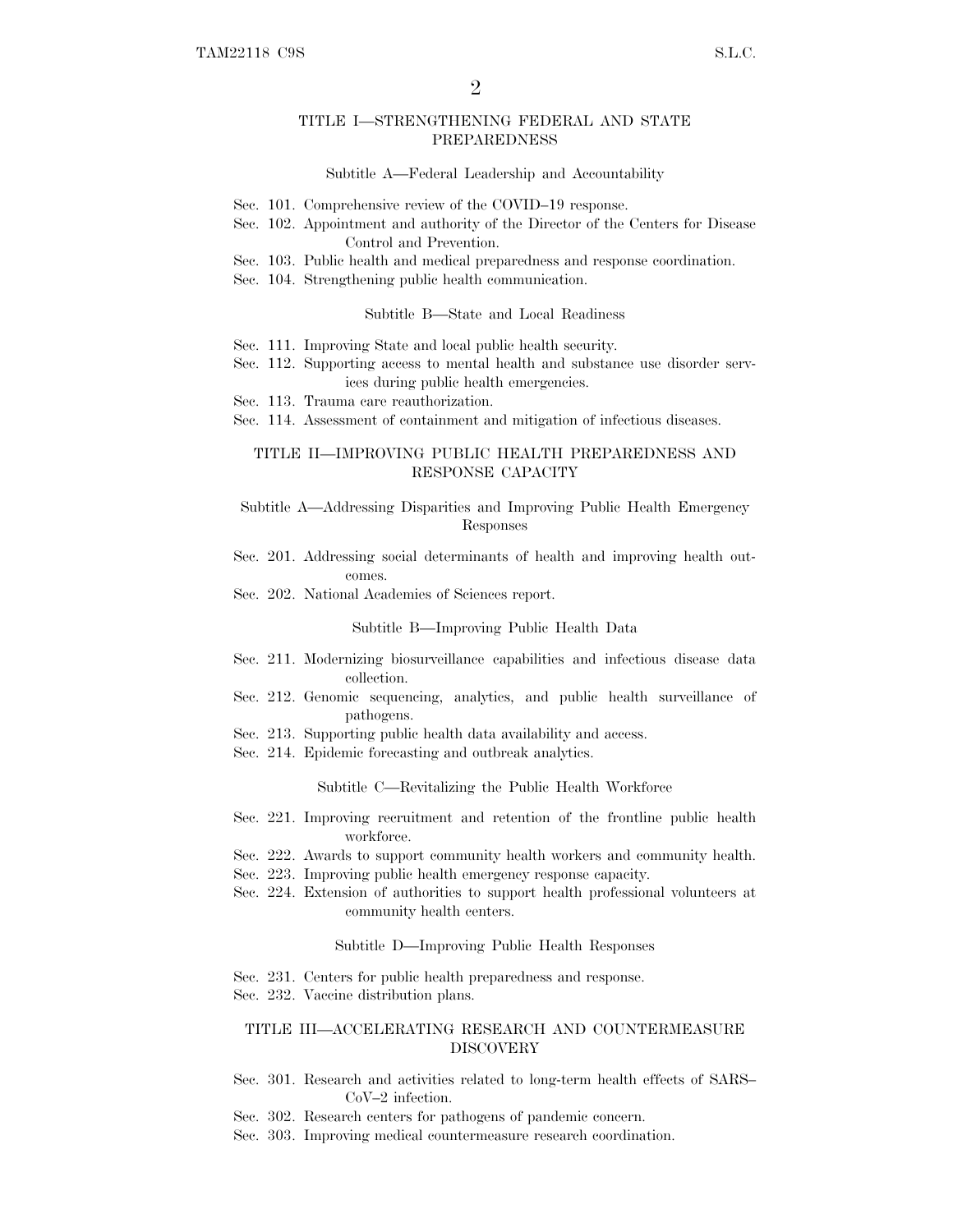Sec. 304. Accessing specimen samples and diagnostic tests.

# TITLE IV—MODERNIZING AND STRENGTHENING THE SUPPLY CHAIN FOR VITAL MEDICAL PRODUCTS

- Sec. 401. Warm base manufacturing capacity for medical countermeasures.
- Sec. 402. Supply chain considerations for the Strategic National Stockpile.
- Sec. 403. Strategic National Stockpile equipment maintenance.
- Sec. 404. Improving transparency and predictability of processes of the Strategic National Stockpile.
- Sec. 405. Improving supply chain flexibility for the Strategic National Stockpile.
- Sec. 406. Strategic National Stockpile contract duration.
- Sec. 407. Reimbursement for certain supplies.
- Sec. 408. Action reporting on stockpile depletion.
- Sec. 409. Provision of medical countermeasures to Indian programs and facilities.
- Sec. 410. Grants for State strategic stockpiles.

# TITLE V—ENHANCING DEVELOPMENT AND COMBATING SHORTAGES OF MEDICAL PRODUCTS

#### Subtitle A—Development and Review

- Sec. 501. Advancing qualified infectious disease product innovation.
- Sec. 502. Modernizing clinical trials.
- Sec. 503. Accelerating countermeasure development and review.
- Sec. 504. Third party test evaluation during emergencies.
- Sec. 505. Facilitating the use of real world evidence.
- Sec. 506. Advanced platform technologies.
- Sec. 507. Increasing EUA decision transparency.
- Sec. 508. Improving FDA guidance and communication.
- Sec. 509. GAO study and report on hiring challenges at FDA.

#### Subtitle B—Mitigating Shortages

- Sec. 511. Ensuring registration of foreign drug and device manufacturers.
- Sec. 512. Extending expiration dates for certain drugs.
- Sec. 513. Unannounced foreign facility inspections pilot program.
- Sec. 514. Combating counterfeit devices.
- Sec. 515. Strengthening medical device supply chains.
- Sec. 516. Preventing medical device shortages.
- Sec. 517. Remote records assessments for medical devices.
- Sec. 518. Advanced manufacturing technologies designation pilot program.
- Sec. 519. Technical corrections.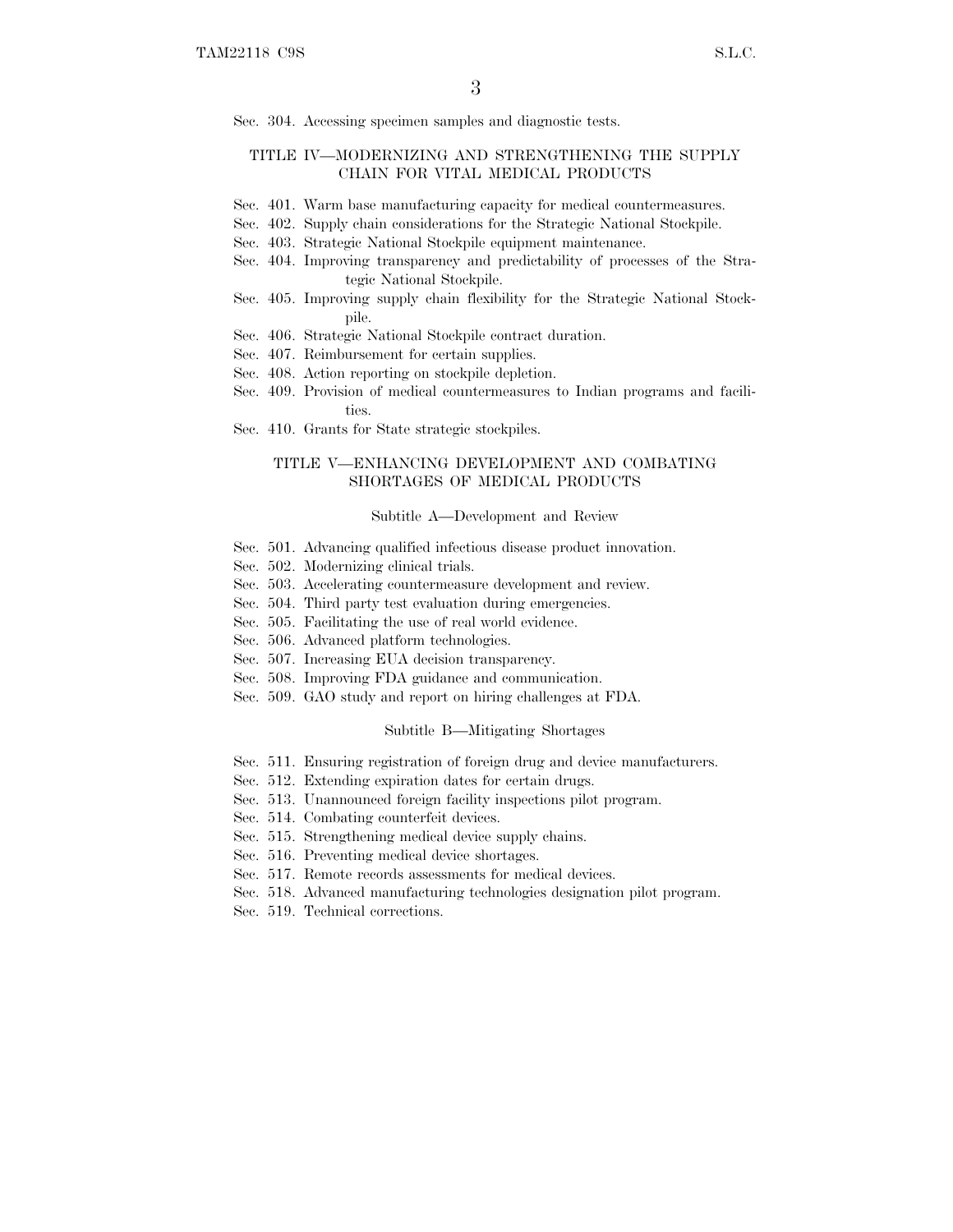# **TITLE I—STRENGTHENING FED- ERAL AND STATE PREPARED- NESS Subtitle A—Federal Leadership and Accountability SEC. 101. COMPREHENSIVE REVIEW OF THE COVID–19 RE- SPONSE.** (a) ESTABLISHMENT OF TASK FORCE.—There is es- tablished a task force to be known as the ''National Task Force on the Response of the United States to the COVID–19 Pandemic'' (referred to in this section as the 12 "Task Force"). (b) PURPOSES.—The purposes of the Task Force are to— (1) examine, assess, and report upon the United States' preparedness for, and response to, 17 the COVID–19 pandemic, including— (A) the initial Federal, State, local, and territorial responses in the United States; (B) the ongoing Federal, State, local, and territorial responses in the United States, in- cluding the activities, policies, and decisions of the Trump Administration and the Biden Ad-ministration;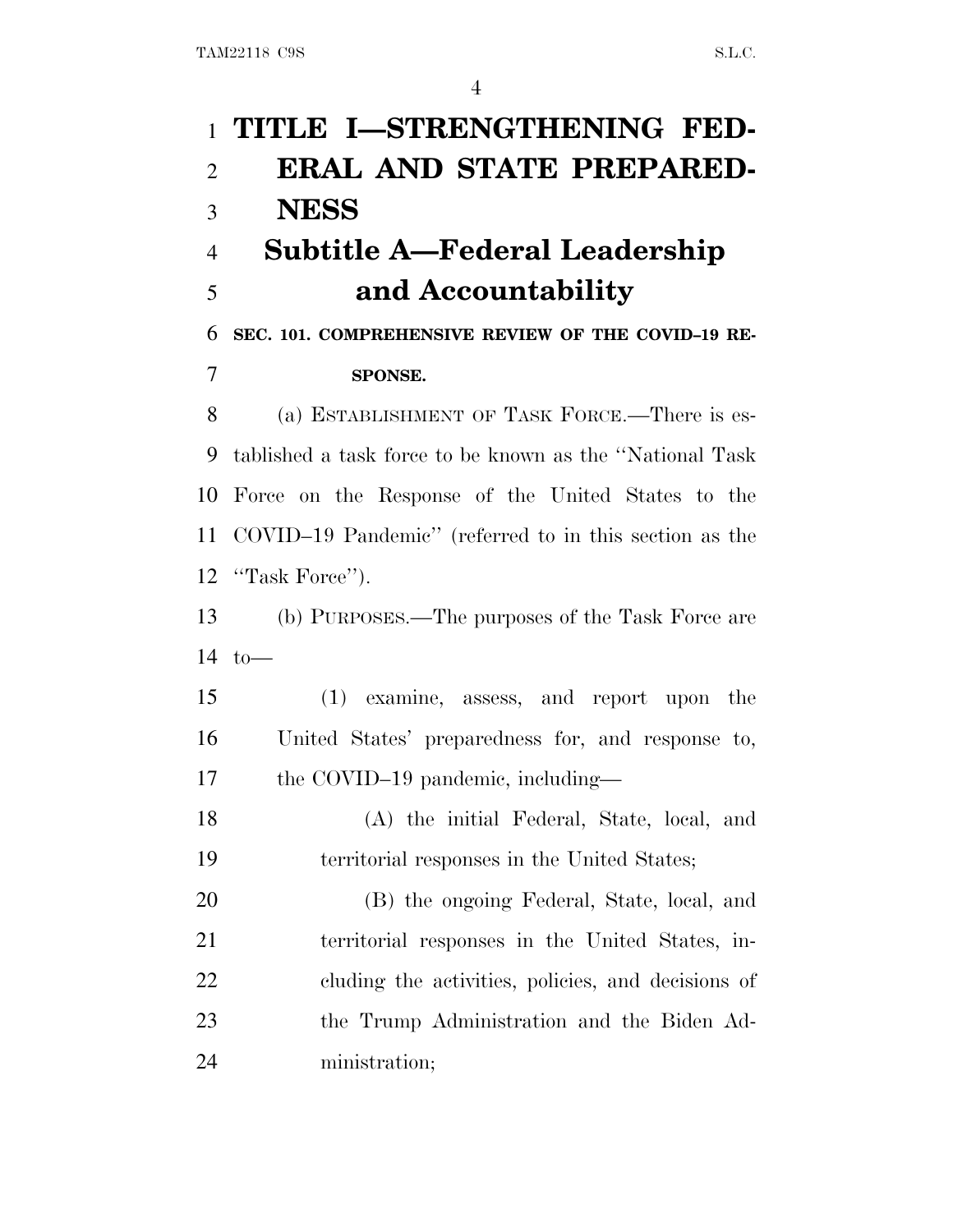(C) the impact of the pandemic on public health and health care systems; and (D) the initial outbreak in Wuhan, China, including efforts to determine the potential causes for the emergence of the SARS–CoV–2 virus, and Federal actions to mitigate its spread internationally; (2) build upon existing or ongoing evaluations and avoid unnecessary duplication, by reviewing the findings, conclusions, and recommendations of other

 appropriate task forces, committees, commissions, or entities established by other public or nonprofit pri- vate entities related to the United States' prepared-ness for, and response to, the COVID–19 pandemic;

 (3) identify gaps in public health preparedness and medical response policies, processes, and activi- ties and how such gaps impacted the ability of the United States to respond to the COVID–19 pan-demic; and

 (4) submit a report to the President and to Congress on its findings, conclusions, and rec- ommendations to improve the United States' pre- paredness for, and response to, future public health emergencies, including a public health emergency re-sulting from an emerging infectious disease.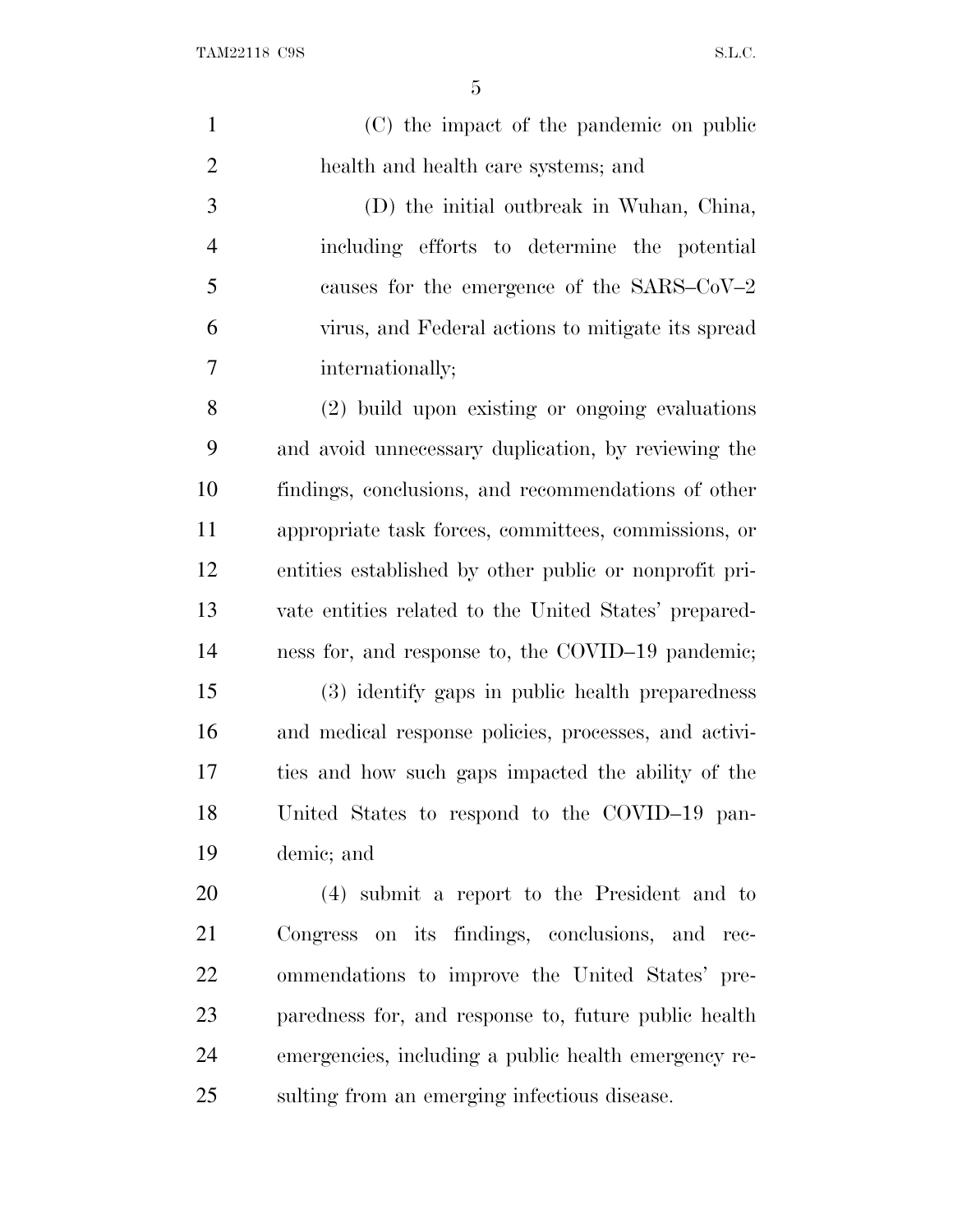| $\mathbf{1}$   | (c) COMPOSITION OF TASK FORCE; MEETINGS.—     |
|----------------|-----------------------------------------------|
| $\overline{2}$ | (1) MEMBERS.—The Task Force shall be com-     |
| 3              | posed of 12 members, of whom—                 |
| 4              | $(A)$ 1 member shall be appointed by the      |
| 5              | majority leader of the Senate;                |
| 6              | (B) 1 member shall be appointed by the        |
| 7              | minority leader of the Senate;                |
| 8              | (C) 2 members shall be appointed by the       |
| 9              | chair of the Committee on Health, Education,  |
| 10             | Labor, and Pensions of the Senate;            |
| 11             | (D) 2 members shall be appointed by the       |
| 12             | ranking member of the Committee on Health,    |
| 13             | Education, Labor, and Pensions of the Senate; |
| 14             | (E) 1 member shall be appointed by the        |
| 15             | Speaker of the House of Representatives;      |
| 16             | $(F)$ 1 member shall be appointed by the      |
| 17             | minority leader of the House of Representa-   |
| 18             | tives;                                        |
| 19             | $(G)$ 2 members shall be appointed by the     |
| 20             | chair of the Committee on Energy and Com-     |
| 21             | merce of the House of Representatives; and    |
| <u>22</u>      | (H) 2 members shall be appointed by the       |
| 23             | ranking member of the Committee on Energy     |
| 24             | and Commerce of the House of Representatives. |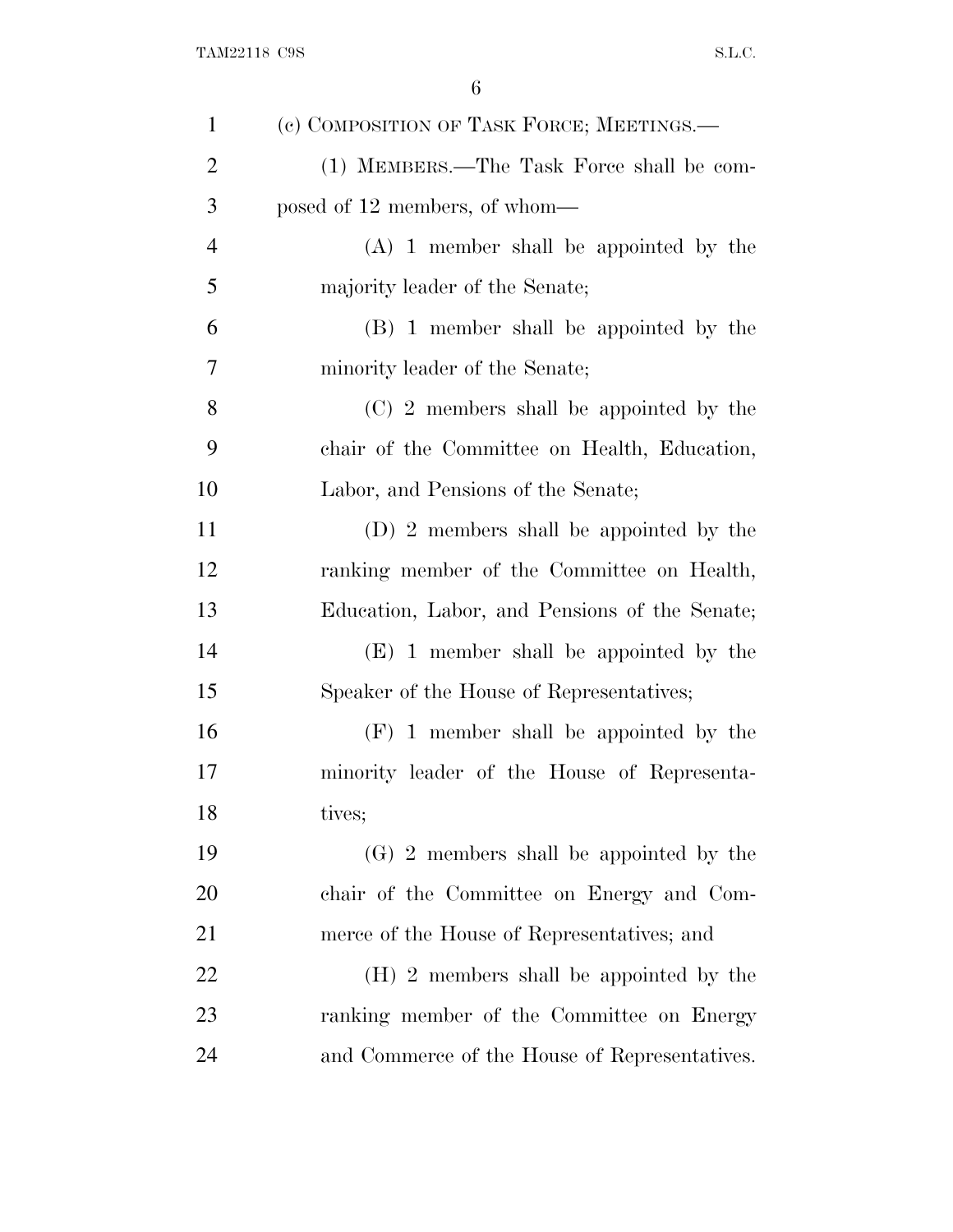| $\mathbf{1}$   | $(2)$ CHAIR AND VICE CHAIR.—Not later than 30         |
|----------------|-------------------------------------------------------|
| $\overline{2}$ | days after the date on which all members of the       |
| 3              | Task Force are appointed under paragraph (1), such    |
| $\overline{4}$ | members shall meet to elect a Chair and Vice Chair    |
| 5              | from among such members. The Chair and Vice           |
| 6              | Chair shall each be elected to serve upon an affirma- |
| 7              | tive vote from 8 members of the Task Force. The       |
| 8              | Chair and Vice Chair shall not be registered mem-     |
| 9              | bers of the same political party.                     |
| 10             | (3) QUALIFICATIONS.—                                  |
| 11             | (A) POLITICAL PARTY AFFILIATION.—Not                  |
| 12             | more than 6 members of the Task Force shall           |
| 13             | be registered members of the same political           |
| 14             | party.                                                |
| 15             | (B) NONGOVERNMENTAL APPOINTEES.—                      |
| 16             | An individual appointed to the Task Force may         |
| 17             | not be an officer or employee of the Federal          |
| 18             | Government or any State, local, or Tribal gov-        |
| 19             | ernment.                                              |
| 20             | (C) QUALIFICATIONS.—It is the sense of                |
| 21             | Congress that individuals appointed to the Task       |
| 22             | Force should be highly qualified citizens of the      |
| 23             | United States. Members appointed under para-          |
| 24             | graph (1) may include individuals with expertise      |
| 25             | $in-$                                                 |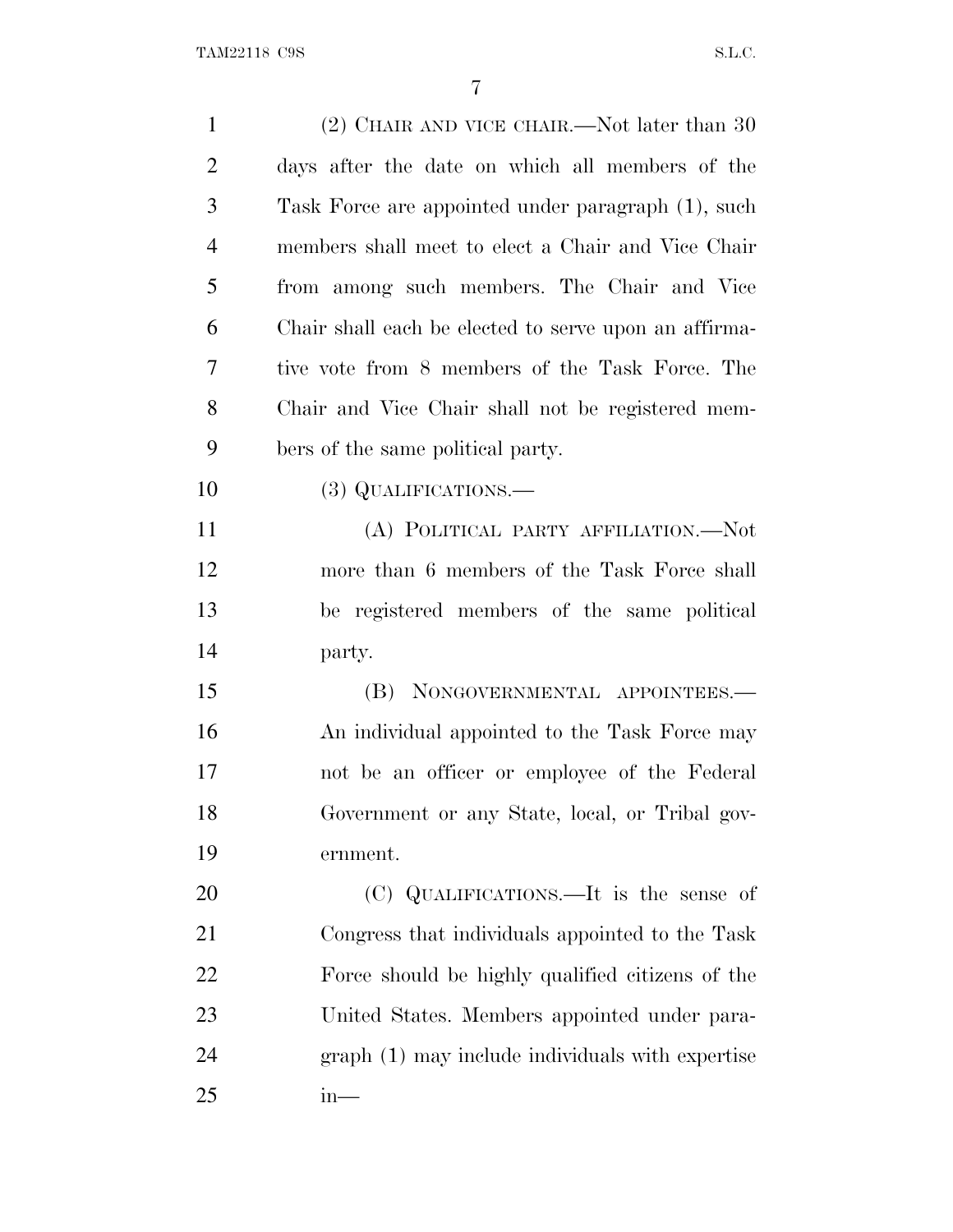| $\mathbf{1}$   | (i) public health, health disparities                |
|----------------|------------------------------------------------------|
| $\overline{2}$ | and at-risk populations, medicine, and re-           |
| 3              | lated fields;                                        |
| $\overline{4}$ | (ii) State, local, Tribal, or territorial            |
| 5              | government, including public health and              |
| 6              | medical preparedness and response and                |
| $\overline{7}$ | emergency management and other relevant              |
| 8              | public administration;                               |
| 9              | (iii) research regarding, or the devel-              |
| 10             | opment, manufacturing, distribution, and             |
| 11             | regulation of, medical products;                     |
| 12             | (iv) national security and foreign rela-             |
| 13             | tions, including global health; and                  |
| 14             | (v) commerce, including transpor-                    |
| 15             | tation, supply chains, and small business.           |
| 16             | (4) DEADLINE FOR APPOINTMENT.—All mem-               |
| 17             | bers of the Task Force shall be appointed not later  |
| 18             | than 90 days after the date of enactment of this     |
| 19             | Act.                                                 |
| 20             | (5) MEETINGS.—The Task Force shall meet              |
| 21             | and begin the operations of the Task Force as soon   |
| <u>22</u>      | as practicable. After its initial meeting, the Task  |
| 23             | Force shall meet upon the call of the Chair and Vice |
| 24             | Chair or 8 of its members.                           |
| 25             | $(6)$ QUORUM; VACANCIES.—                            |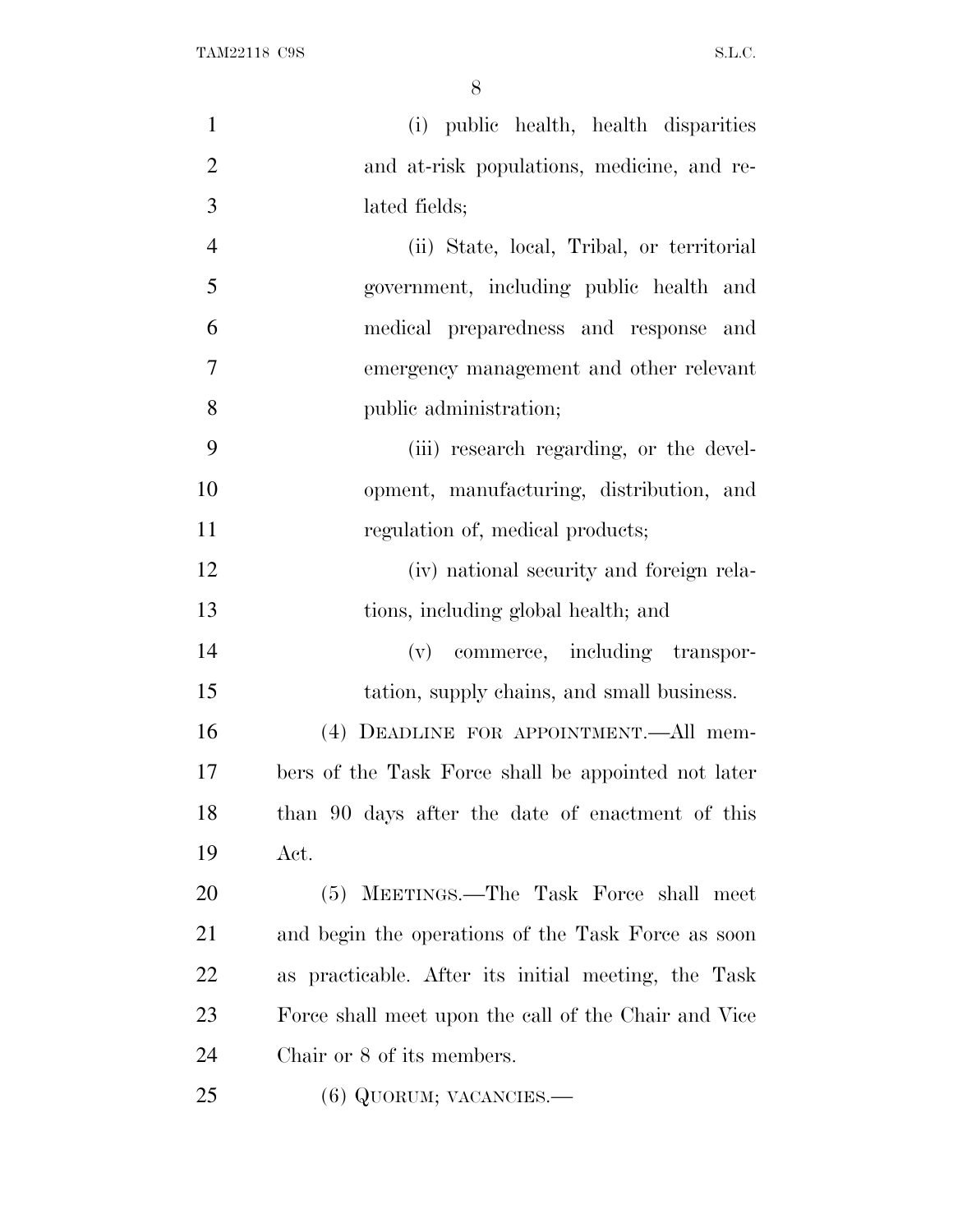| 1              | (A) QUORUM.—Eight members of the                |
|----------------|-------------------------------------------------|
| $\overline{2}$ | Task Force shall constitute a quorum.           |
| 3              | (B) VACANCIES.—Any vacancy in the Task          |
| $\overline{4}$ | Force shall not affect its powers, but shall be |
| 5              | filled in the same manner in which the original |
| 6              | appointment was made.                           |
| $\overline{7}$ | (d) FUNCTIONS OF TASK FORCE.—The functions of   |
| 8              | the Task Force are to-                          |
| 9              | $(1)$ conduct a review that—                    |
| 10             | (A) examines the initial outbreak of the        |
| 11             | SARS-CoV-2 virus in Wuhan, China, includ-       |
| 12             | $ing$ —                                         |
| 13             | (i) engaging with willing partner gov-          |
| 14             | ernments and global experts;                    |
| 15             | (ii) seeking access to relevant records;        |
| 16             | and                                             |
| 17             | (iii) examining the potential causes of         |
| 18             | the emergence and source of the virus;          |
| 19             | (B) examines the United States' prepara-        |
| <b>20</b>      | tion for, and response to, the COVID-19 pan-    |
| 21             | demic, including—                               |
| 22             | (i) relevant laws, policies, regulations,       |
| 23             | and processes that were in place prior to,      |
| 24             | or put into place during, the public health     |
| 25             | emergency declared by the Secretary of          |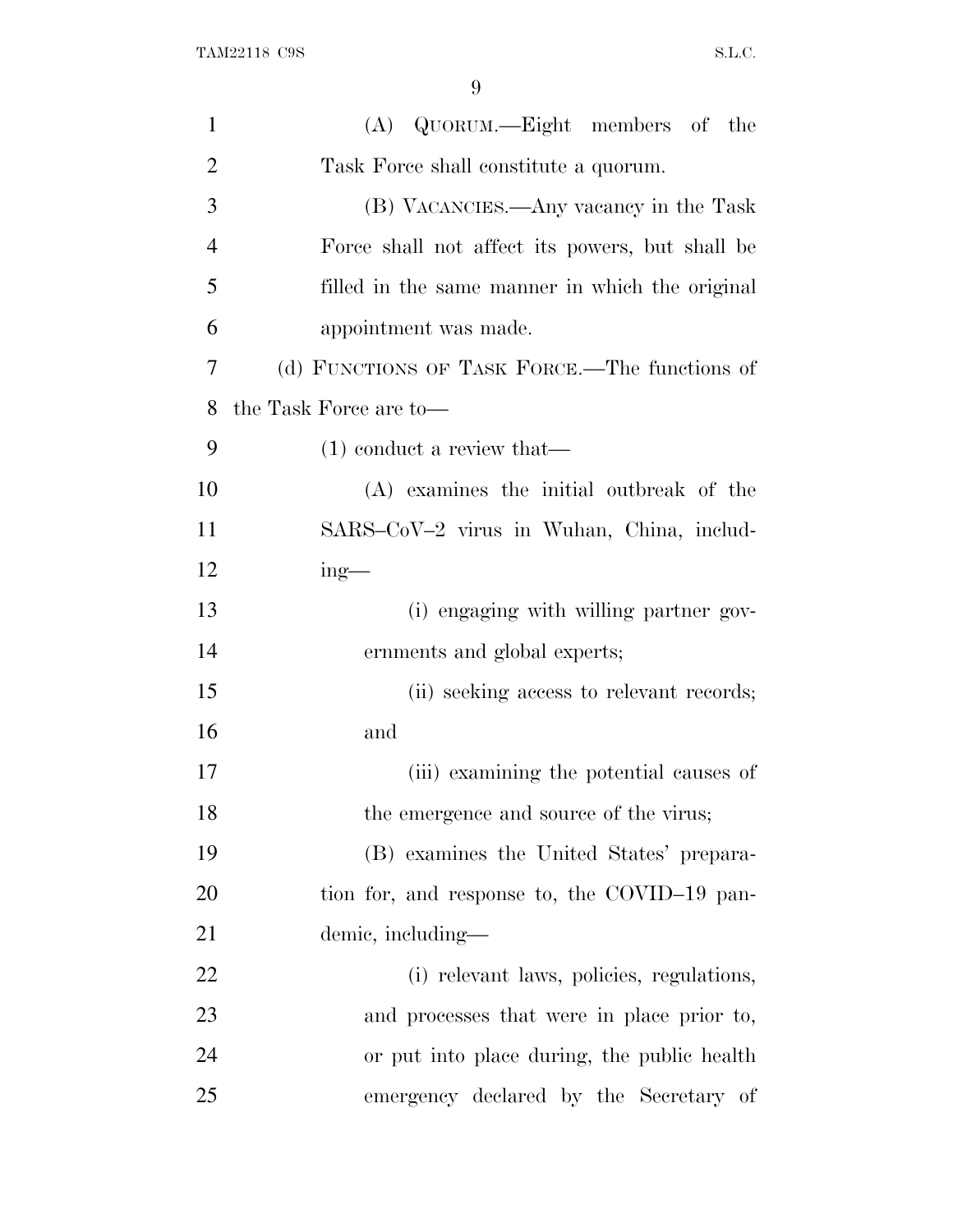| $\mathbf{1}$   | Health and Human Services under section      |
|----------------|----------------------------------------------|
| $\overline{2}$ | 319 of the Public Health Service Act (42)    |
| 3              | U.S.C. 247d) with respect to COVID-19,       |
| $\overline{4}$ | including any that are put into place re-    |
| 5              | lated to such public health emergency after  |
| 6              | the date of enactment of this Act and prior  |
| 7              | to the issuance of the final report pursuant |
| 8              | to subsection $(j)(2)$ ;                     |
| 9              | (ii) relevant actions taken by, and co-      |
| 10             | ordination between, Federal, State, local,   |
| 11             | Tribal, and territorial governments on pre-  |
| 12             | paredness and response efforts, including    |
| 13             | coordination between governments and         |
| 14             | other public and private entities, during    |
| 15             | $the-$                                       |
| 16             | (I) initial response in the United           |
| 17             | States;                                      |
| 18             | (II) response during the Trump               |
| 19             | Administration; and                          |
| 20             | (III) ongoing response during the            |
| 21             | Biden Administration;                        |
| 22             | (iii) communication of public health         |
| 23             | and scientific information related to the    |
| 24             | COVID-19 pandemic, including processes       |
| 25             | for the development, approval, and dis-      |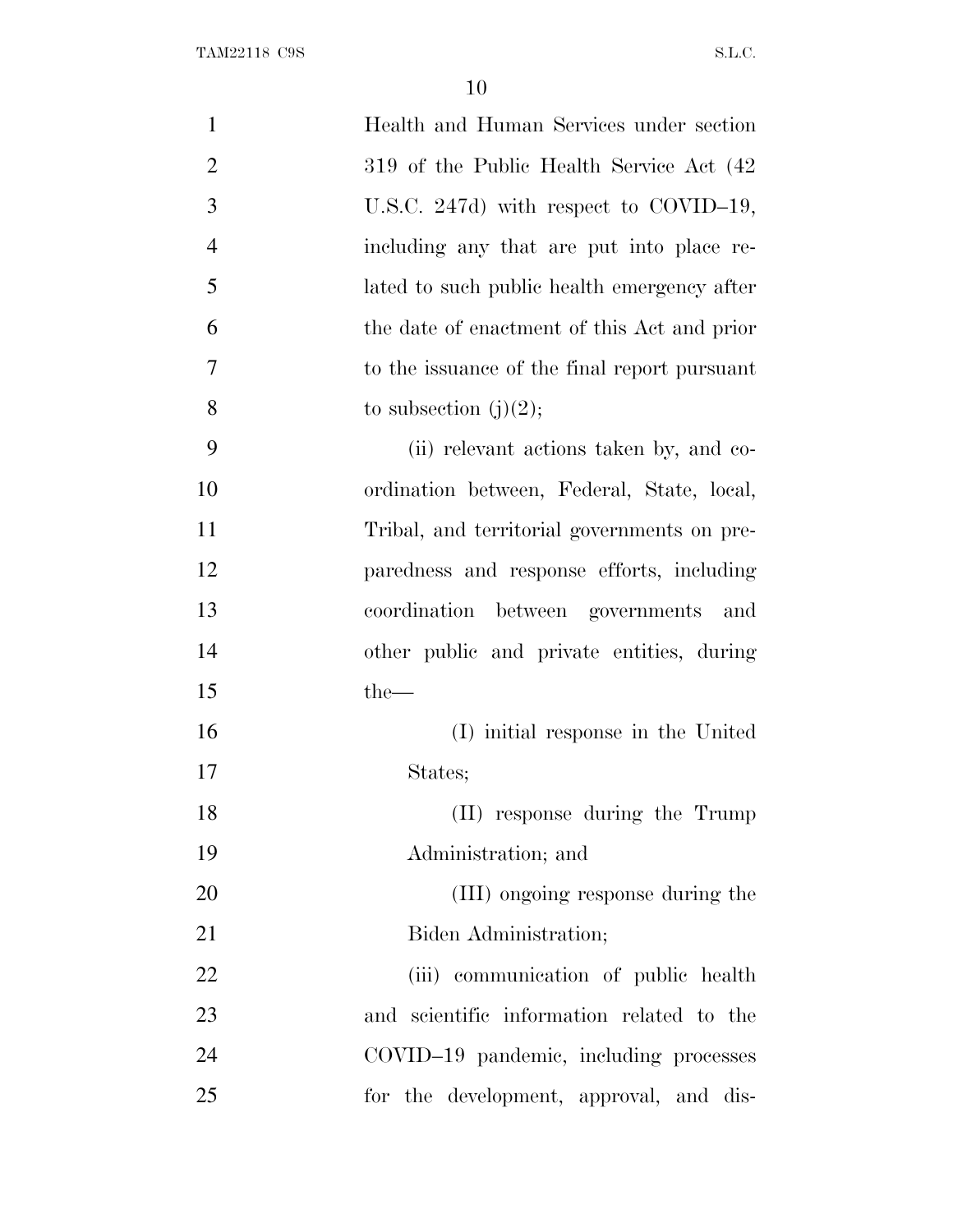| $\mathbf{1}$   | semination of Federal public health and        |
|----------------|------------------------------------------------|
| $\overline{2}$ | other relevant public health or scientific     |
| 3              | guidance;                                      |
| $\overline{4}$ | (iv) actions taken to support the de-          |
| 5              | velopment, manufacturing, and distribution     |
| 6              | of medical countermeasures and related         |
| $\tau$         | medical supplies to prevent, detect, and       |
| 8              | treat COVID-19; and                            |
| 9              | (C) may include assessments relating to-       |
| 10             | (i) the capacity and capabilities of           |
| 11             | Federal, State, local, Tribal, and territorial |
| 12             | governments to respond to the COVID-19         |
| 13             | pandemic;                                      |
| 14             | (ii) the capacity and capabilities of          |
| 15             | health care facilities and the health care     |
| 16             | workforce to respond to the COVID-19           |
| 17             | pandemic;                                      |
| 18             | (iii) medical countermeasure research          |
| 19             | and development and the supply chains of       |
| 20             | medical products necessary to respond to       |
| 21             | the COVID-19 pandemic;                         |
| 22             | (iv) international preparedness for            |
| 23             | and response to COVID-19, and Federal          |
| 24             | decision-making processes related to new       |
| 25             | global health threats;                         |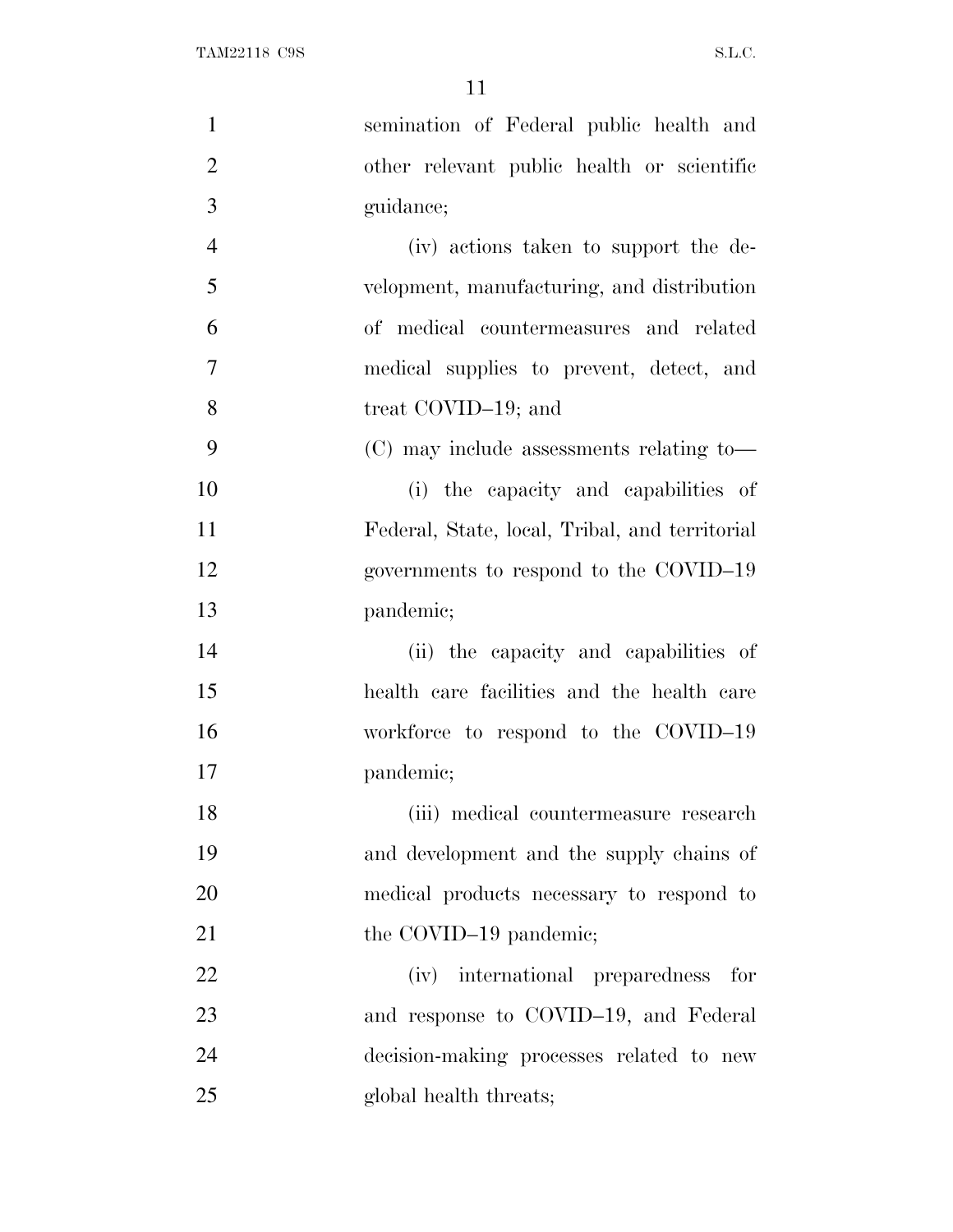| $\mathbf{1}$   | (v) containment and mitigation meas-                   |
|----------------|--------------------------------------------------------|
| $\overline{2}$ | ures related to international travel in re-            |
| 3              | sponse to COVID-19; and                                |
| $\overline{4}$ | (vi) the impact of the COVID-19 pan-                   |
| 5              | demic on, and mitigation efforts with re-              |
| 6              | spect to, hard-to-reach and at-risk or un-             |
| 7              | derserved populations; and;                            |
| 8              | (2) identify, review, and evaluate the lessons         |
| 9              | learned from the COVID-19 pandemic, including ac-      |
| 10             | tivities to prepare for, and respond to, future poten- |
| 11             | tial pandemics and related public health emer-         |
| 12             | gencies; and                                           |
| 13             | (3) submit to the President and Congress such          |
| 14             | reports as are required by this Act containing such    |
| 15             | findings, conclusions, and recommendations as the      |
| 16             | Task Force shall determine.                            |
| 17             | (e) POWERS OF TASK FORCE.—                             |
| 18             | (1) HEARINGS.—The Task Force may—                      |
| 19             | (A) hold such hearings and sit and act at              |
| 20             | such times and places, take such testimony, re-        |
| 21             | ceive such evidence as determined by the Chair         |
| 22             | and Vice Chair, and administer such oaths as           |
| 23             | the Task Force or a designated member, as de-          |
| 24             | termined by the Chair or Vice Chair, may de-           |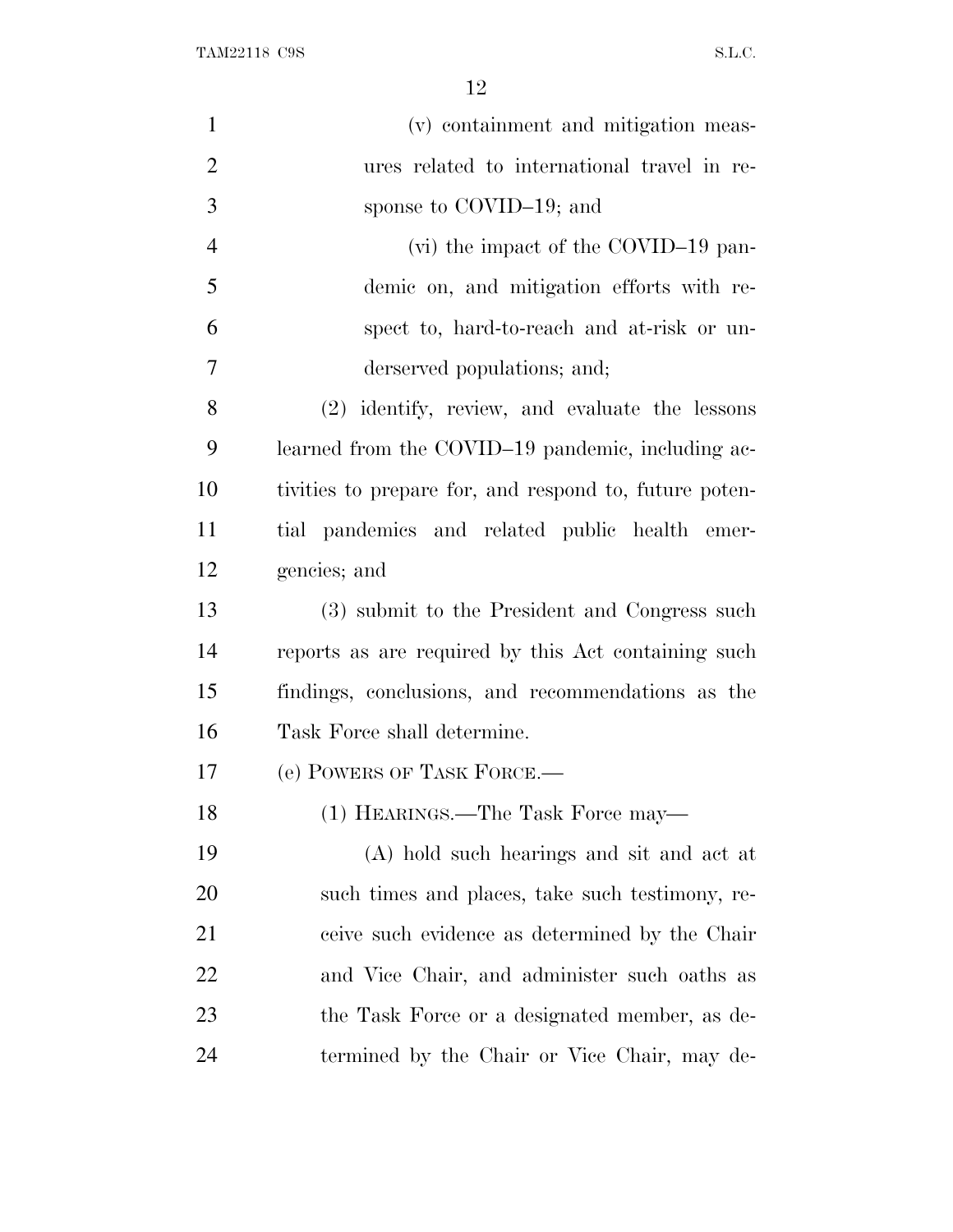| $\mathbf{1}$   | termine advisable to be necessary to carry out            |
|----------------|-----------------------------------------------------------|
| $\overline{2}$ | the functions of the Task Force; and                      |
| 3              | (B) subject to paragraph $(2)(A)$ , require,              |
| $\overline{4}$ | by subpoena or otherwise, the attendance and              |
| 5              | testimony of such witnesses and the production            |
| 6              | of such books, records, correspondence, memo-             |
| 7              | randa, papers, and documents, as the person               |
| 8              | described in paragraph $(2)(A)(i)$ may determine          |
| 9              | advisable.                                                |
| 10             | $(2)$ SUBPOENAS.—                                         |
| 11             | $(A)$ ISSUANCE.—                                          |
| 12             | $(i)$ In GENERAL.—A subpoena may                          |
| 13             | be issued under this subsection only—                     |
| 14             | $\llbracket$ (I) by the agreement of the                  |
| 15             | Chair and the Vice Chair; or                              |
| 16             | $\left[ \text{(II)} \right]$ by the affirmative vote of 9 |
| 17             | members of the Task Force.                                |
| 18             | $\lfloor$ (ii) SIGNATURE.—Subpoenas issued                |
| 19             | under this subsection may be issued under                 |
| 20             | the signature of the Chair or any member                  |
| 21             | designated by a majority of the Task                      |
| 22             | Force, and may be served by any person                    |
| 23             | designated by the Chair or by a member                    |
| 24             | designated by agreement of the majority of                |
| 25             | the Task Force.]                                          |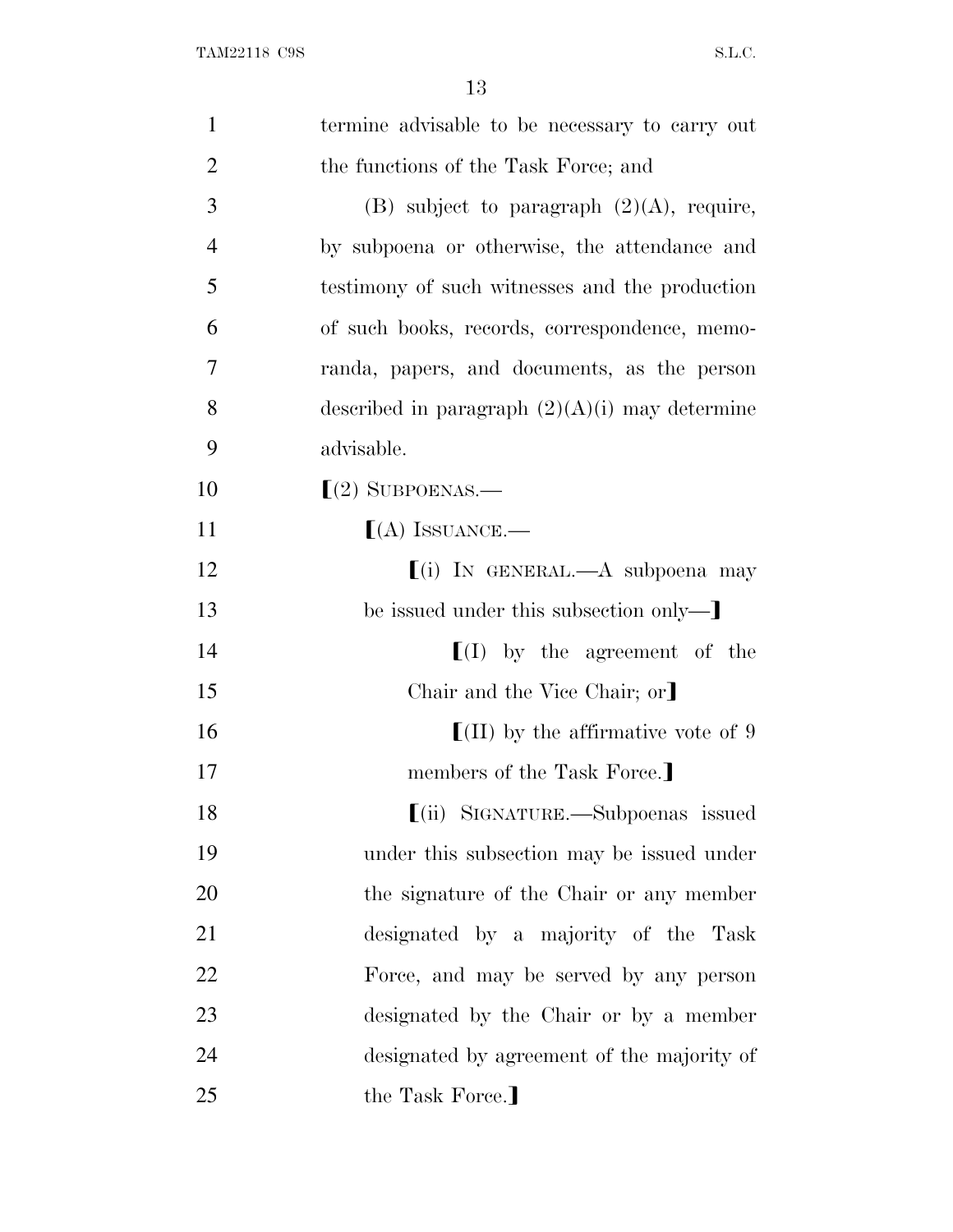**I**(B) ENFORCEMENT.—In the case of con- tumacy or failure to obey a subpoena issued under subsection, the United States district court for the judicial district in which the sub- poenaed person resides, is served, or may be found, or where the subpoena is returnable, may issue an order requiring such person to ap- pear at any designated place to testify or to produce documentary or other evidence. Any failure to obey the order of the court may be punished by the court as a contempt of that 12 court. (3) CONTRACTING.—The Task Force may, to such extent and in such amounts as are provided in appropriation Acts, enter into contracts to enable the Task Force to discharge its duties under this Act.  $\left[ (4) \right]$  INFORMATION FROM FEDERAL AGEN-**CIES.— IN GENERAL.—The Task Force may**  access, to the extent authorized by law, from any executive department, bureau, agency, board, commission, office, independent estab- lishment, or instrumentality of the Federal Gov-ernment, such information, documents, sugges-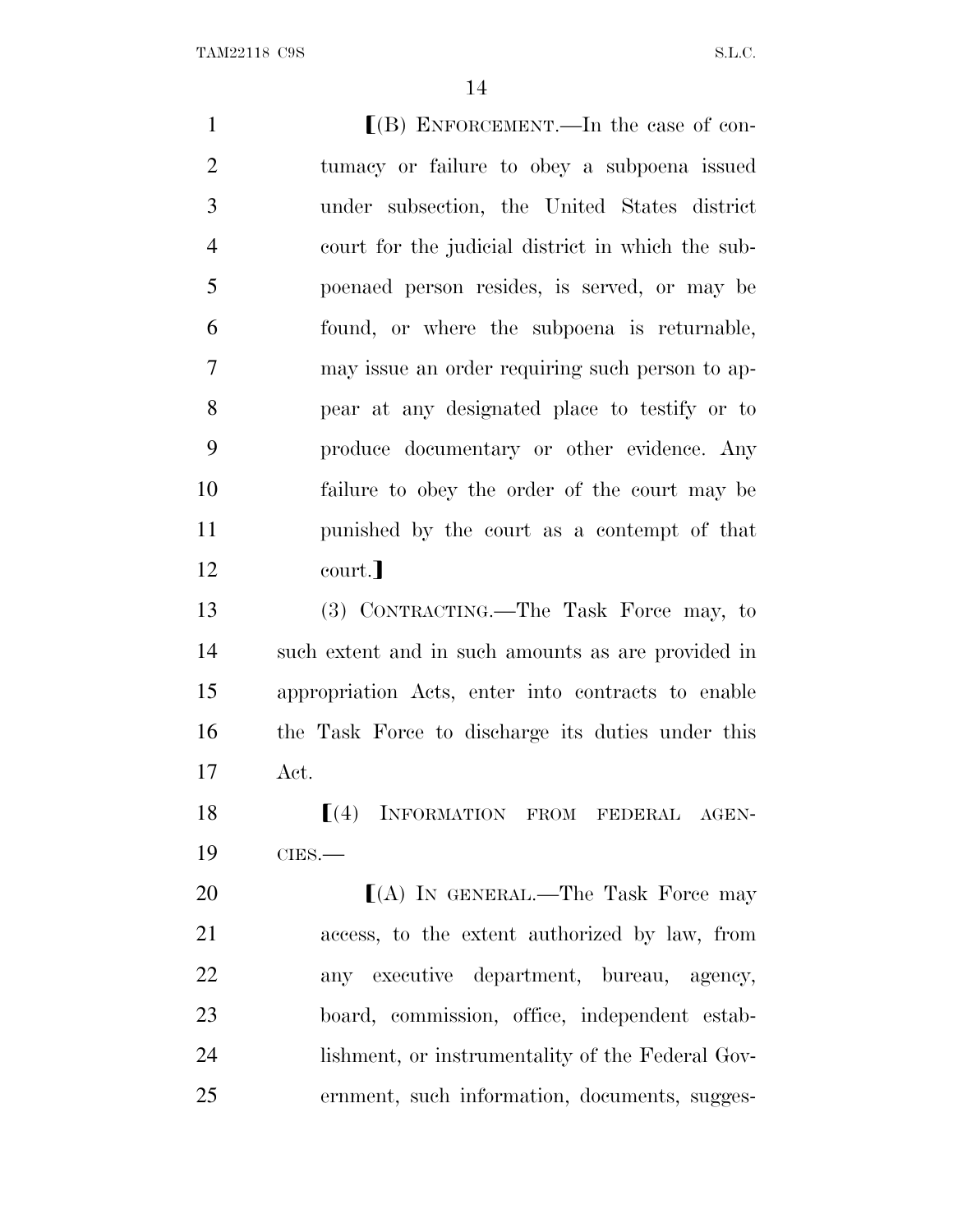| $\mathbf{1}$   | tions, estimates, and statistics as the Task       |
|----------------|----------------------------------------------------|
| $\overline{2}$ | Force considers necessary to carry out this sec-   |
| 3              | tion.]                                             |
| $\overline{4}$ | $[(B)$ PROVISION OF INFORMATION. - On              |
| 5              | written request of the Chair, each department,     |
| 6              | bureau, agency, board, commission, office, inde-   |
| 7              | pendent establishment, or instrumentality shall,   |
| 8              | to the extent authorized by law, provide such      |
| 9              | information to the Task Force.]                    |
| 10             | [(C) RECEIPT, HANDLING, STORAGE, AND               |
| 11             | DISSEMINATION.—Information shall only be re-       |
| 12             | ceived, handled, stored, and disseminated by       |
| 13             | members of the Task Force and its staff con-       |
| 14             | sistent with all applicable statutes, regulations, |
| 15             | and executive orders.]                             |
| 16             | (5) ASSISTANCE FROM FEDERAL AGENCIES.-             |
| 17             | GENERAL SERVICES ADMINISTRA-<br>(A)                |
| 18             | TION.—On request of the Chair and Vice Chair,      |
| 19             | the Administrator of General Services Adminis-     |
| 20             | tration shall provide to the Task Force, on a re-  |
| 21             | imbursable basis, administrative support and       |
| 22             | other assistance necessary for the Task Force      |
| 23             | to carry out its duties.                           |
| 24             | OTHER DEPARTMENTS AND AGEN-<br>(B)                 |
| 25             | CIES.—In addition to the assistance provided       |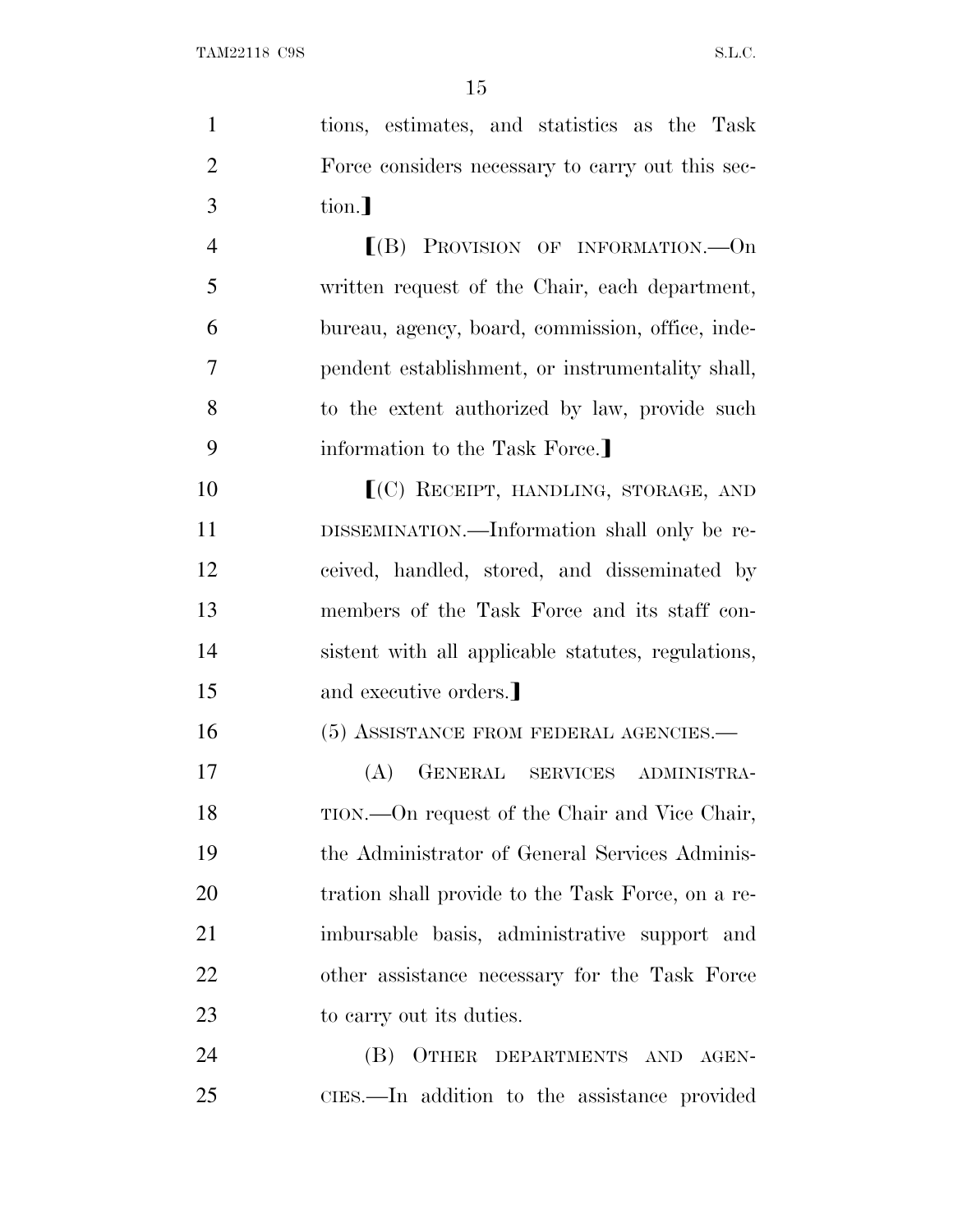| $\mathbf{1}$   | for in subparagraph $(A)$ , departments and           |
|----------------|-------------------------------------------------------|
| $\overline{2}$ | agencies of the United States may provide to          |
| 3              | the Task Force such assistance as such depart-        |
| $\overline{4}$ | ments and agencies may determine advisable            |
| 5              | and as authorized by law.                             |
| 6              | (6) DONATIONS.—The Task Force may accept,             |
| 7              | use, and dispose of gifts or donations of services or |
| 8              | property. Not later than [5] days after the accept-   |
| 9              | ance of a donation under this subsection, the Task    |
| 10             | Force shall publicly disclose—                        |
| 11             | (A) the name of the entity that provided              |
| 12             | such donation;                                        |
| 13             | (B) the service or property provided                  |
| 14             | through such donation;                                |
| 15             | (C) the value of such donation; and                   |
| 16             | (D) how the Task Force plans to use such              |
| 17             | donation.                                             |
| 18             | (7) POSTAL SERVICES.—The Task Force may               |
| 19             | use the United States mails in the same manner and    |
| 20             | under the same conditions as a department or agen-    |
| 21             | cy of the United States.                              |
| 22             | (f) APPLICABILITY OF FEDERAL ADVISORY COM-            |
| 23             | MITTEE ACT.                                           |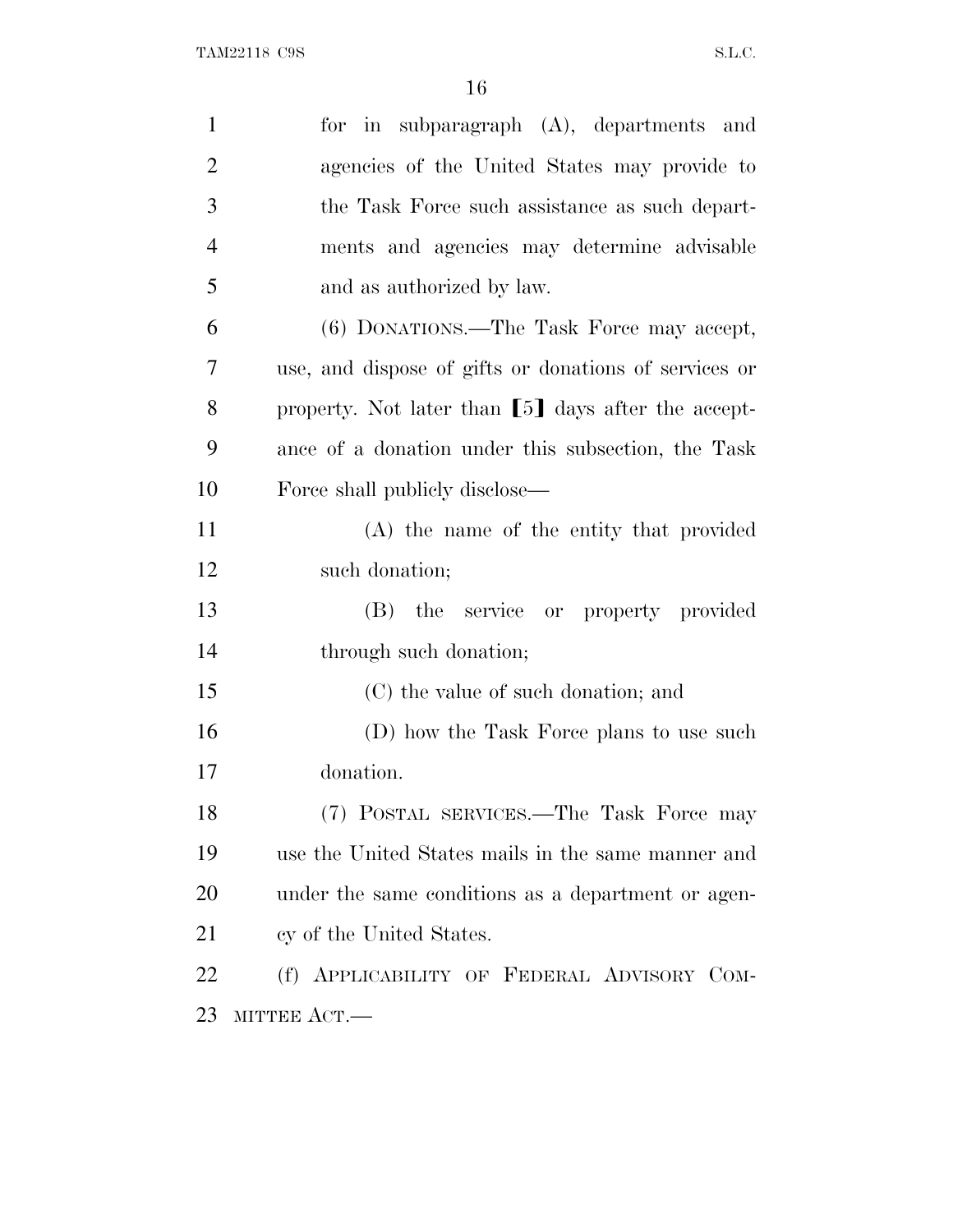| $\mathbf{1}$   | (1) IN GENERAL.—The Federal Advisory Com-            |
|----------------|------------------------------------------------------|
| $\overline{2}$ | mittee Act (5 U.S.C. App.) shall apply to the Task   |
| 3              | Force.                                               |
| $\overline{4}$ | (2) PUBLIC MEETINGS AND RELEASE OF PUB-              |
| 5              | VERSIONS OF REPORTS.—The Task Force<br>LIC           |
| 6              | shall—                                               |
| 7              | (A) hold public hearings and meetings to             |
| 8              | the extent appropriate; and                          |
| 9              | (B) release public versions of the reports           |
| 10             | required under paragraph $(1)$ and $(2)$ of sub-     |
| 11             | section $(j)$ .                                      |
| 12             | (3) PUBLIC HEARINGS.—Any public hearings of          |
| 13             | the Task Force shall be conducted in a manner con-   |
| 14             | sistent with the protection of information provided  |
| 15             | to or developed for or by the Task Force as required |
| 16             | by any applicable statute, regulation, or Executive  |
| 17             | order.                                               |
| 18             | $(q)$ STAFF OF TASK FORCE.—]                         |
| 19             | $(1)$ IN GENERAL.—                                   |
| 20             | (A)<br>APPOINTMENT AND<br>COMPENSA-                  |
| 21             | TION.—The Chair of the Task Force, in agree-         |
| 22             | ment with the Vice Chair, in accordance with         |
| 23             | rules agreed upon by the Task Force, may ap-         |
| 24             | point and fix the compensation of a staff direc-     |
| 25             | tor and such other personnel as may be nec-          |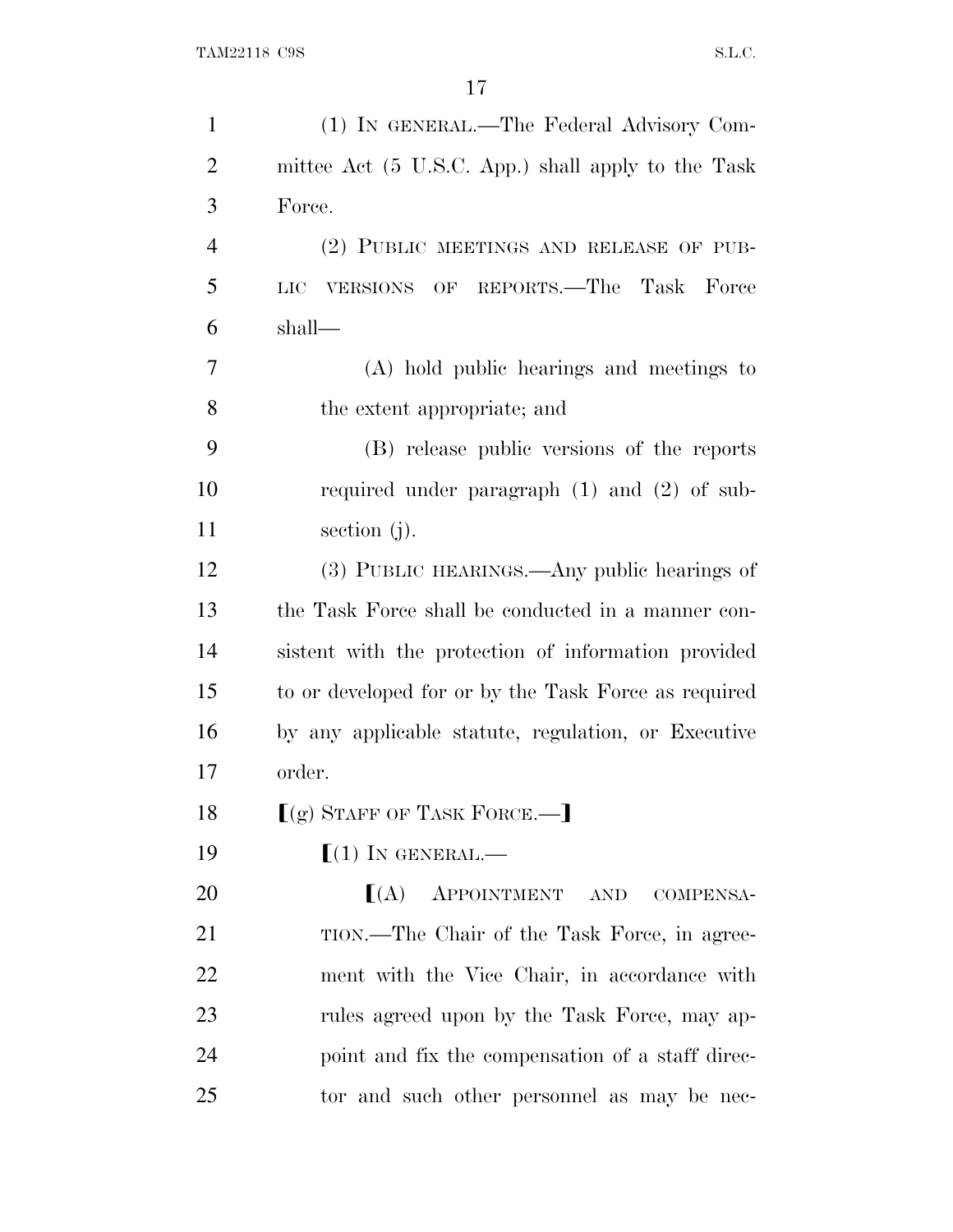| $\mathbf{1}$   | essary to enable the Task Force to carry out its  |
|----------------|---------------------------------------------------|
| $\overline{2}$ | functions, without regard to the provisions of    |
| 3              | title 5, United States Code, governing appoint-   |
| $\overline{4}$ | ments in the competitive service, and without     |
| 5              | regard to the provisions of chapter 51 and sub-   |
| 6              | chapter III of chapter 53 of such title relating  |
| $\overline{7}$ | to classification and General Schedule pay        |
| 8              | rates, except that no rate of pay fixed under     |
| 9              | this subsection may exceed the equivalent of      |
| 10             | that payable for a position at level V of the Ex- |
| 11             | ecutive Schedule under section 5316 of title 5,   |
| 12             | United States Code.                               |
| 13             | $(B)$ PERSONNEL AS FEDERAL EMPLOY-                |
| 14             | EES.                                              |
| 15             | $(i)$ In GENERAL.—The staff director              |
| 16             | and any personnel of the Task Force who           |
| 17             | employees shall be employees under<br>are         |
| 18             | section 2105 of title 5, United States            |
| 19             | Code, for purposes of chapters $63, 81, 83,$      |
| 20             | 84, 85, 87, 89, and 90 of that title.             |
| 21             | $(iii)$ MEMBERS OF TASK FORCE.                    |
| 22             | Clause (i) shall not be construed to apply        |
| 23             | to members of the Task Force.                     |
| 24             | $\lfloor(2)$ DETAILEES.—Upon request of the Chair |
| 25             | and Vice Chair of the Task Force, the head of any |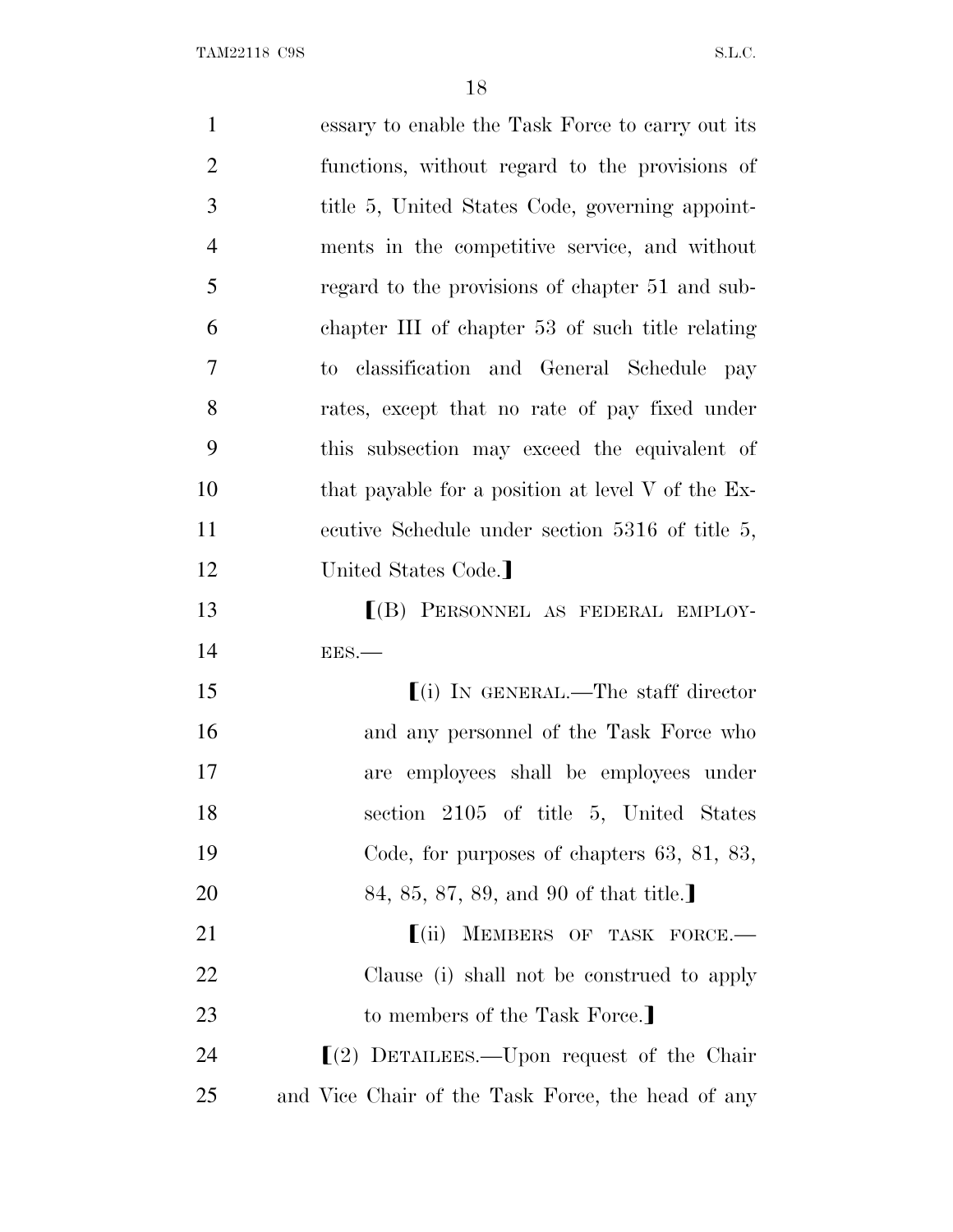executive department, bureau, agency, board, com- mission, office, independent establishment, or instru- mentality of the Federal Government employee may detail, without reimbursement, any of its personnel to the Task Force to assist in carrying out its duties under this section. Any such detailee shall be with- out interruption or loss of civil service status or 8 privilege.

**Secondary SERVICES.**—The Task Force is authorized to procure the services of experts and consultants in accordance with section 3109 of title 5, United States Code, but at rates not to exceed the daily rate paid a person occupying a position at level IV of the Executive Schedule under section 5315 of 15 title 5, United States Code.]

 $\Gamma$ (h) TRAVEL EXPENSES.—Each member of the Task Force shall serve without compensation, but shall receive travel expenses, including per diem in lieu of subsistence, at rates authorized for an employee of an agency under 20 subchapter I of chapter 57 of title 5, United States Code.

**Fig. 1** (i) SECURITY CLEARANCES FOR TASK FORCE MEM- BERS AND STAFF.—The appropriate Federal agencies or departments shall cooperate with the Task Force in expe- ditiously providing to the Task Force members and staff appropriate security clearances, consistent with existing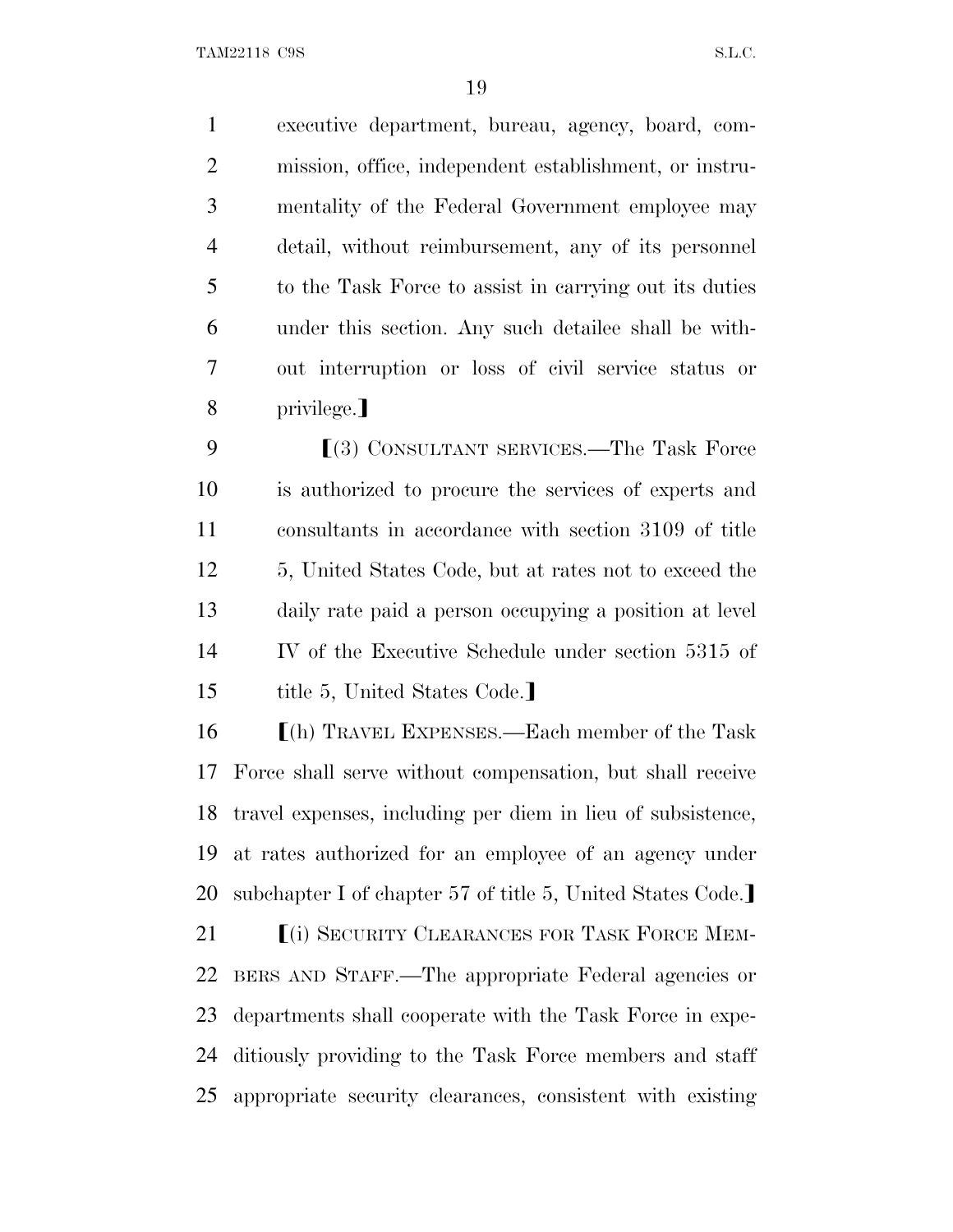procedures and requirements. No person shall be provided with access to classified information under this section 3 without the appropriate security clearances.

(j) REPORTS OF TASK FORCE; TERMINATION.—

 (1) INTERIM REPORT.—Not later than 180 days after the date of enactment of this Act, the Task Force shall submit to the President, the Com- mittee on Health, Education, Labor, and Pensions of the Senate, and the Committee on Energy and Commerce of the House of Representatives an in- terim report containing such findings, conclusions, and recommendations as have been agreed to by 8 members of the Task Force. Such interim report shall be made available online in a manner that does not compromise national security.

(2) FINAL REPORT.—

17 (A) IN GENERAL.—Not later than one year after the date of enactment of this Act, the Task Force shall submit to the President, the Committee on Health, Education, Labor, and Pensions of the Senate, and the Committee on Energy and Commerce of the House of Rep- resentatives a final report containing such find- ings, conclusions, and recommendations as have been agreed to by 8 members of the Task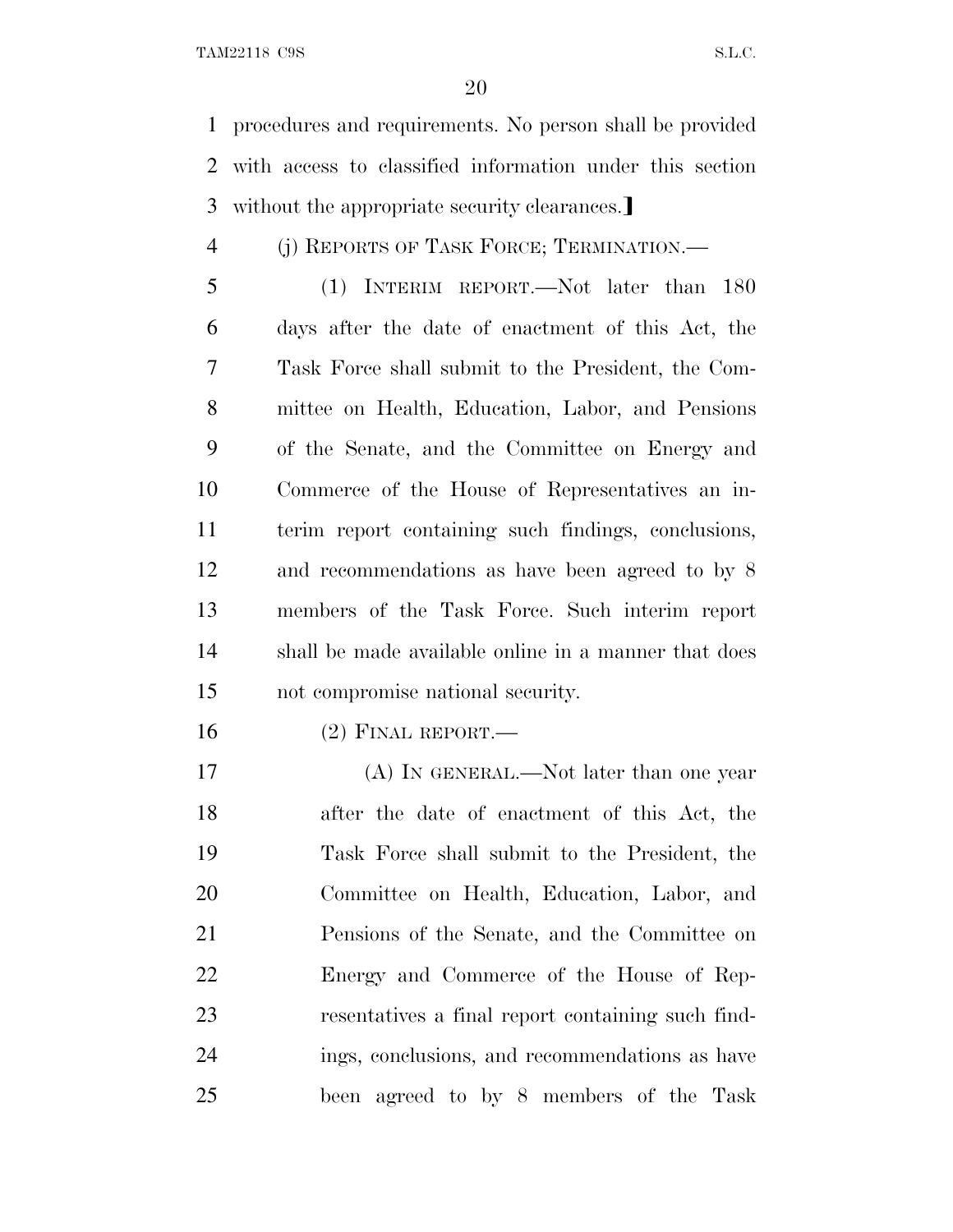| $\mathbf{1}$   | Force. The final report shall be made available |
|----------------|-------------------------------------------------|
| $\overline{2}$ | online in a manner that does not compromise     |
| 3              | national security.                              |
| $\overline{4}$ | (B) EXTENSIONS.—                                |
| 5              | IN GENERAL.—The submission<br>(i)               |
| 6              | and publication of the final report, as de-     |
| 7              | scribed in subparagraph $(A)$ , may be de-      |
| 8              | layed by 6 months upon the agreement of         |
| 9              | 8 members of the Task Force members.            |
| 10             | (ii) NOTIFICATION.—The Task Force               |
| 11             | shall notify the President, , the Committee     |
| 12             | on Health, Education, Labor, and Pen-           |
| 13             | sions of the Senate, the Committee on En-       |
| 14             | ergy and Commerce of the House of Rep-          |
| 15             | resentatives, and the public of any exten-      |
| 16             | sion granted under clause (i).                  |
| 17             | SPECIAL RULES AND<br>(C)<br>CONSIDER-           |
| 18             | ATIONS.                                         |
| 19             | (i) RULE OF CONSTRUCTION.—Noth-                 |
| 20             | ing in this subsection shall be construed as    |
| 21             | authorizing the Task Force to publicly dis-     |
| 22             | close information otherwise prohibited from     |
| 23             | disclosure by law.                              |
| 24             | SPECIAL TIMING<br>(ii)<br>CONSIDER-             |
| 25             | ATIONS.—Notwithstanding any other pro-          |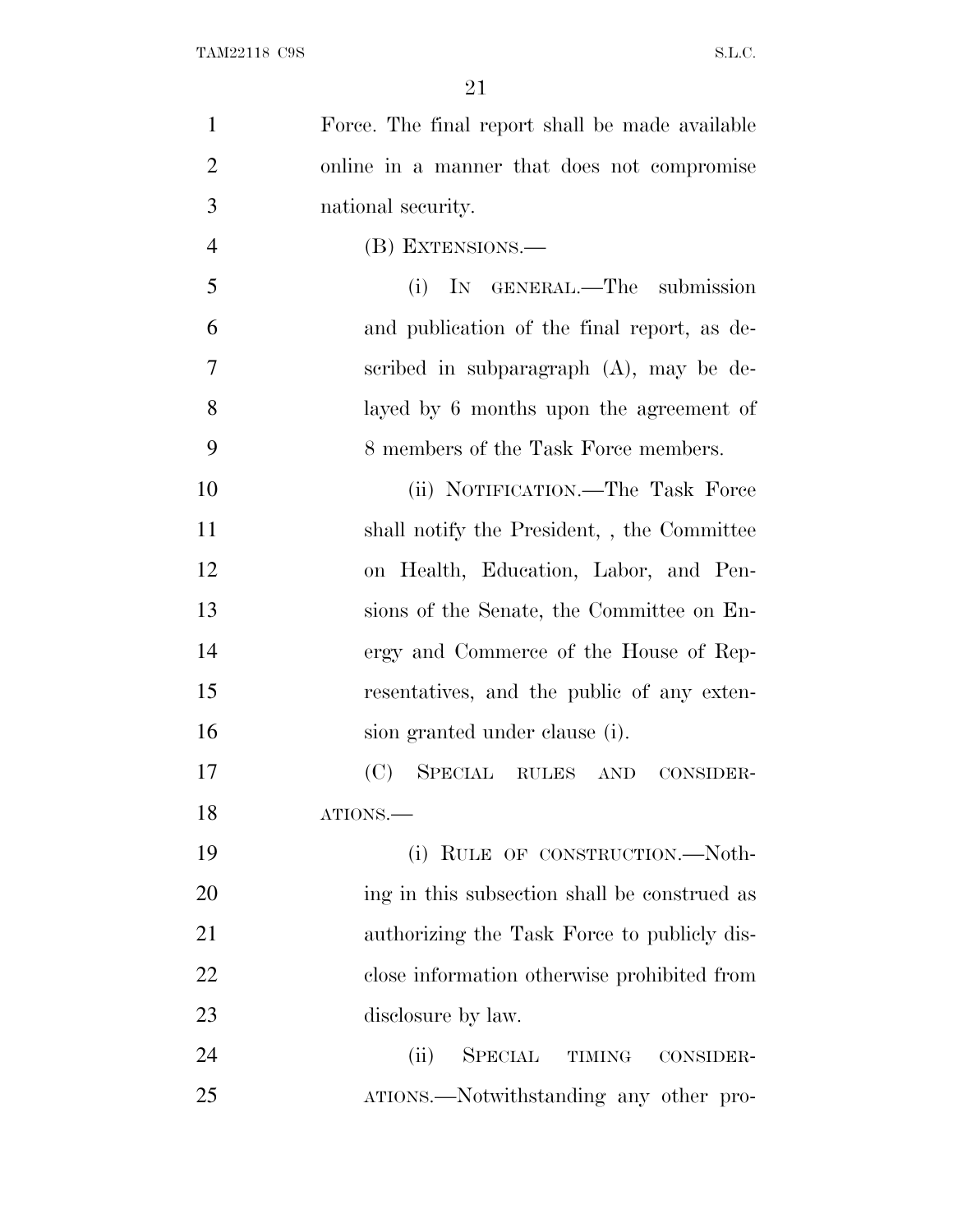| $\mathbf{1}$   | vision of this section, the Task Force shall           |
|----------------|--------------------------------------------------------|
| $\overline{2}$ | not publish or make available any interim              |
| 3              | or final report during the during the 60-              |
| $\overline{4}$ | day periods ending November 8, 2022, and               |
| 5              | November 5, 2024.                                      |
| 6              | $(3)$ TERMINATION.—                                    |
| 7              | (A) IN GENERAL.—The Task Force, and                    |
| 8              | all the authorities of this section, shall termi-      |
| 9              | nate 60 days after the date on which the final         |
| 10             | report is submitted under paragraph $(2)$ .            |
| 11             | (B) ADMINISTRATIVE ACTIVITIES BEFORE                   |
| 12             | TERMINATION.—The Task Force may use the                |
| 13             | $60$ -day period referred to in subparagraph $(A)$     |
| 14             | for the purpose of concluding its activities, in-      |
| 15             | cluding providing testimony to committees of           |
| 16             | Congress concerning its reports and dissemi-           |
| 17             | nating the final report.                               |
| 18             | $(k)$ FUNDING.—                                        |
| 19             | (1)<br>AUTHORIZATION OF APPROPRIATIONS.                |
| 20             | There is authorized to be appropriated to carry out    |
| 21             | this section, a total of $$3,000,000$ for fiscal years |
| 22             | 2022 and 2023.                                         |
| 23             | (2)<br>DURATION OF AVAILABILITY.—Amounts               |
| 24             | made available to the Task Force under paragraph       |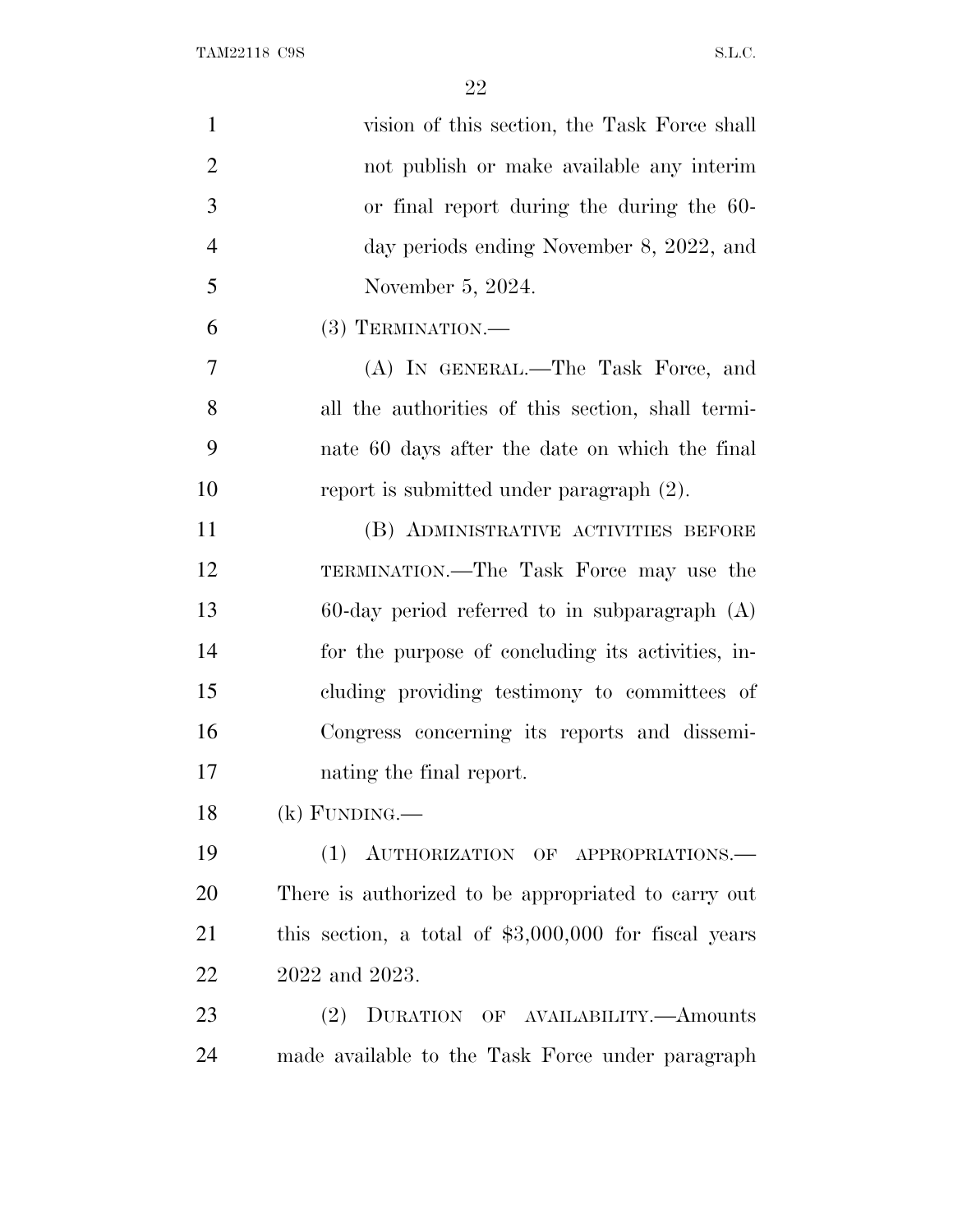(1) shall remain available until the termination of 2 the Task Force. (l) RULE OF CONSTRUCTION.—Nothing in this sec- tion shall be construed to confer on Task Force purposes or duties that are the responsibility of Congress. **SEC. 102. APPOINTMENT AND AUTHORITY OF THE DIREC- TOR OF THE CENTERS FOR DISEASE CON- TROL AND PREVENTION.** (a) I<sup>N</sup> GENERAL.—Part A of title III of the Public Health Service Act (42 U.S.C. 241 et seq.) is amended by inserting after section 304 the following: **''SEC. 305. APPOINTMENT AND AUTHORITY OF THE DIREC-TOR OF THE CENTERS FOR DISEASE CON- TROL AND PREVENTION.** ''(a) I<sup>N</sup> GENERAL.—The Centers for Disease Control and Prevention (referred to in this section as the 'CDC') shall be headed by the Director of the Centers for Disease

 and with the advice and consent of the Senate. Such indi- vidual shall also serve as the Administrator of the Agency for Toxic Substances and Disease Registry consistent with section 104(i) of the Comprehensive Environmental Re-

sponse, Compensation, and Liability Act. The Director

Control and Prevention (referred to in this section as the

'Director'), who shall be appointed by the President, by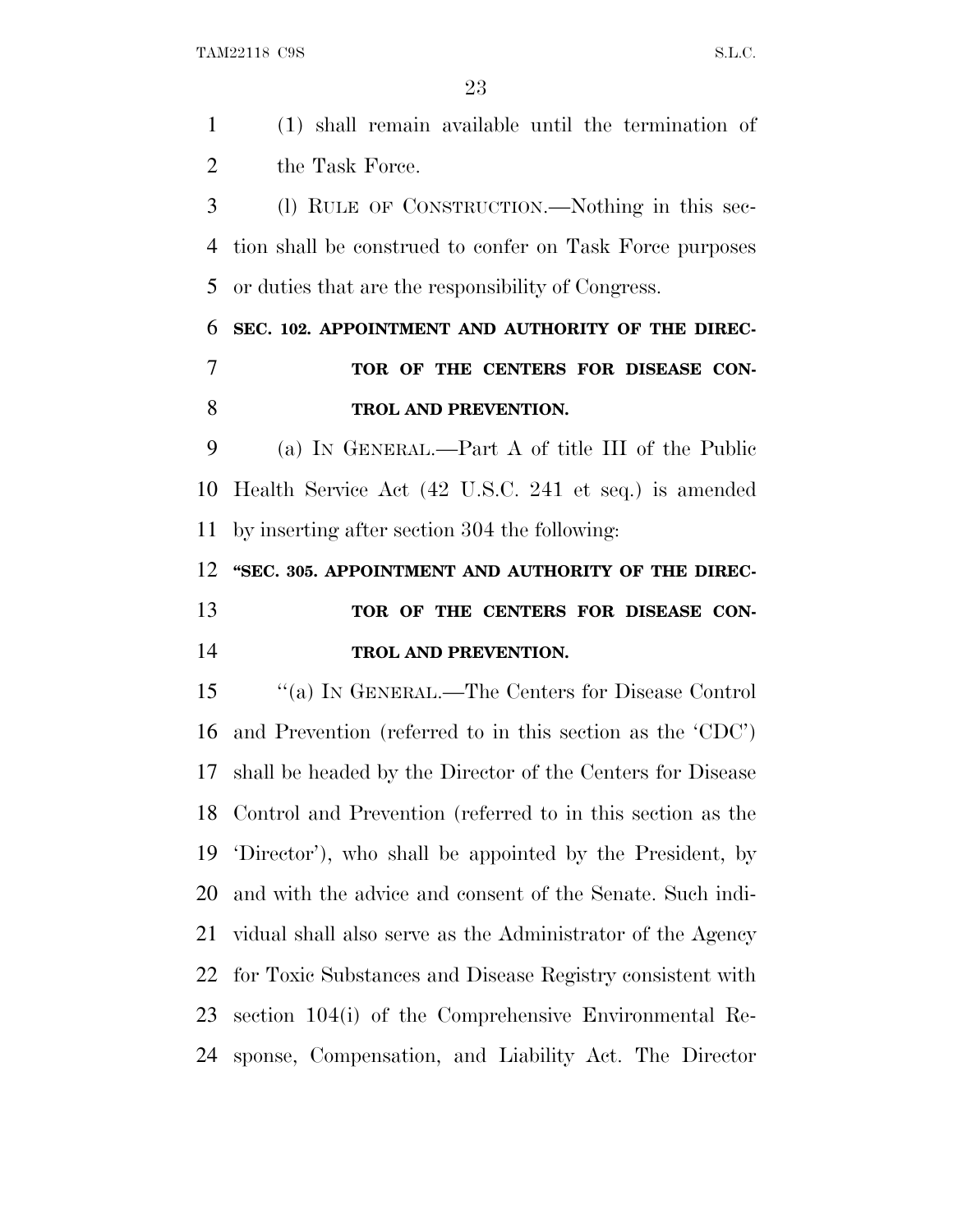shall perform functions provided for in subsection (b) and such other functions as the Secretary may prescribe.

 ''(b) FUNCTIONS.—The Secretary, acting through the Director, shall—

 ''(1) implement and exercise applicable authori- ties and responsibilities provided for in this Act or other applicable law related to the investigation, de- tection, identification, prevention, or control of dis- eases or conditions to preserve and improve public health;

 $\langle \cdot (2) \rangle$  be responsible for the overall direction of the CDC and for the establishment and implementa- tion of policies related to the management and oper-ation of programs and activities within the CDC;

 ''(3) coordinate and oversee the operation of centers, institutes, and offices within the CDC;

17 ''(4) support, in consultation with the heads of such centers, institutes, and offices, program coordi- nation across such centers, institutes, and offices, in- cluding through priority setting reviews and the de- velopment of strategic plans, to reduce unnecessary duplication and encourage collaboration between pro-grams;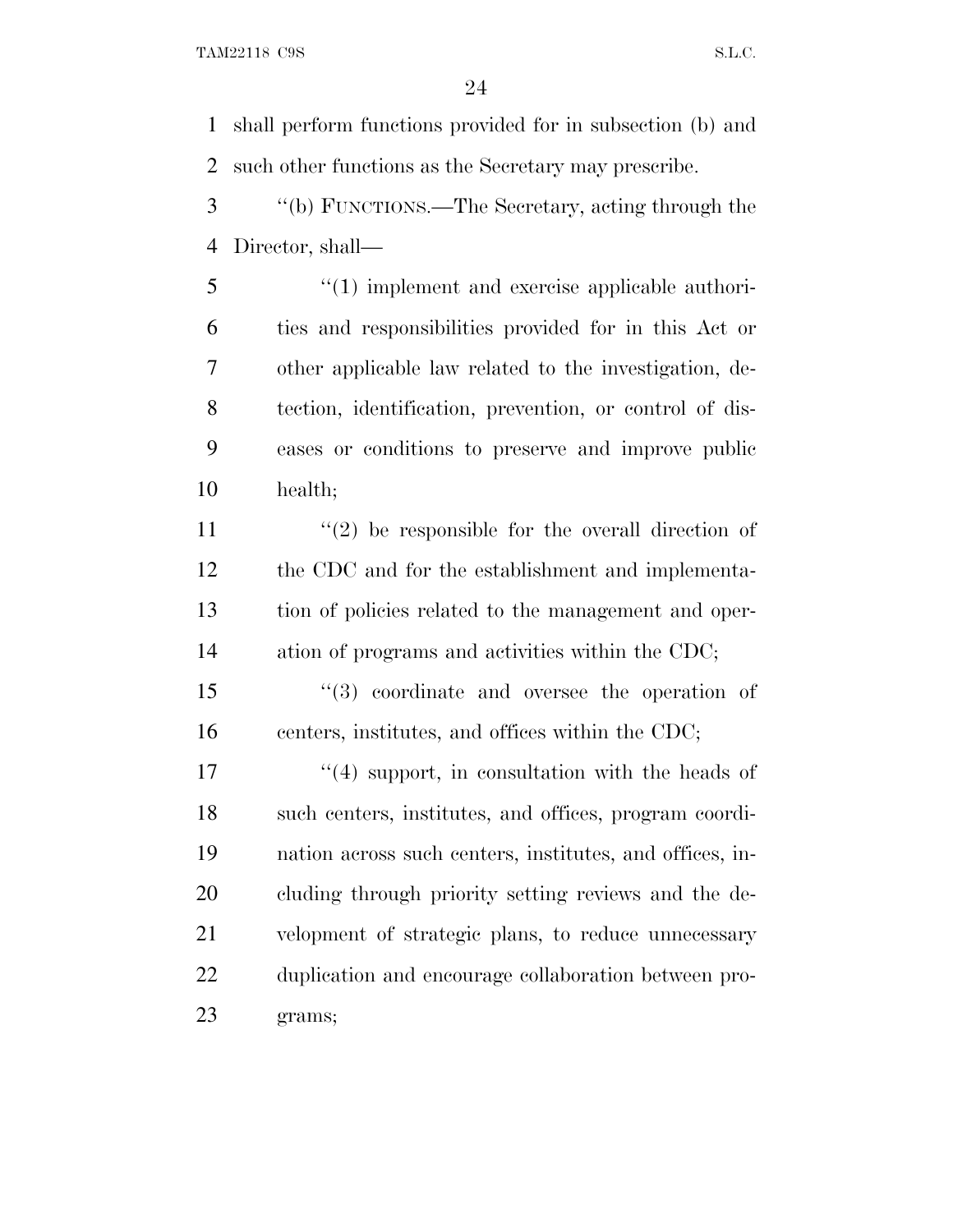| $\mathbf{1}$   | $\lq(5)$ oversee the development, implementation,                |
|----------------|------------------------------------------------------------------|
| $\overline{2}$ | and updating of the strategic plan established pursu-            |
| 3              | ant to subsection $(e)$ ;                                        |
| $\overline{4}$ | $\cdot\cdot\cdot(6)$ ensure that appropriate strategic planning, |
| 5              | including the use of performance metrics, is con-                |
| 6              | ducted by such centers, institutes, and offices to fa-           |
| 7              | cilitate and improve CDC programs and activities;                |
| 8              | "(7) communicate, including through convening                    |
| 9              | annual meetings, with public and private entities re-            |
| 10             | garding relevant public health programs and activi-              |
| 11             | ties, and, as applicable, the strategic plan estab-              |
| 12             | lished pursuant to subsection (c).                               |
| 13             | $``(e)$ STRATEGIC PLAN.—                                         |
| 14             | "(1) IN GENERAL.—Not later than 1 year after                     |
| 15             | the date of enactment of the PREVENT Pandemics                   |
| 16             | Act, and at least every 4 years thereafter, the Direc-           |
| 17             | tor shall develop and submit to the Committee on                 |
| 18             | Health, Education, Labor, and Pensions and the                   |
| 19             | Committee on Appropriations of the Senate and the                |
| 20             | Committee on Energy and Commerce and the Com-                    |
| 21             | mittee on Appropriations of the House of Represent-              |
| 22             | atives, and post on the website of the CDC, a coordi-            |
| 23             | nated strategy to provide strategic direction and fa-            |
| 24             | cilitate collaboration across the centers, institutes,           |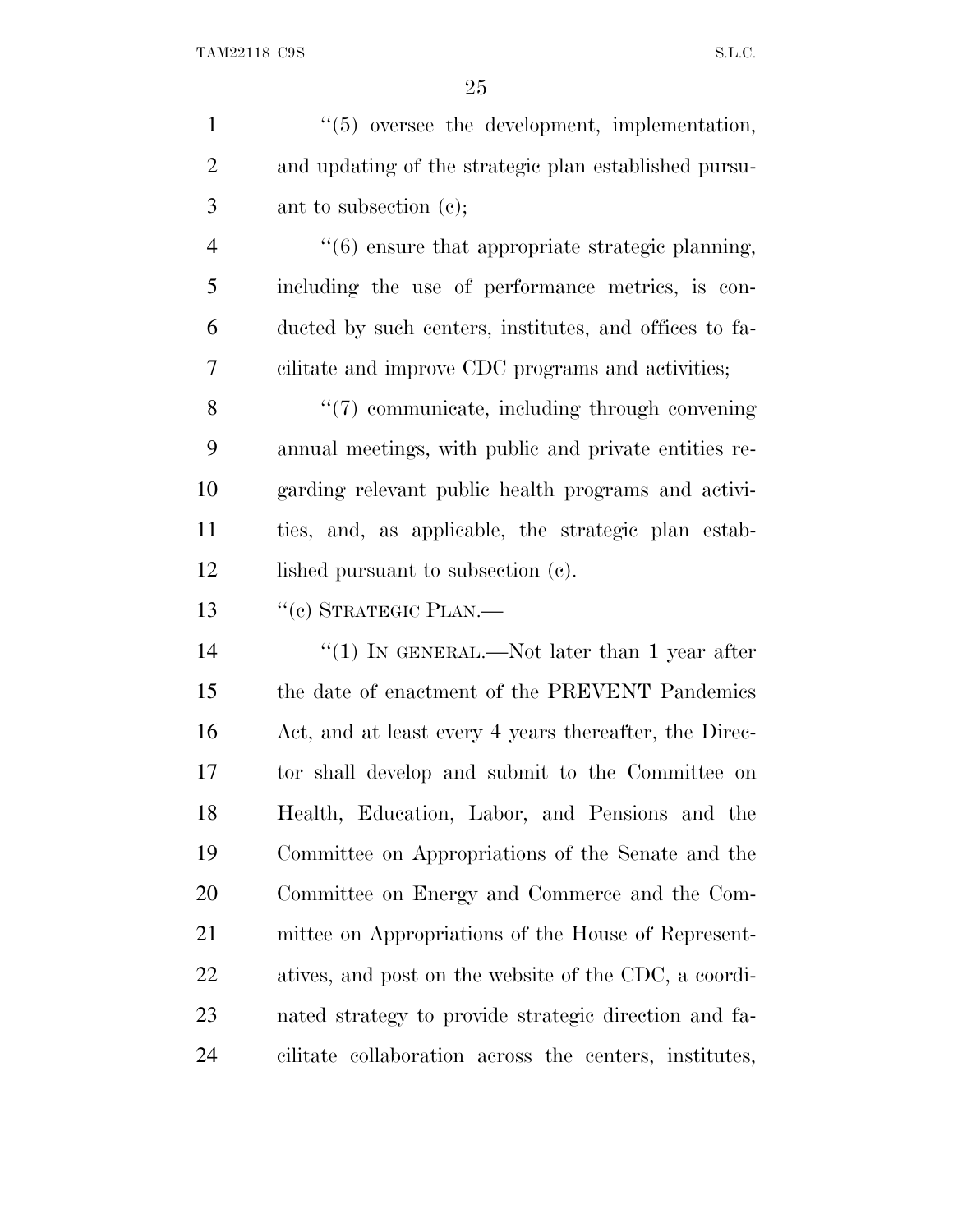| $\mathbf{1}$   | and offices within the CDC. Such strategy shall be |
|----------------|----------------------------------------------------|
| $\overline{2}$ | known as the 'CDC Strategic Plan'.                 |
| 3              | "(2) REQUIREMENTS.—The CDC Strategic               |
| $\overline{4}$ | Plan shall—                                        |
| 5              | "(A) identify strategic priorities and objec-      |
| 6              | tives related to-                                  |
| 7              | "(i) preventing, reducing, and elimi-              |
| 8              | nating the spread of communicable and              |
| 9              | noncommunicable diseases or conditions,            |
| 10             | and addressing injuries, and occupational          |
| 11             | and environmental hazards;                         |
| 12             | "(ii) supporting the efforts of State,             |
| 13             | local, and Tribal health departments to            |
| 14             | prevent and reduce the prevalence of the           |
| 15             | diseases or conditions under clause (i);           |
| 16             | "(iii) containing, mitigating, and end-            |
| 17             | ing disease outbreaks;                             |
| 18             | "(iv) enhancing global and domestic                |
| 19             | public health capacity, capabilities, and          |
| 20             | preparedness, including public health data,        |
| 21             | surveillance, and laboratory capacity and          |
| 22             | safety; and                                        |
| 23             | $f'(v)$ other priorities, as established by        |
| 24             | the Director;                                      |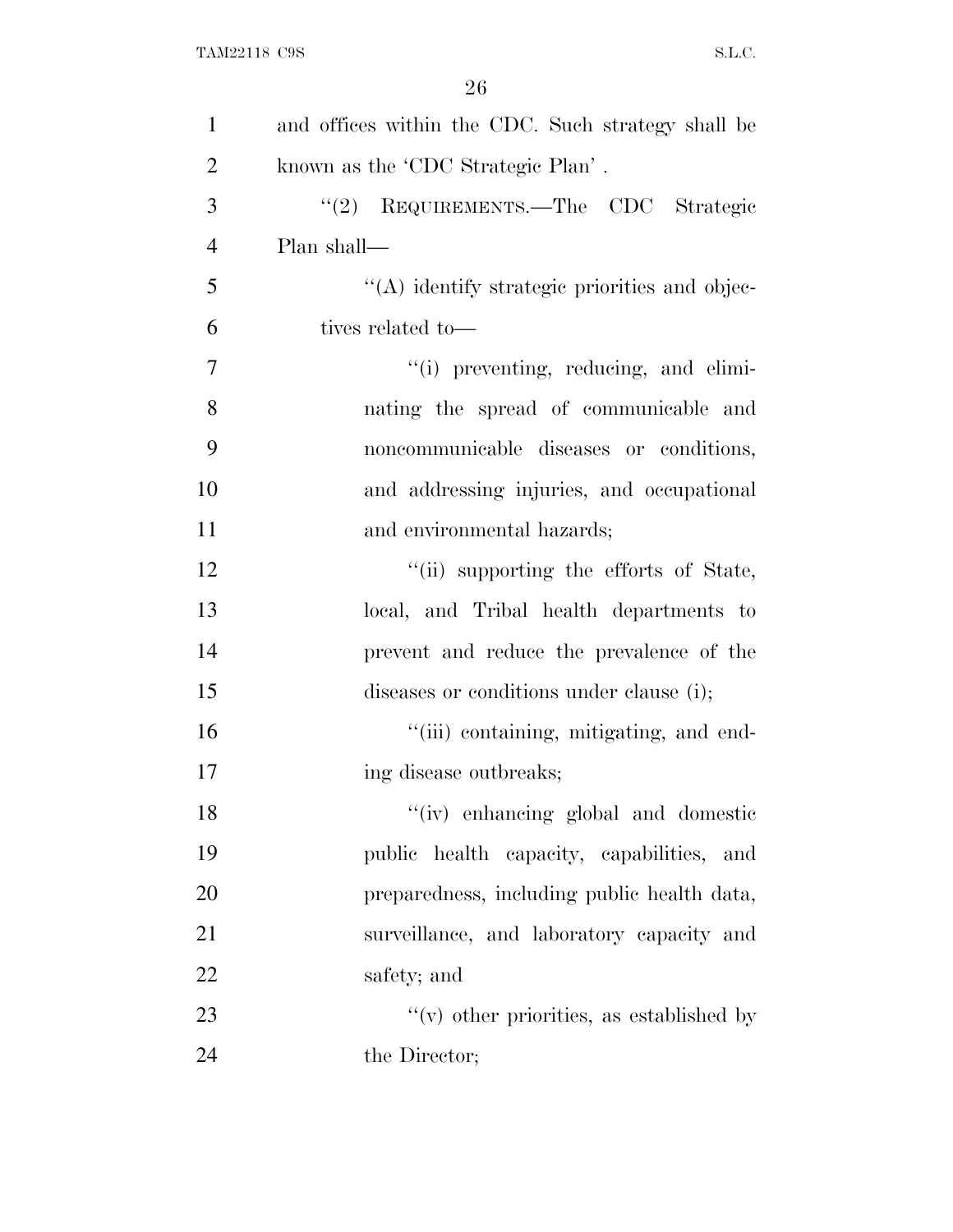| $\mathbf{1}$   | "(B) describe the capacity and capabilities            |
|----------------|--------------------------------------------------------|
| $\overline{2}$ | necessary to achieve the priorities and objec-         |
| 3              | tives under subparagraph (A), and progress to-         |
| $\overline{4}$ | wards achieving such capacity and capabilities,        |
| 5              | as appropriate; and                                    |
| 6              | $\lq\lq$ (C) include a description of how the CDC      |
| 7              | Strategic Plan incorporates—                           |
| 8              | "(i) strategic communications;                         |
| 9              | "(ii) partnerships with private sector                 |
| 10             | entities, and State, local, and Tribal health          |
| 11             | departments, and other public sector enti-             |
| 12             | ties, as appropriate; and                              |
| 13             | "(iii) coordination with other agencies                |
| 14             | and offices of the Department of Health                |
| 15             | and Human Services and other Federal de-               |
| 16             | partments and agencies, as appropriate.                |
| 17             | "(3) USE OF PLANS.—Strategic plans developed           |
| 18             | and updated by the centers, institutes, and offices of |
| 19             | the CDC shall be prepared regularly and in such a      |
| 20             | manner that such plans will be informed by the CDC     |
| 21             | Strategic Plan developed and updated under this        |
| 22             | subsection.                                            |
| 23             | "(4) REPORT.—Not later than 3 years after the          |
| 24             | issuance of the initial CDC Strategic Plan under       |
| 25             | this subsection, and every 3 years thereafter, the     |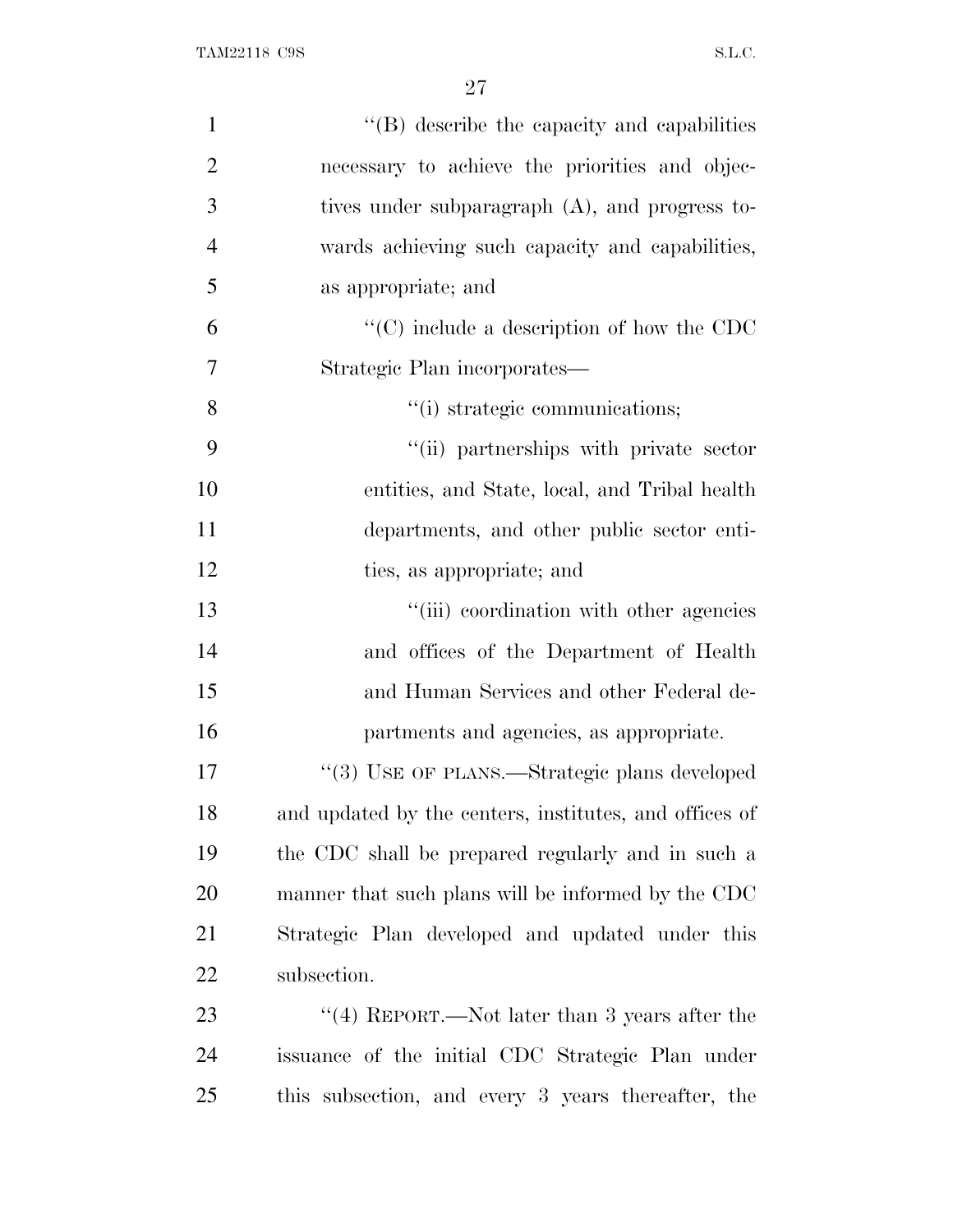Comptroller General of the United States shall sub- mit to the Committee on Health, Education, Labor, and Pensions of the Senate and the Committee on Energy and Commerce of the House of Representa- tives a report on the extent to which the programs and activities of the CDC align with and support strategies from the CDC Strategic Plan, and how such programs and activities advance the capabilities and capacity of the CDC and State, local, and Trib- al health departments, as applicable, to achieve the strategic priorities established under paragraph (2)(A). Such report shall include updates on progress in achieving performance measures, includ- ing identification of any challenges related to evalua- tion or achievement of performance targets. 16 "(d) APPEARANCES BEFORE CONGRESS.— 17 "(1) IN GENERAL.—Each fiscal year, the Direc- tor shall appear before the Committee on Health, Education, Labor, and Pensions of the Senate and the Committee on Energy and Commerce of the House of Representatives at hearings on topics such as—

23 "'(A) support for State, local, and Tribal public health preparedness and responses to any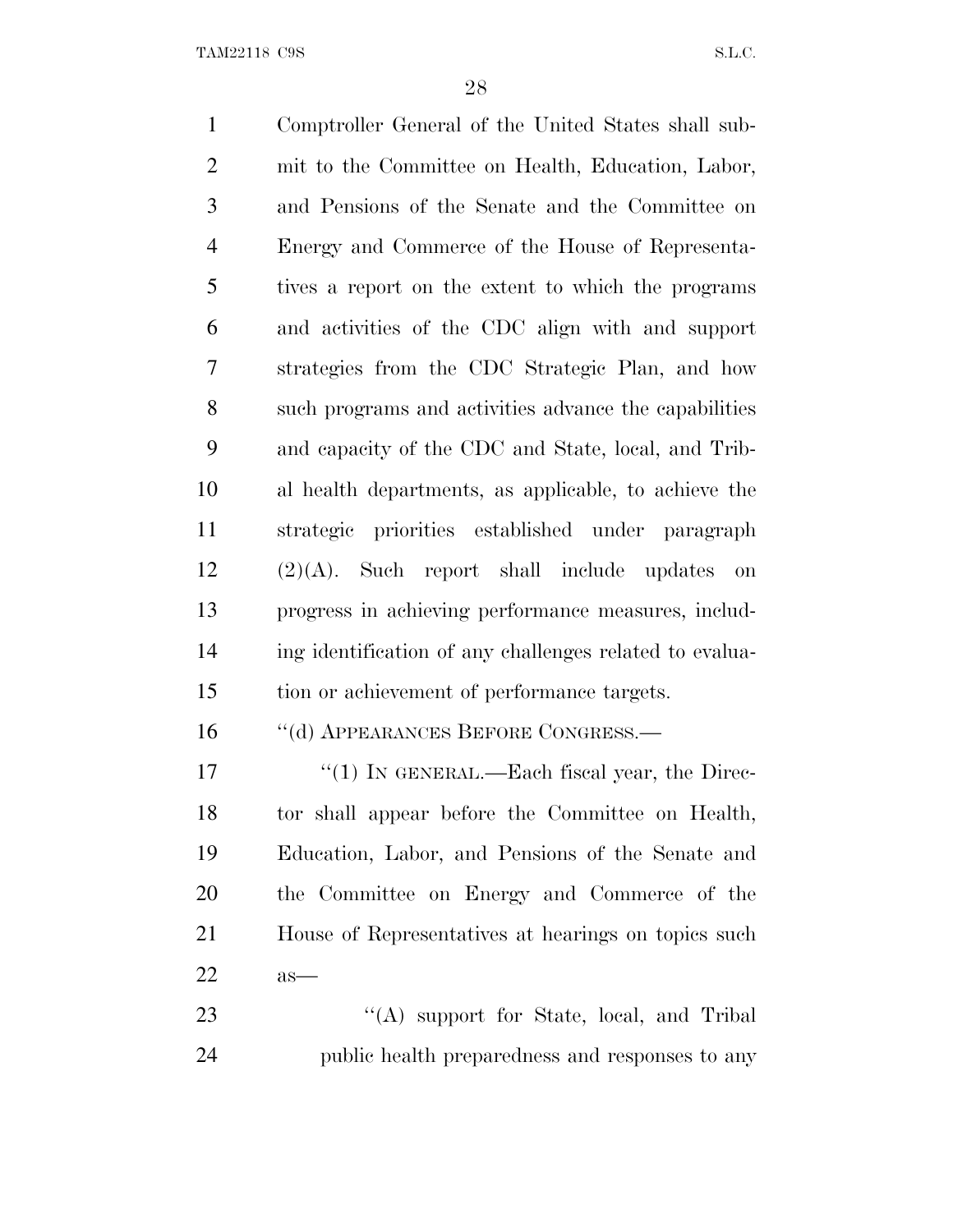| $\mathbf{1}$   | recent or ongoing public health emergency, in- |
|----------------|------------------------------------------------|
| $\overline{2}$ | cluding—                                       |
| 3              | "(i) any objectives, activities, or initia-    |
| $\overline{4}$ | tives that have been carried out, or are       |
| 5              | planned, by the Director to prepare for, or    |
| 6              | respond to, the public health emergency,       |
| $\tau$         | including relevant strategic communica-        |
| 8              | tions or partnerships and any gaps or chal-    |
| 9              | lenges identified in such objectives, activi-  |
| 10             | ties, or initiatives;                          |
| 11             | "(ii) any objectives and planned ac-           |
| 12             | tivities for the upcoming fiscal year to ad-   |
| 13             | dress gaps in, or otherwise improve, State,    |
| 14             | local, and Tribal public health prepared-      |
| 15             | ness; and                                      |
| 16             | "(iii) other potential all-hazard              |
| 17             | threats that the Director is preparing to      |
| 18             | address;                                       |
| 19             | "(B) activities related to public health and   |
| 20             | functions of the Director described in sub-    |
| 21             | section $(b)$ ; and                            |
| 22             | "(C) updates on other relevant activities      |
| 23             | supported or conducted by the CDC, or in col-  |
| 24             | laboration or coordination with the heads of   |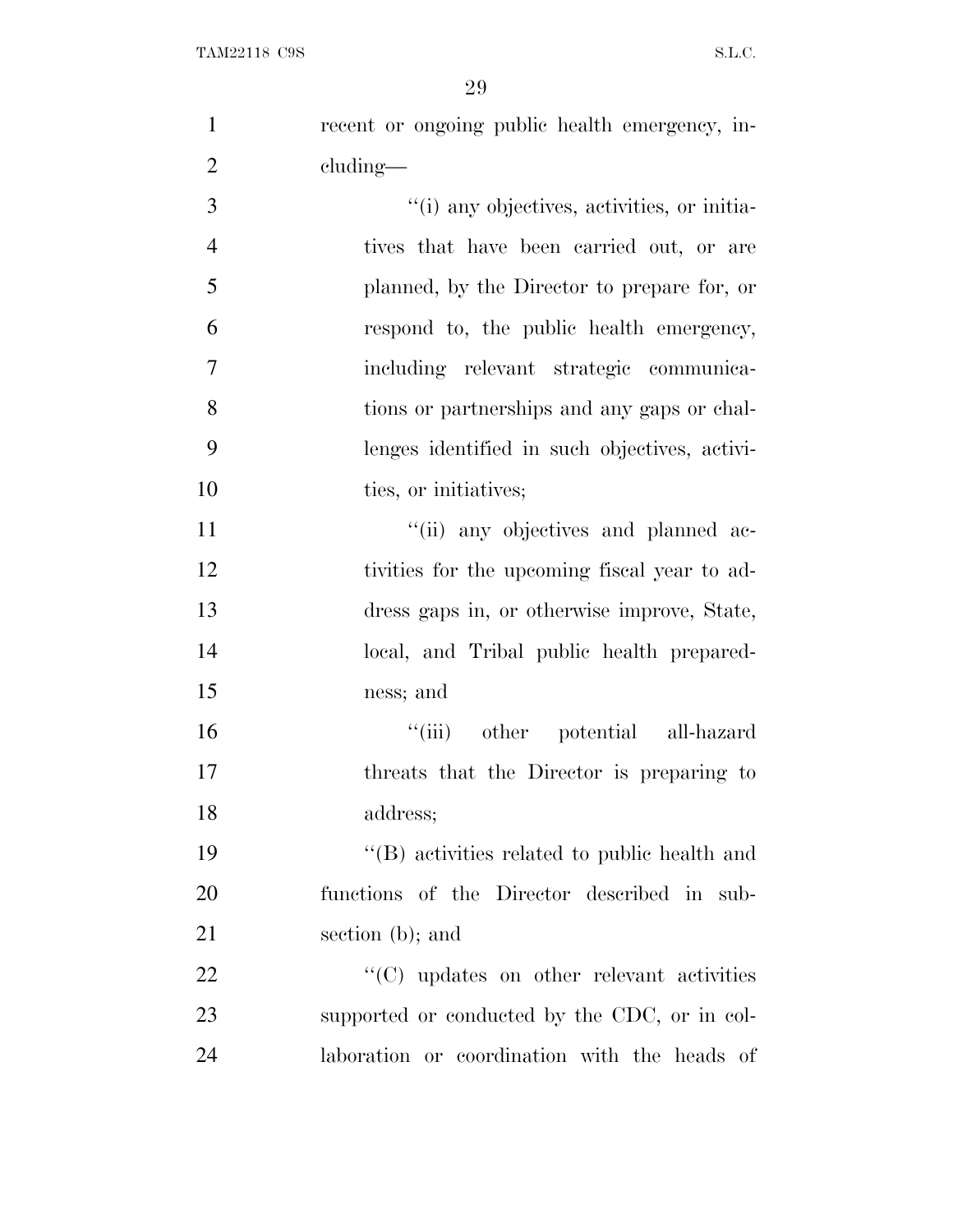|                | 30                                              |
|----------------|-------------------------------------------------|
| $\mathbf{1}$   | other Federal departments, agencies, or stake-  |
| $\overline{2}$ | holders, as appropriate.                        |
| 3              | $"(2)$ CLARIFICATIONS.—                         |
| $\overline{4}$ | "(A) WAIVER AUTHORITY.—The Chair of             |
| 5              | the Committee on Health, Education, Labor,      |
| 6              | and Pensions of the Senate or the Chair of the  |
| 7              | Committee on Energy and Commerce of the         |
| 8              | House of Representatives may waive the re-      |
| 9              | quirements of paragraph (1) for the applicable  |
| 10             | fiscal year with respect to the applicable Com- |
| <sup>11</sup>  | mittee.                                         |
| 12             | "(B) SCOPE OF REQUIREMENTS.—The re-             |
| 13             | quirements of this subsection shall not be con- |
| 14             | strued to impact the appearance of other Fed-   |

pact the appearance of other Fed- eral officials or the Director at hearings of ei- ther Committee described in paragraph (1) at other times and for purposes other than the times and purposes described in paragraph (1). 19 "(3) CLOSED HEARINGS.—Information that is not appropriate for disclosure during an open hear- ing under paragraph (1) in order to protect national security may instead be discussed in a closed hear-ing that immediately follows the open hearing.''.

 (b) APPLICATION.—The first sentence of section 305(a) of the Public Health Service Act, as added by sub-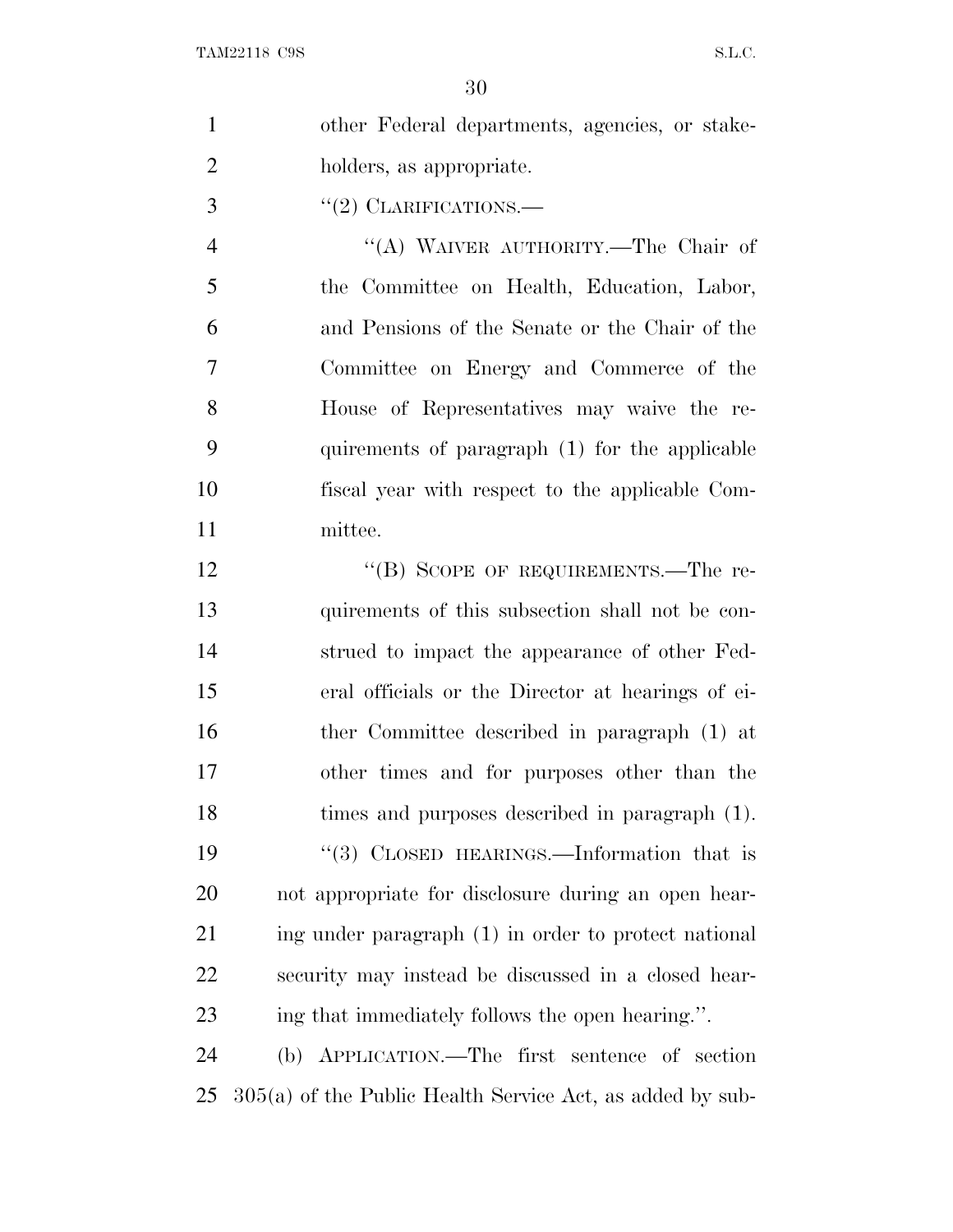| $\mathbf{1}$             | section (a), shall not apply to the Director of the Centers |
|--------------------------|-------------------------------------------------------------|
| $\overline{2}$           | for Disease Control and Prevention who is serving on the    |
| 3                        | date of enactment of this Act.                              |
| $\overline{4}$           | SEC. 103. PUBLIC HEALTH AND MEDICAL PREPAREDNESS            |
| 5                        | AND RESPONSE COORDINATION.                                  |
| 6                        | (a) PUBLIC HEALTH EMERGENCY FUND.—Section                   |
| $\overline{\mathcal{L}}$ | 319(b) of the Public Health Service Act (42 U.S.C.          |
| 8                        | $247d(b)$ ) is amended—                                     |
| 9                        | $(1)$ in paragraph $(2)$ —                                  |
| 10                       | $(A)$ in subparagraph $(E)$ , by striking                   |
| 11                       | "and" at the end;                                           |
| 12                       | $(B)$ by redesignating subparagraph $(F)$ as                |
| 13                       | subparagraph $(G)$ ; and                                    |
| 14                       | $(C)$ by inserting after subparagraph $(E)$ ,               |
| 15                       | the following:                                              |
| 16                       | $\lq\lq(F)$ support the initial deployment and              |
| 17                       | distribution of contents of the Strategic Na-               |
| 18                       | tional Stockpile, as appropriate; and"; and                 |
| 19                       | (2) by amending paragraph $(3)(A)$ to read as               |
| 20                       | follows:                                                    |
| 21                       | $\lq\lq$ the expenditures made from the Pub-                |
| 22                       | lic Health Emergency Fund in such fiscal year,              |
| 23                       | including—                                                  |
| 24                       | "(i) the amount obligated;                                  |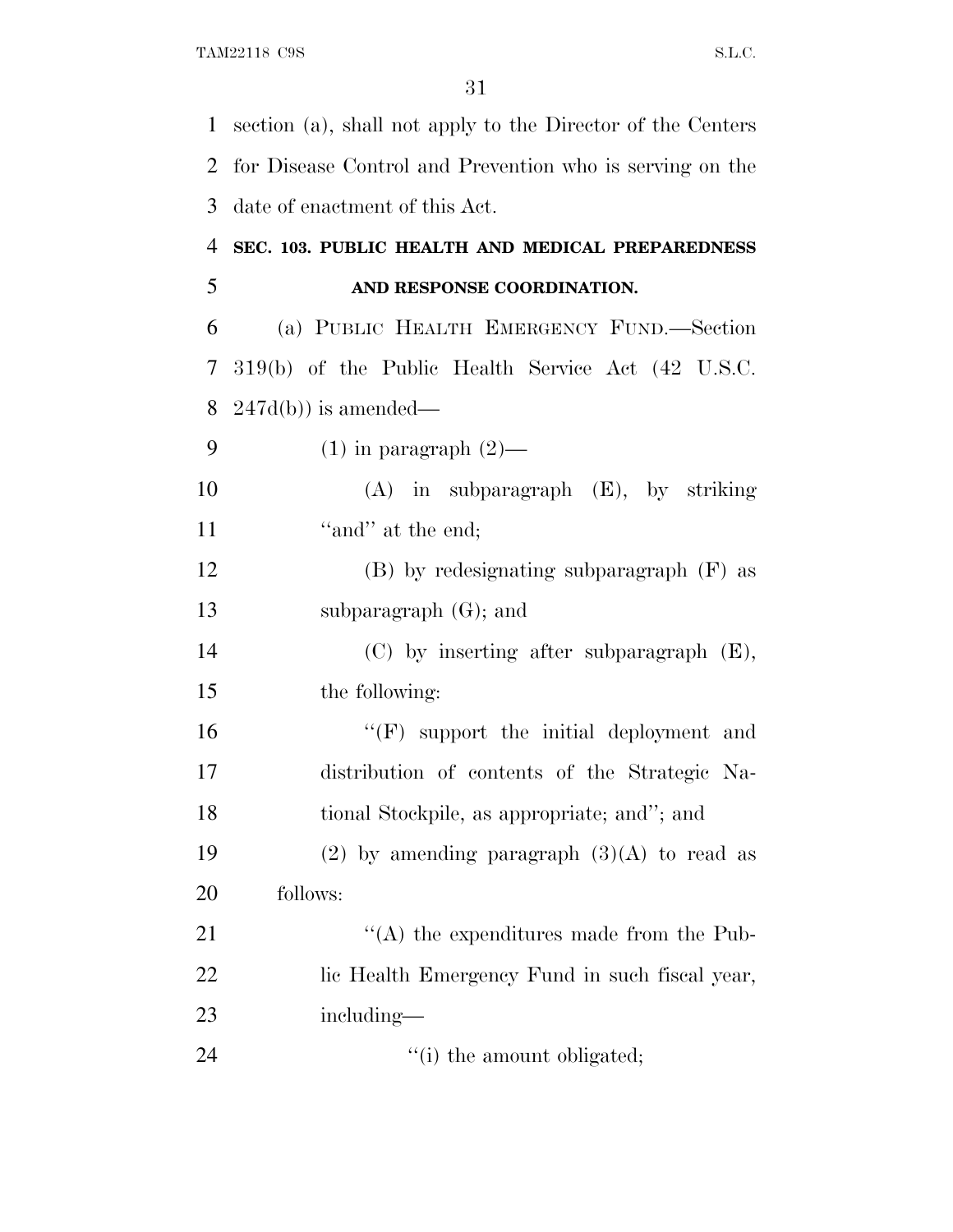| $\mathbf{1}$   | "(ii) the recipient or recipients of such                    |
|----------------|--------------------------------------------------------------|
| $\overline{2}$ | obligated funds;                                             |
| 3              | "(iii) the specific response activities                      |
| $\overline{4}$ | such obligated funds will support; and                       |
| 5              | "(iv) the declared or potential public                       |
| 6              | health emergency for which such funds                        |
| 7              | were obligated; and".                                        |
| 8              | (b) IMPROVING PUBLIC HEALTH AND MEDICAL PRE-                 |
| 9              | PAREDNESS AND RESPONSE COORDINATION.—                        |
| 10             | COORDINATION WITH FEDERAL AGEN-<br>(1)                       |
| 11             | CIES.—Section 2801 of the Public Health Service              |
| 12             | Act (42 U.S.C. 300hh) is amended by adding at the            |
| 13             | end the following:                                           |
| 14             | "(c) COORDINATION WITH FEDERAL AGENCIES.—In                  |
| 15             | leading the Federal public health and medical response to    |
| 16             | a declared or potential public health emergency, consistent  |
| 17             | with this section, the Secretary shall coordinate with, and  |
| 18             | may request support from, other Federal departments and      |
| 19             | agencies, as appropriate in order to carry out necessary     |
| 20             | activities and leverage the expertise of such departments    |
| 21             | and agencies, which may include the provision of assist-     |
| 22             | ance at the direction of the Secretary related to supporting |
| 23             | the public health and medical response for States, local-    |
| 24             | ities, and Tribes.".                                         |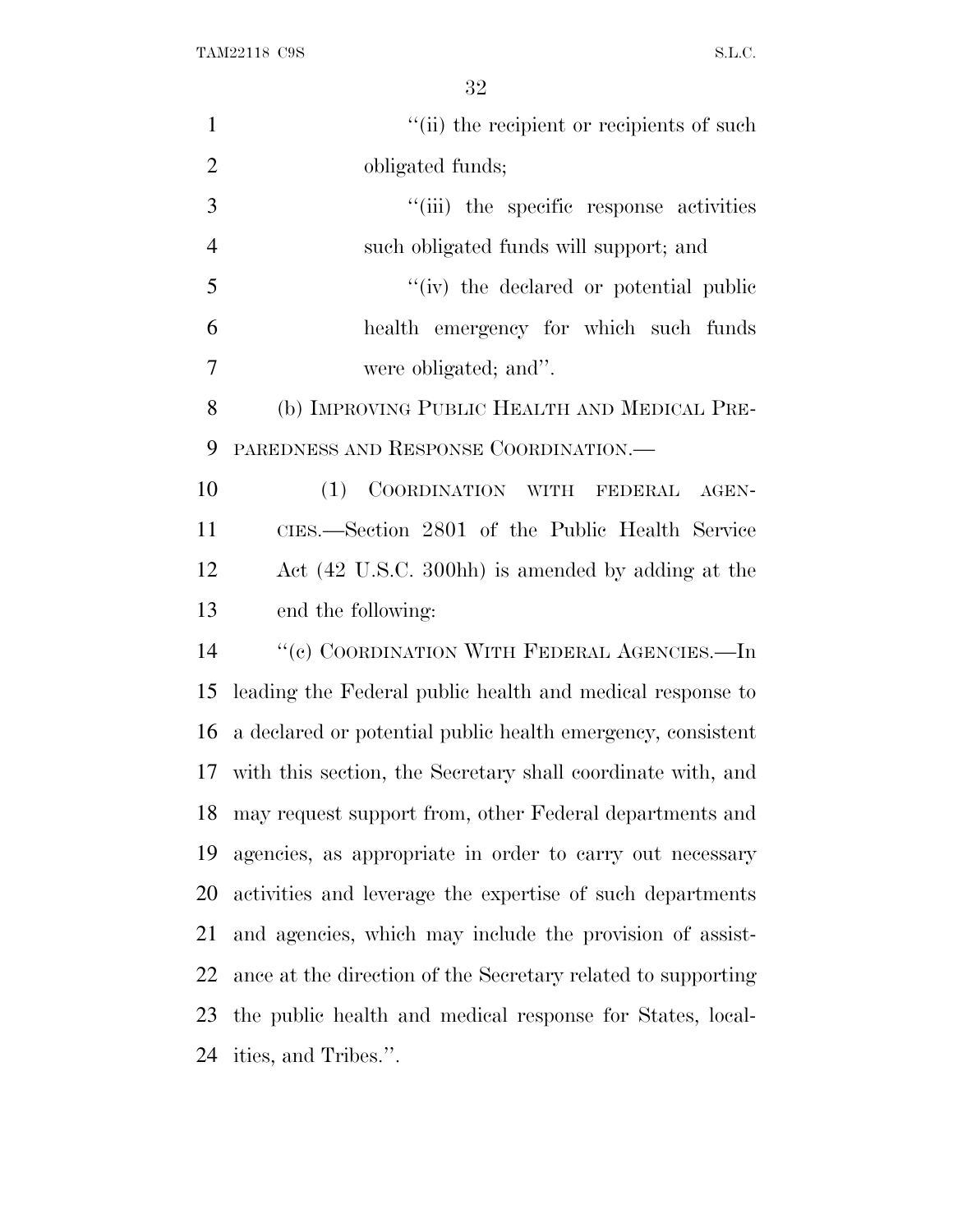| $\mathbf{1}$   | $(2)$ ASPR DUTIES.—Section 2811(b) of the         |
|----------------|---------------------------------------------------|
| $\overline{2}$ | Public Health Service Act (42 U.S.C. 300hh-10(b)) |
| 3              | is amended—                                       |
| $\overline{4}$ | $(A)$ in paragraph $(1)$ , by inserting "and,     |
| 5              | consistent with the National Response Frame-      |
| 6              | work and other applicable provisions of law,      |
| 7              | [assist/support] the Secretary in carrying out    |
| 8              | the functions under section $2801$ [in a manner   |
| 9              | that does not alter or impede the existing au-    |
| 10             | thorities of any department or agency]" before    |
| 11             | the period; and                                   |
| 12             | $(B)$ in paragraph $(4)$ —                        |
| 13             | (i) in subparagraph $(E)$ by striking             |
| 14             | "the actions necessary to overcome these          |
| 15             | obstacles." and inserting "recommend ac-          |
| 16             | tions necessary to overcome these obsta-          |
| 17             | cles, such as—                                    |
| 18             | "(i) improving coordination with rel-             |
| 19             | evant Federal officials;                          |
| 20             | "(ii) partnering with other public or             |
| 21             | private entities to leverage capabilities         |
| 22             | maintained by such entities, as appropriate       |
| 23             | and consistent with this subsection; and          |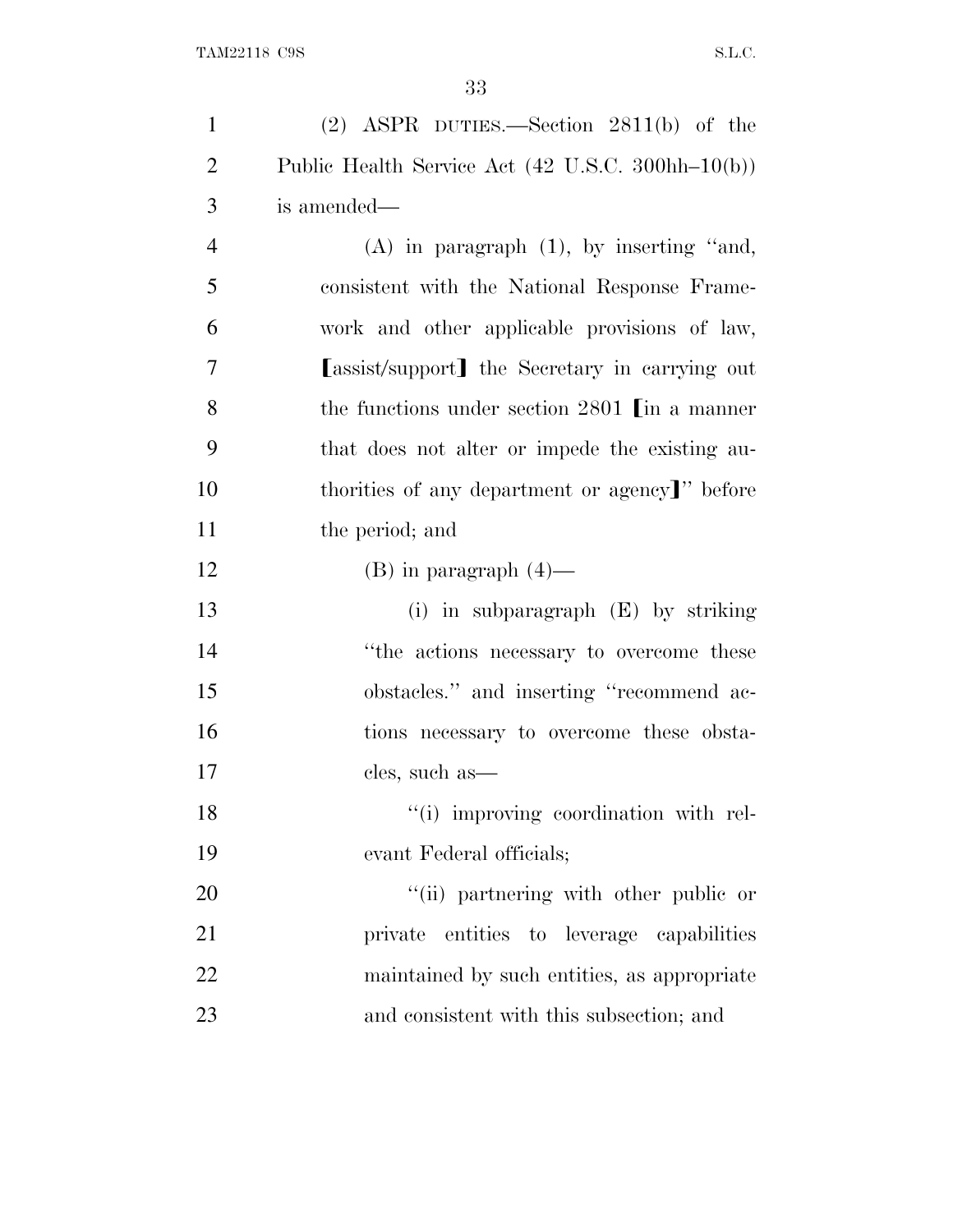| $\mathbf{1}$   | "(iii) coordinating efforts to support      |
|----------------|---------------------------------------------|
| $\overline{2}$ | or establish new capabilities, as appro-    |
| 3              | priate."; and                               |
| $\overline{4}$ | (ii) in subparagraph $(G)$ —                |
| 5              | (I) by redesignating clauses (i)            |
| 6              | and (ii) as subclauses $(I)$ and $(II)$ and |
| 7              | adjusting the margins accordingly;          |
| 8              | (II) in the matter preceding sub-           |
| 9              | clause $(I)$ , as so redesignated—          |
| 10             | (aa) by inserting "each year,               |
| 11             | including<br>national-level<br>and          |
| 12             | State-level full-scale exercises not        |
| 13             | less than once every 5 years"               |
| 14             | after "operational exercises"; and          |
| 15             | (bb) by striking "exercises"                |
| 16             | based on—" and inserting "exer-             |
| 17             | $cises-$                                    |
| 18             | "(i) based on";                             |
| 19             | (III) by striking the period and            |
| 20             | inserting a semicolon; and                  |
| 21             | (IV) by adding at the end the fol-          |
| 22             | lowing:                                     |
| 23             | "(ii) that assess the ability of the        |
| 24             | Strategic National Stockpile, as appro-     |
| 25             | priate, to provide medical countermeasures, |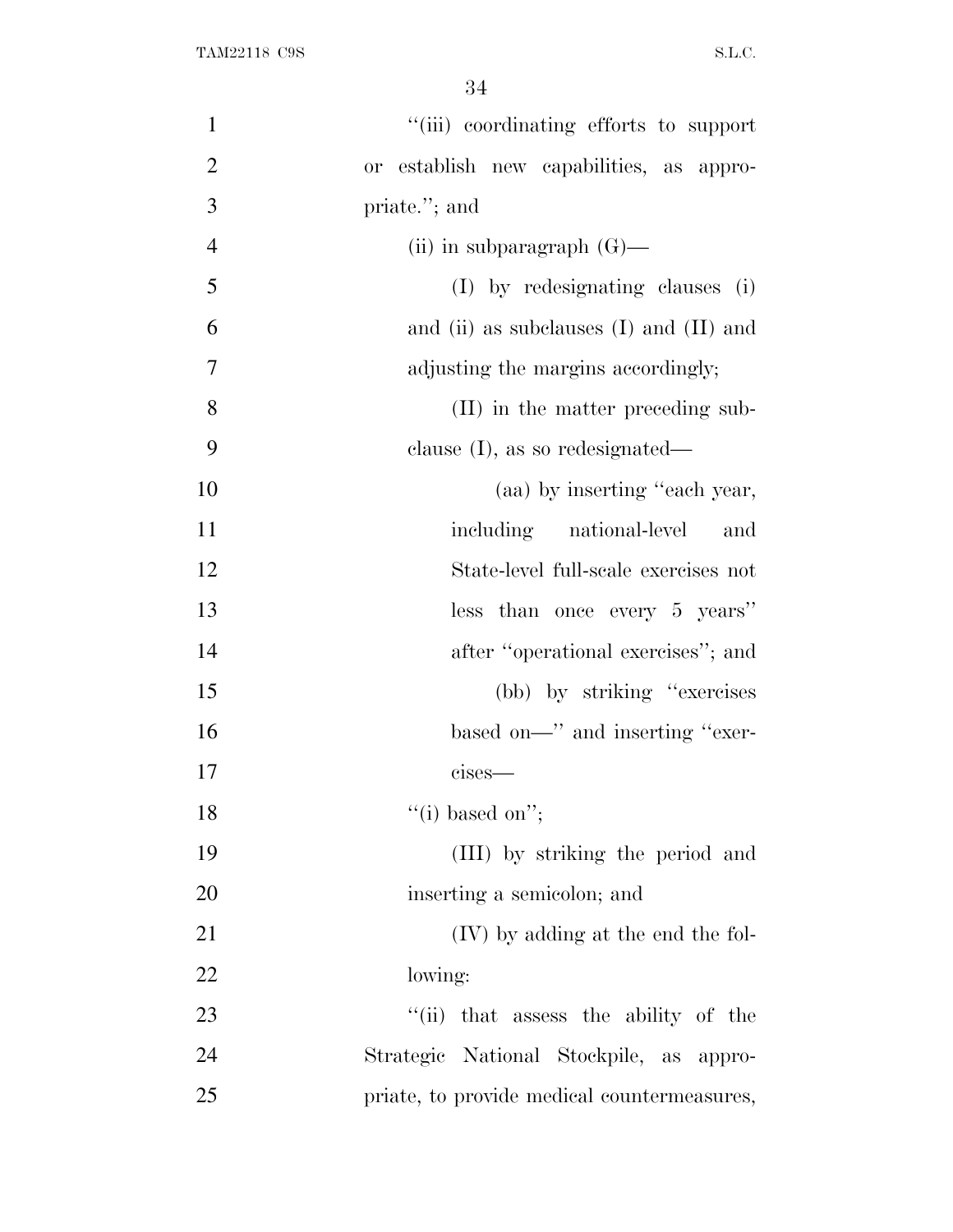| $\mathbf{1}$   | medical products, and other supplies, in-                                 |
|----------------|---------------------------------------------------------------------------|
| $\overline{2}$ | cluding ancillary medical supplies, to sup-                               |
| 3              | port the response to a public health emer-                                |
| $\overline{4}$ | gency or potential public health emergency,                               |
| 5              | including a threat that requires the large-                               |
| 6              | and simultaneous deployment of<br>scale                                   |
| 7              | stockpiles and a long-term public health                                  |
| 8              | and medical response; and                                                 |
| 9              | "(iii) conducted in coordination with                                     |
| 10             | State and local health officials.".                                       |
| 11             | (c) APPEARANCES BEFORE AND REPORTS TO CON-                                |
| 12             | GRESS.—Section 2811 of the Public Health Service Act                      |
| 13             | $(42 \text{ U.S.C. } 300 \text{hh} - 10)$ is amended by adding at the end |
| 14             | the following:                                                            |
| 15             | "(g) APPEARANCES BEFORE CONGRESS.—                                        |
| 16             | "(1) IN GENERAL.—Each fiscal year, the As-                                |
| 17             | sistant Secretary for Preparedness and Response                           |
| 18             | shall appear before the Committee on Health, Edu-                         |
| 19             | cation, Labor, and Pensions of the Senate and the                         |
| 20             | Committee on Energy and Commerce of the House                             |
| 21             | of Representatives at hearings, on topics such as                         |
| 22             | $\lq\lq$ coordination of Federal activities to                            |
| 23             | prepare for, and respond to, public health emer-                          |
| 24             | gencies;                                                                  |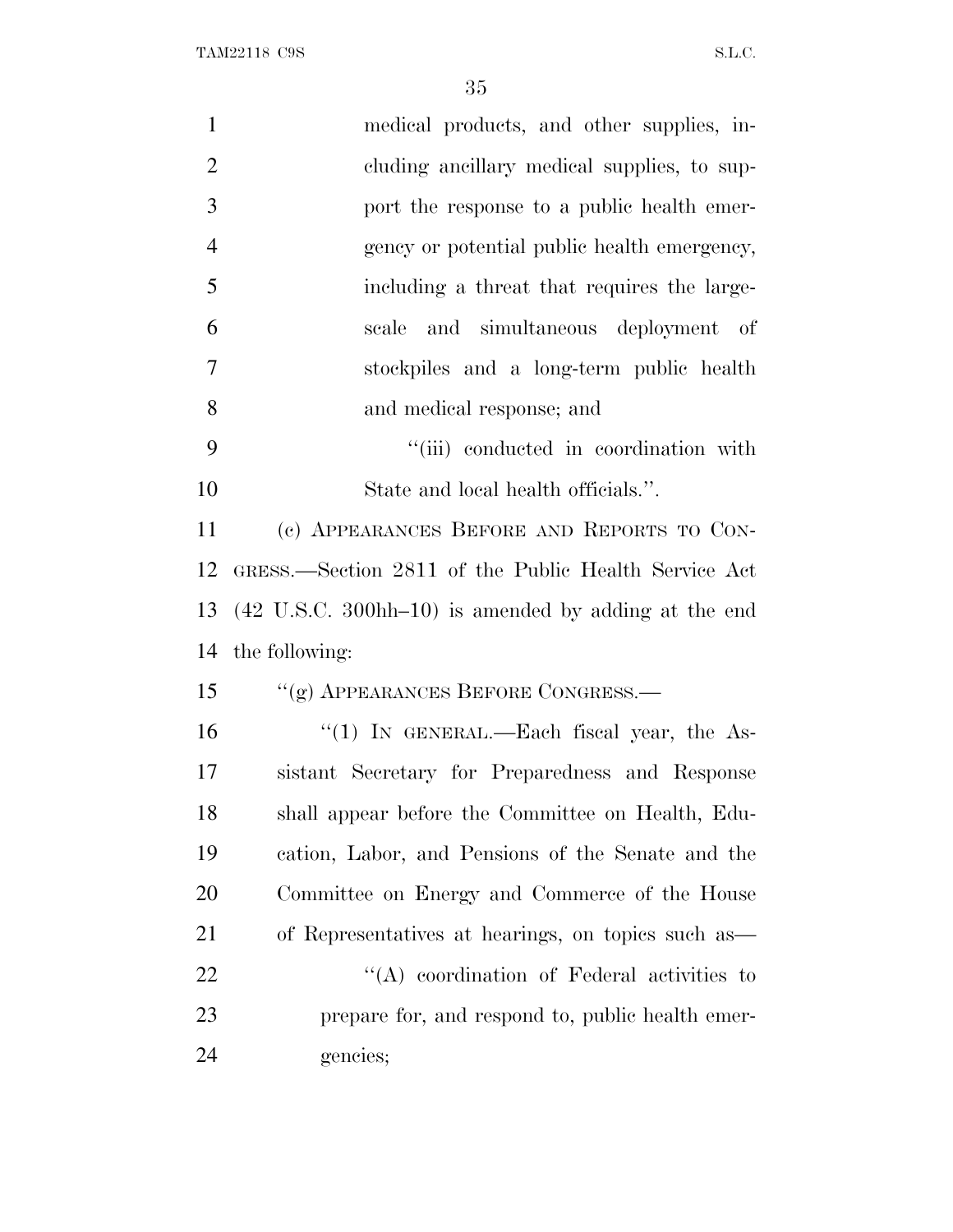| $\mathbf{1}$   | "(B) maintenance activities and capabili-            |
|----------------|------------------------------------------------------|
| $\overline{2}$ | ties of the Strategic National Stockpile, includ-    |
| 3              | ing whether, and the degree to which, rec-           |
| $\overline{4}$ | ommendations made pursuant to section 2811–          |
| 5              | $1(c)(1)(A)$ have been met;                          |
| 6              | "(C) support for State, local, and Tribal            |
| $\overline{7}$ | public health and medical preparedness;              |
| 8              | $\lq\lq$ (D) activities implementing the counter-    |
| 9              | measures budget plan described under sub-            |
| 10             | section $(b)(7)$ , including—                        |
| 11             | "(i) any challenges in meeting the full              |
| 12             | range of identified medical countermeasure           |
| 13             | needs; and                                           |
| 14             | "(ii) progress in supporting advanced                |
| 15             | research, development, and procurement of            |
| 16             | medical countermeasures, pursuant to sub-            |
| 17             | section $(b)(3);$                                    |
| 18             | $\lq\lq$ (E) the strategic direction of, and activi- |
| 19             | ties related to, the sustainment of manufac-         |
| 20             | turing surge capacity and capabilities for med-      |
| 21             | ical countermeasures pursuant to section 319L;       |
| 22             | $\lq\lq(F)$ any additional objectives, activities,   |
| 23             | or initiatives that have been carried out or are     |
| 24             | planned by the Assistant Secretary for Pre-          |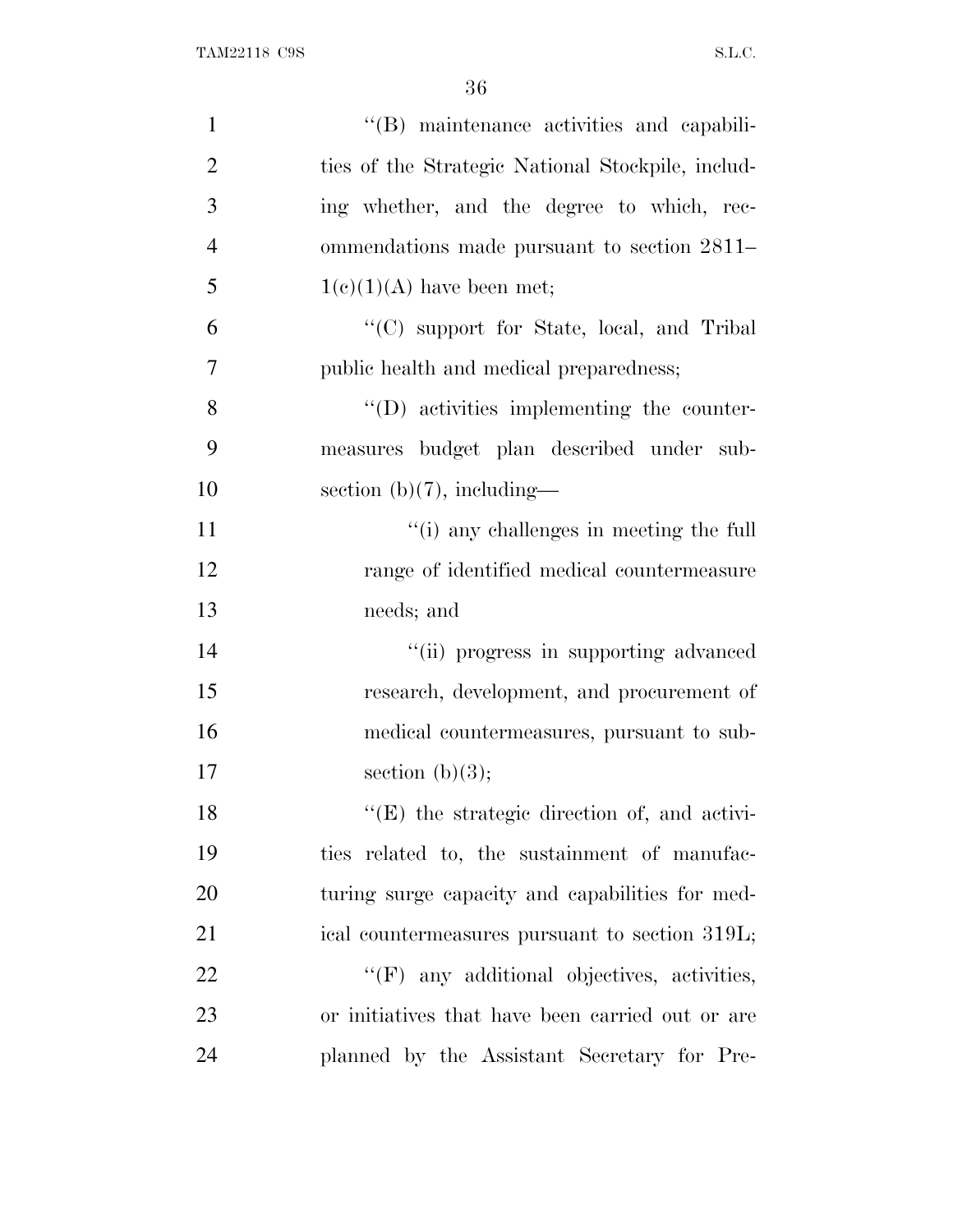|                | 37                                                      |
|----------------|---------------------------------------------------------|
| $\mathbf{1}$   | paredness and Response and associated chal-             |
| $\overline{2}$ | lenges, as appropriate;                                 |
| 3              | $\lq\lq(G)$ the specific all-hazards threats that       |
| 4              | the Assistant Secretary for Preparedness and            |
| 5              | Response is preparing to address, or that are           |
| 6              | being addressed, through the activities de-             |
| 7              | scribed in subparagraphs $(A)$ through $(F)$ ; and      |
| 8              | $\rm{``(H)}$ objectives, activities, or initiatives re- |
| 9              | lated to the coordination and consultation re-          |
| 10             | quired under subsections $(b)(4)(H)$ and                |
| 11             | $(b)(4)(I)$ , in a manner consistent with para-         |
| 12             | $graph(3)$ , as appropriate.                            |
| 13             | $\lq(2)$ CLARIFICATIONS.—                               |

 ''(A) WAIVER AUTHORITY.—The Chair of the Committee on Health, Education, Labor, and Pensions of the Senate or the Chair of the Committee on Energy and Commerce of the House of Representatives may waive the re- quirements of paragraph (1) for the applicable fiscal year with respect to the applicable Com-mittee.

22 "(B) SCOPE OF REQUIREMENTS.—The re- quirements of this subsection shall not be con- strued to impact the appearance of other Fed-eral officials or the Assistant Secretary at hear-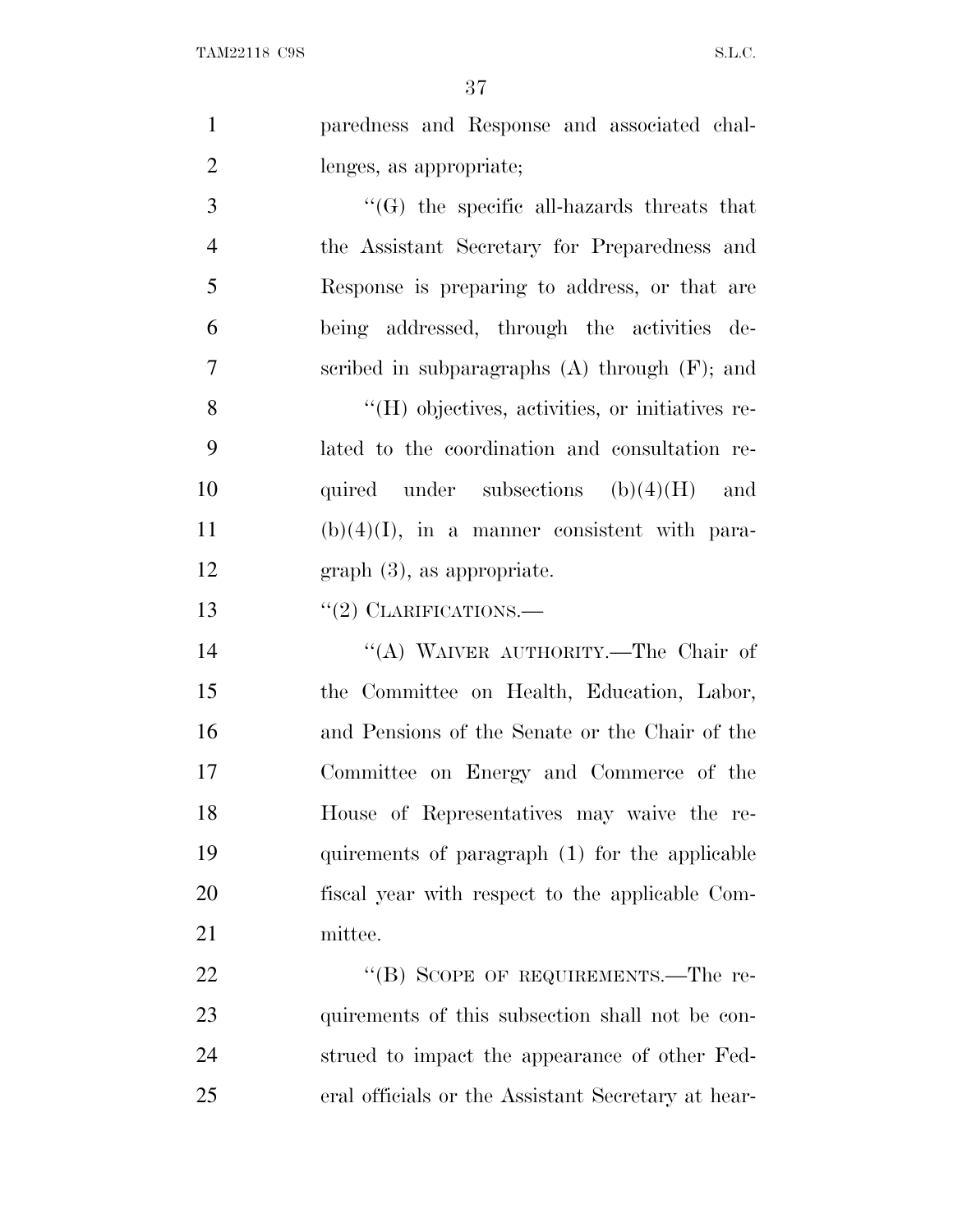ings of either Committee described in para- graph (1) at other times and for purposes other than the times and purposes described in para- graph (1) ''(3) CLOSED HEARINGS.—Information that is not appropriate for disclosure during an open hear- ing under paragraph (1) in order to protect national security may instead be discussed in a closed hear- ing that immediately follows such open hearing.''. (d) ANNUAL REPORT ON EMERGENCY RESPONSE AND PREPAREDNESS.—Section 2801 of the Public Health Service Act (42 U.S.C. 300hh), as amended by subsection (b), is further amended by adding at the end the following: ''(d) ANNUAL REPORT ON EMERGENCY RESPONSE AND PREPAREDNESS.—The Secretary shall submit a writ- ten report each fiscal year to the Committee on Health, Education, Labor, and Pensions of the Senate and the Committee on Energy and Commerce of the House of Representatives, containing updated information related to an assessment of the response to any public health emergency declared, or otherwise in effect, during, the pre- vious fiscal year, and the state of public health prepared- ness and response capabilities for chemical, biological, ra-diological, and nuclear threats, including emerging infec-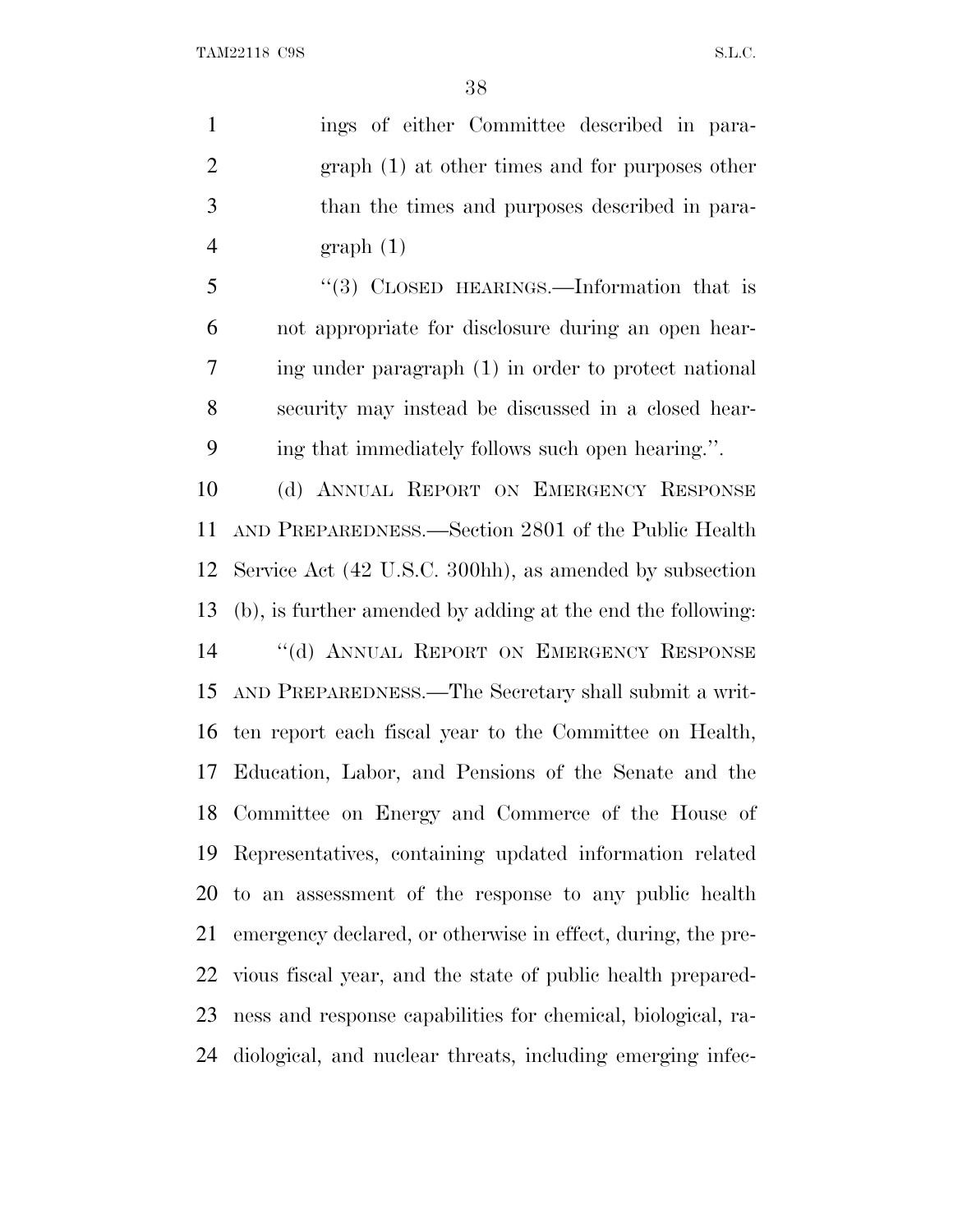tious diseases, and any challenges in preparing for or re-sponding to such threats, as appropriate.''.

 (e) GAO REPORT ON INTERAGENCY AGREEMENTS AND COORDINATION.—Not later than 3 years after the date of enactment of this Act, the Comptroller General of the United States shall—

 (1) conduct a review of previous and current interagency agreements established between the Sec- retary of Health and Human Services and the heads of other relevant Federal departments or agencies pursuant to section 2801(b) of the Public Health Service Act (42 U.S.C. 300hh(b)), including—

 (A) the specific roles and responsibilities of each Federal department or agency that is a party to any such interagency agreement;

 (B) the manner in which specific capabili- ties of each such Federal department or agency may be utilized under such interagency agree-ments;

 (C) the frequency with which such inter-agency agreements have been utilized;

 (D) gaps, if any, in interagency agree- ments that prevent the Secretary from carrying out the goals under section 2802 of the Public 25 Health Service Act (42 U.S.C. 300hh–1);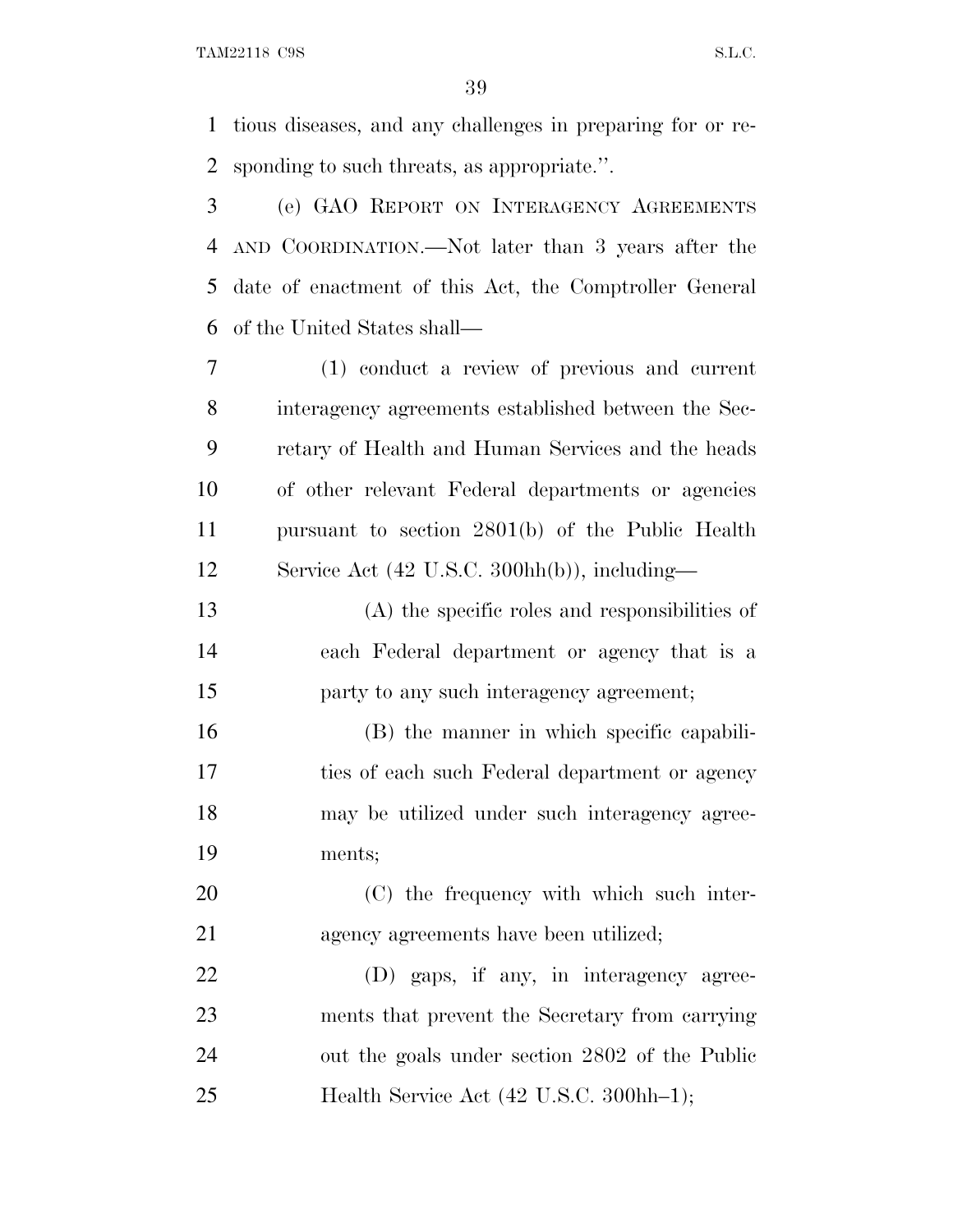| $\mathbf{1}$   | (E) barriers, if any, to establishing or uti-                   |
|----------------|-----------------------------------------------------------------|
| $\overline{2}$ | lizing such interagency agreements; and                         |
| 3              | (F) recommendations, if any, on the ways                        |
| 4              | in which such interagency agreements can be                     |
| 5              | improved to address the gaps and barriers iden-                 |
| 6              | tified under subparagraphs $(D)$ and $(E)$ ;                    |
| 7              | $(2)$ conduct a review of the implementation and                |
| 8              | utilization of the authorities described under section          |
| 9              | $2801(c)$ of the Public Health Service Act (42 U.S.C.           |
| 10             | $300hh(e)$ ; and                                                |
| 11             | (3) submit to the Committee on Health, Edu-                     |
| 12             | cation, Labor, and Pensions of the Senate and the               |
| 13             | Committee on Energy and Commerce of the House                   |
| 14             | of Representatives a report on the reviews under                |
| 15             | paragraphs $(1)$ and $(2)$ , including related rec-             |
| 16             | ommendations, as applicable.                                    |
| 17             | SEC. 104. STRENGTHENING PUBLIC HEALTH COMMUNICA-                |
| 18             | TION.                                                           |
| 19             | Subsection (b) of section 319F of the Public Health             |
| 20             | Service Act $(42 \text{ U.S.C. } 247d-6)$ is amended to read as |
| 21             | follows:                                                        |
| 22             | "(b) PUBLIC HEALTH INFORMATION AND COMMU-                       |
| 23             | NICATIONS ADVISORY COMMITTEE.-                                  |
| 24             | "(1) IN GENERAL.—The Secretary shall estab-                     |
| 25             | lish an advisory committee to be known as the Pub-              |
|                |                                                                 |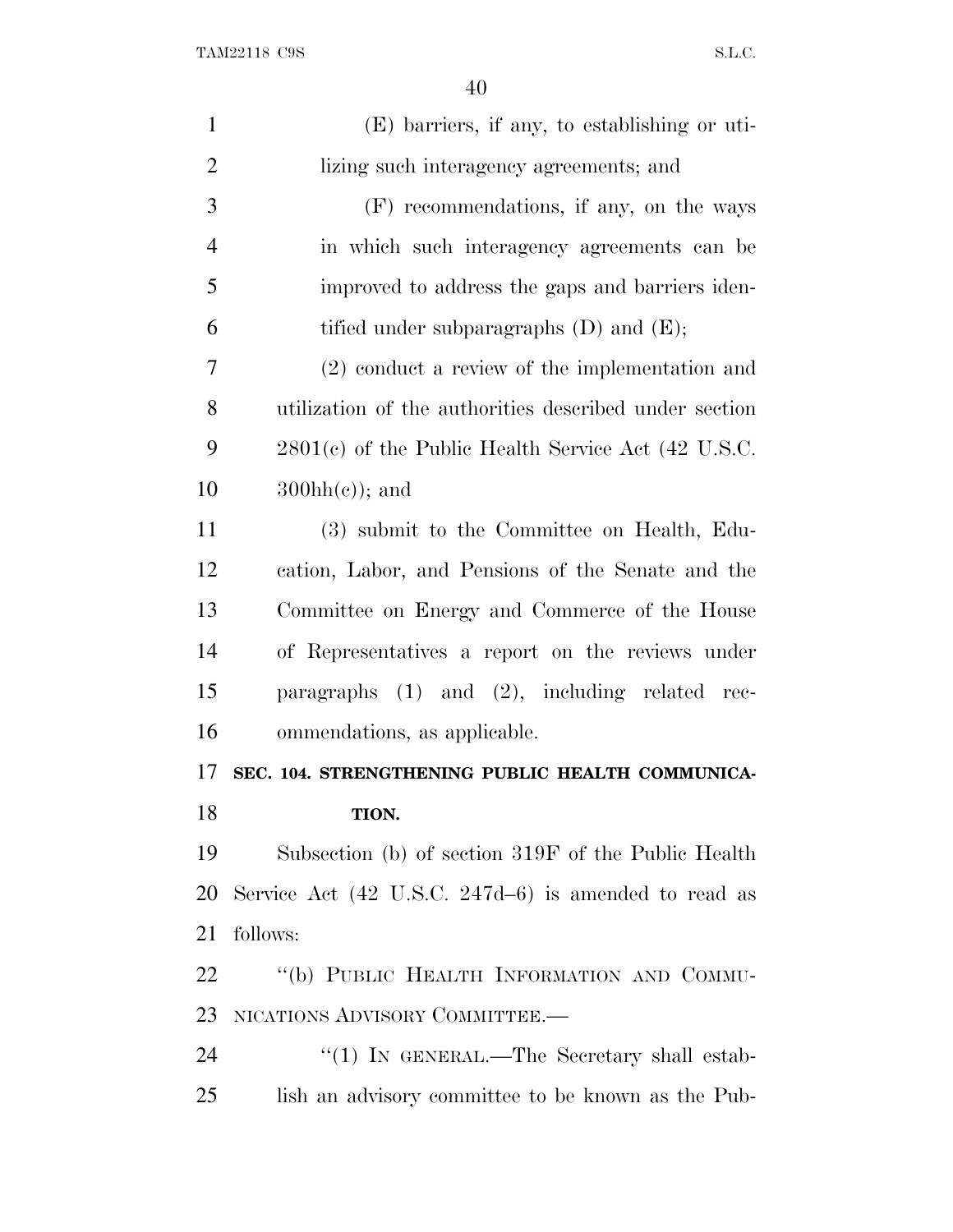| $\mathbf{1}$   | lic Health Information and Communications Advi-       |
|----------------|-------------------------------------------------------|
| $\overline{2}$ | sory Committee (referred to in this subsection as the |
| 3              | 'Advisory Committee').                                |
| $\overline{4}$ | "(2) DUTIES.—The Advisory Committee shall             |
| 5              | make recommendations to the Secretary and report      |
| 6              | $on$ —                                                |
| $\overline{7}$ | $\lq\lq$ critical aspects of communication and        |
| 8              | dissemination of scientific and evidence-based        |
| 9              | public health information during public health        |
| 10             | emergencies, including—                               |
| 11             | $f(i)$ the role and impact of misin-                  |
| 12             | formation on the response to such public              |
| 13             | health emergencies;                                   |
| 14             | "(ii) the role of risk communication                  |
| 15             | before and during such public health emer-            |
| 16             | gencies; and                                          |
| 17             | "(iii) other relevant factors, as the                 |
| 18             | Secretary determines appropriate;                     |
| 19             | "(B) information from academic institu-               |
| 20             | tions, community-based organizations,<br>and          |
| 21             | other nongovernmental organizations related to        |
| 22             | evidence-based or evidence-informed strategies        |
| 23             | and best practices to effectively communicate         |
| 24             | and disseminate such information;                     |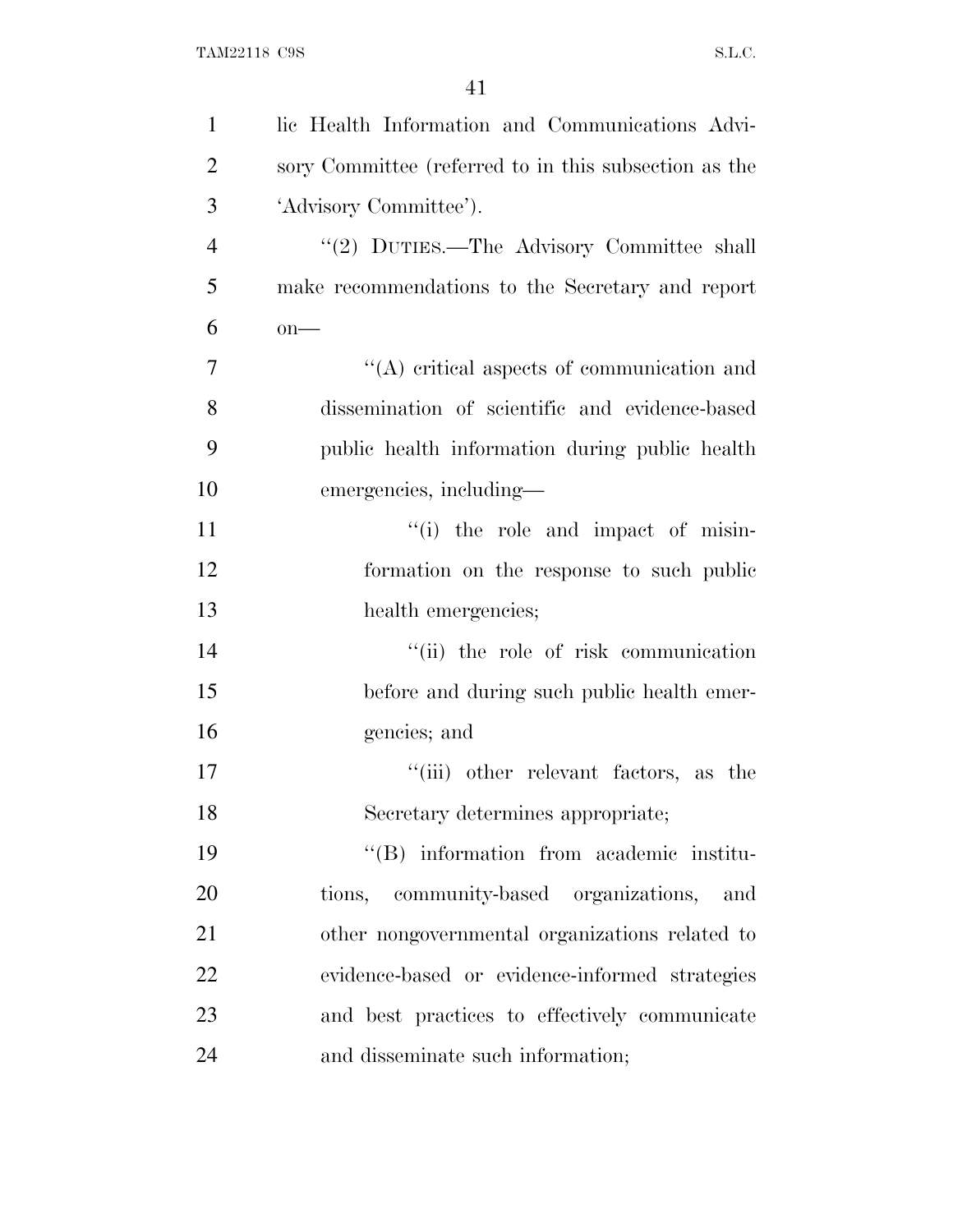| $\mathbf{1}$   | "(C) strategies to improve communication           |
|----------------|----------------------------------------------------|
| $\overline{2}$ | and dissemination of scientific and evidence-      |
| 3              | based public health information to the public,     |
| $\overline{4}$ | and, as appropriate, to address misinformation     |
| 5              | during public health emergencies, including        |
| 6              | strategies to-                                     |
| 7              | "(i) identify the most effective meth-             |
| 8              | ods for the dissemination of information           |
| 9              | during a public health emergency;                  |
| 10             | "(ii) determine best practices and                 |
| 11             | communicate information to populations             |
| 12             | that may be impacted by such misinforma-           |
| 13             | tion; and                                          |
| 14             | "(iii) adapt approaches for the dis-               |
| 15             | semination of information, as appropriate,         |
| 16             | to address emerging trends related to mis-         |
| 17             | information.                                       |
| 18             | "(3) COMPOSITION.—The Advisory Committee           |
| 19             | shall be composed of—                              |
| 20             | "(A) appropriate Federal officials, ap-            |
| 21             | pointed by the Secretary, who shall serve as       |
| 22             | nonvoting members; and                             |
| 23             | "(B) individuals, appointed by the Sec-            |
| 24             | retary, with expertise in public health, medicine, |
| 25             | communications, related technology, psychology,    |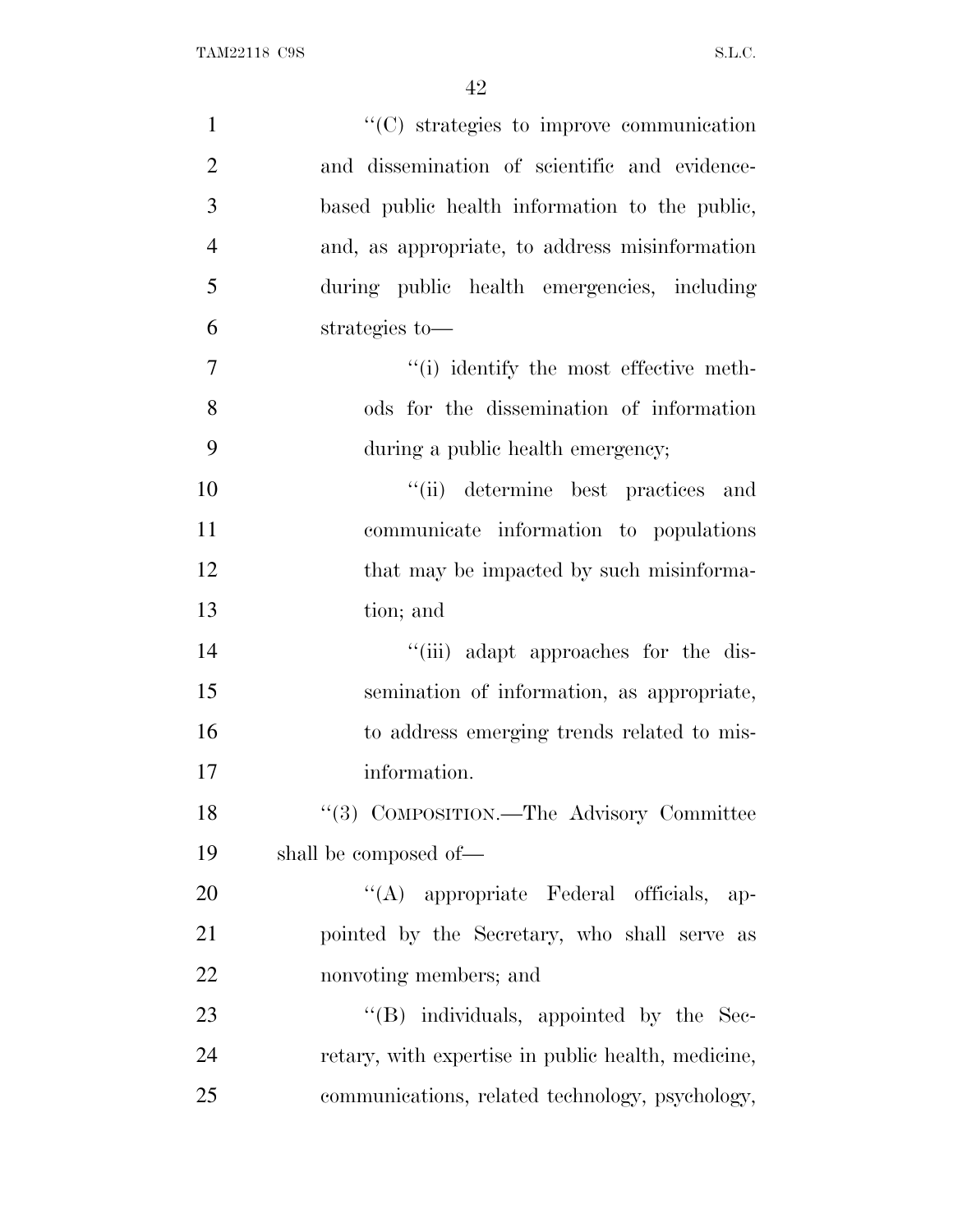| $\mathbf{1}$   | national security, and other areas, as the Sec-                |
|----------------|----------------------------------------------------------------|
| $\overline{2}$ | retary determines appropriate, who shall serve                 |
| 3              | as voting members.                                             |
| $\overline{4}$ | "(4) DISSEMINATION.—The Secretary shall re-                    |
| 5              | view the recommendations of the Advisory Com-                  |
| 6              | mittee and, not later than 180 days after receipt of           |
| 7              | the report under paragraph $(2)$ , shall submit to the         |
| 8              | Committee on Health, Education, Labor, and Pen-                |
| 9              | sions of the Senate and the Committee on Energy                |
| 10             | and Commerce of the House of Representatives a re-             |
| 11             | port describing any actions planned by the Secretary           |
| 12             | related to the communication and dissemination of              |
| 13             | scientific and evidence-based public health informa-           |
| 14             | tion, including addressing misinformation, as appro-           |
| 15             | priate.                                                        |
| 16             | "(5) TERMINATION.—The Advisory Committee                       |
| 17             | shall terminate 4 years after the date of enactment            |
| 18             | of the PREVENT Pandemics Act.".                                |
| 19             | <b>Subtitle B-State and Local</b>                              |
| 20             | <b>Readiness</b>                                               |
| 21             | SEC. 111. IMPROVING STATE AND LOCAL PUBLIC HEALTH              |
| 22             | <b>SECURITY.</b>                                               |
| 23             | (a) IN GENERAL.—Section $319C-1(b)(2)$ of the Pub-             |
| 24             | lic Health Service Act $(42 \text{ U.S.C. } 247d-3a(b)(2))$ is |
| 25             | amended—                                                       |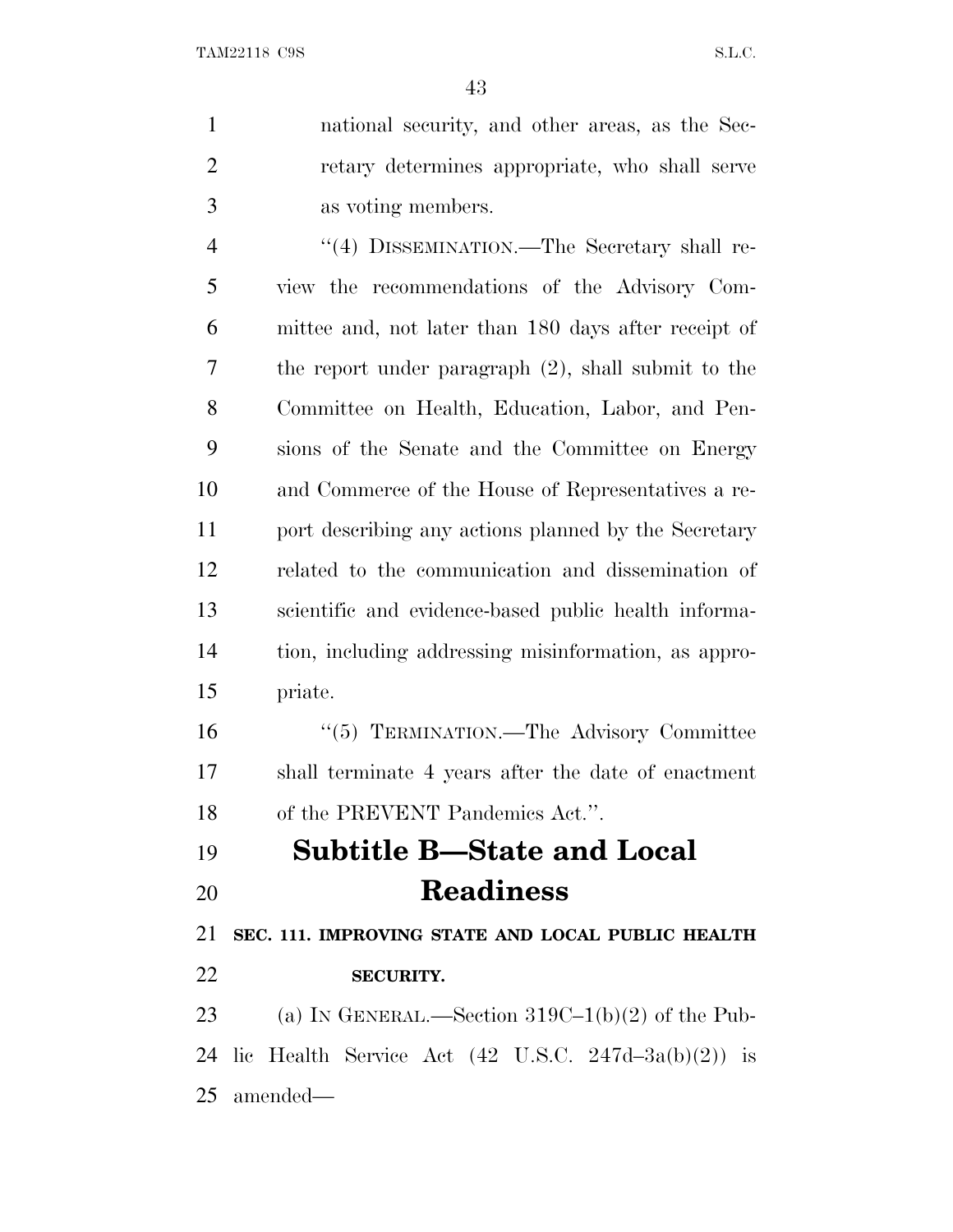| $\mathbf{1}$   | $(1)$ in subparagraph $(A)$ —                    |
|----------------|--------------------------------------------------|
| $\overline{2}$ | $(A)$ in clause (vii), by inserting "during"     |
| 3              | and" before "following a public health emer-     |
| $\overline{4}$ | $gency$ ";                                       |
| 5              | (B) by amending clause (viii) to read as         |
| 6              | follows:                                         |
| 7              | "(viii) a description of how the entity,         |
| 8              | as applicable and appropriate, will coordi-      |
| 9              | nate with State emergency preparedness           |
| 10             | and response plans in public health emer-        |
| 11             | gency preparedness, including State edu-         |
| 12             | cation agencies (as defined in section 8101)     |
| 13             | of the Elementary and Secondary Edu-             |
| 14             | cation Act of 1965), State child care lead       |
| 15             | agencies (designated under section 658D)         |
| 16             | of the Child Care and Development Block          |
| 17             | Grant Act of 1990), and other relevant           |
| 18             | State agencies";                                 |
| 19             | $(C)$ in clause $(xi)$ , by striking "; and" and |
| 20             | inserting a semicolon;                           |
| 21             | (D) by redesignating clause (xii) as clause      |
| 22             | $(xiii)$ ; and                                   |
| 23             | $(E)$ by inserting after clause (xi) the fol-    |
| 24             | lowing:                                          |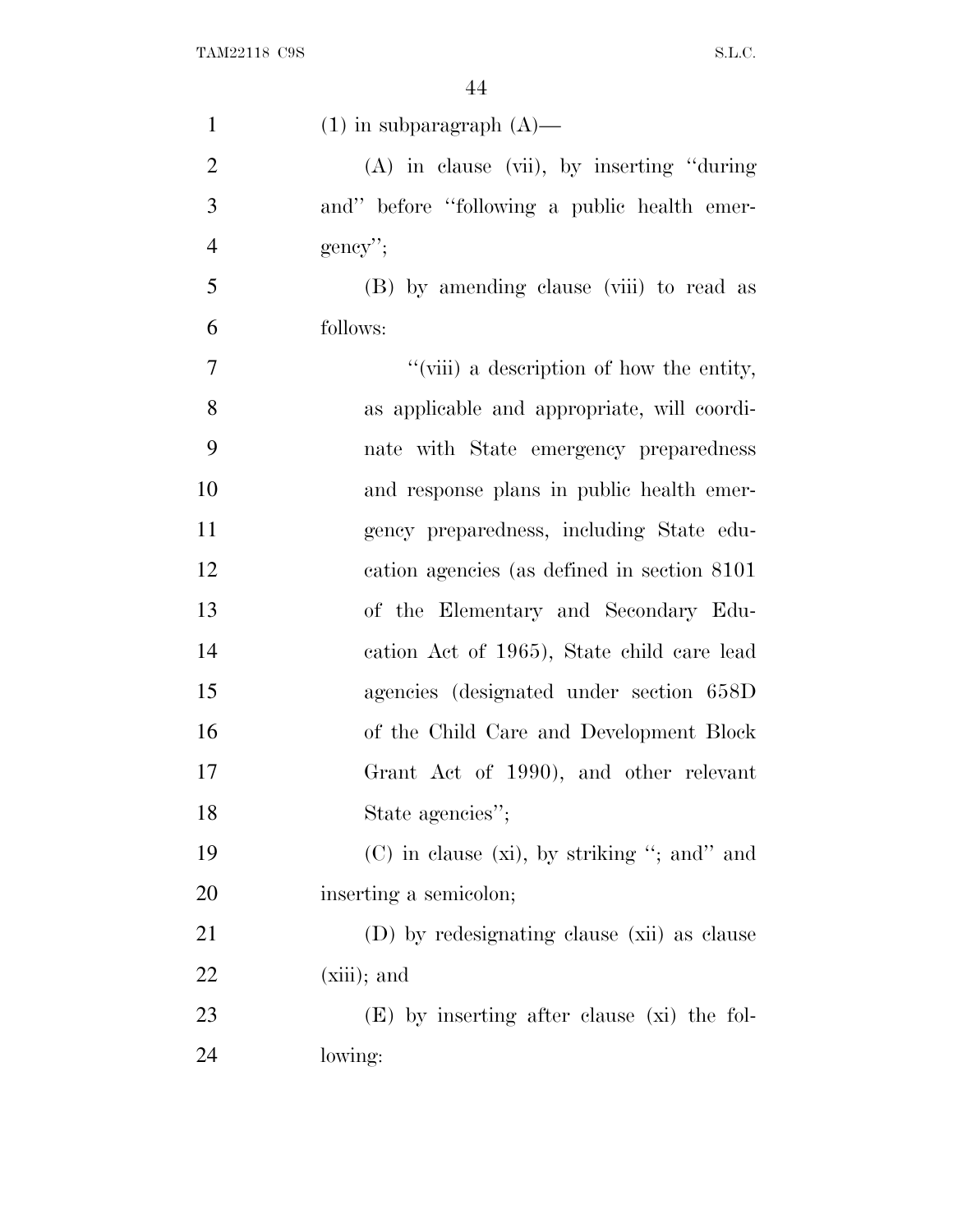| $\mathbf{1}$   | "(xii) a description of how the entity                      |
|----------------|-------------------------------------------------------------|
| $\overline{2}$ | will provide technical assistance to improve                |
| 3              | public health preparedness and response,                    |
| $\overline{4}$ | as appropriate, to agencies or other enti-                  |
| 5              | ties that operate facilities within the enti-               |
| 6              | ty's jurisdiction in which there is an in-                  |
| 7              | creased risk of infectious disease outbreaks                |
| 8              | in the event of a public health emergency                   |
| 9              | declared under section 319, such as resi-                   |
| 10             | dential care facilities, group homes, and                   |
| 11             | other similar settings; and";                               |
| 12             | by redesignating subparagraphs<br>(D)<br>(2)                |
| 13             | through $(H)$ as subparagraphs $(E)$ through $(I)$ , re-    |
| 14             | spectively; and                                             |
| 15             | $(3)$ by inserting after subparagraph $(C)$ the fol-        |
| 16             | lowing:                                                     |
| 17             | $\lq\lq$ (D) an assurance that the entity will re-          |
| 18             | quire relevant staff to complete relevant pre-              |
| 19             | paredness and response trainings, including                 |
| 20             | trainings related to efficient and effective oper-          |
| 21             | ation during an incident or event within an In-             |
| 22             | cident Command System;".                                    |
| 23             | (b) APPLICABILITY.—The amendments made by sub-              |
| 24             | section (a) shall not apply with respect to any cooperative |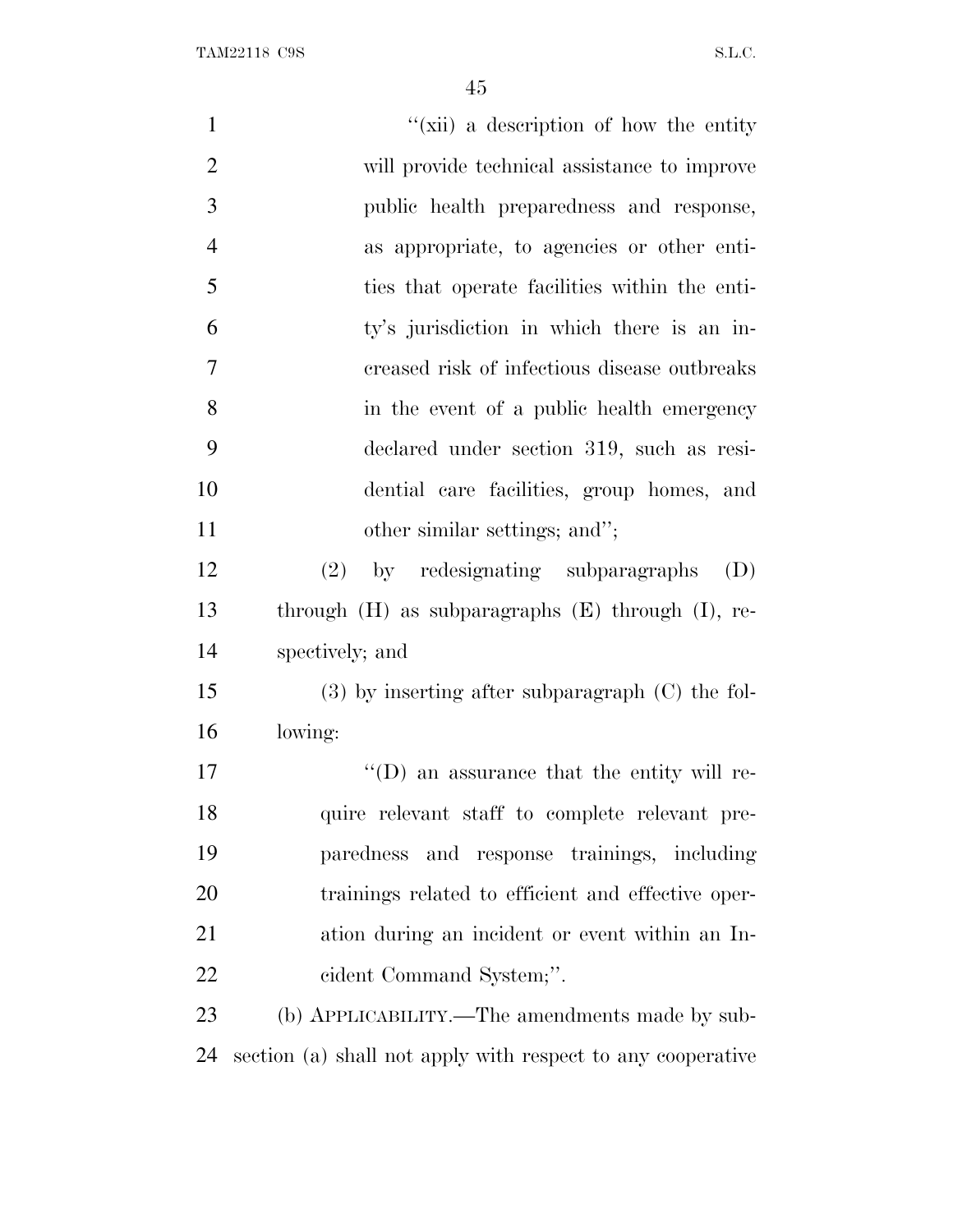agreement entered into prior to the date of enactment of this Act.

| 3              | SEC. 112. SUPPORTING ACCESS TO MENTAL HEALTH AND                            |
|----------------|-----------------------------------------------------------------------------|
| $\overline{4}$ | SUBSTANCE USE DISORDER SERVICES DUR-                                        |
| 5              | ING PUBLIC HEALTH EMERGENCIES.                                              |
| 6              | (a) $\text{AUTHORITIES.}$ Section 501(d) of the Public                      |
| 7              | Health Service Act $(42 \text{ U.S.C. } 290 \text{aa(d)})$ is amended—      |
| 8              | $(1)$ by redesignating paragraphs $(24)$ and $(25)$                         |
| 9              | as paragraphs $(25)$ and $(26)$ , respectively; and                         |
| 10             | $(2)$ by inserting after paragraph $(23)$ the fol-                          |
| 11             | lowing:                                                                     |
| 12             | $\cdot\cdot(24)$ support the continued access to, or avail-                 |
| 13             | ability of, mental health and substance use disorder                        |
| 14             | services during, or in response to, a public health                         |
| 15             | emergency declared under section 319, including in                          |
| 16             | consultation with the Assistant Secretary for Pre-                          |
| 17             | paredness and Response, as appropriate, in pre-                             |
| 18             | paring for, and responding to, a public health emer-                        |
| 19             | gency;".                                                                    |
| 20             | (b) STRATEGIC PLAN.—Section $501(1)(4)$ of the Pub-                         |
| 21             | lic Health Service Act $(42 \text{ U.S.C. } 290 \text{aa}(l)(4))$ is amend- |
|                | $22$ ed—                                                                    |

 (1) in subparagraph (E), by striking ''and'' at the end;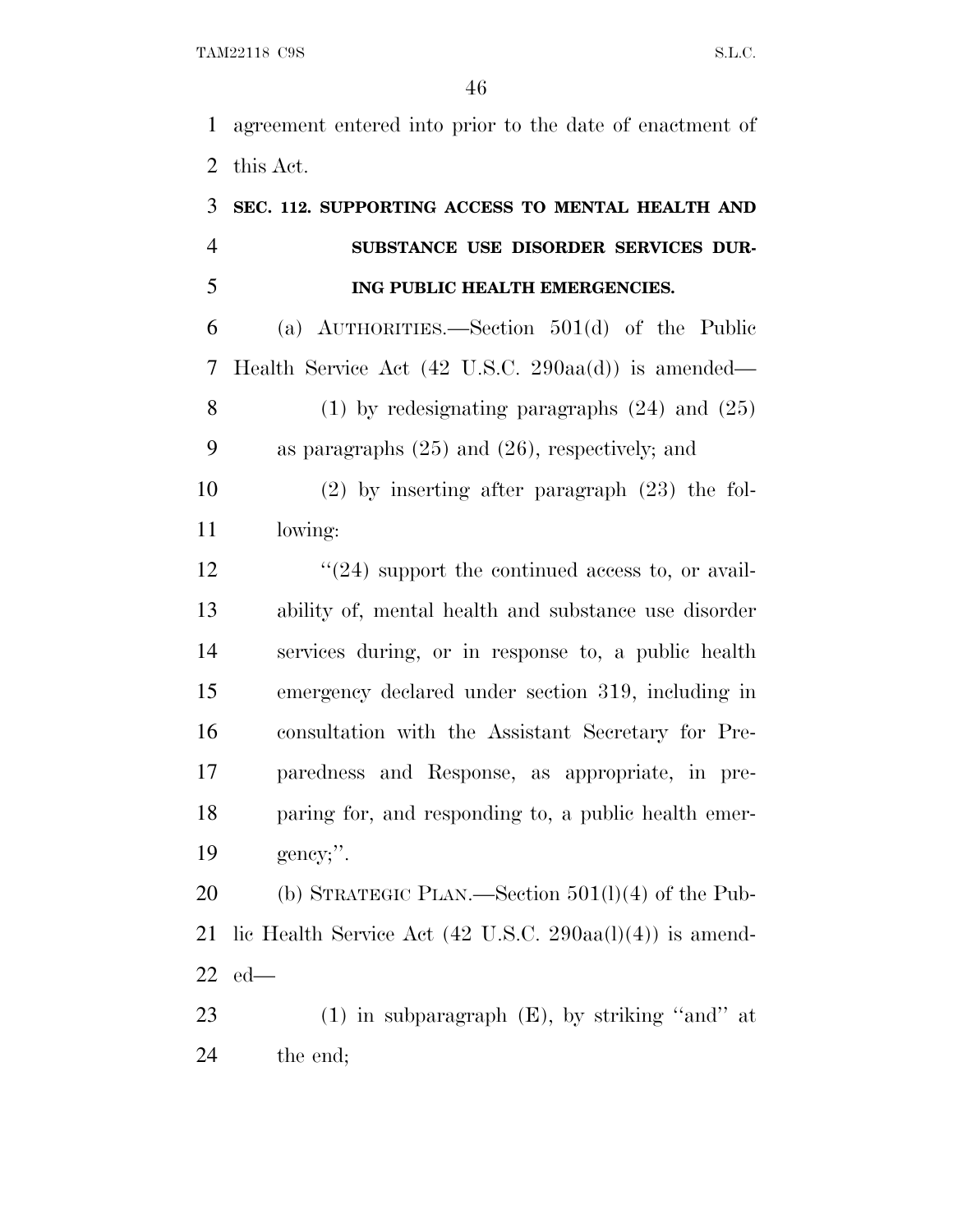| $\mathbf{1}$   | $(2)$ in subparagraph $(F)$ , by striking the period      |
|----------------|-----------------------------------------------------------|
| $\overline{2}$ | and inserting "; and"; and                                |
| 3              | (3) by adding at the end the following:                   |
| $\overline{4}$ | "(G) specify a strategy to support the con-               |
| 5              | tinued access to, or availability of, mental              |
| 6              | health and substance use disorder services, in-           |
| 7              | cluding to at-risk individuals (as defined in sec-        |
| 8              | tion $2802(b)(4)$ , during, or in response to,            |
| 9              | public health emergencies declared pursuant to            |
| 10             | section 319.".                                            |
| 11             | (c) BIENNIAL REPORT CONCERNING ACTIVITIES AND             |
| 12             | $PROGRESS.$ Section $501(m)$ of the Public Health Service |
| 13             | Act $(42 \text{ U.S.C. } 290 \text{aa(m)})$ is amended—   |
| 14             | (1) by redesignating paragraphs (4) through               |
| 15             | $(7)$ as paragraphs $(5)$ through $(8)$ , respectively;   |
| 16             | $(2)$ by inserting after paragraph $(3)$ the fol-         |
| 17             | lowing:                                                   |
| 18             | $\lq(4)$ a description of the Administration's ac-        |
| 19             | tivities to support the continued provision of mental     |
| 20             | health and substance use disorder services, as appli-     |
| 21             | cable, in response to public health emergencies de-       |
| 22             | clared pursuant to section $319;$ "; and                  |
| 23             | $(3)$ in paragraph $(5)$ , as so redesignated—            |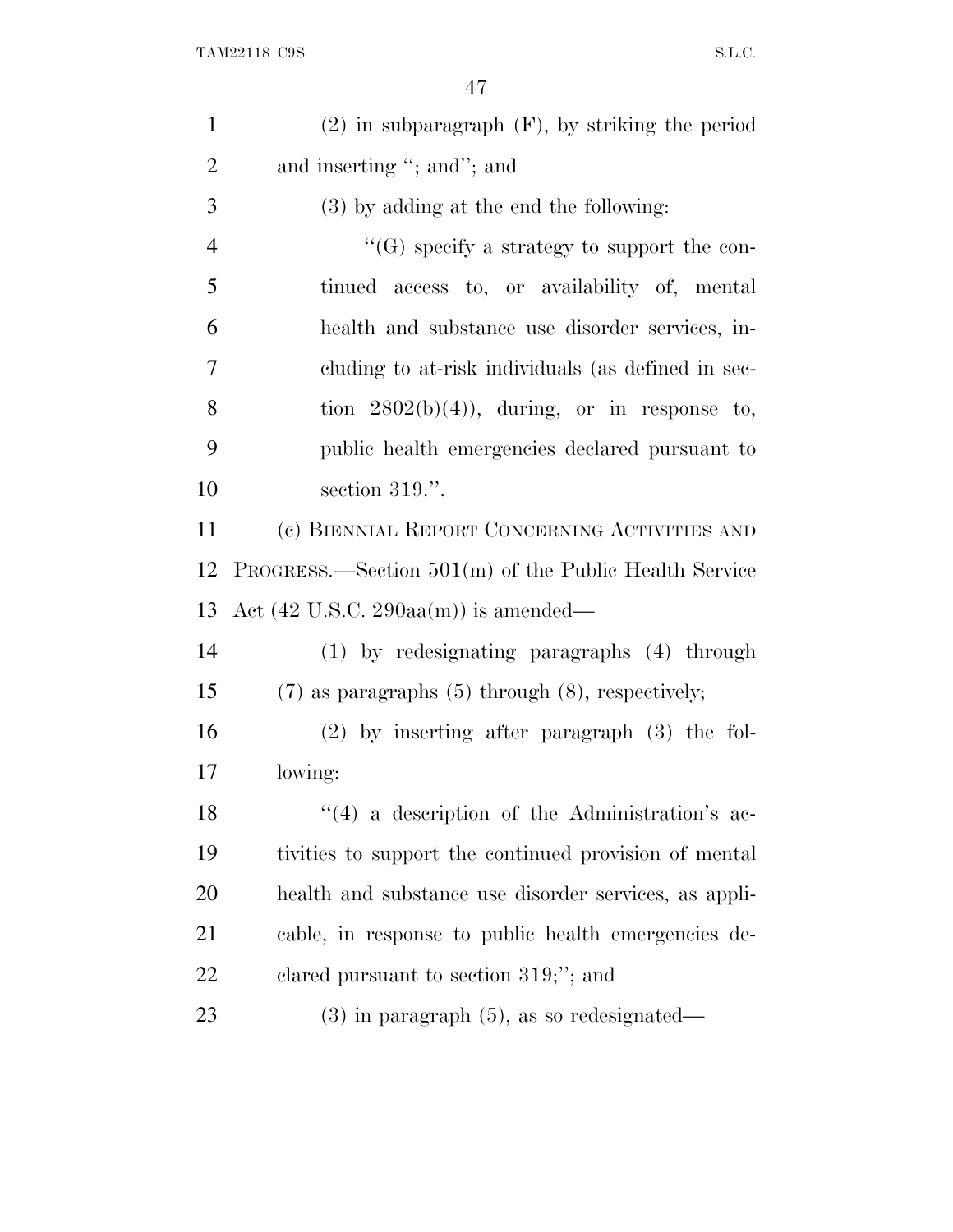(A) by redesignating subparagraphs (D) 2 and  $(E)$  as subparagraphs  $(E)$  and  $(F)$ , respec- tively; and (B) by inserting after subparagraph (C) the following: ''(D) relevant preparedness and response activities;''. (d) ADVISORY COUNCILS.—Not later than 1 year after the date of enactment of this Act, the Assistant Sec- retary for Mental Health and Substance Use shall issue a report to the Committee on Health, Education, Labor, and Pensions of the Senate and the Committee on Energy and Commerce of the House of Representatives, reflecting the feedback of the advisory councils for the Center for Substance Abuse Treatment, the Center for Substance

 Abuse Prevention, and the Center for Mental Health Serv- ices, pursuant to section 502 of the Public Health Service Act (42 U.S.C. 290aa–1), with recommendations to im- prove the continued provision of mental health and sub- stance use disorder services during a public health emer- gency declared under section 319 of such Act (42 U.S.C. 247d), and the provision of such services as part of the public health and medical response to such an emergency, consistent with title XXVIII of such Act (42 U.S.C. 300hh et seq.).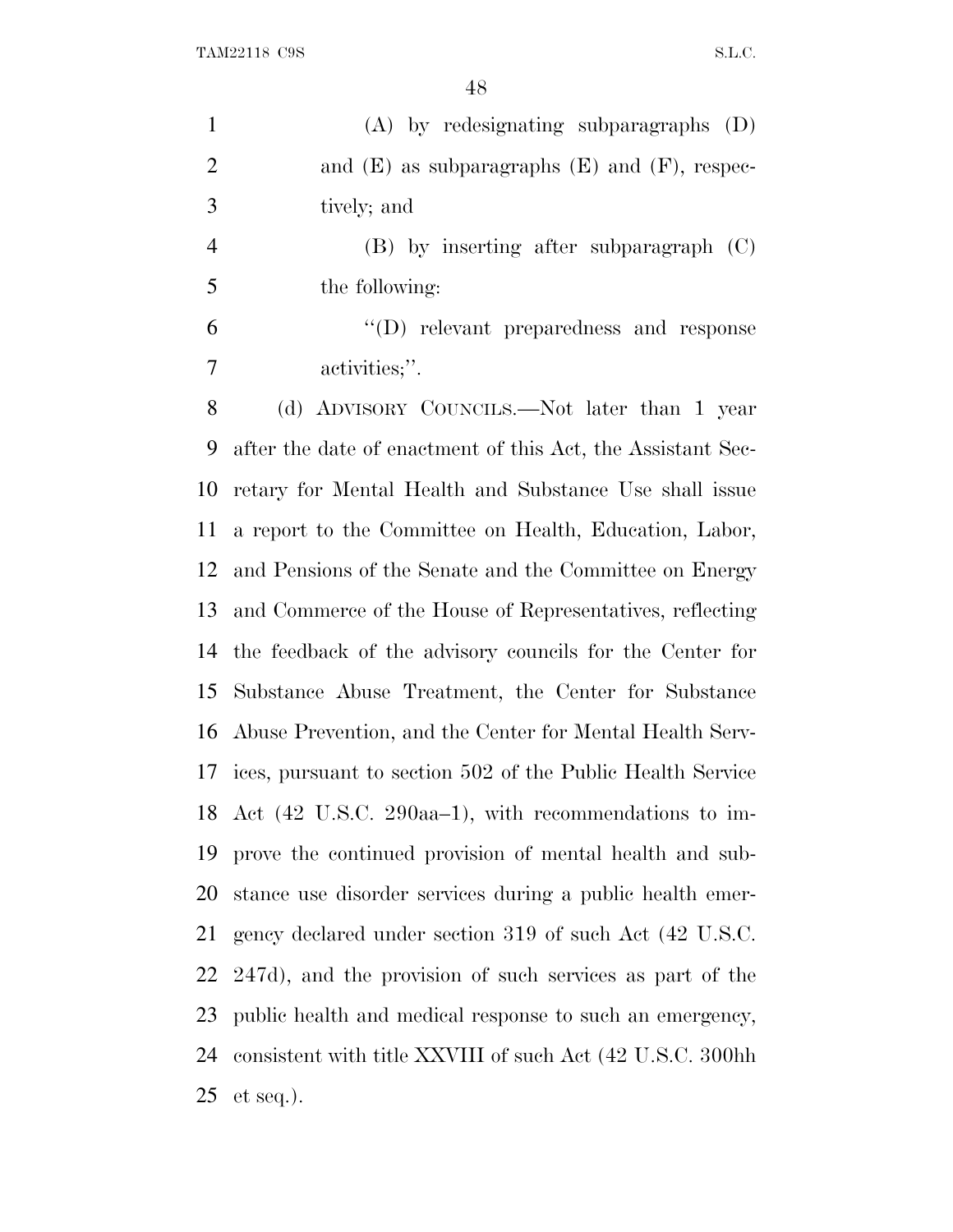(e) GAO REPORT.—Not later than 3 years after the date of enactment of this Act, the Comptroller General of the United States shall submit to the Committee on Health, Education, Labor, and Pensions of the Senate and the Committee on Energy and Commerce of the House of Representatives a report on programs and activities of the Substance Abuse and Mental Health Services Admin- istration to support the continued provision of mental health and substance use disorder services and related ac- tivities during the COVID–19 pandemic, including the provision of such services as part of the medical and public health response to such pandemic. Such report shall—

 (1) examine the role played by the advisory councils described in section 502 of the Public Health Service Act (42 U.S.C. 290aa–1) and the National Mental Health and Substance Use Policy Laboratory established under section 501A of such Act (42 U.S.C. 290aa–0) in providing technical as- sistance and recommendations regarding the activi-20 ties to support the response of the Substance Abuse and Mental Health Services Administration to the public health emergency declared under section 319 of the Public Health Service Act (42 U.S.C. 247d) 24 with respect to COVID–19;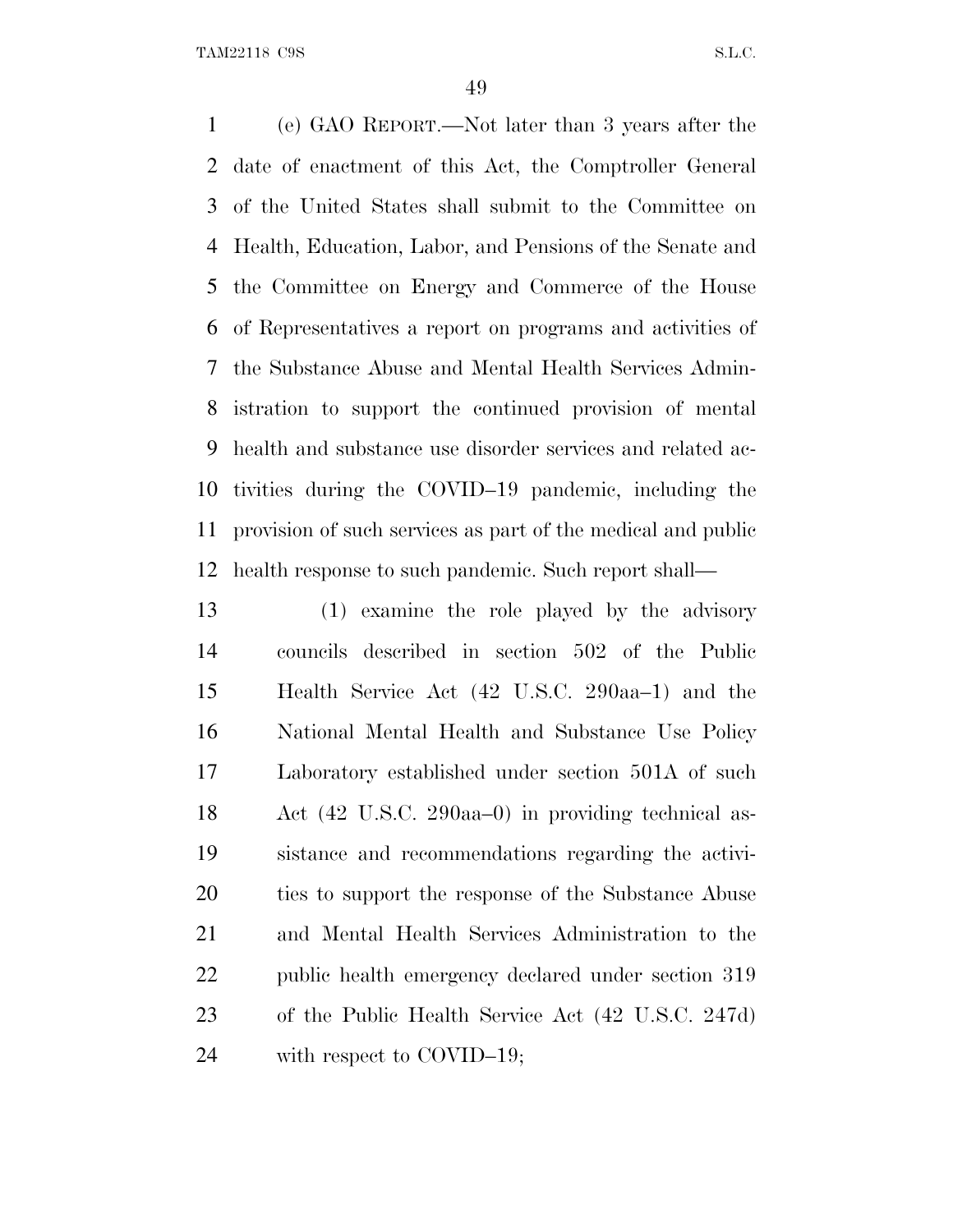| $\mathbf{1}$   | (2) describe the manner in which existing               |
|----------------|---------------------------------------------------------|
| $\overline{2}$ | awardees of mental health and substance use dis-        |
| 3              | order programs altered delivery of services during      |
| $\overline{4}$ | such public health emergency; and                       |
| 5              | (3) describe activities of the Substance Abuse          |
| 6              | and Mental Health Services Administration to sup-       |
| 7              | port the response to such public health emergency,      |
| 8              | including through technical assistance, provision of    |
| 9              | services, and any flexibilities provided to such exist- |
| 10             | ing awardees.                                           |
| 11             | SEC. 113. TRAUMA CARE REAUTHORIZATION.                  |
| 12             | (a) IN GENERAL.—Section 1201 of the Public Health       |
| 13             | Service Act (42 U.S.C. 300d) is amended—                |
| 14             | $(1)$ in subsection $(a)$ —                             |
| 15             | $(A)$ in paragraph $(3)$ —                              |
| 16             | (i) by inserting "analyze," after "com-                 |
| 17             | pile,"; and                                             |
| 18             | (ii) by inserting "and medically under-                 |
| 19             | served areas" before the semicolon;                     |
| 20             | $(B)$ in paragraph $(4)$ , by adding "and"              |
| 21             | after the semicolon;                                    |
| 22             | $(C)$ by striking paragraph $(5)$ ; and                 |
| 23             | (D) by redesignating paragraph (6)<br>as                |
| 24             | paragraph $(5)$ ;                                       |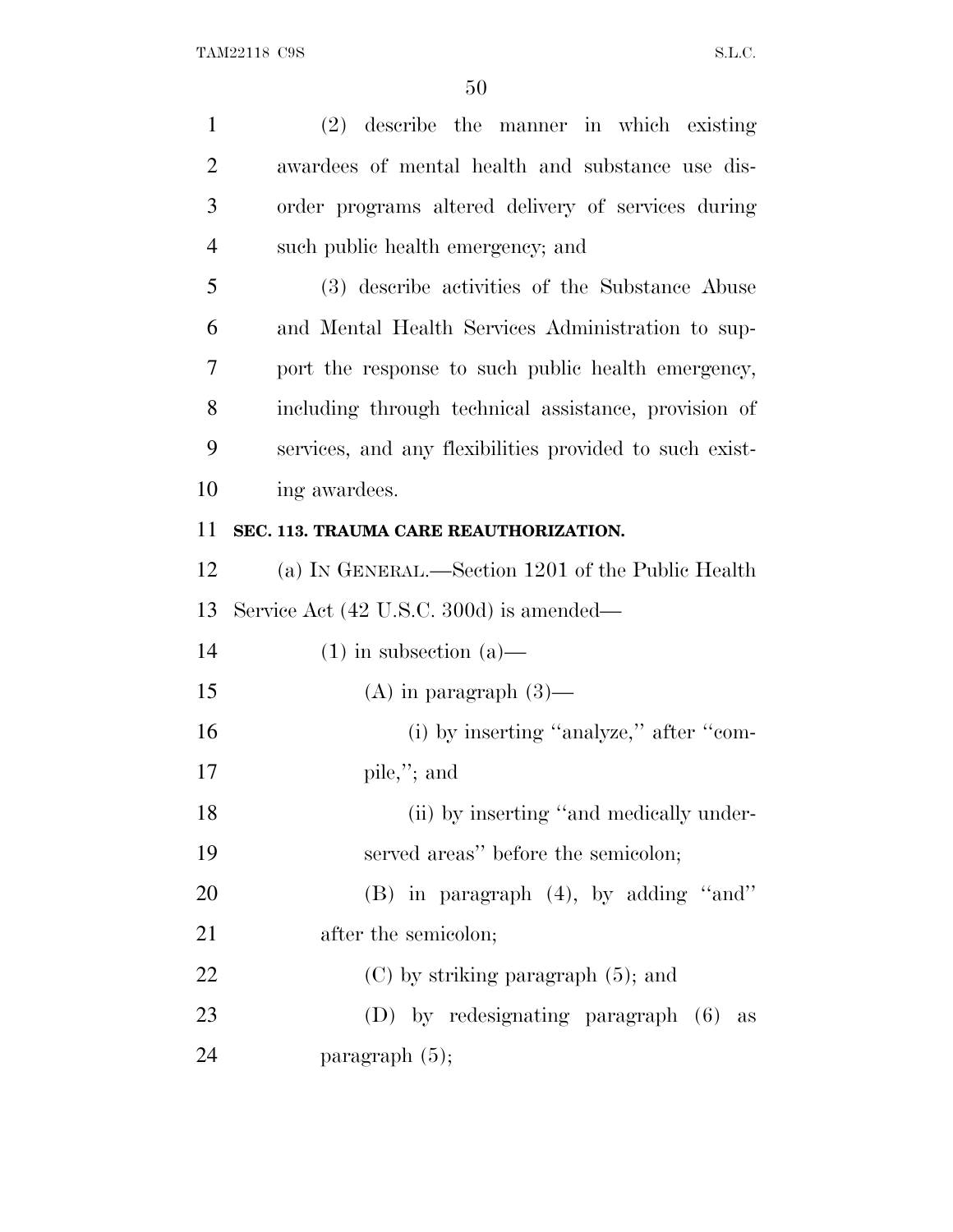(2) by redesignating subsection (b) as sub-section (c); and

 (3) by inserting after subsection (a) the fol-lowing:

 ''(b) TRAUMA CARE READINESS AND COORDINA- TION.—The Secretary, acting through the Assistant Sec- retary for Preparedness and Response, shall support the efforts of States and consortia of States to coordinate and improve emergency medical services and trauma care dur- ing a public health emergency declared by the Secretary pursuant to section 319 or a major disaster or emergency declared by the President under section 401 or 501, re- spectively, of the Robert T. Stafford Disaster Relief and Emergency Assistance Act. Such support may include— 15 "(1) developing, issuing, and updating guid- ance, as appropriate, to support the coordinated medical triage and evacuation to appropriate medical institutions based on patient medical need, taking into account regionalized systems of care;

 $\frac{1}{2}$  disseminating, as appropriate, information on evidence-based or evidence-informed trauma care practices, taking into consideration emergency med- ical services and trauma care systems, including such practices identified through activities conducted under subsection (a) and which may include the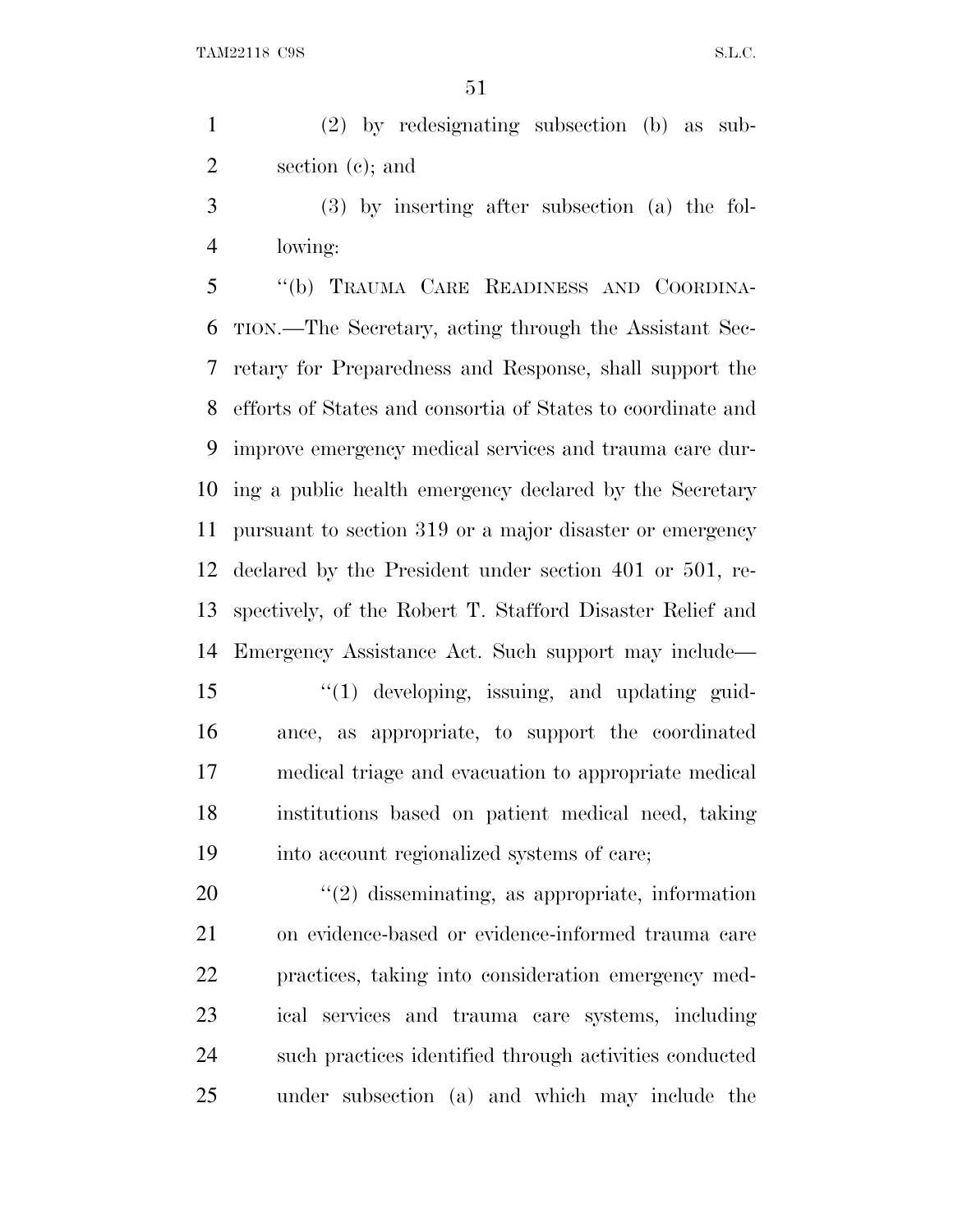| $\mathbf{1}$   | identification and dissemination of performance             |
|----------------|-------------------------------------------------------------|
| $\overline{2}$ | metrics, as applicable and appropriate; and                 |
| 3              | $\lq(3)$ other activities, as appropriate, to optimize      |
| $\overline{4}$ | a coordinated and flexible approach to the emer-            |
| 5              | gency response and medical surge capacity of hos-           |
| 6              | pitals, other health care facilities, critical care, and    |
| 7              | emergency medical systems.".                                |
| 8              | (b) GRANTS TO IMPROVE TRAUMA CARE IN RURAL                  |
| 9              | AREAS.—Section 1202 of the Public Health Service Act        |
| 10             | $(42 \text{ U.S.C. } 300d - 3)$ is amended—                 |
| 11             | (1) by amending the section heading to read as              |
| 12             | follows: "GRANTS TO IMPROVE TRAUMA CARE                     |
|                |                                                             |
| 13             | IN RURAL AREAS";                                            |
| 14             | $(2)$ by amending subsections $(a)$ and $(b)$ to read       |
| 15             | as follows:                                                 |
| 16             | "(a) IN GENERAL.—The Secretary shall award                  |
| 17             | grants to eligible entities for the purpose of carrying out |
|                | 18 research and demonstration projects to support the im-   |
| 19             | provement of emergency medical services and trauma care     |
| 20             | in rural areas through the development of innovative uses   |
|                | 21 of technology, training and education, transportation of |
| 22             | seriously injured patients for the purposes of receiving    |
| 23             | such emergency medical services, access to prehospital      |
| 24             | care, evaluation of protocols for the purposes of improve-  |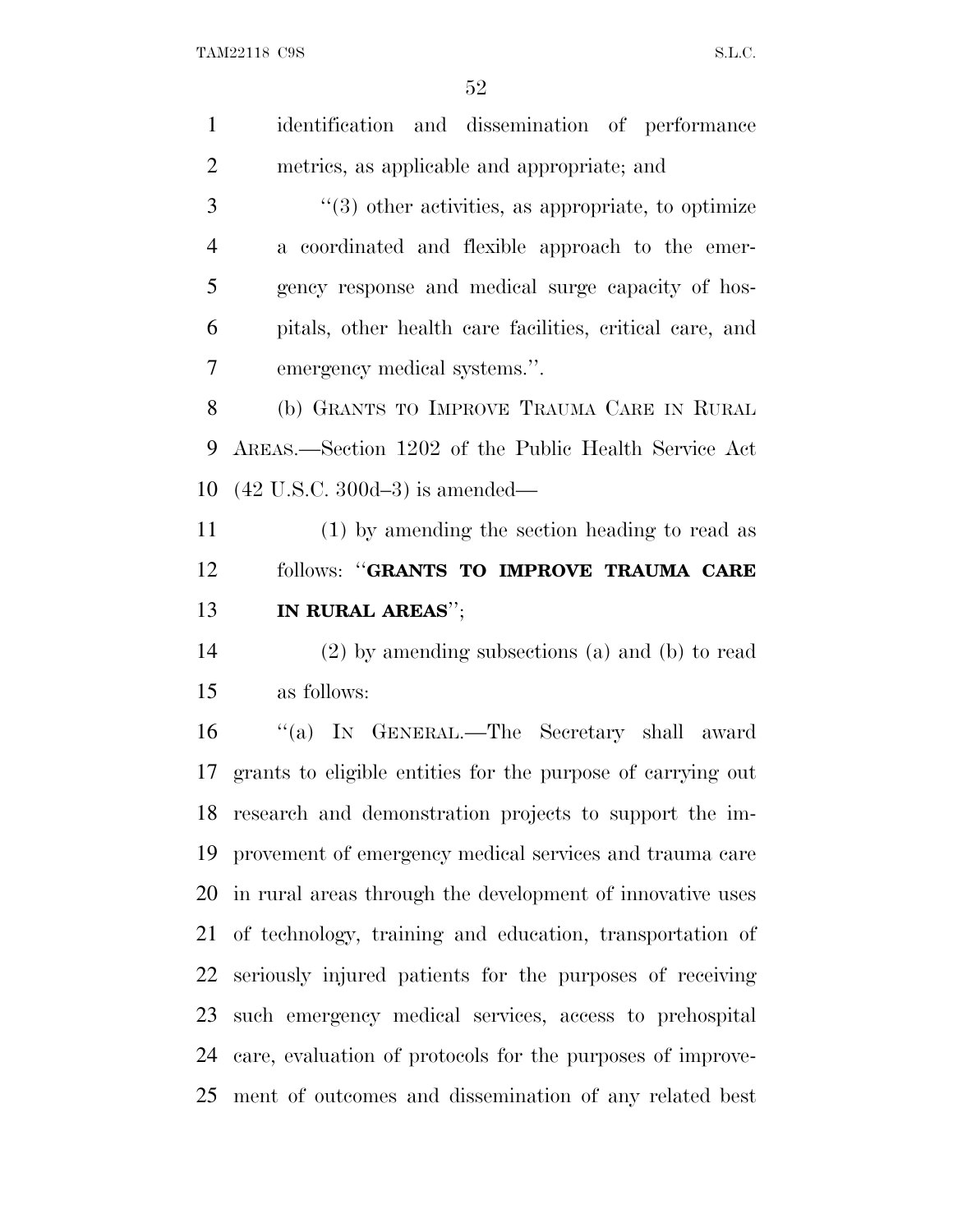practices, activities to facilitate clinical research, as appli- cable and appropriate, and increasing communication and coordination with applicable State or Tribal trauma sys-tems.

''(b) ELIGIBLE ENTITIES.—

 $(1)$  In GENERAL.—To be eligible to receive a grant under this section, an entity shall be a public or private entity that provides trauma care in a rural area.

10 ''(2) PRIORITY.—In awarding grants under this section, the Secretary shall give priority to eligible entities that will provide services under the grant in any rural area identified by a State under section  $1214(d)(1)$ ."; and

(3) by adding at the end the following:

 ''(d) REPORTS.—An entity that receives a grant under this section shall submit to the Secretary such re- ports as the Secretary may require to inform administra-tion of the program under this section.''.

 (c) PILOT GRANTS FOR TRAUMA CENTERS.—Section 1204 of the Public Health Service Act (42 U.S.C. 300d– 6) is amended—

 (1) by amending the section heading to read as follows: ''**PILOT GRANTS FOR TRAUMA CEN-TERS**'';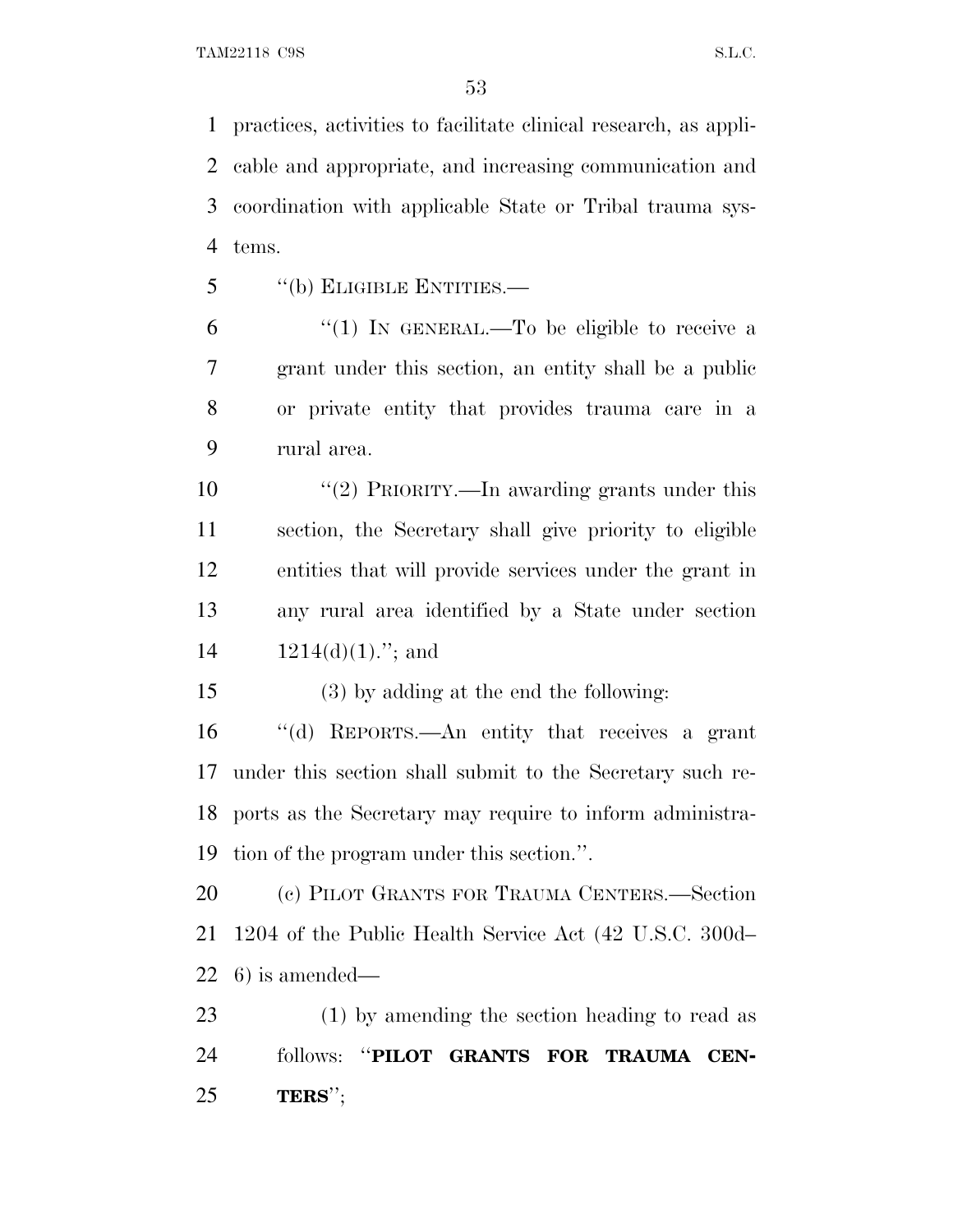| $\mathbf{1}$   | $(2)$ in subsection $(a)$ —                         |
|----------------|-----------------------------------------------------|
| $\overline{2}$ | $(A)$ by striking "not fewer than 4" and in-        |
| 3              | serting " $10$ ";                                   |
| $\overline{4}$ | (B) by striking "that design, implement,            |
| 5              | and evaluate" and inserting "to design, imple-      |
| 6              | ment, and evaluate new or existing";                |
| 7              | (C) by striking "emergency care" and in-            |
| 8              | serting "emergency medical"; and                    |
| 9              | (D) by inserting ", and improve access to           |
| 10             | trauma care within such systems" before the         |
| 11             | period;                                             |
| 12             | $(3)$ in subsection $(b)(1)$ , by striking subpara- |
| 13             | graphs $(A)$ and $(B)$ and inserting the following: |
| 14             | $\lq\lq$ (A) a State or consortia of States;        |
| 15             | "(B) an Indian Tribe or Tribal organiza-            |
| 16             | tion (as defined in section 4 of the Indian Self-   |
| 17             | Determination and Education Assistance Act);        |
| 18             | "(C) a consortium of level I, II, or III            |
| 19             | trauma centers designated by applicable State       |
| 20             | or local agencies within an applicable State or     |
| 21             | region, and, as applicable, other emergency         |
| 22             | services providers; or                              |
| 23             | $\lq\lq$ a consortium or partnership of non-        |
| 24             | profit Indian Health Service, Indian Tribal, and    |
| 25             | urban Indian trauma centers.";                      |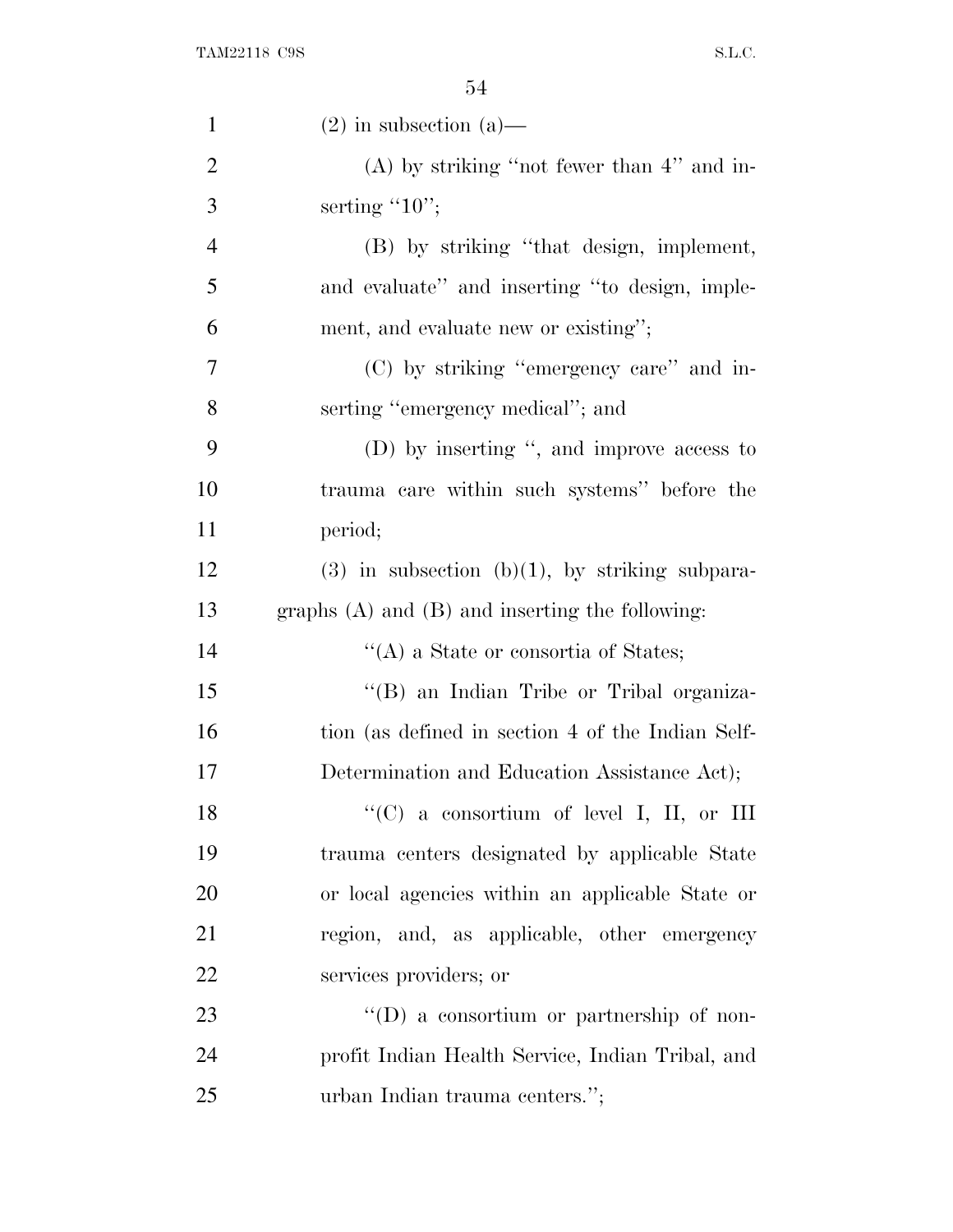| $\mathbf{1}$   | $(4)$ in subsection $(e)$ —                  |
|----------------|----------------------------------------------|
| $\overline{2}$ | (A) in the matter preceding paragraph        |
| 3              | $(1)$ —                                      |
| $\overline{4}$ | (i) by striking "that proposes a pilot       |
| 5              | project";                                    |
| 6              | (ii) by striking "an emergency medical       |
| 7              | and trauma system that—" and inserting       |
| 8              | "a new or existing emergency medical and     |
| 9              | trauma system. Such eligible entity shall    |
| 10             | amounts awarded under this sub-<br>use       |
| 11             | section to carry out 2 or more of the fol-   |
| 12             | lowing activities:";                         |
| 13             | (B) in paragraph $(1)$ —                     |
| 14             | (i) by striking "coordinates" and in-        |
| 15             | serting "Strengthening coordination and      |
| 16             | communication"; and                          |
| 17             | (ii) by striking "an approach to emer-       |
| 18             | gency medical and trauma system access       |
| 19             | throughout the region, including $9-1-1$     |
| 20             | Public Safety Answering Points and emer-     |
| 21             | gency medical dispatch;" and inserting       |
| 22             | "approaches to improve situational aware-    |
| 23             | ness and emergency medical and trauma        |
| 24             | system access, including distribution of pa- |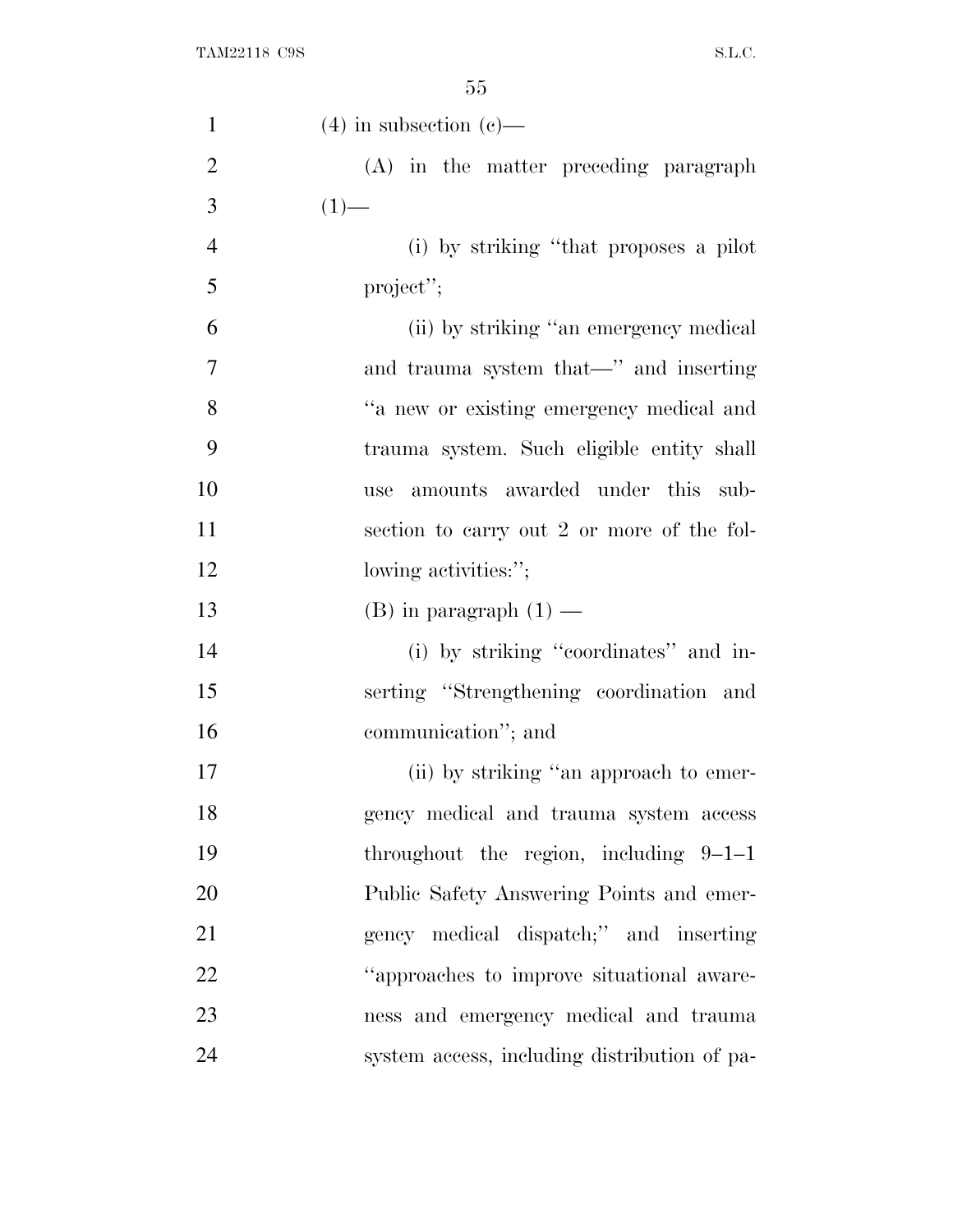| $\mathbf{1}$   | tients during a mass casualty incident,                 |
|----------------|---------------------------------------------------------|
| $\overline{2}$ | throughout the region.";                                |
| 3              | (C) in paragraph $(2)$ —                                |
| $\overline{4}$ | (i) by striking "includes" and insert-                  |
| 5              | ing "Providing";                                        |
| 6              | (ii) by inserting "support patient"                     |
| 7              | movement to" after "region to"; and                     |
| 8              | (iii) by striking the semicolon and in-                 |
| 9              | serting a period;                                       |
| 10             | (D) in paragraph $(3)$ —                                |
| 11             | (i) by striking "allows for" and insert-                |
| 12             | ing "Improving"; and                                    |
| 13             | (ii) by striking "; and " and inserting                 |
| 14             | a period;                                               |
| 15             | $(E)$ in paragraph $(4)$ , by striking "includes"       |
| 16             | a consistent" and inserting "Supporting a con-          |
| 17             | sistent"; and                                           |
| 18             | $(F)$ by adding at the end the following:               |
| 19             | "(5) Establishing, implementing, and dissemi-           |
| 20             | nating, or utilizing existing, as applicable, evidence- |
| 21             | based or evidence-informed practices across facilities  |
| 22             | within such emergency medical and trauma system         |
| 23             | to improve health outcomes, including such practices    |
| 24             | related to management of injuries, and the ability of   |
| 25             | such facilities to surge.                               |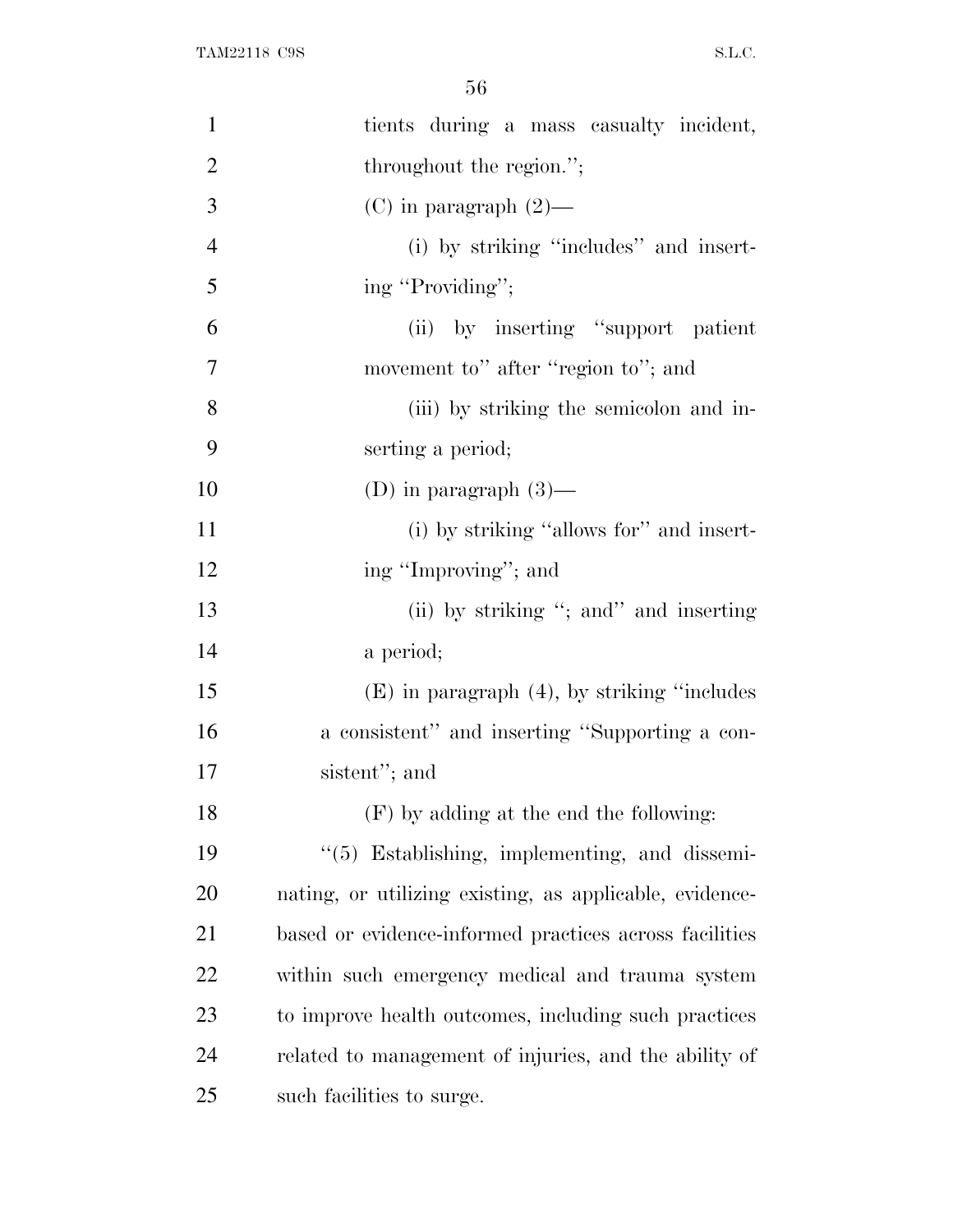| $\mathbf{1}$   | $\cdot\cdot\cdot$ (6) Conducting activities to facilitate clinical |
|----------------|--------------------------------------------------------------------|
| $\overline{2}$ | research, as applicable and appropriate.";                         |
| 3              | $(5)$ in subsection $(d)(2)$ —                                     |
| $\overline{4}$ | $(A)$ in subparagraph $(A)$ —                                      |
| 5              | (i) in the matter preceding clause (i),                            |
| 6              | by striking "the proposed" and inserting                           |
| $\tau$         | "the applicable emergency medical and                              |
| 8              | trauma system";                                                    |
| 9              | (ii) in clause (i), by inserting "or                               |
| 10             | Tribal entity" after "equivalent State of-                         |
| 11             | fice"; and                                                         |
| 12             | (iii) in clause (vi), by striking "; and"                          |
| 13             | and inserting a semicolon;                                         |
| 14             | (B) by redesignating subparagraph (B) as                           |
| 15             | subparagraph $(C)$ ; and                                           |
| 16             | $(C)$ by inserting after subparagraph $(A)$                        |
| 17             | the following:                                                     |
| 18             | "(B) for eligible entities described in sub-                       |
| 19             | paragraph $(C)$ or $(D)$ of subsection $(b)(1)$ , a de-            |
| 20             | scription of, and evidence of, coordination with                   |
| 21             | the applicable State Office of Emergency Med-                      |
| 22             | ical Services (or equivalent State Office) or ap-                  |
| 23             | plicable such office for a Tribe or Tribal organi-                 |
| 24             | zation; and";                                                      |
| 25             | $(6)$ in subsection $(e)$ —                                        |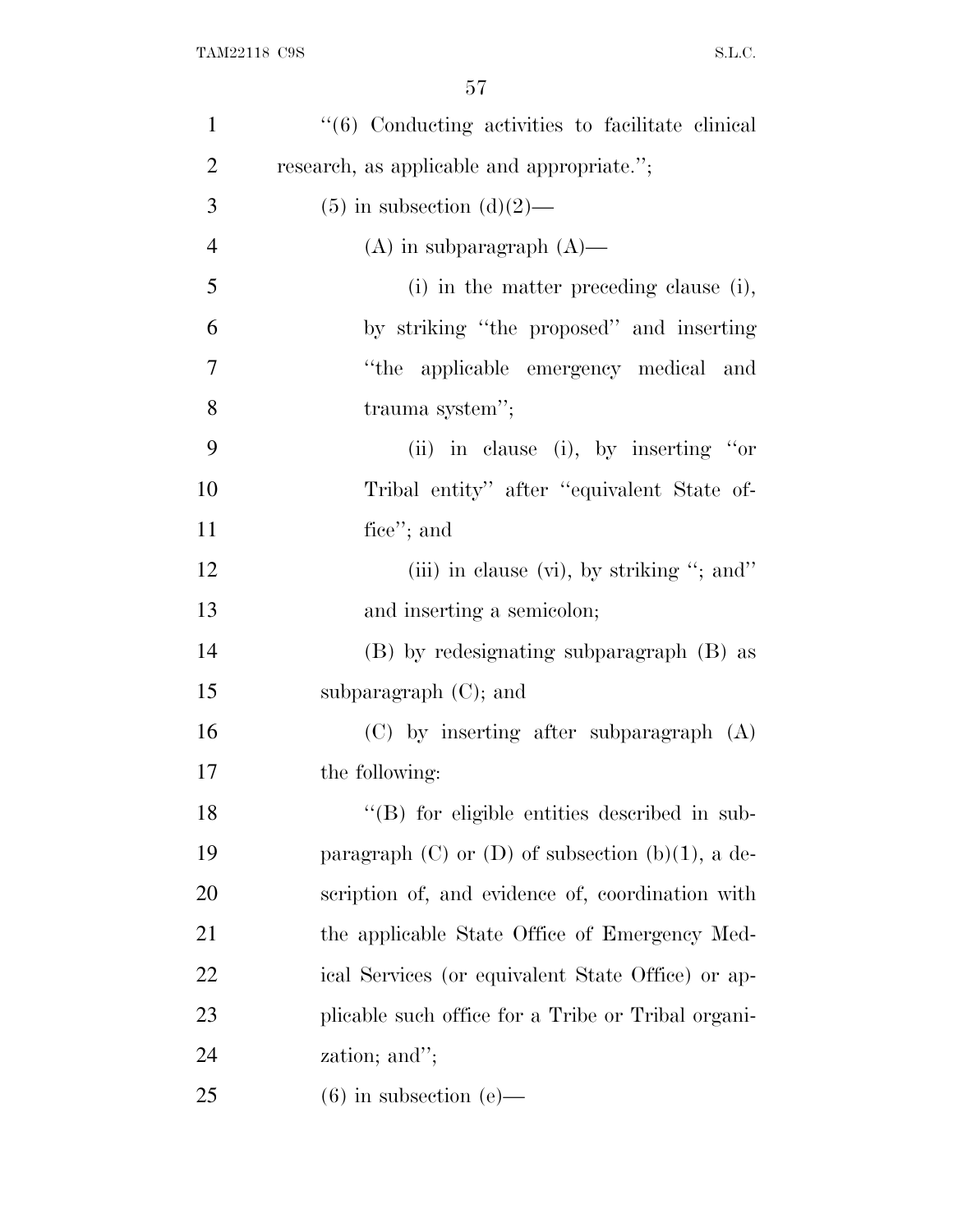| $\mathbf{1}$   | (A) in paragraph $(1)$ , by striking "\$1 for          |
|----------------|--------------------------------------------------------|
| $\overline{2}$ | each $$3"$ and inserting " $$1$ for each $$5"$ ; and   |
| 3              | (B) by adding at the end the following:                |
| 4              | $\lbrack$ (3) WAIVER.—The Secretary may waive all      |
| 5              | or part of the matching requirement described in       |
| 6              | paragraph (1) for any fiscal year for a State, con-    |
| 7              | sortia of States, Indian Tribe or Tribal organization, |
| 8              | or trauma center, if the Secretary determines that     |
| 9              | applying such matching requirement would result in     |
| 10             | serious hardship or an inability to carry out the pur- |
| 11             | poses of the pilot program.";                          |
| 12             | $(7)$ in subsection $(f)$ , by striking "population in |
| 13             | a medically underserved area" and inserting "medi-     |
| 14             | cally underserved population";                         |
| 15             | $(8)$ in subsection $(g)$ —                            |
| 16             | $(A)$ in the matter preceding paragraph $(1)$ ,        |
| 17             | by striking "described in";                            |
| 18             | $(B)$ in paragraph $(2)$ , by striking "the sys-       |
| 19             | tem characteristics that contribute to" and in-        |
| 20             | serting "opportunities for improvement, includ-        |
| 21             | ing recommendations for how to improve";               |
| 22             | $(C)$ by striking paragraph $(4)$ ;                    |
| 23             | (D) by redesignating paragraphs (5) and                |
| 24             | $(6)$ as paragraphs $(4)$ and $(5)$ , respectively;    |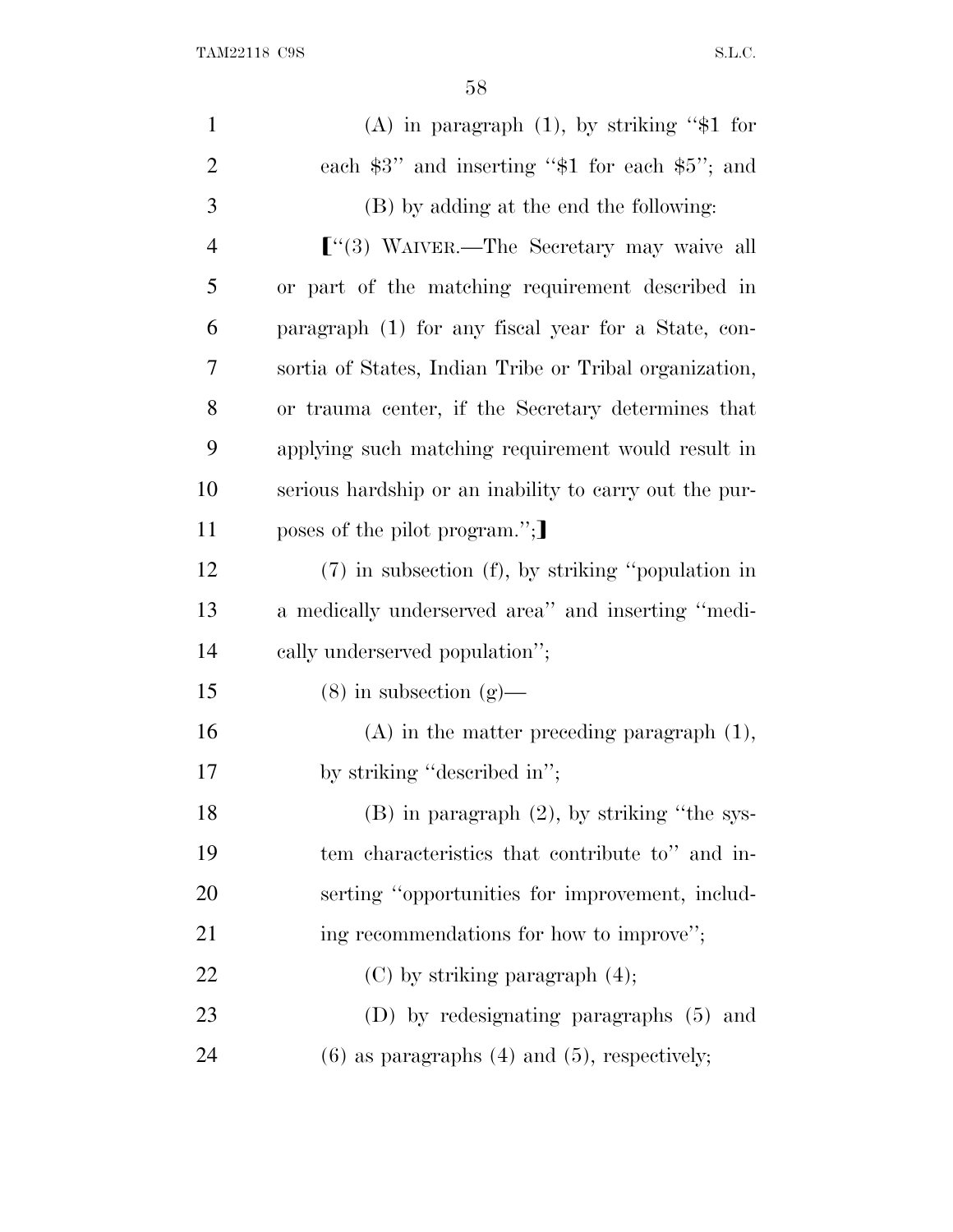| $\mathbf{1}$             | $(E)$ in paragraph $(4)$ , as so redesignated,                 |
|--------------------------|----------------------------------------------------------------|
| $\mathbf{2}$             | by striking "; and" and inserting a semicolon;                 |
| $\mathfrak{Z}$           | $(F)$ in paragraph $(5)$ , as so redesignated,                 |
| $\overline{\mathcal{A}}$ | by striking the period and inserting "; and";                  |
| 5                        | and                                                            |
| 6                        | (G) by adding at the end the following:                        |
| 7                        | "(6) any evidence-based or evidence-informed                   |
| 8                        | strategies developed or utilized pursuant to sub-              |
| 9                        | section $(c)(5)$ ."; and                                       |
| 10                       | $(9)$ by amending subsection (h) to read as fol-               |
| 11                       | lows:                                                          |
| 12                       | "(h) DISSEMINATION OF FINDINGS.—Not later than                 |
| 13                       | 1 year after the completion of the final project under sub-    |
| 14                       | section (a), the Secretary shall submit to the Committee       |
| 15                       | on Health, Education, Labor, and Pensions of the Senate        |
| 16                       | and the Committee on Energy and Commerce of the                |
| 17                       | House of Representatives a report describing the informa-      |
| 18                       | tion contained in each report submitted pursuant to sub-       |
| 19                       | section (g) and any additional actions planned by the Sec-     |
| 20                       | retary related to regionalized emergency care and trauma       |
| 21                       | systems.".                                                     |
| 22                       | (d) PROGRAM FUNDING.—Section $1232(a)$ of the                  |
| 23                       | Public Health Service Act $(42 \text{ U.S.C. } 300d-32(a))$ is |
| 24                       | amended by striking "2010 through 2014" and inserting          |

''2023 through 2027''.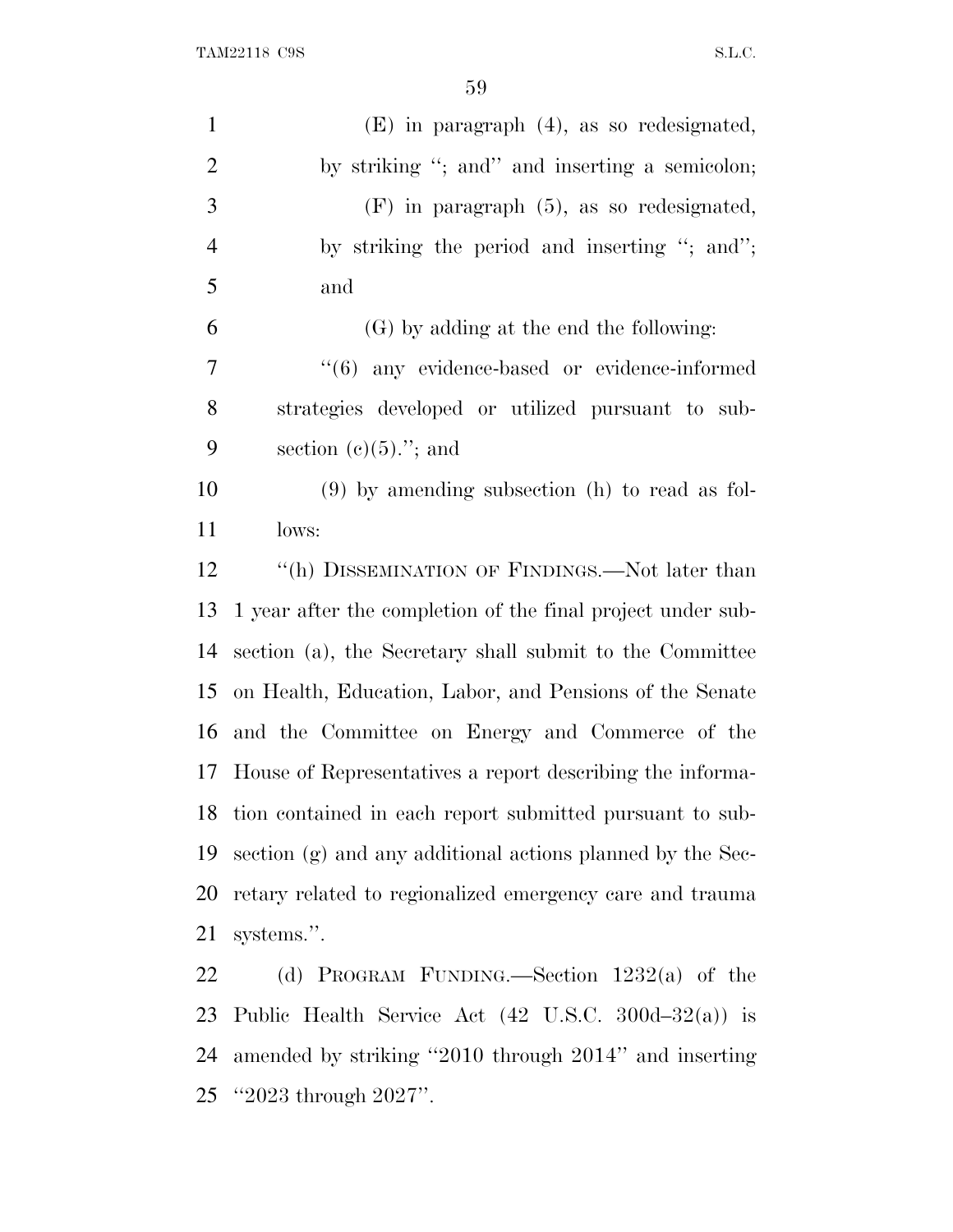## **SEC. 114. ASSESSMENT OF CONTAINMENT AND MITIGATION OF INFECTIOUS DISEASES.**

 (a) GAO STUDY.—The Comptroller General of the United States shall conduct a study that reviews a sample of States and territories that, in response to the COVID– 19 pandemic, implemented preparedness and response plans that included isolation and quarantine recommenda-tions or requirements. Such study shall include—

 (1) a review of such State and territorial pre- paredness and response plans in place during the COVID–19 pandemic, an assessment of the extent to which such plans facilitated or presented chal- lenges to State and territorial responses to such public health emergency, including response activi- ties relating to isolation and quarantine to prevent 16 the spread of COVID–19; and

 (2) a description of the technical assistance pro- vided by the Federal Government to help States and territories facilitate such activities during responses to relevant public health emergencies declared by the Secretary of Health and Human Services pursuant to section 319 of the Public Health Service Act, in- cluding the public health emergency with respect to COVID–19, and a review of the degree to which such State and territorial plans were implemented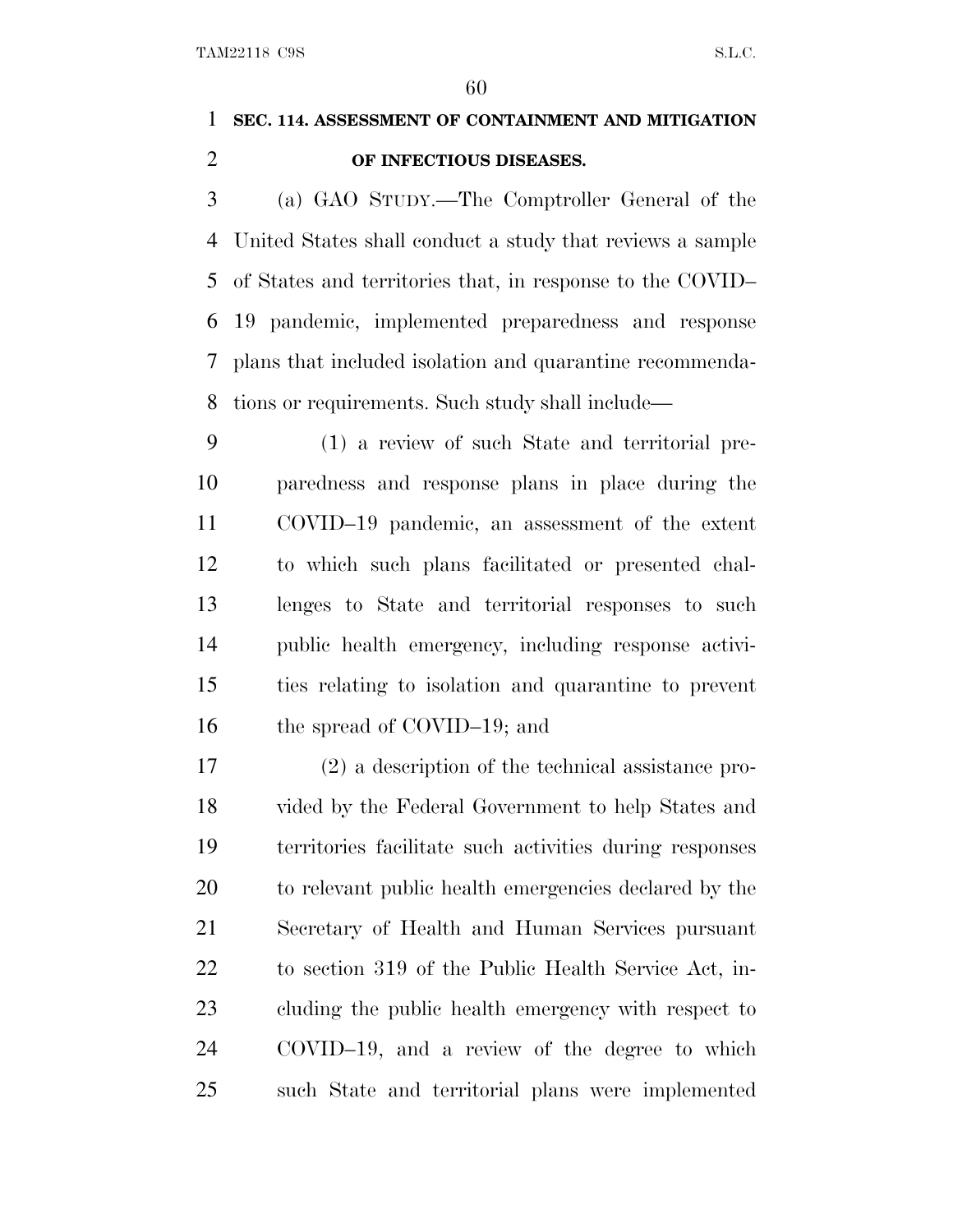| $\mathbf{1}$ | and subsequently revised in response to the COVID-       |
|--------------|----------------------------------------------------------|
| 2            | 19 pandemic to address any challenges.                   |
| 3            | (b) REPORT.—Not later than 1 year after the date         |
| 4            | of enactment of this Act, the Comptroller General of the |
| 5            | United States shall submit a report on the study under   |
| 6            | subsection (a) to the Committee on Health, Education,    |
| 7            | Labor, and Pensions of the Senate and the Committee on   |
| 8            | Energy and Commerce of the House of Representatives.     |
| 9            | II-IMPROVING PUBLIC<br>THITLE                            |
| 10           | <b>HEALTH PREPAREDNESS AND</b>                           |
| 11           | <b>RESPONSE CAPACITY</b>                                 |
| 12           | <b>Subtitle A—Addressing Disparities</b>                 |
|              |                                                          |
| 13           | and Improving Public Health                              |
| 14           | <b>Emergency Responses</b>                               |
| 15           | SEC. 201. ADDRESSING SOCIAL DETERMINANTS OF HEALTH       |
| 16           | AND IMPROVING HEALTH OUTCOMES.                           |
| 17           | (a) IN GENERAL.—Part B of title III of the Public        |
| 18           | Health Service Act (42 U.S.C. 243 et seq.) is amended—   |
| 19           | $(1)$ by inserting after section 317U the fol-           |
| 20           | lowing:                                                  |
| 21           | "SEC. 317V. ADDRESSING SOCIAL DETERMINANTS OF            |
| 22           | <b>HEALTH AND</b><br><b>IMPROVING HEALTH</b><br>OUT-     |
| 23           | <b>COMES.</b>                                            |
| 24           | "(a) IN GENERAL.—The Secretary shall, as appro-          |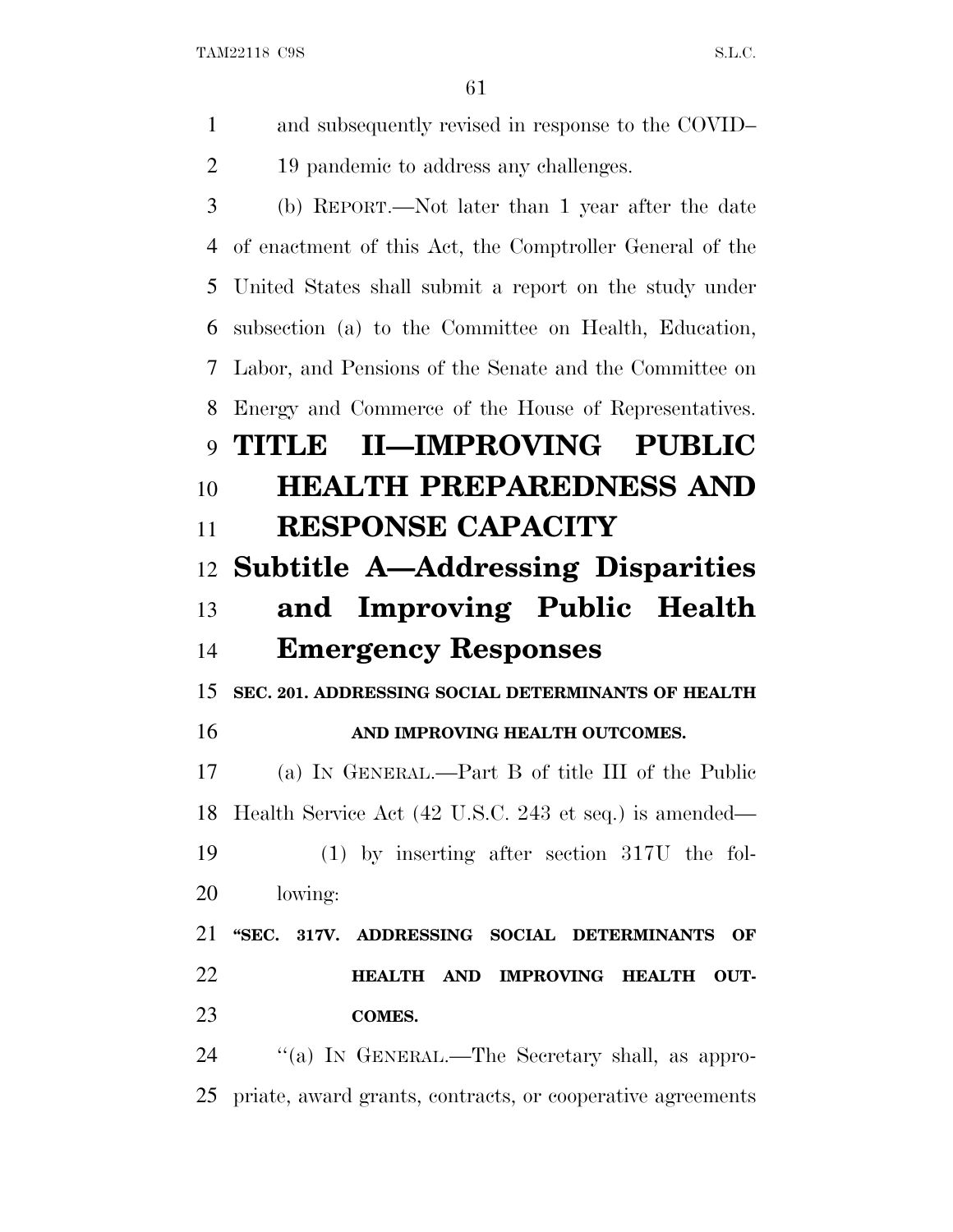to eligible entities for the conduct of evidence-based or evi- dence-informed projects, which may include the develop- ment of networks to improve health outcomes and reduce health disparities by improving the capacity of such enti- ties to address social determinants of health in commu-nities.

 ''(b) ELIGIBLE ENTITIES.—To be eligible to receive an award under this section, an entity shall—

 $\frac{1}{(1)(A)}$  be a State, local, or Tribal health de- partment, community-based organization, Indian Tribe or Tribal organization (as such terms are de- fined in section 4 of the Indian Self-Determination and Education Assistance Act), urban Indian orga- nization (as defined in section 4 of the Indian Health Care Improvement Act), or other public or private entity, as the Secretary determines appro-priate; or

18 ''(B) be a consortia of entities described in sub-paragraph (A);

20  $\frac{1}{2}$   $\frac{1}{2}$  submit to the Secretary an application at such time, in such manner, and containing such in-formation as the Secretary shall require;

23  $\frac{1}{2}$  (3) in the case of an entity other than a com-munity-based organization, demonstrate a history of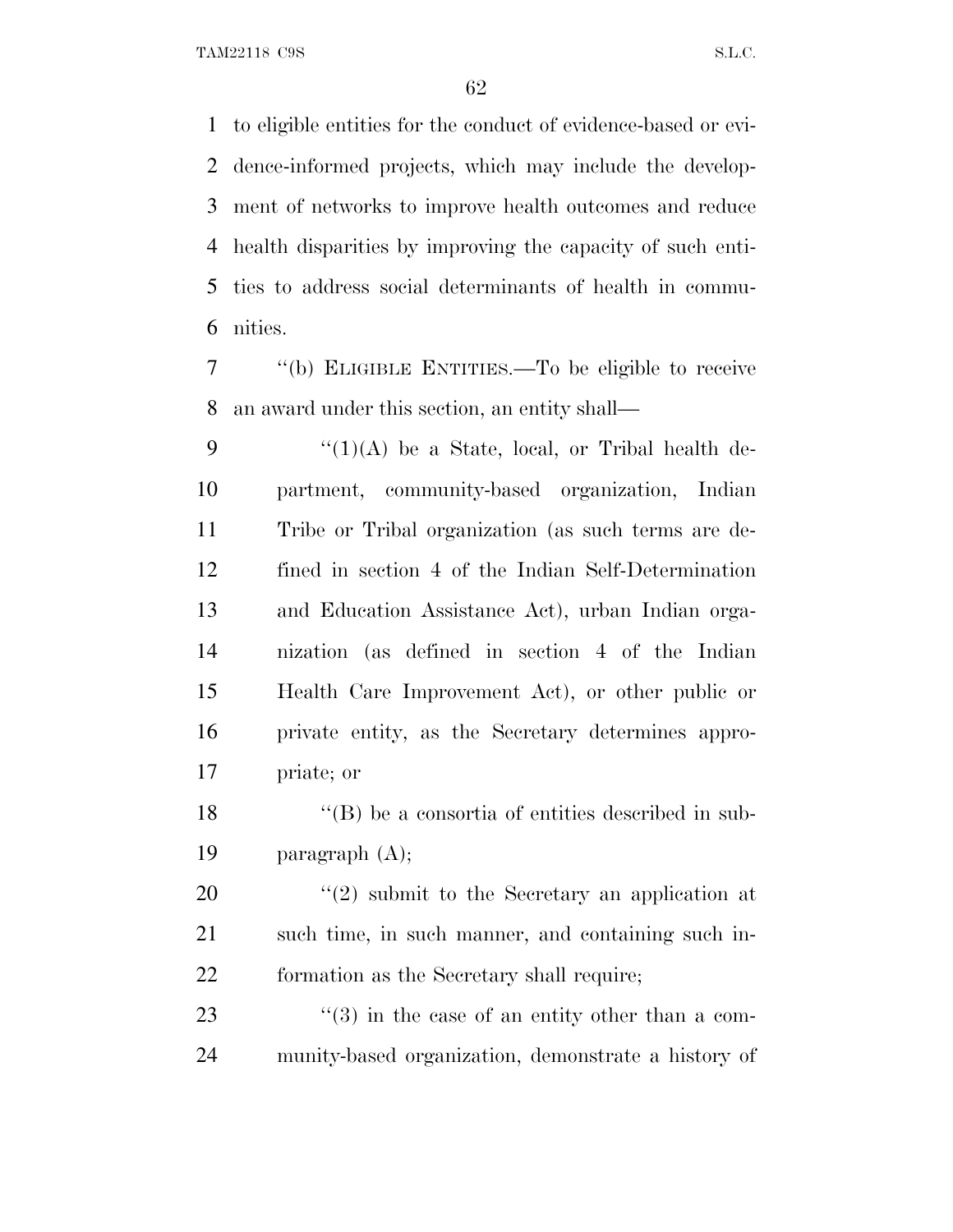| $\mathbf{1}$   | successfully working with an established community-          |
|----------------|--------------------------------------------------------------|
| $\overline{2}$ | based organization to address health disparities;            |
| 3              | $((4)$ submit a plan to conduct activities de-               |
| $\overline{4}$ | scribed in subsection (a) based on a community               |
| 5              | needs assessment that takes into account community           |
| 6              | input; and                                                   |
| 7              | $\cdot\cdot$ (5) demonstrate the capacity to effectively im- |
| 8              | plement evidence-based or evidence-informed strate-          |
| 9              | gies to address health disparities among underserved         |
| 10             | populations, which may include rural, racial, and            |
| 11             | ethnic minority populations, in a timely manner.             |
| 12             | "(c) USE OF FUNDS.—An entity described in sub-               |
| 13             | section (b) shall use funds received under subsection (a),   |
| 14             | in consultation with State, local, and Tribal health depart- |
| 15             | ments, community-based organizations, and other entities     |
| 16             | with experience addressing social determinants of health     |
| 17             | or reducing health disparities, as applicable, for one or    |
| 18             | more of the following purposes:                              |
| 19             | "(1) Supporting the implementation, evaluation,              |
| 20             | and dissemination of strategies, including culturally-       |
| 21             | strategies, to address social deter-<br>appropriate          |
| 22             | minants of health, based on the identified needs of          |
| 23             | the community that is the subject of the assessment          |
| 24             | submitted under subsection $(b)(4)$ , through evidence-      |
| 25             | informed or evidence-based programs and through              |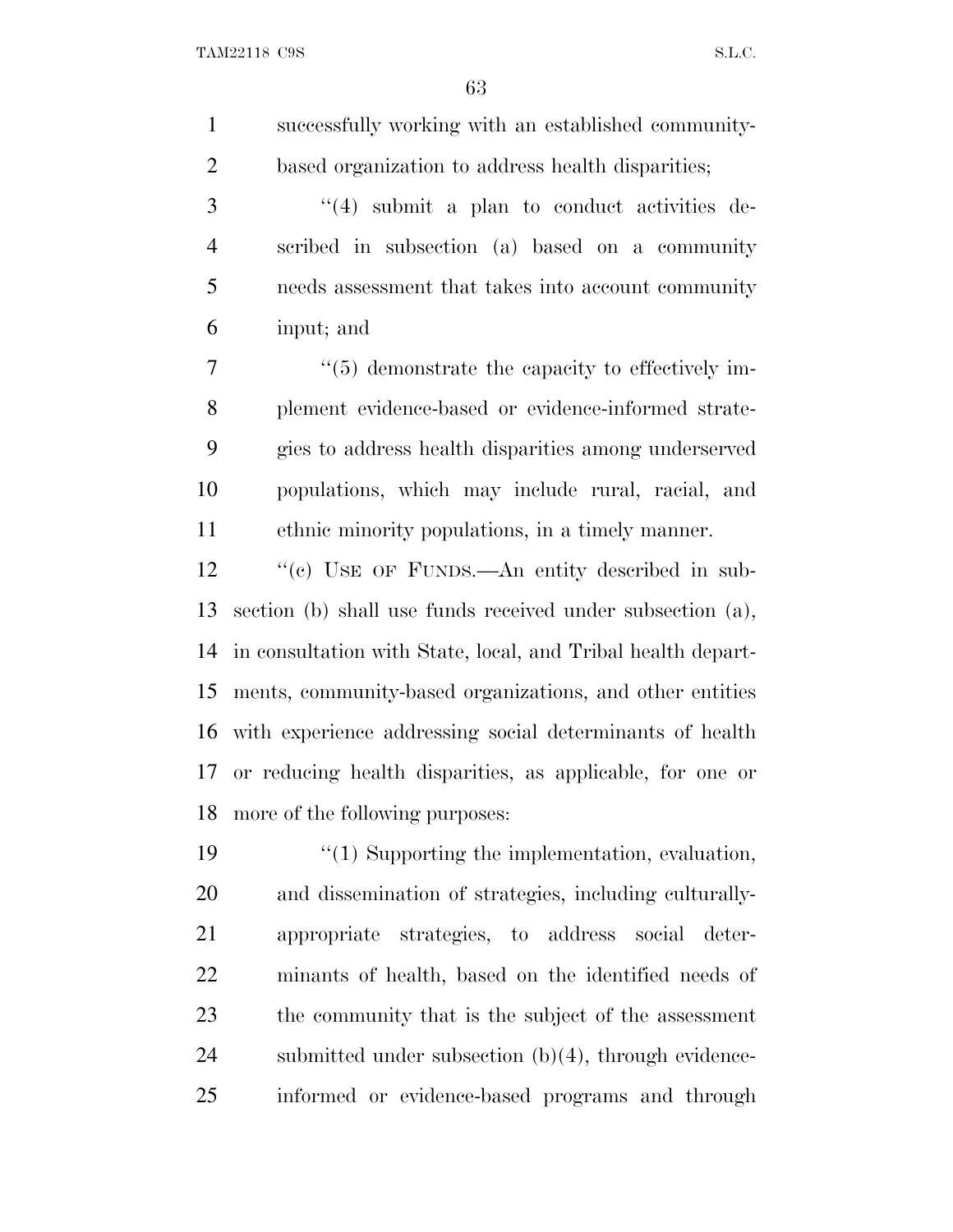the support and use of public health and health care professionals to address such social determinants of health.

4 "(2) Establishing, maintaining, or improving, in consultation with State, local, or Tribal health de- partments, technology platforms or networks to sup- port coordination among appropriate entities, and providing information on health and related social services, which may include activities to improve data collection for public health purposes, in a man- ner that is consistent with applicable Federal and State privacy law.

 ''(3) Implementing best practices for improving health outcomes and reducing disease among under- served populations, including rural or racial and eth-nic minority populations.

 $\frac{17}{2}$  ''(4) Supporting consideration of social deter- minants of health in preparing for, and responding to, public health emergencies, through outreach, education, and other relevant activities.

 ''(d) BEST PRACTICES AND TECHNICAL ASSIST- ANCE.—The Secretary, in consultation with the Director of the Office of Minority Health, may award grants, con- tracts, and cooperative agreements to public or nonprofit private entities, including minority serving institutions as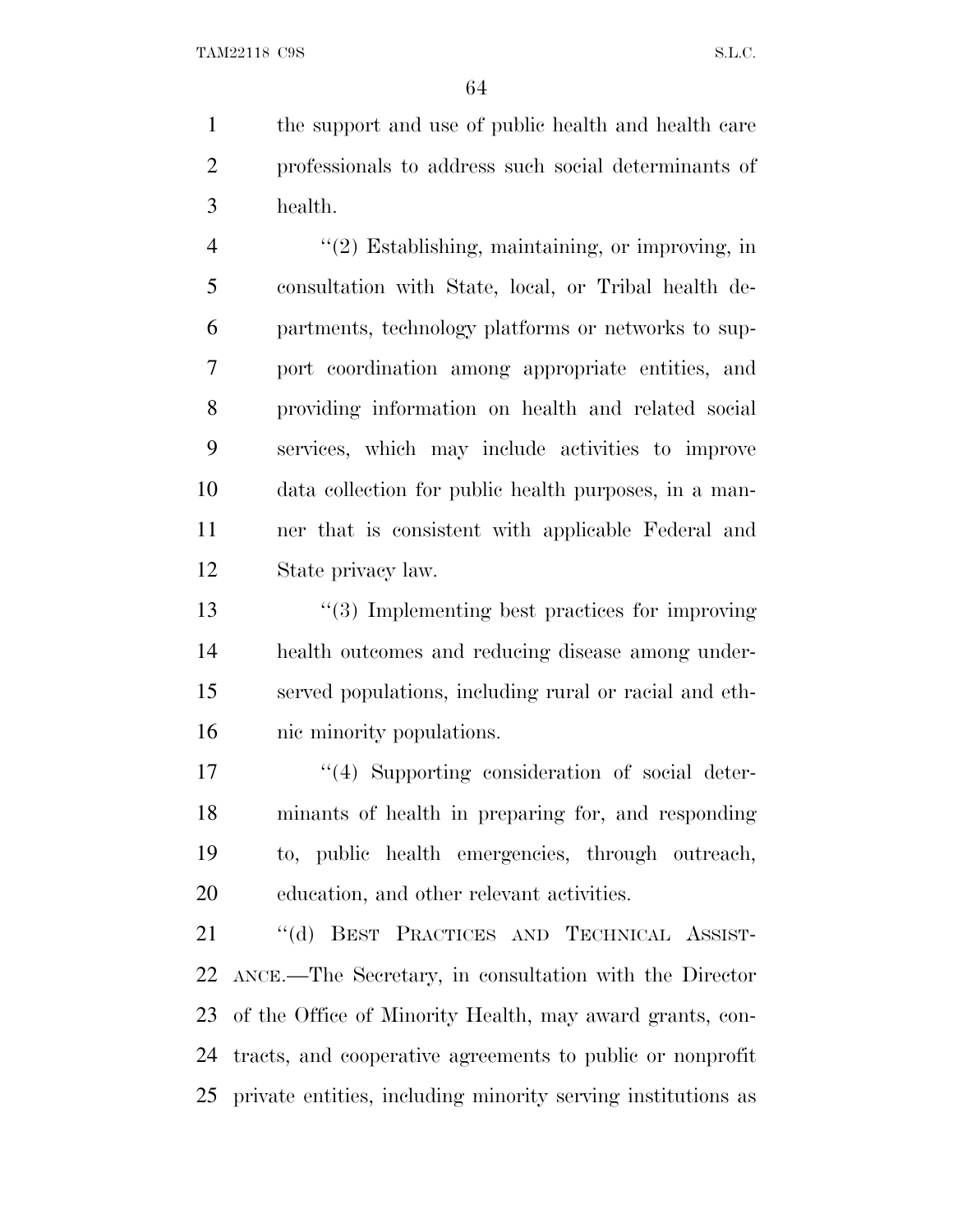described in section 371(a) of the Higher Education Act of 1965, to—

3 (1) identify or facilitate the development of best practices to support improved health outcomes and reduce health disparities by addressing social determinants of health;

 ''(2) provide technical assistance, training, and evaluation assistance to award recipients under sub-section (a);

 ''(3) disseminate best practices, including to award recipients under subsection (a); and

12 ''(4) establish or operate regional centers to de- velop, evaluate, and disseminate effective strategies on the utilization of preventive health care services to address social determinants of health, including supporting research and training related to such strategies.

 ''(e) AWARD PERIODS.—The Secretary shall issue awards under this section for periods of not more than 5 years and may issue extensions of such award periods for an additional period of up to 3 years.

 ''(f) REPORT.—Not later than September 30, 2026, the Secretary shall submit to the Committee on Health, Education, Labor, and Pensions of the Senate and the Committee on Energy and Commerce of the House of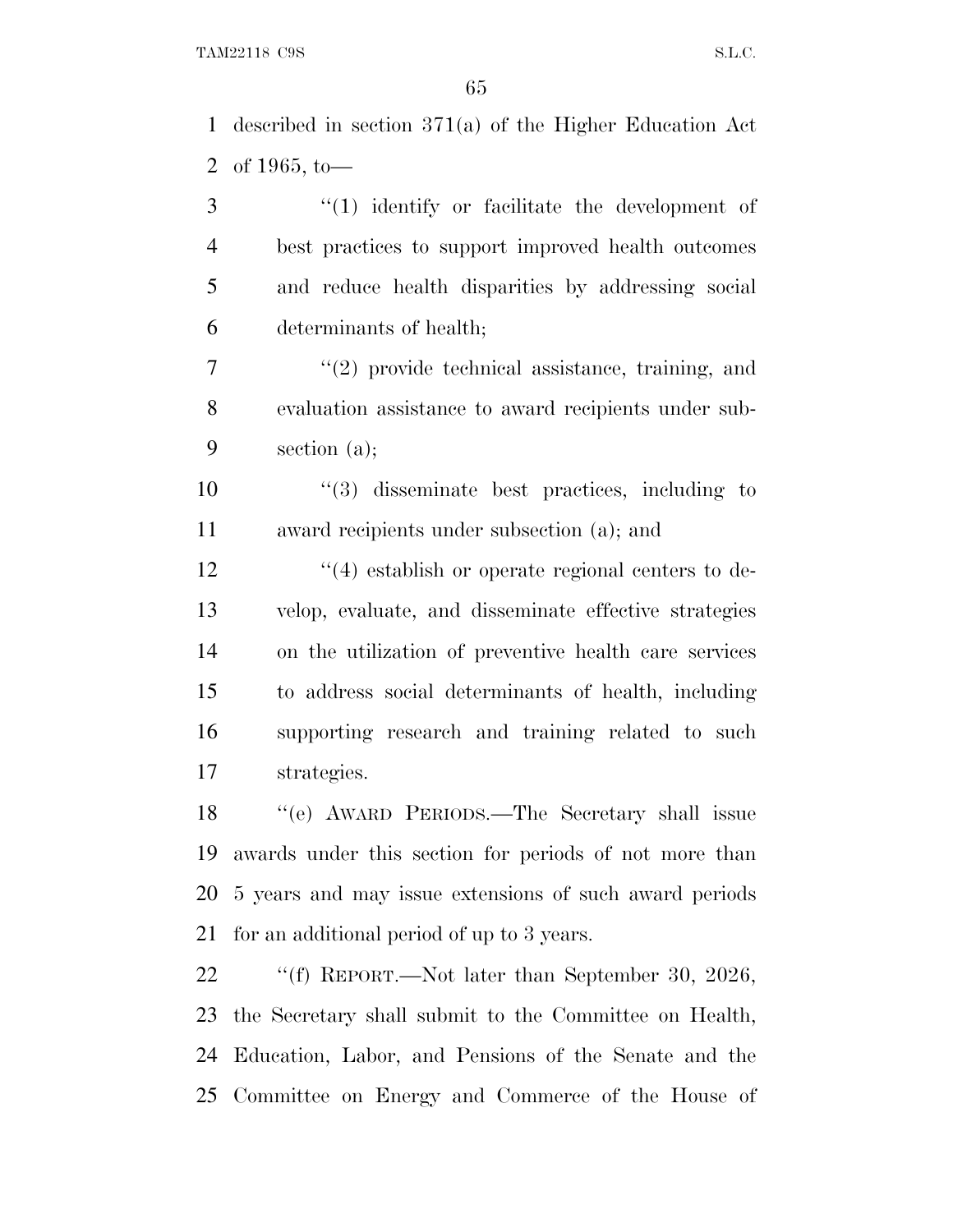Representatives a report that includes information on ac- tivities funded under this section. Such report shall in-clude a description of—

4 "(1) changes in the capacity of public health entities to address social determinants of health in communities, including any applicable platforms or networks developed or utilized to coordinate health and related social services and any changes in work-force capacity or capabilities;

 $(2)$  improvements in health outcomes and in reducing health disparities in medically underserved communities;

 $\frac{13}{2}$   $\frac{13}{2}$  activities conducted to support consider- ation of social determinants of health in preparing for, and responding to, public health emergencies, through outreach, education, and other relevant ac-tivities;

18 ''(4) communities and populations served by re-cipients of awards under subsection (a);

20  $(5)$  activities supported under subsection (e); and

22  $\frac{4}{6}$  other relevant activities and outcomes, as determined by the Secretary.

24 "(g) AUTHORIZATION OF APPROPRIATIONS.-To carry out this section, there are authorized to be appro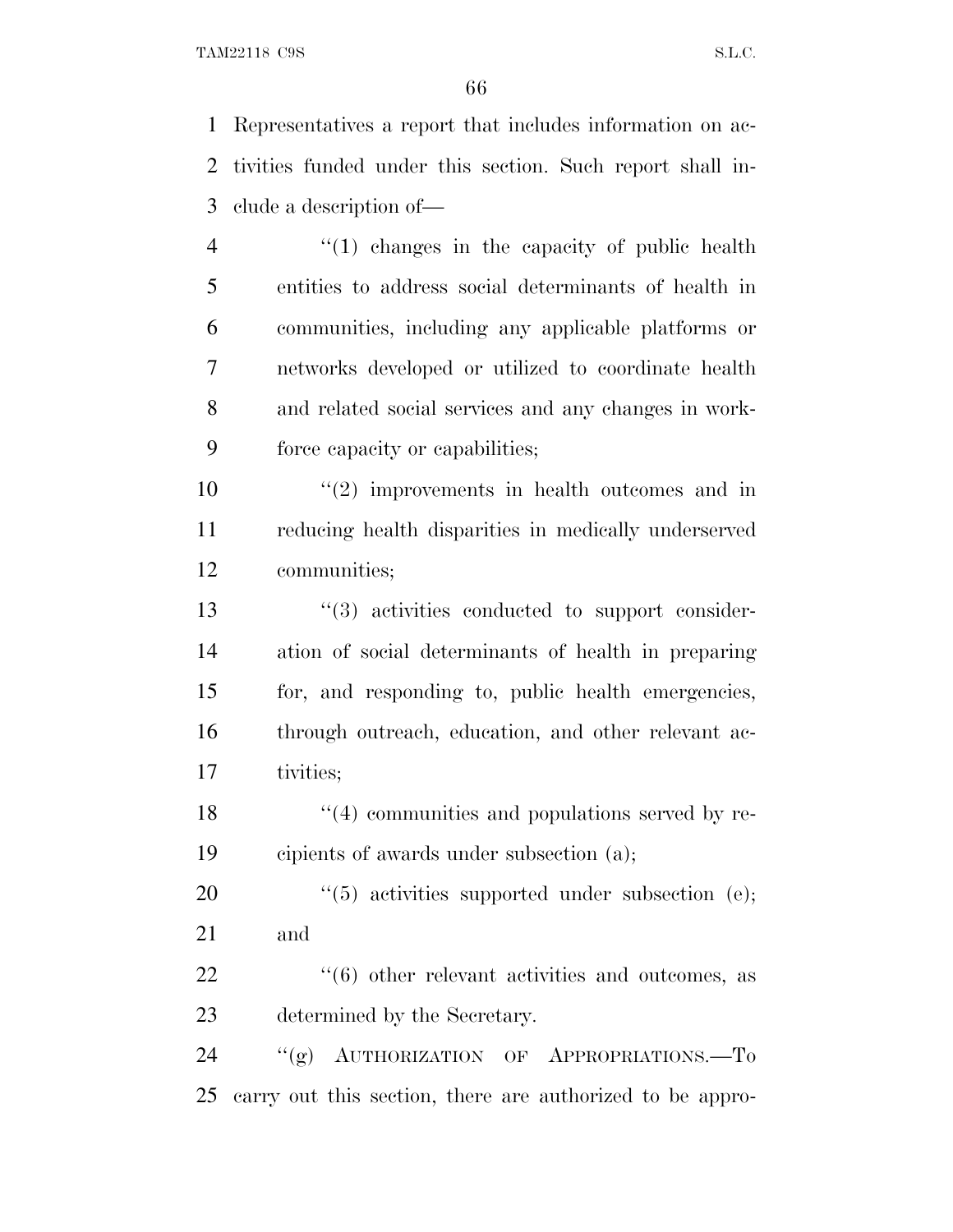priated \$70,000,000 for each of fiscal years 2023 through 2027.''; and

 $3 \qquad (2)$  by striking section 330D (42 U.S.C. 254c–  $4 \t 4$ .

 (b) GAO STUDY AND REPORT.—Not later than 4 years after the date of enactment of this Act, the Comp- troller General of the United States shall submit to the Committee on Health, Education, Labor, and Pensions of the Senate and the Energy and Committee on Energy and Commerce of the House of Representatives a report on the program authorized under section 317V of the Public Health Service Act, as added by subsection (a), including a review of the outcomes and effectiveness of the program and coordination with other programs in the Department of Health and Human Services with similar goals to en-sure that there was no unnecessary duplication of efforts.

## **SEC. 202. NATIONAL ACADEMIES OF SCIENCES REPORT.**

 (a) I<sup>N</sup> GENERAL.—Not later than 45 days after the date of enactment of this Act, the Secretary of Health and Human Services shall seek to enter into a contract with the National Academies of Sciences, Engineering, and Medicine (referred to in this section as the ''Academies'') to conduct a study to examine health disparities and the effect of such disparities on health outcomes, which may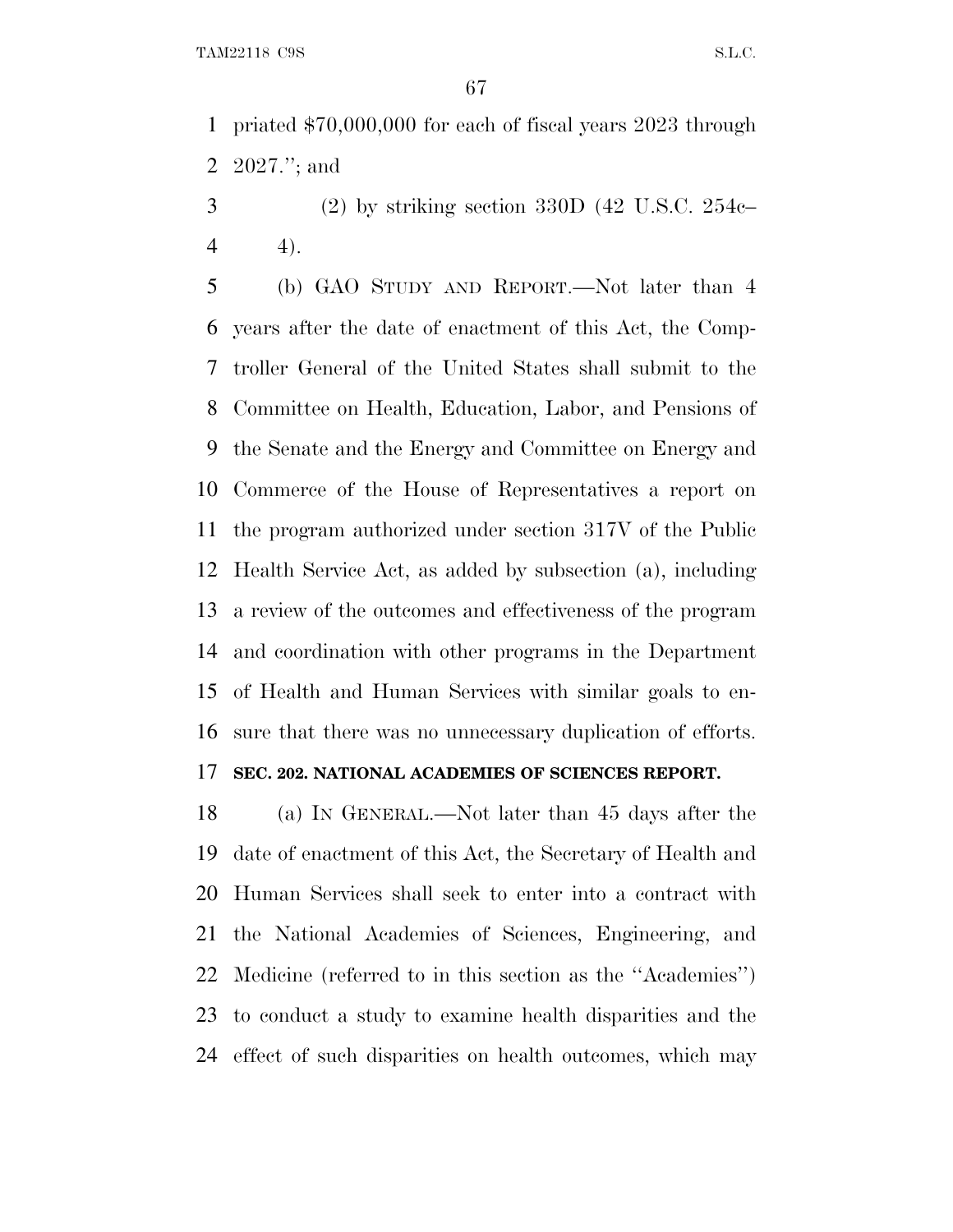include health outcomes related to pandemic and other public health emergencies.

 (b) REPORT.—Pursuant to the contract under sub- section (a), the Academies shall, not later than 2 years after the date of enactment of this Act, issue a report in- formed by the study conducted under such subsection that includes—

 (1) a review of previous recommendations made by the Academies related to health disparities, in- cluding in the report titled ''Unequal Treatment: Confronting Racial and Ethnic Disparities in Healthcare'';

 (2) identification of ways in which Federal poli-cies have affected health disparities;

 (3) strategies to improve health outcomes by re- ducing health disparities, which may include edu-cation and training; and

 (4) an assessment of ongoing research and ac- tivities to evaluate strategies to address health dis- parities and address health outcomes, including ef-fective service delivery models.

 (c) CLARIFICATION.—In completing the requirements of the contract under this section, the Academies may le-verage relevant ongoing work of the Academies.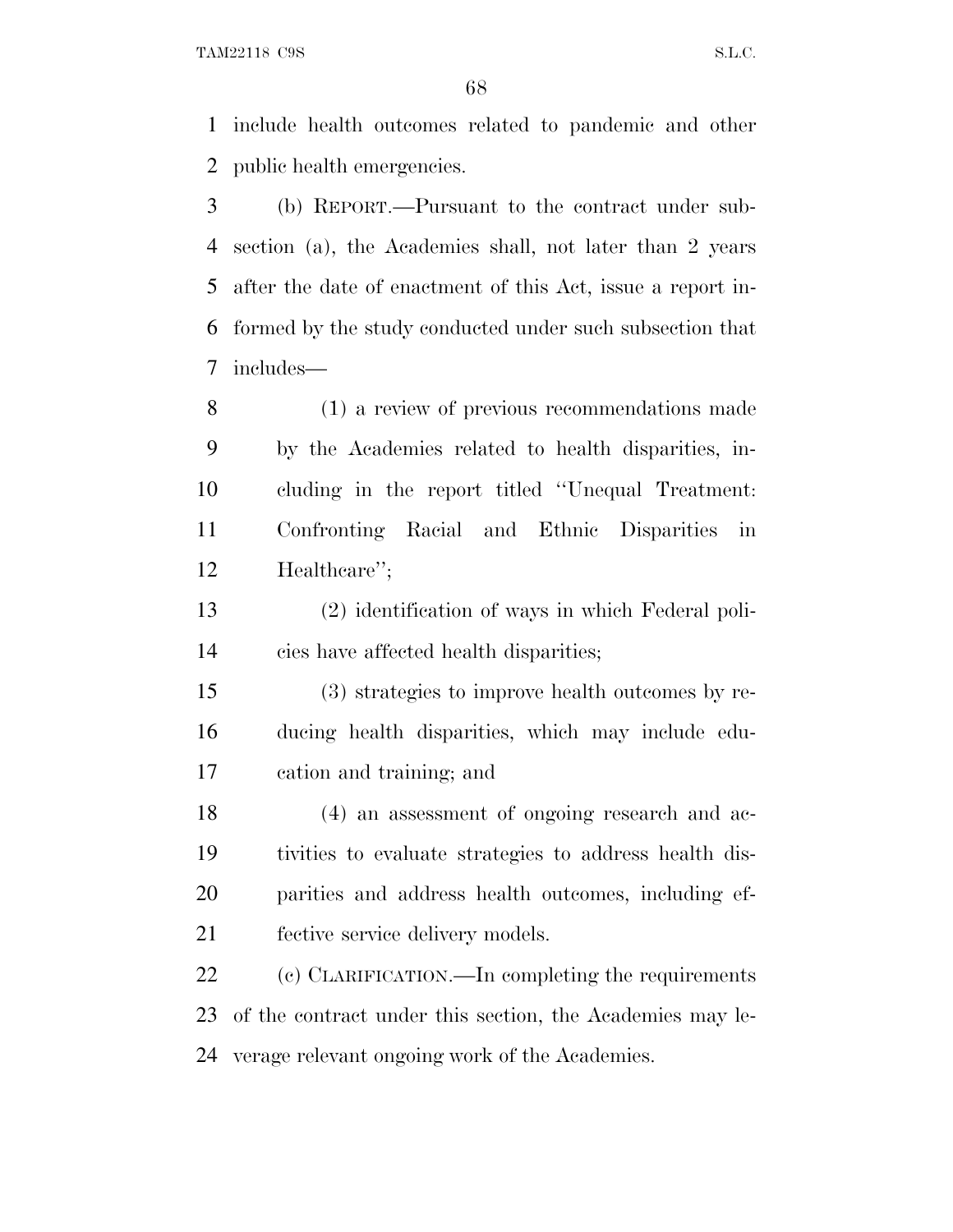| $\mathbf{1}$   | (d) AUTHORIZATION OF APPROPRIATIONS.—There is             |
|----------------|-----------------------------------------------------------|
| $\overline{2}$ | authorized to be appropriated \$2,000,000 for fiscal year |
| 3              | 2023 to carry out this section.                           |
| $\overline{4}$ | <b>Subtitle B—Improving Public</b>                        |
| 5              | <b>Health Data</b>                                        |
| 6              | SEC. 211. MODERNIZING BIOSURVEILLANCE CAPABILITIES        |
| $\overline{7}$ | AND INFECTIOUS DISEASE DATA COLLEC-                       |
| 8              | TION.                                                     |
| 9              | Section 319D of the Public Health Service Act (42)        |
| 10             | U.S.C. $247d-4$ ) is amended—                             |
| 11             | (1) in subsection (b) $(1)(A)$ , by striking ", and       |
| 12             | local" and inserting ", local, and Tribal";               |
| 13             | $(2)$ in subsection $(e)$ —                               |
| 14             | $(A)$ in paragraph $(1)$ , by inserting "mod-             |
| 15             | ernize" after "establish,";                               |
| 16             | (B) in paragraph $(3)(B)$ , by inserting ",               |
| 17             | and make recommendations to improve the                   |
| 18             | quality of data collected pursuant to subpara-            |
| 19             | graph (A) to ensure complete, accurate, and               |
| 20             | timely sharing of such data, as appropriate,              |
| 21             | across such elements as described in subpara-             |
| 22             | graph $(A)$ " after "under subparagraph $(A)$ ";          |
| 23             | $(C)$ in paragraph $(5)$ —                                |
| 24             | (i) in subparagraph $(A)$ —                               |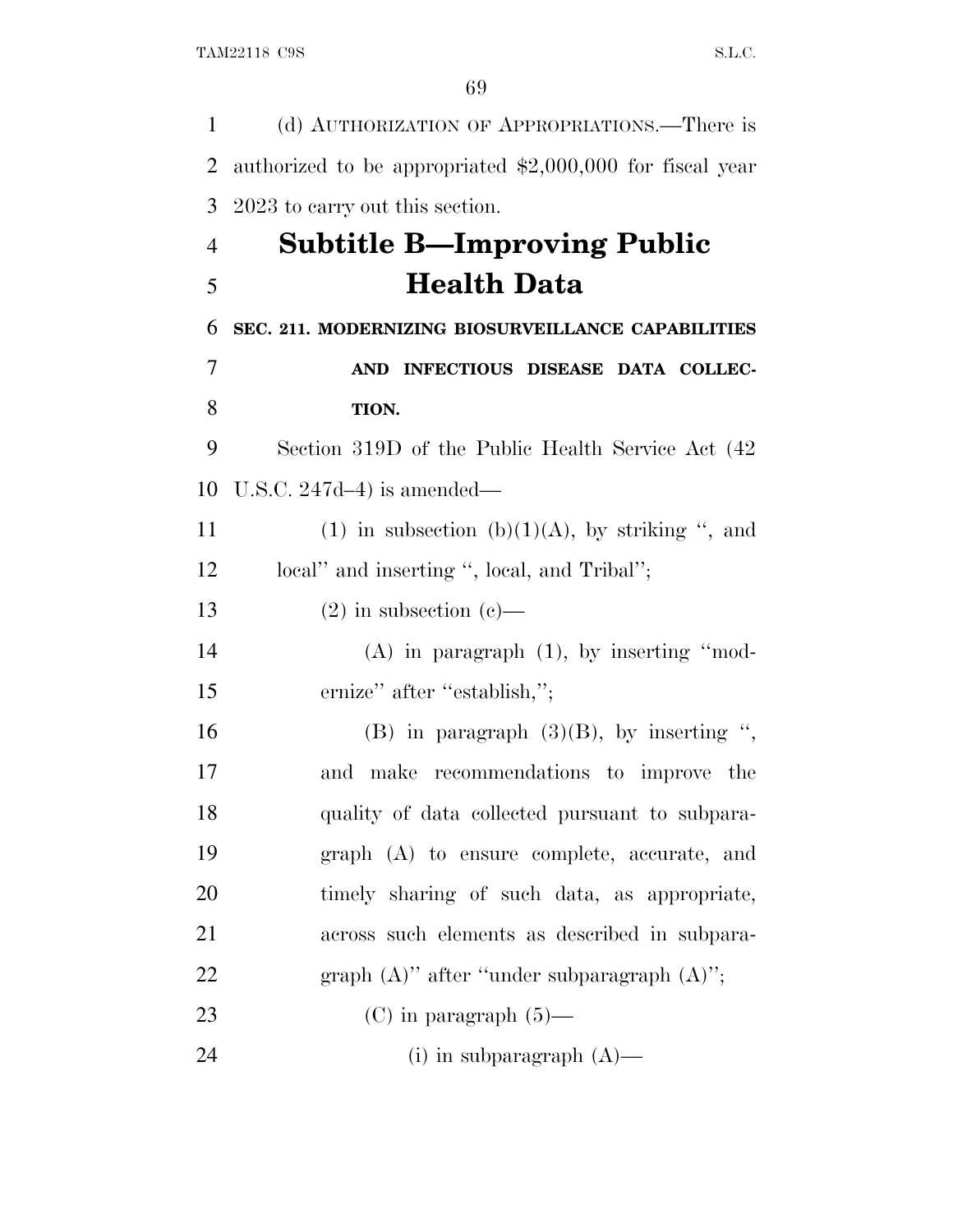| $\mathbf{1}$   | (I) in the matter preceding clause            |
|----------------|-----------------------------------------------|
| $\overline{2}$ | (i), by striking "and operating" and          |
| 3              | inserting ", operating, and updating,         |
| $\overline{4}$ | as appropriate,";                             |
| 5              | (II) in clause (iv), by striking              |
| 6              | "and" at the end;                             |
| $\overline{7}$ | $(III)$ in clause $(v)$ , by striking the     |
| 8              | period and inserting "; and"; and             |
| 9              | (IV) by adding at the end the fol-            |
| 10             | lowing:                                       |
| 11             | "(vi) in collaboration with State, local,     |
| 12             | and Tribal public health officials, integrate |
| 13             | and update applicable existing public         |
| 14             | health data systems and networks of the       |
| 15             | Department of Health and Human Serv-          |
| 16             | ices to reflect technological advancements,   |
| 17             | consistent with section 2823, as applica-     |
| 18             | ble."; and                                    |
| 19             | (ii) in subparagraph $(B)$ —                  |
| 20             | $(I)$ in clause (i), by inserting             |
| 21             | "and 180 days after the date of enact-        |
| 22             | ment of the PREVENT Pandemics                 |
| 23             | Act," after "Innovation Act<br>of             |
| 24             | $2019,$ ";                                    |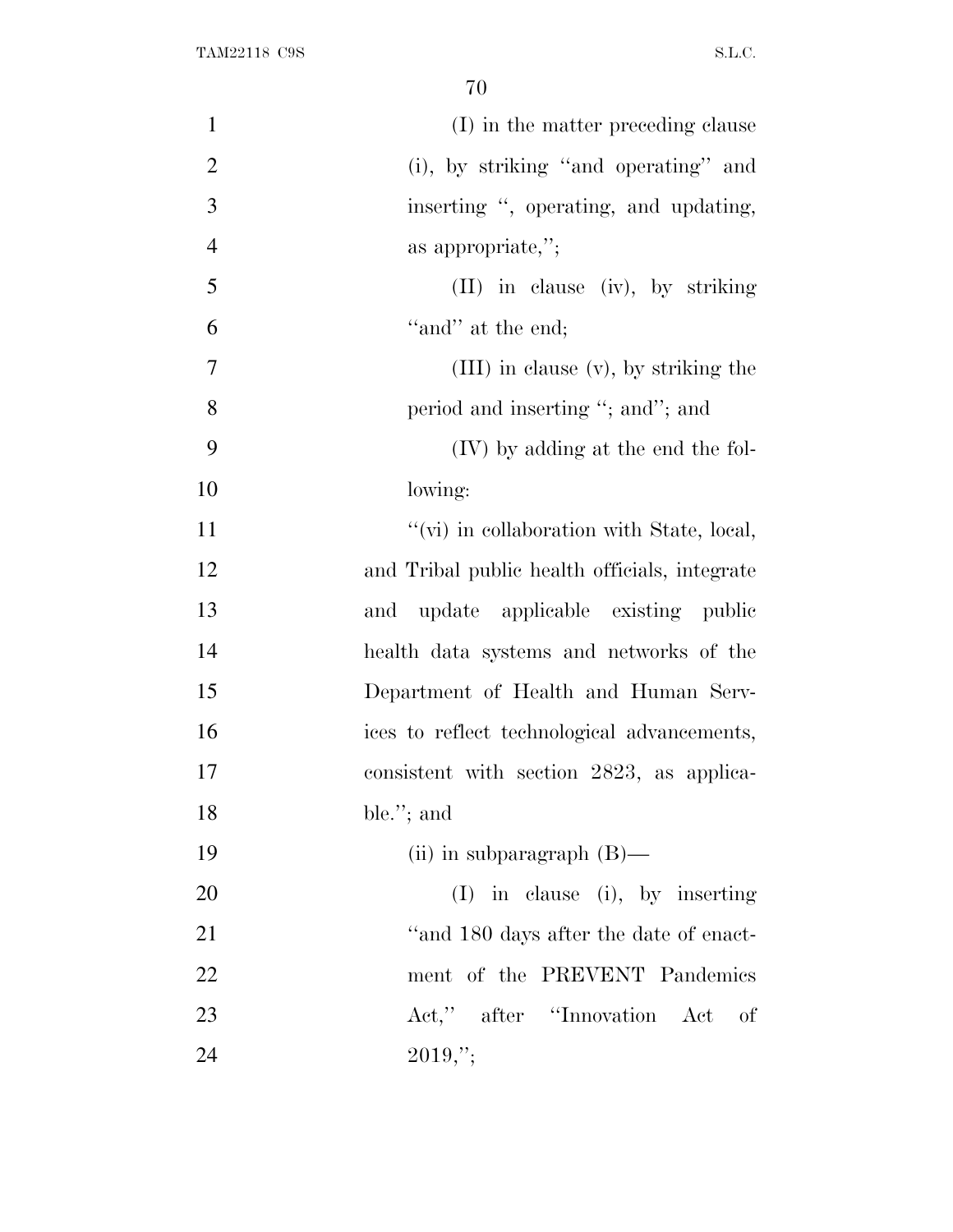| $\mathbf{1}$   | (II) in clause (ii), by inserting      |
|----------------|----------------------------------------|
| $\overline{2}$ | "experts in privacy and data secu-     |
| 3              | rity;" after "forecasting);"; and      |
| $\overline{4}$ | $(III)$ in clause $(iii)$ —            |
| 5              | (aa) in subclause $(V)$ , by           |
| 6              | striking "and" at the end;             |
| 7              | (bb) in subclause $(VI)$ , by          |
| 8              | striking the period and inserting      |
| 9              | a semicolon; and                       |
| 10             | (cc) by adding at the end              |
| 11             | the following:                         |
| 12             | "(VII) strategies to integrate lab-    |
| 13             | oratory and public health data sys-    |
| 14             | tems and capabilities to support rapid |
| 15             | and accurate reporting of laboratory   |
| 16             | test results and associated relevant   |
| 17             | data;                                  |
| 18             | "(VIII) strategies to improve the      |
| 19             | collection and reporting of relevant,  |
| 20             | aggregated, deidentified demographic   |
| 21             | data to inform responses to public     |
| 22             | health emergencies, including identi-  |
| 23             | fication of at-risk populations and to |
| 24             | address potential health disparities;  |
| 25             | and                                    |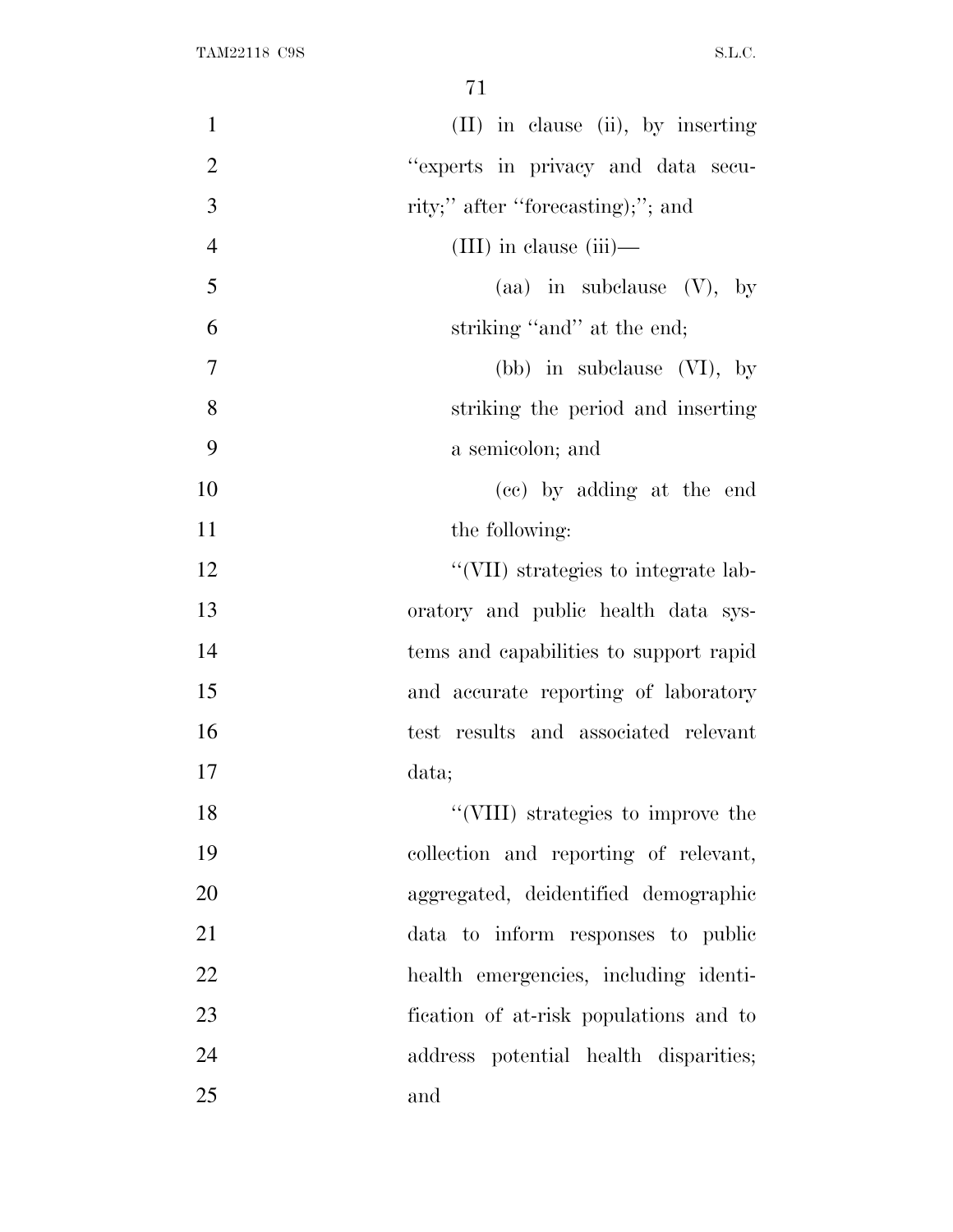| $\mathbf{1}$   | $\lq\lq$ (IX) strategies to improve the  |
|----------------|------------------------------------------|
| $\overline{2}$ | electronic exchange of health informa-   |
| 3              | tion between State and local health      |
| $\overline{4}$ | departments and health care providers    |
| 5              | and facilities to improve public health  |
| 6              | surveillance."; and                      |
| $\overline{7}$ | (D) in paragraph $(6)(A)$ —              |
| 8              | (i) in the matter preceding clause (i),  |
| 9              | by inserting "and every [5] years there- |
| 10             | after," after "Innovation Act of 2019,"  |
| 11             | $(ii)$ in clause $(iii)$ —               |
| 12             | $(I)$ in subclause $(III)$ , by striking |
| 13             | "and" at the end; and                    |
| 14             | (II) by adding at the end the fol-       |
| 15             | lowing:                                  |
| 16             | $``(V)$ improve coordination and         |
| 17             | collaboration, as appropriate, with      |
| 18             | other Federal departments; and           |
| 19             | "(VI) implement applicable les-          |
| 20             | sons learned from recent public health   |
| 21             | emergencies to address gaps in situa-    |
| 22             | tional awareness and biosurveillance     |
| 23             | capabilities;";                          |
| 24             | (iii) in clause (iv), by striking "and"  |
| 25             | at the end;                              |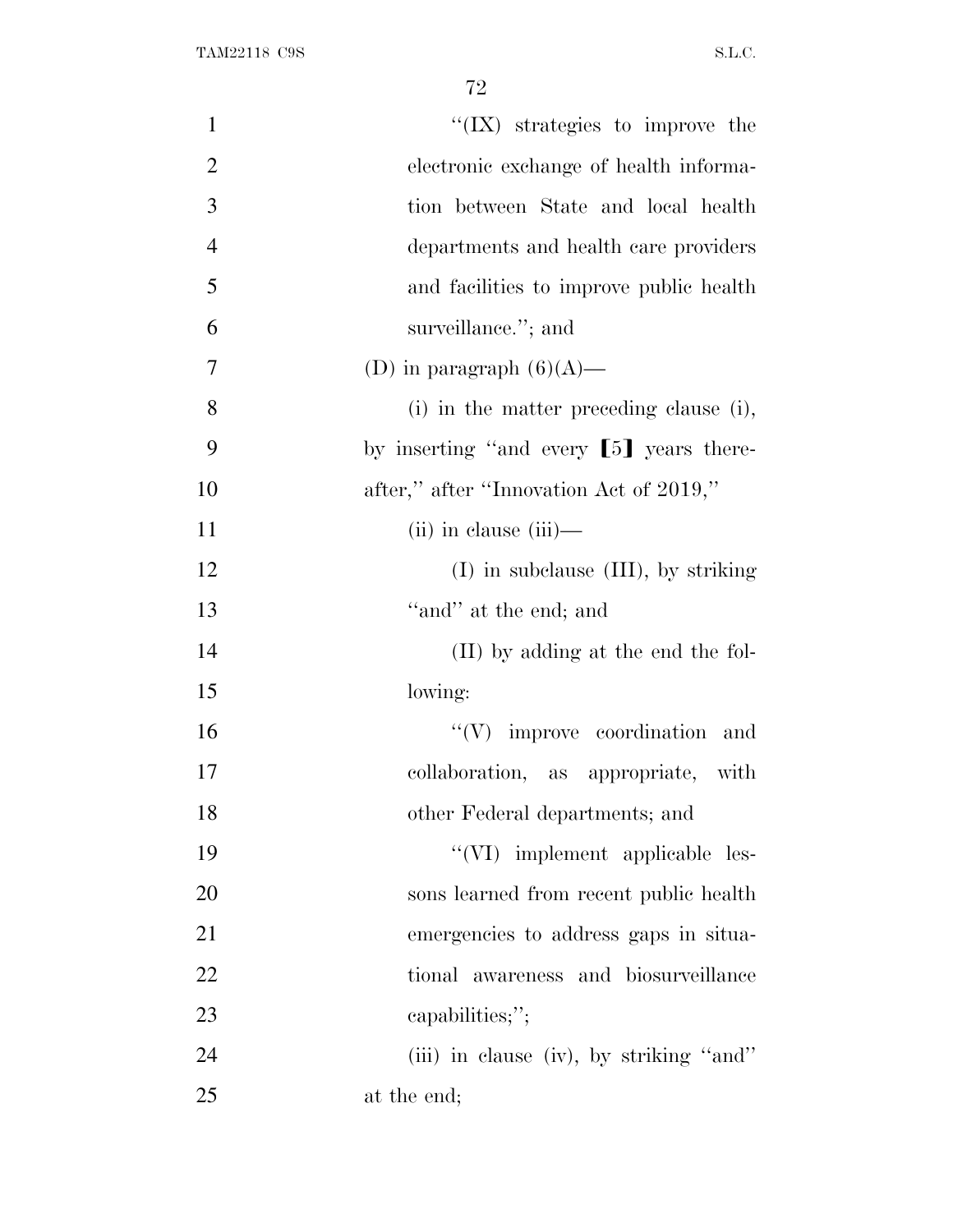| $\mathbf{1}$   | (iv) in clause (v), by striking the pe-          |
|----------------|--------------------------------------------------|
| $\overline{2}$ | riod and inserting "including a description"     |
| 3              | of how such steps will further the goals of      |
| $\overline{4}$ | the network, consistent with paragraph           |
| 5              | $(1)$ ; and"; and                                |
| 6              | (v) by adding at the end the following:          |
| $\overline{7}$ | $``(\text{vi})$ identifies and demonstrates      |
| 8              | measurable steps the Secretary will take to      |
| 9              | further develop and integrate infectious         |
| 10             | disease detection, support rapid and accu-       |
| 11             | rate reporting of laboratory test results        |
| 12             | during a public health emergency, and im-        |
| 13             | prove coordination and collaboration with        |
| 14             | State, local, and Tribal public health offi-     |
| 15             | cials, clinical laboratories, and other enti-    |
| 16             | ties with expertise in public health surveil-    |
| 17             | lance."                                          |
| 18             | $(3)$ in subsection $(d)$ —                      |
| 19             | $(A)$ in paragraph $(1)$ , by inserting ", act-  |
| 20             | ing through the Director of the Centers for Dis- |
| 21             | ease Control and Prevention and in coordina-     |
| 22             | tion with the heads of other appropriate agen-   |
| 23             | cies and offices within the Department of        |
| 24             | Health and Human Services," after "the Sec-      |
| 25             | $return$ .                                       |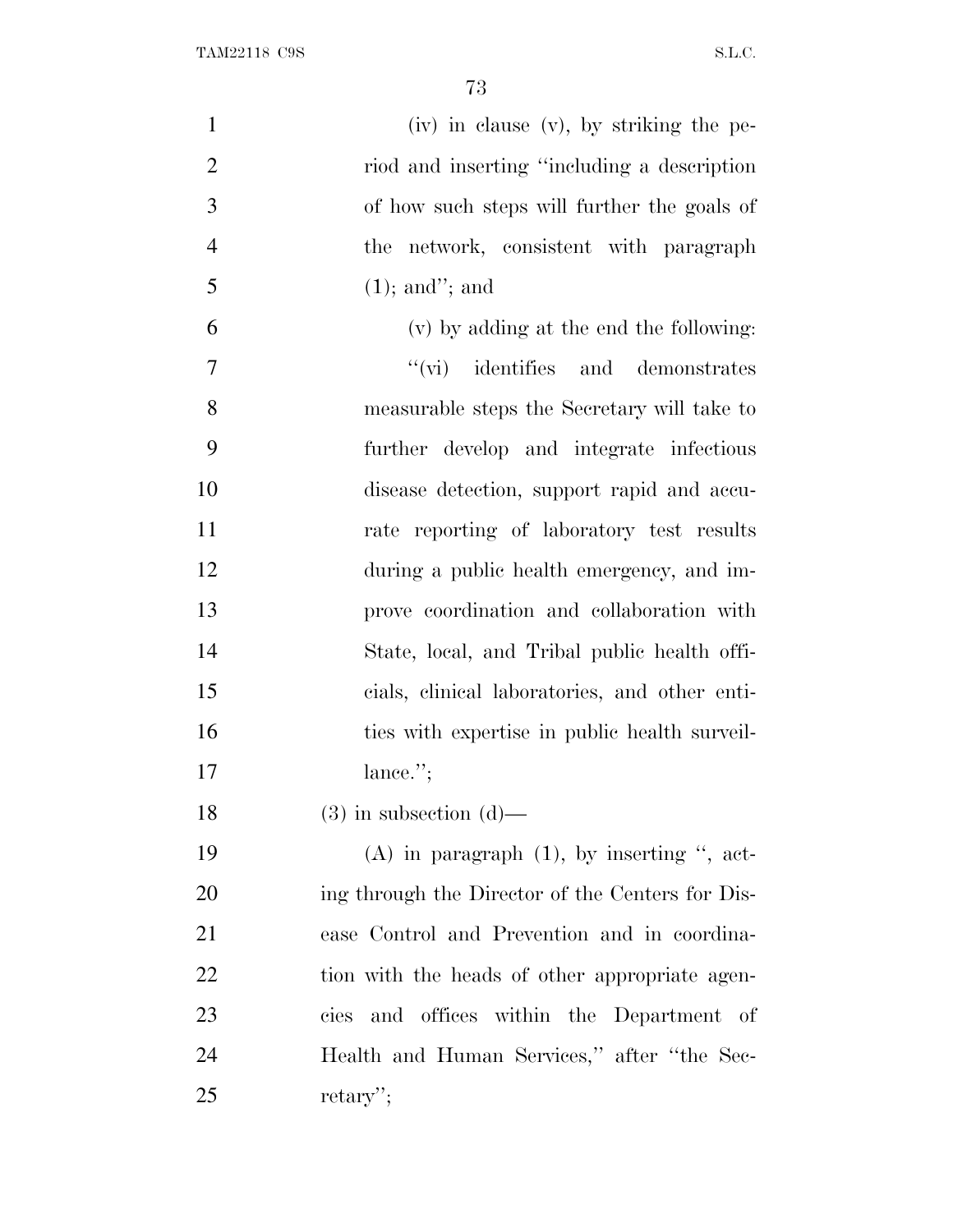TAM22118 C9S S.L.C.

| $\mathbf{1}$   | (B) in paragraph $(2)(C)$ , by inserting ",            |
|----------------|--------------------------------------------------------|
| $\overline{2}$ | including any public-private partnerships<br>or        |
| 3              | other partnerships entered into to improve such        |
| 4              | capacity" before the semicolon; and                    |
| 5              | (C) by adding at the end the following:                |
| 6              | "(6) NON-DUPLICATION OF EFFORT.—The Sec-               |
| 7              | retary shall ensure that activities carried out under  |
| 8              | an award under this subsection do not unnecessarily    |
| 9              | duplicate efforts of other agencies and offices within |
| 10             | the Department of Health and Human Services.";         |
| 11             | and                                                    |
| 12             | $(4)$ by amending subsection (i) to read as fol-       |
| 13             | lows:                                                  |
| 14             | "(i) AUTHORIZATION OF APPROPRIATIONS.—There            |
| 15             | are authorized to be appropriated—                     |
| 16             | "(1) to carry out subsection (a), $$25,000,000$        |
| 17             | for each of fiscal years 2022 and 2023; and            |
| 18             | $\lq(2)$ to carry out subsections (b), (c), and (d),   |
| 19             | \$136,800,000 for each of fiscal years 2022 and        |
| 20             |                                                        |
|                | $2023$ ."; and                                         |
| 21             | (5) by striking "tribal" each place it appears         |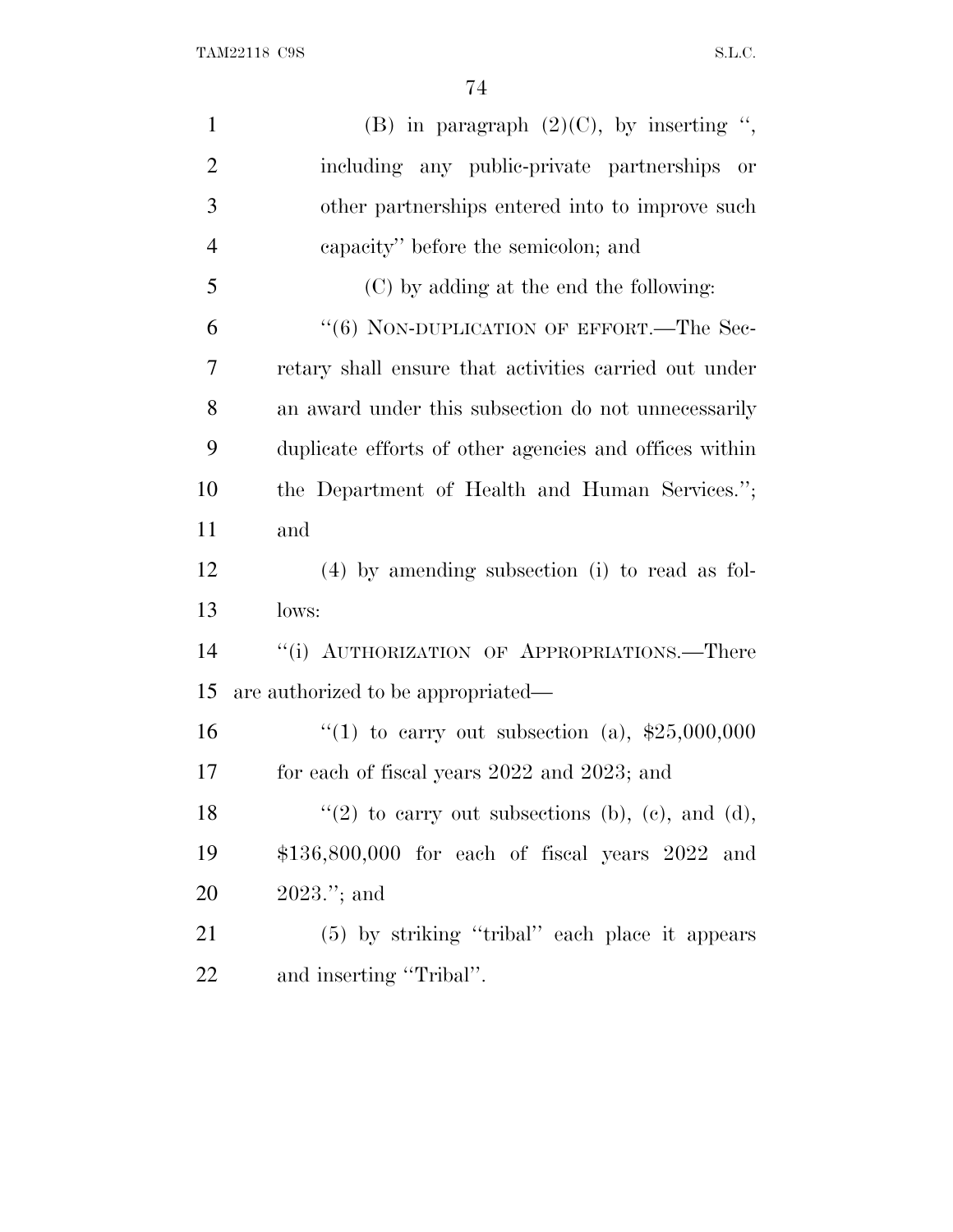## **SEC. 212. GENOMIC SEQUENCING, ANALYTICS, AND PUBLIC HEALTH SURVEILLANCE OF PATHOGENS.**

 (a) GUIDANCE SUPPORTING GENOMIC SEQUENCING OF PATHOGENS COLLABORATION.—The Secretary of Health and Human Services (referred to in this section as the ''Secretary''), in consultation with the heads of other Federal departments or agencies, as appropriate, shall issue guidance to support collaboration relating to genomic sequencing of pathogens, including the use of new and innovative approaches and technology for the detec- tion, characterization, and sequencing of pathogens, to im- prove public health surveillance and preparedness and re- sponse activities, consistent with section 2824 of the Pub- lic Health Service Act, as added by subsection (b). Such guidance shall address the secure sharing, for public health surveillance purposes, of specimens of such patho- gens, between appropriate entities and public health au- thorities pursuant to the regulations promulgated under section 264(c) of the Health Insurance Portability and Ac- countability Act of 1996 (42 U.S.C. 1320d–2 note), in a manner that protects personal privacy to the extent re- quired by applicable privacy law, at a minimum, and the appropriate use of sequence data derived from such speci-mens.

 (b) GENOMIC SEQUENCING PROGRAM.—Title XXVIII of the Public Health Service Act (42 U.S.C.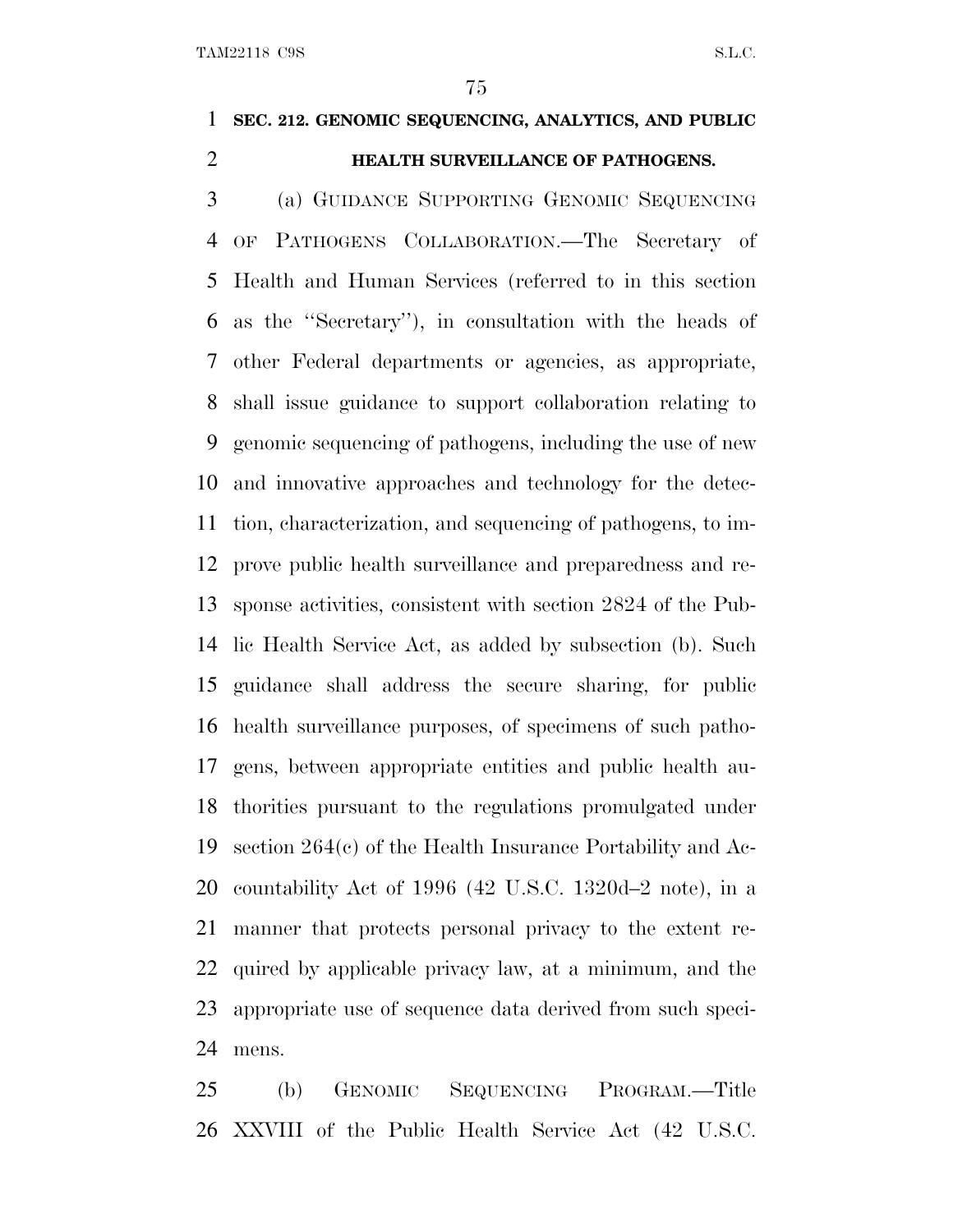300hh et seq.) is amended by adding at the end the fol-lowing

## **''SEC. 2824. GENOMIC SEQUENCING, ANALYTICS, AND PUB- LIC HEALTH SURVEILLANCE OF PATHOGENS PROGRAM.**

 ''(a) GENOMIC SEQUENCING, ANALYTICS, AND PUB- LIC HEALTH SURVEILLANCE OF PATHOGENS PRO- GRAM.—The Secretary, acting through the Director of the Centers for Disease Control and Prevention and in con- sultation with the Director of the National Institutes of Health and heads of other departments and agencies, as appropriate, shall strengthen and expand activities related to genomic sequencing of pathogens, including new and innovative approaches and technology for the detection, characterization, and sequencing of pathogens, analytics, and public health surveillance, including—

17 ''(1) continuing and expanding activities, which may include existing genomic sequencing activities related to advanced molecular detection, to—

20 "(A) identify and respond to emerging in-fectious disease threats; and

 $\langle (B) \rangle$  identify the potential use of genomic sequencing technologies, advanced computing, and other advanced technology to inform sur-veillance activities and incorporate the use of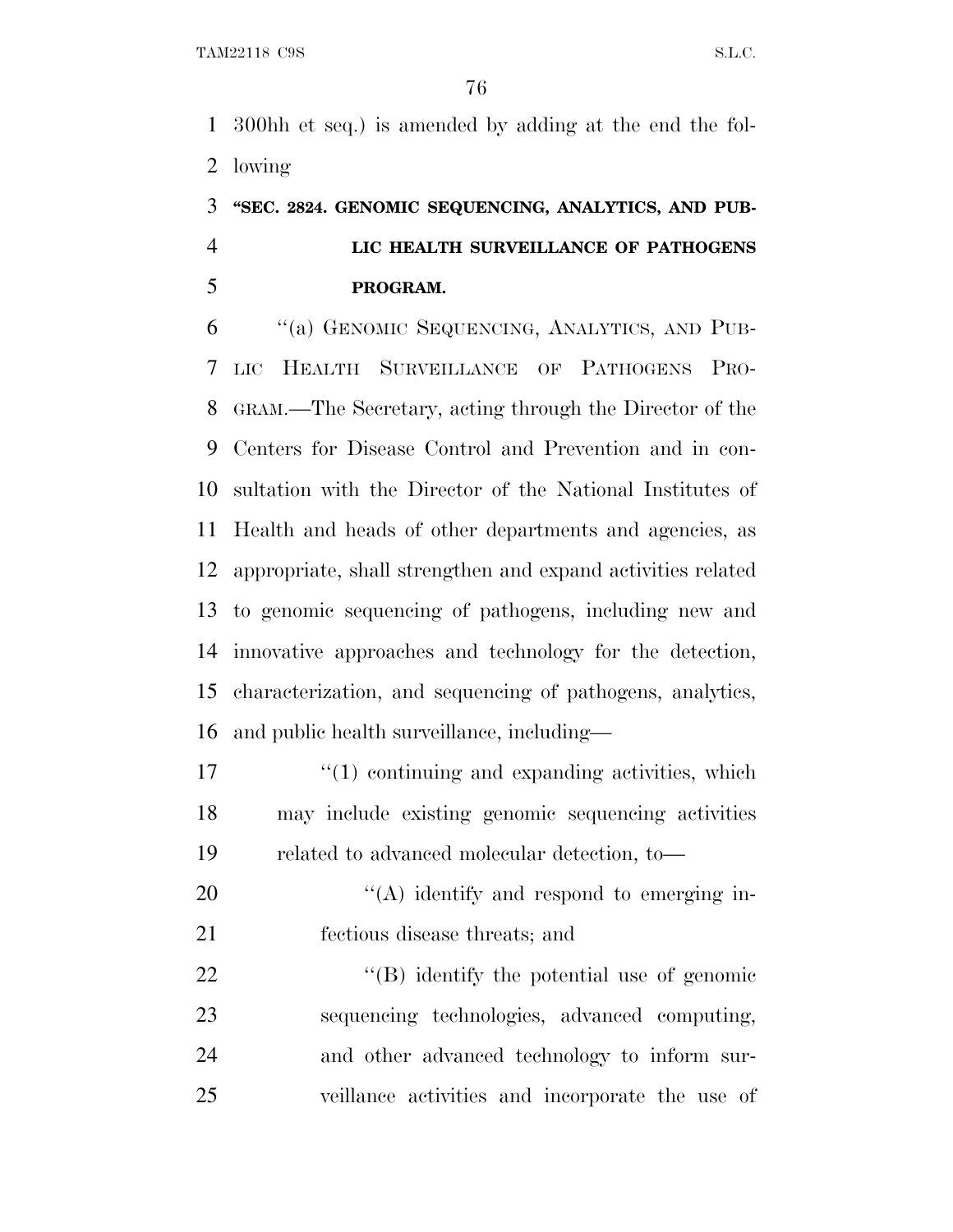TAM22118 C9S S.L.C.

 such technologies, as appropriate, into related activities;

3 "(2) providing technical assistance and guid- ance to State, Tribal, local, and territorial public health departments to increase the capacity of such departments to perform genomic sequencing of pathogens, including recipients of funding under sec-tion 2821;

 ''(3) carrying out activities to enhance the capa- bilities of the public health workforce with respect to pathogen genomics, epidemiology, and bioinformatics, including through training; and

13 ''(4) continuing and expanding activities, as ap- plicable, with public and private entities, including relevant departments and agencies, laboratories, aca-demic institutions, and industry.

 ''(b) PARTNERSHIPS.—For the purposes of carrying out the activities described in subsection (a), the Sec- retary, acting through the Director of the Centers for Dis- ease Control and Prevention, may award grants, contracts, or cooperative agreements to entities, including academic and other laboratories, with expertise in genomic sequenc- ing for public health purposes, including new and innova- tive approaches to, and related technology for, the detec-tion, characterization, and sequencing of pathogens.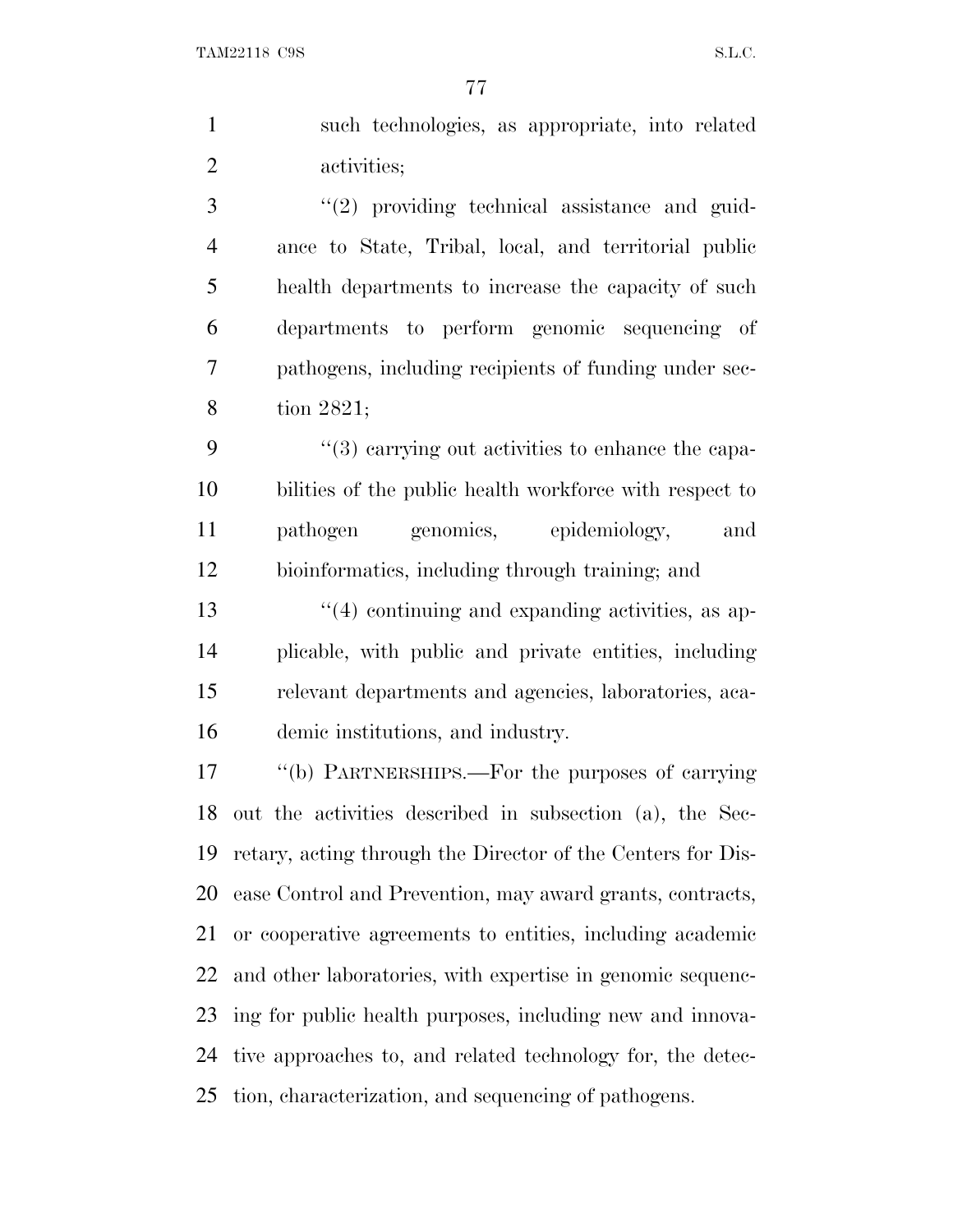| $\mathbf{1}$   | "(c) CENTERS OF EXCELLENCE.-                           |
|----------------|--------------------------------------------------------|
| $\overline{2}$ | " $(1)$ IN GENERAL.—The Secretary shall, as ap-        |
| 3              | propriate, award grants, contracts, or cooperative     |
| $\overline{4}$ | agreements to public health agencies for the estab-    |
| 5              | lishment or operation of centers of excellence to pro- |
| 6              | mote innovation in pathogen genomics and molecular     |
| 7              | epidemiology to improve the control of and response    |
| 8              | to pathogens that may cause a public health emer-      |
| 9              | gency. Such centers shall, as appropriate—             |
| 10             | $\lq\lq$ identify and evaluate the use of              |
| 11             | genomics, or other related technologies that           |
| 12             | may advance public health preparedness and re-         |
| 13             | sponse;                                                |
| 14             | "(B) improve the identification, develop-              |
| 15             | ment, and use of tools for integrating and ana-        |
| 16             | lyzing genomic and epidemiologic data;                 |
| 17             | $\lq\lq$ (C) assist with genomic surveillance of,      |
| 18             | and response to, infectious diseases, including        |
| 19             | analysis of pathogen genomic data;                     |
| 20             | $\lq\lq$ (D) conduct applied research to improve       |
| 21             | public health surveillance of, and response to,        |
| 22             | infectious diseases through innovation in patho-       |
| 23             | gen genomics and molecular epidemiology; and           |
| 24             | "(E) develop and provide training mate-                |
| 25             | rials for experts in the fields of genomics,           |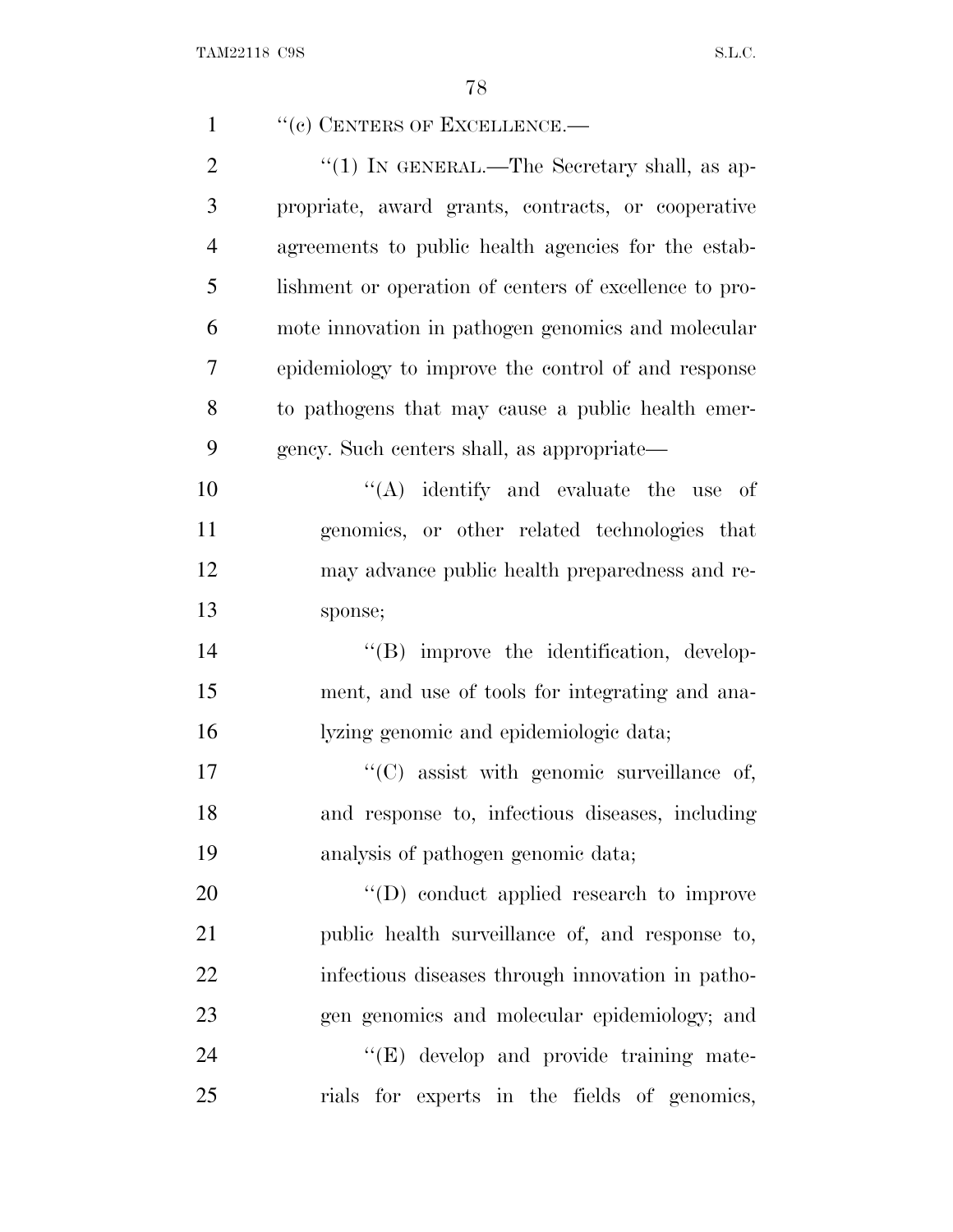| $\mathbf{1}$   | microbiology, bioinformatics, epidemiology, and                 |
|----------------|-----------------------------------------------------------------|
| $\overline{2}$ | other fields, as appropriate.                                   |
| 3              | "(2) REQUIREMENTS.—To be eligible for an                        |
| $\overline{4}$ | award under paragraph (1), an entity shall submit               |
| 5              | to the Secretary an application containing such in-             |
| 6              | formation as the Secretary may require, including a             |
| 7              | description of how the entity will partner, as applica-         |
| 8              | ble, with a cademic institutions or a consortium of             |
| 9              | academic partners that have relevant expertise, such            |
| 10             | as microbial genomics, molecular epidemiology, or               |
| 11             | the application of bioinformatics or statistics.                |
| 12             | "(d) AUTHORIZATION.—For purposes of carrying out                |
| 13             | this section, there are authorized to be appropriated           |
| 14             | $$175,000,000$ for each of fiscal years $2023$ through          |
| 15             | 2027."                                                          |
| 16             |                                                                 |
|                | SEC. 213. SUPPORTING PUBLIC HEALTH DATA AVAIL-                  |
| 17             | <b>ABILITY AND ACCESS.</b>                                      |
| 18             | (a) DESIGNATION OF PUBLIC HEALTH DATA STAND-                    |
| 19             | ARDS.—Section $2823(a)(2)$ of the Public Health Service         |
| 20             | Act $(42 \text{ U.S.C. } 300 \text{hh} - 33(a)(2))$ is amended— |
| 21             | (1) by striking "In carrying out" and inserting                 |
| 22             | the following:                                                  |
| 23             | "(A) IN GENERAL.—In carrying out"; and                          |

inserting ''shall, not later than 2 years after the date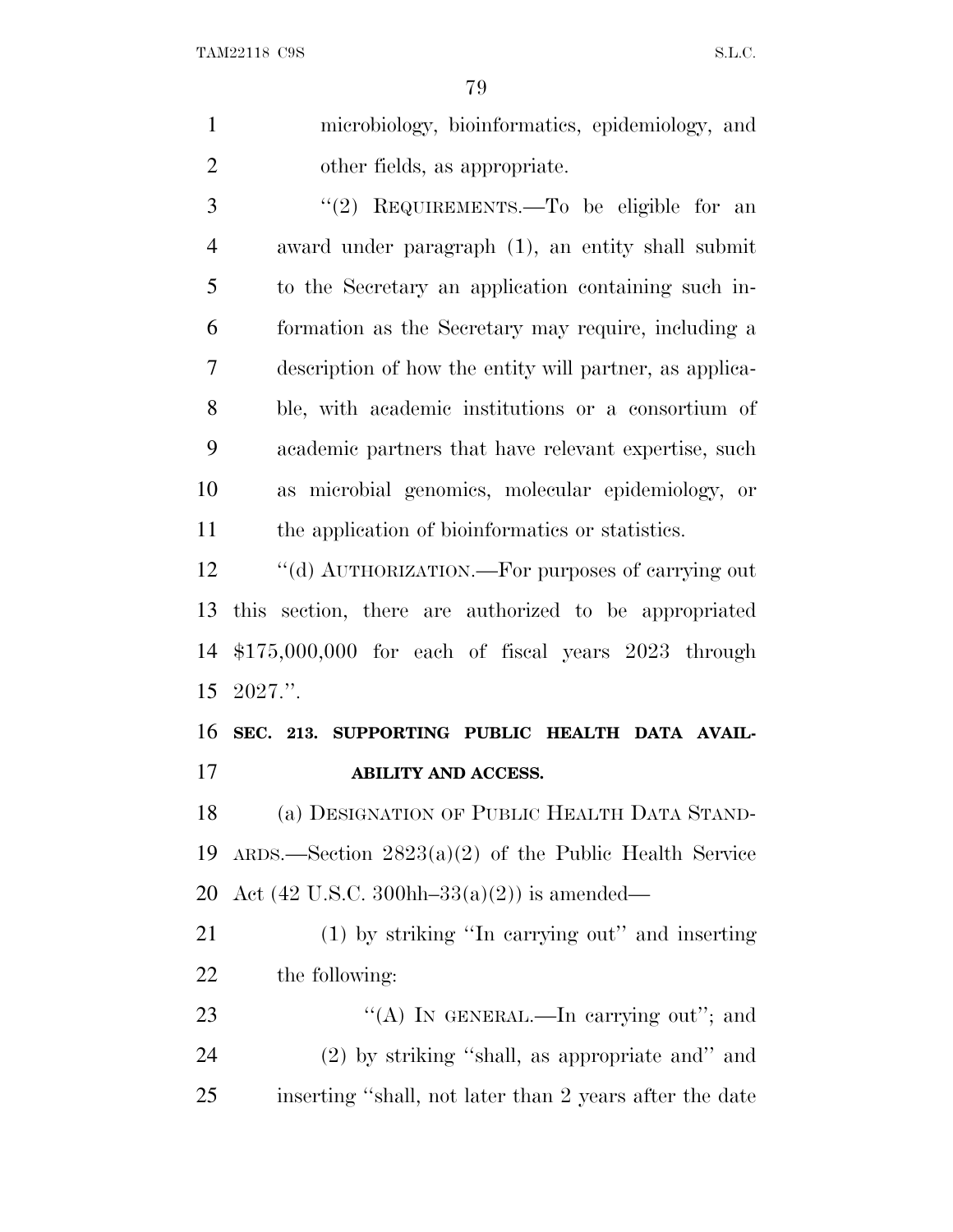| $\mathbf{1}$   | of enactment of the PREVENT Pandemics Act,"; |
|----------------|----------------------------------------------|
| $\overline{2}$ | and                                          |
| 3              | $(3)$ by adding at the end the following:    |
| $\overline{4}$ | "(B) SELECTION OF DATA AND<br>TECH-          |
| 5              | NOLOGY STANDARDS.—The standards<br>des-      |
| 6              | ignated as described in subparagraph (A) may |
| 7              | include standards to improve—                |
| 8              | "(i) the exchange of electronic health       |
| 9              | information for-                             |
| 10             | $\lq\lq$ electronic case reporting;          |
| 11             | "(II) syndromic surveillance;                |
| 12             | "(III) reporting of vital statistics;        |
| 13             | and                                          |
| 14             | $\lq\lq$ (IV) reporting test orders and      |
| 15             | results electronically, including from       |
| 16             | laboratories;                                |
| 17             | "(ii) automated electronic reporting to      |
| 18             | relevant public health data systems of the   |
| 19             | Centers for Disease Control and Preven-      |
| 20             | tion; and                                    |
| 21             | "(iii) such other use cases as the Sec-      |
| 22             | retary determines appropriate.               |
| 23             | "(C) NO DUPLICATIVE EFFORTS.—                |
| 24             | "(i) In GENERAL.—In carrying out             |
| 25             | the requirements of this paragraph, the      |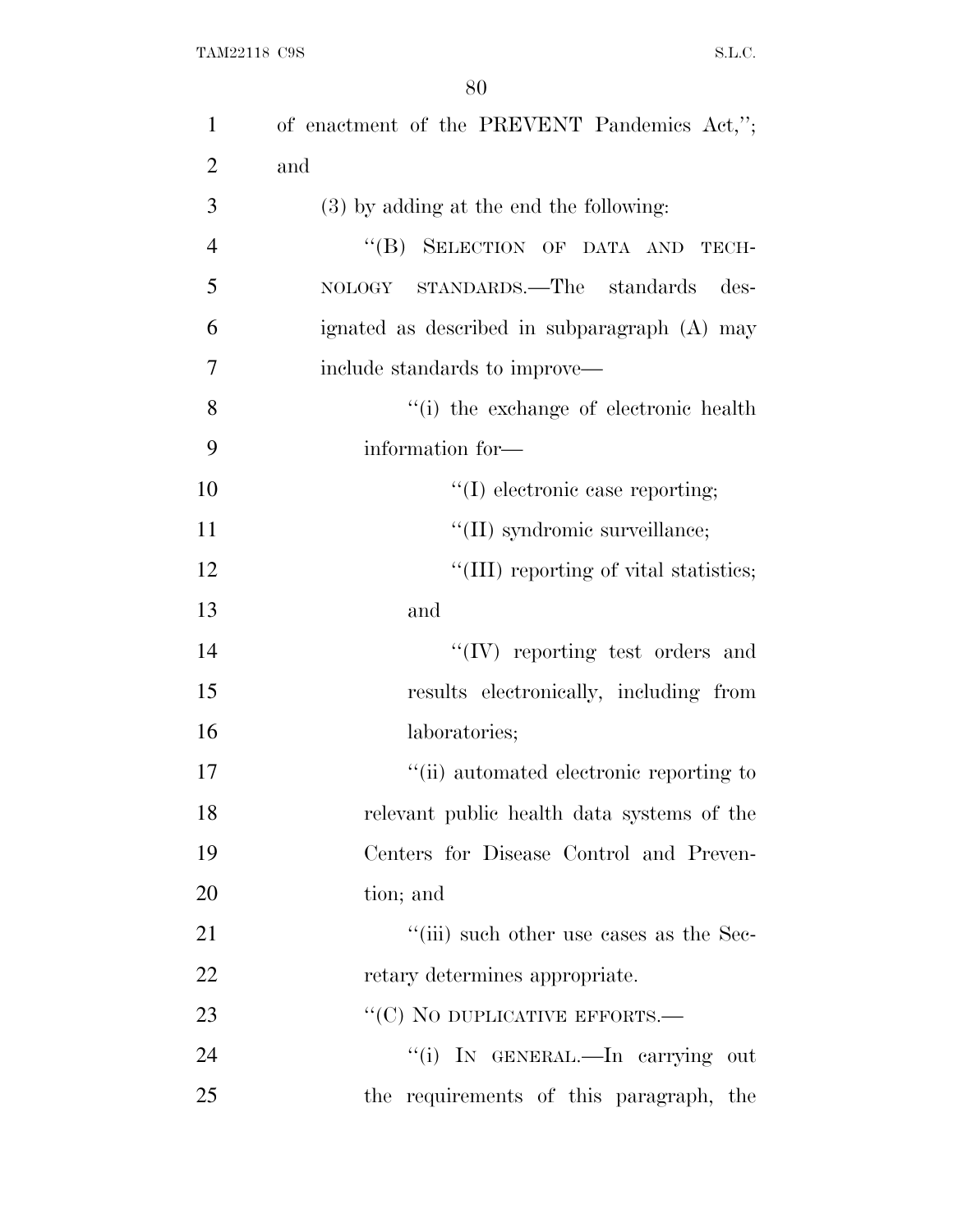| $\mathbf{1}$   | Secretary, in consultation with the Office           |
|----------------|------------------------------------------------------|
| $\overline{2}$ | of the National Coordinator for Health In-           |
| 3              | formation Technology, may use input gath-            |
| $\overline{4}$ | ered (including input and recommendations)           |
| 5              | gathered from the Health Information                 |
| 6              | Technology Advisory Committee), and ma-              |
| 7              | terials developed, prior to the date of en-          |
| 8              | actment of the PREVENT Pandemics Act.                |
| 9              | "(ii) PREVIOUSLY ADOPTED STAND-                      |
| 10             | ARDS.—The data and technology standards              |
| 11             | designated pursuant to this paragraph may            |
| 12             | include the adoption of standards pre-               |
| 13             | viously adopted by the Secretary pursuant            |
| 14             | to section $3004$ .".                                |
| 15             | (b) STUDY ON LABORATORY INFORMATION STAND-           |
| 16             | ARDS.                                                |
| 17             | $(1)$ In GENERAL.—Not later than 1 year after        |
| 18             | the date of enactment of this Act, the Office of the |
| 19             | National Coordinator for Health Information Tech-    |
| 20             | nology shall conduct a study to review the use of    |
| 21             | standards for electronic ordering and reporting of   |
| <u>22</u>      | laboratory test results.                             |
| 23             | (2) AREAS OF CONCENTRATION.—In conducting            |
| 24             | the study under paragraph (1), the Office of the Na- |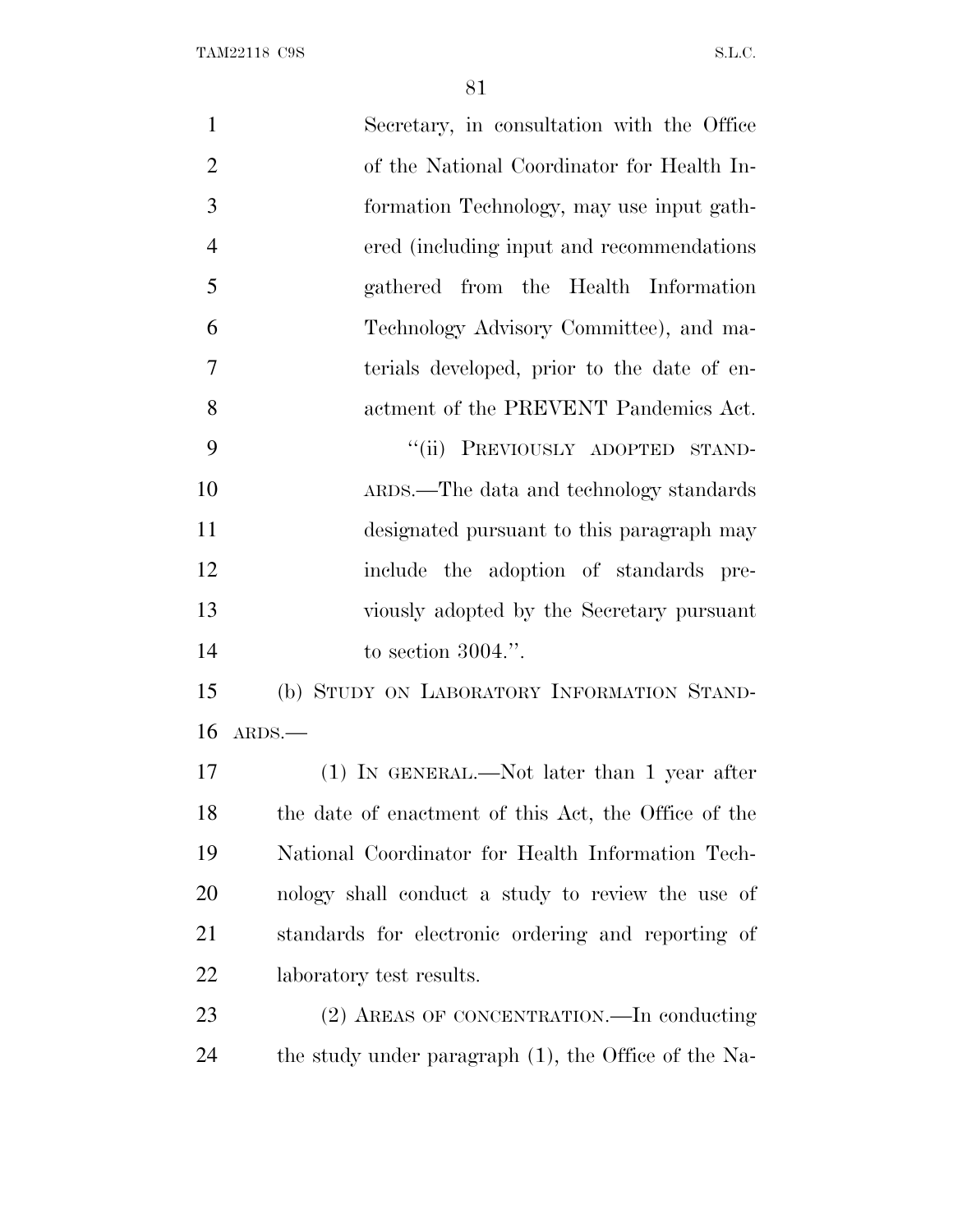| $\mathbf{1}$   | tional Coordinator for Health Information Tech-      |
|----------------|------------------------------------------------------|
| $\overline{2}$ | nology shall—                                        |
| 3              | (A) determine the extent to which clinical           |
| $\overline{4}$ | laboratories are using standards for electronic      |
| 5              | ordering and reporting of laboratory test re-        |
| 6              | sults;                                               |
| 7              | (B) assess trends in laboratory compliance           |
| 8              | with standards for ordering and reporting lab-       |
| 9              | oratory test results and the effect of such          |
| 10             | trends on the interoperability of laboratory data    |
| 11             | with public health data systems;                     |
| 12             | (C) identify challenges related to collection        |
| 13             | and reporting of demographic and other data          |
| 14             | elements with respect to laboratory test results;    |
| 15             | (D) identify any challenges associated with          |
| 16             | using or complying with standards and report-        |
| 17             | ing laboratory test results with data elements       |
| 18             | identified in standards for electronic ordering      |
| 19             | and reporting of such results; and                   |
| 20             | (E) review other relevant areas determined           |
| 21             | appropriate by the Office of the National Coor-      |
| 22             | dinator for Health Information Technology.           |
| 23             | (3) REPORT.—Not later than 2 years after the         |
| 24             | date of enactment of this Act, the Office of the Na- |
| 25             | tional Coordinator for Health Information Tech-      |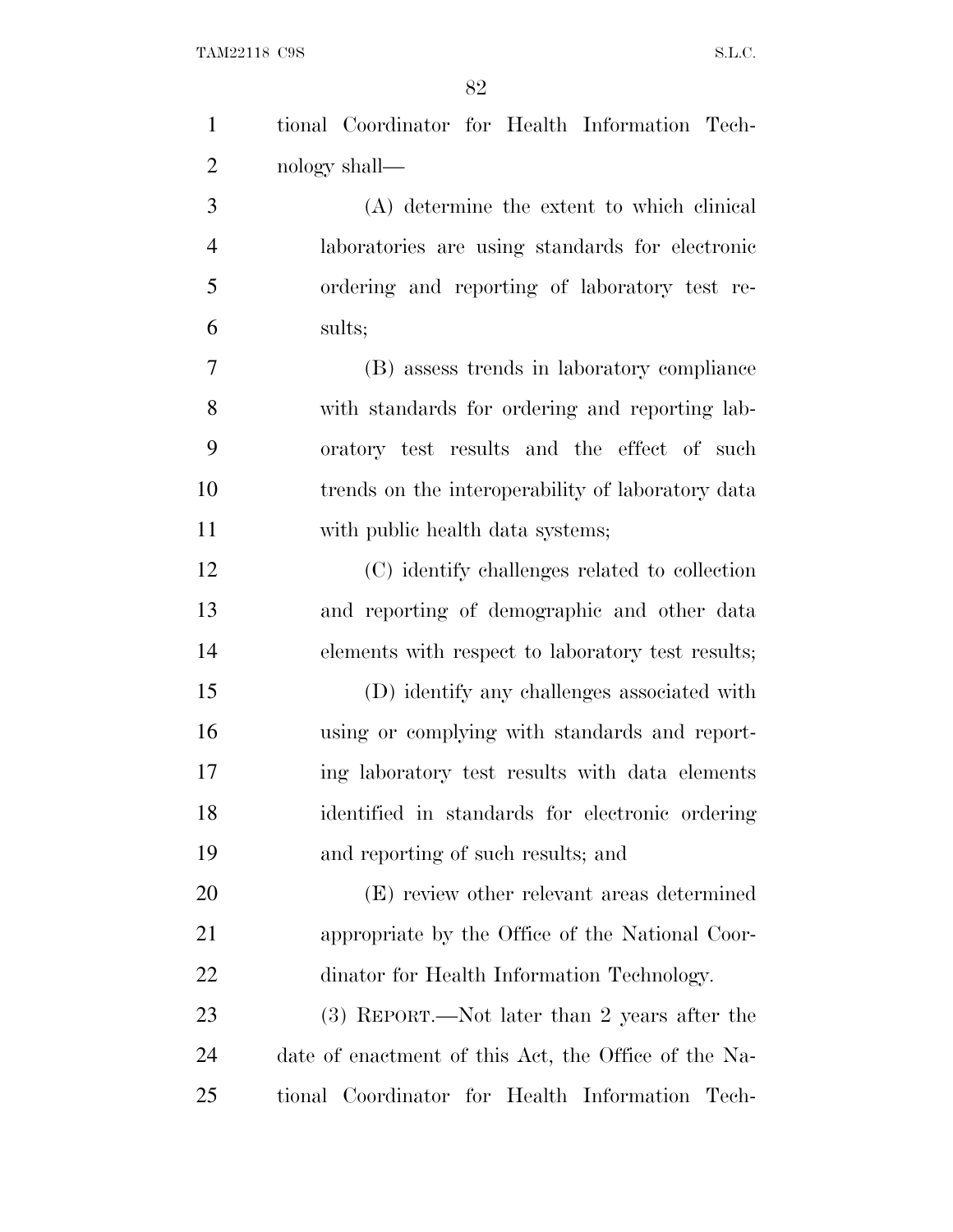nology shall submit to the Committee on Health, Education, Labor, and Pensions of the Senate and the Committee on Energy and Commerce of the House of Representatives a report concerning the findings of the study conducted under paragraph 6  $(1).$ 

 (c) SUPPORTING INFORMATION SHARING THROUGH DATA USE AGREEMENTS.—

 (1) INTERAGENCY DATA USE AGREEMENTS 10 WITHIN THE DEPARTMENT OF HEALTH AND HUMAN 11 SERVICES FOR PUBLIC HEALTH EMERGENCIES.—

 (A) IN GENERAL.—The Secretary of Health and Human Services (referred to in this subsection as the ''Secretary'') shall, as appro- priate, facilitate the development of, or updates to, memoranda of understanding, data use agreements, or other applicable interagency agreements regarding appropriate access, ex- change, and use of public health data between 20 the Centers for Disease Control and Prevention, the Office of the Assistant Secretary for Pre- paredness and Response, and other relevant agencies or offices within the Department of Health and Human Services in order to prepare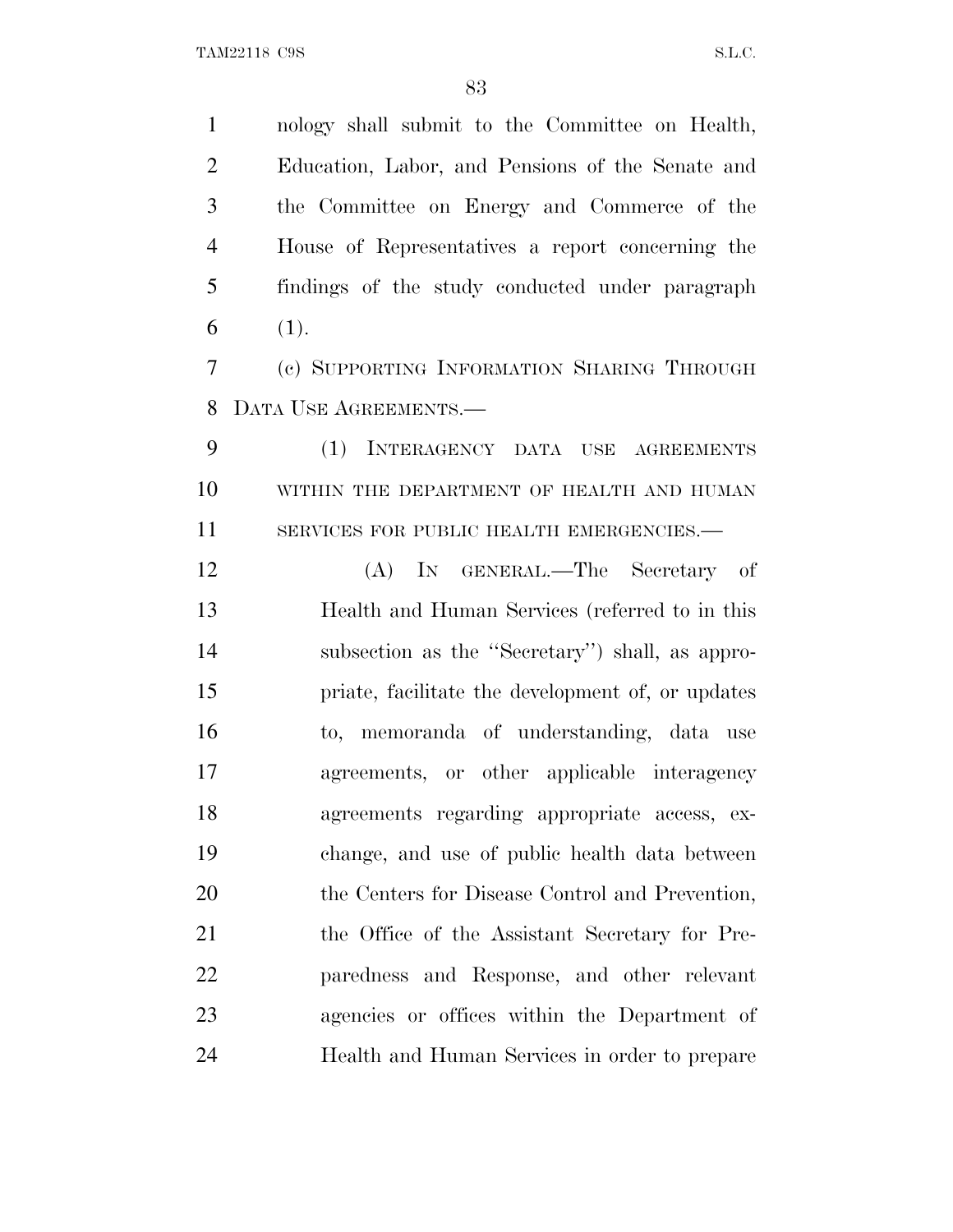| $\mathbf{1}$   | for, identify, monitor, and respond to, declared |
|----------------|--------------------------------------------------|
| $\overline{2}$ | or potential public health emergencies.          |
| 3              | (B) REQUIREMENTS.—In carrying out ac-            |
| $\overline{4}$ | tivities pursuant to subparagraph (A), the Sec-  |
| 5              | retary shall—                                    |
| 6              | (i) ensure that the agreements and               |
| 7              | memoranda of understanding described in          |
| 8              | such subparagraph—                               |
| 9              | (I) address the methods of grant-                |
| 10             | ing access to data held by one agency            |
| 11             | or office with another to support the            |
| 12             | respective missions of such agencies             |
| 13             | or offices;                                      |
| 14             | (II) consider minimum necessary                  |
| 15             | principles of data sharing for appro-            |
| 16             | priate use;                                      |
| 17             | (III) include appropriate privacy                |
| 18             | and cybersecurity protections; and               |
| 19             | (IV) are subject to regular up-                  |
| 20             | dates, as appropriate;                           |
| 21             | (ii) collaborate with the Centers for            |
| 22             | Disease Control and Prevention, the Office       |
| 23             | of the Assistant Secretary for Prepared-         |
| 24             | ness and Response, the Office of the Chief       |
| 25             | Information Officer, and, as appropriate,        |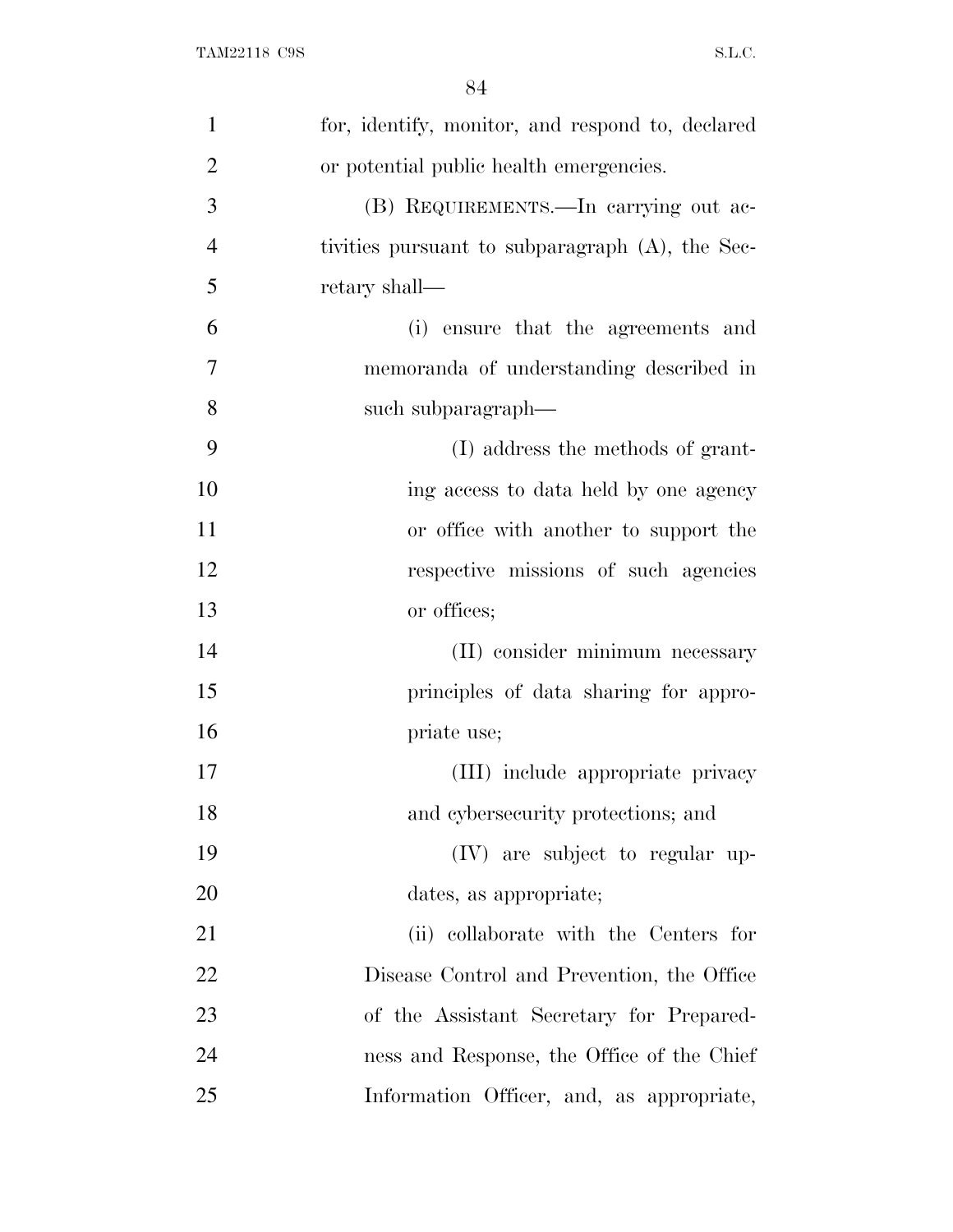| $\mathbf{1}$   | the Office of the National Coordinator for           |
|----------------|------------------------------------------------------|
| $\overline{2}$ | Health Information Technology, and other             |
| 3              | entities within the Department of Health             |
| $\overline{4}$ | and Human Services; and                              |
| 5              | (iii) consider the terms [and condi-                 |
| 6              | tions] of any existing data use agreements           |
| $\overline{7}$ | with other public or private entities and            |
| 8              | any need for updates to such existing                |
| 9              | agreements, consistent with paragraph $(2)$ .        |
| 10             | (2) DATA USE AGREEMENTS WITH EXTERNAL                |
| 11             | ENTITIES.—The Secretary, acting through the Di-      |
| 12             | rector of the Centers for Disease Control and Pre-   |
| 13             | vention and the Assistant Secretary for Prepared-    |
| 14             | ness and Response, may update memoranda of un-       |
| 15             | derstanding, data use agreements, or other applica-  |
| 16             | ble agreements and contracts to improve appropriate  |
| 17             | access, exchange, and use of public health data be-  |
| 18             | tween the Centers for Disease Control and Preven-    |
| 19             | tion and the Office of the Assistant Secretary for   |
| 20             | Preparedness and Response and external entities, in- |
| 21             | cluding State health departments, laboratories, hos- |
| 22             | pitals, electronic health records vendors, and other |
| 23             | entities, as applicable and appropriate, in order to |
| 24             | prepare for, identify, monitor, and respond to de-   |
| 25             | clared or potential public health emergencies.       |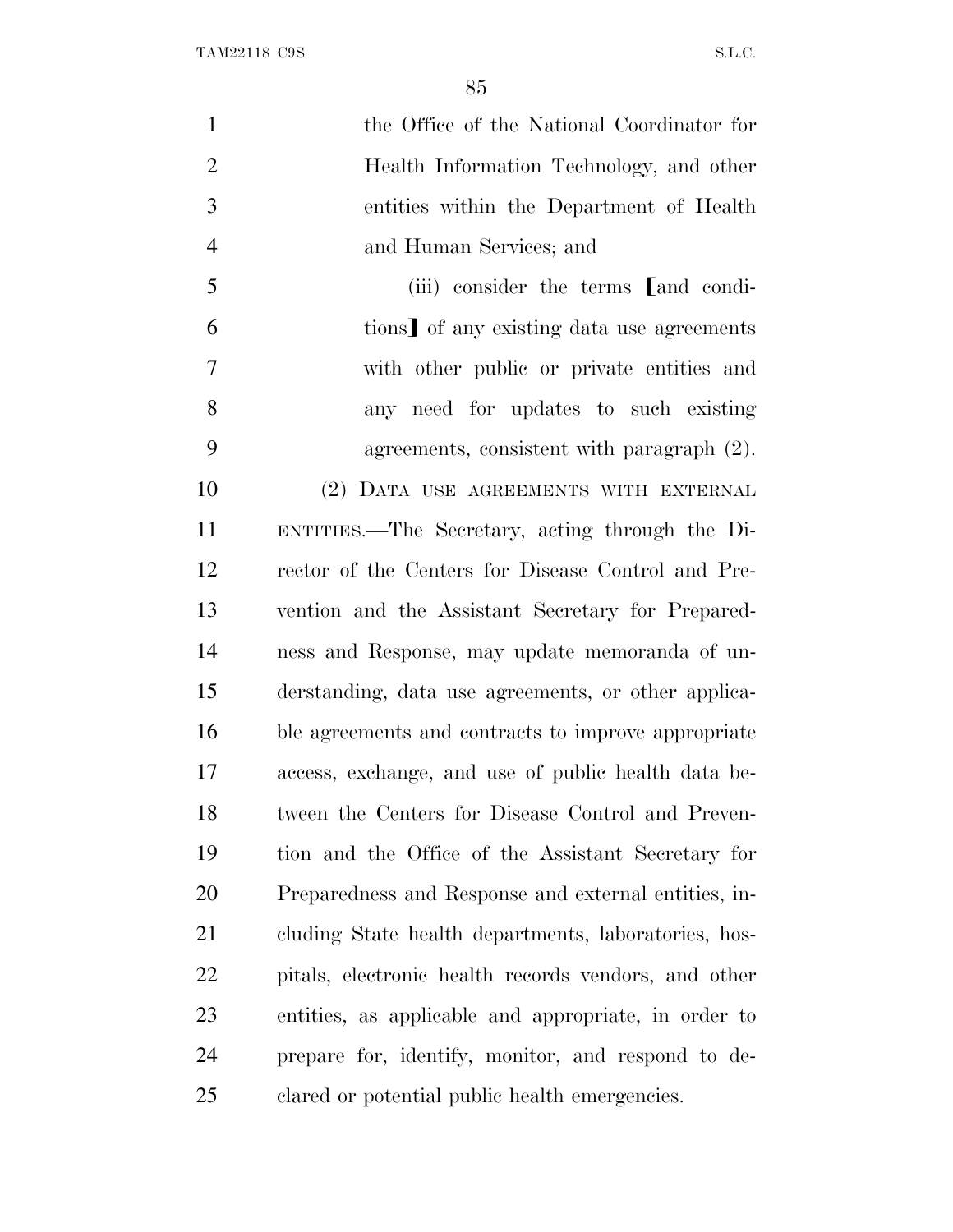1 (3) REPORT.—Not later than  $[90]$  days after the date of enactment of this Act, the Secretary shall report to the Committee on Health, Education, Labor, and Pensions of the Senate and the Com- mittee on Energy and Commerce of the House of Representatives on the status of the agreements under this subsection.

8 (d) IMPROVING INFORMATION SHARING AND AVAIL- ABILITY OF PUBLIC HEALTH DATA.—Part A of title III of the Public Health Service Act (42 U.S.C. 241 et seq.) is amended by adding at the end the following:

## **''SEC. 310B. IMPROVING INFORMATION SHARING AND AVAILABILITY OF PUBLIC HEALTH DATA.**

 ''(a) I<sup>N</sup> GENERAL.—The Secretary may, in consulta- tion with State, local, and Tribal public health officials, carry out activities to improve the availability of appro- priate and applicable public health data related to commu- nicable diseases, and information sharing between, the Di- rector of the Centers for Disease Control and Prevention, the Assistant Secretary for Preparedness and Response, and such State, local, and Tribal public health officials, which may include such data from—

- 23  $\frac{1}{2}$  (1) health care providers and facilities;
- 24 ''(2) public health and clinical laboratories; and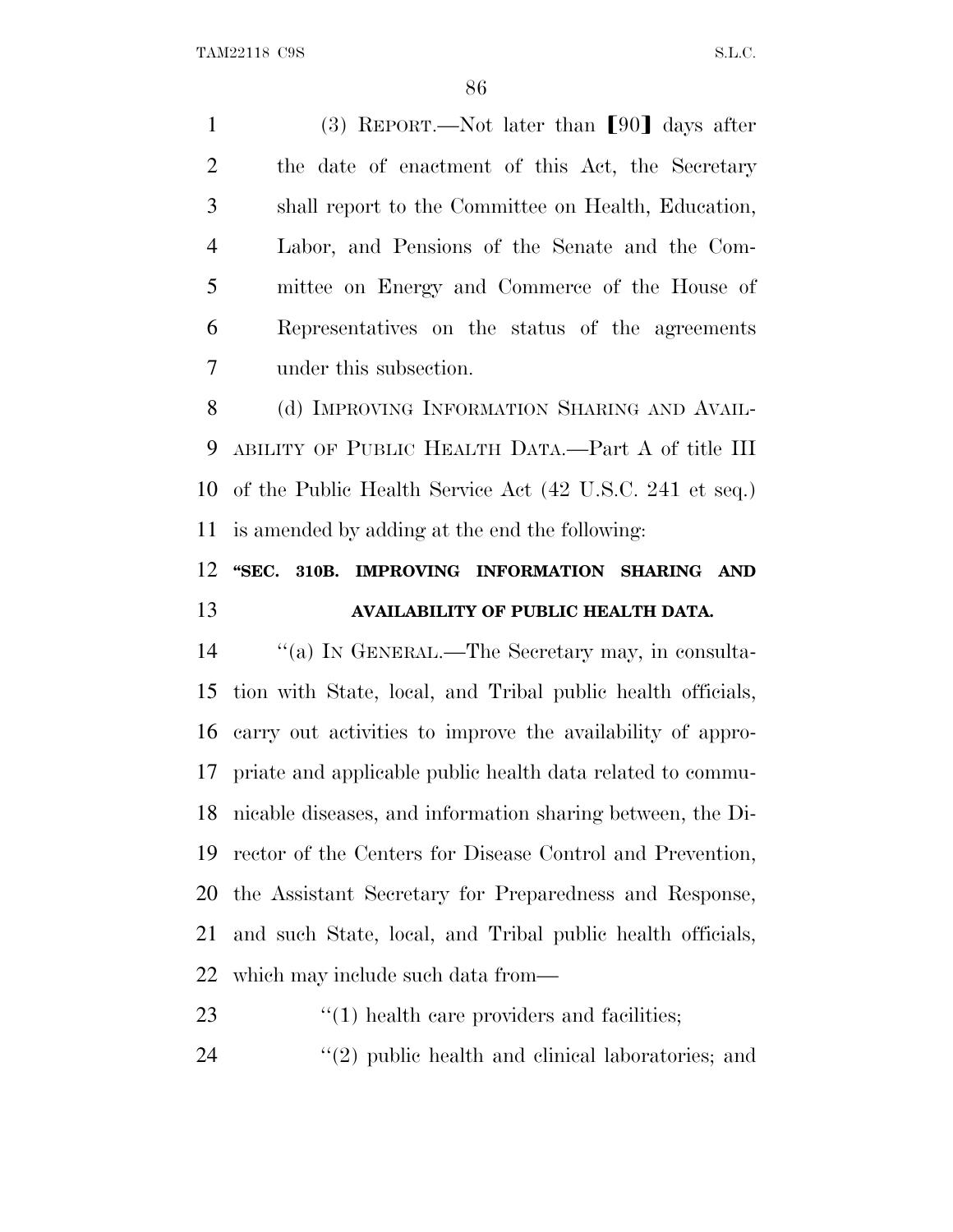1 ''(3) State, local, and Tribal health depart-ments.

 ''(b) CONTENT, FORM, AND MANNER.—The Sec- retary shall, consistent with the requirements of this sec- tion, work with such officials and relevant stakeholders to provide information on the content, form, and manner in which such data may most effectively support the ability of State, local, and Tribal health departments to respond to such communicable diseases.

 ''(c) DECREASED BURDEN.—In facilitating the co- ordination of efforts under subsection (a), the Secretary shall make reasonable efforts to limit reported public health data to the minimum necessary information needed to accomplish the intended public health surveillance pur-pose.

 ''(d) EXEMPTION OF CERTAIN PUBLIC HEALTH DATA FROM DISCLOSURE.—The Secretary, acting through the Director of the Centers for Disease Control and Prevention, may exempt from disclosure under section 552(b)(3) of title 5, United States Code, public health data that are gathered under this section if—

  $\qquad$   $\qquad$   $(1)$  an individual is identified through such data; or

24  $(2)$  there is at least a very small risk, as deter-mined by current scientific practices or statistical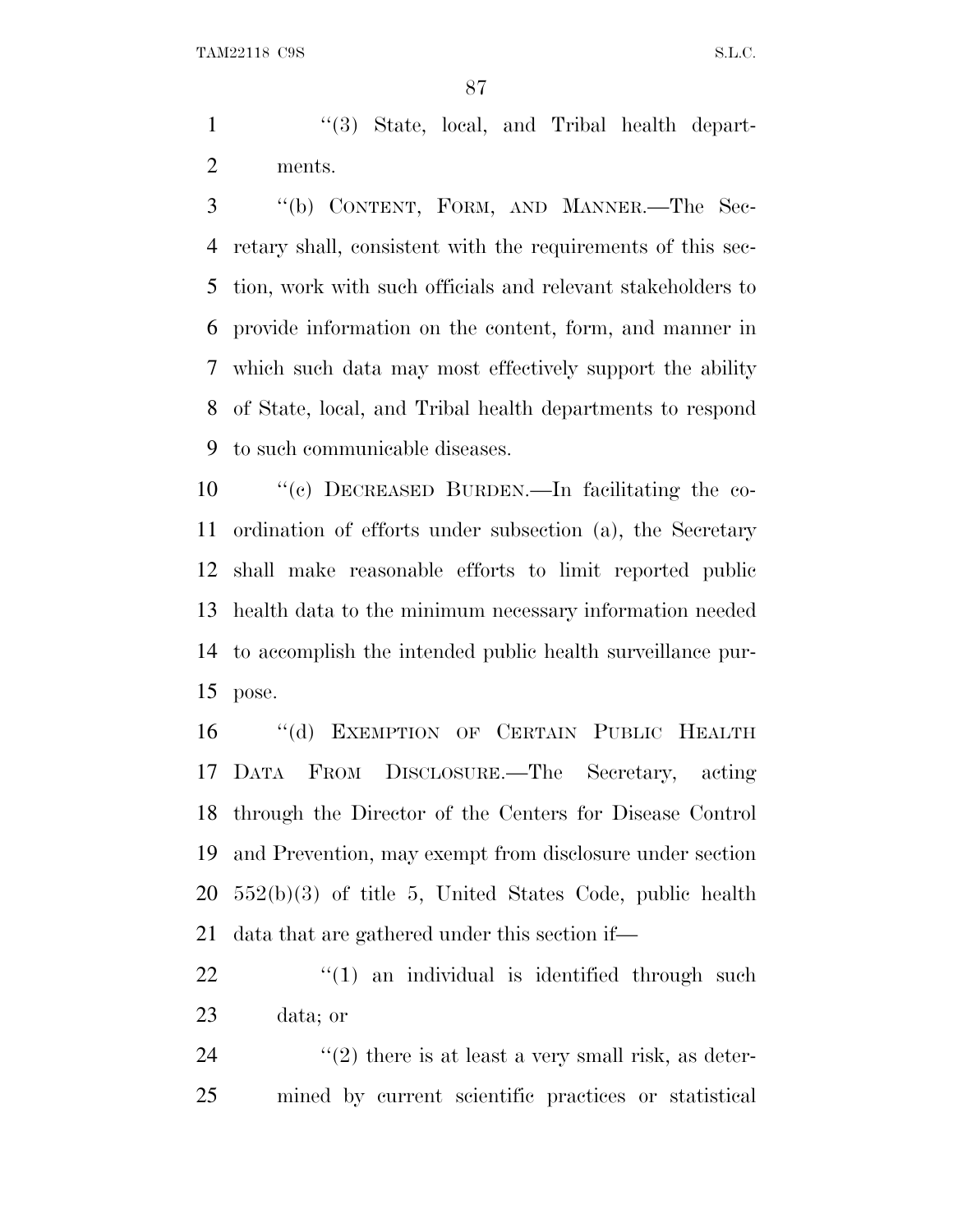methods, that some combination of the information, the request, and other available data sources or the application of technology could be used to deduce the identity of an individual.''.

 (e) IMPROVING PUBLIC HEALTH DATA COLLEC-TION.—

 (1) IN GENERAL.—The Secretary of Health and Human Services (referred to in this subsection as the ''Secretary'') shall award grants, contracts, or cooperative agreements to eligible entities for pur- poses of identifying, developing, or disseminating 12 best practices in the collection of **LeastELECT** best practices in the collection of **LeastELECT** 13 information and the use of designated data stand- ards and implementation specifications to improve the quality and completeness of data, including de- mographic data, collected, accessed, or used for pub-lic health purposes.

 (2) ELIGIBLE ENTITIES.—To be eligible to re- ceive an award under this subsection an entity shall—

 (A) be a health care provider, academic medical center, community based organization, State, local governmental entity, Indian Tribe or Tribal organization (as such terms are de-fined in section 4 of the Indian Self Determina-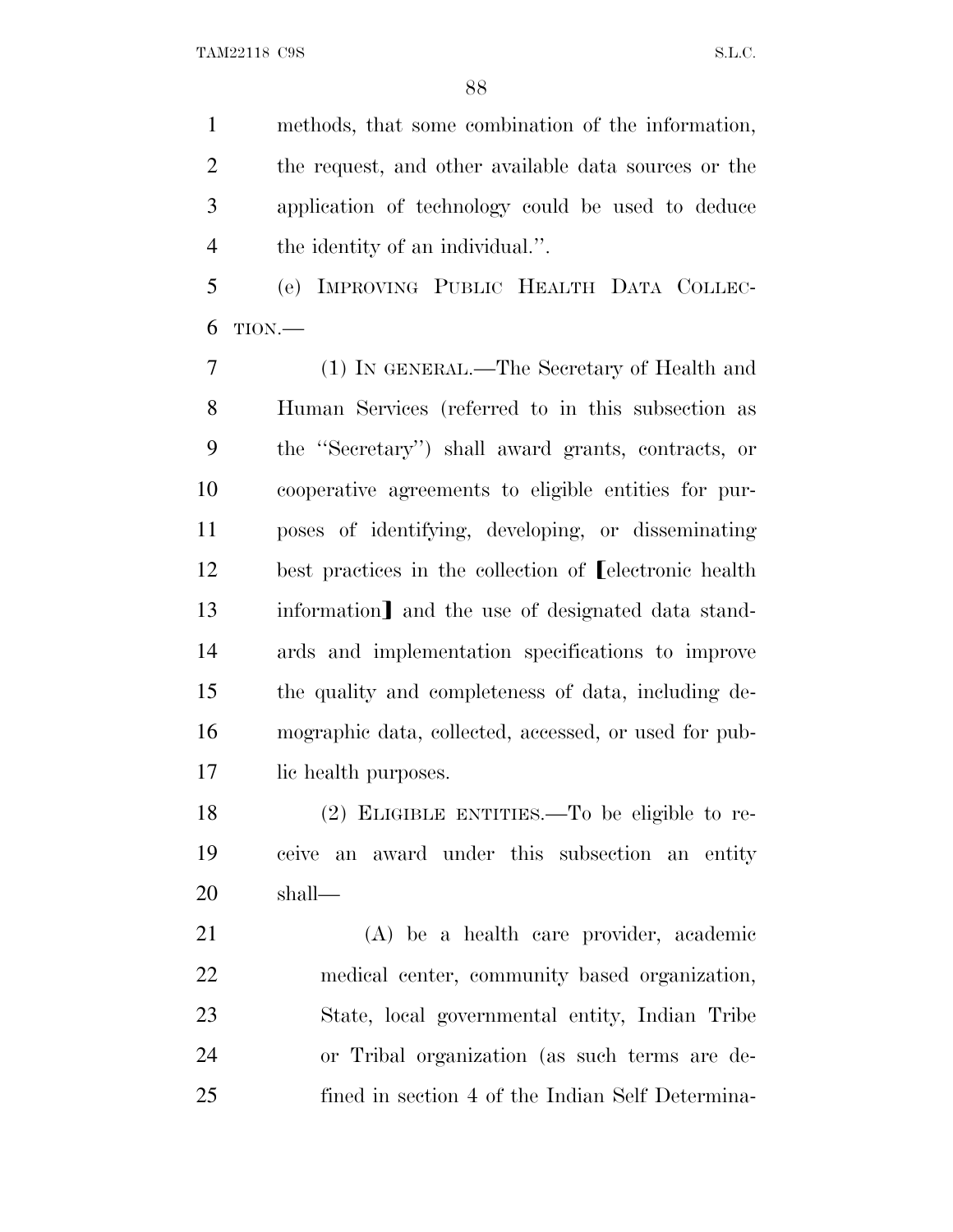| $\mathbf{1}$   | tion and Education Assistance Act (25 U.S.C.            |
|----------------|---------------------------------------------------------|
| $\overline{c}$ | 5304), urban Indian organization (as defined            |
| 3              | in section 4 of the Indian Health Care Improve-         |
| $\overline{4}$ | ment Act $(25 \text{ U.S.C. } 1603)$ ), or other appro- |
| 5              | priate public or private nonprofit entity, or a         |
| 6              | consortia of any such entities; and                     |
| $\tau$         | (B) submit an application to the Secretary              |
| 8              | at such time, in such manner, and containing            |
| 9              | such information as the Secretary may require.          |
| 10             | (3) ACTIVITIES.—Entities receiving awards               |
| 11             | under this subsection shall use such award to de-       |
| 12             | velop and test best practices for training health care  |
| 13             | providers to use standards and implementation spec-     |
| 14             | ifications that assist in the capture, access, ex-      |
| 15             | change, and use of electronic health information, in-   |
| 16             | cluding demographic and other data elements. Such       |
| 17             | activities shall include, at a minimum—                 |
| 18             | (A) improving, understanding, and using                 |
| 19             | data standards and implementation specifica-            |
| 20             | tions;                                                  |
| 21             | (B) developing or identifying methods to                |
| 22             | improve communication with patients, including          |
| 23             | to better capture information related to demo-          |
| 24             | graphics of such individuals;                           |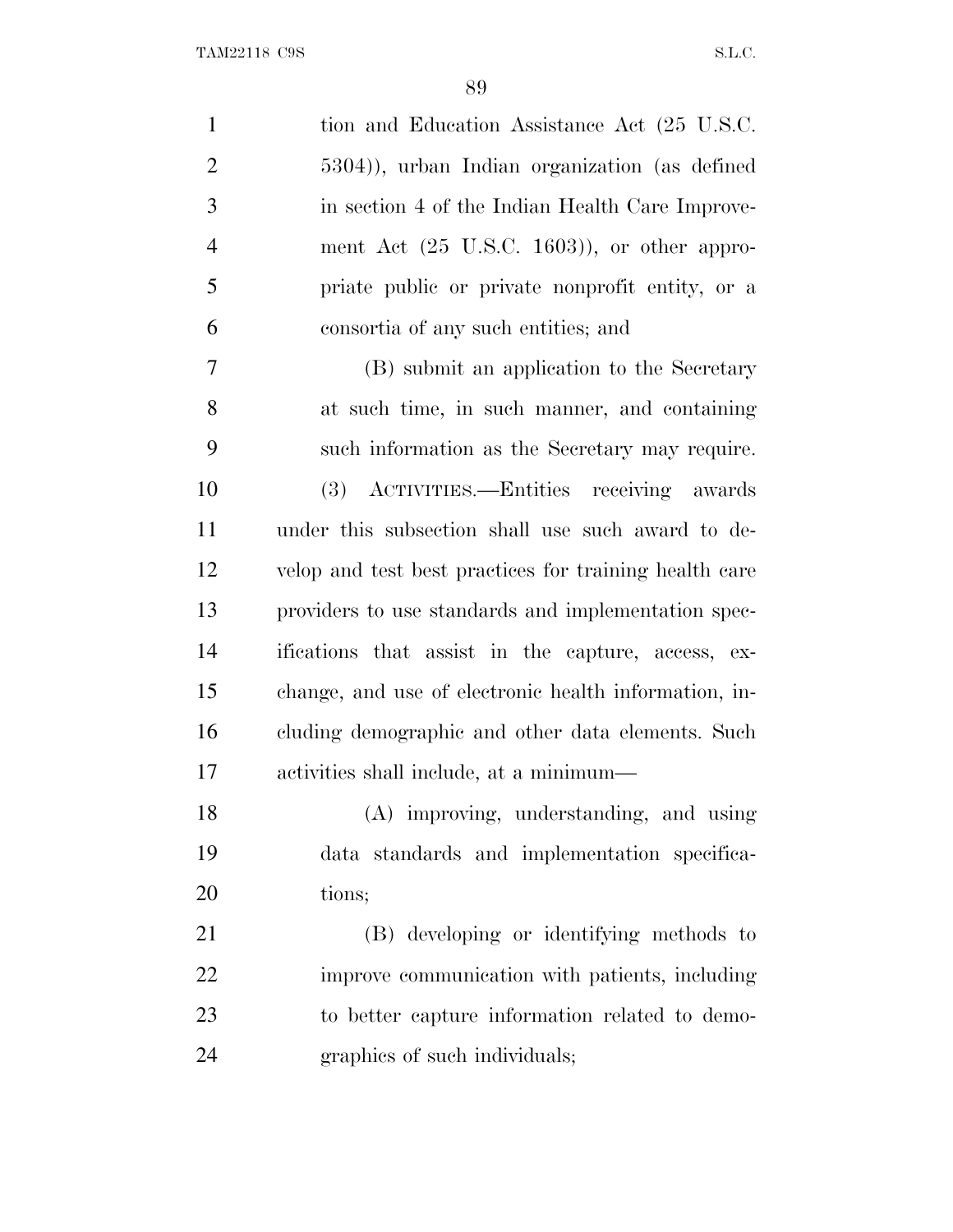| $\mathbf{1}$   | (C) developing methods for accurately cat-          |
|----------------|-----------------------------------------------------|
| $\overline{2}$ | egorizing and recording patient responses using     |
| 3              | available data standards;                           |
| $\overline{4}$ | (D) educating providers regarding the util-         |
| 5              | ity of such information for public health pur-      |
| 6              | poses and the importance of accurate collection     |
| 7              | and recording of such data; and                     |
| 8              | (E) other activities, as the Secretary deter-       |
| 9              | mines appropriate.                                  |
| 10             | $(4)$ REPORTING.—                                   |
| 11             | (A) REPORTING BY AWARD RECIPIENTS.                  |
| 12             | Each recipient of an award under this sub-          |
| 13             | section shall submit to the Secretary a report      |
| 14             | on the results of best practices identified, devel- |
| 15             | oped, or disseminated through such award.           |
| 16             | (B) REPORT TO CONGRESS.—Not later                   |
| 17             | than [X] months after the completion of the         |
| 18             | program under this subsection, the Secretary        |
| 19             | shall submit a report to Congress on the suc-       |
| 20             | cess of best practices developed under such pro-    |
| 21             | gram, opportunities for further dissemination of    |
| 22             | such best practices, and recommendations for        |
| 23             | improving the capture, access, exchange, and        |
| 24             | use of information to improve public health and     |
| 25             | reduce health disparities.                          |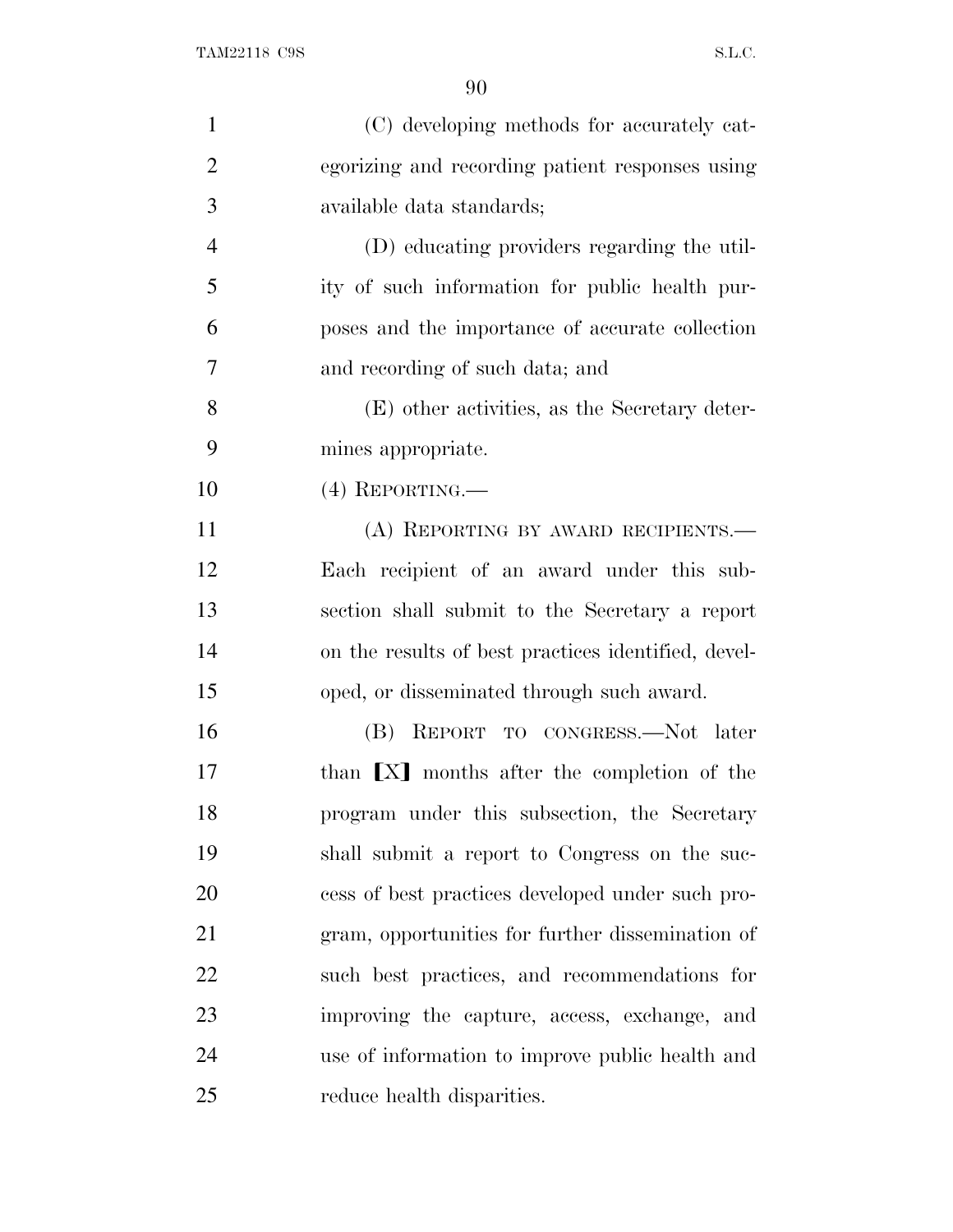(5) NON-DUPLICATION OF EFFORTS.—The Sec- retary shall ensure that the activities and programs carried out under this subsection are free of unnec- essary duplication of effort. (6) AUTHORIZATION OF APPROPRIATIONS.— There are authorized to be appropriated \$10,000,000 for each of fiscal years 2023 through 2025 to carry out this subsection. **SEC. 214. EPIDEMIC FORECASTING AND OUTBREAK ANA- LYTICS.** Title XXVIII of the Public Health Service Act (42 U.S.C. 300hh et seq.), as amended by section 212, is fur- ther amended by adding at the end the following: **''SEC. 2825. EPIDEMIC FORECASTING AND OUTBREAK ANA- LYTICS.** ''(a) I<sup>N</sup> GENERAL.—The Secretary, acting through the Director of the Centers for Disease Control and Pre- vention, shall continue activities related to the develop- ment of infectious disease outbreak analysis capabilities to enhance the prediction, modeling, and forecasting of po- tential public health emergencies and other infectious dis- ease outbreaks, which may include activities to support preparedness for, and response to, such emergencies and outbreaks. In carrying out this subsection, the Secretary shall identify strategies to include and leverage, as appro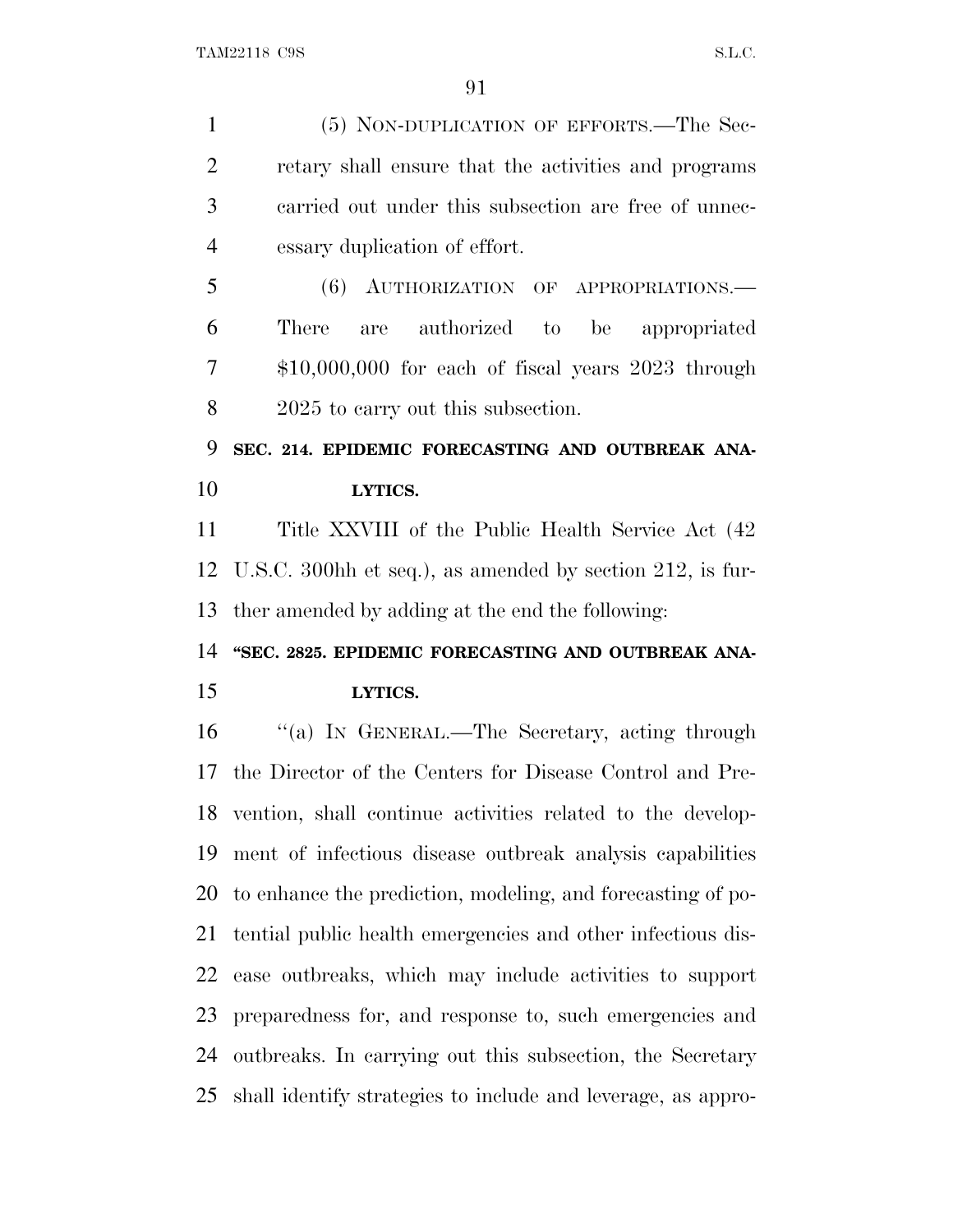TAM22118 C9S S.L.C.

 priate, the capabilities to public and private entities, which may include conducting such activities through collabo- rative partnerships with public and private entities, includ- ing academic institutions, and other Federal agencies, con-sistent with section 319D, as applicable.

 ''(b) CONSIDERATIONS.—In carrying out subsection (a), the Secretary, acting through the Director of the Cen- ters for Disease Control and Prevention, may consider public health data and, as appropriate, other data sources related to the transmission of such infectious diseases that affect preparedness for, or response to, public health emergencies and infectious disease outbreaks.

 ''(c) ANNUAL REPORTS.—Not later than 1 year after the date of enactment of this section, and annually there- after for each of the subsequent 4 years, the Secretary shall prepare and submit a report, to the Committee on Health, Education, Labor, and Pensions of the Senate and the Committee on Energy and Commerce of the House of Representatives, regarding an update on progress on activities conducted under this section to develop infec- tious disease outbreak analysis capabilities and any addi-tional information relevant to such efforts.''.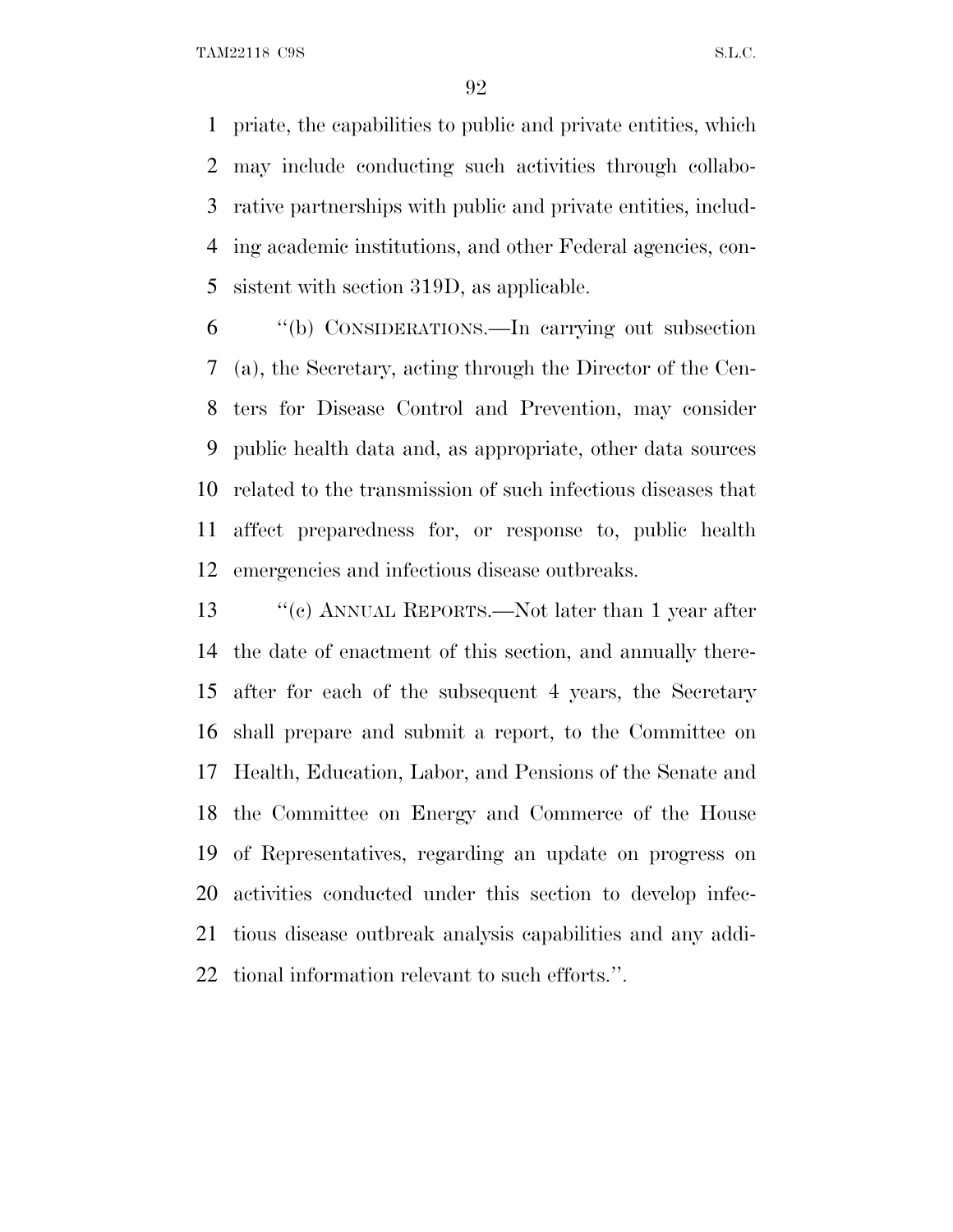| $\mathbf{1}$   | <b>Subtitle C—Revitalizing the Public</b>              |
|----------------|--------------------------------------------------------|
| $\overline{2}$ | <b>Health Workforce</b>                                |
| 3              | SEC. 221. IMPROVING RECRUITMENT AND RETENTION OF       |
| $\overline{4}$ | FRONTLINE PUBLIC HEALTH WORK-<br>THE                   |
| 5              | FORCE.                                                 |
| 6              | (a) IN GENERAL.—Section 776 of the Public Health       |
| 7              | Service Act (42 U.S.C. 295f-1) is amended—             |
| 8              | $(1)$ in subsection $(a)$ —                            |
| 9              | $(A)$ by striking "supply of" and inserting            |
| 10             | "supply of, and encourage recruitment and re-          |
| 11             | tention of,"; and                                      |
| 12             | $(B)$ by striking "Federal,";                          |
| 13             | $(2)$ in subsection (b)—                               |
| 14             | (A) by amending paragraph $(1)(A)$ to read             |
| 15             | as follows:                                            |
| 16             | $\lq(1)(A)(i)$ be accepted for enrollment, or be en-   |
| 17             | rolled, as a student in an accredited institution of   |
| 18             | higher education or school of public health in the     |
| 19             | final semester (or equivalent) of a program leading    |
| 20             | to a certificate or degree, including a master's or    |
| 21             | doctoral degree, in public health, epidemiology, lab-  |
| 22             | oratory sciences, data systems, data science, data     |
| 23             | analytics, informatics, statistics, or another subject |
| 24             | matter related to public health; and                   |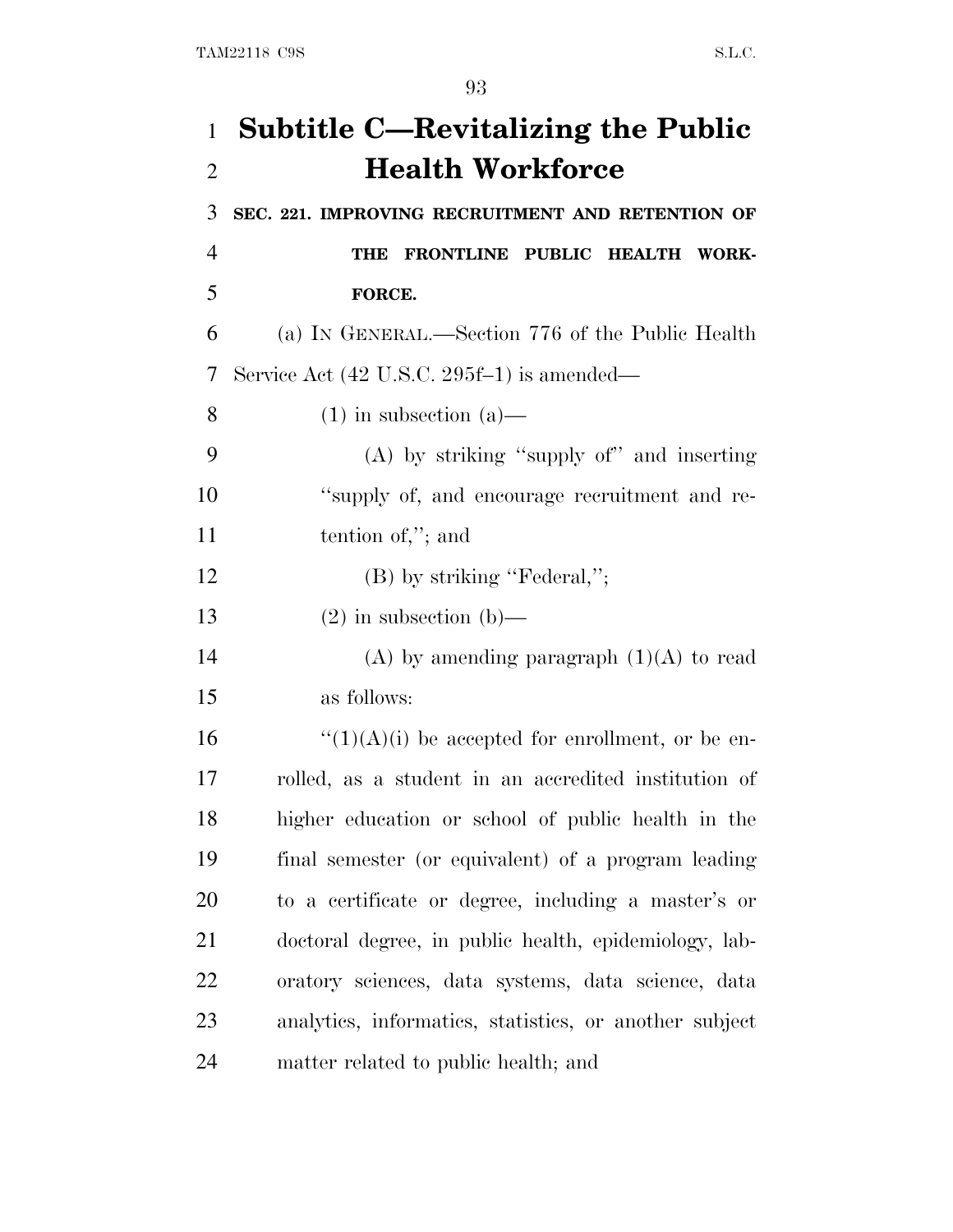| $\mathbf{1}$   | "(ii) be employed by, or have accepted employ-          |
|----------------|---------------------------------------------------------|
| $\overline{2}$ | ment with, a State, local, or Tribal public health      |
| 3              | agency, or a related training fellowship at such        |
| $\overline{4}$ | State, local, or Tribal public health agency, as recog- |
| 5              | nized by the Secretary, to commence upon gradua-        |
| 6              | tion; or"; and                                          |
| 7              | (B) in paragraph $(1)(B)$ —                             |
| 8              | $(i)$ in clause $(i)$ —                                 |
| 9              | (I) by striking "accredited edu-                        |
| 10             | cational institution in a State or terri-               |
| 11             | tory" and inserting "accredited insti-                  |
| 12             | tution of higher education or school of                 |
| 13             | public health"; and                                     |
| 14             | (II) by striking "a public health                       |
| 15             | or health professions degree or certifi-                |
| 16             | cate" and inserting "a certificate or                   |
| 17             | degree, including a master's or doc-                    |
| 18             | toral degree, in public health, epidemi-                |
| 19             | ology, laboratory sciences, data sys-                   |
| 20             | tems, data science, data analytics,                     |
| 21             | informatics, statistics, or another sub-                |
| 22             | ject matter related to public health";                  |
| 23             | and                                                     |
| 24             | $(ii)$ in clause $(ii)$ —                               |
| 25             | $(I)$ by striking "Federal,"; and                       |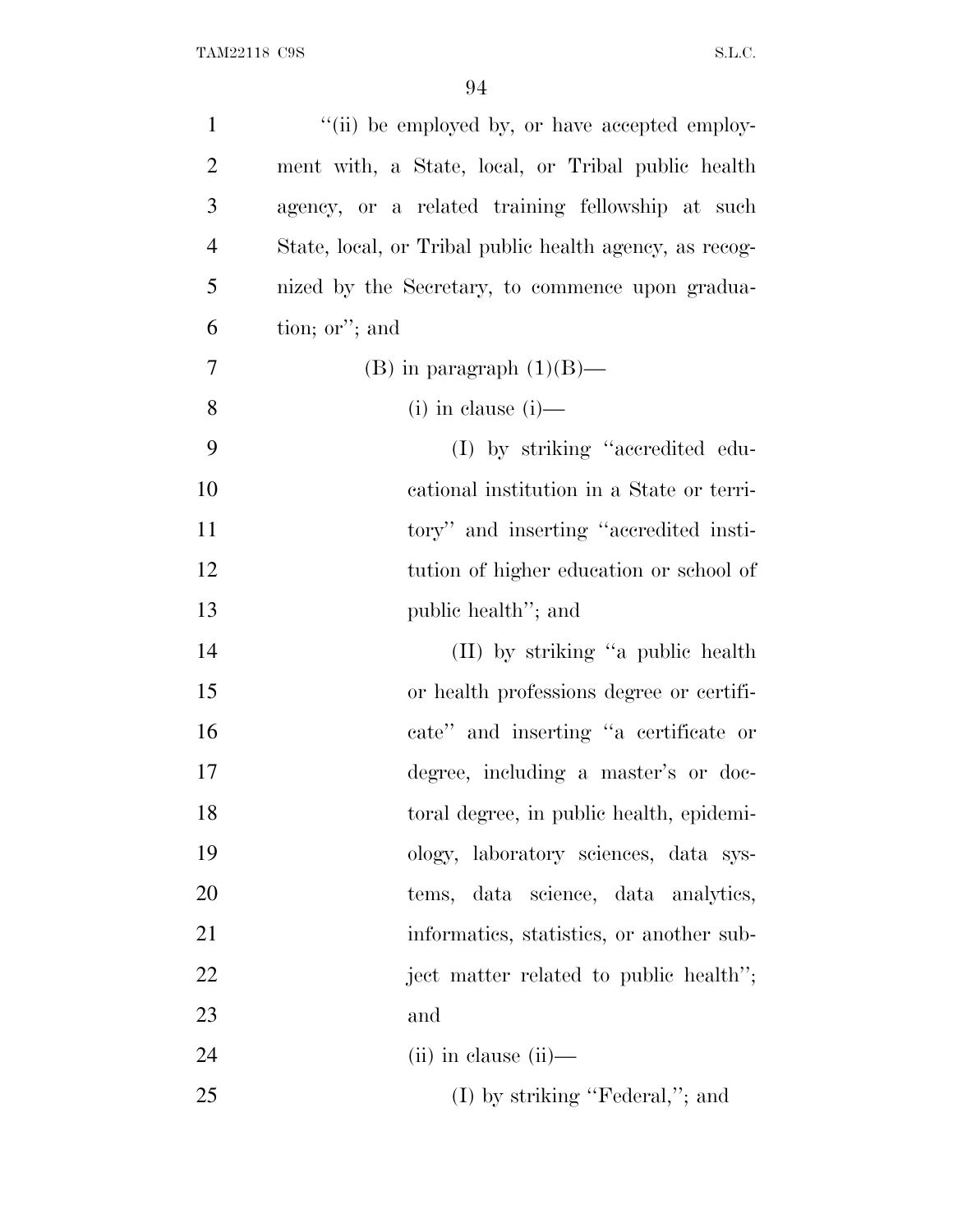| $\mathbf{1}$   | (II) by striking "fellowship," and                     |
|----------------|--------------------------------------------------------|
| $\overline{2}$ | inserting "fellowship at such State,                   |
| 3              | local, or Tribal public health agency,";               |
| $\overline{4}$ | $(3)$ in subsection $(e)(2)$ —                         |
| 5              | $(A)$ by striking "Federal,"; and                      |
| 6              | (B) by striking "equal to the greater of—              |
| 7              | " and all that follows through the end of sub-         |
| 8              | paragraph (B) and inserting "of at least 3 con-        |
| 9              | secutive years;";                                      |
| 10             | $(4)$ in subsection $(d)$ —                            |
| 11             | $(A)$ by amending paragraph $(1)$ to read as           |
| 12             | follows:                                               |
| 13             | "(1) IN GENERAL.—A loan repayment provided             |
| 14             | for an individual under a written contract under the   |
| 15             | Program shall consist of payment, in accordance        |
| 16             | with paragraph $(2)$ , for the individual toward the   |
| 17             | outstanding principal and interest on education        |
| 18             | loans incurred by the individual in the pursuit of the |
| 19             | relevant degree or certificate described in subsection |
| 20             | $(b)(1)$ in accordance with the terms of the con-      |
| 21             | tract. $\mathcal{C}$ ; and                             |
| <u>22</u>      | $(B)$ in paragraph $(2)$ —                             |
| 23             | (i) by striking "For each year" and                    |
| 24             | inserting the following:                               |
| 25             | "(A) IN GENERAL.—For each year";                       |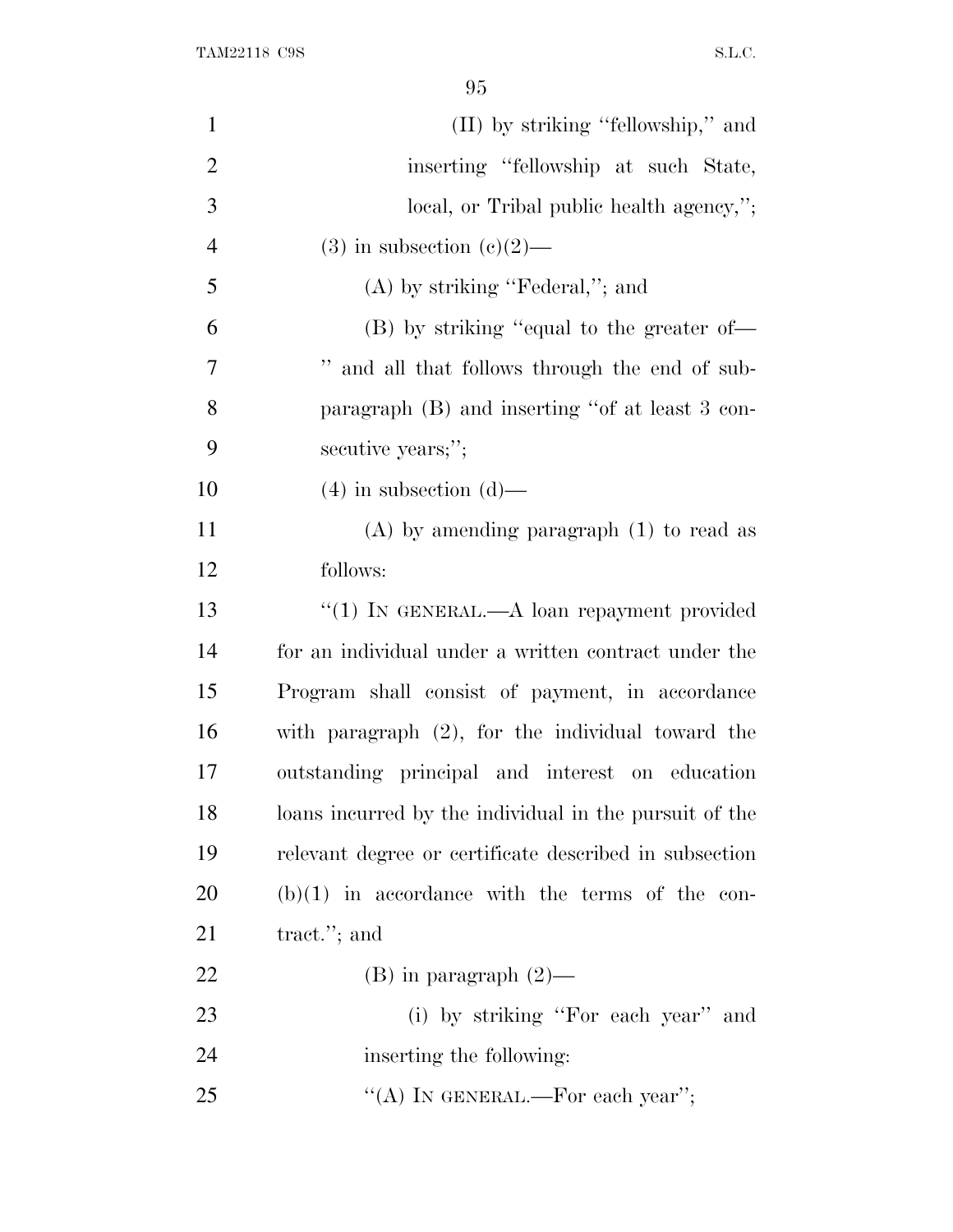| $\mathbf{1}$   | (ii) by striking " $$35,000"$ and insert-          |
|----------------|----------------------------------------------------|
| $\overline{2}$ | ing "\$50,000";                                    |
| 3              | (iii) by striking " $$105,000"$ and in-            |
| $\overline{4}$ | serting " $$150,000$ "; and                        |
| 5              | (iv) by adding at the end the fol-                 |
| 6              | lowing:                                            |
| $\overline{7}$ | "(B) CONSIDERATIONS.—The Secretary                 |
| 8              | may take action in making awards under this        |
| 9              | section to ensure that—                            |
| 10             | "(i) an appropriate proportion of con-             |
| 11             | tracts are awarded to individuals who are          |
| 12             | eligible to participate in the program pur-        |
| 13             | suant to subsection $(b)(1)(A)$ ; and              |
| 14             | "(ii) contracts awarded under this                 |
| 15             | section are equitably distributed among—           |
| 16             | "(I) the geographical regions of                   |
| 17             | the United States;                                 |
| 18             | "(II) local, State, and Tribal                     |
| 19             | public health departments; and                     |
| 20             | "(III) such public health depart-                  |
| 21             | ments under subclause (II) serving                 |
| 22             | rural and urban areas.";                           |
| 23             | $(5)$ in subsection (e), by striking "receiving a  |
| 24             | degree or certificate from a health professions or |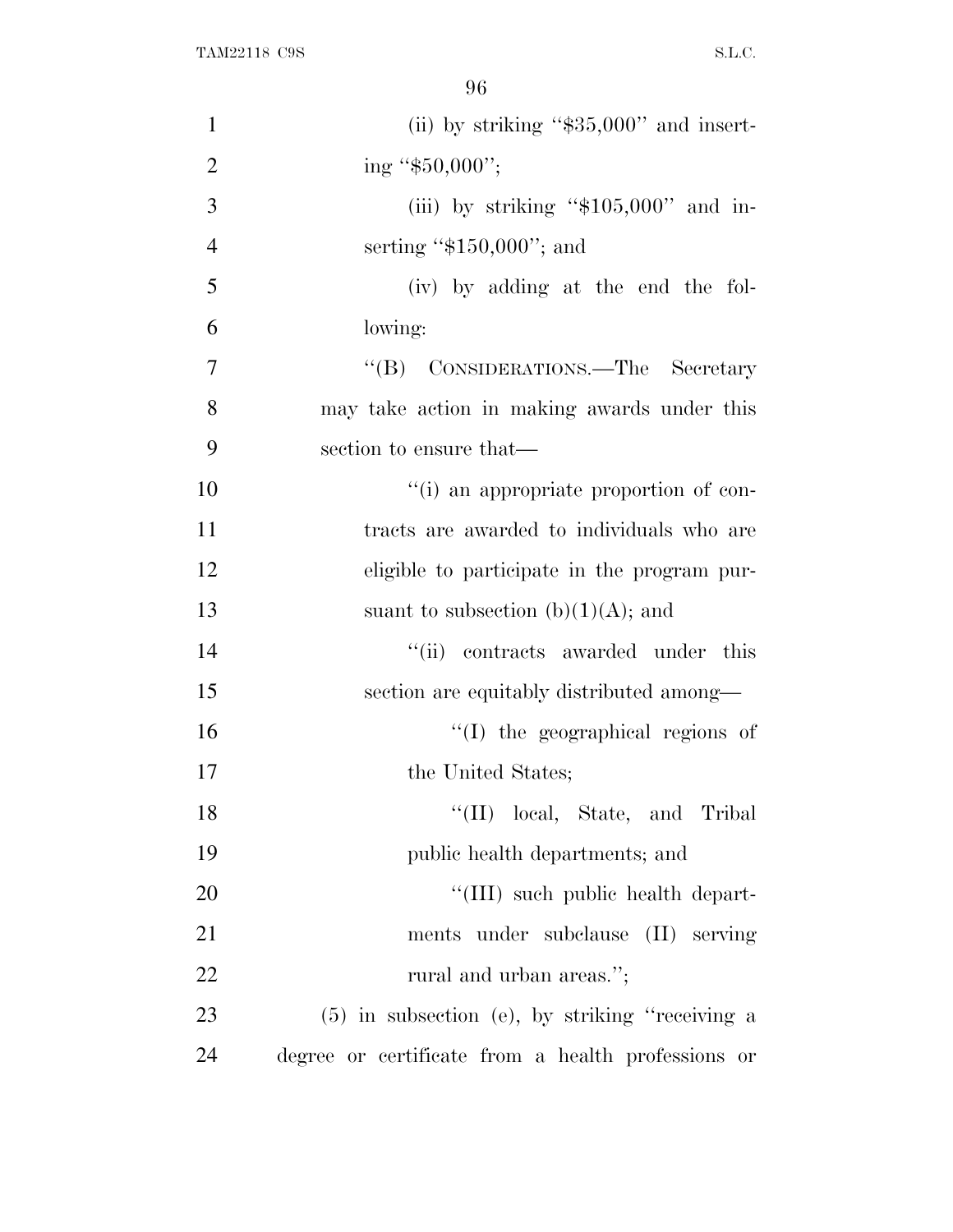| $\mathbf{1}$   | other related school" and inserting "with a contract     |
|----------------|----------------------------------------------------------|
| $\overline{2}$ | to serve under subsection $(c)$ ";                       |
| 3              | $(6)$ in subsection $(f)$ , by adding at the end the     |
| $\overline{4}$ | following: "In the event that a participant fails to ei- |
| 5              | ther begin or complete the obligated service require-    |
| 6              | ment of the loan repayment contract under this sec-      |
| 7              | tion, the Secretary may waive or suspend either the      |
| 8              | unfulfilled service or the assessed damages as pro-      |
| 9              | vided for under section $338E(d)$ , as appropriate.";    |
| 10             | $(7)$ by redesignating subsection $(g)$ as sub-          |
| 11             | section $(h)$ ;                                          |
| 12             | $(8)$ by inserting after subsection $(f)$ the fol-       |
| 13             | lowing:                                                  |
| 14             | "(g) ELIGIBLE LOANS.—The loans eligible for repay-       |
| 15             | ment under this section are each of the following:       |
| 16             | $\lq(1)$ Any loan for education or training for em-      |
| 17             | ployment by a health department.                         |
| 18             | "(2) Any loan under part $E$ of title VIII (relat-       |
| 19             | ing to nursing student loans).                           |
| 20             | "(3) Any Federal Direct Stafford Loan, Fed-              |
| 21             | eral Direct PLUS Loan, Federal Direct Unsub-             |
| 22             | sidized Stafford Loan, or Federal Direct Consolida-      |
| 23             | tion Loan (as such terms are used in section 455 of      |
| 24             | the Higher Education Act of 1965).                       |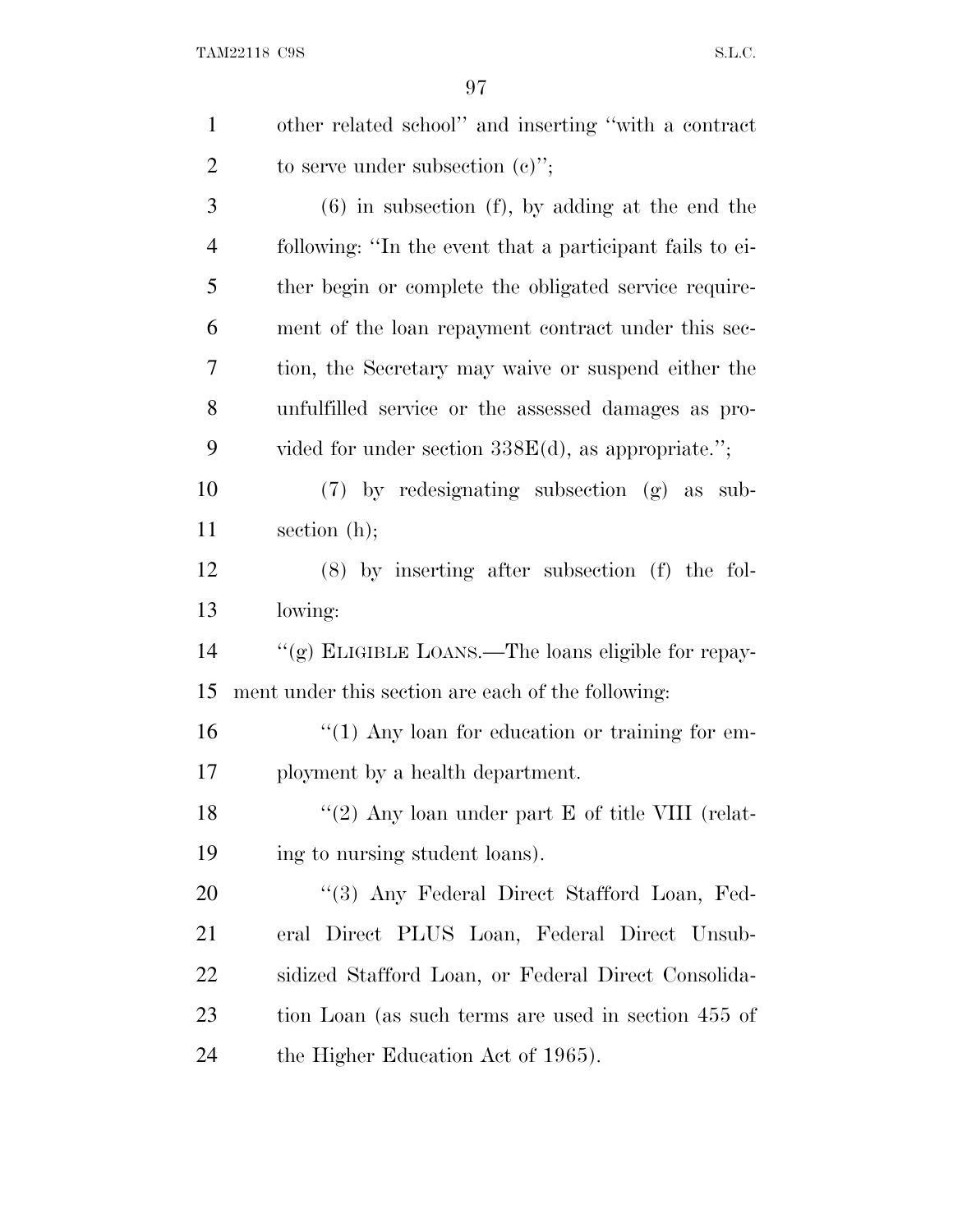| $\mathbf{1}$   | "(4) Any Federal Perkins Loan under part E              |
|----------------|---------------------------------------------------------|
| $\overline{2}$ | of title I of the Higher Education Act of 1965.         |
| 3              | " $(5)$ Any other Federal loan, as the Secretary        |
| $\overline{4}$ | determines appropriate.";                               |
| 5              | $(9)$ in subsection (h), as so redesignated, by         |
| 6              | striking " $$195,000,000$ for fiscal year 2010, and     |
| 7              | such sums as may be necessary for each of fiscal        |
| 8              | years 2011 through 2015" and inserting "such sums       |
| 9              | as may be necessary for each of fiscal years 2022       |
| 10             | through $2025$ "; and                                   |
| 11             | $(10)$ by striking "tribal" each place such term        |
| 12             | appears and inserting "Tribal".                         |
| 13             | (b) GAO STUDY ON PUBLIC HEALTH WORKFORCE                |
| 14             | .—Not later than 2 years after the date of enactment of |
| 15             | this Act, the Comptroller General of the United States  |
| 16             | shall-                                                  |
| 17             | (1) conduct an evaluation of what is known              |
| 18             | about the public health workforce in the United         |
| 19             | States during the COVID-19 pandemic, which shall        |
| 20             | address—                                                |
| 21             | (A) existing gaps in the Federal, State,                |
| 22             | local, Tribal, and territorial public health work-      |
| 23             | force, including positions that may be required         |
| 24             | to prevent, prepare for, and respond to, a public       |
| 25             | health emergency such as COVID-19;                      |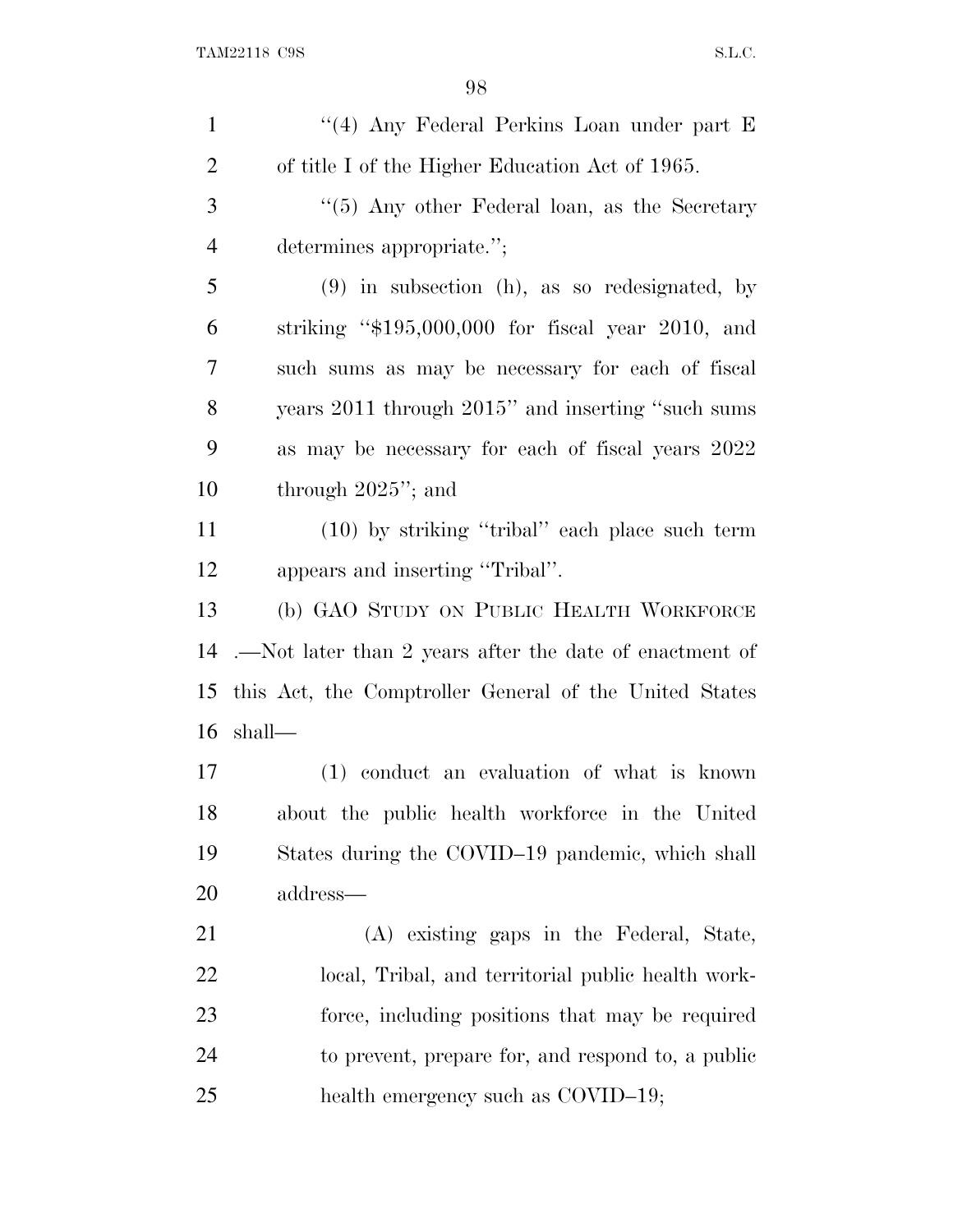| $\mathbf{1}$   |                                                           |
|----------------|-----------------------------------------------------------|
|                | (B) challenges associated with the hiring,                |
| $\overline{2}$ | recruitment, and retention of the Federal,                |
| 3              | State, local, Tribal, and territorial public health       |
| $\overline{4}$ | workforce; and                                            |
| 5              | (C) recommended steps to improve hiring,                  |
| 6              | recruitment, and retention of the public health           |
| 7              | workforce; and                                            |
| 8              | (2) submit to the Committee on Health, Edu-               |
| 9              | cation, Labor, and Pensions of the Senate and the         |
| 10             | Committee on Energy and Commerce of the House             |
| 11             | of Representatives a report on such review.               |
| 12             | SEC. 222. AWARDS TO SUPPORT COMMUNITY HEALTH              |
|                |                                                           |
| 13             | WORKERS AND COMMUNITY HEALTH.                             |
| 14             | (a) IN GENERAL.—Section 399V of the Public                |
| 15             | Health Service Act (42 U.S.C. 280g-11) is amended—        |
| 16             | (1) by amending the section heading to read as            |
| 17             | follows: "AWARDS TO<br><b>SUPPORT</b><br><b>COMMUNITY</b> |
| 18             | HEALTH WORKERS AND COMMUNITY HEALTH";                     |
| 19             | $(2)$ by amending subsection $(a)$ to read as fol-        |
| 20             | lows:                                                     |
| 21             | "(a) IN GENERAL.—The Secretary, acting through            |
| 22             | the Director of the Centers for Disease Control and Pre-  |
| 23             | vention and in coordination with the Administrator of the |
| 24             | Health Resources and Services Administration, shall       |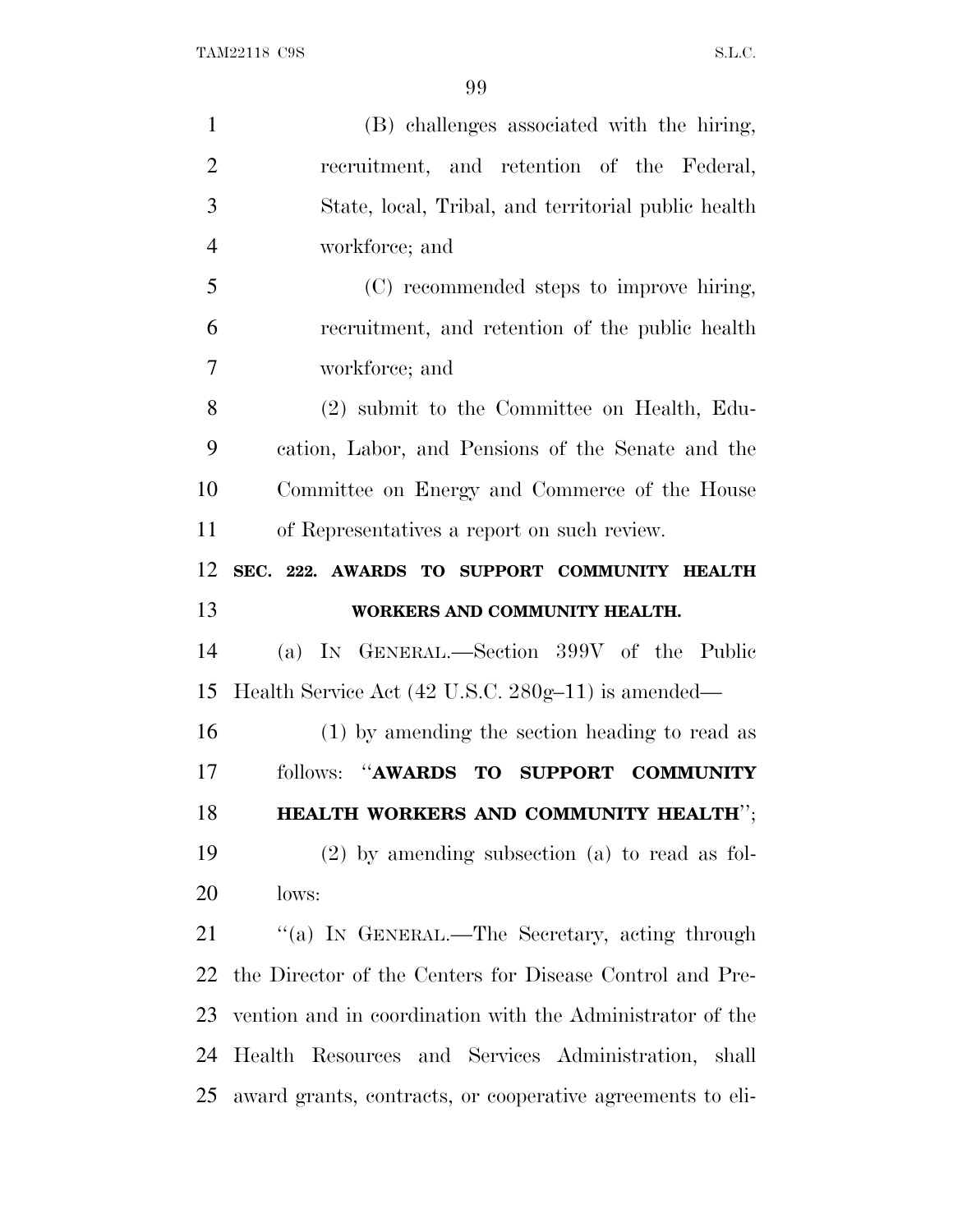TAM22118 C9S S.L.C.

| $\mathbf{1}$ | gible entities to promote positive health behaviors and out- |
|--------------|--------------------------------------------------------------|
| 2            | comes for populations in medically underserved commu-        |
| 3            | nities through the use of community health workers, in-      |
| 4            | cluding by addressing ongoing and longer-term community      |
| 5            | health needs, and by building the capacity of the commu-     |
| 6            | nity health worker workforce. Such grants, contracts, and    |
| 7            | cooperative agreements shall be awarded in alignment and     |
| 8            | coordination with existing funding arrangements sup-         |
| 9            | porting community health workers.";                          |
| 10           | $(3)$ in subsection $(b)$ —                                  |
| 11           | (A) in the matter preceding paragraph                        |
| 12           | $(1)$ —                                                      |
| 13           | (i) by striking "Grants awarded" and                         |
| 14           | inserting "Subject to any requirements for                   |
| 15           | the scope of licensure, registration, or cer-                |
| 16           | tification of a community health worker                      |
| 17           | under applicable State law, grants, con-                     |
| 18           | tracts, and cooperative agreements award-                    |
| 19           | $ed$ "; and                                                  |
| 20           | (ii) by striking "support community                          |
| 21           | health workers";                                             |
| 22           | (B) by redesignating paragraphs<br>(3)                       |
| 23           | through $(5)$ as paragraphs $(4)$ through $(6)$ , re-        |
| 24           | spectively;                                                  |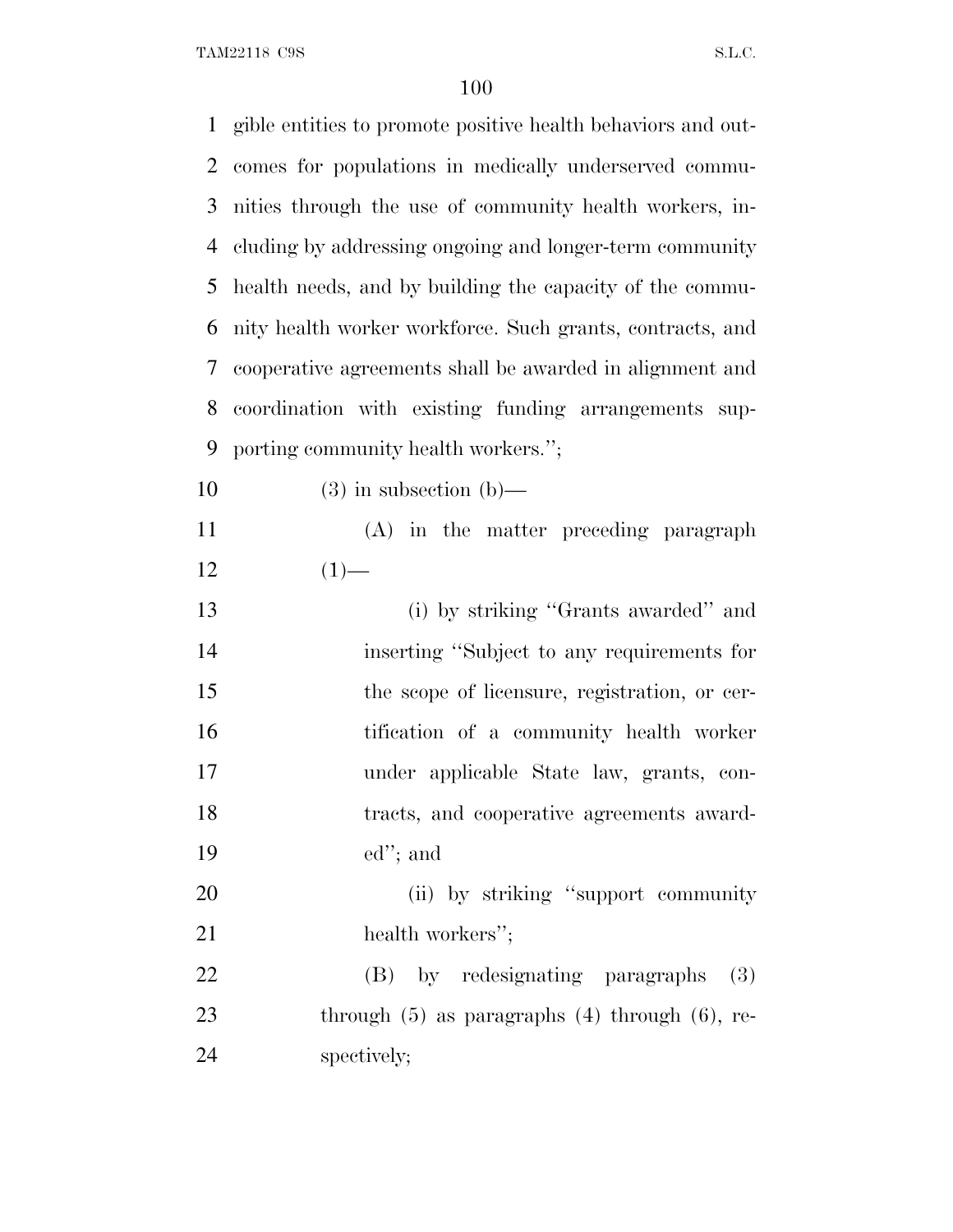| $\mathbf{1}$   | $(C)$ by striking paragraphs $(1)$ and $(2)$ and   |
|----------------|----------------------------------------------------|
| $\overline{2}$ | inserting the following:                           |
| 3              | "(1) recruit, hire, and train community health     |
| $\overline{4}$ | workers that reflect the needs of the community;   |
| 5              | "(2) support community health workers in pro-      |
| 6              | viding education and outreach, in a community set- |
| 7              | ting, regarding—                                   |
| 8              | $\lq\lq$ health conditions prevalent in-           |
| 9              | "(i) medically underserved commu-                  |
| 10             | nities (as defined in section 799B), par-          |
| 11             | ticularly racial and ethnic minority popu-         |
| 12             | lations; and                                       |
| 13             | "(ii) other such populations or geo-               |
| 14             | graphic areas that may require additional          |
| 15             | support during public health emergencies,          |
| 16             | which may include counties identified by           |
| 17             | the Secretary using applicable measures            |
| 18             | developed by the Centers for Disease Con-          |
| 19             | trol and Prevention or other Federal agen-         |
| 20             | cies; and                                          |
| 21             | "(B) addressing social determinants of             |
| 22             | health and eliminating health disparities, in-     |
| 23             | cluding by—                                        |
| 24             | "(i) promoting awareness of services               |
| 25             | and resources to increase access to health         |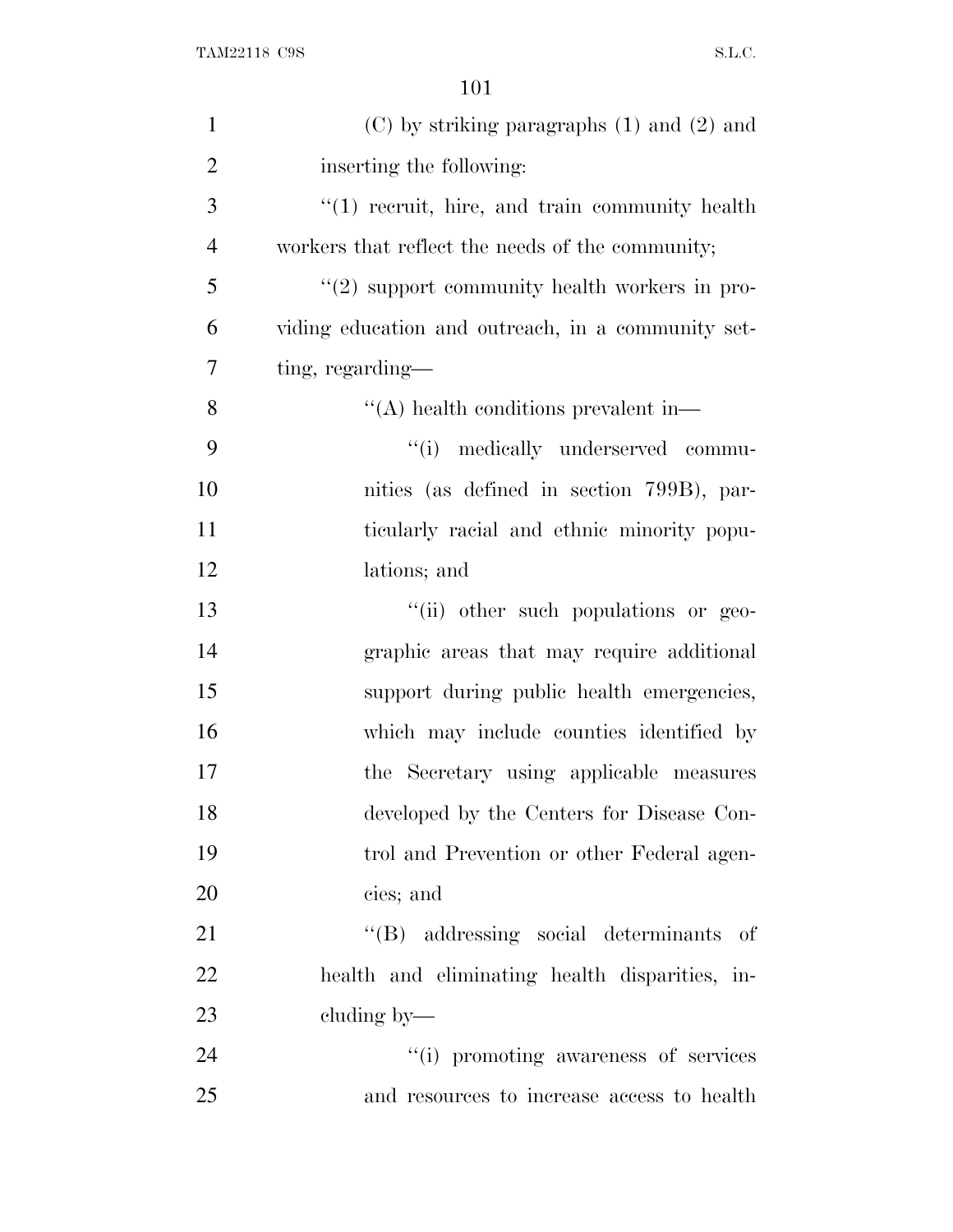| $\mathbf{1}$   | care, mental health services, child services,       |
|----------------|-----------------------------------------------------|
| $\overline{2}$ | technology, housing services, educational           |
| 3              | services, nutrition services, employment            |
| $\overline{4}$ | services, and other services; and                   |
| 5              | "(ii) assisting in conducting individual            |
| 6              | and community needs assessments;                    |
| 7              | "(3) educate community members, including re-       |
| 8              | garding effective strategies to promote healthy be- |
| 9              | haviors;";                                          |
| 10             | $(D)$ in paragraph $(4)$ , as so redesignated,      |
| 11             | by striking "to educate" and inserting "edu-        |
| 12             | $\text{cate}$ ";                                    |
| 13             | $(E)$ in paragraph $(5)$ , as so redesignated—      |
| 14             | (i) by striking "to identify" and in-               |
| 15             | serting "identify";                                 |
| 16             | (ii) by striking "healthcare agencies"              |
| 17             | and inserting "health care agencies"; and           |
| 18             | (iii) by striking "healthcare services"             |
| 19             | and to eliminate duplicative care; or" and          |
| 20             | inserting "health care services and to              |
| 21             | streamline care, including serving as a liai-       |
| 22             | son between communities and health care             |
| 23             | agencies; and"; and                                 |
| 24             | $(F)$ in paragraph $(6)$ , as so redesignated—      |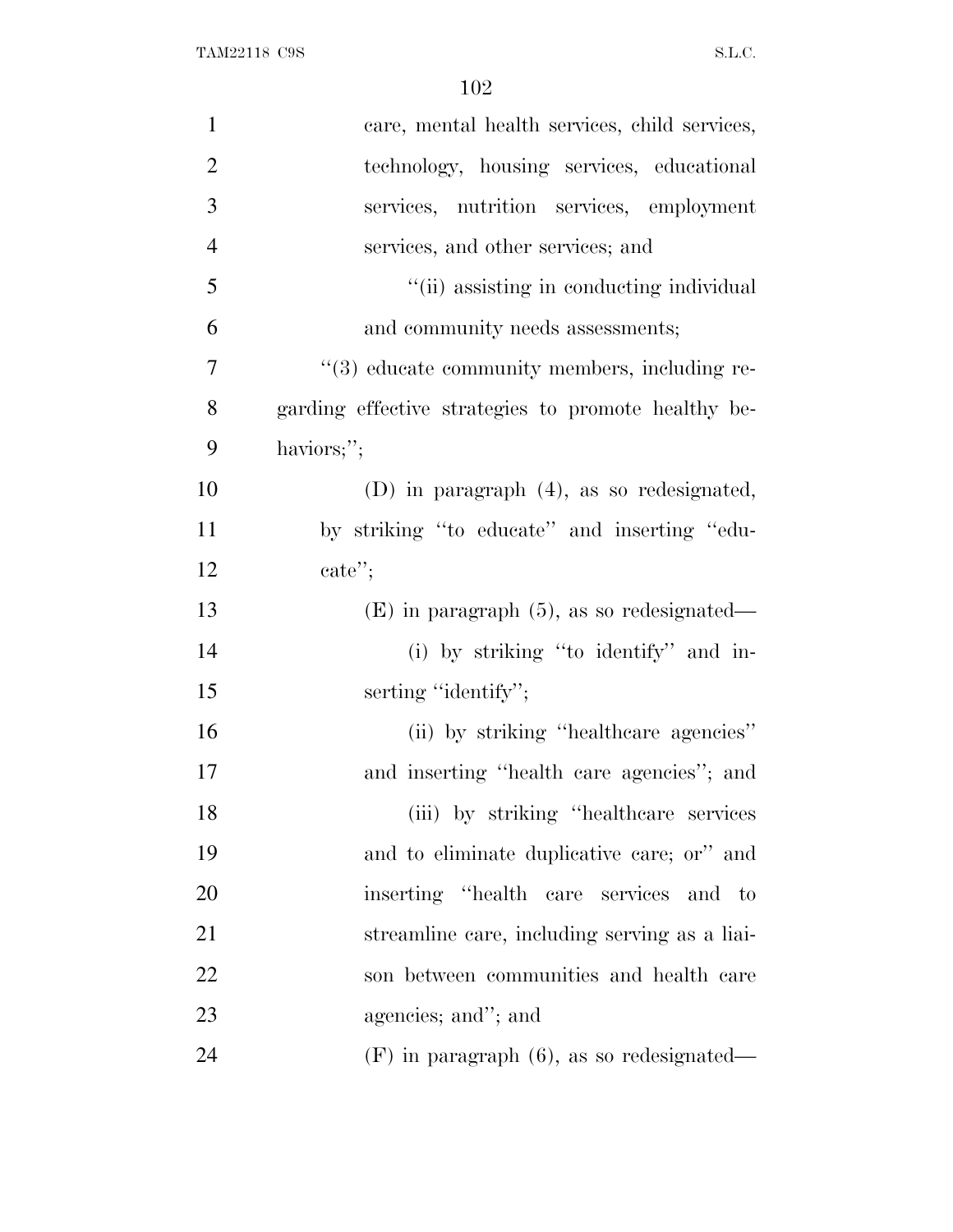| $\mathbf{1}$   | (i) by striking "to educate, guide, and                 |
|----------------|---------------------------------------------------------|
| $\overline{2}$ | provide" and inserting "support commu-                  |
| 3              | nity health workers in educating, guiding,              |
| $\overline{4}$ | or providing"; and                                      |
| 5              | (ii) by striking "maternal health and                   |
| 6              | prenatal care" and inserting "chronic dis-              |
| 7              | eases, maternal health, prenatal, and                   |
| 8              | postpartum care in order to improve ma-                 |
| 9              | ternal and infant health outcomes";                     |
| 10             | $(4)$ in subsection $(c)$ , by striking "Each eligible" |
| 11             | entity" and all that follows through "accompanied"      |
| 12             | by" and inserting "To be eligible to receive an         |
| 13             | award under subsection (a), an entity shall prepare     |
| 14             | and submit to the Secretary an application at such      |
| 15             | time, in such manner, and containing";                  |
| 16             | $(5)$ in subsection $(d)$ —                             |
| 17             | $(A)$ in the matter preceding paragraph $(1)$ ,         |
| 18             | by striking "grants" and inserting "awards";            |
| 19             | $(B)$ by amending paragraph $(1)$ to read as            |
| 20             | follows:                                                |
| 21             | $\lq(1)$ propose to serve—                              |
| 22             | $\lq\lq$ areas with populations that have a             |
| 23             | high rate of chronic disease, infant mortality, or      |
| 24             | maternal morbidity and mortality;                       |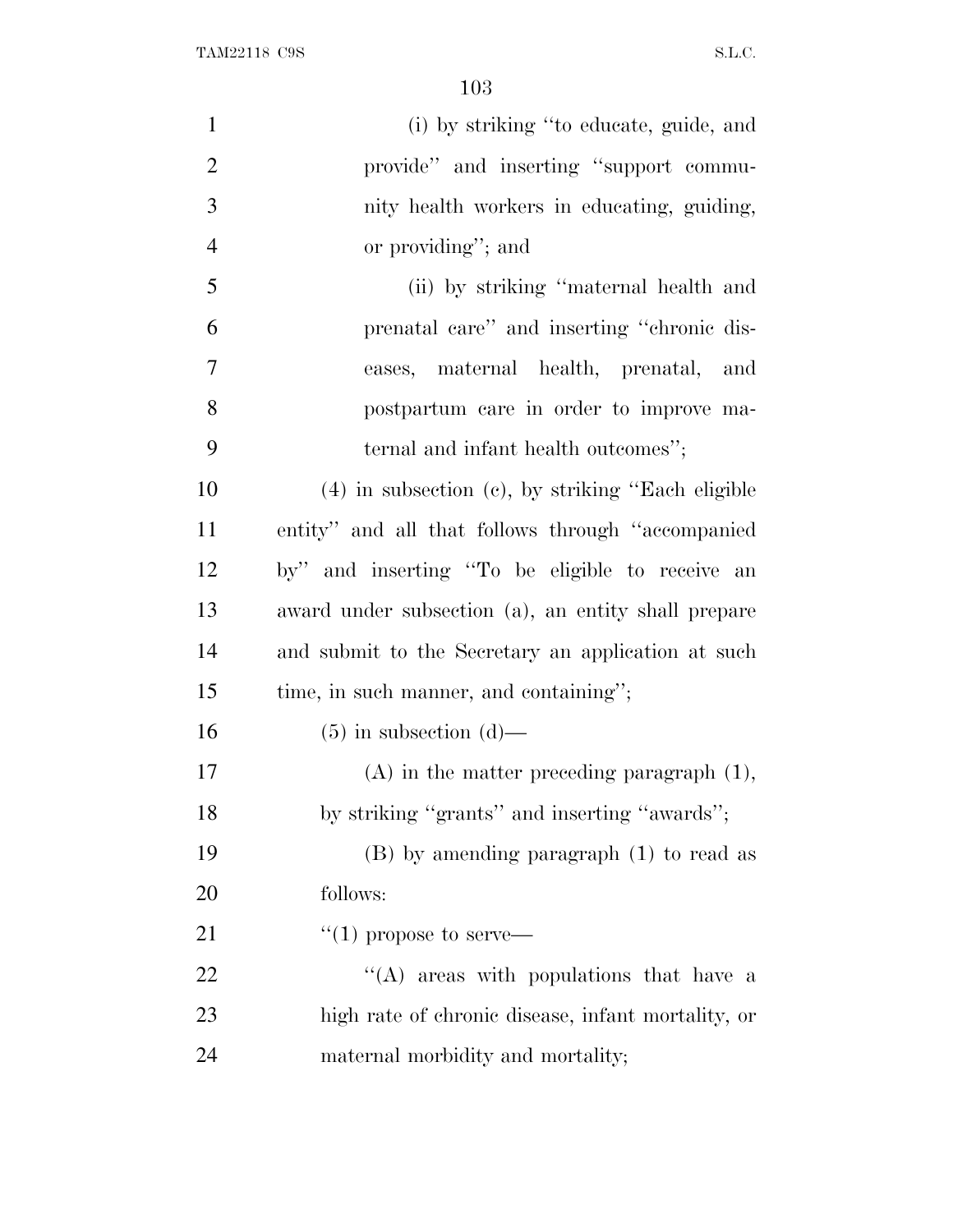| $\mathbf{1}$   | "(B) low-income populations, including                |
|----------------|-------------------------------------------------------|
| $\overline{2}$ | medically underserved populations (as defined         |
| 3              | in section $330(b)(3)$ ;                              |
| $\overline{4}$ | $\lq\lq$ (C) populations residing in health profes-   |
| 5              | sional shortage areas (as defined in section          |
| 6              | $332(a)$ ;                                            |
| $\overline{7}$ | $\lq\lq$ (D) populations residing in maternity        |
| 8              | care health professional target areas identified      |
| 9              | under section $332(k)$ ; or                           |
| 10             | "(E) rural or traditionally underserved               |
| 11             | populations, including racial and ethnic minor-       |
| 12             | ity populations or low-income populations;";          |
| 13             | (C) in paragraph $(2)$ , by striking "; and"          |
| 14             | and inserting ", including rural populations and      |
| 15             | racial and ethnic minority populations,";             |
| 16             | (D) in paragraph $(3)$ , by striking "with            |
| 17             | community health workers." and inserting "and         |
| 18             | established relationships with community health       |
| 19             | workers in the communities expected to be             |
| 20             | served by the program; or" and                        |
| 21             | (E) by adding at the end the following:               |
| 22             | $"$ (4) develop a plan for providing services to the  |
| 23             | extent practicable, in the language and cultural con- |
| 24             | text most appropriate to individuals expected to be   |
| 25             | served by the program.";                              |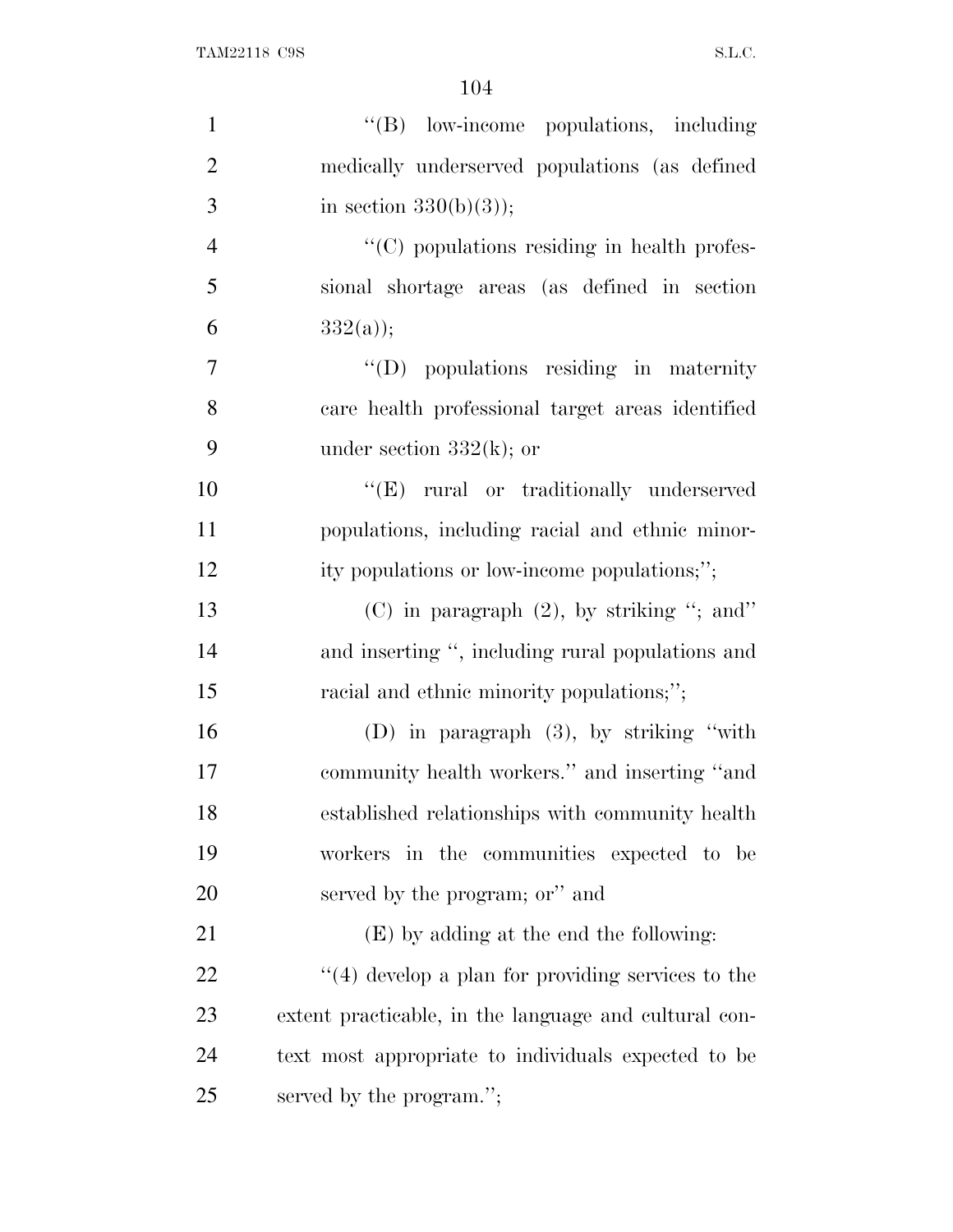| $\mathbf{1}$   | $(6)$ in subsection $(e)$ —                                       |
|----------------|-------------------------------------------------------------------|
| $\overline{2}$ | (A) by striking "community health worker                          |
| 3              | programs" and inserting "eligible entities"; and                  |
| $\overline{4}$ | (B) by striking "and one-stop delivery sys-                       |
| 5              | tems under section $121(e)$ " and inserting ",                    |
| 6              | health professions schools, minority-serving in-                  |
| 7              | stitutions (defined, for purposes of this sub-                    |
| 8              | section, as institutions and programs described                   |
| 9              | in section $326(e)(1)$ of the Higher Education                    |
| 10             | Act of 1965 and institutions described in sec-                    |
| 11             | tion $371(a)$ of such Act), area health education                 |
| 12             | centers under section 751 of this Act, and one-                   |
| 13             | stop delivery systems under section 121";                         |
| 14             | $(7)$ by striking subsections $(f)$ , $(g)$ , $(h)$ , $(i)$ , and |
| 15             | (j) and inserting the following:                                  |
| 16             | "(f) TECHNICAL ASSISTANCE.—The Secretary may                      |
| 17             | provide to eligible entities that receive awards under sub-       |
| 18             | section (a) technical assistance with respect to planning,        |
| 19             | development, and operation of community health worker             |
| 20             | programs authorized or supported under this section.              |
| 21             | "(g) DISSEMINATION OF BEST PRACTICES.--Not                        |
| 22             | later than 4 years after the date of enactment of the PRE-        |
| 23             | VENT Pandemics Act, the Secretary shall, based on ac-             |
| 24             | tivities carried out under this section and in consultation       |
|                | 25 with relevant stakeholders, identify and disseminate evi-      |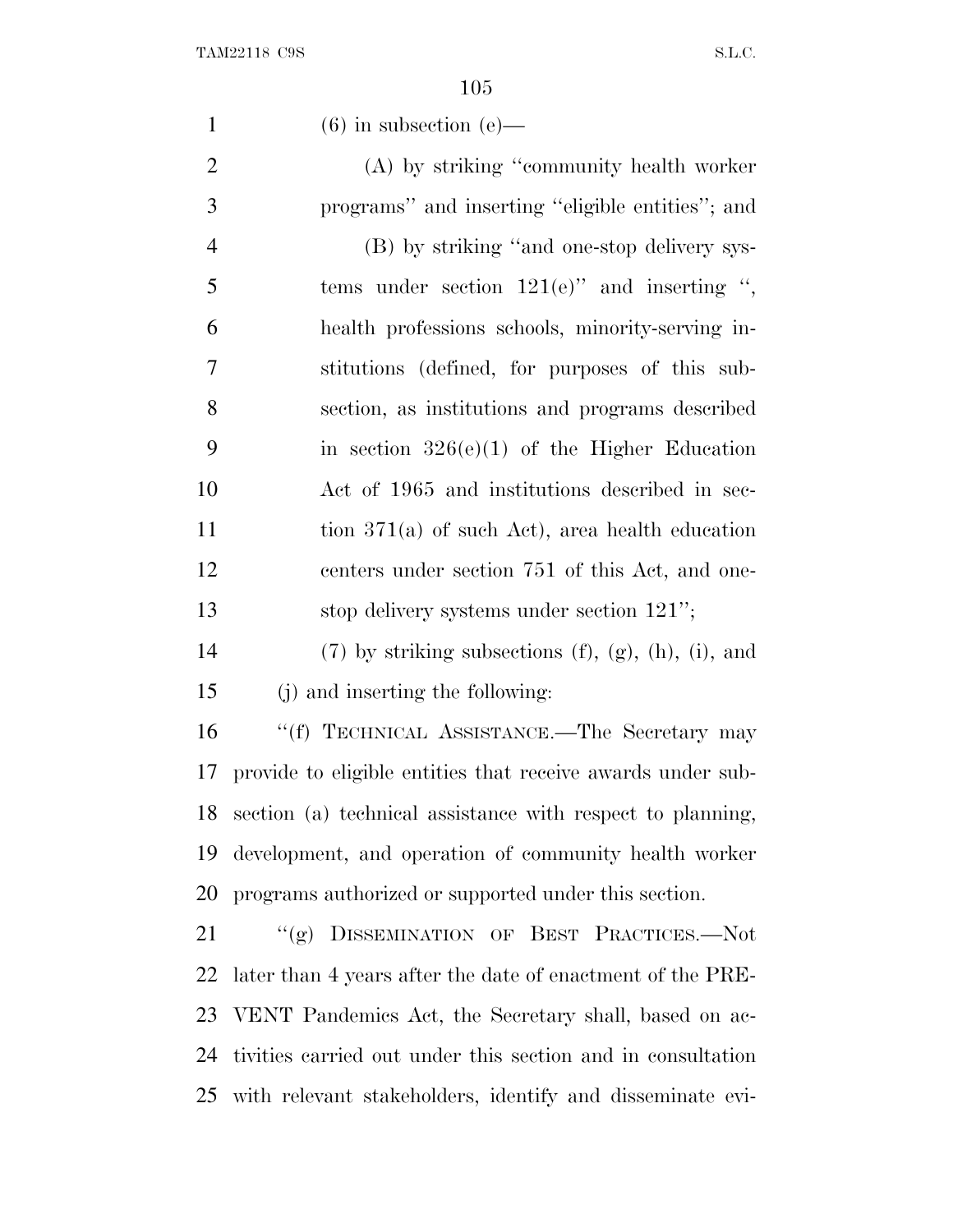TAM22118 C9S S.L.C.

 dence-based or evidence-informed practices regarding re- cruitment and retention of community health workers and paraprofessionals to address ongoing public health and community health needs, and to prepare for, and respond to, future public health emergencies.

 ''(h) REPORT TO CONGRESS.—Not later than 4 years after the date of enactment of the PREVENT Pandemics Act, the Secretary shall submit to the Committee on Health, Education, Labor, and Pensions of the Senate and the Committee on Energy and Commerce of the House of Representatives a report concerning the effectiveness of the program under this section in addressing ongoing pub- lic health and community health needs. Such report shall include recommendations regarding any improvements to such program, including recommendations for how to im- prove recruitment, training, and retention of the commu-nity health workforce.

18 "(i) AUTHORIZATION OF APPROPRIATIONS.—For purposes of carrying out this section, there are authorized to be appropriated such sums as may be necessary for each of fiscal years 2023 through 2027.'';

 (8) by redesignating subsection (k) as sub-section (j); and

(9) in subsection (j), as so redesignated—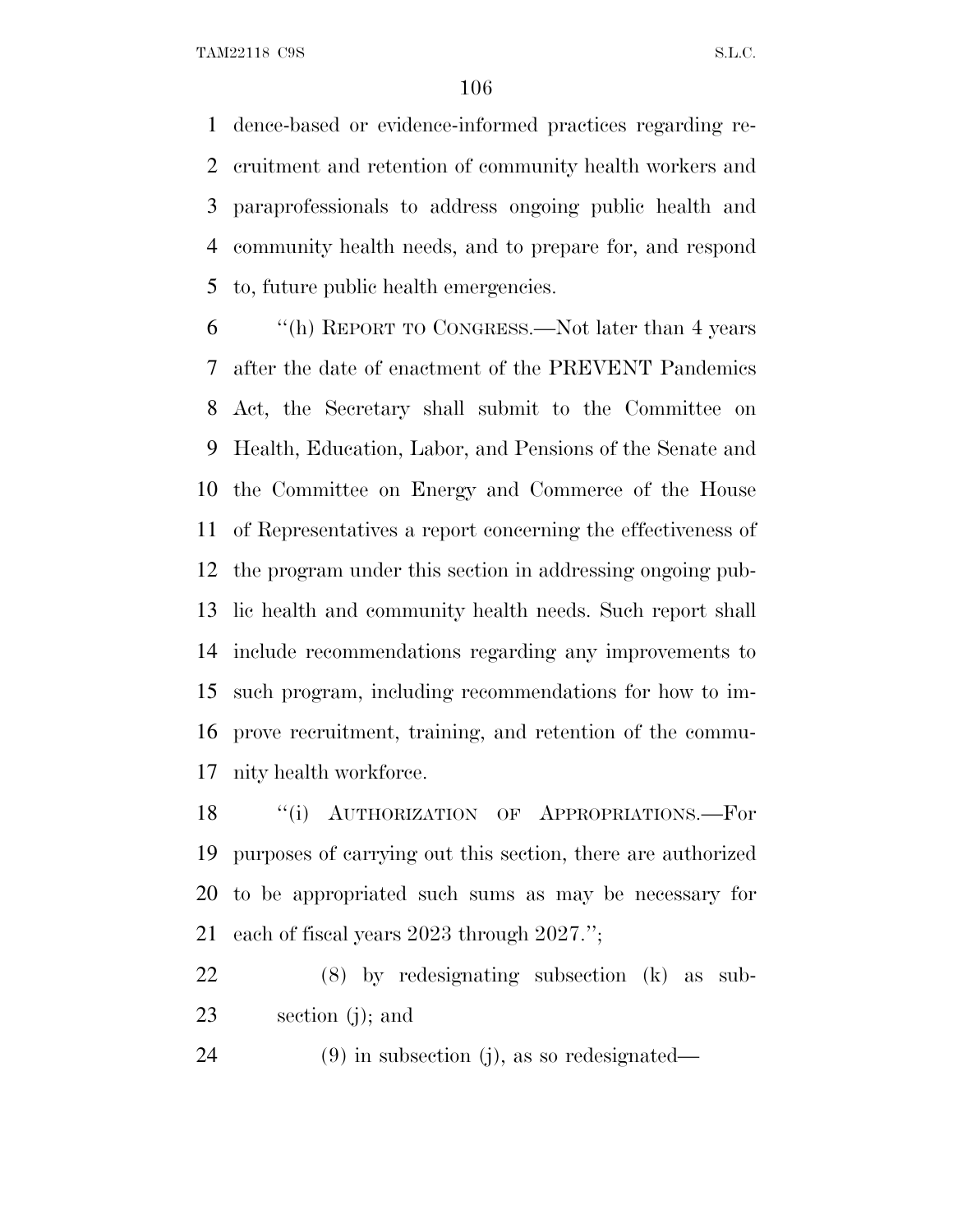| $\mathbf{1}$   | $(A)$ by striking paragraphs $(1)$ , $(2)$ , and         |
|----------------|----------------------------------------------------------|
| $\overline{2}$ | (4);                                                     |
| 3              | (B) by redesignating paragraph (3) as                    |
| $\overline{4}$ | paragraph $(1)$ ;                                        |
| 5              | $(C)$ in paragraph $(1)$ , as so redesignated—           |
| 6              | (i) by striking "entity (including a                     |
| 7              | State or public subdivision of a State" and              |
| 8              | inserting "entity, including a State or po-              |
| 9              | litical subdivision of a State, an Indian                |
| 10             | Tribe or Tribal organization, an urban In-               |
| 11             | dian organization, a community-based or-                 |
| 12             | ganization"; and                                         |
| 13             | (ii) by striking "as defined in section                  |
| 14             | $1861(aa)$ of the Social Security Act))" and             |
| 15             | inserting "(as described in section                      |
| 16             | $1861(aa)(4)(B)$ of the Social Security                  |
| 17             | $Act)$ "; and                                            |
| 18             | (D) by adding at the end the following:                  |
| 19             | "(2) INDIAN TRIBE; TRIBAL ORGANIZATION.-                 |
| 20             | The terms 'Indian Tribe' and 'Tribal organization'       |
| 21             | have the meanings given the terms 'Indian tribe' and     |
| 22             | 'tribal organization', respectively, in section 4 of the |
| 23             | Indian Self-Determination and Education Assistance       |
| 24             | Act.                                                     |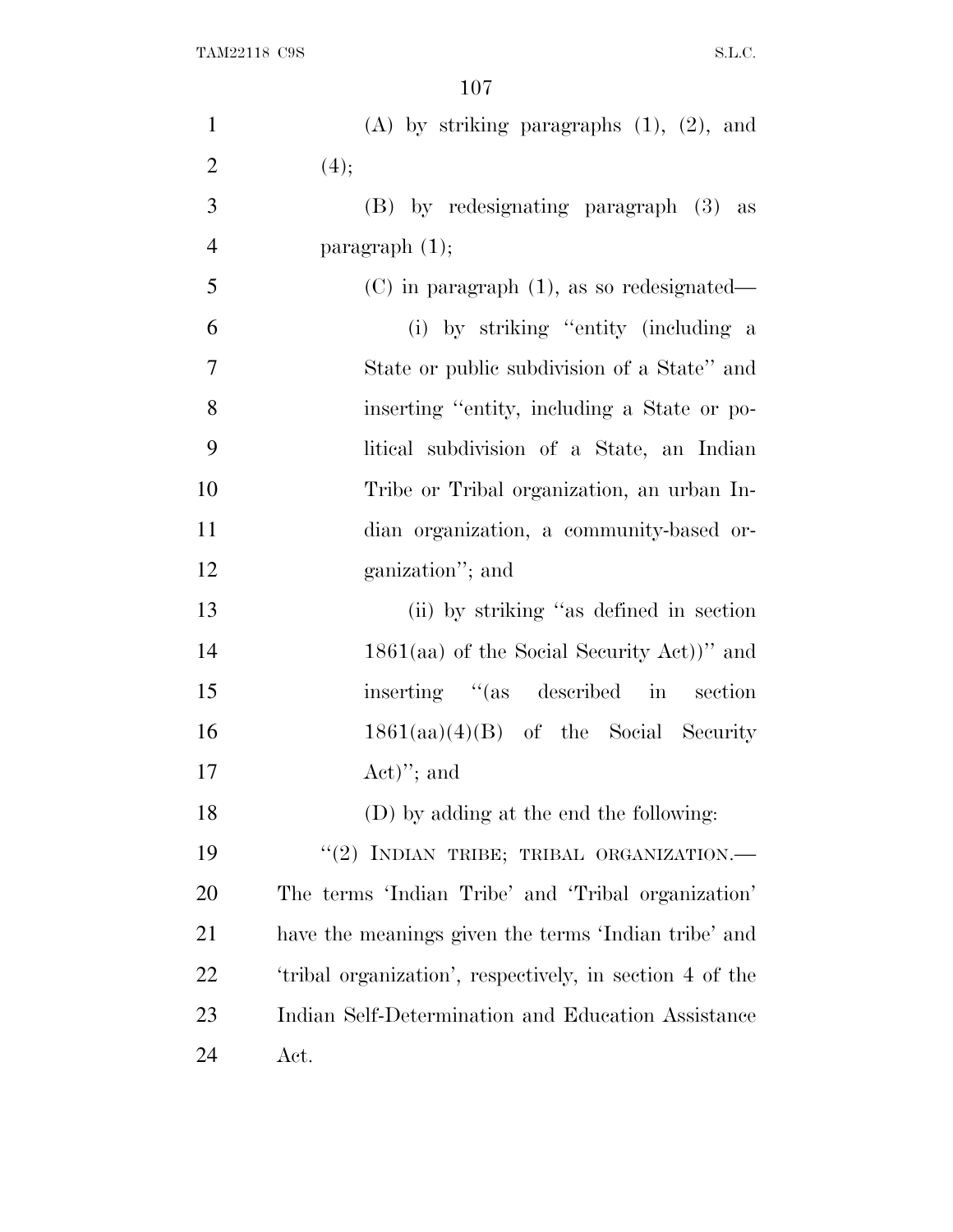1 ''(3) URBAN INDIAN ORGANIZATION.—The term 'urban Indian organization' has the meaning given such term in section 4 of the Indian Health Care Improvement Act.''.

 (b) GAO STUDY AND REPORT.—Not later than 4 years after the date of enactment of this Act, the Comp- troller General of the United States shall submit to the Committee on Health, Education, Labor, and Pensions of the Senate and the Committee on Energy and Commerce of the House of Representatives a report on the program authorized under section 399V of the Public Health Serv- ice Act (42 U.S.C. 280g–11) (as amended by subsection (a)), including a review of the outcomes and effectiveness of the program and coordination with applicable programs of the Health Resources and Services Administration to ensure there is no unnecessary duplication of efforts among such programs.

## **SEC. 223. IMPROVING PUBLIC HEALTH EMERGENCY RE-SPONSE CAPACITY.**

 (a) CERTAIN APPOINTMENTS TO SUPPORT PUBLIC HEALTH EMERGENCY RESPONSES.—Section 319 of the Public Health Service Act (42 U.S.C. 247d) is amended by adding at the end the following:

 ''(g) CERTAIN APPOINTMENTS TO SUPPORT PUBLIC HEALTH EMERGENCY RESPONSES.—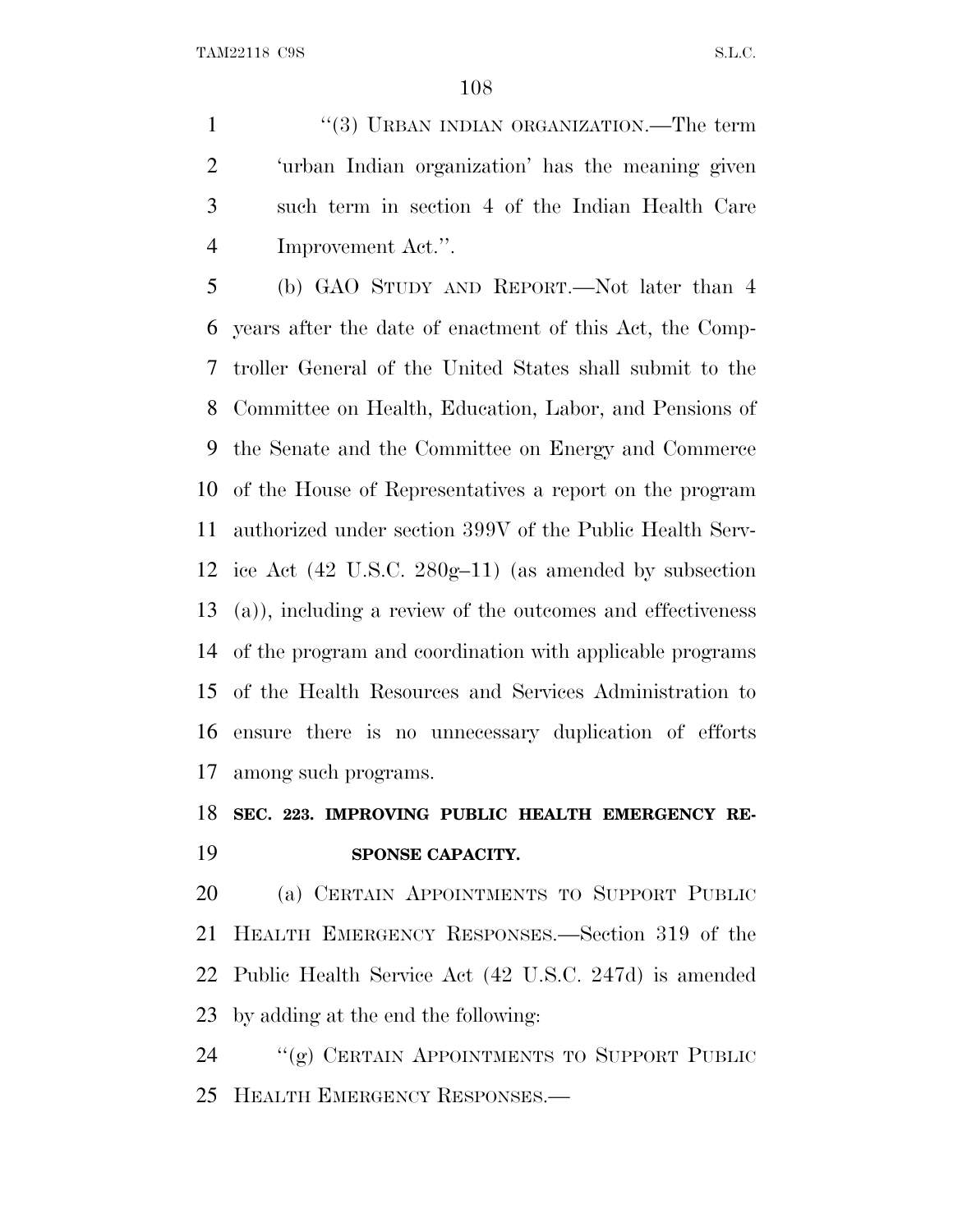| $\mathbf{1}$   | "(1) IN GENERAL.—In order to support the ini-          |
|----------------|--------------------------------------------------------|
| $\overline{2}$ | tial response to a public health emergency declared    |
| 3              | by the Secretary under this section, the Secretary     |
| $\overline{4}$ | may, subject to paragraph (2) and without regard to    |
| 5              | sections 3309 through 3318 of title 5, United States   |
| 6              | Code, appoint individuals directly to positions in the |
| 7              | Department of Health and Human Services for            |
| 8              | which the Secretary has provided public notice in      |
| 9              | order to-                                              |
| 10             | $\lq\lq$ address a critical hiring need directly       |
| 11             | related to responding to a public health emer-         |
| 12             | gency declared by the Secretary under this sec-        |
| 13             | tion; or                                               |
| 14             | "(B) address a severe shortage of can-                 |
| 15             | didates that impacts the operational capacity of       |
| 16             | the Department of Health and Human Services            |
| 17             | to respond in the event of a public health emer-       |
| 18             | gency declared by the Secretary under this sec-        |
| 19             | tion.                                                  |
| 20             | "(2) NUMBER OF APPOINTMENTS.—Each fiscal               |
| 21             | year in which the Secretary makes a determination      |
| 22             | of a public health emergency under subsection (a)      |
| 23             | (not including a renewal), the Secretary may directly  |
| 24             | appoint not more than—                                 |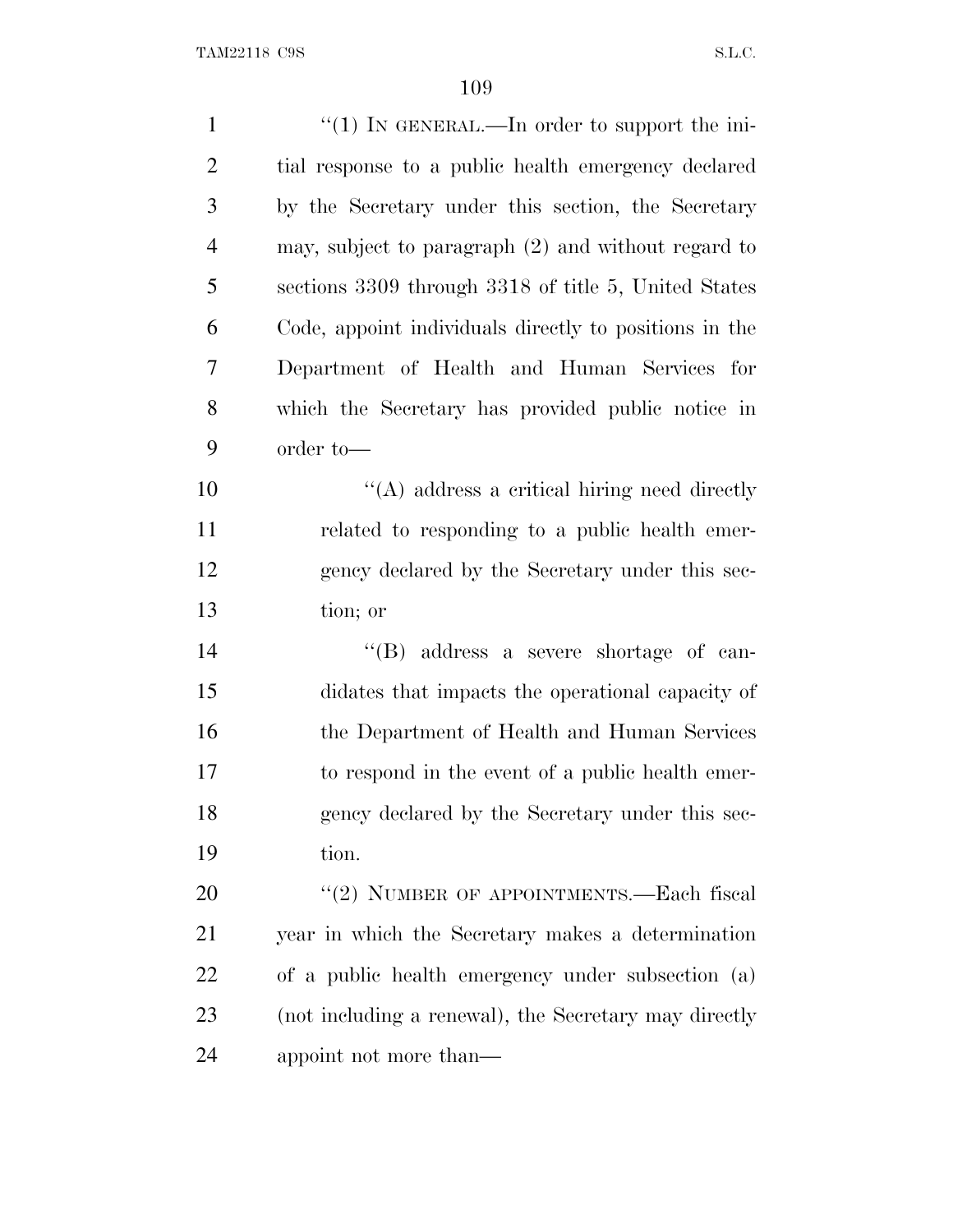| $\mathbf{1}$   | "(A) [200] individuals under paragraph               |
|----------------|------------------------------------------------------|
| $\overline{2}$ | $(1)(A);$ and                                        |
| 3              | "(B) [50] individuals under paragraph                |
| $\overline{4}$ | (1)(B).                                              |
| 5              | "(3) COMPENSATION.—The annual rate<br>- of           |
| 6              | basic pay of an individual appointed under this sub- |
| 7              | section shall be determined in accordance with chap- |
| 8              | ter 51 and subchapter III of chapter 53 of title 5,  |
| 9              | United States Code.                                  |
| 10             | "(4) REPORTING.—The Secretary shall estab-           |
| 11             | lish and maintain records regarding the use of the   |
| 12             | authority under this subsection, including—          |
| 13             | $\lq\lq$ the number of positions filled through      |
| 14             | such authority;                                      |
| 15             | $\lq\lq$ the types of appointments of such po-       |
| 16             | sitions;                                             |
| 17             | "(C) the titles, occupational series, and            |
| 18             | grades of such positions;                            |
| 19             | $\lq\lq$ the number of positions publicly no-        |
| 20             | ticed to be filled under such authority;             |
| 21             | $\lq\lq(E)$ the number of qualified applicants       |
| 22             | who apply for such positions;                        |
| 23             | "(F) the qualification criteria for such po-         |
| 24             | sitions; and                                         |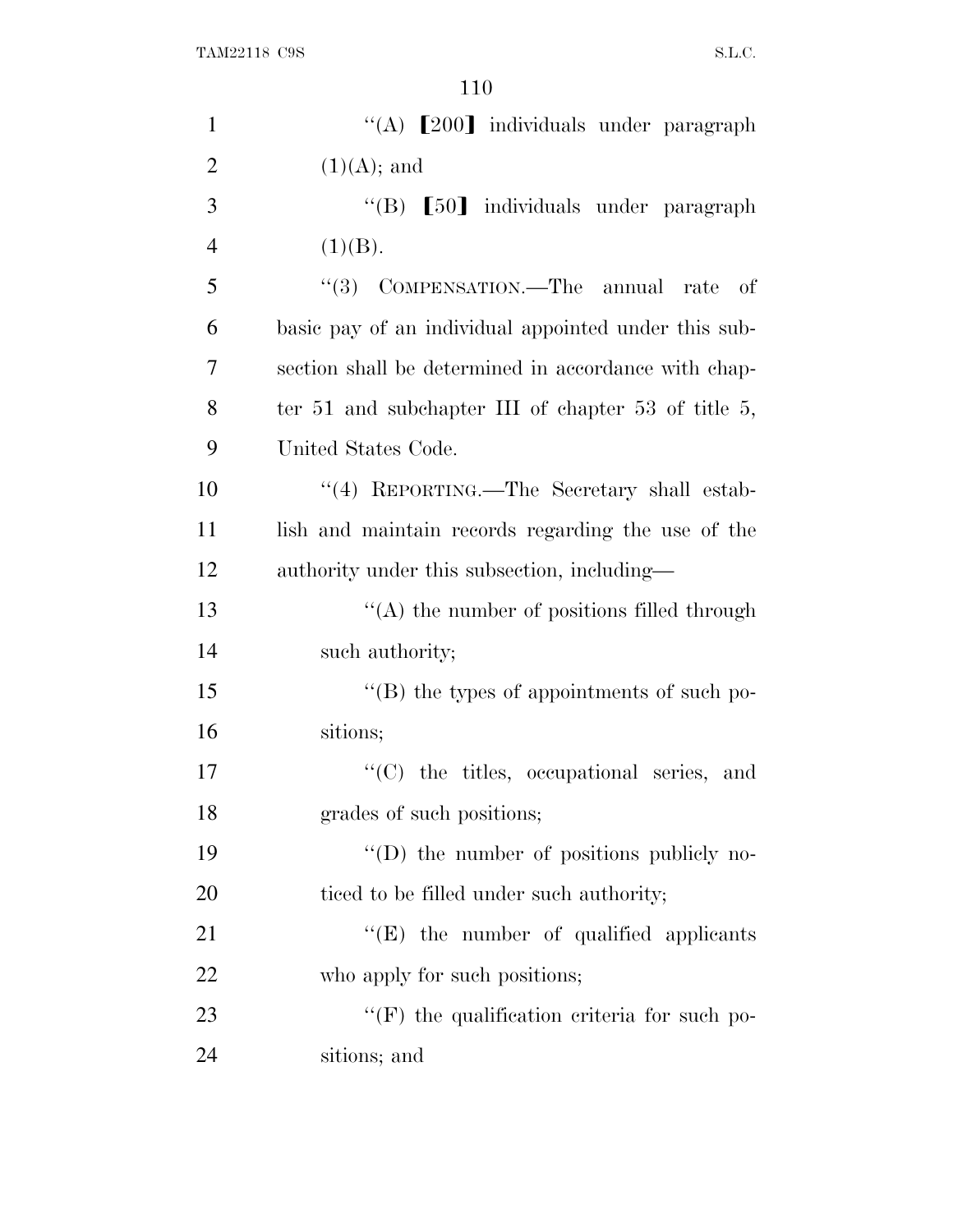1  $\langle G \rangle$  the demographic information of indi-viduals appointed to such positions.

 ''(5) NOTIFICATION TO CONGRESS.—In the 4 event the Secretary, within a single fiscal year, [di- rectly appoints more than 75 percent of the individ- uals allowable under either subparagraph (A) or (B) 7 of paragraph  $(2)$ , the Secretary shall, not later 8 than [15] days after the date of such action, notify the Committee on Health, Education, Labor, and Pensions of the Senate and the Committee on En- ergy and Commerce of the House of Representa- tives. Such notification shall, in a manner that pro- tects personal privacy, to the extent required by ap- plicable Federal and State privacy law, at a min-imum, include—

 ''(A) information on each such appoint-ment within such fiscal year;

18 ''(B) a description of how each such posi- tion relates to the requirements of subpara-20 graph (A) or (B) of paragraph  $(1)$ ; and

 $\langle ^{\prime}(C) \rangle$  the additional number of personnel, if any, the Secretary anticipates to be necessary to adequately support a response to a public health emergency declared under this section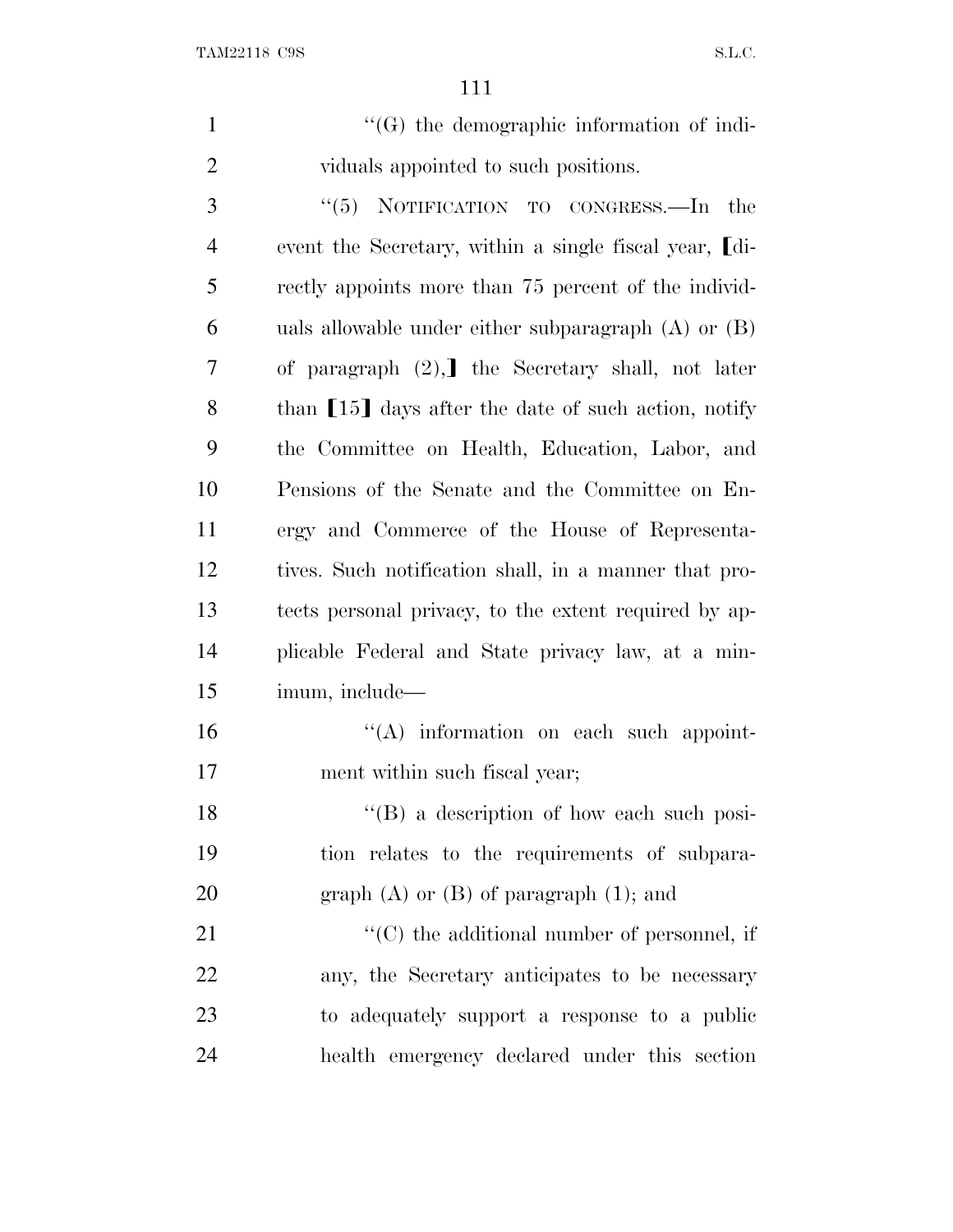using the authorities described in paragraph (1) within such fiscal year.

3 "(6) REPORTS TO CONGRESS.—Not later than 4 September 30, 2023, and annually thereafter [for each fiscal year in which the authority under this 6 subsection is used, the Secretary shall submit to the Committee on Health, Education, Labor, and Pensions of the Senate and the Committee on En- ergy and Commerce of the House of Representatives a report describing the total number of appoint- ments filled under this subsection within the fiscal year and a description of how the positions relate to the requirements of subparagraph (A) or (B) of paragraph (1).

15 "(7) SUNSET.—The authority under this sub-section shall expire on September 30, 2028.''.

 (b) GAO REPORT.—Not later than 2 years after the date of enactment of this Act, and again 180 days after the date on which the authority provided under section  $319(g)$  of the Public Health Service Act  $(42 \text{ U.S.C.})$ 21 247 $d(g)$  expires pursuant to paragraph (7) of such sec- tion, the Comptroller General of the United States shall submit to the Committee on Health, Education, Labor, and Pensions of the Senate and the Committee on Energy and Commerce of the House of Representatives a report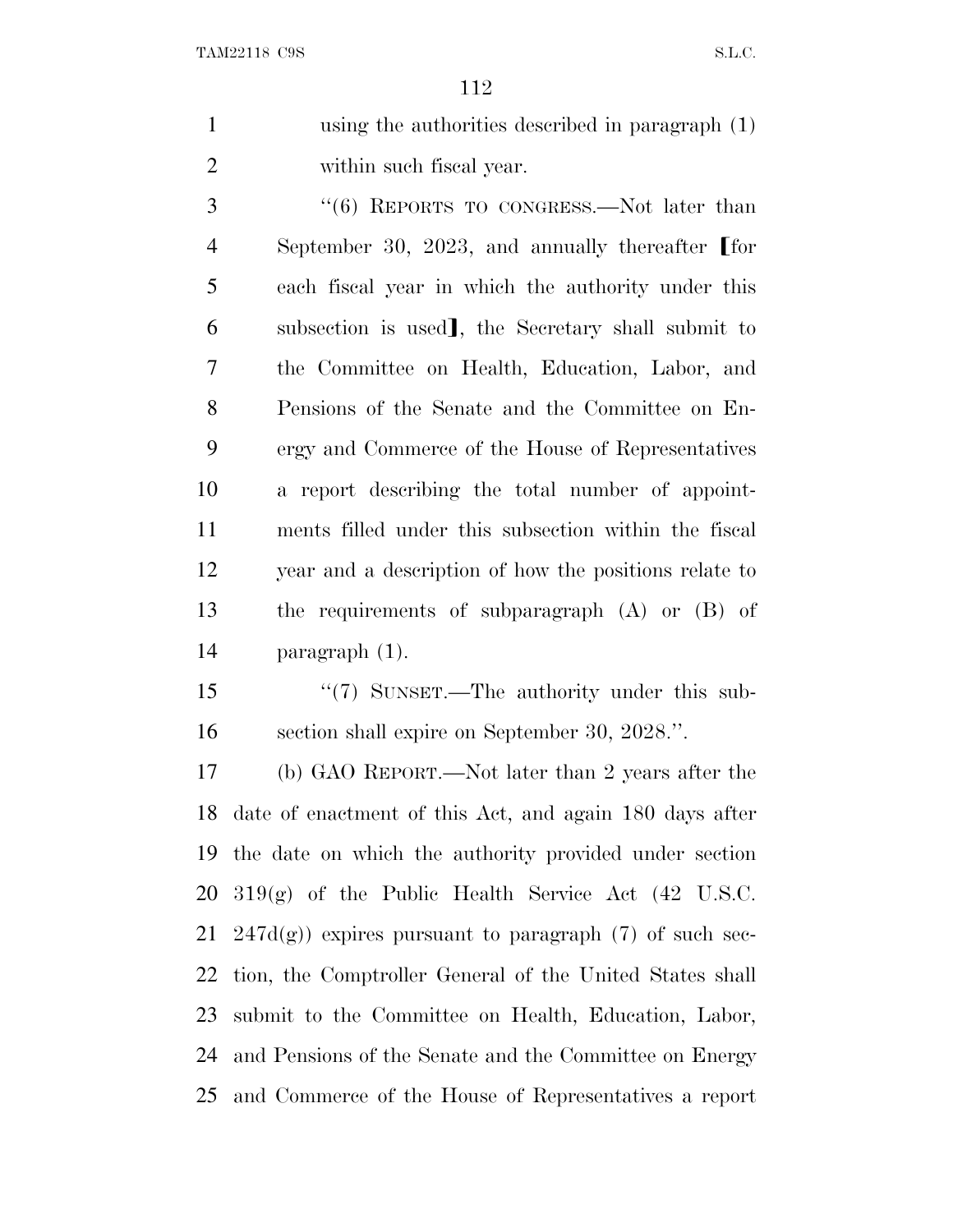TAM22118 C9S S.L.C.

 on the use of the authority provided under such section. Such report shall, in a manner that protects personal pri- vacy, to the extent required by applicable Federal and State privacy law, at a minimum, include information on— (1) the number of positions publicly noticed and filled under the authority of each of subparagraphs 8 (A) and (B) of such section  $319(g)(1)$ ; (2) the occupational series, grades, and types of appointments of such positions; (3) how such positions related to addressing a need or shortage described in subparagraph (A) or (B) of such section; (4) how the Secretary of Health and Human Services made appointment decisions under each of subparagraphs (A) and (B) of such section; (5) sources used to identify candidates for fill- ing such positions; (6) the number of individuals appointed under each such subparagraph; (7) aggregated demographic information related to individuals appointed under each such subpara- graph; and (8) any challenges, limitations, or gaps related to the use of the authority under each such subpara-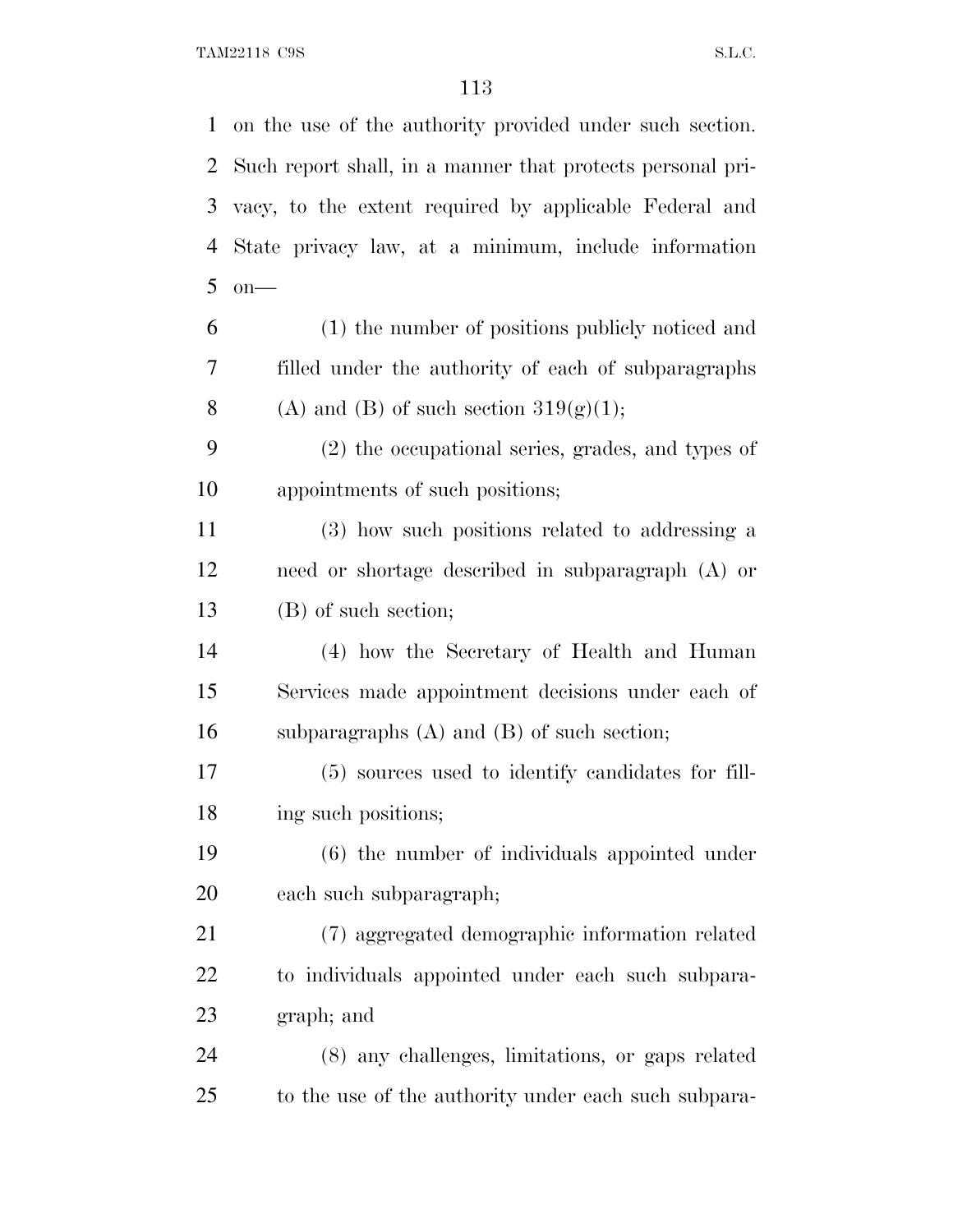| $\mathbf{1}$   | graph and any related recommendations to address         |
|----------------|----------------------------------------------------------|
| $\overline{2}$ | such challenges, limitations, or gaps.                   |
| 3              | SEC. 224. EXTENSION OF AUTHORITIES TO SUPPORT            |
| $\overline{4}$ | HEALTH PROFESSIONAL VOLUNTEERS AT                        |
| 5              | <b>COMMUNITY HEALTH CENTERS.</b>                         |
| 6              | Section $224(q)$ of the Public Health Service Act $(42)$ |
| 7              | U.S.C. $233(q)$ is amended by striking paragraph (6).    |
| 8              | <b>Subtitle D—Improving Public</b>                       |
| 9              | <b>Health Responses</b>                                  |
| 10             | SEC. 231. CENTERS FOR PUBLIC HEALTH PREPAREDNESS         |
| 11             | AND RESPONSE.                                            |
| 12             | (a) IN GENERAL.—Section 319F of the Public               |
| 13             | Health Service Act (42 U.S.C. 247d-6) is amended—        |
| 14             | (1) by striking subsection (d) and inserting the         |
| 15             | following:                                               |
| 16             | "(d) CENTERS FOR PUBLIC HEALTH PREPAREDNESS              |
| 17             | AND RESPONSE.                                            |
| 18             | "(1) IN GENERAL.—The Secretary, acting                   |
| 19             | through the Director of the Centers for Disease          |
| 20             | Control and Prevention, may award grants, con-           |
| 21             | tracts, or cooperative agreements to institutions of     |
| 22             | higher education, including accredited schools of        |
| 23             | public health, or other nonprofit private entities to    |
| 24             | establish or support a network of Centers for Public     |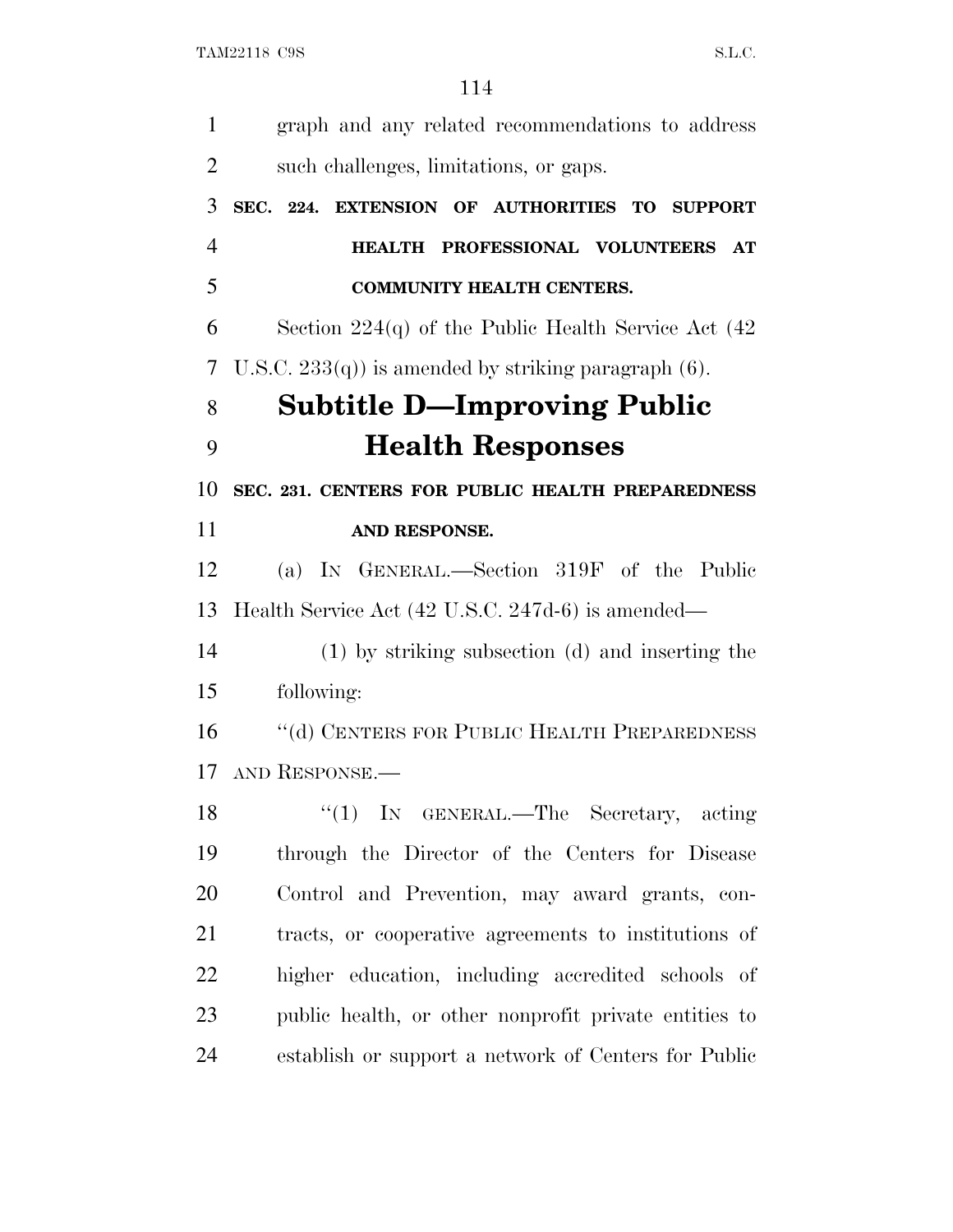TAM22118 C9S S.L.C.

| $\mathbf{1}$   | Health Preparedness and Response (referred to in     |
|----------------|------------------------------------------------------|
| $\overline{2}$ | this subsection as 'Centers').                       |
| 3              | "(2) ELIGIBILITY.—To be eligible to receive an       |
| $\overline{4}$ | award under this subsection, an entity shall submit  |
| 5              | to the Secretary an application containing such in-  |
| 6              | formation as the Secretary may require, including a  |
| 7              | description of how the entity will—                  |
| 8              | $\lq\lq$ coordinate relevant activities with         |
| 9              | State, local, and Tribal health departments and      |
| 10             | officials, health care facilities, and health care   |
| 11             | coalitions to improve public health preparedness     |
| 12             | and response, as informed by the public health       |
| 13             | preparedness and response needs of the commu-        |
| 14             | nity, or communities, involved;                      |
| 15             | "(B) prioritize efforts to implement evi-            |
| 16             | dence-informed or evidence-based practices to        |
| 17             | improve public health preparedness and re-           |
| 18             | sponse, including by helping to reduce the           |
| 19             | transmission of emerging infectious diseases;        |
| 20             | and                                                  |
| 21             | "(C) use funds awarded under this sub-               |
| 22             | section, including by carrying out any activities    |
| 23             | described in paragraph (3).                          |
| 24             | "(3) USE OF FUNDS.—As a condition of receiv-         |
| 25             | ing funds under this subsection, Centers established |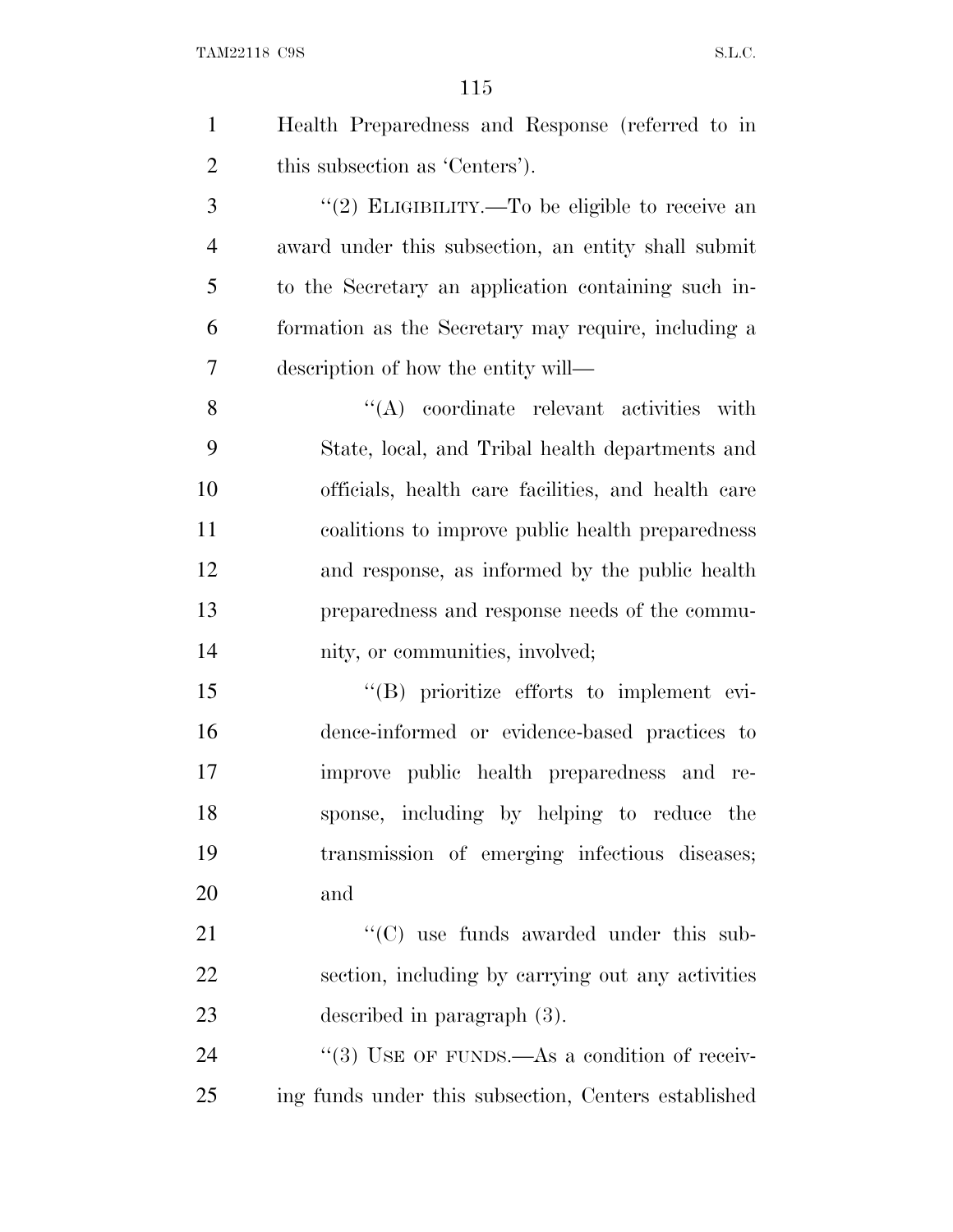or supported shall carry out activities to advance public health preparedness and response capabilities, which may include by—

 ''(A) identifying, translating, and dissemi- nating promising research findings or strategies into evidence-informed or evidence-based prac- tices to inform preparedness for, and responses to, chemical, biological, radiological, or nuclear threats, including emerging infectious diseases, and other public health emergencies, which may include conducting research related to public health preparedness and response systems;

13 ''(B) improving awareness of such evi- dence-informed or evidence-based practices and other relevant scientific or public health infor- mation among health care professionals, public health professionals, other stakeholders, and the public, including through the development, eval- uation, and dissemination of trainings and training materials, consistent with section  $2802(b)(2)$ , as applicable and appropriate, to support preparedness for, and responses to, 23 such threats;

24  $\cdot$  (C) utilizing and expanding relevant tech-nological and analytical capabilities to inform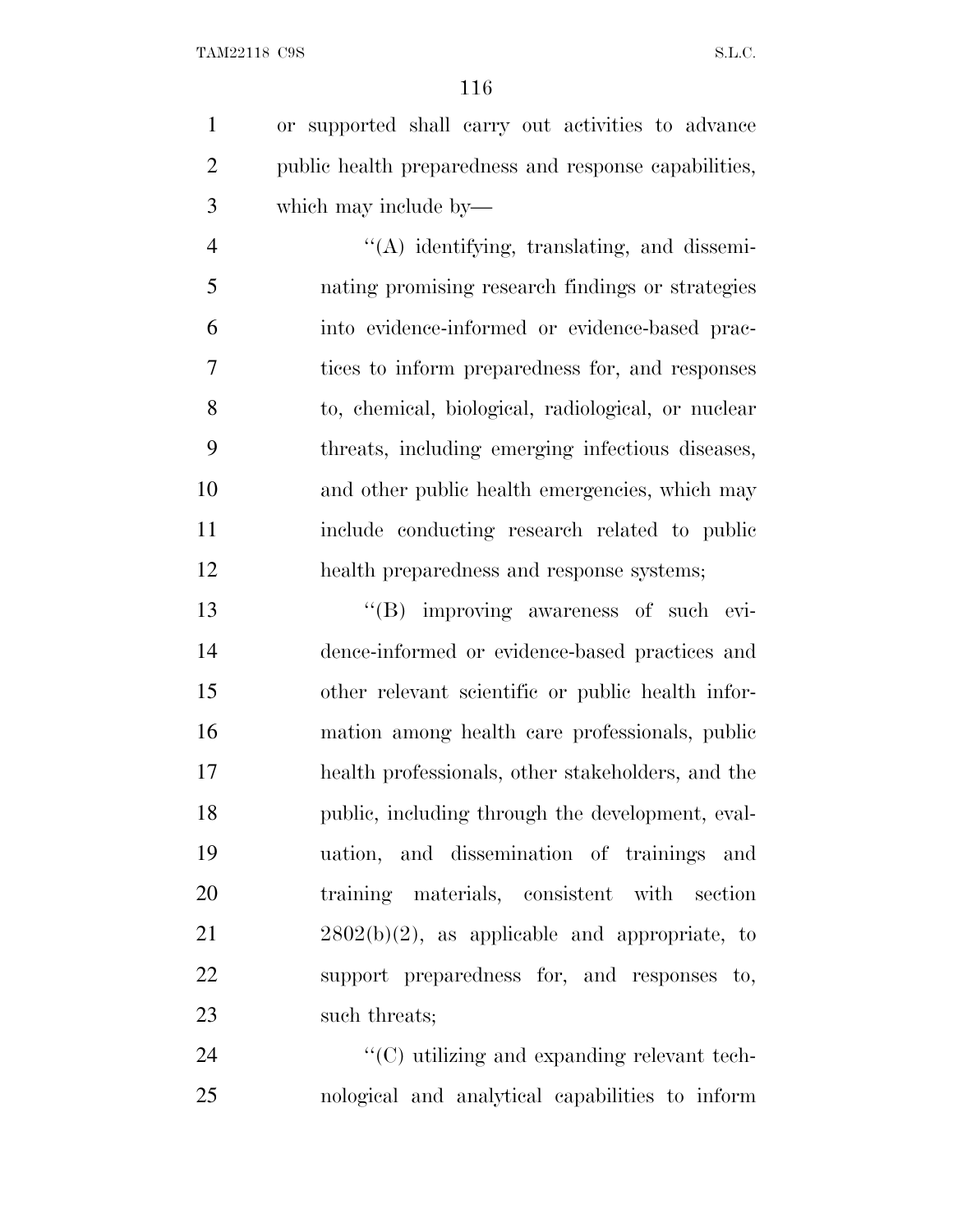| public health and medical preparedness and re- |
|------------------------------------------------|
| sponse efforts;                                |

 ''(D) expanding activities, including through public-private partnerships, related to public health preparedness and response, in- cluding participation in drills and exercises and training public health experts, as appropriate; and

 $"({\rm E})$  providing technical assistance and ex- pertise related to responses to public health emergencies, as appropriate, to State, local, and Tribal health departments and other entities 13 pursuant to paragraph  $(2)(A)$ .

 ''(4) DISTRIBUTION OF AWARDS.—In awarding grants, contracts, or cooperative agreements under this subsection, the Secretary shall support not fewer than 10 Centers, subject to the availability of appropriations, and ensure that such awards are eq- uitably distributed among the geographical regions of the United States.''; and

21 (2) in subsection  $(f)(1)(C)$ , by striking ", of which \$5,000,000 shall be used to carry out para-graphs (3) through (5) of such subsection''.

 (b) REPEAL.—Section 319G of the Public Health Service Act (42 U.S.C. 247d-7) is repealed.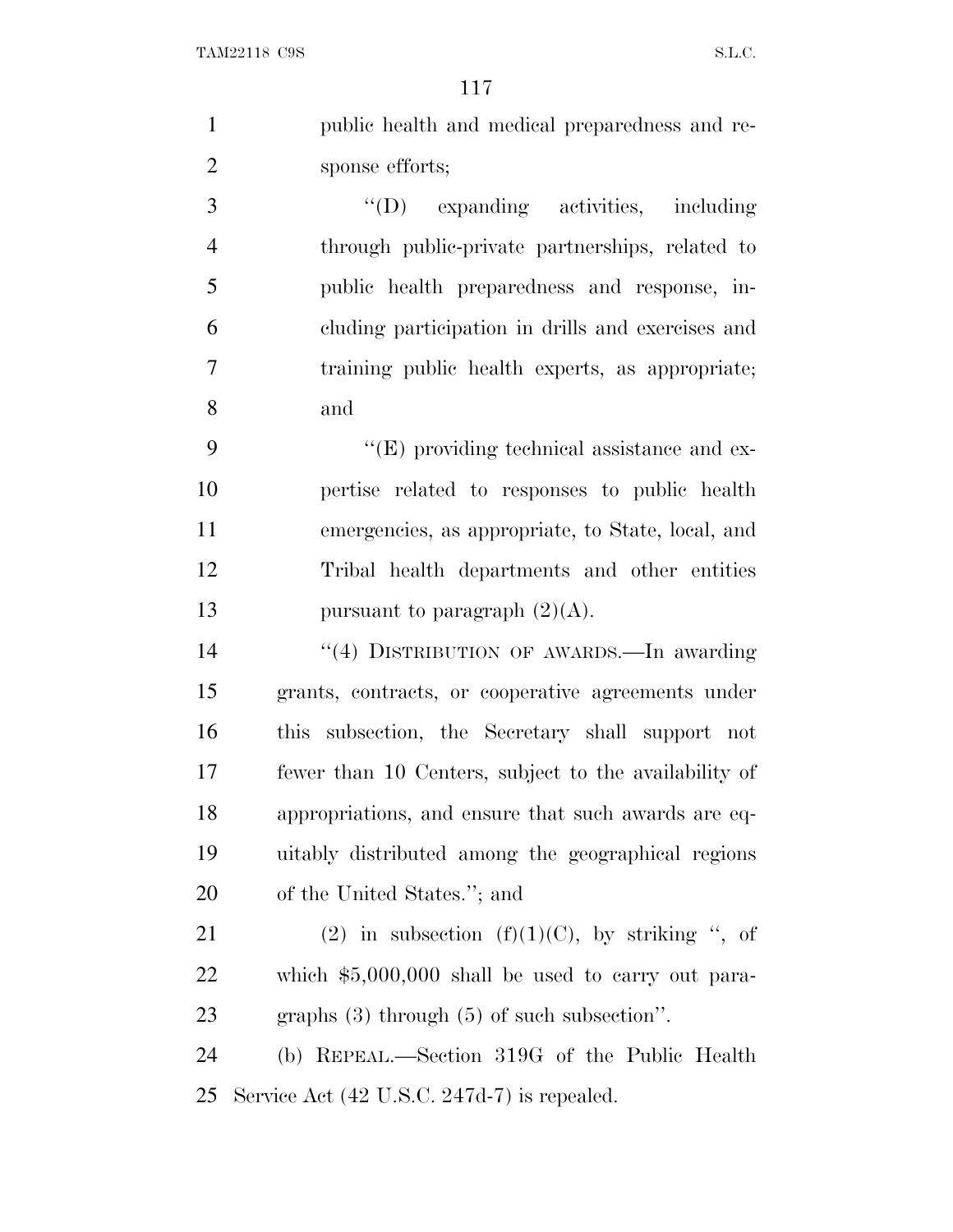| 1              | SEC. 232. VACCINE DISTRIBUTION PLANS.                  |
|----------------|--------------------------------------------------------|
| $\overline{2}$ | Section 319A of the Public Health Service Act (42)     |
| 3              | U.S.C. $247d-1$ ) is amended—                          |
| $\overline{4}$ | $(1)$ in subsection $(a)$ —                            |
| 5              | $(A)$ by inserting ", or other federally pur-          |
| 6              | chased vaccine to address another pandemic"            |
| 7              | before the period at the end of the first sen-         |
| 8              | tence; and                                             |
| 9              | (B) by inserting "or other pandemic" be-               |
| 10             | fore the period at the end of the second sen-          |
| 11             | tence; and                                             |
| 12             | $(2)$ in subsection (d), by inserting "or other        |
|                |                                                        |
| 13             | pandemics" after "influenza pandemics".                |
| 14             | TITLE III-ACCELERATING RE-                             |
| 15             | <b>COUNTER-</b><br><b>SEARCH AND</b>                   |
| 16             | <b>MEASURE DISCOVERY</b>                               |
| 17             | SEC. 301. RESEARCH AND ACTIVITIES RELATED TO LONG-     |
| 18             | TERM HEALTH EFFECTS OF SARS-COV-2 IN-                  |
| 19             | FECTION.                                               |
| 20             | (a) IN GENERAL.—The Secretary of Health and            |
| 21             | Human Services shall, as appropriate—                  |
| 22             | (1) continue to conduct or support basic, clin-        |
| 23             | ical, epidemiological, behavioral, and translational   |
| 24             | research and public health surveillance related to the |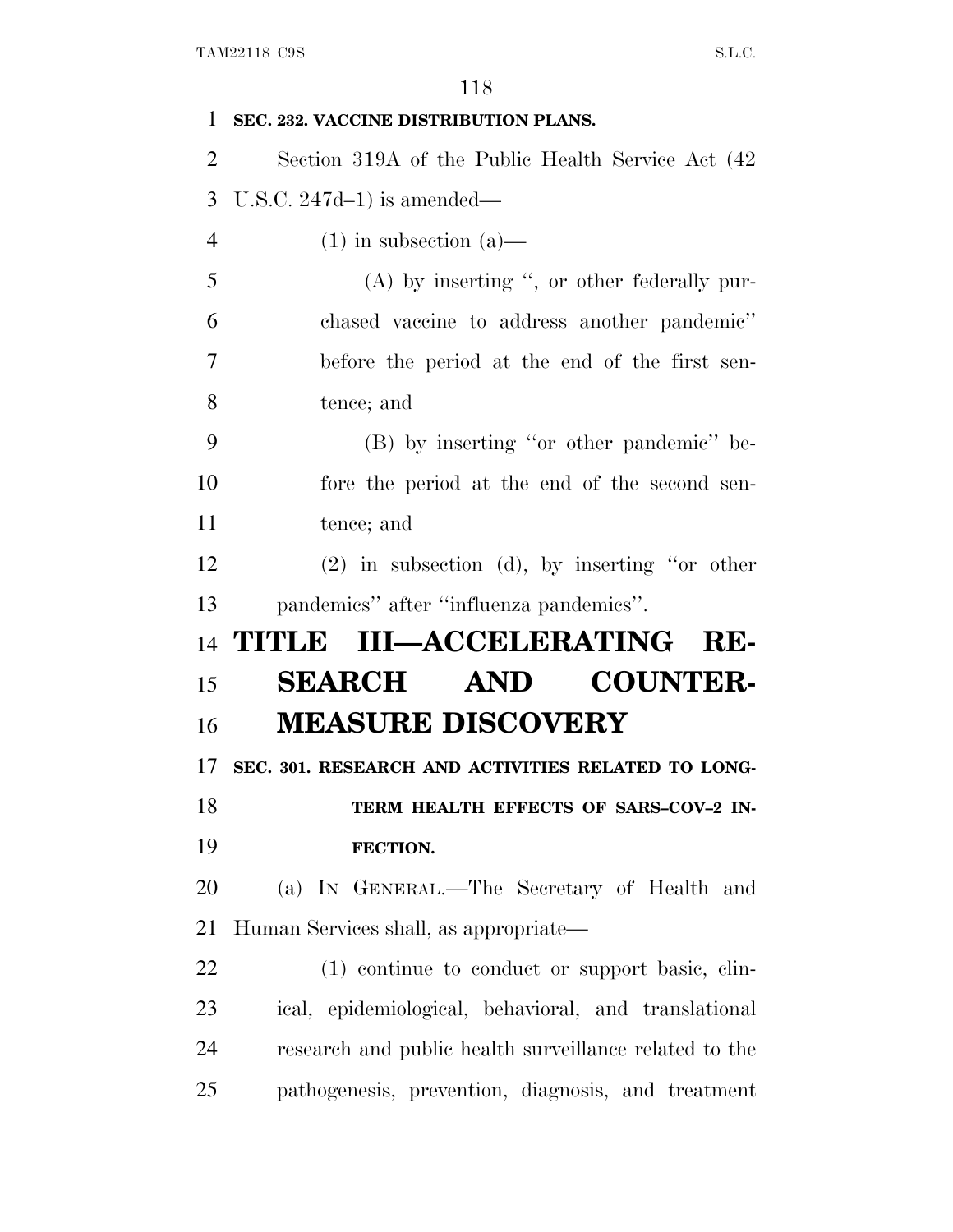TAM22118 C9S S.L.C.

 of the long-term health effects of SARS–CoV–2 in-fection; and

 (2) in consultation with health professional as- sociations, researchers, and other relevant experts, develop and inform recommendations, guidance, and provide educational materials for health care pro- viders and the general public on the long-term ef- fects of SARS–CoV–2 infection, consistent with the findings of studies and research under paragraph (1).

 (b) ANNUAL REPORTS.—Not later than 1 year after the date of enactment of this Act, and annually thereafter for the next 4 years, the Secretary of Health and Human Services shall prepare and submit a report to the Com- mittee on Health, Education, Labor, and Pensions of the Senate and the Committee on Energy and Commerce of the House of Representatives regarding an overview of the research conducted or supported under this section and any relevant findings. Such reports may include informa- tion about how the research and relevant findings under this section relate to other research efforts supported by other public or private entities.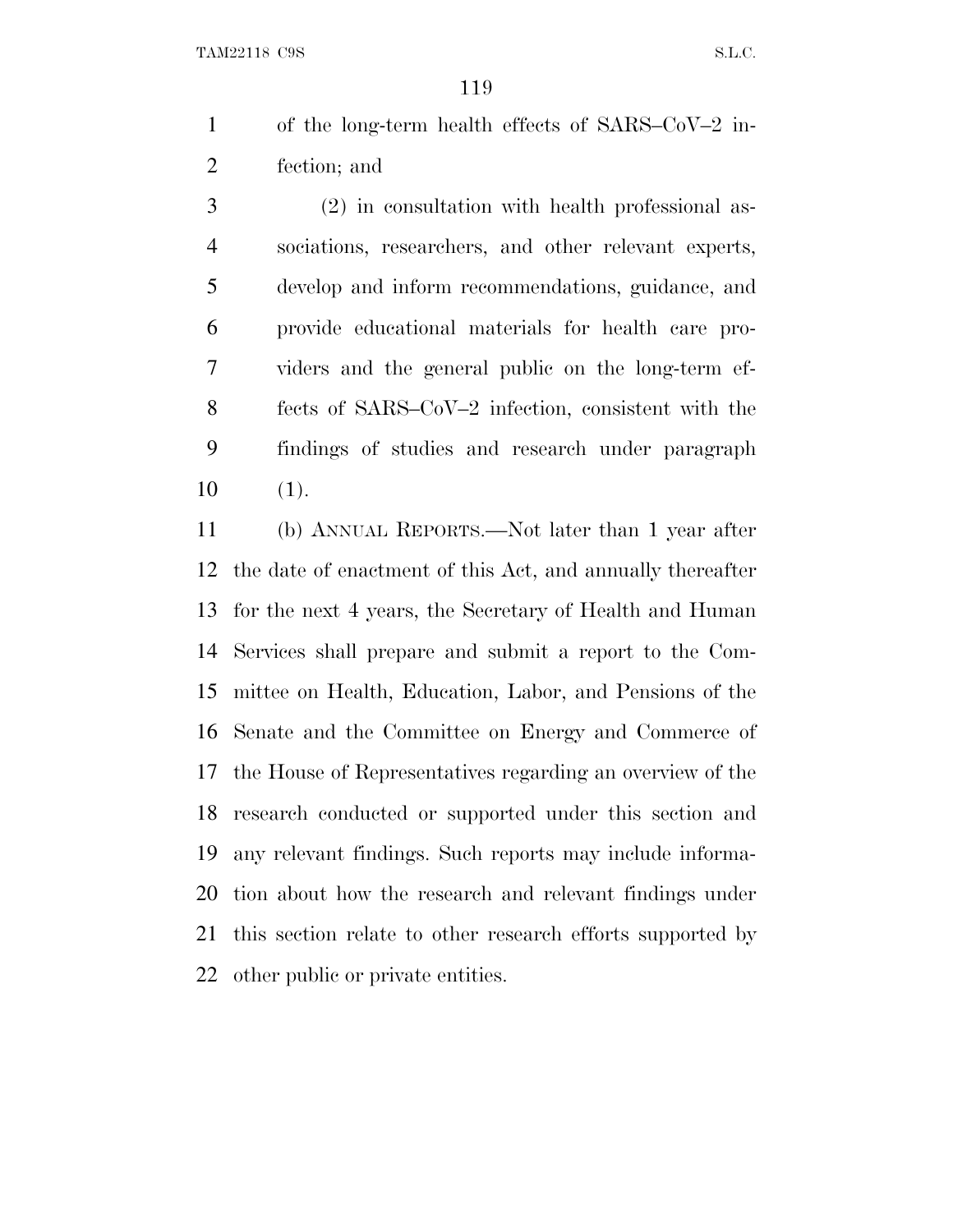## **SEC. 302. RESEARCH CENTERS FOR PATHOGENS OF PAN-DEMIC CONCERN.**

 Subpart 6 of part C of title IV of the Public Health Service Act is amended by inserting after section 447C (42 U.S.C. 285f–4) the following:

#### **''SEC. 447D. RESEARCH CENTERS FOR PATHOGENS OF PAN-DEMIC CONCERN.**

 ''(a) I<sup>N</sup> GENERAL.—The Director of the Institute, in collaboration, as appropriate, with the directors of applica- ble institutes, centers, and divisions of the National Insti- tutes of Health, the Assistant Secretary for Preparedness and Response, and the Director of the Biomedical Ad- vanced Research and Development Authority, shall estab- lish or continue a multidisciplinary research program to advance the discovery and preclinical development of med- ical products for priority virus families and other viral pathogens with a significant potential to cause a pan-demic, through support for research centers.

 ''(b) USES OF FUNDS.—The Director of the Institute shall award funding through grants, contracts, or coopera- tive agreements to public or private entities to provide support for research centers described in subsection (a) for the purpose of—

24  $\frac{1}{2}$  (1) conducting basic research through pre-clinical development of new medical products or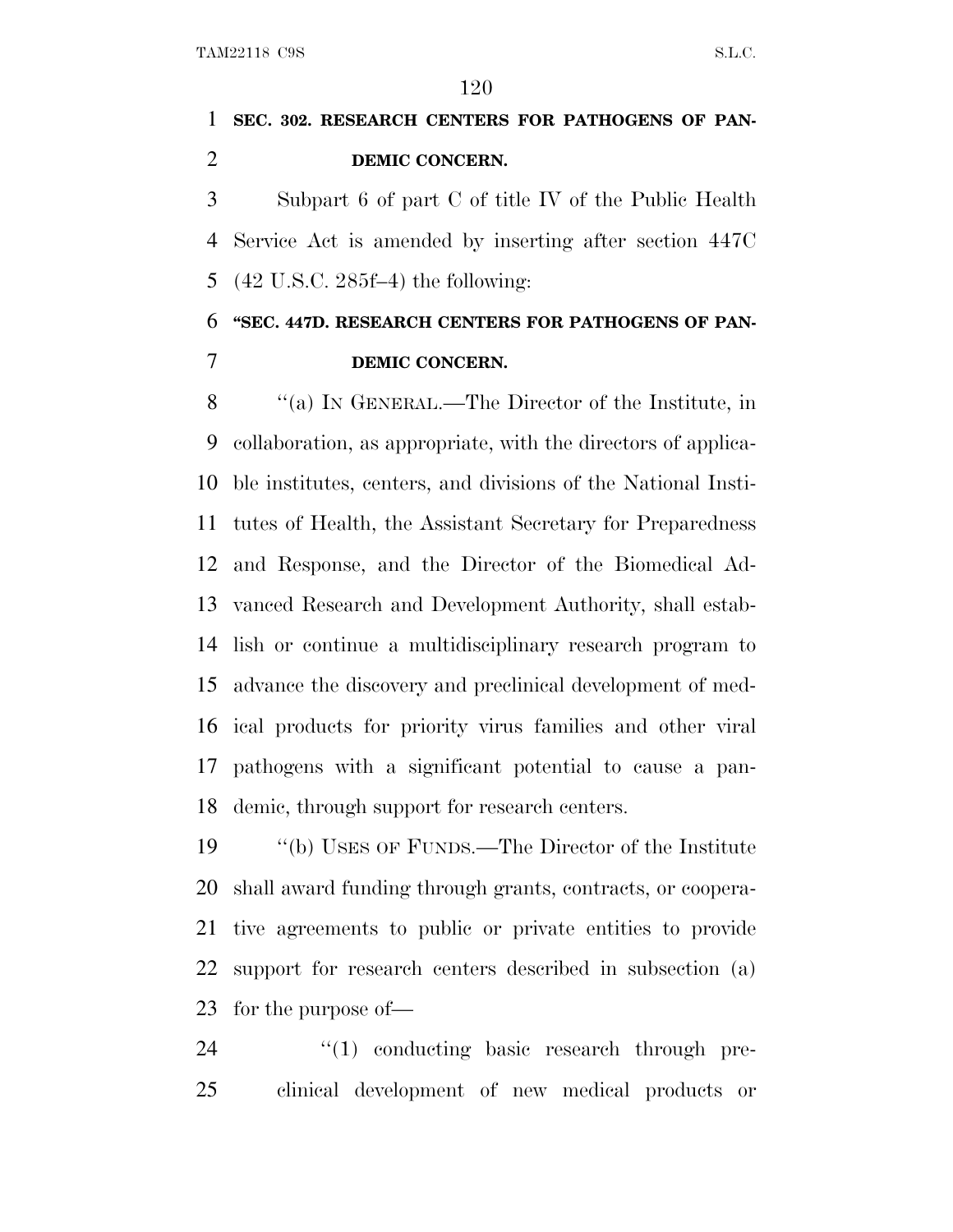TAM22118 C9S S.L.C.

| $\mathbf{1}$   | technologies, including platform technologies, to ad-       |
|----------------|-------------------------------------------------------------|
| $\overline{2}$ | dress pathogens of pandemic concern;                        |
| 3              | $"(2)$ identifying potential targets for the ra-            |
| $\overline{4}$ | peutic candidates, including antivirals, to treat such      |
| 5              | pathogens;                                                  |
| 6              | "(3) identifying existing medical products with             |
| 7              | the potential to address such pathogens, including          |
| 8              | candidates that could be used in outpatient settings;       |
| 9              | and                                                         |
| 10             | "(4) carrying out or supporting other research              |
| 11             | related to medical products to address such patho-          |
| 12             | gens, as determined appropriate by the Director.            |
| 13             | "(c) COORDINATION.—The Director of the Institute            |
| 14             | shall, as appropriate, provide for the coordination of ac-  |
| 15             | tivities among the centers described in subsection (a), in- |
| 16             | cluding through—                                            |
| 17             | $\lq(1)$ facilitating the exchange of information           |
| 18             | and regular communication among the centers, as             |
| 19             | appropriate; and                                            |
| 20             | $\lq(2)$ requiring the periodic preparation and sub-        |
| 21             | mission to the Director of reports on the activities        |
| 22             | of each center.                                             |
| 23             | "(d) PRIORITY.—In awarding funding through                  |
| 24             | grants, contracts, or cooperative agreements under sub-     |
| 25             | section (a), the Director of the Institute shall, as appro- |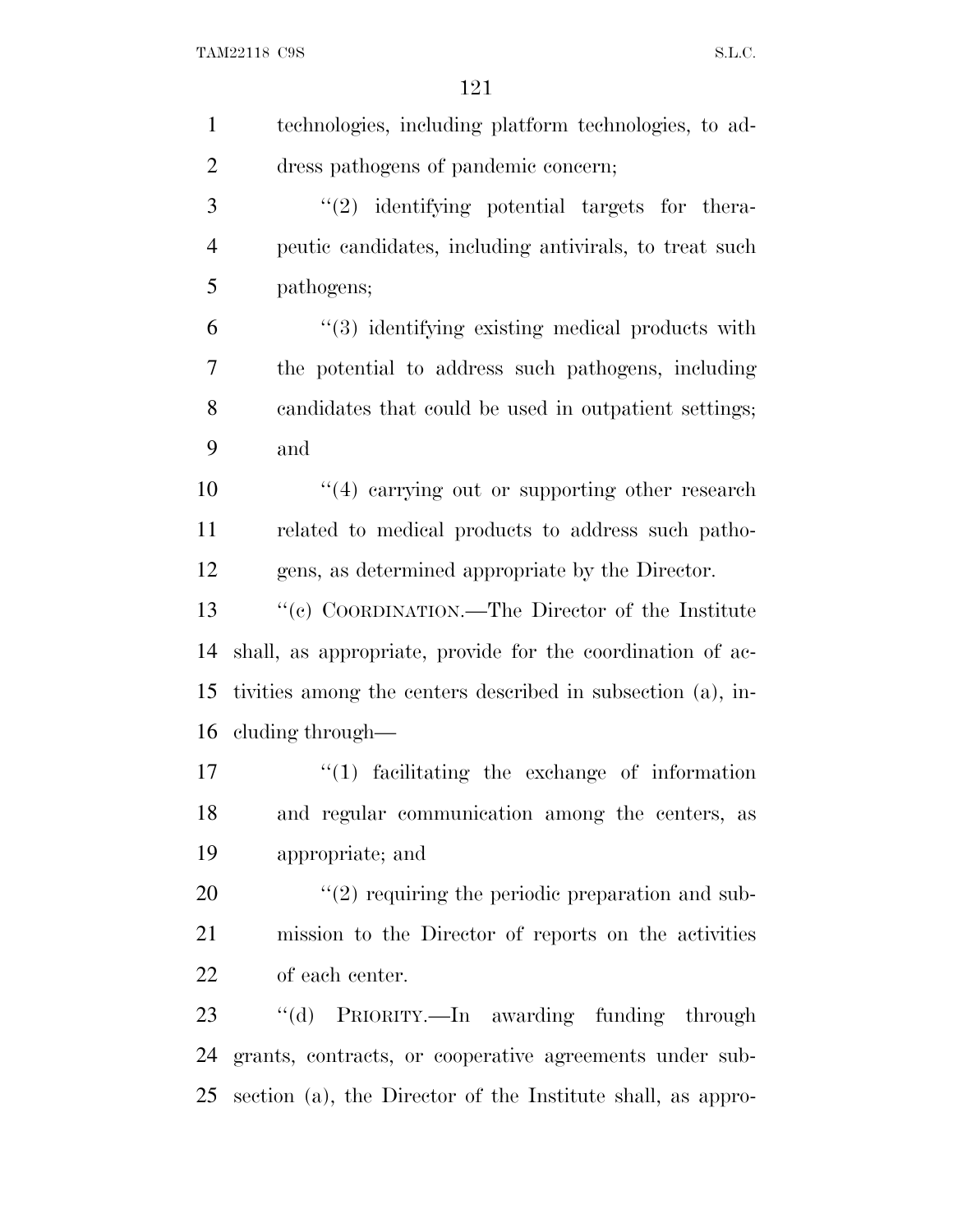priate, give priority to applicants with existing frameworks and partnerships, as applicable, to support the advance-ment of such research.

 ''(e) COLLABORATION.—The Director of the Institute shall—

 $(1)$  collaborate with the heads of other appro- priate Federal departments, agencies, and offices with respect to the identification of additional pri- ority virus families and other viral pathogens with a significant potential to cause a pandemic; and

11 ''(2) collaborate with the Director of the Bio- medical Advanced Research and Development Au- thority with respect to the research conducted by centers described in subsection (a), including, as ap- propriate, providing any updates on the research ad- vancements made by such centers, identifying any advanced research and development needs for such countermeasures, consistent with section 319L(a)(6), and taking into consideration existing manufacturing capacity and future capacity needs for such medical products or technologies, including platform technologies, supported by the centers de-scribed in subsection (a).

 ''(f) SUPPLEMENT, NOT SUPPLANT.—Any support received by a center described in subsection (a) under this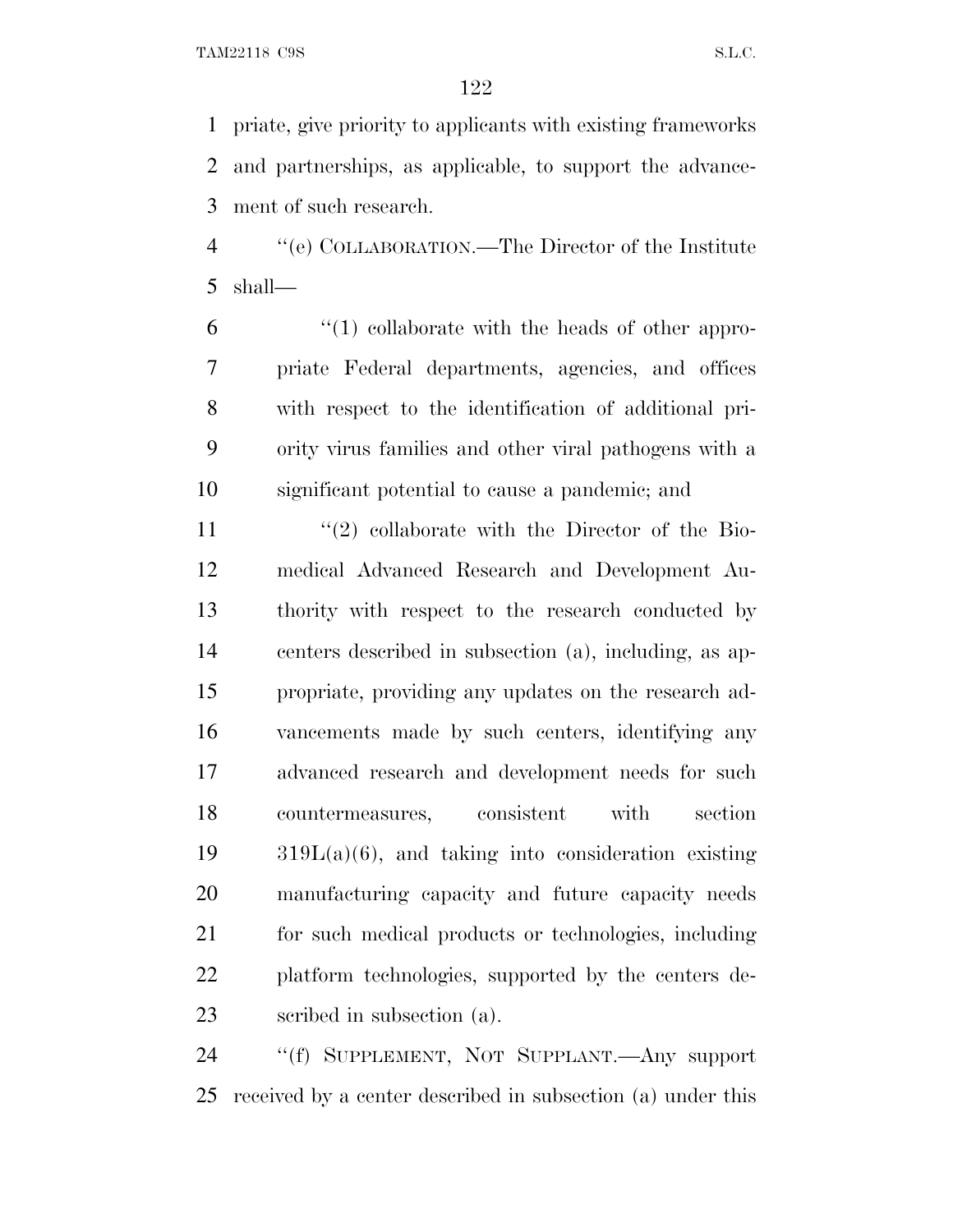section shall be used to supplement, and not supplant, other public or private support for activities authorized to be supported.''.

 **SEC. 303. IMPROVING MEDICAL COUNTERMEASURE RE-SEARCH COORDINATION.**

 Section 402(b) in the Public Health Service Act (42 U.S.C. 282(b)) is amended—

 (1) in paragraph (24), by striking ''and'' at the end;

 (2) in paragraph (25), by striking the period 11 and inserting "; and"; and

 (3) by inserting after paragraph (25) the fol-lowing:

14 ''(26) shall consult with the Assistant Secretary for Preparedness and Response, the Director of the Biomedical Advanced Research and Development Authority, the Director of the Centers for Disease Control and Prevention, and the heads of other Fed- eral agencies and offices, as appropriate, regarding research needs to advance medical countermeasures to diagnose, mitigate, prevent, or treat harm from any biological agent or toxin, including emerging in- fectious diseases, chemical, radiological, or nuclear agent that may cause a public health emergency or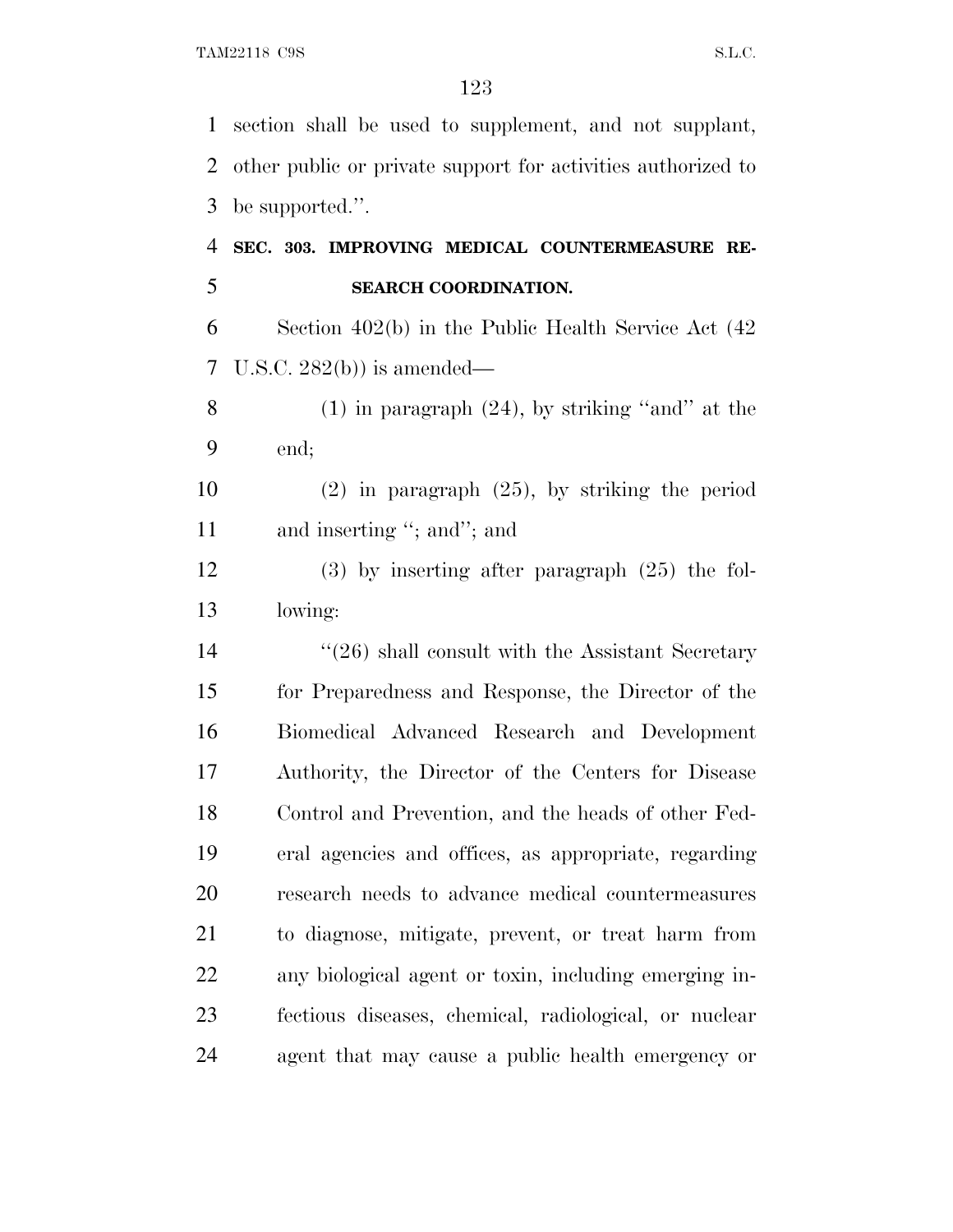other research needs related to emerging public health threats.''.

### **SEC. 304. ACCESSING SPECIMEN SAMPLES AND DIAG-NOSTIC TESTS.**

 (a) IMPROVING RESEARCH AND DEVELOPMENT OF MEDICAL COUNTERMEASURES FOR NOVEL PATHO-GENS.—

8 (1) SAMPLE ACCESS.—Not later than 1 year after the date of enactment of this Act, the Sec- retary of Health and Human Services (referred to in this subsection as the ''Secretary'') shall make pub-12 licly available policies and procedures related to pub- lic and private entities accessing specimens of, or specimens containing, pathogens or suitable surro- gates for, or alternatives to, such pathogens as the Secretary determines appropriate to support public health preparedness and response activities or bio- medical research for purposes of the development and validation, as applicable, of medical products to address emerging infectious diseases and for use to otherwise respond to emerging infectious diseases. Such policies and procedures shall take into account, as appropriate, any applicable existing Federal re-sources.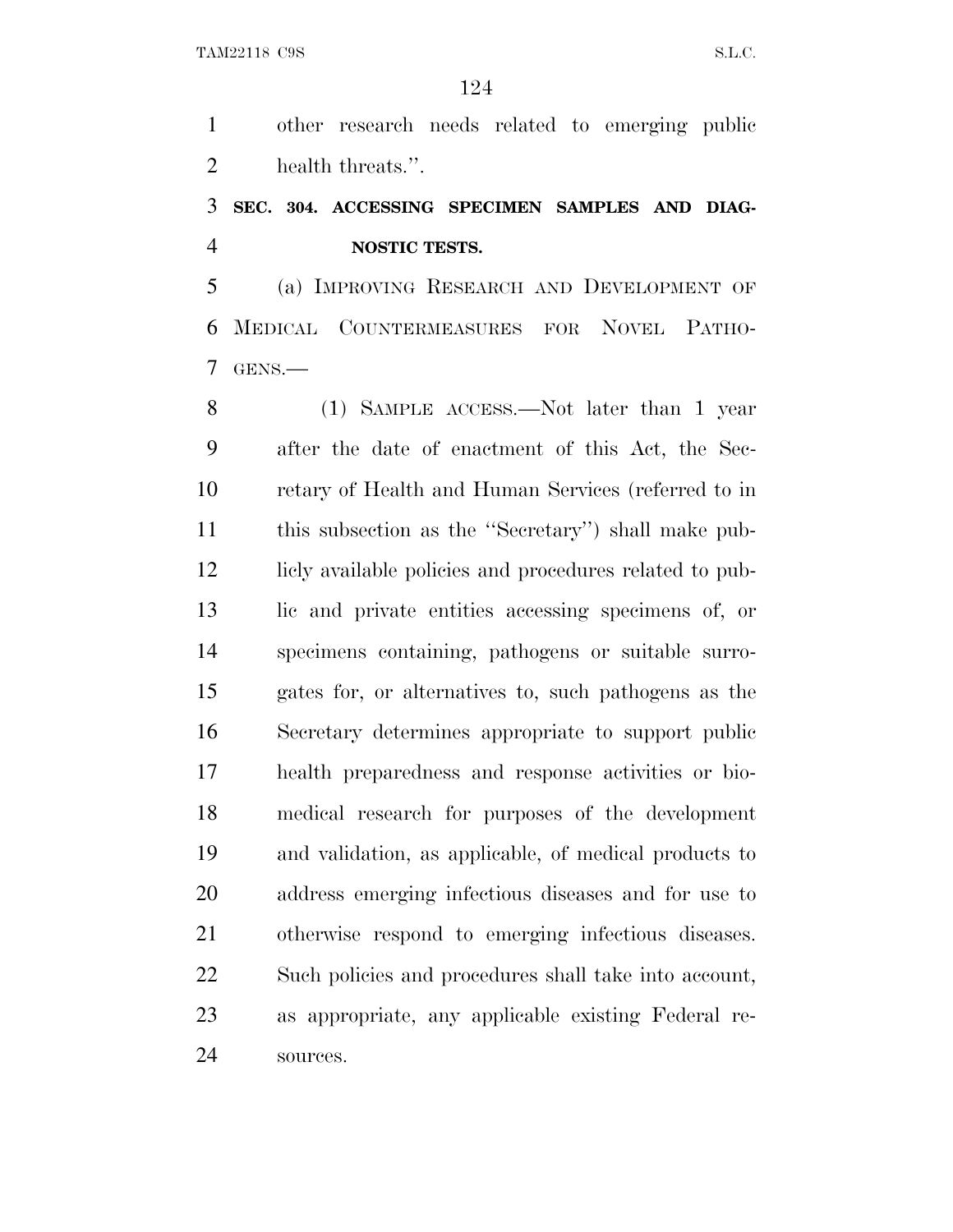| $\mathbf{1}$   | (2) GUIDANCE.—The Secretary shall issue                                           |
|----------------|-----------------------------------------------------------------------------------|
| $\overline{2}$ | guidance regarding the procedures for carrying out                                |
| 3              | $\frac{1}{2}$ paragraph $(1)$ , including—                                        |
| $\overline{4}$ | (A) the method for requesting such sam-                                           |
| 5              | ples;                                                                             |
| 6              | (B) considerations for sample availability                                        |
| $\tau$         | and use of suitable surrogates or alternatives to                                 |
| 8              | such pathogens, as appropriate, including appli-                                  |
| 9              | cable safeguard and security measures; and                                        |
| 10             | (C) information required to be provided in                                        |
| 11             | order to receive such samples or suitable surro-                                  |
| 12             | gates or alternatives.                                                            |
| 13             | (b)<br>EARLIER DEVELOPMENT OF<br>DIAGNOSTIC                                       |
| 14             | TESTS.—Title III of the Public Health Service Act is                              |
| 15             | amended by inserting after section 319A (42 U.S.C.                                |
|                | 16 $247d-1$ ) the following:                                                      |
| 17             | "SEC.<br>319B.<br><b>EARLIER</b><br><b>DEVELOPMENT</b><br>OF<br><b>DIAGNOSTIC</b> |
| 18             | TESTS.                                                                            |
| 19             | "The Secretary may contract with public and private"                              |
| 20             | entities, as appropriate, to increase capacity in the rapid                       |
| 21             | development, validation, manufacture, and dissemination                           |
| 22             | of diagnostic tests, as appropriate, to State, local, and                         |
| 23             | Tribal health departments and other appropriate entities                          |
|                | 24 for immediate public health response activities to address                     |

an emerging infectious disease with respect to which a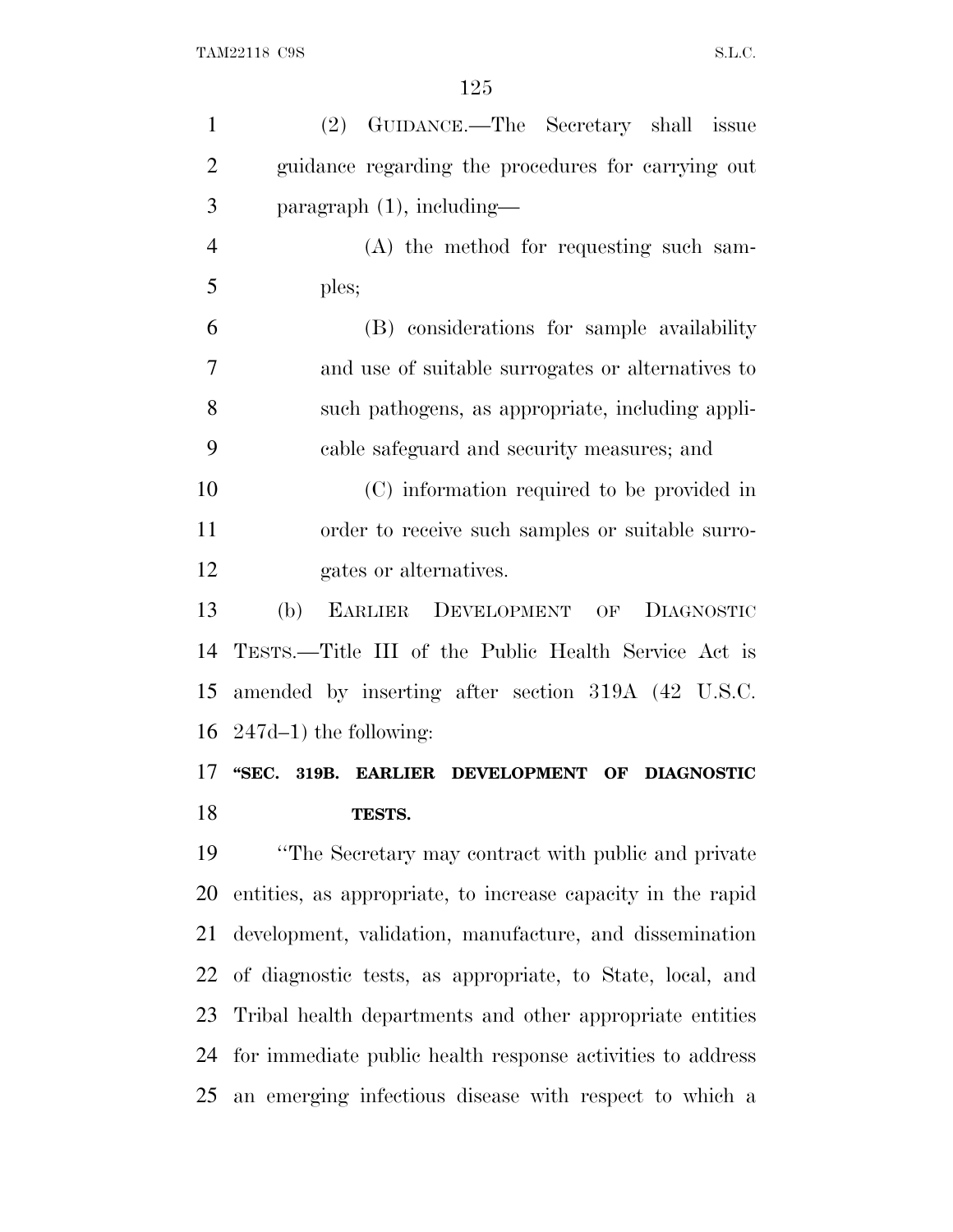public health emergency is declared under section 319, or that has significant potential to cause such a public health emergency.''.

|    | <b>IV-MODERNIZING</b><br>4 TITLE<br>AND            |
|----|----------------------------------------------------|
| 5  | STRENGTHENING THE<br>SUP-                          |
| 6  | PLY CHAIN FOR VITAL MED-                           |
| 7  | <b>ICAL PRODUCTS</b>                               |
| 8  | SEC. 401. WARM BASE MANUFACTURING CAPACITY FOR     |
| 9  | MEDICAL COUNTERMEASURES.                           |
| 10 | (a) IN GENERAL.—Section 319L of the Public         |
| 11 | Health Service Act (42 U.S.C. 247d–7e) is amended— |
| 12 | $(1)$ in subsection $(a)(6)(B)$ —                  |
| 13 | $(A)$ by redesignating clauses (iv) and (v) as     |
| 14 | clauses $(v)$ and $(vi)$ , respectively;           |
| 15 | (B) by inserting after clause (iii), the fol-      |
| 16 | lowing:                                            |
| 17 | "(iv) activities to support, maintain,             |
| 18 | and improve domestic manufacturing surge           |
| 19 | capacity and capabilities, as appropriate,         |
| 20 | including through the utilization of ad-           |
| 21 | vanced manufacturing and platform tech-            |
| 22 | nologies, to increase the availability of          |
| 23 | products that are or may become qualified          |
| 24 | countermeasures or qualified pandemic or           |
| 25 | epidemic products;"; and                           |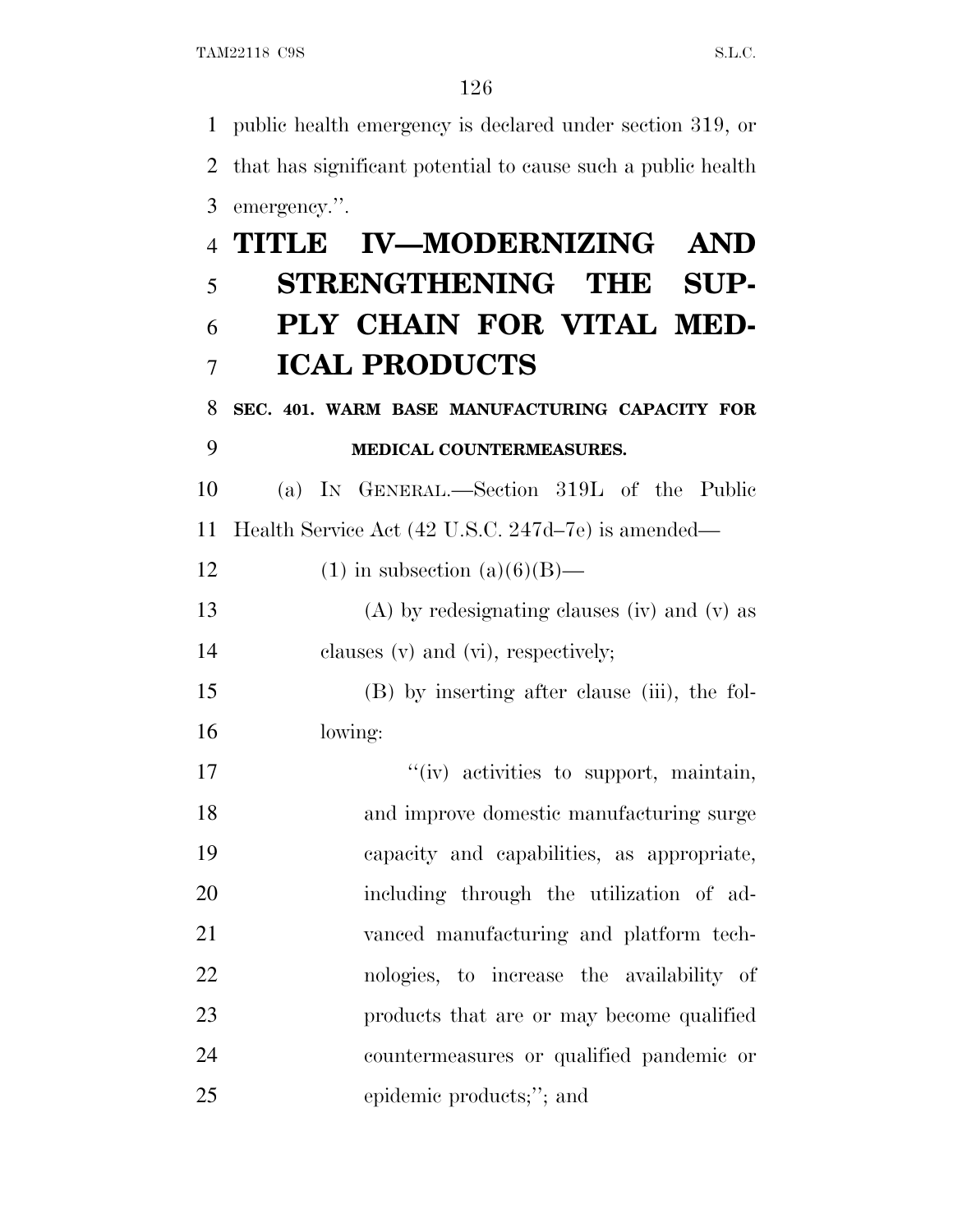| $\mathbf{1}$   | (C) in clause (vi) (as so redesignated), by      |
|----------------|--------------------------------------------------|
| $\overline{2}$ | inserting "manufacturing," after "improve-       |
| 3              | $ment,$ ";                                       |
| $\overline{4}$ | $(2)$ in subsection $(b)$ —                      |
| 5              | $(A)$ in the first sentence of paragraph $(1)$ , |
| 6              | by inserting "support for domestic manufac-      |
| 7              | turing surge capacity and capabilities," after   |
| 8              | "initiatives for innovation,"; and               |
| 9              | $(B)$ in paragraph $(2)$ —                       |
| 10             | (i) in subparagraph $(B)$ , by striking          |
| 11             | "and" at the end;                                |
| 12             | (ii) by redesignating subparagraph               |
| 13             | $(C)$ as subparagraph $(D)$ ; and                |
| 14             | (iii) by inserting after subparagraph            |
| 15             | $(B)$ , the following:                           |
| 16             | "(C) activities to support, maintain, and        |
| 17             | improve domestic manufacturing surge capacity    |
| 18             | capabilities, as appropriate, including<br>and   |
| 19             | through the utilization of advanced manufac-     |
| 20             | turing and platform technologies, to increase    |
| 21             | the availability of products that are or may be- |
| 22             | qualified countermeasures or qualified<br>come   |
| 23             | pandemic or epidemic products; and";             |
| 24             | $(3)$ in subsection $(e)$ —                      |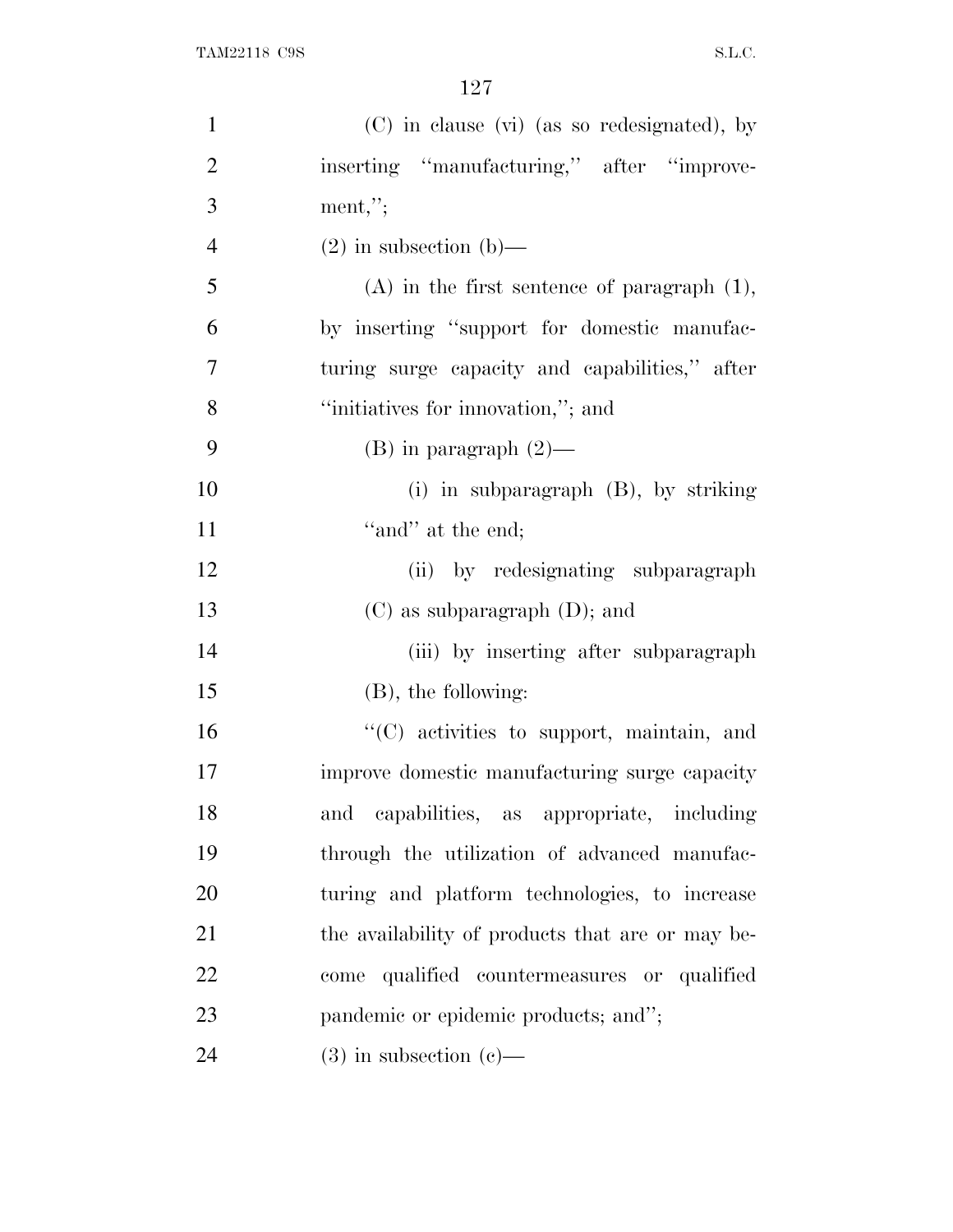| $\mathbf{1}$<br>(A) in paragraph $(2)(B)$ , by inserting be-       |  |
|--------------------------------------------------------------------|--|
| $\overline{2}$<br>fore the semicolon ", including through the es-  |  |
| 3<br>tablishment and maintenance of domestic man-                  |  |
| $\overline{4}$<br>ufacturing surge capacity and capabilities, con- |  |
| 5<br>sistent with subsection $(a)(6)(B)(iv)$ ;                     |  |
| 6<br>$(B)$ in paragraph $(4)$ —                                    |  |
| $\tau$<br>(i) in subparagraph $(A)$ —                              |  |
| 8<br>(I) in clause $(i)$ —                                         |  |
| 9<br>$(aa)$ in subclause $(I)$ , by                                |  |
| 10<br>striking "and" at the end; and                               |  |
| 11<br>(bb) by adding at the end                                    |  |
| 12<br>the following:                                               |  |
| 13<br>"(III) facilitating such commu-                              |  |
| 14<br>nication, as appropriate, regarding                          |  |
| 15<br>manufacturing surge capacity and ca-                         |  |
| 16<br>pabilities with respect to qualified                         |  |
| 17<br>countermeasures and qualified pan-                           |  |
| 18<br>demic or epidemic products to prepare                        |  |
| 19<br>for, or respond to, a public health                          |  |
| 20<br>emergency or potential public health                         |  |
| 21<br>emergency; and                                               |  |
| 22<br>$\lq\lq (IV)$ facilitating such commu-                       |  |
| 23<br>nication, as appropriate and in a man-                       |  |
| 24<br>ner that does not compromise national                        |  |
| 25<br>security, with respect to potential eli-                     |  |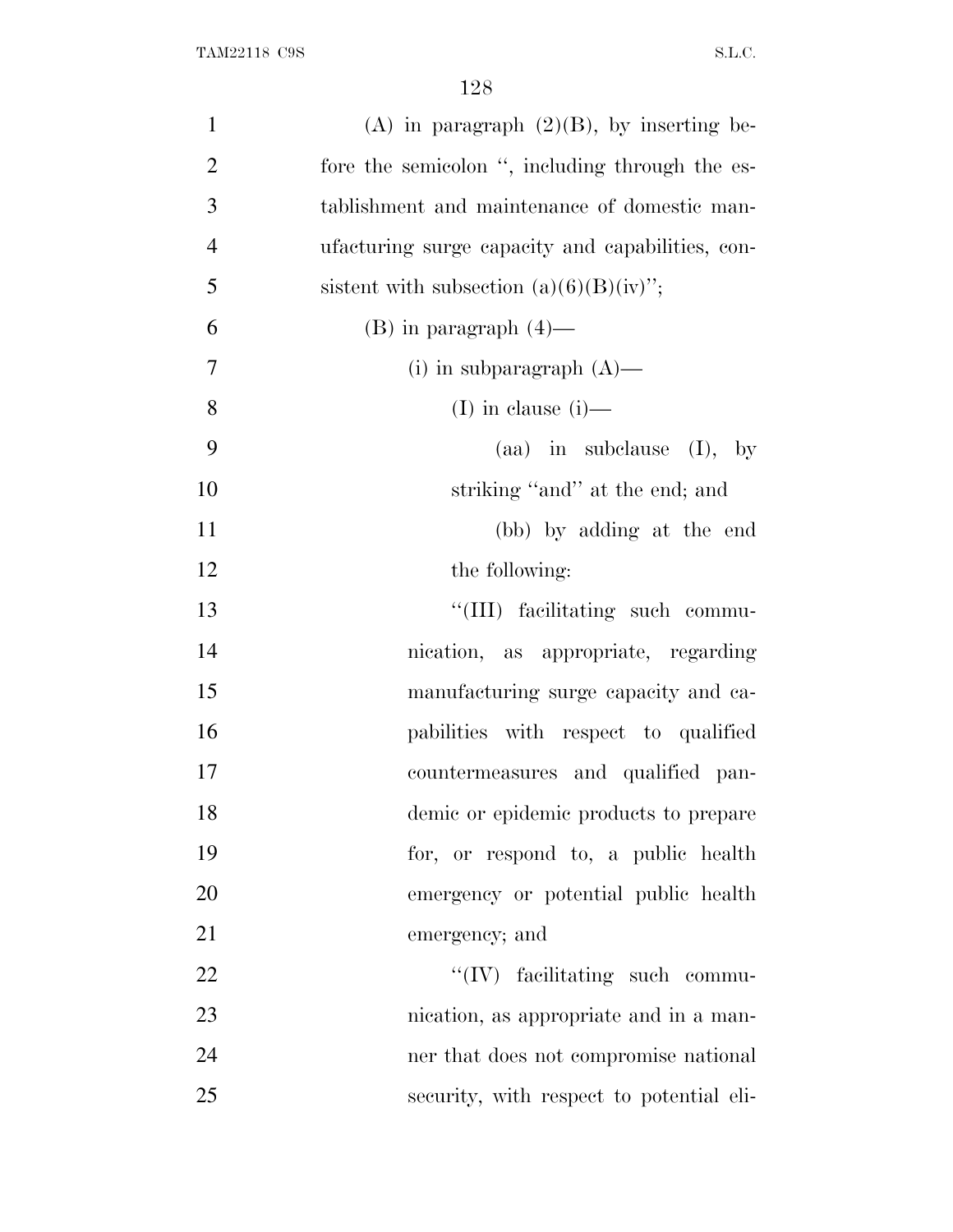| gibility for the material threat medical     |
|----------------------------------------------|
|                                              |
| countermeasure priority review vouch-        |
| er program under section 565A of the         |
| Federal Food, Drug, and Cosmetic             |
| Act;";                                       |
| $(II)$ in clause $(ii)(III)$ , by striking   |
| "and" at the end;                            |
| (III) by redesignating clause (iii)          |
| as clause (iv); and                          |
| (IV) by inserting after clause (ii),         |
| the following:                               |
| "(iii) communicate regularly with enti-      |
| ties in receipt of an award pursuant to      |
| subparagraph $(B)(v)$ , and facilitate com-  |
| munication between such entities and other   |
| entities in receipt of an award pursuant to  |
| subparagraph $(B)(iv)$ , as appropriate, for |
| purposes of planning regarding the avail-    |
| ability of countermeasures and the mainte-   |
| nance of domestic manufacturing surge ca-    |
| pacity and capabilities, including any       |
| planned uses of such capacity and capabili-  |
| ties in the near- and mid-term, and identi-  |
| fication of any significant challenges re-   |
|                                              |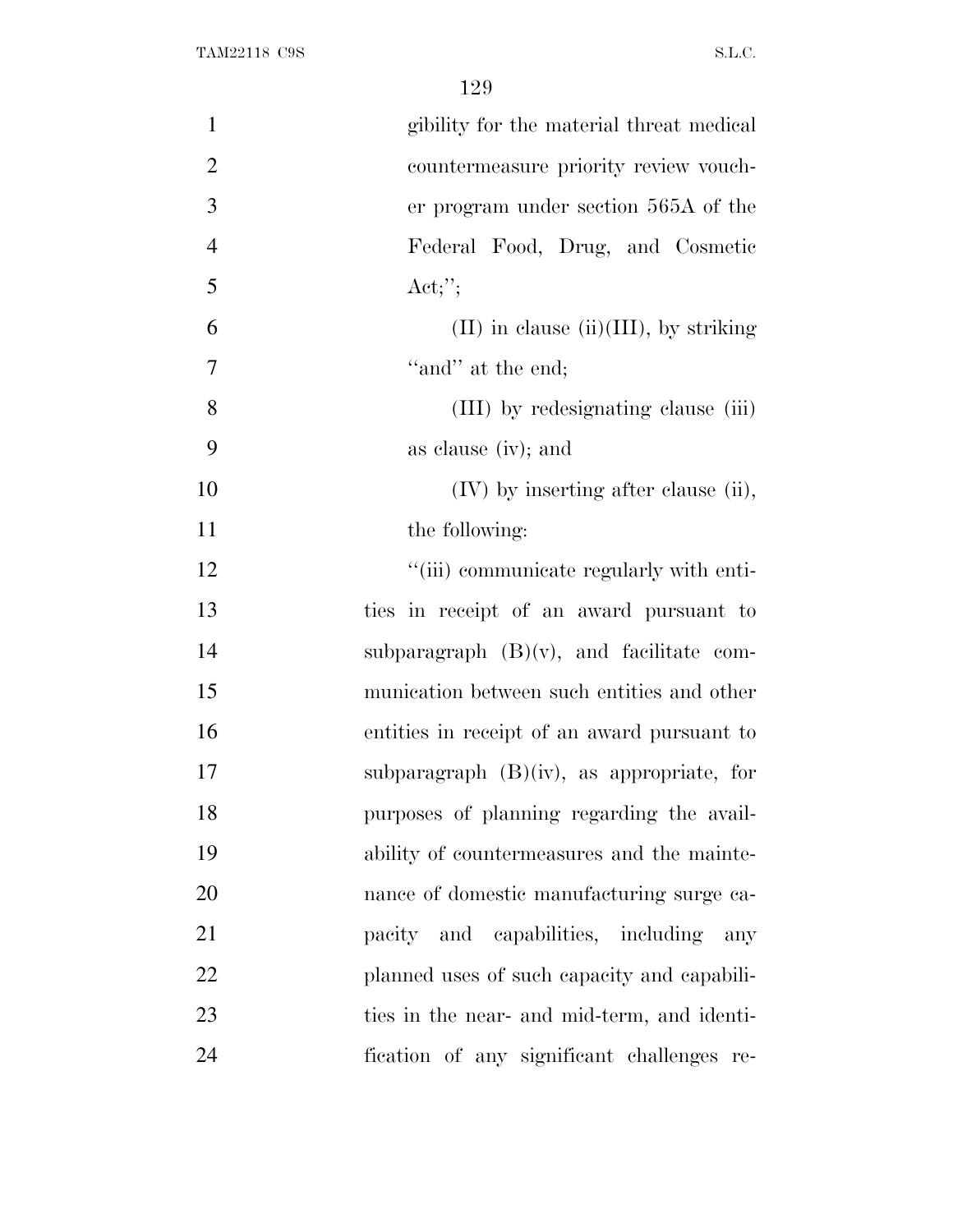| $\mathbf{1}$   | lated to the long-term maintenance of such   |
|----------------|----------------------------------------------|
| $\overline{2}$ | capacity and capabilities; and";             |
| 3              | (ii) in subparagraph $(B)$ —                 |
| $\overline{4}$ | (I) in clause (iii), by striking             |
| 5              | "and" at the end;                            |
| 6              | $(II)$ in clause (iv), by striking the       |
| 7              | period and inserting "; and"; and            |
| 8              | (III) by adding at the end the               |
| 9              | following:                                   |
| 10             | "(v) award contracts, grants, and co-        |
| 11             | operative agreements and enter into other    |
| 12             | transactions to support, maintain, and im-   |
| 13             | prove domestic manufacturing surge capac-    |
| 14             | ity and capabilities, including through sup- |
| 15             | porting flexible or advanced manufac-        |
| 16             | turing, to ensure that additional capacity   |
| 17             | is available to rapidly manufacture prod-    |
| 18             | ucts that are or may become qualified        |
| 19             | countermeasures or qualified pandemic or     |
| 20             | epidemic products in the event of a public   |
| 21             | health emergency declaration or significant  |
| 22             | potential for a public health emergency.";   |
| 23             | (iii) in subparagraph $(C)$ —                |
| 24             | in clause (i), by striking<br>(I)            |
| 25             | "and" at the end;                            |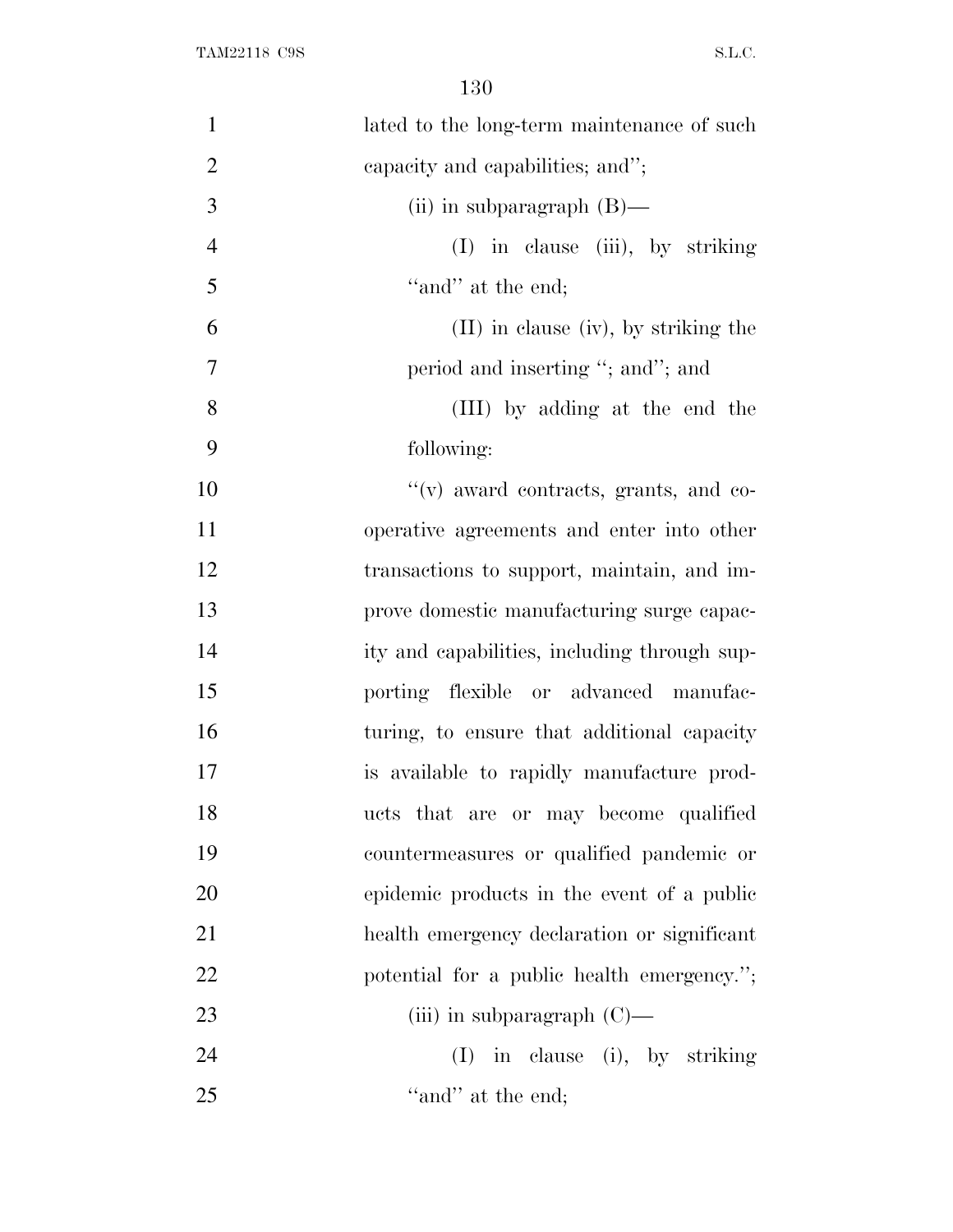| $\mathbf{1}$   | $(II)$ in clause $(ii)$ , by striking the    |
|----------------|----------------------------------------------|
| $\overline{2}$ | period at the end and inserting ";           |
| 3              | and"; and                                    |
| $\overline{4}$ | (III) by adding at the end the               |
| 5              | following:                                   |
| 6              | "(iii) consult with the Commissioner         |
| $\overline{7}$ | of Food and Drugs, pursuant to section       |
| 8              | $565(b)(2)$ of the Federal Food, Drug, and   |
| 9              | Cosmetic Act, to ensure that facilities per- |
| 10             | forming manufacturing, pursuant to an        |
| 11             | award under subparagraph $(B)(v)$ , are in   |
| 12             | compliance with applicable requirements      |
| 13             | under such Act and this Act, as appro-       |
| 14             | priate, including current good manufac-      |
| 15             | turing practice pursuant to section          |
| 16             | $501(a)(2)(B)$ of the Food, Drug, and Cos-   |
| 17             | metic Act; and";                             |
| 18             | (iv) in subparagraph $(D)(i)$ , by insert-   |
| 19             | ing ", including to improve manufacturing    |
| 20             | capacities and capabilities for medical      |
| 21             | countermeasures" before the semicolon;       |
| 22             | (v) in subparagraph $(E)(ix)$ , by strik-    |
| 23             | ing "2023" and inserting "2028"; and         |
| 24             | (vi) by adding at the end the fol-           |
| 25             | lowing:                                      |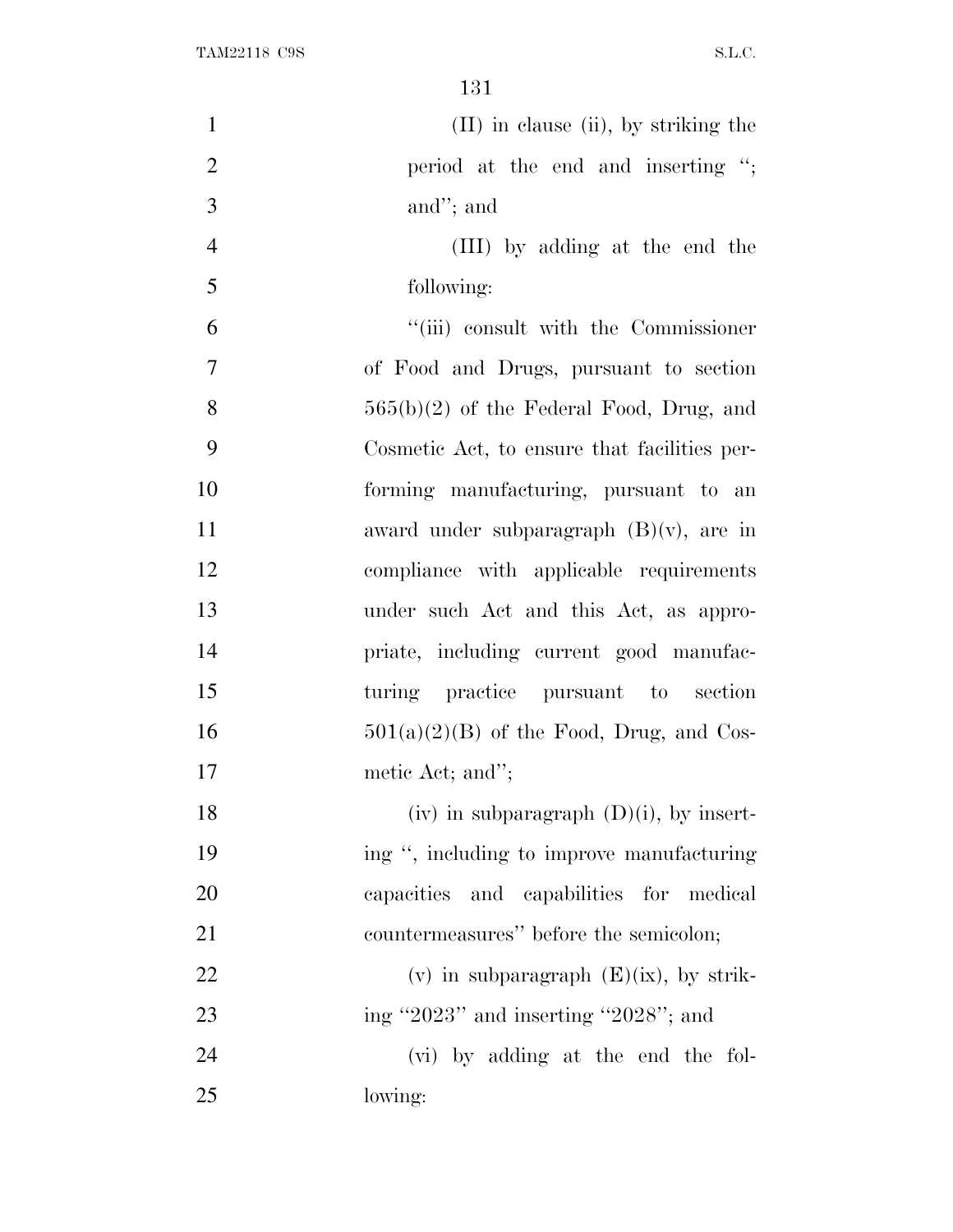| $\mathbf{1}$   | "(G) ANNUAL REPORTS BY AWARD RECIPI-                |
|----------------|-----------------------------------------------------|
| $\overline{2}$ | ENTS.—As a condition of receiving an award          |
| 3              | under subparagraph $(B)(v)$ , a recipient shall de- |
| $\overline{4}$ | velop and submit to the Secretary annual re-        |
| 5              | ports related to the maintenance of such capac-     |
| 6              | ity and capabilities, including ensuring that       |
| $\overline{7}$ | such capacity and capabilities are able to sup-     |
| 8              | port the rapid manufacture of countermeasures       |
| 9              | as required by the Secretary."; and                 |
| 10             | $(C)$ in paragraph $(5)$ , by adding at the end     |
| 11             | the following:                                      |
| 12             | "(H) SUPPORTING WARM-BASE AND SURGE                 |
| 13             | CAPACITY AND CAPABILITIES.—Pursuant to an           |
| 14             | award under subparagraph $(B)(v)$ , the Sec-        |
| 15             | retary may make payments for activities nec-        |
| 16             | essary to maintain domestic manufacturing           |
| 17             | surge capacity and capabilities supported under     |
| 18             | such award to ensure that such capacity and         |
| 19             | capabilities are able to support the rapid manu-    |
| <b>20</b>      | facture of countermeasures as required by the       |
| 21             | Secretary to prepare for, or respond to, an ex-     |
| 22             | isting or potential public health emergency or      |
| 23             | otherwise address threats that pose a signifi-      |
| 24             | cant level of risk to national security. The Sec-   |
| 25             | retary may support the utilization of such ca-      |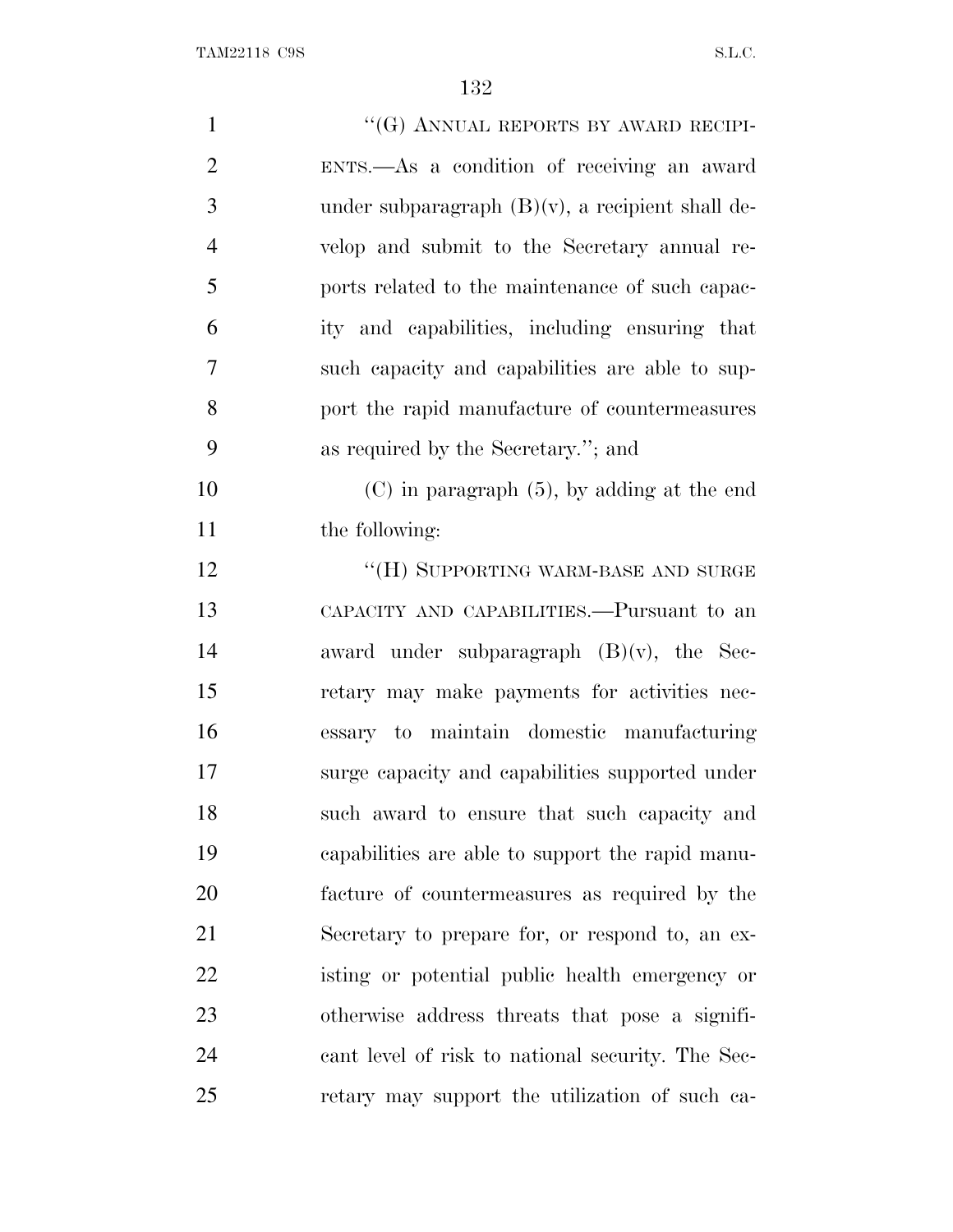| $\mathbf{1}$   | pacity and capabilities under awards for coun-       |
|----------------|------------------------------------------------------|
| $\overline{2}$ | termeasure and product advanced research and         |
| 3              | development, as appropriate, to provide for the      |
| $\overline{4}$ | maintenance of such capacity and capabilities.";     |
| 5              | and                                                  |
| 6              | $(4)$ in subsection $(f)$ —                          |
| 7              | $(A)$ in paragraph $(1)$ , by striking "Not          |
| 8              | later than 180 days after the date of enactment      |
| 9              | of this subsection" and inserting "Not later         |
| 10             | than 180 days after the date of enactment of         |
| 11             | the PREVENT Pandemics Act";                          |
| 12             | $(B)$ in paragraph $(2)$ —                           |
| 13             | (i) in the matter preceding subpara-                 |
| 14             | $graph$ (A), by striking "this subsection"           |
| 15             | and inserting "the PREVENT Pandemics"                |
| 16             | Act";                                                |
| 17             | (ii) in subparagraph $(B)$ , by striking             |
| 18             | "and" at the end; and                                |
| 19             | (iii) in subparagraph $(C)$ , by striking            |
| 20             | the period and inserting "; and"; and                |
| 21             | (C) by adding at the end the following:              |
| 22             | "(D) plans for the near-, mid-, and long-            |
| 23             | term sustainment of manufacturing activities         |
| 24             | carried out under this section, including such       |
| 25             | activities pursuant to subsection $(e)(5)(H)$ , spe- |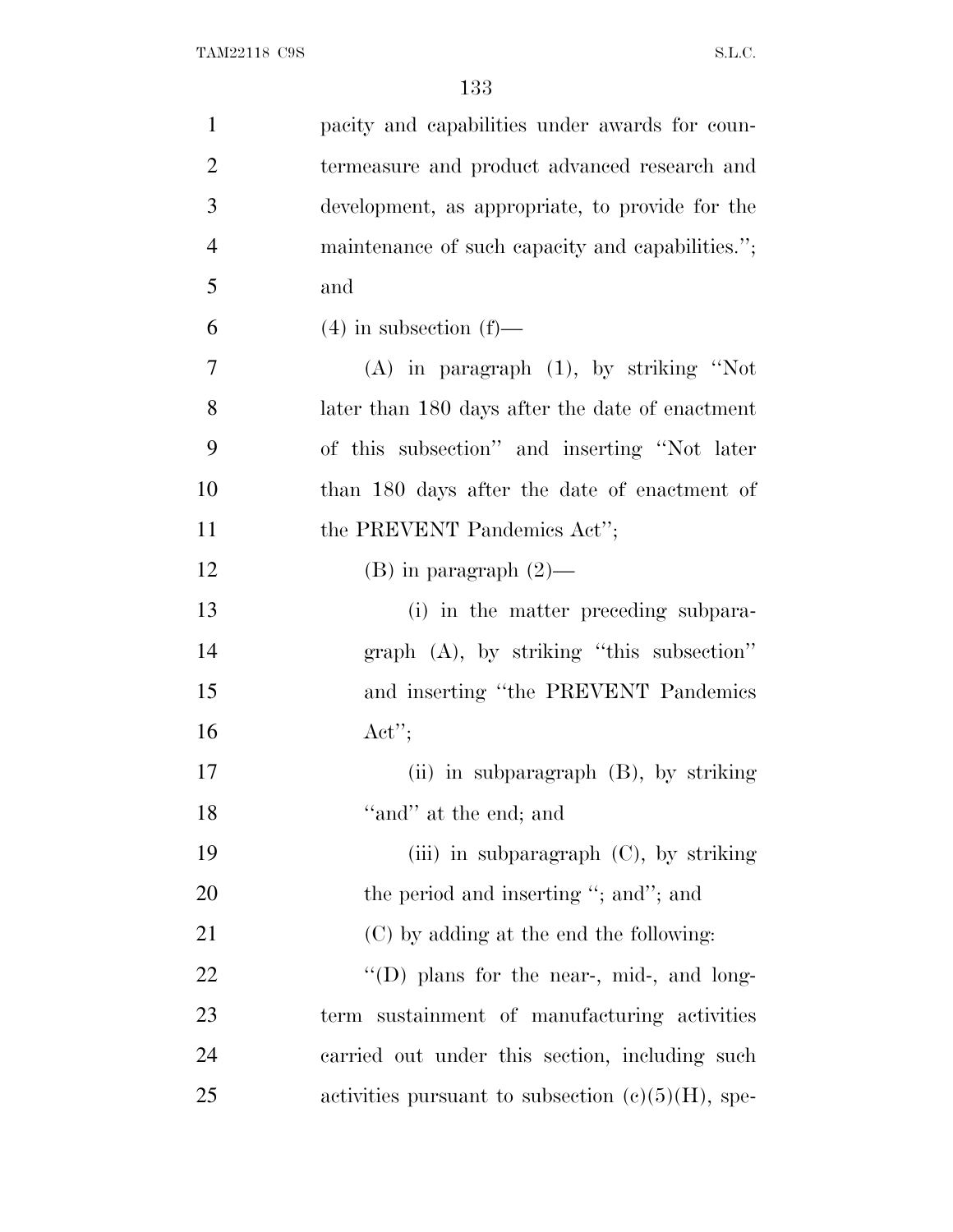| $\mathbf{1}$   | cific actions to regularly assess the ability of re-  |
|----------------|-------------------------------------------------------|
| $\overline{2}$ | cipients of an award under subsection                 |
| 3              | $(e)(4)(B)(v)$ to rapidly manufacture counter-        |
| $\overline{4}$ | measures as required by the Secretary, and rec-       |
| 5              | ommendations to address challenges, if any, re-       |
| 6              | lated to such activities.".                           |
| 7              | SEC. 402. SUPPLY CHAIN CONSIDERATIONS FOR THE STRA-   |
| 8              | TEGIC NATIONAL STOCKPILE.                             |
| 9              | Subclause (II) of section $319F-2(a)(2)(B)(i)$ of the |
| 10             | Health Service Act (42 U.S.C. 247d-<br>Public         |
| 11             | $6b(a)(2)(B(i))$ is amended to read as follows:       |
| 12             | $\lq\lq$ (II) planning considerations for             |
| 13             | appropriate manufacturing capacity                    |
| 14             | and capability to meet the goals of                   |
| 15             | such additions or modifications (with-                |
| 16             | out disclosing proprietary informa-                   |
| 17             | tion), including—                                     |
| 18             | "(aa) consideration of the                            |
| 19             | effect such additions or modifica-                    |
| 20             | tions may have on the availability                    |
| 21             | of such products and ancillary                        |
| 22             | medical supplies on the health                        |
| 23             | care system; and                                      |
| 24             | $``(bb)$ an assessment of the                         |
| 25             | current supply chain for such                         |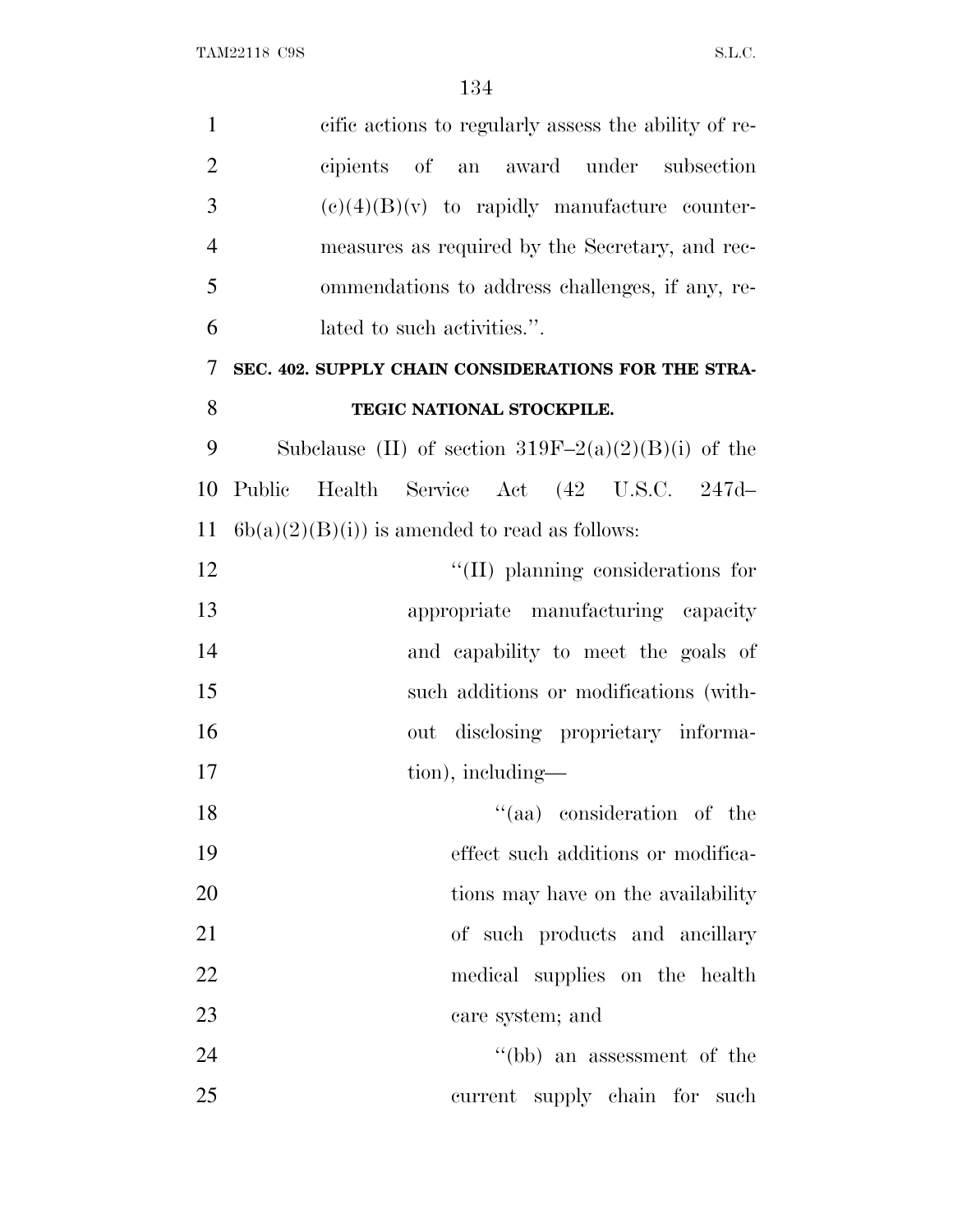| $\mathbf{1}$   | products, including information                                     |
|----------------|---------------------------------------------------------------------|
| $\overline{2}$ | supply chain redundancies,<br>on                                    |
| 3              | any known domestic manufac-                                         |
| $\overline{4}$ | turing capacity for such prod-                                      |
| 5              | ucts, and any related                                               |
| 6              | vulnerabilities;".                                                  |
| 7              | SEC. 403. STRATEGIC NATIONAL STOCKPILE EQUIPMENT                    |
| 8              | <b>MAINTENANCE.</b>                                                 |
| 9              | Subparagraph (D) of section $319F-2(a)(3)$ of the                   |
| 10             | Public Health Service Act $(42 \text{ U.S.C. } 247d - 6b(a)(3))$ is |
| 11             | amended to read as follows:                                         |
| 12             | $\lq\lq$ (D) review and revise, as appropriate, the                 |
| 13             | contents of the stockpile on a regular basis to                     |
| 14             | ensure that—                                                        |
| 15             | "(i) emerging threats, advanced tech-                               |
| 16             | nologies, and new countermeasures are                               |
| 17             | adequately considered;                                              |
| 18             | "(ii) the potential depletion of coun-                              |
| 19             | termeasures currently in the stockpile is                           |
| 20             | identified and appropriately addressed, in-                         |
| 21             | cluding through necessary replenishment;                            |
| 22             | and                                                                 |
| 23             | "(iii) such contents are in working                                 |
| 24             | condition or usable, as applicable, and are                         |
| 25             | ready for deployment, which may include                             |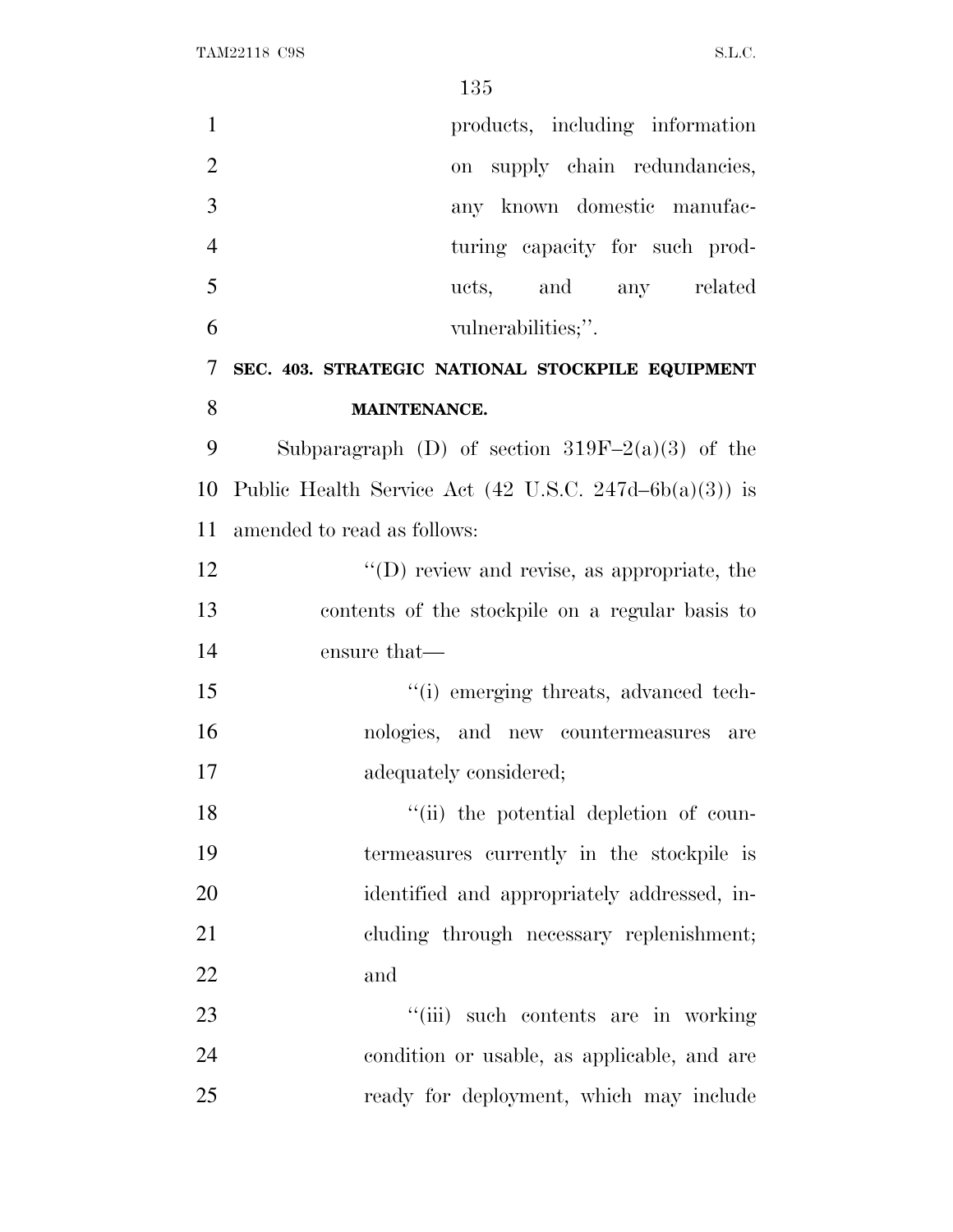conducting maintenance services on such contents of the stockpile and disposing of such contents that are no longer in work-ing condition, or usable, as applicable;''.

# **SEC. 404. IMPROVING TRANSPARENCY AND PREDICT- ABILITY OF PROCESSES OF THE STRATEGIC NATIONAL STOCKPILE.**

8 (a) GUIDANCE.—Not later than  $[60]$  days after the date of enactment of this Act, the Secretary of Health and Human Services (referred to in this section as the ''Sec- retary'') shall issue guidance describing the processes by which the Secretary deploys the contents of the Strategic National Stockpile under section 319F–2(a) of the Public Health Service Act (42 U.S.C. 247d–6b(a)), or otherwise distributes medical countermeasures, as applicable, to States, territories, Indian Tribes and Tribal organizations (as such terms are defined under section 4 of the Indian Self-Determination and Education Assistance Act), and other applicable entities. Such guidance shall include in- formation related to processes by which to request access to the contents of the Strategic National Stockpile, factors considered by the Secretary when making deployment or distribution decisions, and processes and points of contact through which entities may contact the Secretary to ad-dress any issues related to products requested or received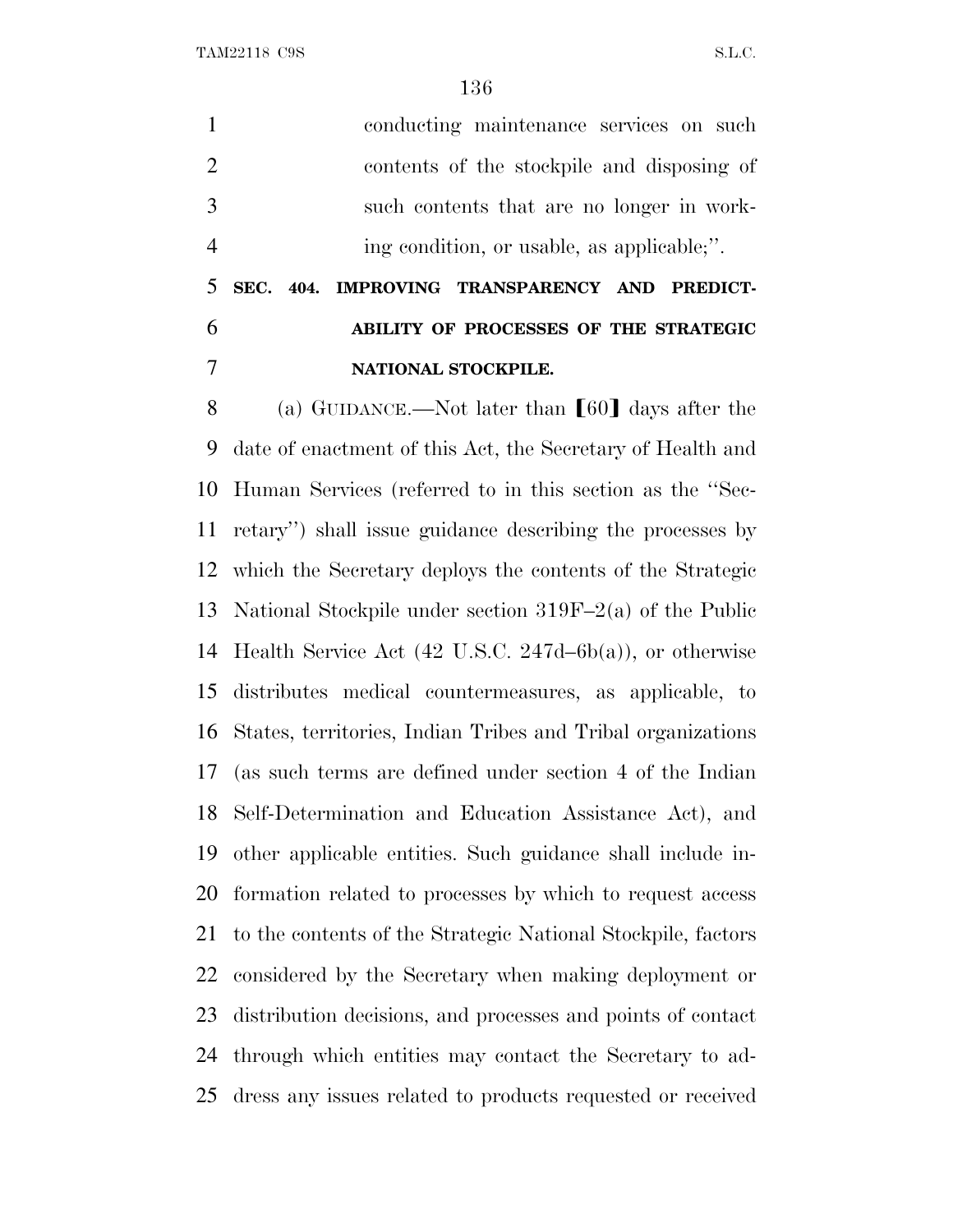by such entity from the stockpile, and on other relevant topics.

3 (b) ANNUAL MEETINGS.—Section  $319F-2(a)(3)$  of 4 the Public Health Service Act  $(42 \text{ U.S.C. } 247d - 6b(a)(3))$ is amended—

 (1) in subparagraph (J), by striking the period at the end and inserting ''; and''; and

(2) by adding at the end the following:

 ''(K) convene meetings, not less than once per year, with representatives from State, local, and Tribal health departments or officials, rel- evant industries, other Federal agencies, and other appropriate stakeholders, in a manner that does not compromise national security, to coordinate and share information related to maintenance and use of the stockpile, including a description of future countermeasure needs and additions, modifications, and replenish- ments of the contents of the stockpile, and con- siderations related to the manufacturing and procurement of products consistent with the re-22 quirements of the Buy American Act of 1933, as appropriate.''.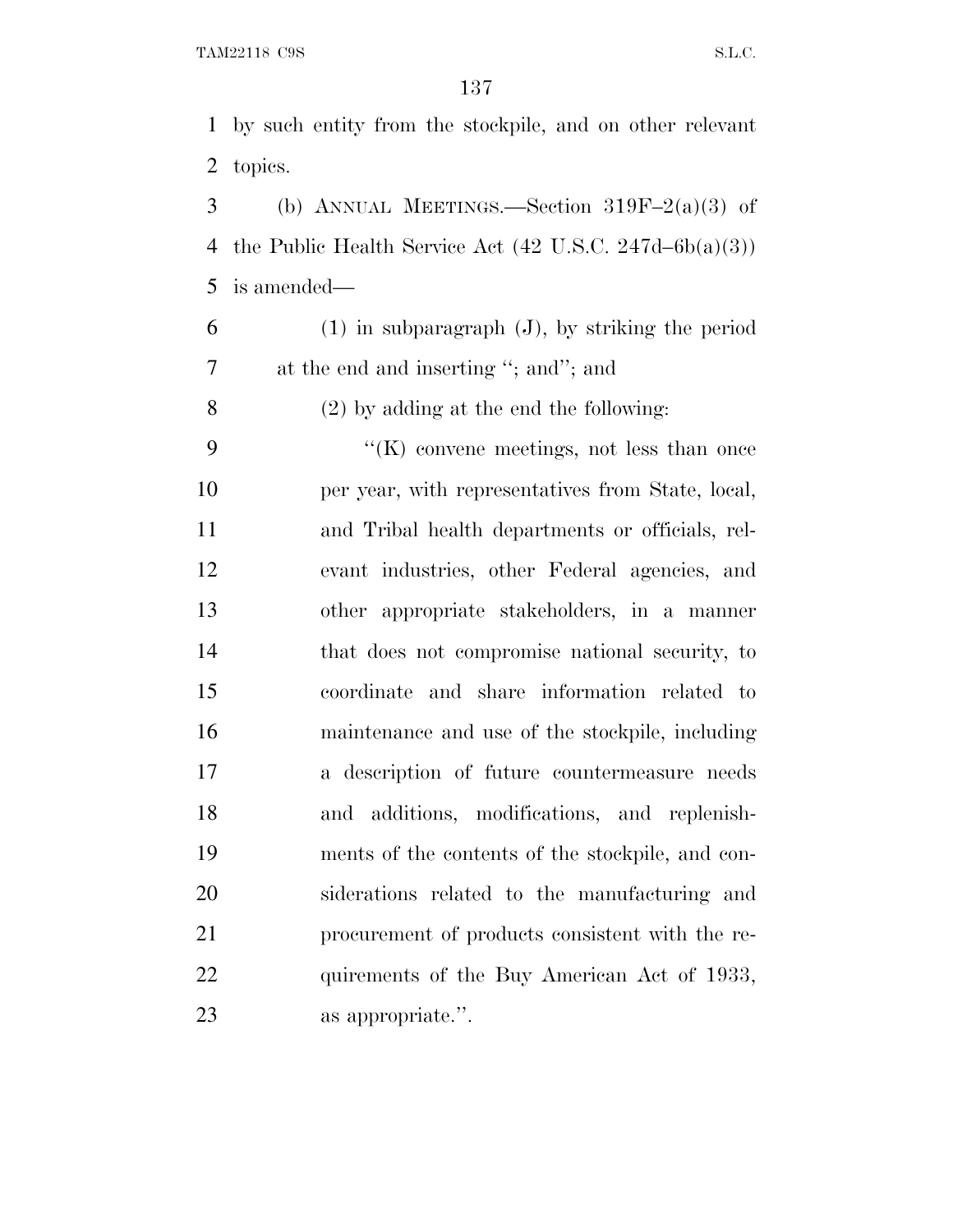| 1              | SEC. 405. IMPROVING SUPPLY CHAIN FLEXIBILITY FOR THE |
|----------------|------------------------------------------------------|
| $\overline{2}$ | STRATEGIC NATIONAL STOCKPILE.                        |
| 3              | (a) IN GENERAL.—Section 319F-2 of the Public         |
| 4              | Health Service Act (42 U.S.C. 247d–6b) is amended—   |
| 5              | $(1)$ in subsection $(a)$ —                          |
| 6              | $[(A)$ in paragraph $(3)(F)$ , by striking "as       |
| 7              | required by the Secretary of Homeland Secu-          |
| 8              | rity" and inserting "at the discretion of the        |
| 9              | Secretary, in consultation with, or at the re-       |
| 10             | quest of, the Secretary of Homeland Secu-            |
| 11             | $\text{rity}, \text{''};$                            |
| 12             | (B) by redesignating paragraphs (5) and              |
| 13             | $(6)$ as paragraphs $(7)$ and $(8)$ , respectively;  |
| 14             | $(C)$ by inserting after paragraph $(4)$ the         |
| 15             | following:                                           |
| 16             | "(5) VENDOR-MANAGED SURGE CAPACITY.-                 |
| 17             | "(A) IN GENERAL.—For the purposes of                 |
| 18             | maintaining the stockpile under paragraph (1)        |
| 19             | and carrying out procedures under paragraph          |
| 20             | (3), the Secretary may enter into contracts          |
| 21             | [through a competitive process] or cooperative       |
| 22             | agreements with vendors, which may include           |
| 23             | manufacturers or distributors of medical prod-       |
| 24             | ucts, with respect to medical products intended      |
| 25             | to be delivered to the ownership of the Federal      |
| 26             | Government. Each such contract or cooperative        |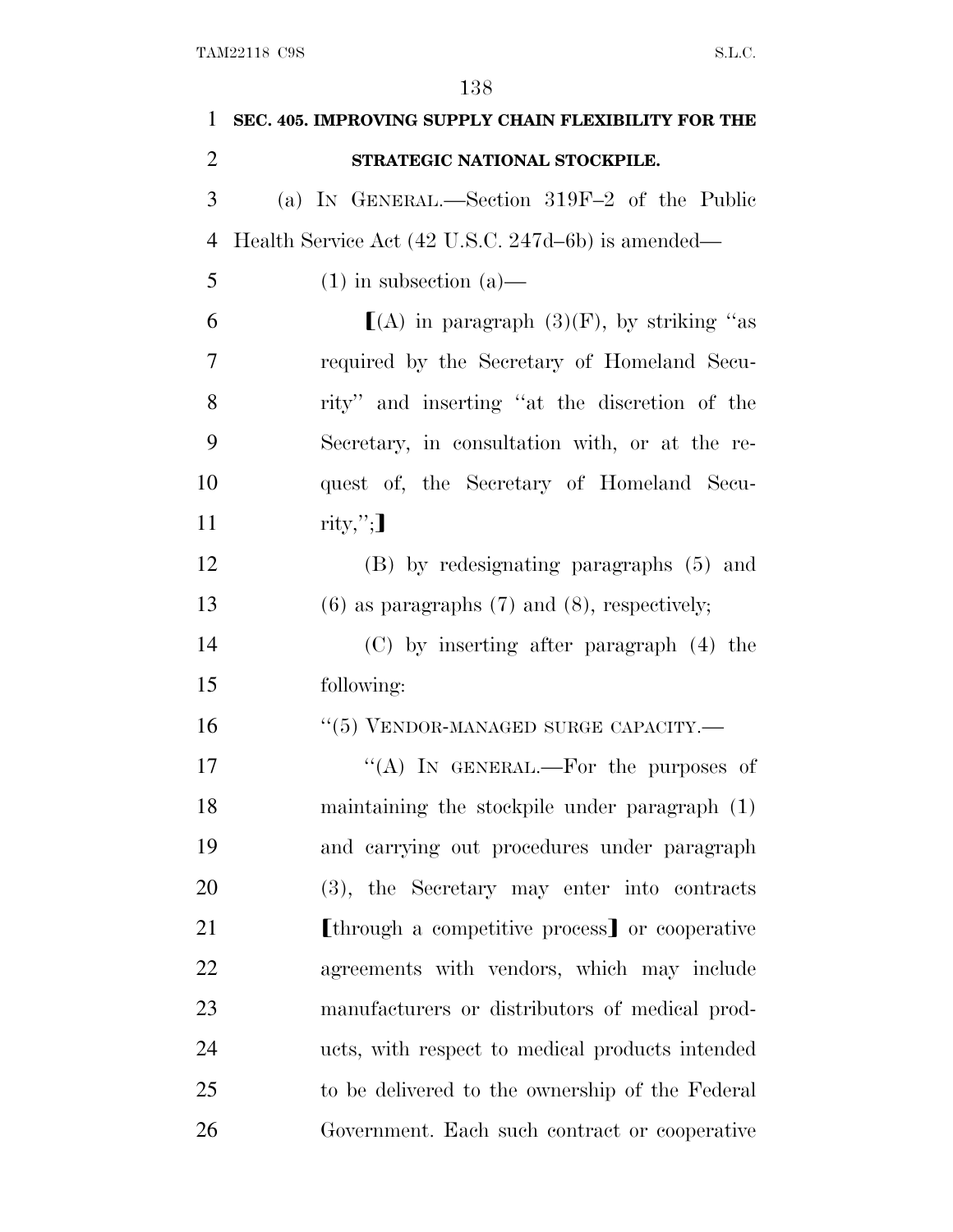| $\mathbf{1}$   | agreement shall be subject to such terms and     |
|----------------|--------------------------------------------------|
| $\overline{2}$ | conditions as the Secretary may specify, includ- |
| 3              | ing terms and conditions with respect to—        |
| $\overline{4}$ | "(i) procurement, maintenance, stor-             |
| 5              | age, and delivery of reserve amounts of          |
| 6              | products under such contract or coopera-         |
| $\overline{7}$ | tive agreement, which may consider, as ap-       |
| 8              | propriate, costs of transporting and han-        |
| 9              | dling such products; and                         |
| 10             | "(ii) maintenance of domestic manu-              |
| 11             | facturing capacity and capabilities of such      |
| 12             | products to ensure additional reserved pro-      |
| 13             | duction capacity and capabilities are avail-     |
| 14             | able, and that such capacity and capabili-       |
| 15             | ties are able to support the rapid manufac-      |
| 16             | ture, purchase, and delivery of such prod-       |
| 17             | ucts, as required by the Secretary to pre-       |
| 18             | pare for, or respond to, an existing or po-      |
| 19             | tential public health emergency.                 |
| 20             | "(B) REPORT.—Not later than $[2 \text{ years}]$  |
| 21             | after the date of enactment of the PREVENT       |
| 22             | Pandemics Act, and annually thereafter, the      |
| 23             | Secretary shall submit to the Committee on       |
| 24             | Health, Education, Labor, and Pensions of the    |
| 25             | Senate and the Committee on Energy and Com-      |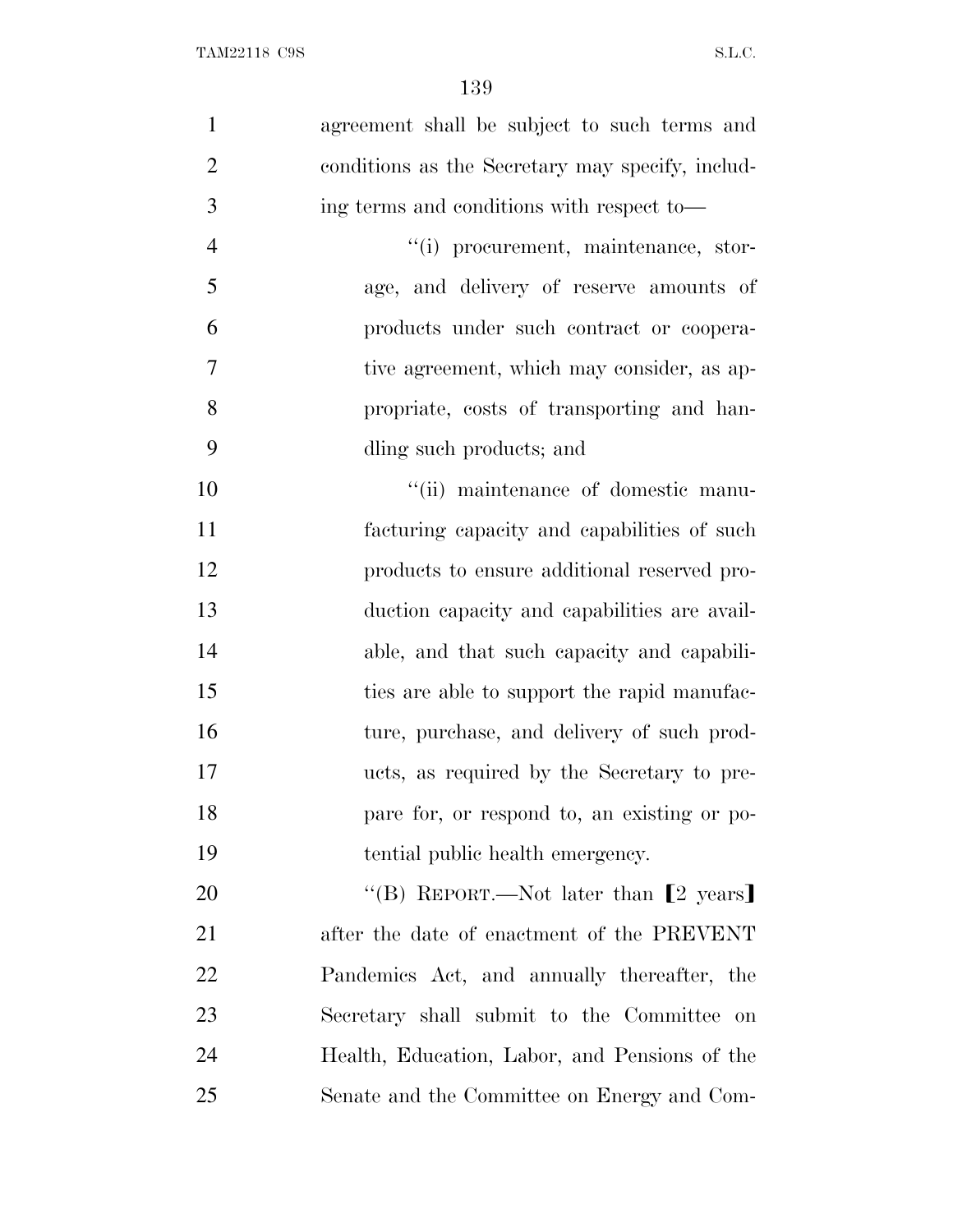| $\mathbf{1}$   | merce of the House of Representatives a report   |
|----------------|--------------------------------------------------|
| $\overline{2}$ | on any contracts or cooperative agreements en-   |
| 3              | tered into under subparagraph $(A)$ for purposes |
| $\overline{4}$ | of establishing and maintaining vendor-man-      |
| 5              | aged inventory or reserve manufacturing capac-   |
| 6              | ity and capabilities for products intended for   |
| 7              | the stockpile, including a description of—       |
| 8              | "(i) the amount of each award;                   |
| 9              | "(ii) the recipient of each award;               |
| 10             | "(iii) the product or products covered           |
| 11             | through each award; and                          |
| 12             | "(iv) how the Secretary works with               |
| 13             | each recipient to ensure situational aware-      |
| 14             | ness related to the manufacturing capacity       |
| 15             | for, or inventory of, such products and co-      |
| 16             | ordinates the distribution and deployment        |
| 17             | of such products, as appropriate and appli-      |
| 18             | cable."; and                                     |
| 19             | (D) in subparagraph $(A)$ of paragraph $(7)$ ,   |
| 20             | as so redesignated—                              |
| 21             | (i) in clause (viii), by striking "; and"        |
| 22             | and inserting a semicolon;                       |
| 23             | (ii) in clause (ix), by striking the pe-         |
| 24             | riod and inserting "; and"; and                  |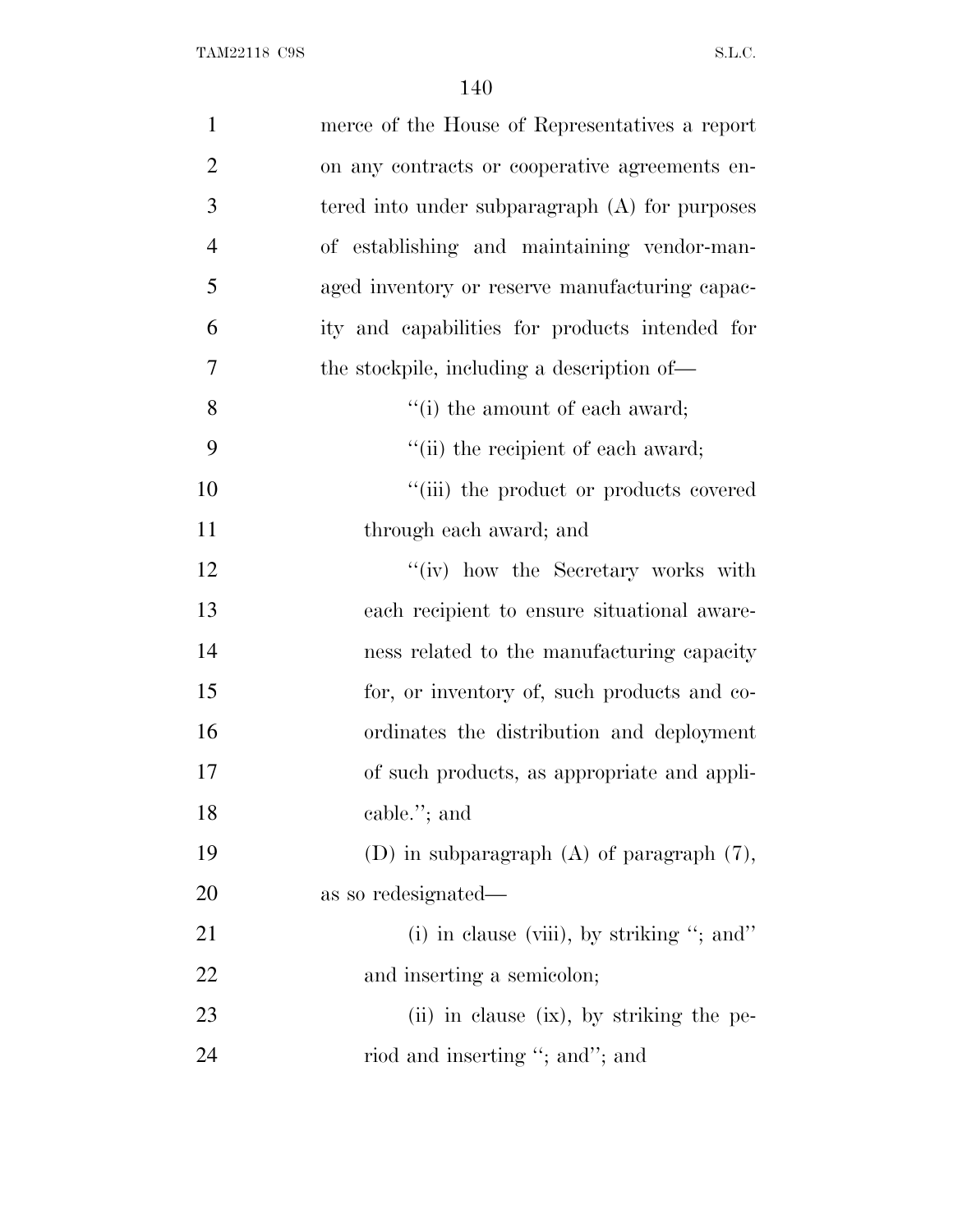| $\mathbf{1}$   | (iii) by adding at the end the fol-                           |
|----------------|---------------------------------------------------------------|
| $\overline{2}$ | lowing:                                                       |
| 3              | $f(x)$ an assessment of any contracts                         |
| $\overline{4}$ | cooperative agreements entered into<br>or                     |
| 5              | pursuant to paragraph $(5)$ ."; and                           |
| 6              | (2) in subsection (c)(2)(C), by striking "on an               |
| 7              | annual basis" and inserting "not later than March"            |
| 8              | 15 of each year".                                             |
| 9              | (b) AUTHORIZATION OF APPROPRIATIONS.—Section                  |
| 10             | $319F-2(f)(1)$ of the Public Health Service Act (42 U.S.C.    |
|                | 11 247d–6b(f)(1)) is amended by striking " $$610,000,000$ for |
|                | 12 each of fiscal years 2019 through 2023" and inserting      |
| 13             | " $$610,000,000$ for each of fiscal year 2019 through 2021,   |
| 14             | and $$750,000,000$ for each of fiscal years $2022$ and        |
|                | $15 \t2023$ ".                                                |
| 16             | SEC. 406. STRATEGIC NATIONAL STOCKPILE CONTRACT DU-           |
| 17             | RATION.                                                       |
| 18             | (a) IN GENERAL.—Section $319F-2(a)$ of the Public             |
| 19             | Health Service Act is amended by inserting after para-        |
| 20             | graph (5), as added by section $[405(a)(1)(C)]$ , the fol-    |
| 21             | lowing:                                                       |
| 22             | $``(6)$ CONTRACT DURATION.—                                   |
| 23             | "(A) IN GENERAL.—Subject to subpara-                          |
| 24             | graphs $(B)$ and $(C)$ , the Secretary, in maintain-          |
| 25             | ing the stockpile under paragraph (1) and car-                |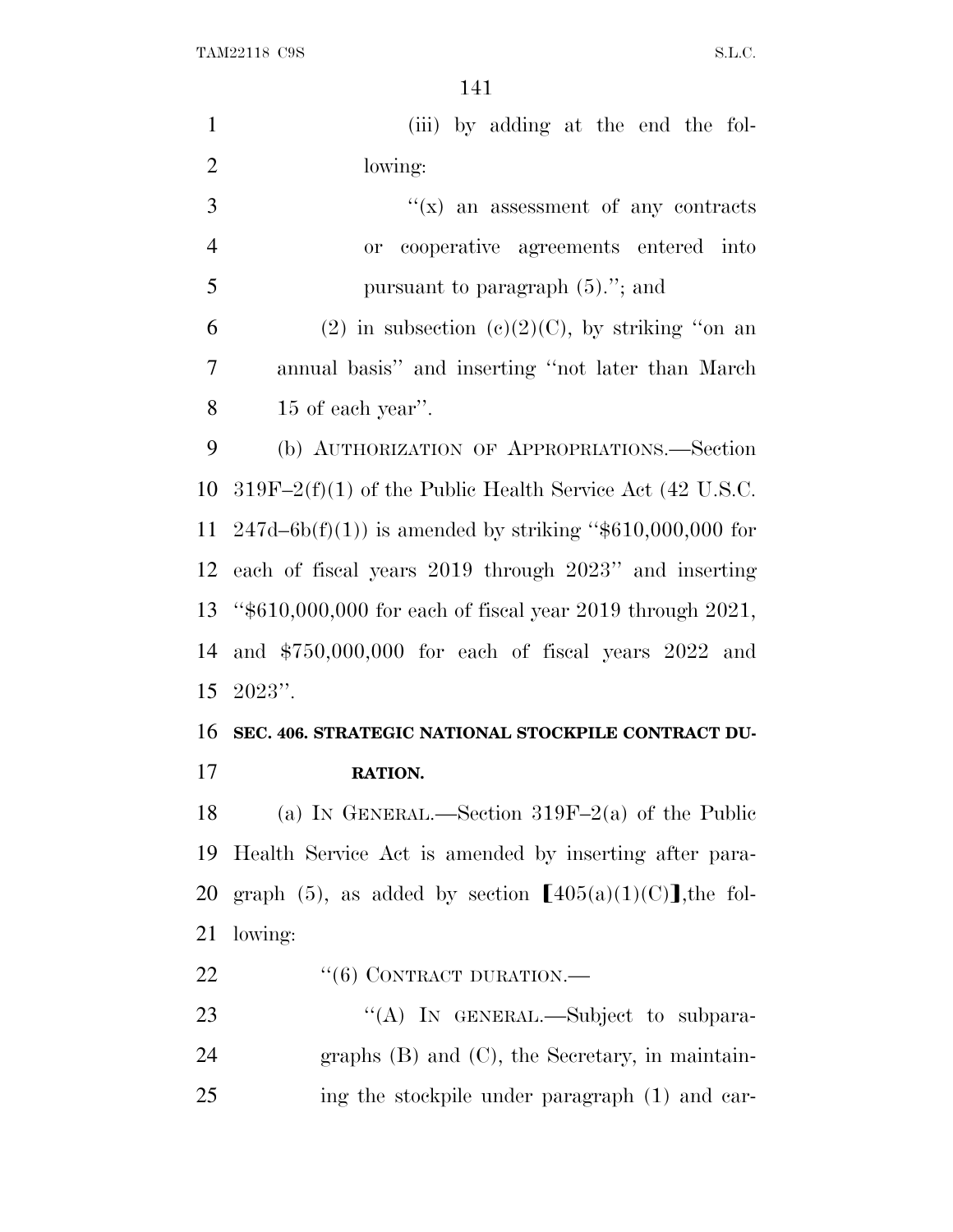| $\mathbf{1}$   | rying out procedures under paragraph (3) con-       |
|----------------|-----------------------------------------------------|
| $\overline{2}$ | sistent with the requirements of the Federal Ac-    |
| 3              | quisition Regulations, shall enter into contracts   |
| $\overline{4}$ | for a period of not less than $[2 \text{ years}]$ . |
| 5              | "(B) WAIVER.—The Secretary may waive                |
| 6              | the requirements of subparagraph (A) to pro-        |
| 7              | cure additional amounts of a product as nec-        |
| 8              | essary-                                             |
| 9              | "(i) to respond to a public health                  |
| 10             | emergency declared by the Secretary pur-            |
| 11             | suant to section $319$ ;                            |
| 12             | "(ii) in the interest of national secu-             |
| 13             | rity; or                                            |
| 14             | "(iii) to address an urgent need re-                |
| 15             | sulting from failure to perform by an enti-         |
| 16             | ty under an existing contract.".                    |
| 17             | "(C) CLARIFICATION.—Subparagraph (A)                |
| 18             | shall not apply to a contract for procurements      |
| 19             | pursuant to subsection (c).                         |
| 20             | "(D) REPORTING.—An entity in receipt of             |
| 21             | a contract pursuant to subparagraph (A) shall       |
| 22             | submit to the Secretary such reports as the         |
| 23             | Secretary may require related to the supply         |
| 24             | chains for each product covered by such con-        |
| 25             | tract, which may include information related to     |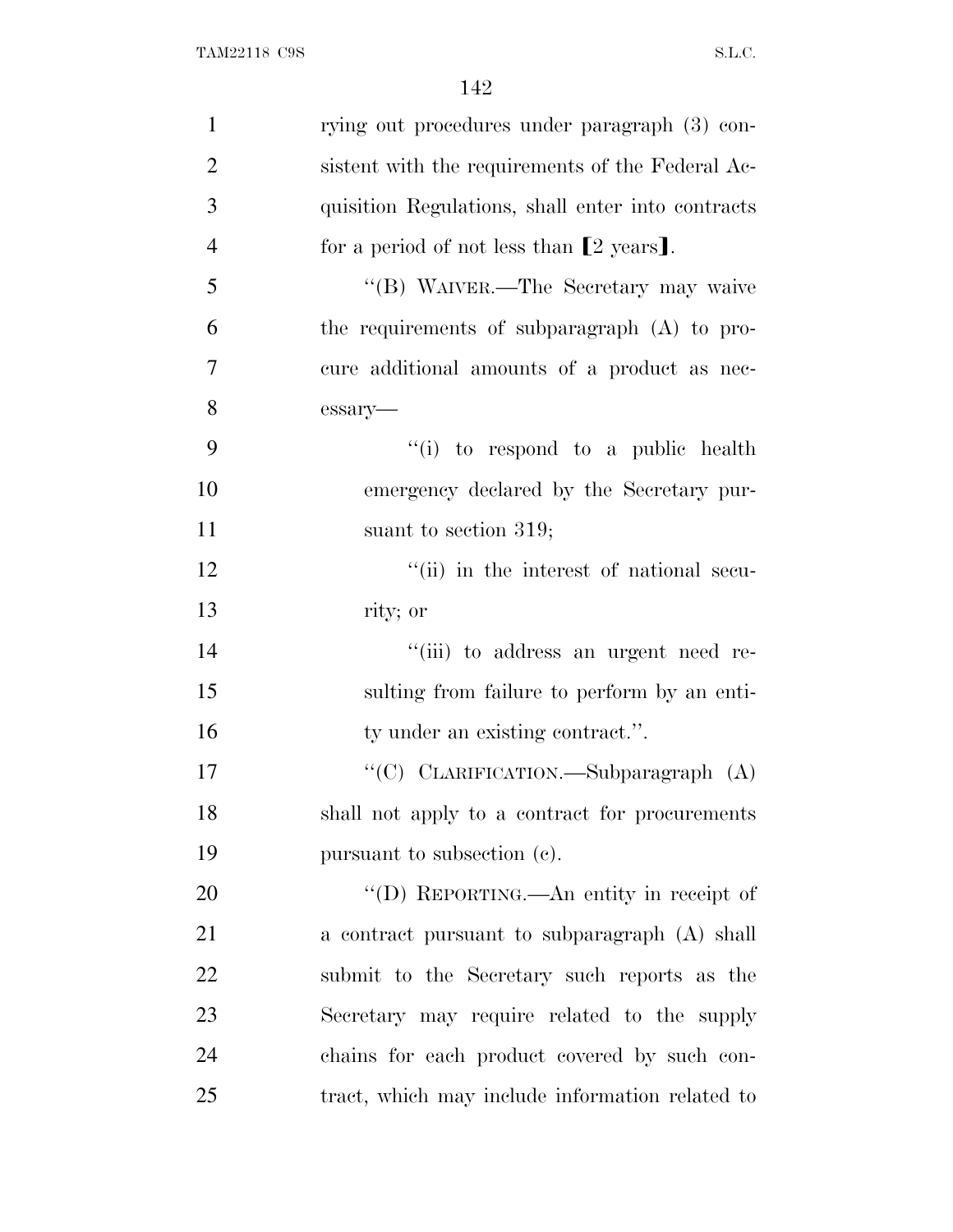potential vulnerabilities and redundancies asso-2 ciated with such supply chains.".

 (b) MODIFICATION TO MINIMUM CONTRACT TERM REQUIREMENTS.—Notwithstanding section 70953(b)(1) of the Infrastructure Investment and Jobs Act (Public Law 117–58), the requirement under such section that a contract for the procurement of personal protection equip- ment to be for a period of at least 2 years shall not apply with respect to such a contract entered into by the Sec-retary of Health and Human Services.

#### **SEC. 407. REIMBURSEMENT FOR CERTAIN SUPPLIES.**

 Paragraph (8) of section 319F–2(a) of the Public Health Service Act (42 U.S.C. 247d–6b(a)), as so redesig-14 nated by section  $[405(a)(1)(B)]$ , is amended to read as follows:

16 "(8) REIMBURSEMENT FOR CERTAIN SUP-PLIES.—

18 "(A) In GENERAL.—The Secretary may, at appropriate intervals, make available for pur-20 chase excess contents procured, some emer- gency supplemental funds appropriated by Con-22 gress, for, and maintained within, the stock-23 pile under paragraph (1) to any Federal agency or State, local, or Tribal government. The Sec-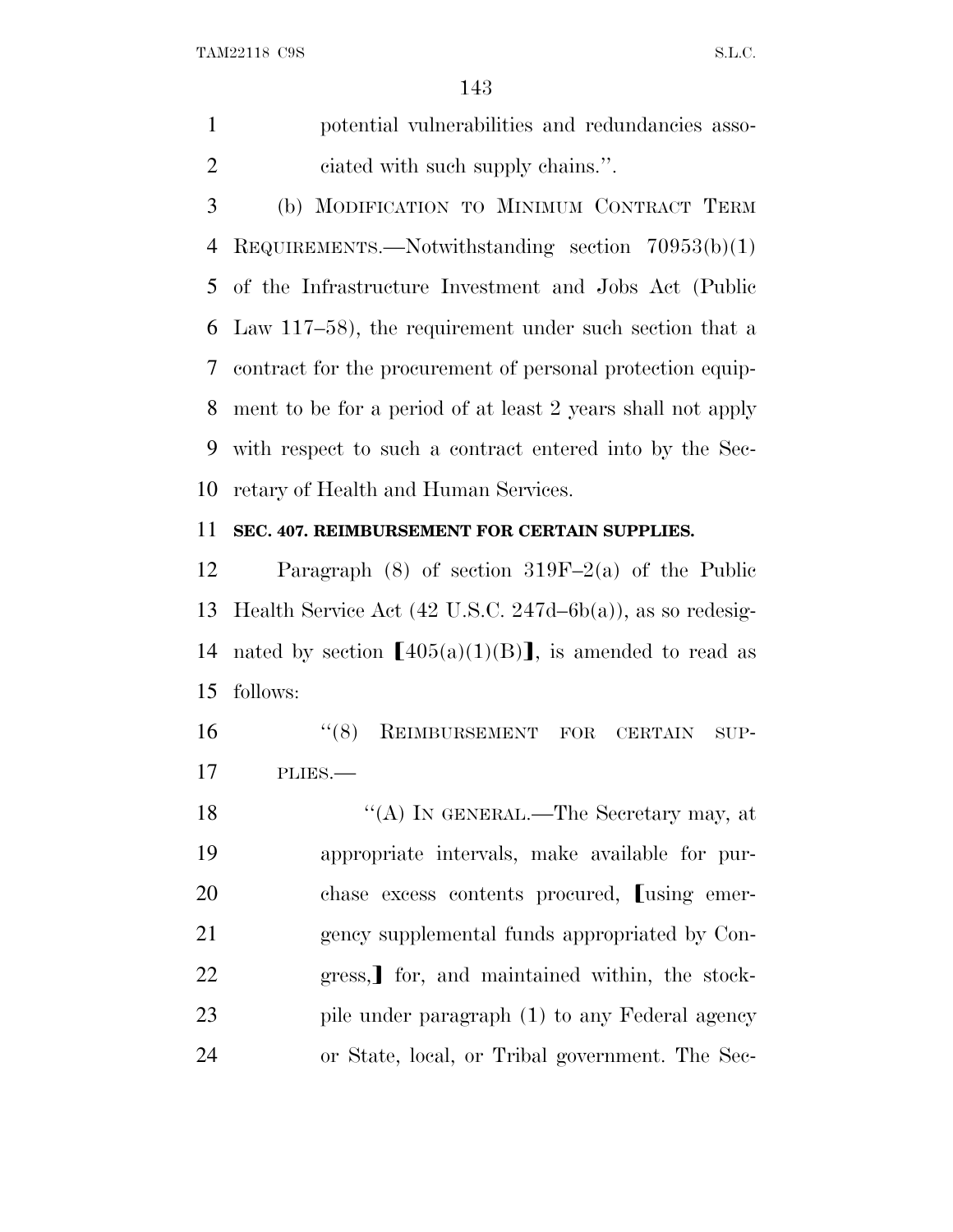| $\mathbf{1}$   | retary shall make such contents available for    |
|----------------|--------------------------------------------------|
| $\overline{2}$ | purchase only if—                                |
| 3              | "(i) the Secretary is able replenish the         |
| $\overline{4}$ | supply in such stockpile of such contents        |
| 5              | as necessary and appropriate;                    |
| 6              | "(ii) such contents are in excess of             |
| $\overline{7}$ | what is required for appropriate mainte-         |
| 8              | nance of such stockpile;                         |
| 9              | "(iii) the Secretary determines that             |
| 10             | the costs for maintaining such excess con-       |
| 11             | tents are not appropriate to expend to           |
| 12             | meet the needs of the stockpile; and             |
| 13             | "(iv) the Secretary determines that              |
| 14             | such action does not compromise national         |
| 15             | security.                                        |
| 16             | "(B) REIMBURSEMENT AND<br>COLLEC-                |
| 17             | TION.—The Secretary may require reimburse-       |
| 18             | ment for contents that are made available        |
| 19             | under subparagraph $(A)$ , in an amount that re- |
| 20             | flects the cost of acquiring and maintaining     |
| 21             | such contents and the costs incurred to make     |
| 22             | available such contents in the time and manner   |
| 23             | specified by the Secretary. Amounts collected    |
| 24             | under this subsection shall be credited to the   |
| 25             | appropriations account or fund that incurred     |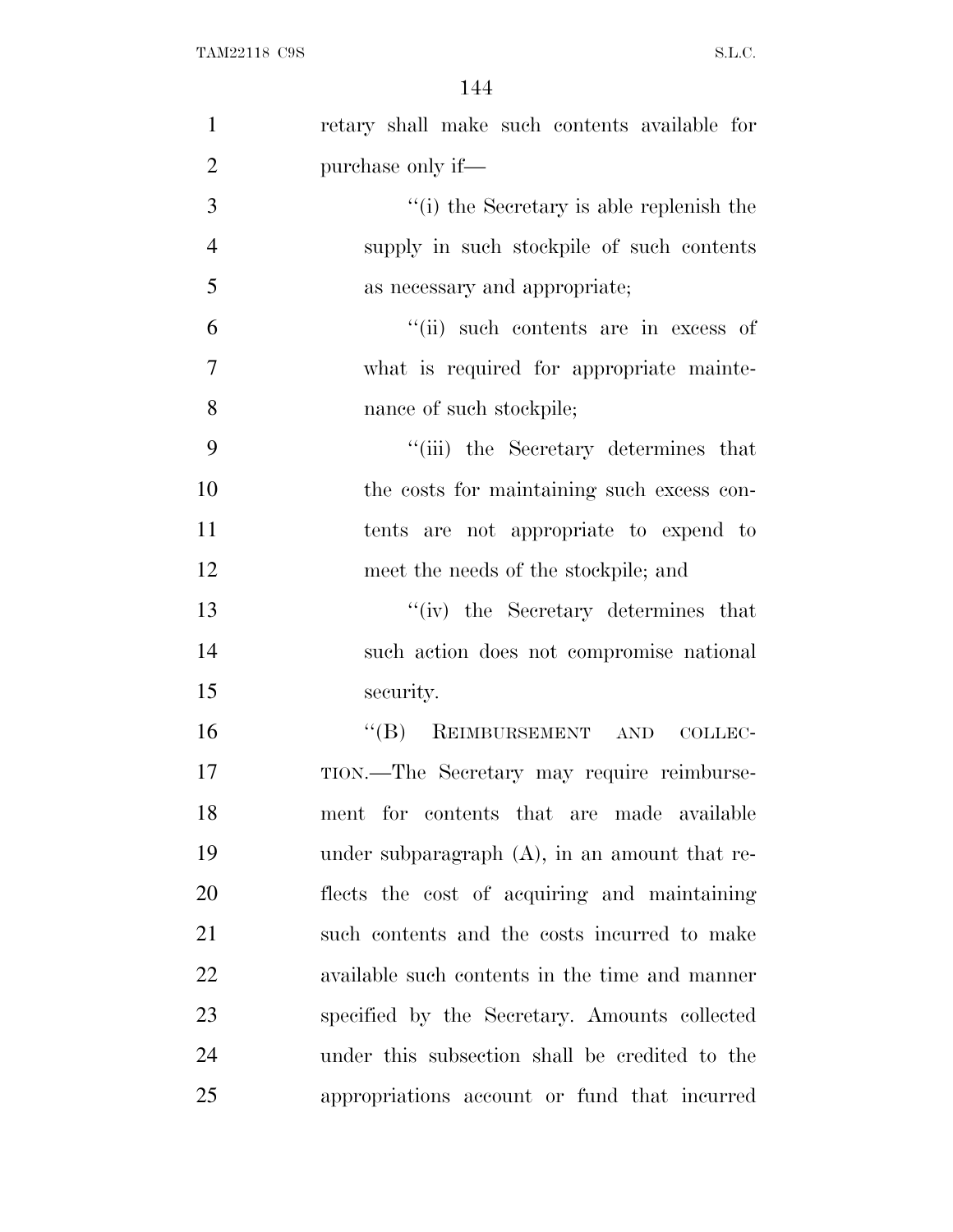1 the costs to procure such contents, and shall re- main available, without further appropriation, until expended, for the purposes of the appro- priation account or fund so credited. 5 "(C) RULE OF CONSTRUCTION.—This paragraph shall not be construed to preclude transfers of contents in the stockpile under other authorities.

9 "'(D) REPORT.—Not later than 2 years after the date of enactment of the PREVENT Pandemics Act, and annually thereafter, the Secretary shall submit to the Committee on Health, Education, Labor, and Pensions and the Committee on Appropriations of the Senate and the Committee on Energy and Commerce and the Committee on Appropriations of the House of Representatives a report on the use of the authority provided under this paragraph, in- cluding details of each action taken pursuant to this paragraph, the account or fund to which any collected amounts have been credited, and how the Secretary has used such amounts.

23 "'(E) SUNSET.—The authority under this paragraph shall terminate on September 30, 2025.''.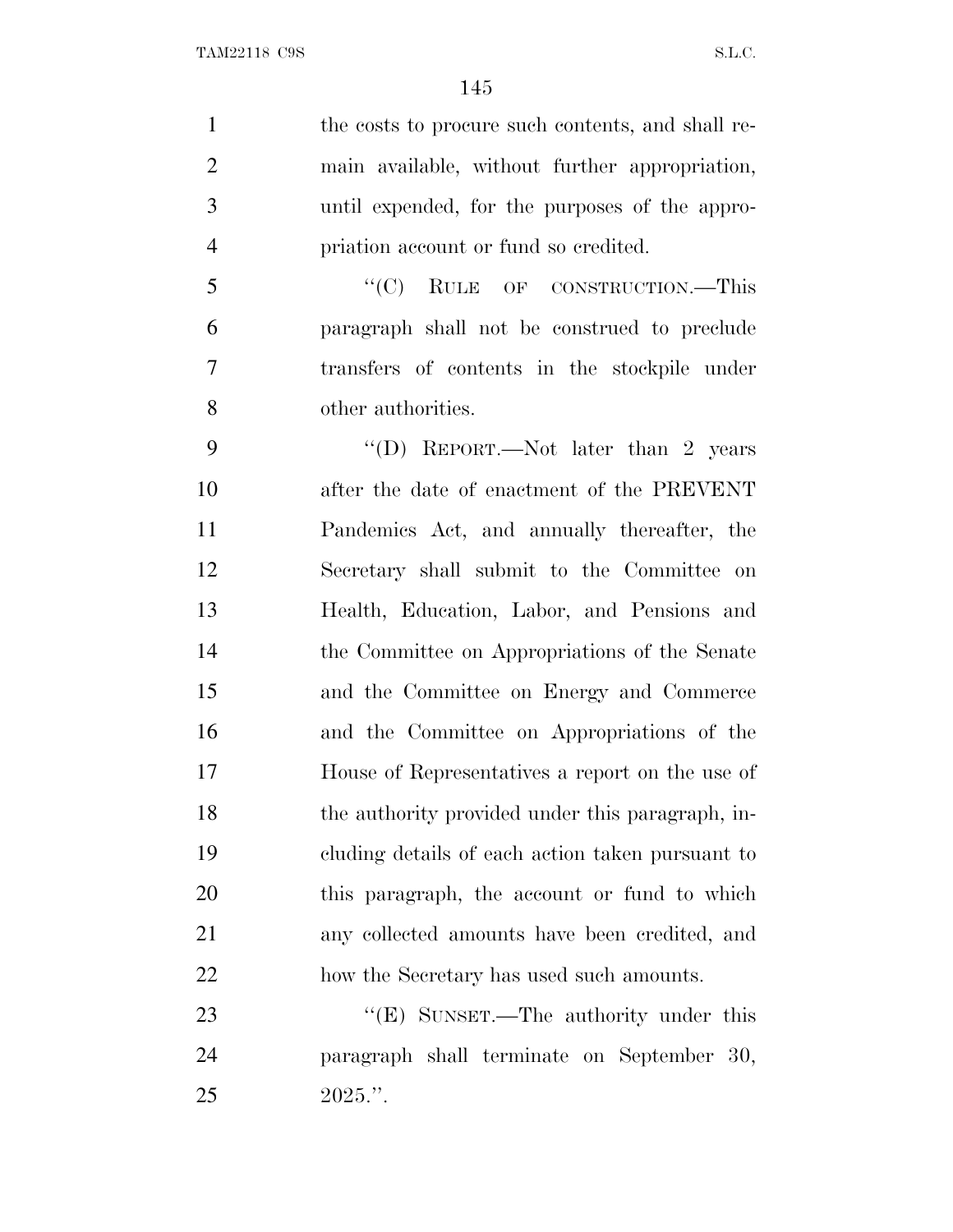### **SEC. 408. ACTION REPORTING ON STOCKPILE DEPLETION.**

 Section 319 of the Public Health Service Act (42 3 U.S.C. 247d), as amended by section  $[223]$ , is further amended by adding at the end the following:

 ''(h) STOCKPILE DEPLETION REPORTING.—The Sec-6 retary shall, not later than  $\lceil 30 \rceil$  days after the deploy- ment of contents of the Strategic National Stockpile under section 319F–2(a) to respond to a public health emer- gency declared by the Secretary under this section, and 10 every [30 days] thereafter until the expiration or termi- nation of such public health emergency, submit a report to the Committee on Health, Education, Labor, and Pen- sions and the Committee on Appropriations of the Senate and the Committee on Energy and Commerce and the Committee on Appropriations of the House of Representa-tives on—

17  $\frac{17}{2}$   $\frac{17}{2}$  the deployment of the contents of the stockpile in response to State, local, and Tribal re-quests;

 $\frac{1}{2}$  the amount of such products that remain within the stockpile following such deployment; and 22 ''(3) plans to replenish such products, as appro- priate, including related timeframes and any barriers or limitations to replenishment.''.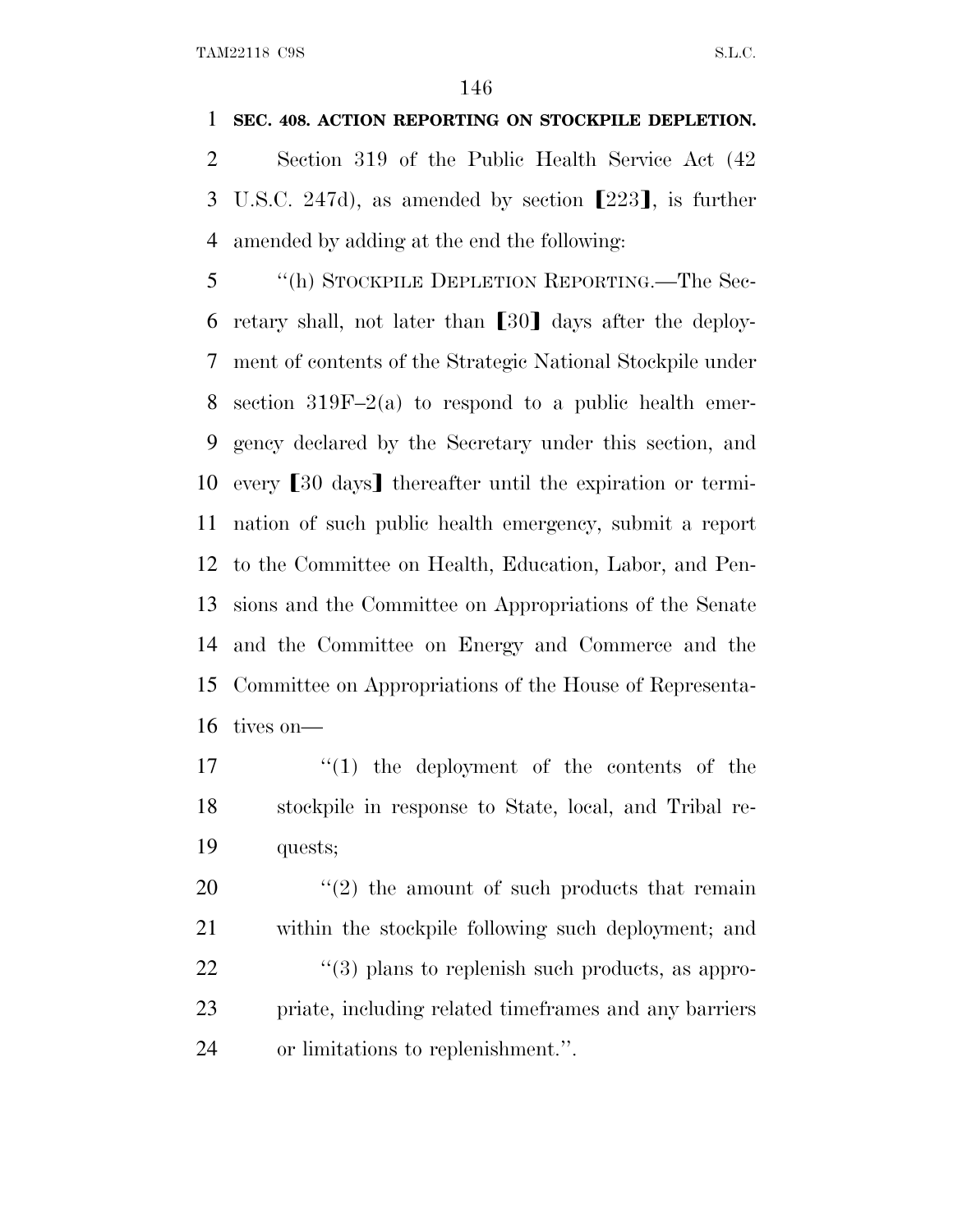**SEC. 409. PROVISION OF MEDICAL COUNTERMEASURES TO INDIAN PROGRAMS AND FACILITIES.** 3 (a) CLARIFICATION.—Section  $319F-2(a)(3)$  of the Public Health Service Act (42 U.S.C. 247d–6b(a)(3)) is amended— (1) in subparagraph (C), by striking ''and local'' and inserting ''local, and Tribal''; and (2) in subparagraph ( J), by striking ''and local'' and inserting ''local, and Tribal''. (b) DISTRIBUTION OF MEDICAL COUNTERMEASURES TO INDIAN TRIBES.—Title III of the Public Health Serv- ice Act (42 U.S.C. 241 et seq.) is amended by inserting after section 319F–4 the following: **''SEC. 319F–5. PROVISION OF MEDICAL COUNTERMEASURES TO INDIAN PROGRAMS AND FACILITIES.** ''In the event that the Secretary deploys the contents of the Strategic National Stockpile under section 319F– 2(a), or otherwise distributes medical countermeasures to States to respond to a public health emergency declared by the Secretary under section 319, the Secretary shall, in coordination with the applicable States, make such con- tents or countermeasures directly available to Indian Tribes and Tribal organizations (as such terms are de- fined in section 4 of the Indian Self-Determination and 25 Education Assistance Act  $(25 \text{ U.S.C. } 5304)$ , which may include through health programs or facilities operated by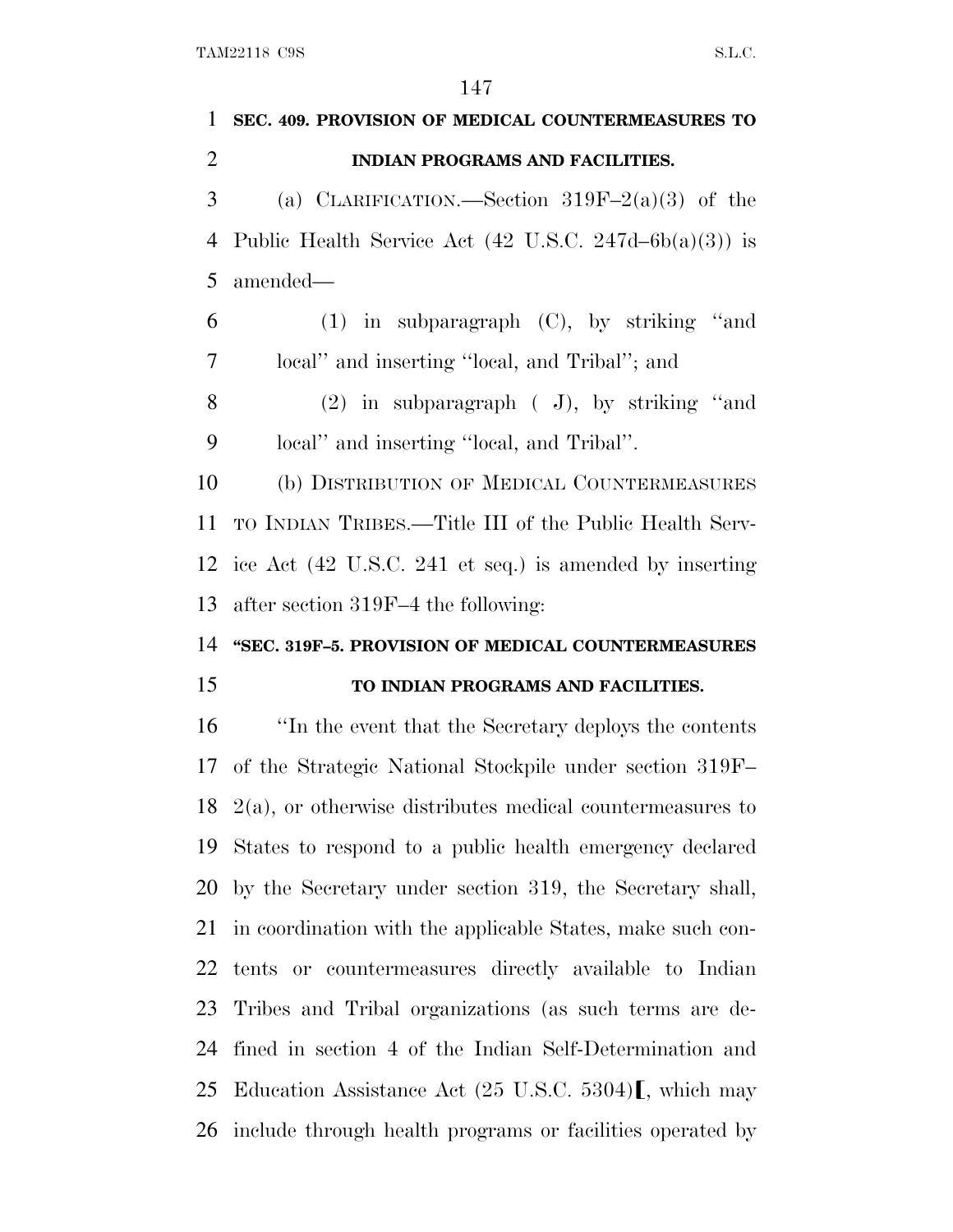1 the Indian Health Service], that are affected by such pub-lic health emergency.''.

#### **SEC. 410. GRANTS FOR STATE STRATEGIC STOCKPILES.**

 (a) Section 319F–2 of the Public Health Service Act (42 U.S.C. 247d–6b) is amended by adding at the end the following:

 ''(i) PILOT PROGRAM TO SUPPORT STATE MEDICAL STOCKPILES.—

9 "(1) IN GENERAL.—The Secretary, in consulta- tion with the Assistant Secretary for Preparedness and Response and the Director of the Centers for Disease Control and Prevention, shall award grants or cooperative agreements to not fewer than 5 States, or consortia of States, to establish, expand, or maintain a stockpile of appropriate drugs, vac- cines and other biological products, medical devices, and other medical supplies determined by the State to be necessary to respond to a public health emer- gency declared by the Governor of a State or by the Secretary under section 319, or a major disaster or emergency declared by the President under section 401 or 501, respectively, of the Robert T. Stafford Disaster Relief and Emergency Assistance Act, in order to support the preparedness goals described in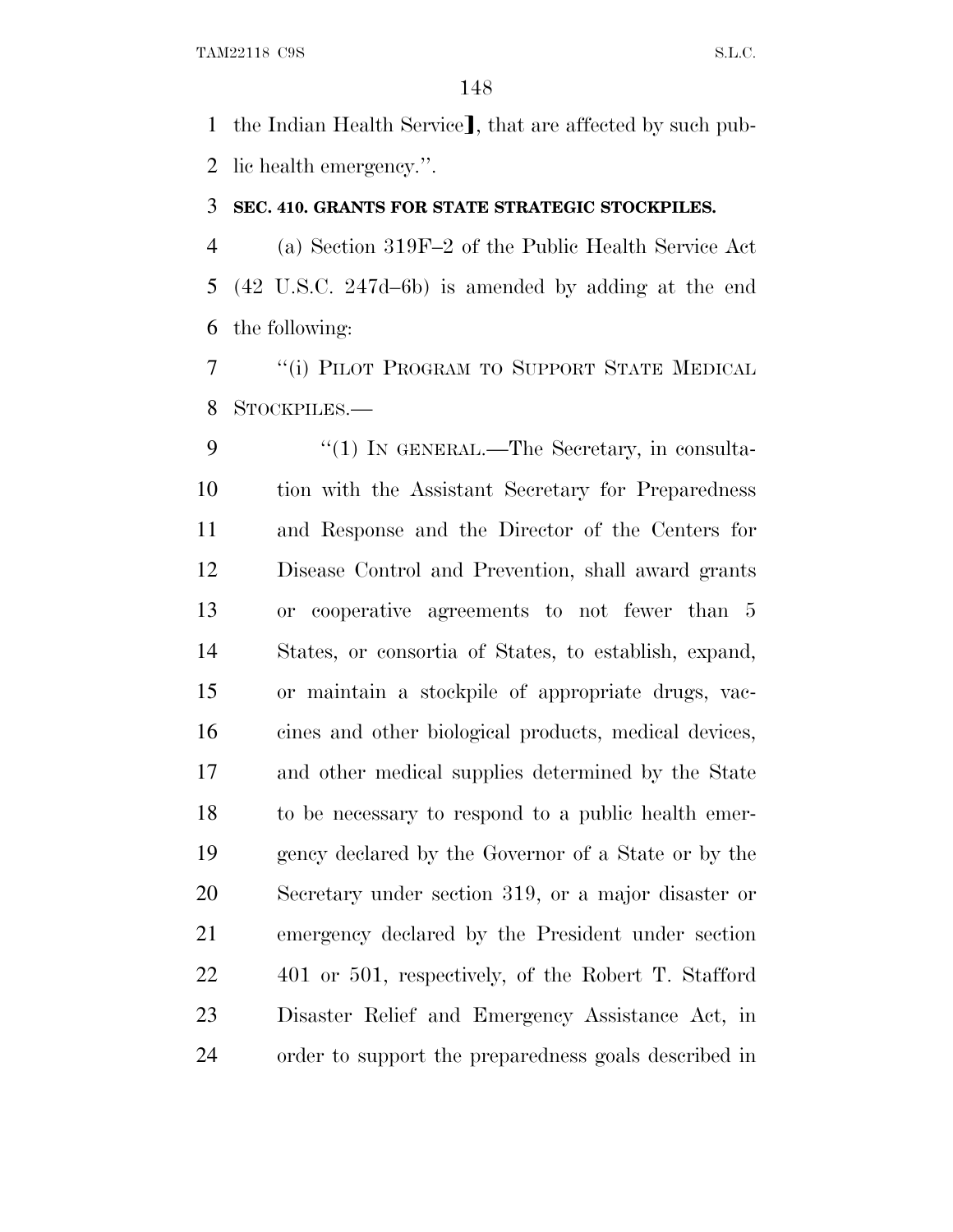paragraphs (2) through (6) and (8) of section 2  $2802(b)$ . 3 "(2) REQUIREMENTS.— 4 "(A) APPLICATION.—To be eligible to re- ceive an award under paragraph (1), an entity shall prepare, in consultation with appropriate health care entities and health officials within the jurisdiction of such State or States, and submit to the Secretary an application that con- tains such information as the Secretary may re-11 quire, including—  $\frac{1}{2}$   $\frac{1}{2}$   $\frac{1}{2}$   $\frac{1}{2}$  a plan for such stockpile, con- sistent with paragraph (4), including a de- scription of the activities such entity will carry out under the agreement and an out-16 line of proposed expenses; and  $\frac{1}{10}$  a description of how such entity

 will coordinate with relevant entities in re- ceipt of an award under section 319C–1 pursuant to paragraph (4), including through promoting alignment between the stockpile plan established pursuant to clause (i) and applicable plans that are es- tablished by such entity pursuant to sec-tion 319C–1.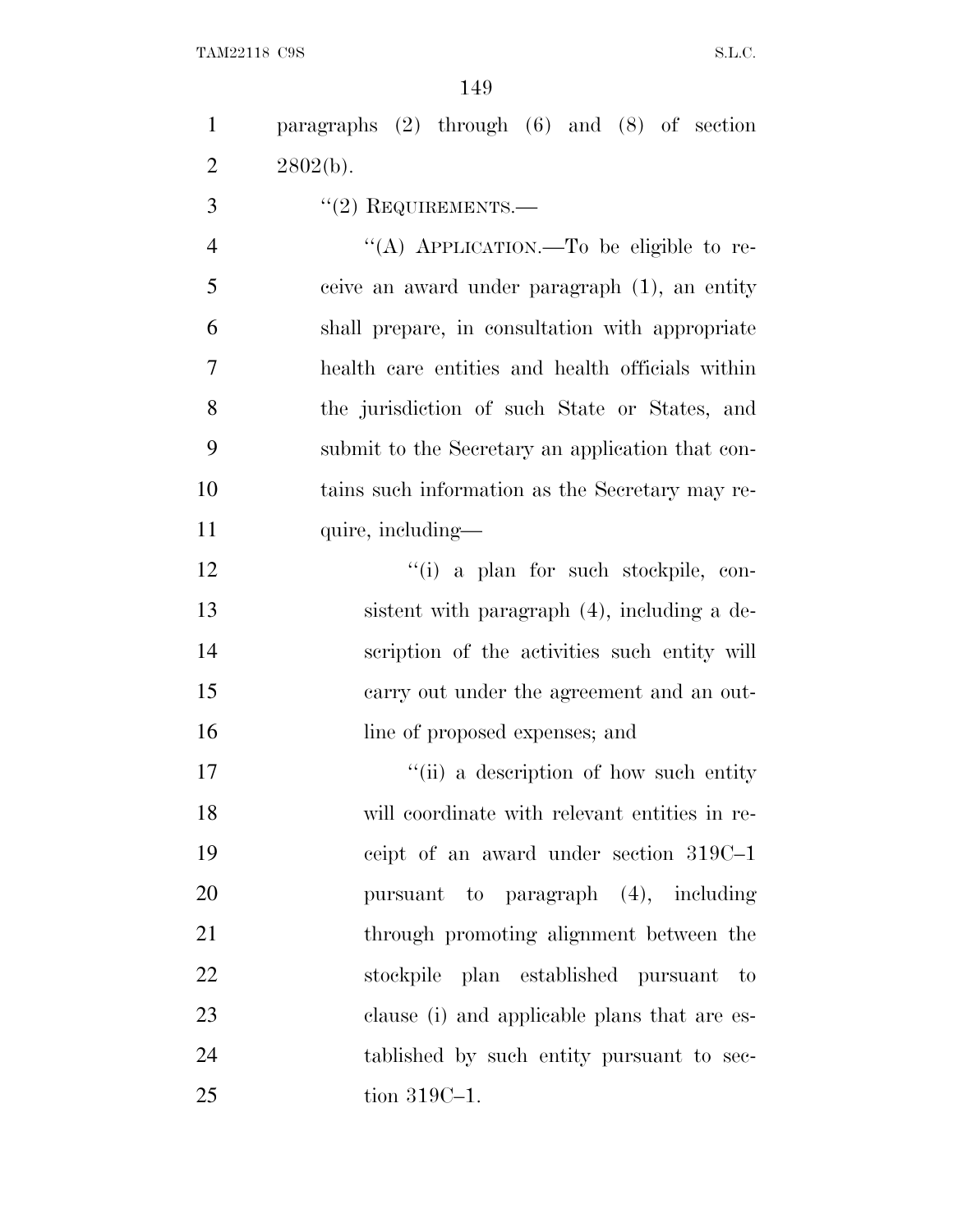| $\mathbf{1}$   | "(B) MATCHING FUNDS.—                        |
|----------------|----------------------------------------------|
| $\overline{2}$ | $``(i)$ Subject to clause (ii), the Sec-     |
| 3              | retary may not make an award under this      |
| $\overline{4}$ | subsection unless the applicant agrees,      |
| 5              | with respect to the costs to be incurred by  |
| 6              | the applicant in carrying out the purpose    |
| $\overline{7}$ | described in this subsection, to make avail- |
| 8              | able non-Federal contributions toward such   |
| 9              | costs in an amount equal to—                 |
| 10             | "(I) for each of fiscal years $2023$         |
| 11             | and $2024$ , not less than \$1 for each      |
| 12             | [\$10] of Federal funds provided in          |
| 13             | the award;                                   |
| 14             | "(II) for each of fiscal years               |
| 15             | $2025$ and $2026$ , not less than \$1 for    |
| 16             | each [\$5] of Federal funds provided         |
| 17             | in the award; and                            |
| 18             | "(III) for fiscal year $2027$ and            |
| 19             | each fiscal year thereafter, not less        |
| 20             | than $$1$ for each $[$3]$ of Federal         |
| 21             | funds provided in the award.                 |
| 22             | "(ii) WAIVER.—The Secretary may,             |
| 23             | upon the request of a State, waive the re-   |
| 24             | quirement under clause (i), in whole or in   |
| 25             | part, if the Secretary determines that ex-   |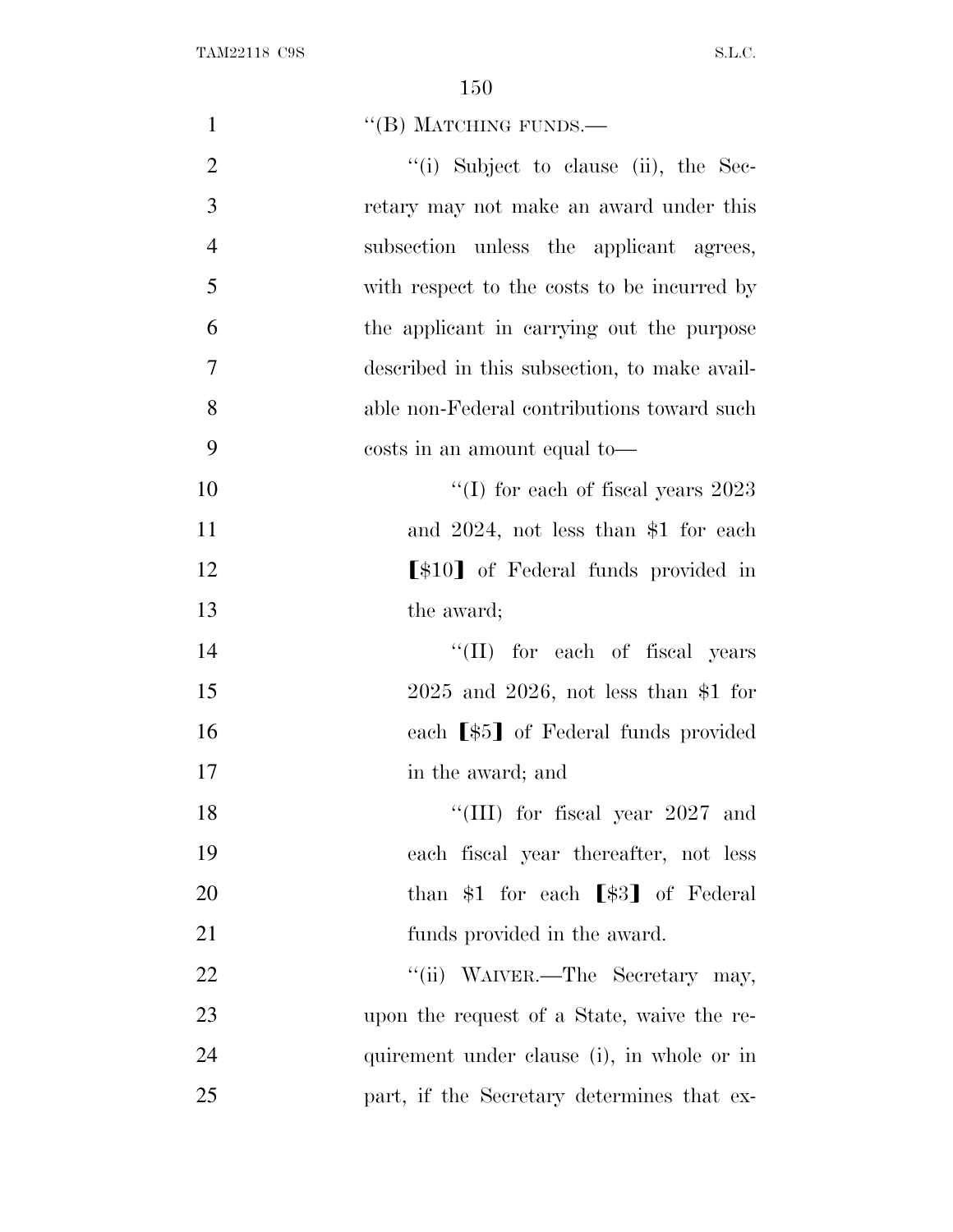| $\mathbf{1}$   | traordinary economic conditions in the                 |
|----------------|--------------------------------------------------------|
| $\overline{2}$ | State in the fiscal year involved or in the            |
| 3              | previous fiscal year justify the waiver. A             |
| $\overline{4}$ | waiver provided by the Secretary under                 |
| 5              | this subparagraph shall apply only to the              |
| 6              | fiscal year involved.                                  |
| $\overline{7}$ | "(C) ADMINISTRATIVE EXPENSES.—Not                      |
| 8              | more than 10 percent of amounts received by            |
| 9              | an entity pursuant to an award under this sub-         |
| 10             | section may be used for administrative ex-             |
| 11             | penses.                                                |
| 12             | "(3) LEAD ENTITY.—An entity in receipt of an           |
| 13             | award under paragraph (1) may designate a lead en-     |
| 14             | tity, which may be a public or private entity, as ap-  |
| 15             | propriate, to manage the stockpile at the direction of |
| 16             | the State or consortium of States.                     |
| 17             | "(4) USE OF FUNDS.—An entity in receipt of             |
| 18             | an award under paragraph (1) shall use such funds      |
| 19             | $to-$                                                  |
| 20             | $\lq\lq$ purchase, store, and maintain<br>a            |
| 21             | stockpile of appropriate drugs, vaccines and           |
| <u>22</u>      | other biological products, medical devices, and        |
| 23             | other medical supplies to be used during a pub-        |
| 24             | lic health emergency, major disaster, or emer-         |
| 25             | gency described in paragraph (1), in such num-         |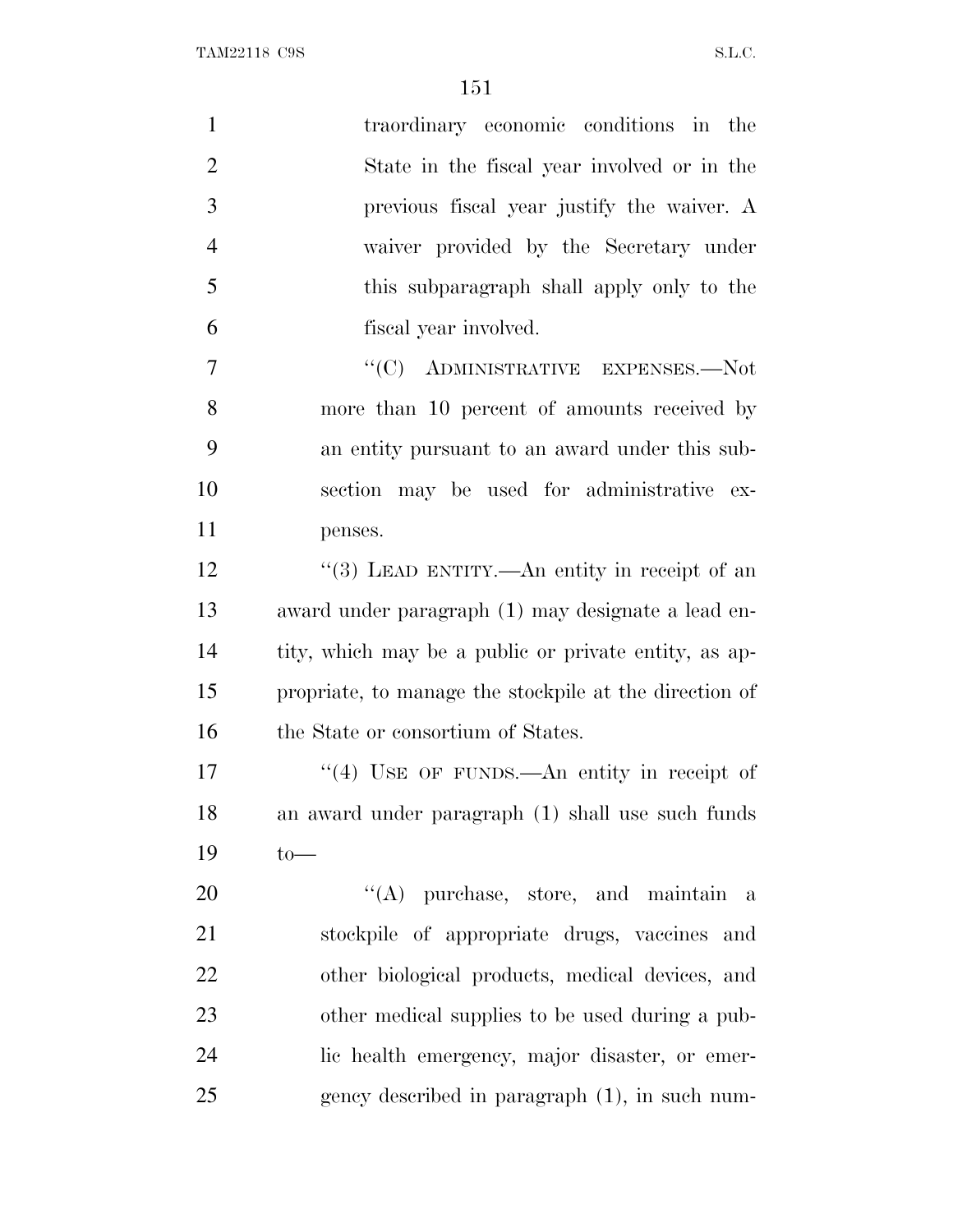| $\mathbf{1}$   | bers, types, and amounts as the entity deter-            |
|----------------|----------------------------------------------------------|
| $\overline{2}$ | mines necessary, consistent with such entity's           |
| 3              | stockpile plan established pursuant to para-             |
| $\overline{4}$ | graph $(2)(A)(i);$                                       |
| 5              | $\lq\lq (B)$ deploy the stockpile as required by         |
| 6              | the entity to respond to an actual or potential          |
| $\overline{7}$ | public health emergency, major disaster, or              |
| 8              | other emergency described in paragraph (1);              |
| 9              | "(C) replenish and make necessary addi-                  |
| 10             | tions or modifications to the contents of such           |
| 11             | stockpile, including to address potential deple-         |
| 12             | tion;                                                    |
| 13             | "(D) in consultation with Federal, State,                |
| 14             | and local officials, take into consideration the         |
| 15             | availability, deployment, dispensing, and admin-         |
| 16             | istration requirements of medical products with-         |
| 17             | in the stockpile;                                        |
| 18             | $\lq\lq(\mathbf{E})$ ensure that procedures are followed |
| 19             | for inventory management and accounting, and             |
| 20             | for the physical security of the stockpile, as ap-       |
| 21             | propriate;                                               |
| 22             | $\lq\lq(F)$ review and revise, as appropriate, the       |
| 23             | contents of the stockpile on a regular basis to          |
| 24             | ensure that, to the extent practicable, new tech-        |
| 25             | nologies and medical products are considered;            |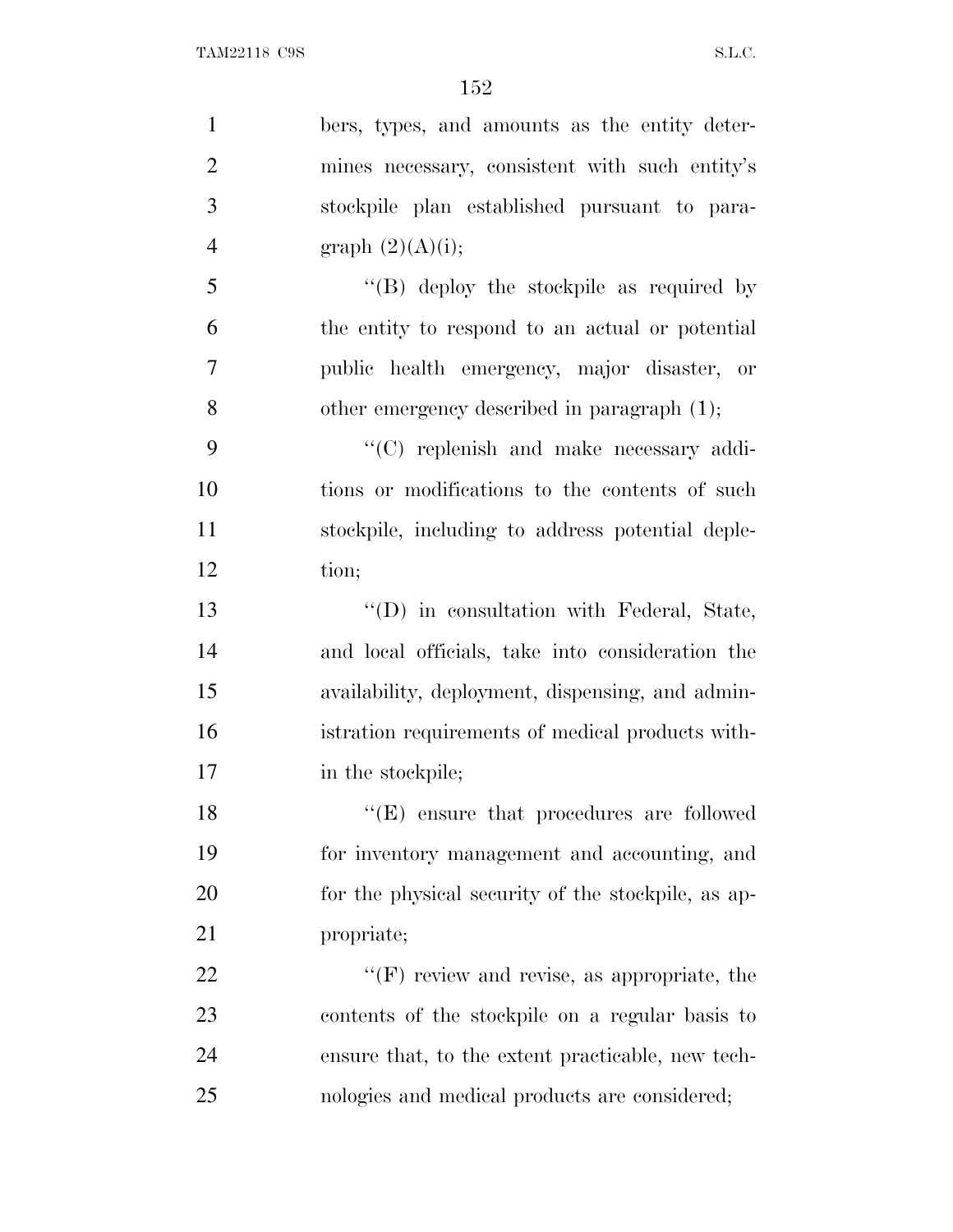1 ''(G) carry out exercises, drills, and other training for purposes of stockpile deployment, dispensing, and administration of medical prod- ucts, and for purposes of assessing the capa- bility of such stockpile to address the medical supply needs of public health emergencies, major disasters, or other emergencies described in paragraph (1) of varying types and scales, which may be conducted in accordance with re- quirements related to exercises, drills, and other training for recipients of awards under section 12 319C–1 or 319C–2, as applicable; and ''(H) carry out other activities as the enti- ty determines appropriate, to support State ef- forts to prepare for, and respond to, public health threats. 17 "(5) SUPPLEMENT NOT SUPPLANT.—Awards under paragraph (1) shall supplement, not supplant, the maintenance and use of the Strategic National Stockpile by the Secretary under subsection (a). 21 "(6) GUIDANCE FOR STATES.—Not later than 180 days after the date of enactment of this sub- section, the Secretary, in consultation with States, health officials, and other relevant stakeholders, as appropriate, shall issue guidance, and update such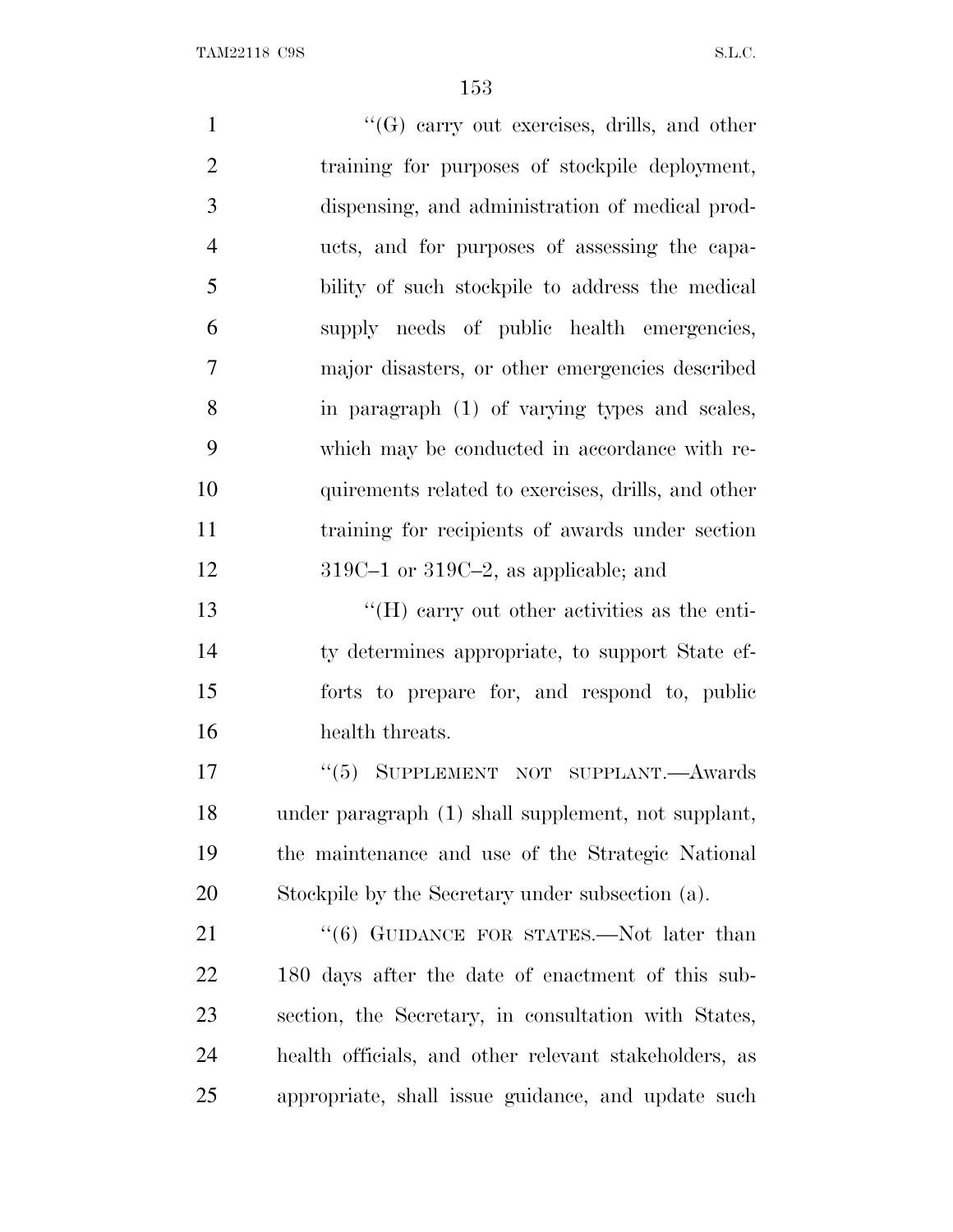guidance as appropriate, for States related to main- taining and replenishing a stockpile of medical prod- ucts, which may include strategies and best practices related to—

 ''(A) types of medical products and med- ical supplies that are critical to respond to pub- lic health emergencies, and may be appropriate for inclusion in a stockpile by States, with con- sideration of threats that require the large-scale and simultaneous deployment of stockpiles, in- cluding the stockpile maintained by the Sec- retary pursuant to subsection (a), and long-term public health and medical response needs;

 ''(B) appropriate management of the con- tents of a stockpile, including management by vendors of reserve amounts of medical products and supplies intended to be delivered to the ownership of the State and appropriate disposi-tion of excess products, as applicable; and

20  $\cdot$  (C) the procurement of medical products and medical supplies consistent with the Buy American Act of 1933.

23 "(7) TECHNICAL ASSISTANCE.—The Secretary shall provide assistance to States, including technical assistance, as appropriate, in establishing, maintain-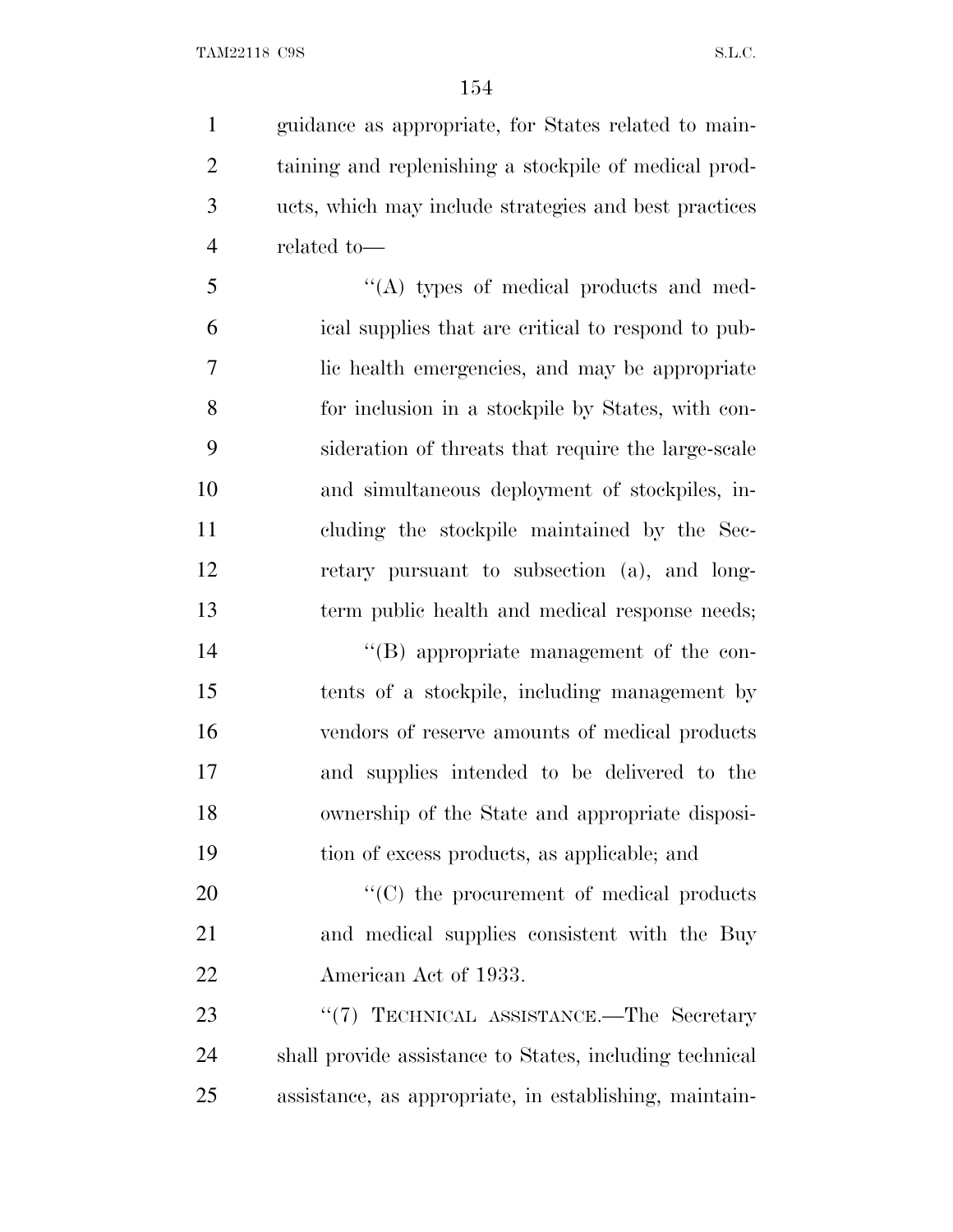ing, improving, and utilizing a medical stockpile, in- cluding appropriate inventory management and dis-position of products.

''(8) REPORTING.—

 ''(A) STATE REPORTS.—Each entity re- ceiving an award under paragraph (1) shall up- date, as appropriate, the plan established pur-8 suant to paragraph  $(2)(A)(i)$  and submit to the Secretary an annual report on implementation of such plan, including any changes to the con- tents of the stockpile supported under such award. The Secretary shall use information ob- tained from such reports to inform the mainte- nance and management of the Strategic Na-tional Stockpile pursuant to subsection (a).

16 "(B) REPORTS TO CONGRESS.—Not later 17 than [1] year after the initial issuance of awards pursuant to paragraph (1), and annu- ally thereafter for the duration of the program established under this subsection, the Secretary shall submit to the Committee on Health, Edu- cation, Labor, and Pensions of the Senate and 23 the Committee on Energy and Commerce of the House of Representatives a report on such pro-gram, including—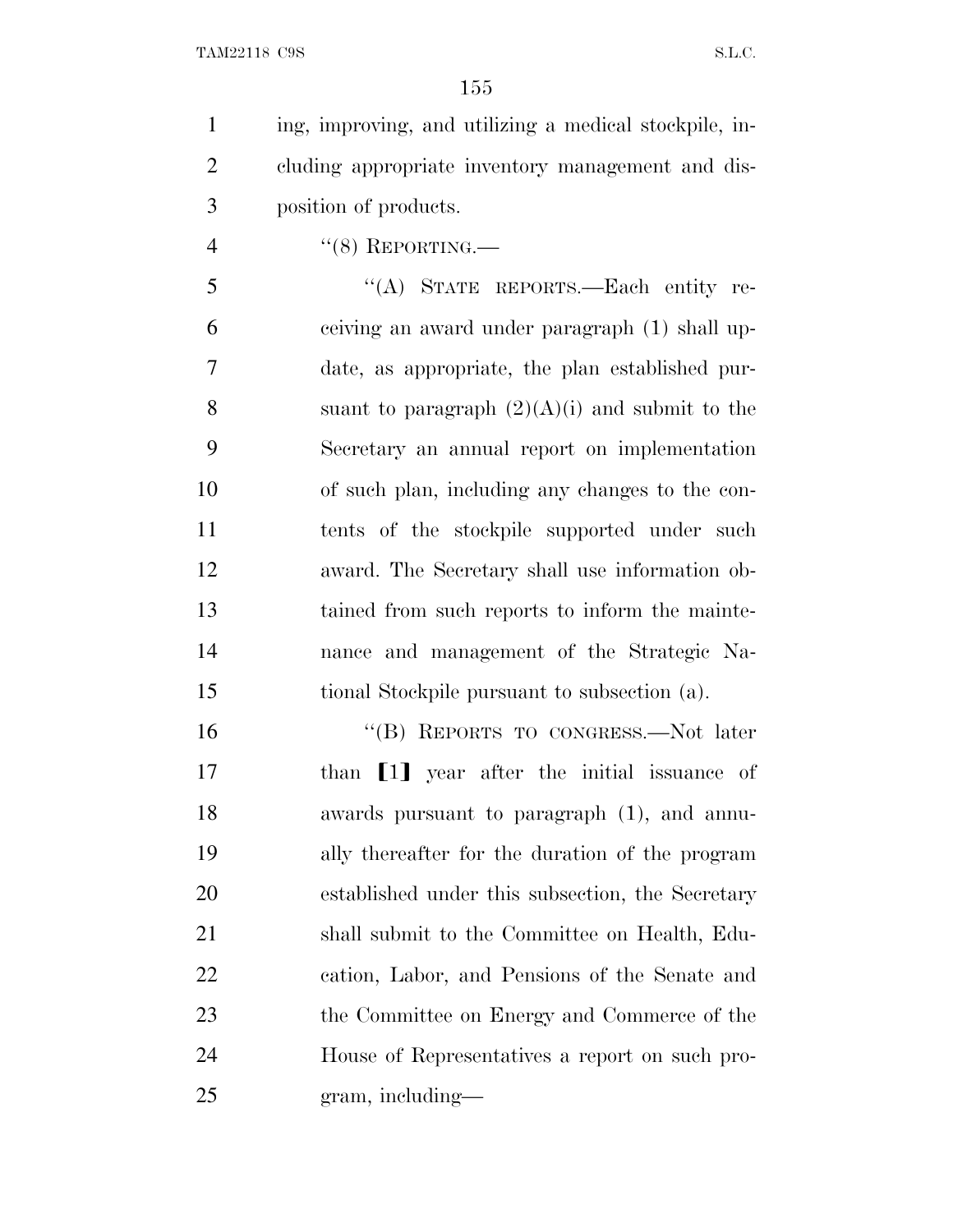| $\mathbf{1}$   | "(i) Federal and State expenditures to                        |
|----------------|---------------------------------------------------------------|
| $\overline{2}$ | support stockpiles under such program;                        |
| 3              | "(ii) activities conducted pursuant to                        |
| $\overline{4}$ | paragraph $(4)$ ; and                                         |
| 5              | "(iii) any additional information from                        |
| 6              | the States that the Secretary determines                      |
| $\overline{7}$ | relevant.                                                     |
| 8              | "(9) AUTHORIZATION OF APPROPRIATIONS.-                        |
| 9              | To carry out this subsection, there is authorized to          |
| 10             | be appropriated such sums as may be necessary for             |
| 11             | each of fiscal years 2023 through 2028.".                     |
| 12             | (b) GAO REPORT.—Not later than 3 years after the              |
| 13             | date of enactment of this Act, the Comptroller General        |
| 14             | of the United States shall submit to the Committee on         |
| 15             | Health, Education, Labor, and Pensions of the Senate and      |
| 16             | the Committee on Energy and Commerce of the House             |
|                | 17 of Representatives a report on the State stockpiles estab- |
| 18             | lished or maintained pursuant to this section. Such report    |
| 19             | shall include an assessment of—                               |
| 20             | (1) coordination and communication between                    |
| 21             | the Secretary of Health and Human Services and                |
| 22             | entities in receipt of an award under this section, or        |
| 23             | a lead entity designated by such entity;                      |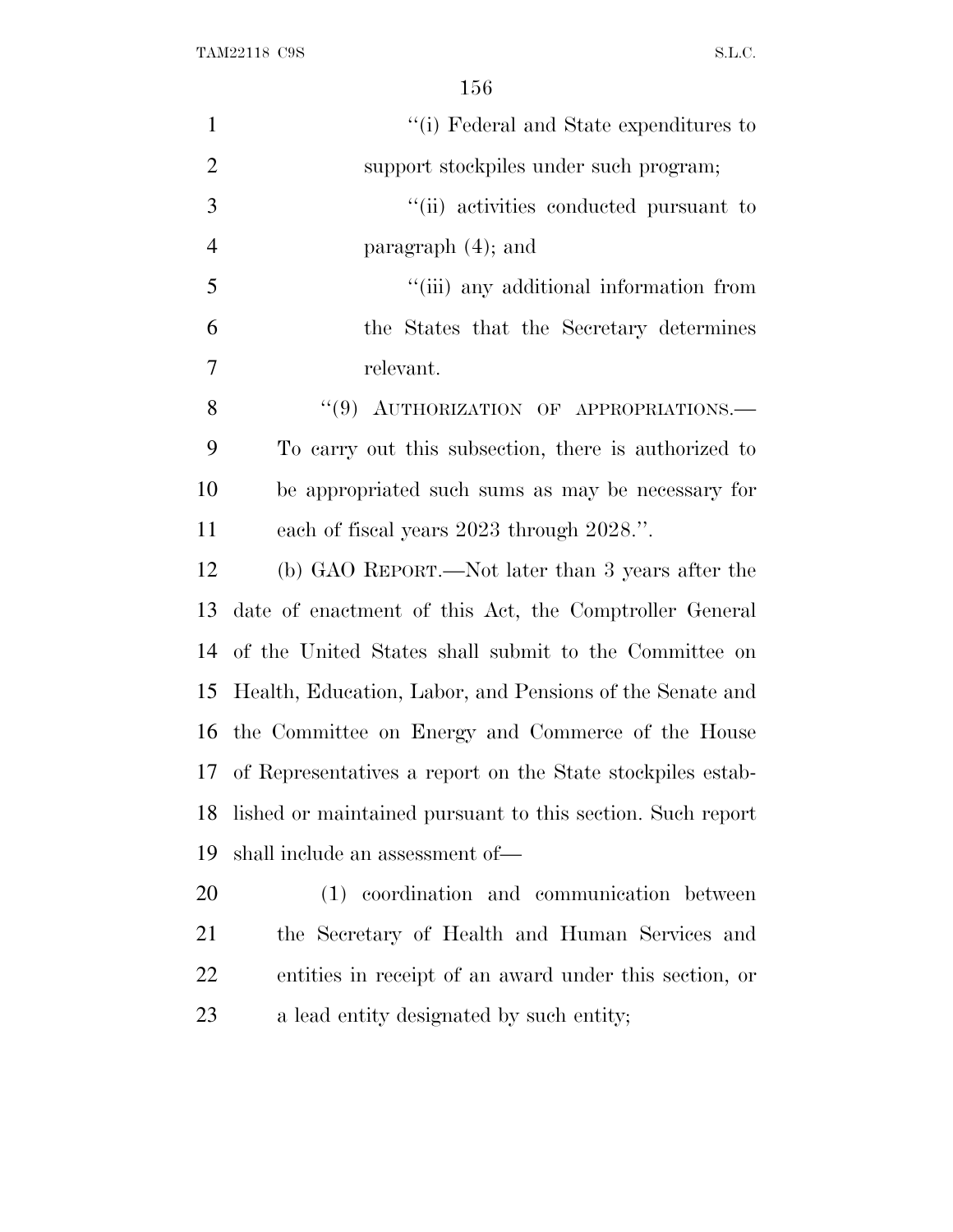(2) technical assistance provided by the Sec- retary of Health and Human Services to such enti- ties; and (3) the impact of such stockpiles on the ability of the State to prepare for and respond to a public health emergency, major disaster, or other emer- gency described in subsection (i)(1) of section 319F– 2 of the Public Health Service Act (42 U.S.C. 247d– 6b), as added by subsection (a), including the avail- ability and distribution of items from such State stockpile to health care entities and other applicable entities. **TITLE V—ENHANCING DEVELOP- MENT AND COMBATING SHORTAGES OF MEDICAL PRODUCTS Subtitle A—Development and Review SEC. 501. ADVANCING QUALIFIED INFECTIOUS DISEASE PRODUCT INNOVATION.** (a) I<sup>N</sup> GENERAL.—Section 505E of the Federal Food, Drug, and Cosmetic Act (21 U.S.C. 355f) is amend- ed— 24 (1) in subsection  $(e)$ —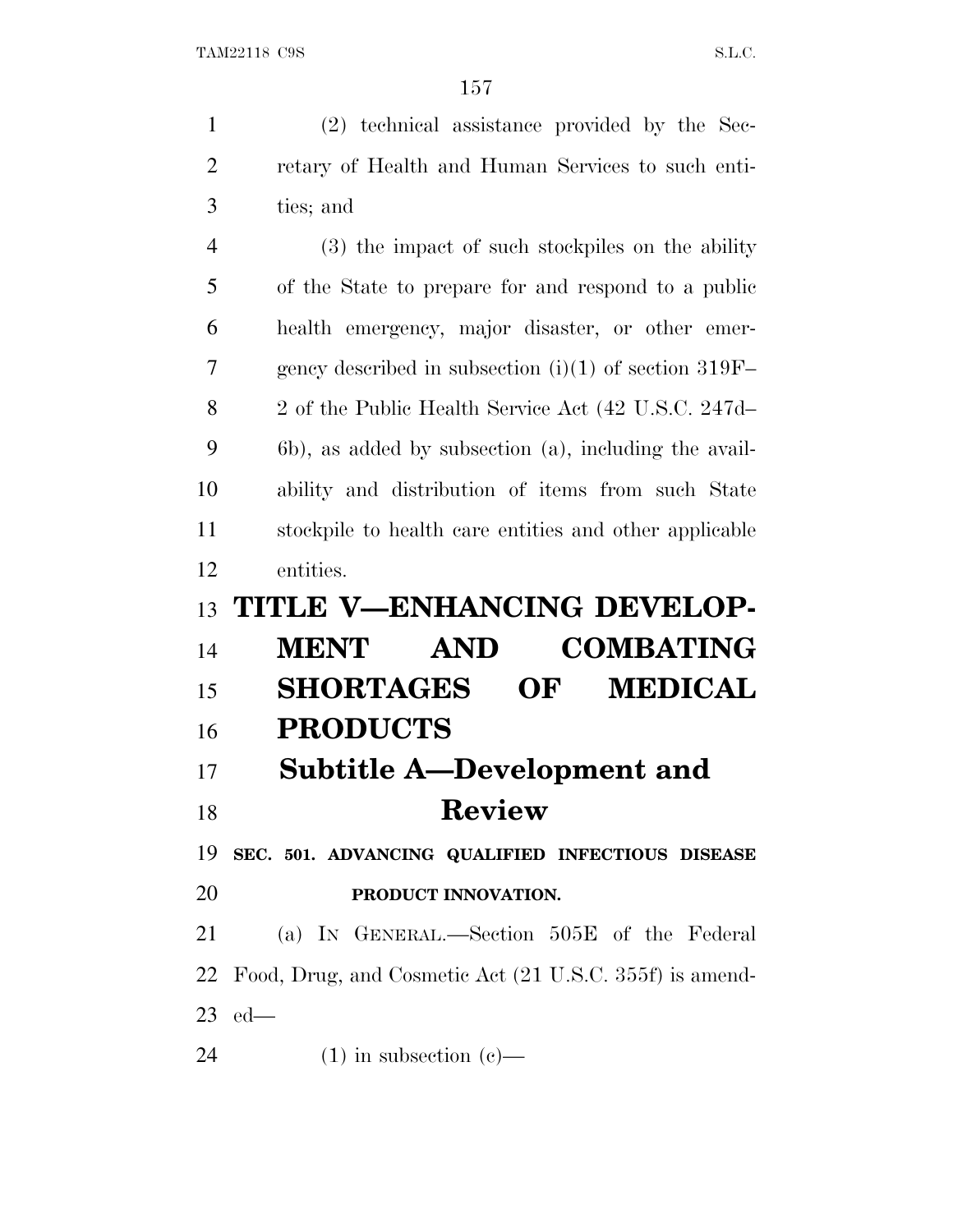| $\mathbf{1}$   | (A) in paragraph $(2)$ , by striking "; or"             |
|----------------|---------------------------------------------------------|
| $\overline{2}$ | and inserting ";";                                      |
| 3              | $(B)$ in paragraph $(3)$ , by striking the pe-          |
| $\overline{4}$ | riod and inserting "; or"; and                          |
| 5              | (C) by adding at the end the following:                 |
| 6              | "(4) an application pursuant to section $351(a)$        |
| 7              | of the Public Health Service Act.";                     |
| 8              | (2) in subsection (d)(1), by inserting "of this         |
| 9              | Act or section $351(a)$ of the Public Health Service    |
| 10             | Act" after "section $505(b)$ "; and                     |
| 11             | $(3)$ by amending subsection $(g)$ to read as fol-      |
| 12             | lows:                                                   |
| 13             | "(g) QUALIFIED INFECTIOUS DISEASE PRODUCT.—             |
| 14             | The term 'qualified infectious disease product' means a |
| 15             | drug for human use that—                                |
| 16             | $``(1)$ is—                                             |
| 17             | "(A) an antibacterial or antifungal drug;               |
| 18             | <sub>or</sub>                                           |
| 19             | "(B) a biological product that acts directly            |
| 20             | on bacteria or fungi or on substances produced          |
| 21             | by such bacteria or fungi; and                          |
| 22             | $\lq(2)$ is intended to treat a serious or life-threat- |
| 23             | ening infection, including such an infection caused     |
| 24             | $by-$                                                   |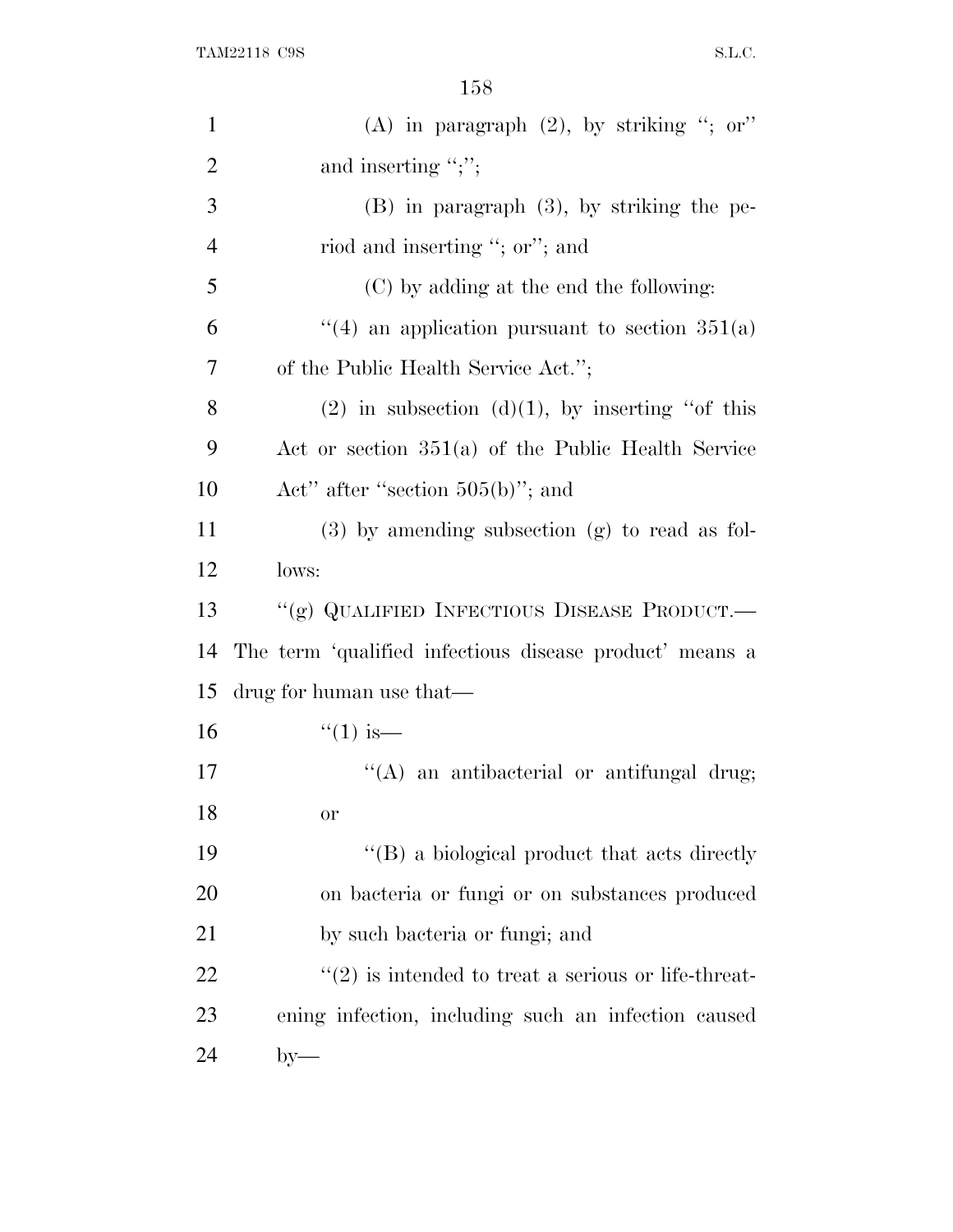$'$ (A) an antibacterial or antifungal resist- ant pathogen, including novel or emerging in- fectious pathogens; or ''(B) qualifying pathogens listed by the Secretary under subsection (f).''. 6 (b) PRIORITY REVIEW.—Section  $524A(a)$  of the Fed- eral Food, Drug, and Cosmetic Act (21 U.S.C. 360n–1(a)) is amended by inserting ''of this Act, or section 351(a) of the Public Health Service Act, that requires clinical data (other than bioavailability studies) to demonstrate safety or effectiveness'' before the period. **SEC. 502. MODERNIZING CLINICAL TRIALS.** (a) CLARIFYING THE USE OF DIGITAL HEALTH

TECHNOLOGIES IN CLINICAL TRIALS.—

 (1) IN GENERAL.—Not later than 1 year after the date of enactment of this Act, the Secretary of Health and Human Services (referred to in this sec- tion as the ''Secretary'') shall issue draft guidance regarding the appropriate use of validated digital health technologies in clinical trials to help improve recruitment for, retention in, participation in, and data collection during, clinical trials, and provide for novel clinical trial designs utilizing such technology for purposes of supporting the development of, and review of applications for, drugs and devices. Not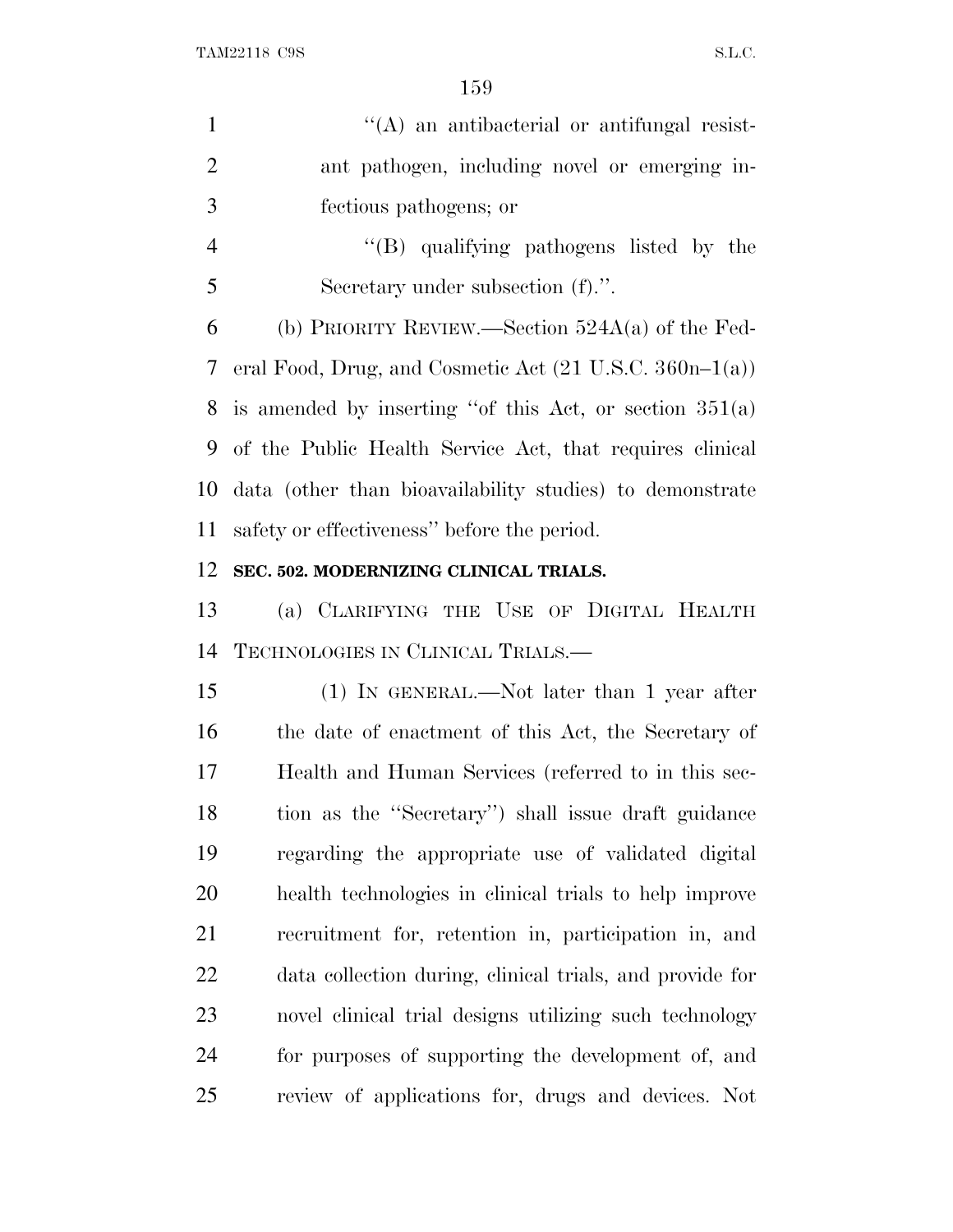| $\mathbf{1}$   | later than 18 months after the public comment pe-     |
|----------------|-------------------------------------------------------|
| $\overline{2}$ | riod on such draft guidance ends, the Secretary shall |
| 3              | issue a revised draft guidance or final guidance.     |
| $\overline{4}$ | (2) CONTENT.—The guidance described<br>in             |
| 5              | paragraph $(1)$ shall include—                        |
| 6              | (A) recommendations for data collection               |
| 7              | methodologies by which sponsors may incor-            |
| 8              | porate the use of digital health technologies in      |
| 9              | clinical trials to collect data remotely from trial   |
| 10             | participants;                                         |
| 11             | (B) considerations for privacy and security           |
| 12             | protections for data collected during a clinical      |
| 13             | trial, including—                                     |
| 14             | recommendations for the protec-<br>(i)                |
| 15             | tion of trial participant data that is col-           |
| 16             | lected or used in research, using digital             |
| 17             | health technologies; and                              |
| 18             | (ii) compliance with the regulations                  |
| 19             | promulgated under section $264(e)$ of the             |
| 20             | Health Insurance Portability and Account-             |
| 21             | ability Act of 1996 (42 U.S.C. 1320d-2)               |
| 22             | note), subpart B of part 50 of title 21,              |
| 23             | Code of Federal Regulations, subpart C of             |
| 24             | part 56 of title 21, Code of Federal Regu-            |
| 25             | lations, the Federal policy for the protec-           |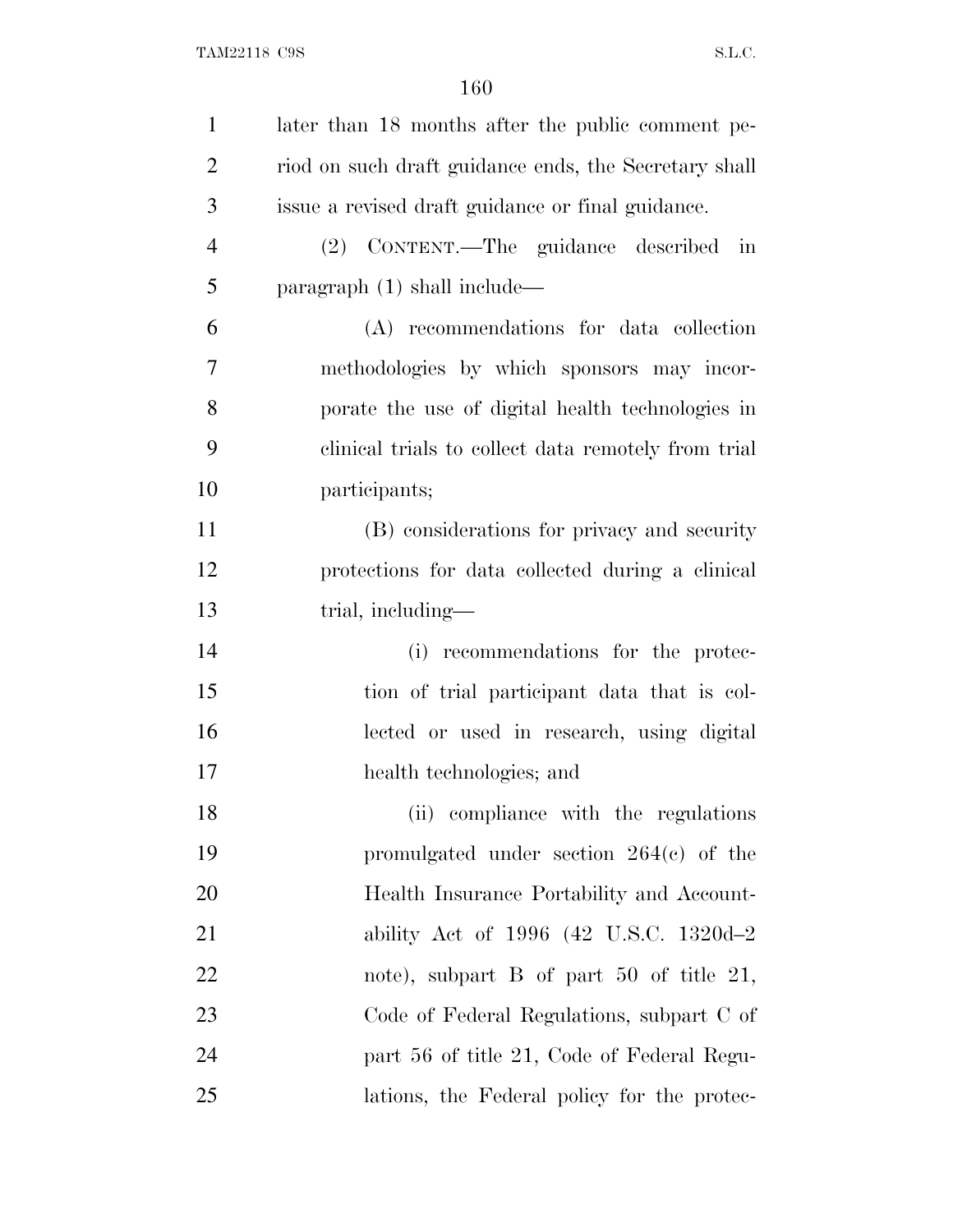| $\mathbf{1}$   | tion of human subjects under subpart A of          |
|----------------|----------------------------------------------------|
| $\overline{2}$ | part 46 of title 45, Code of Federal Regu-         |
| 3              | lations (commonly known as the "Common"            |
| $\overline{4}$ | Rule"), and part 2 of title 42, Code of            |
| 5              | Federal Regulations (or any successor reg-         |
| 6              | ulations);                                         |
| 7              | (C) considerations on data collection meth-        |
| 8              | ods to help increase recruitment of clinical trial |
| 9              | participants and the level of participation of     |
| 10             | such participants, reduce burden on clinical       |
| 11             | trial participants, and optimize data quality;     |
| 12             | (D) recommendations for the use of elec-           |
| 13             | tronic methods to obtain informed consent from     |
| 14             | clinical trial participants, taking into consider- |
| 15             | ation applicable Federal law, including subpart    |
| 16             | B of part 50 of title 21, Code of Federal Regu-    |
| 17             | lations (or successor regulations), and, as ap-    |
| 18             | propriate, State law;                              |
| 19             | (E) best practices for communication and           |
| 20             | early engagement between sponsors and the          |
| 21             | Secretary on the development of data collection    |
| 22             | methods;                                           |
| 23             | (F) the appropriate format to submit such          |
| 24             | data to the Secretary;                             |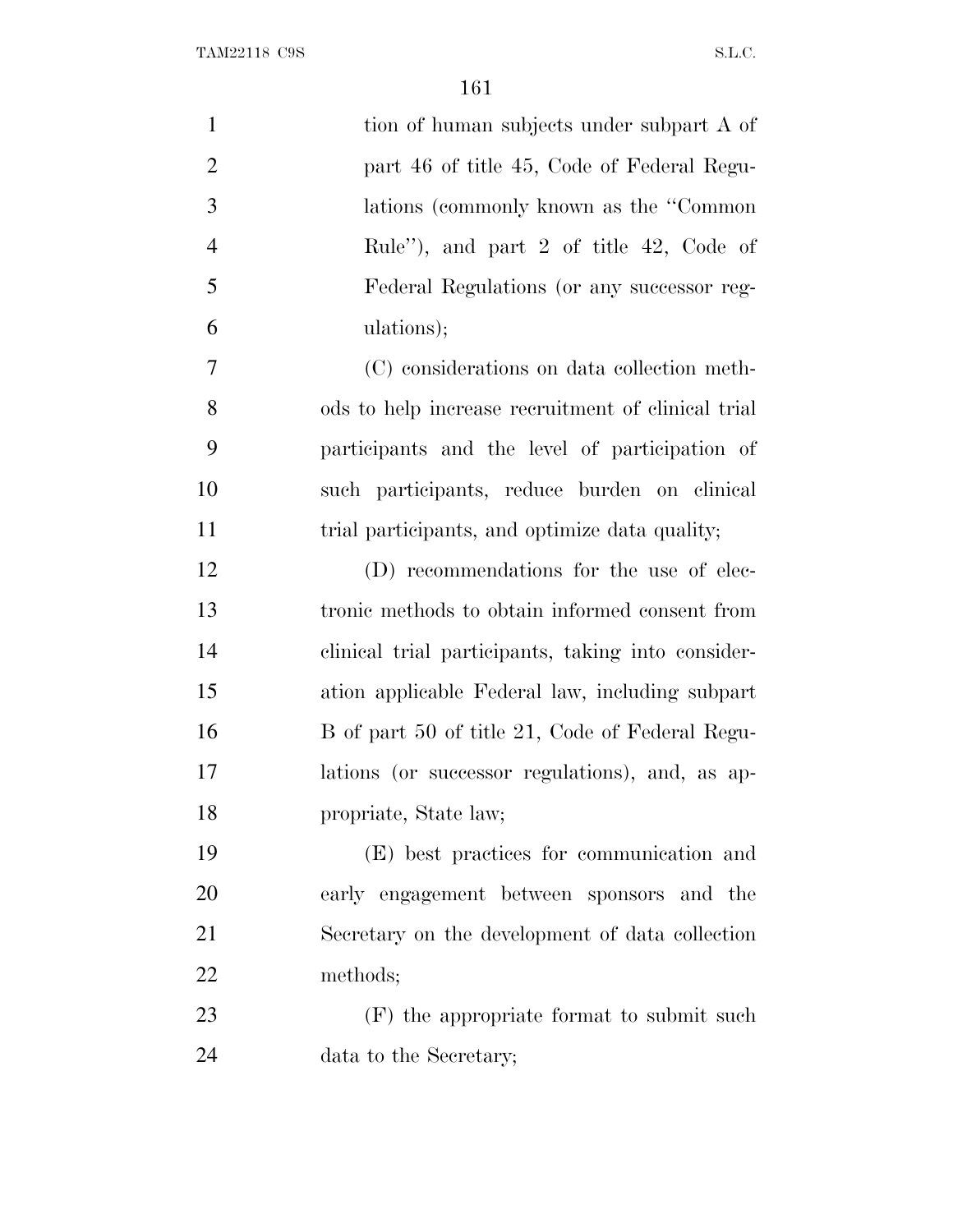| $\mathbf{1}$   | (G) a description of the manner in which                |
|----------------|---------------------------------------------------------|
| $\overline{2}$ | the Secretary will assess or evaluate data col-         |
| 3              | lected through digital health technologies to           |
| $\overline{4}$ | support the development and approval, licen-            |
| 5              | sure, elearance, or authorization of the drug or        |
| 6              | device; and                                             |
| 7              | (H) recommendations for increasing access               |
| 8              | to, and the use of, digital health technologies in      |
| 9              | clinical trials to facilitate the inclusion of di-      |
| 10             | verse and underrepresented populations, as ap-          |
| 11             | propriate.                                              |
| 12             | <b>CLINICAL</b><br>(b)<br>ADVANCING<br>DECENTRALIZED    |
| 13             | TRIALS.—                                                |
| 14             | (1) IN GENERAL.—Not later than 1 year after             |
| 15             | the date of enactment of this Act, the Secretary        |
| 16             | shall issue draft guidance to provide recommenda-       |
| 17             | tions to clarify and advance the use of decentralized   |
| 18             | clinical trials to support the development of drugs     |
| 19             | and devices and help improve trial participant en-      |
| 20             | gagement and advance the use of flexible and novel      |
| 21             | clinical trial designs. Not later than 1 year after the |
| 22             | public comment period on such draft guidance ends,      |
| 23             |                                                         |
|                | the Secretary shall issue a revised draft guidance or   |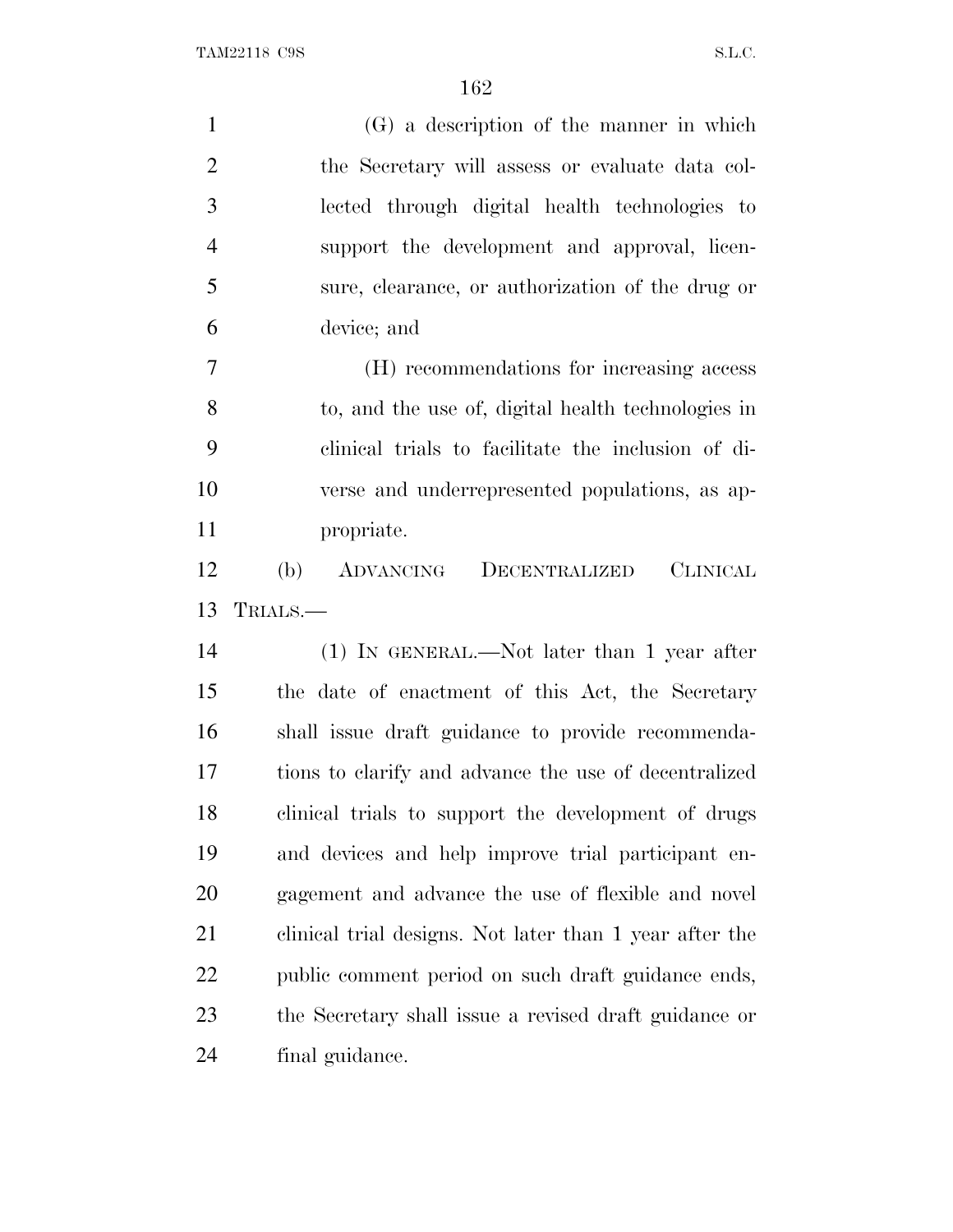| $\mathbf{1}$   | (2) CONTENT.—The guidance described in              |
|----------------|-----------------------------------------------------|
| $\overline{2}$ | paragraph $(1)$ shall include—                      |
| 3              | (A) recommendations for methods of re-              |
| $\overline{4}$ | mote data collection, including trial participant   |
| 5              | experience data, though the use of digital health   |
| 6              | technologies, telemedicine, local laboratories,     |
| 7              | local health care providers, or other options for   |
| 8              | data collection;                                    |
| 9              | (B) considerations for sponsors to mini-            |
| 10             | mize or reduce burdens for clinical trial partici-  |
| 11             | pants associated with participating in a clinical   |
| 12             | trial, such as the use of digital technologies,     |
| 13             | telemedicine, local laboratories, local health care |
| 14             | providers, or other data collection or assessment   |
| 15             | options, health care provider home visits, direct-  |
| 16             | to-participant shipping of investigational drugs    |
| 17             | and devices, and electronic informed consent, as    |
| 18             | appropriate;                                        |
| 19             | (C) recommendations regarding conducting            |
| 20             | decentralized clinical trials to facilitate and en- |
| 21             | courage diversity among the clinical trial par-     |
| 22             | ticipants, as appropriate;                          |
| 23             | (D) recommendations for strategies and              |
| 24             | methods for recruiting, retaining, and engaging     |
| 25             | with clinical trial participants, including com-    |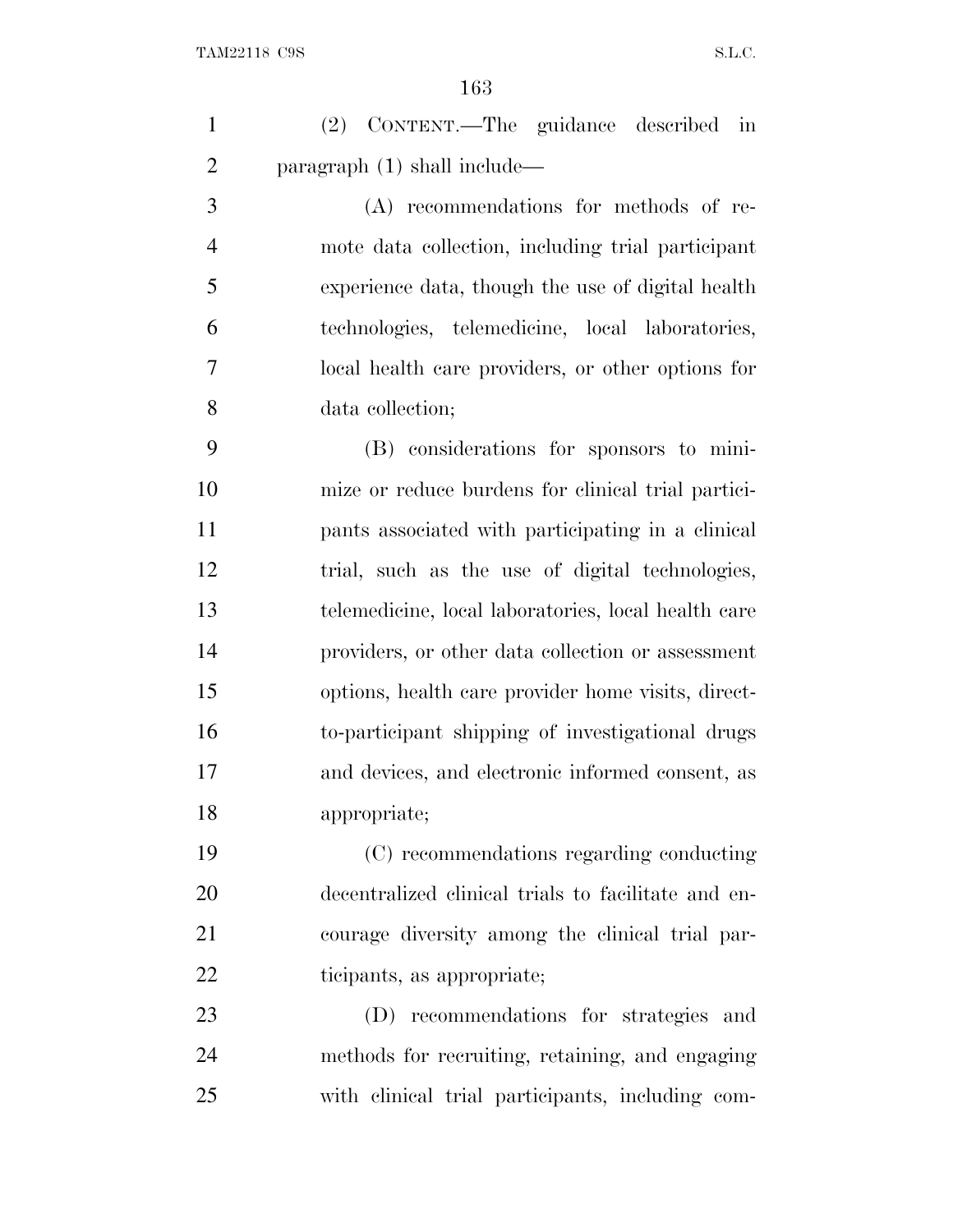| $\mathbf{1}$   | munication regarding the role of trial partici-   |
|----------------|---------------------------------------------------|
| $\overline{2}$ | pants and community partners to facilitate clin-  |
| 3              | ical trial recruitment and engagement, including  |
| $\overline{4}$ | with respect to diverse and underrepresented      |
| 5              | populations, as appropriate;                      |
| 6              | (E) considerations for review and oversight       |
| $\overline{7}$ | by sponsors and institutional review boards, in-  |
| 8              | cluding remote trial oversight;                   |
| 9              | (F) recommendations for decentralized             |
| 10             | clinical trial protocol designs and processes for |
| 11             | evaluating such proposed trial designs;           |
| 12             | (G) recommendations for digital health            |
| 13             | technology and other remote assessment tools      |
| 14             | that may support decentralized clinical trials,   |
| 15             | including guidance on appropriate technological   |
| 16             | platforms and tools, data collection and use,     |
| 17             | data integrity, and communication to clinical     |
| 18             | trial participants through such technology;       |
| 19             | (H) a description of the manner in which          |
| 20             | the Secretary will assess or evaluate data col-   |
| 21             | lected within a decentralized clinical trial to   |
| 22             | support the development of the drug or device,    |
| 23             | if the manner is different from that used for a   |
| 24             | non-decentralized trial;                          |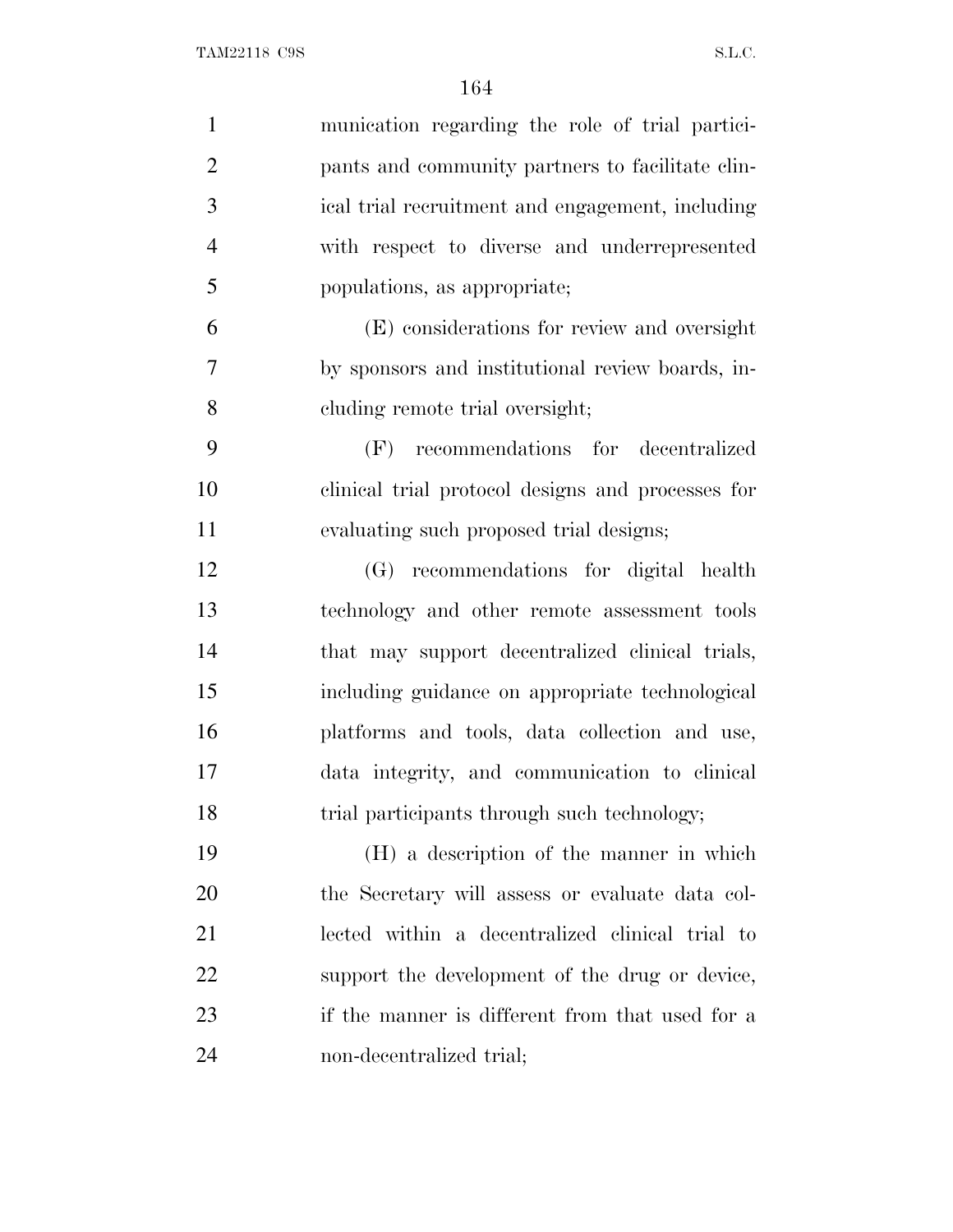(I) considerations for sponsors to validate digital technologies and establish appropriate clinical endpoints for use in decentralized trials; and (J) considerations for privacy and security of personally identifiable information of trial participants. (c) SEAMLESS AND CONCURRENT CLINICAL TRIALS.— (1) IN GENERAL.—Not later than 1 year after the date of enactment of this Act, the Secretary shall update or issue draft guidance on the use of seamless, concurrent, and other innovative clinical trial designs to support the expedited development and review of applications for drugs under section 505 of the Federal Food, Drug, and Cosmetic Act (21 U.S.C. 355) or section 351 of the Public Health Service Act (42 U.S.C. 262), as appropriate. Not later than 1 year after the public comment period on such draft guidance ends, the Secretary shall issue a revised draft guidance or final guidance. (2) CONTENT.—The guidance described in paragraph (1) shall include— (A) recommendations on the use of expan-

sion cohorts and other seamless clinical trial de-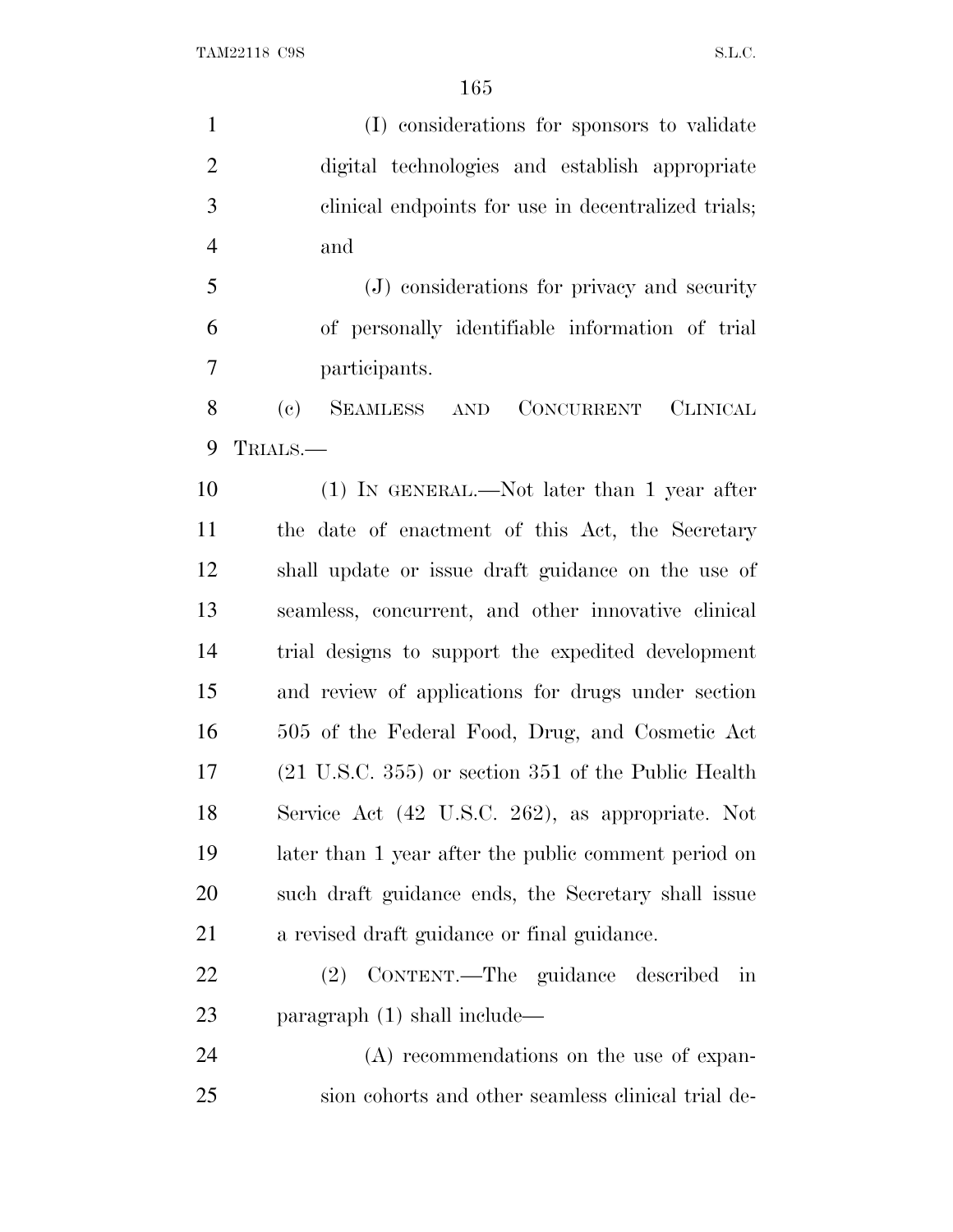signs to assess different aspects of product can- didates in one continuous trial, including how such clinical trial designs, including how such clinical trial designs can be used as part of meeting the substantial evidence standard under section 505(d) of the Federal Food, 7 Drug, and Cosmetic Act (21 U.S.C. 355(d)); (B) recommendations on the use of clinical trial designs that involve the concurrent con- duct of different or multiple clinical trial phases, and the concurrent conduct of pre- clinical testing, to expedite the development of new drugs; (C) recommendations for how to streamline trial logistics and facilitate the efficient collec- tion and analysis of clinical trial data, including any planned interim analyses; (D) considerations to assist sponsors in en- suring the rights, safety, and welfare of clinical trial participants, maintaining compliance with good clinical practice regulations, minimizing risks to clinical trial data integrity, and ensur- ing the reliability of clinical trial results; (E) recommendations for communication

and early engagement between sponsors and the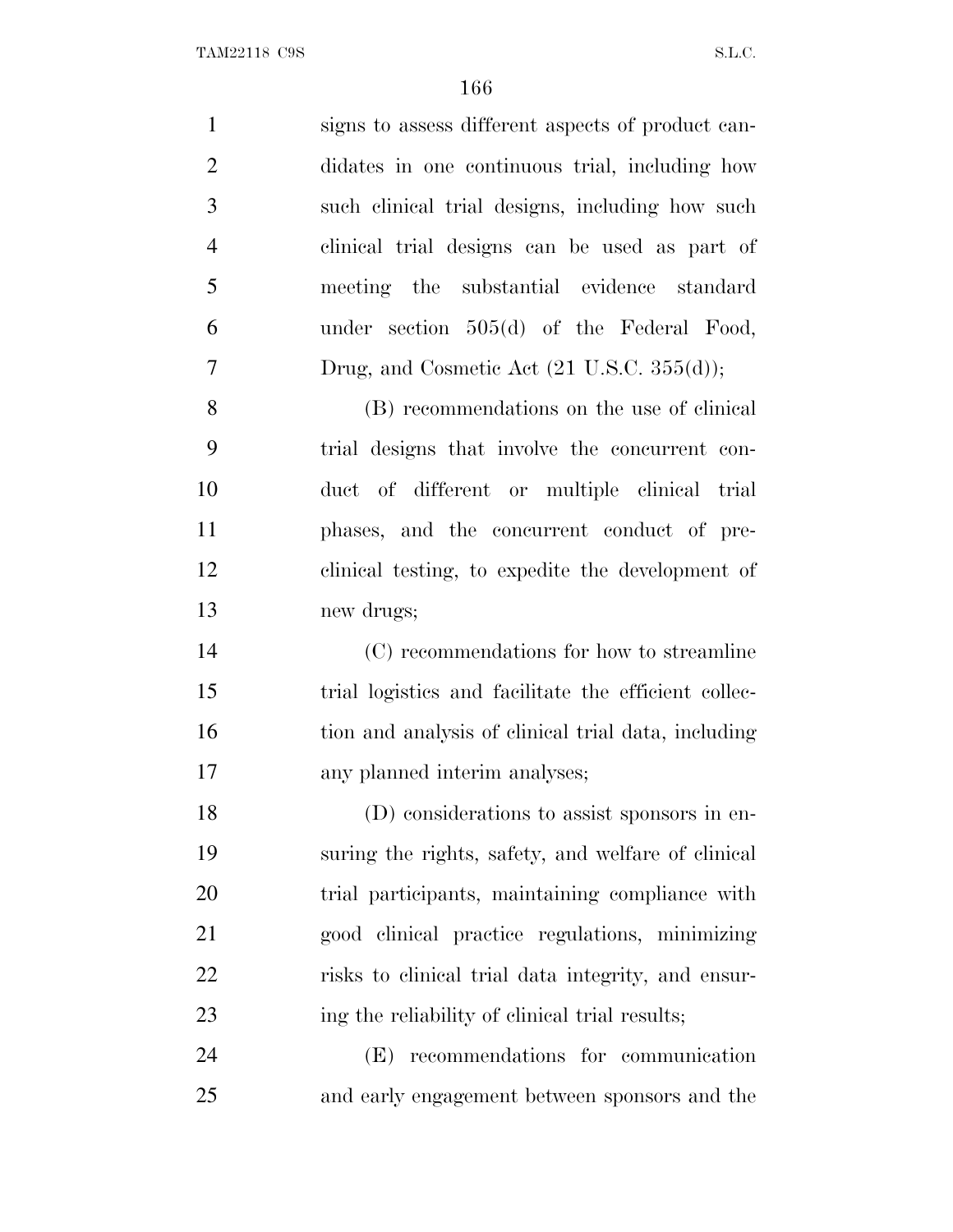Food and Drug Administration on the develop- ment of seamless, concurrent, or other adaptive trial designs, including review of, and feedback on, clinical trial protocols; and

 (F) a description of the manner in which the Secretary will assess or evaluate data col- lected through seamless, concurrent, or other adaptive trial designs to support the develop-ment of the drug.

 (d) INTERNATIONAL HARMONIZATION.—The Sec- retary may work with foreign regulators pursuant to memoranda of understanding or other arrangements gov- erning the exchange of information to facilitate inter- national harmonization of the regulation and use of decen- tralized clinical trials, digital technology in clinical trials, and seamless, concurrent, and other adaptive or innovative clinical trial designs.

## **SEC. 503. ACCELERATING COUNTERMEASURE DEVELOP-MENT AND REVIEW.**

 Section 565 of the Federal Food, Drug, and Cosmetic Act (21 U.S.C. 360bbb–4) is amended by adding at the end the following:

 ''(h) ACCELERATING COUNTERMEASURE DEVELOP-MENT AND REVIEW DURING AN EMERGENCY.—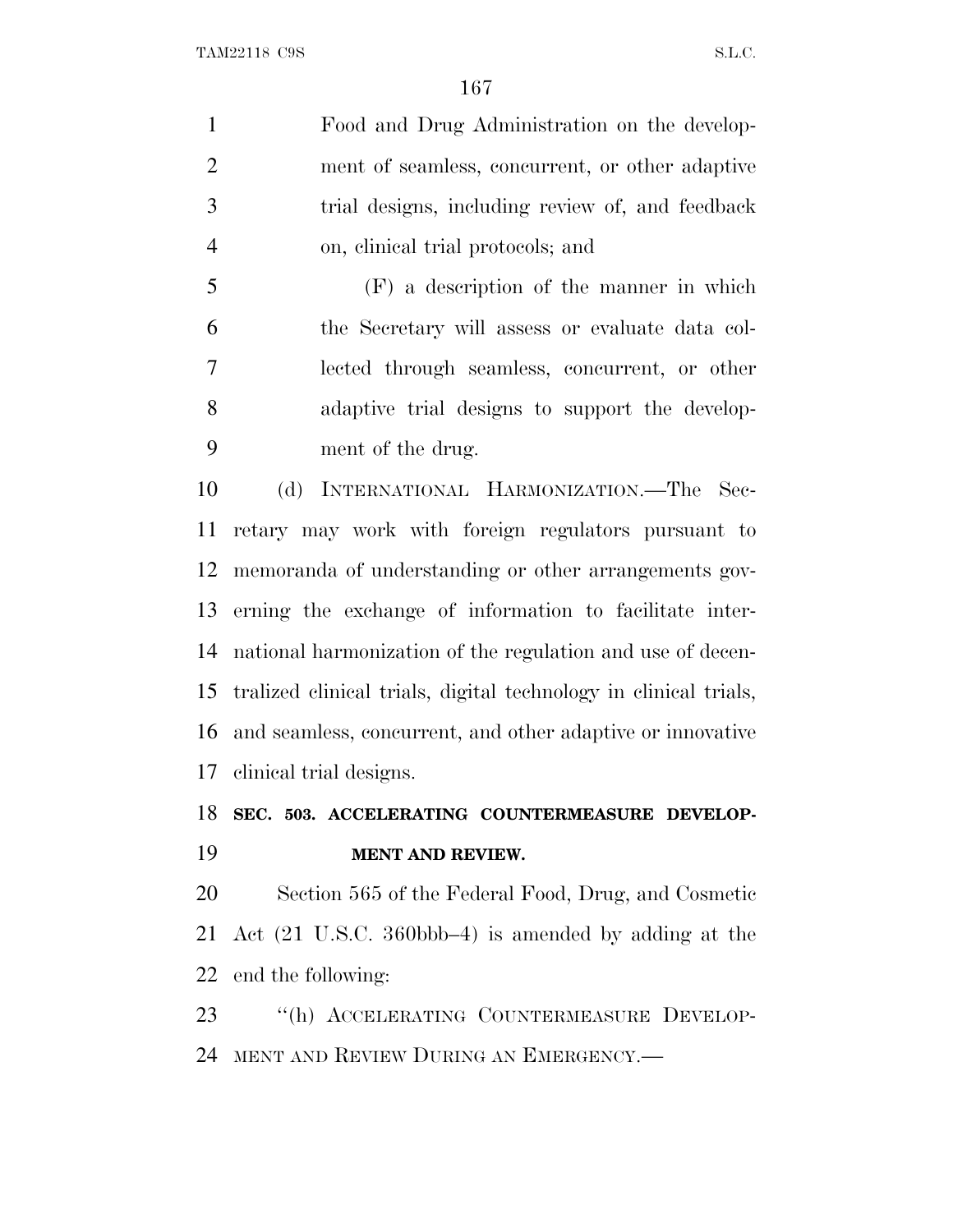| $\mathbf{1}$   | "(1) ACCELERATION OF COUNTERMEASURE DE-                 |
|----------------|---------------------------------------------------------|
| $\overline{2}$ | VELOPMENT AND REVIEW.—The Secretary may, at             |
| 3              | the request of the sponsor of a countermeasure, dur-    |
| $\overline{4}$ | ing a domestic, military, or public health emergency    |
| 5              | material<br>threat described in<br>section<br><b>or</b> |
| 6              | $564A(a)(1)(C)$ expedite the development and review     |
| 7              | of countermeasures for approval, licensure, clear-      |
| 8              | ance, or authorization under this title or section 351  |
| 9              | of the Public Health Service Act.                       |
| 10             | "(2) ACTIONS.—The actions to expedite the de-           |
| 11             | velopment and review of a countermeasure under          |
| 12             | paragraph $(1)$ may include the following:              |
| 13             | $\lq\lq$ Expedited review of submissions                |
| 14             | made by sponsors of countermeasures to the              |
| 15             | Food and Drug Administration, including roll-           |
| 16             | ing submissions of countermeasure applications          |
| 17             | and other submissions.                                  |
| 18             | "(B) Expedited and increased engagement                 |
| 19             | with sponsors regarding countermeasure devel-           |
| 20             | opment and manufacturing, including—                    |
| 21             | "(i) holding meetings with the sponsor                  |
| 22             | and the review team and providing timely                |
| 23             | advice to, and interactive communication                |
| 24             | with, the sponsor regarding the develop-                |
| 25             | ment of the countermeasure to ensure that               |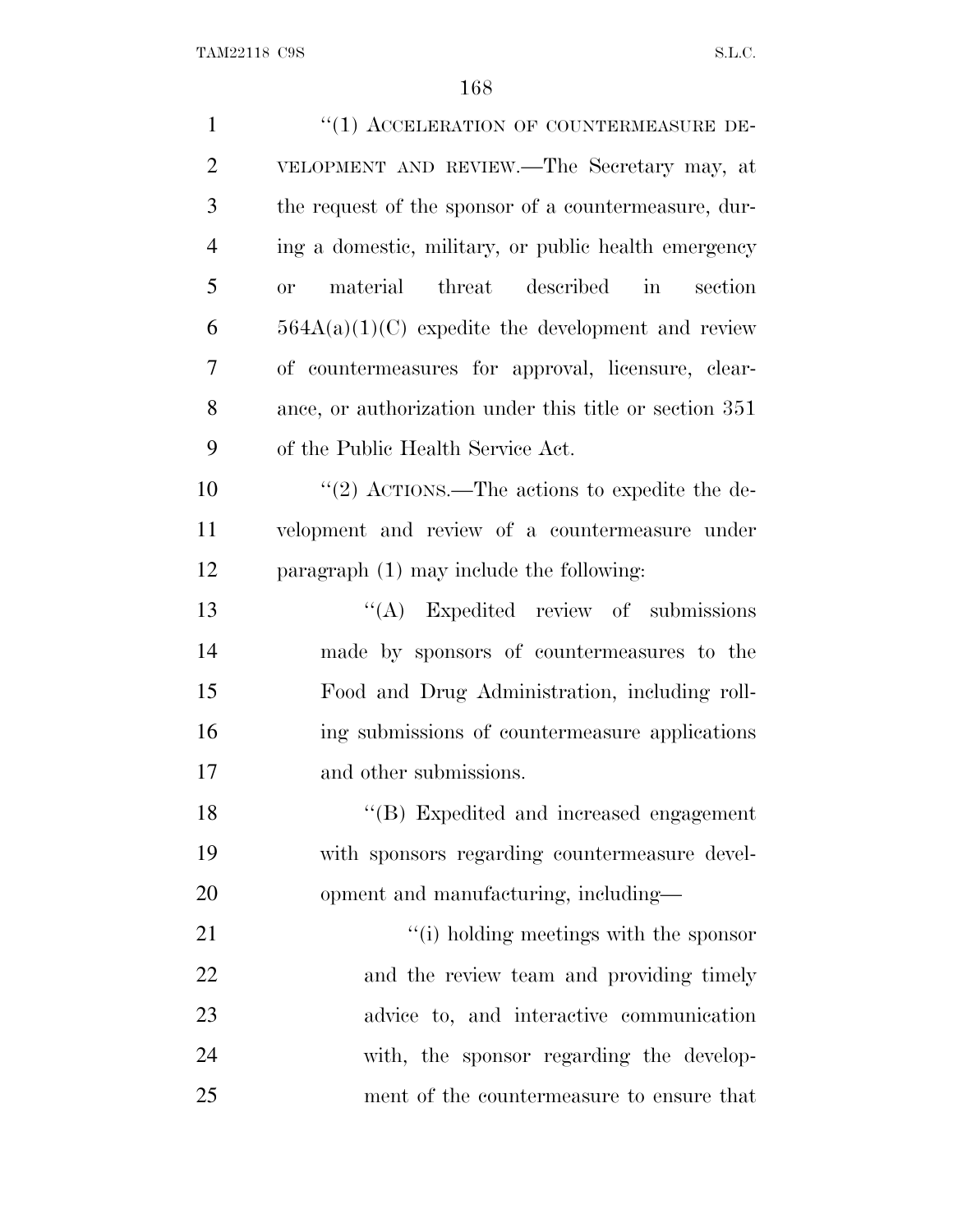| $\mathbf{1}$   | the development program to gather the            |
|----------------|--------------------------------------------------|
| $\overline{2}$ | nonclinical and clinical data necessary for      |
| 3              | approval, licensure, clearance, or author-       |
| $\overline{4}$ | ization is as efficient as practicable;          |
| 5              | "(ii) involving senior managers and              |
| 6              | experienced review staff, as appropriate, in     |
| 7              | a collaborative, cross-disciplinary review;      |
| 8              | "(iii) assigning a cross-disciplinary            |
| 9              | project lead for the review team to facili-      |
| 10             | tate; and                                        |
| 11             | "(iv) taking steps to ensure that the            |
| 12             | design of the clinical trials is as efficient as |
| 13             | practicable, when scientifically appropriate,    |
| 14             | such as by minimizing the number of pa-          |
| 15             | tients exposed to a potentially less effica-     |
| 16             | cious treatment.                                 |
| 17             | "(C) Expedited issuance of guidance docu-        |
| 18             | ments and publication of other regulatory infor- |
| 19             | mation regarding countermeasure development      |
| 20             | and manufacturing.                               |
| 21             | "(D) Other steps to expedite the develop-        |
| 22             | ment and review of a countermeasure applica-     |
| 23             | tion submitted for approval, licensure, clear-   |
| 24             | ance, or authorization, as the Secretary deter-  |
| 25             | mines appropriate.                               |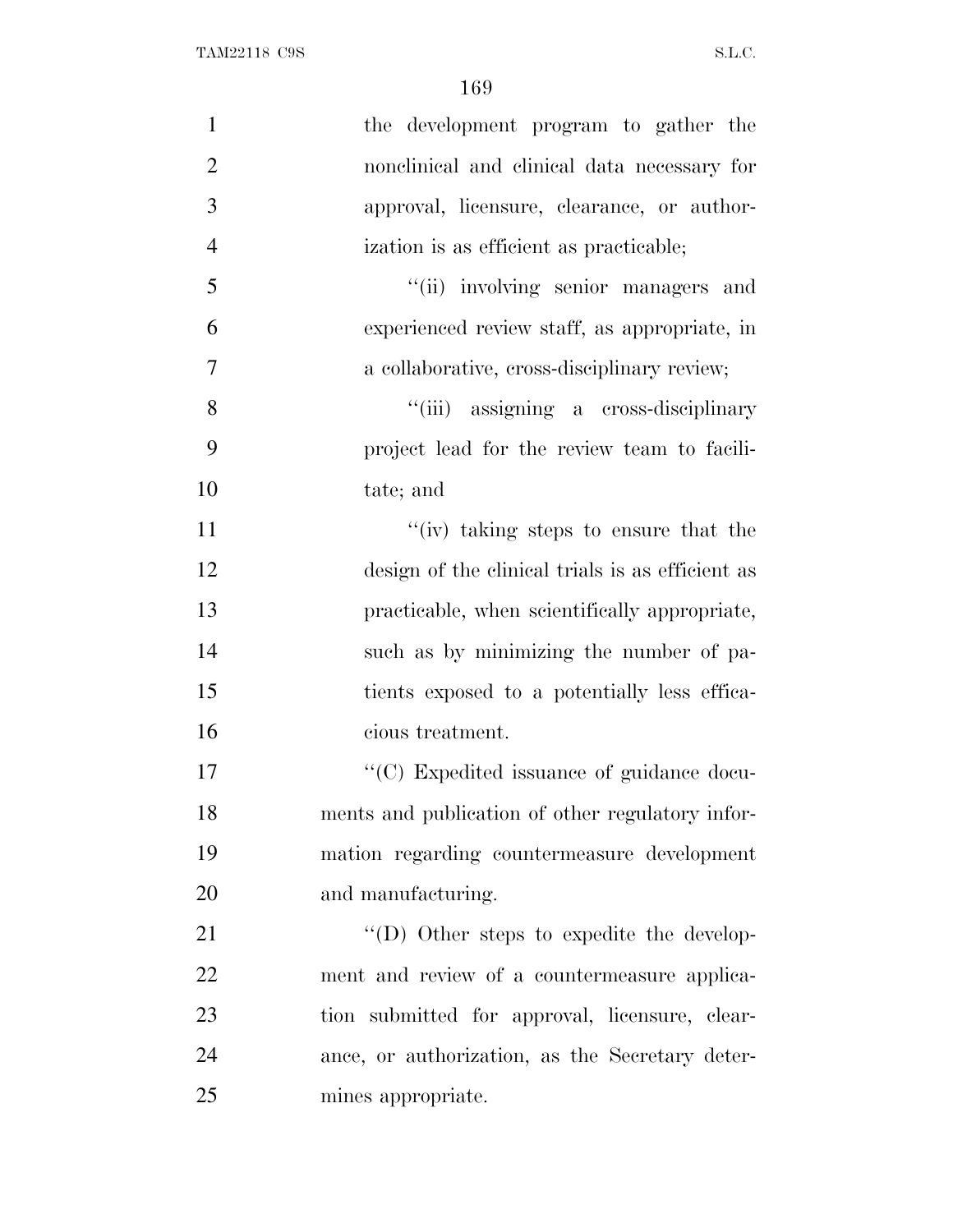1 ''(3) LIMITATION OF EFFECT.—Nothing in this subsection shall be construed to require the Sec- retary to grant, or take any other action related to, a request of a sponsor to expedite the development and review of a countermeasure for approval, licen- sure, clearance, or authorization under paragraph (1).".

# **SEC. 504. THIRD PARTY TEST EVALUATION DURING EMER-GENCIES.**

 (a) I<sup>N</sup> GENERAL.—Section 565 of the Federal Food, Drug, and Cosmetic Act (21 U.S.C. 360bbb–4), as amend- ed by section 503, is further amended by adding at the end the following:

14 "(i) THIRD PARTY EVALUATION OF TESTS USED DURING AN EMERGENCY.—

 $\frac{1}{2}$  (1) In GENERAL.—For purposes of conducting evaluations and making recommendations regarding the validity, accuracy, and reliability of in vitro diag- nostic products (as defined in section 809.3 of title 21, Code of Federal Regulations (or its successor regulations)) submitted for emergency use authoriza-22 tion under section 564, the Secretary may, as appro- priate, consult with persons with respect to such evaluations and recommendations or enter into coop-erative agreements or contracts with persons under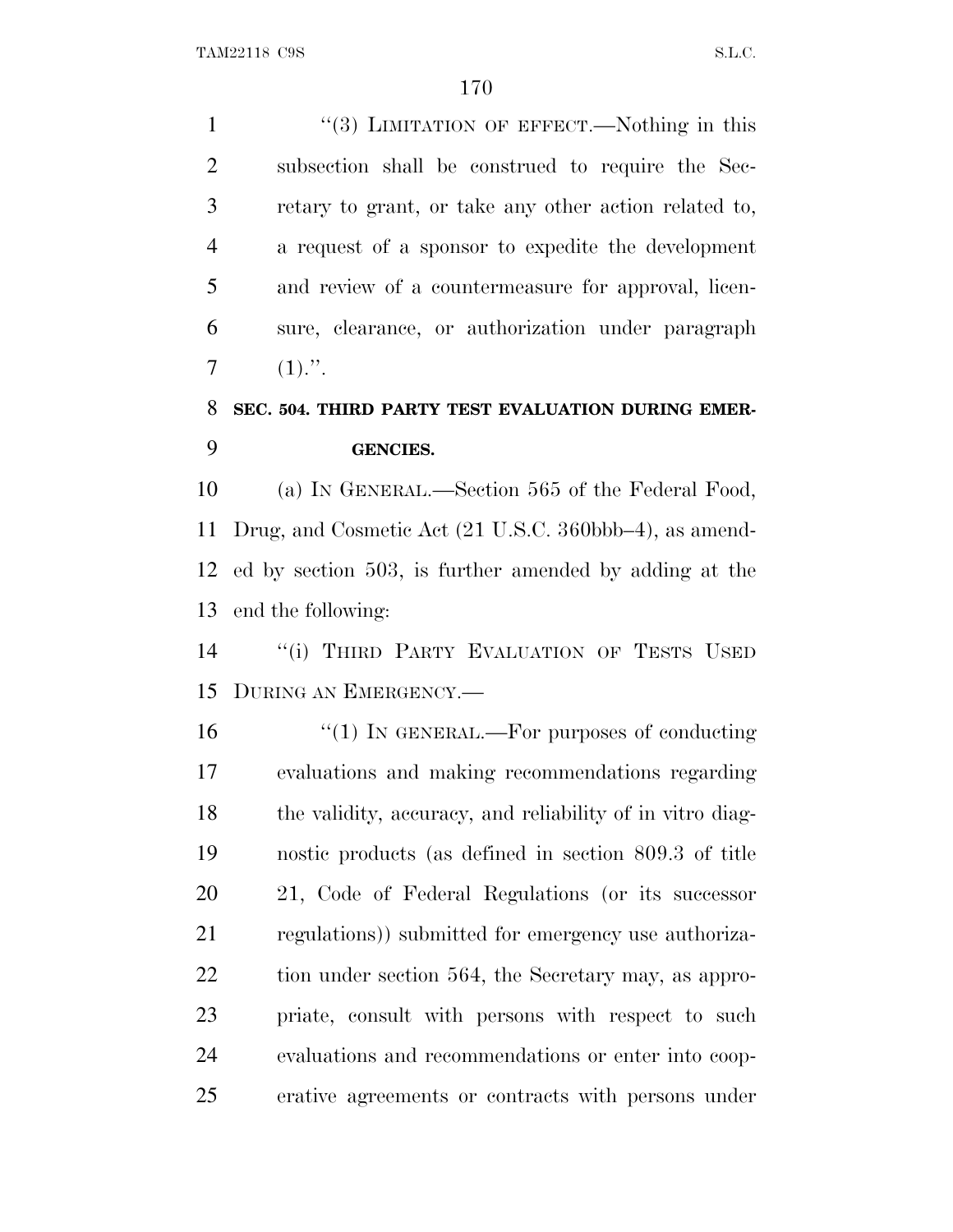| 1              | which such persons conduct such evaluations and          |
|----------------|----------------------------------------------------------|
| $\overline{2}$ | make such recommendations.                               |
| 3              | "(2) REQUIREMENTS REGARDING EVALUATIONS                  |
| $\overline{4}$ | AND RECOMMENDATIONS.-                                    |
| 5              | "(A) IN GENERAL.—In evaluating and                       |
| 6              | making recommendations to the Secretary re-              |
| 7              | garding the validity, accuracy, and reliability of       |
| 8              | in vitro diagnostic products, as described in            |
| 9              | paragraph (1), a person shall consider and doc-          |
| 10             | ument whether the relevant criteria under sub-           |
| 11             | section (c)(2) of section 564 for issuance of au-        |
| 12             | thorization under such section are met with re-          |
| 13             | spect to the in vitro diagnostic product.                |
| 14             | "(B) WRITTEN RECOMMENDATIONS.—Rec-                       |
| 15             | ommendations made by a person under this                 |
| 16             | subsection shall be submitted to the Secretary           |
| 17             | in writing, and shall include the reasons for            |
| 18             | such recommendation and other information                |
| 19             | that may be requested by the Secretary.".                |
| 20             | (b) GUIDANCE.—Not later than 1 year after the date       |
| 21             | of enactment of this Act, the Secretary of Health and    |
| 22             | Human Services (referred to in this subsection as the    |
| 23             | "Secretary") shall issue draft guidance on consultations |
| 24             | with persons under subsection (i) of section 565 of the  |
|                | 25 Federal Food, Drug, and Cosmetic Act (21 U.S.C.       |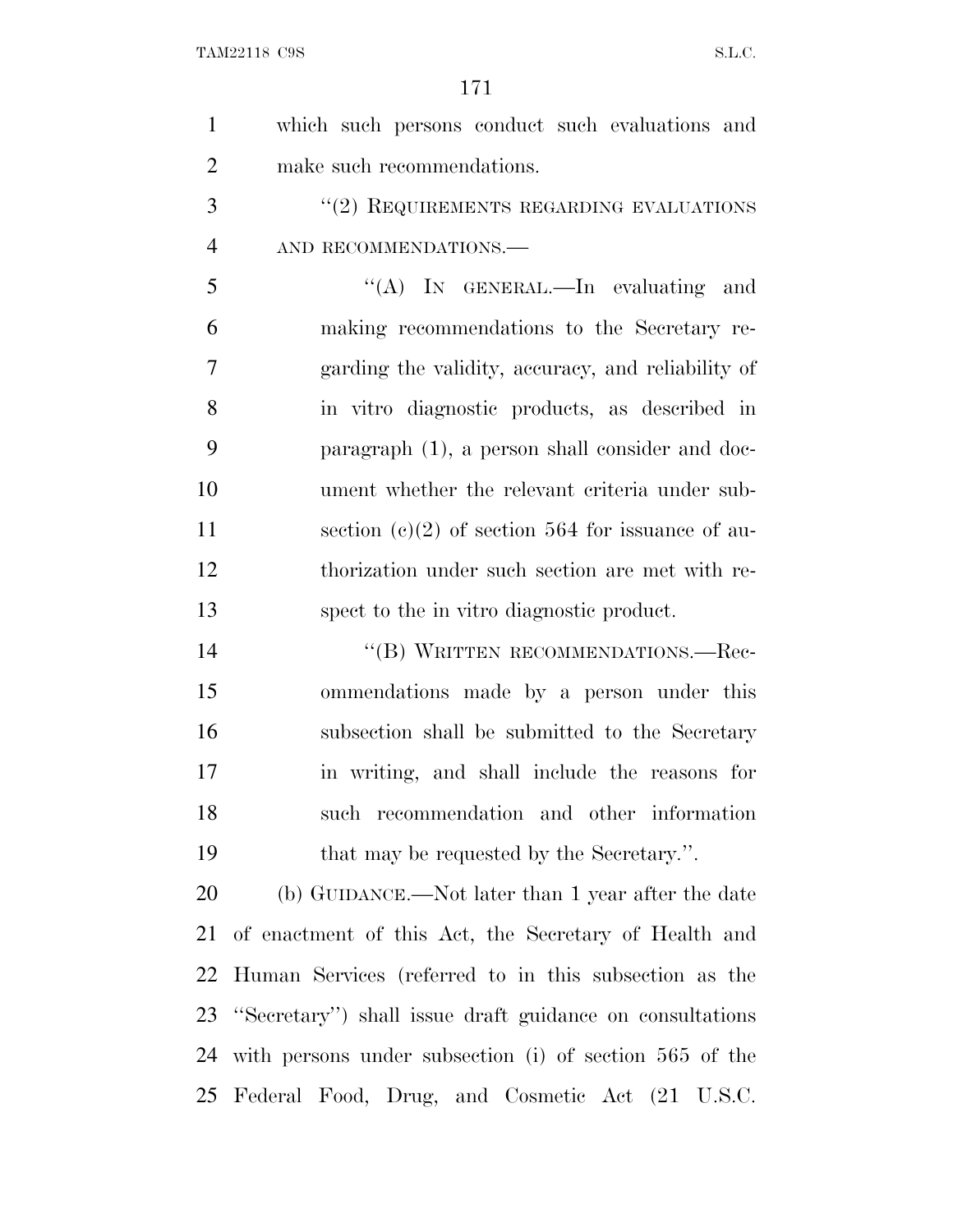360bbb–4), as added by subsection (a), including consider- ations concerning conflicts of interest, compensation ar- rangements, and information sharing. Not later than 1 year after the public comment period on such draft guid- ance ends, the Secretary shall issue a revised draft guid-ance or final guidance.

# **SEC. 505. FACILITATING THE USE OF REAL WORLD EVI-DENCE.**

 Not later than 1 year after the date of enactment of this Act, the Secretary of Health and Human Services shall issue or revise existing guidance on considerations for the use of real world data and real world evidence to support regulatory decision-making, as follows:

 (1) With respect to drugs, such guidance shall address the use of such data and evidence to support the approval of a drug application under section 505 of the Federal Food, Drug, and Cosmetic Act (21 U.S.C. 355) or a biological product application under section 351 of the Public Health Service Act (42 U.S.C. 262), or to support an investigational use exemption under section 505(i) of the Federal Food, 22 Drug, and Cosmetic Act or section  $351(a)(3)$  of the Public Health Service Act. Such guidance shall in- clude considerations for the inclusion, in such appli-cations, of real world data and real world evidence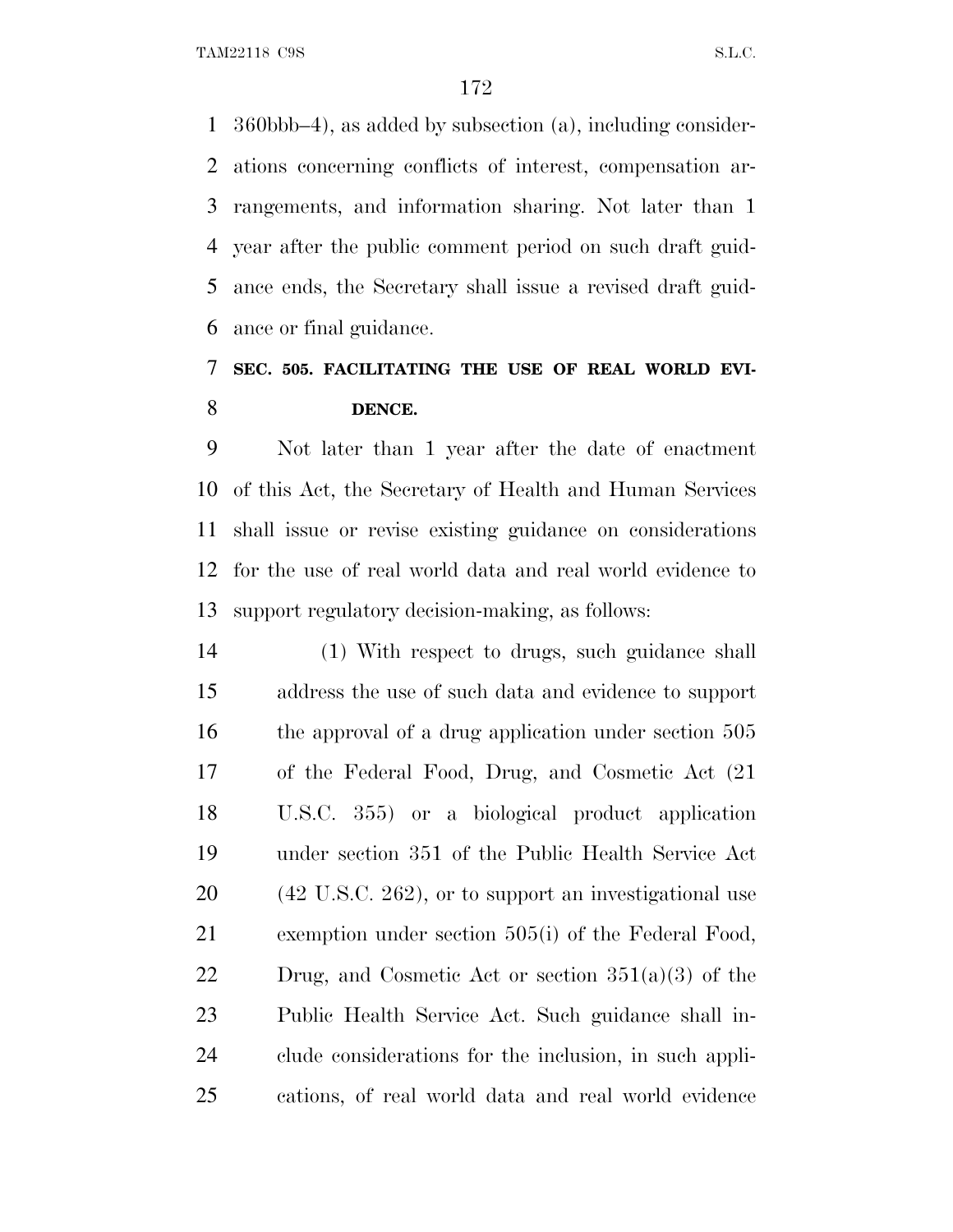obtained as a result of the use of drugs authorized for emergency use under section 564 of the Federal Food, Drug, and Cosmetic Act (21 U.S.C. 360bbb– 3).

 (2) With respect to devices, such guidance shall address the use of such data and evidence to support the approval, clearance, or classification of a device pursuant to an application or submission submitted 9 under section  $510(k)$ ,  $513(f)(2)$ , or  $515$  of the Fed- eral Food, Drug, and Cosmetic Act (21 U.S.C.  $360(k)$ ,  $360e(f)(2)$ ,  $360e$ , or to support an inves-12 tigational use exemption under section  $520(g)$  of such Act (21 U.S.C. 360j(g)). Such guidance shall include considerations for the inclusion, in such ap- plications, submissions, or requests, of real world data and real world evidence obtained as a result of the use of devices authorized for emergency use under section 564 of the Federal Food, Drug, and Cosmetic Act (21 U.S.C. 360bbb–3).

### **SEC. 506. ADVANCED PLATFORM TECHNOLOGIES.**

 Chapter V of the Federal Food, Drug, and Cosmetic Act is amended by inserting after section 506J of such Act (21 U.S.C. 356j) the following: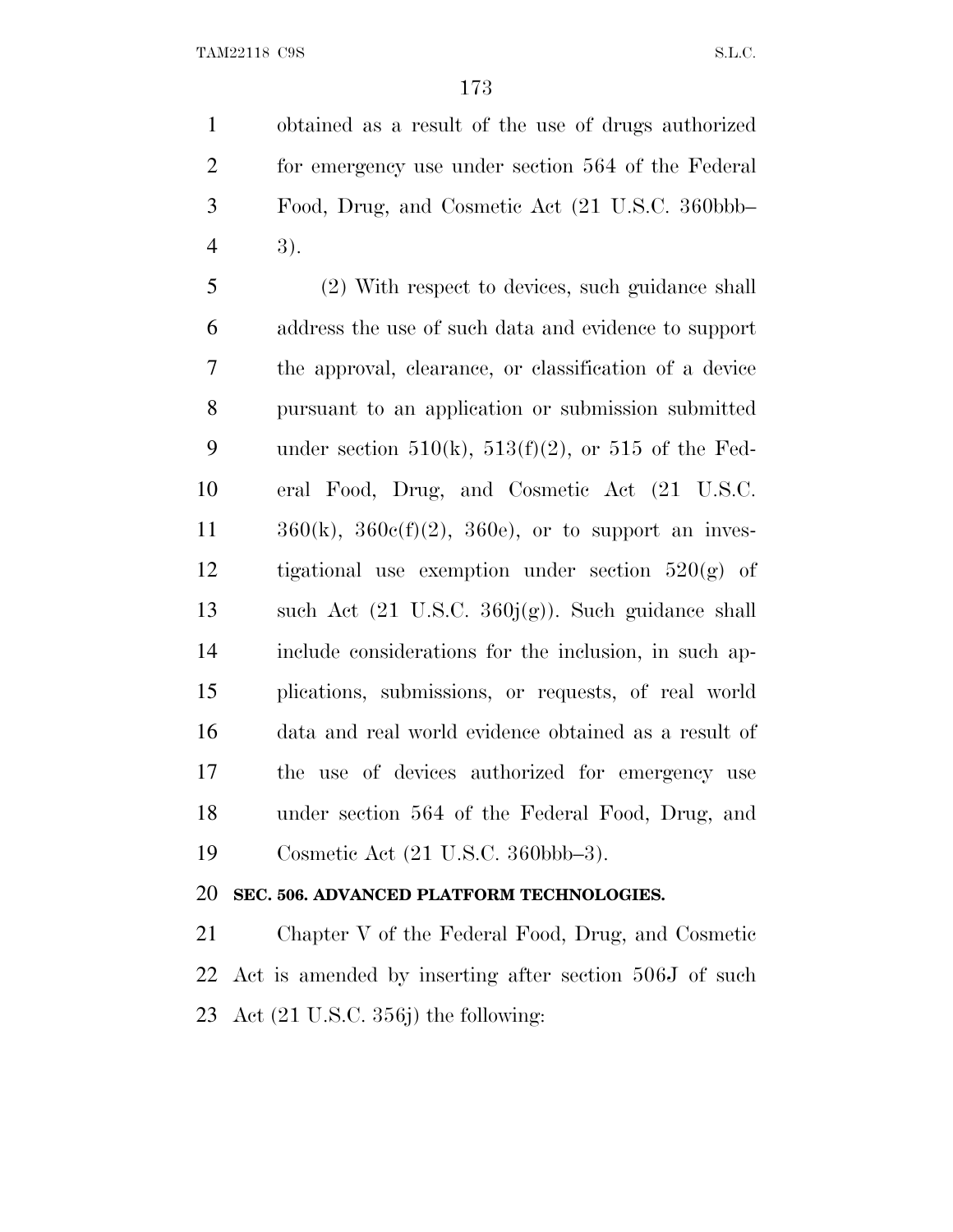#### **''SEC. 506K. ADVANCED PLATFORM TECHNOLOGY.**

 ''(a) I<sup>N</sup> GENERAL.—The Secretary shall establish a process for the designation of advanced platform tech- nologies that meet the criteria described in subsection (b). ''(b) CRITERIA.—A platform technology incorporated within or utilized by a drug is eligible for designation as an advanced platform technology under this section if— 8 "(1) the platform technology is incorporated in, or utilized by, a drug approved under section 505 of this Act or a biological product licensed under sec-11 tion 351 of the Public Health Service Act; 12 ''(2) preliminary evidence submitted by the sponsor of the approved or licensed drug described 14 in paragraph  $(1)$ , or a sponsor that has been grant- ed a right of reference to data submitted in the ap-16 plication for such drug, in a submission for an in- vestigational use exemption under section 505(i) of 18 this Act or section  $351(a)(3)$  of the Public Health Service Act or in an application under section  $20 \qquad 505(b)$  of this Act or under section  $351(a)$  of the Public Health Service Act for a subsequent drug, demonstrates that the platform technology has the potential to be incorporated in, or utilized by, more

than one drug without an adverse effect on quality,

manufacturing, or safety; and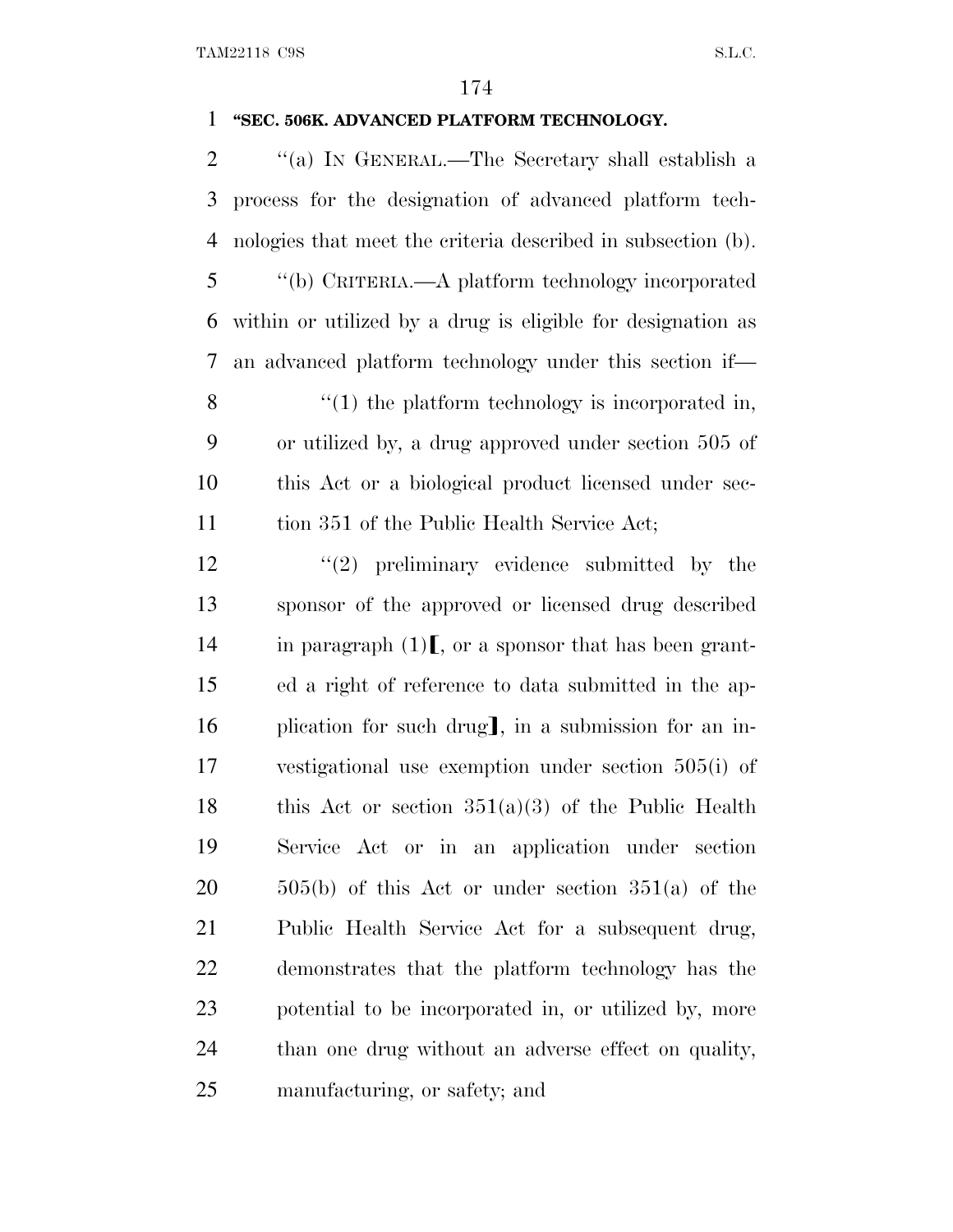$\frac{1}{3}$   $\frac{1}{3}$  data or information submitted by the ap- plicable sponsor under paragraph (2) indicates that incorporation or utilization of the platform tech- nology has a reasonable likelihood to bring signifi- cant efficiencies to the drug development and review processes.

 ''(c) REQUEST FOR DESIGNATION.—The sponsor of a drug may request the Secretary designate a platform technology as an advanced platform technology concur- rently with, or at any time after, submission under section 11 505(i) of this Act or section  $351(a)(3)$  of the Public Health Service Act for the investigation of a drug that incorporates or utilizes the platform technology that is the subject of the request.

15 "(d) DESIGNATION.—

16 "(1) IN GENERAL.—Not later than 60 calendar days after the receipt of a request under subsection (c), the Secretary shall determine whether the plat- form technology that is the subject of the request meets the criteria described in subsection (b).

21 ''(2) DESIGNATION.—If the Secretary deter- mines that the platform technology meets the cri- teria described in subsection (b), the Secretary shall designate the platform technology as an advanced platform technology and shall expedite the develop-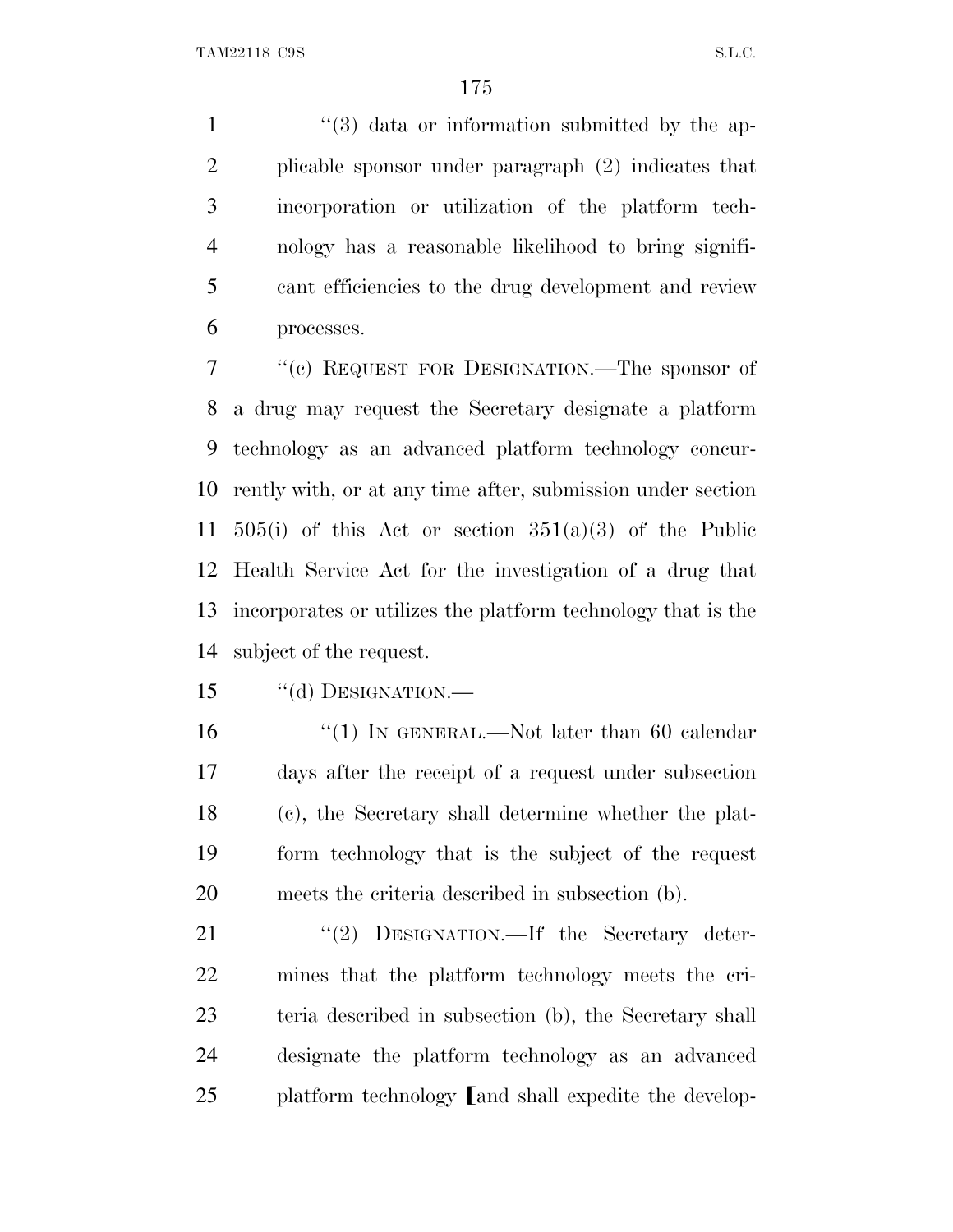ment and review of any subsequent application sub- mitted under section 505(b) of this Act or section 351(a) of the Public Health Service Act for a drug that uses or incorporates the platform technology 5 pursuant to subsection (e), as appropriate. ''(3) DETERMINATION NOT TO DESIGNATE.—If the Secretary determines that the platform tech- nology does not meet the criteria under subsection (b), the Secretary shall include with the determina- tion not to designate the technology a written de- scription of the rationale for such determination. 12 "(4) REVOCATION OF DESIGNATION.—The Sec- retary may revoke a designation made under para- graph (2), if the Secretary determines that the des- ignated platform technology no longer meets the cri- teria described in subsection (b). The Secretary shall communicate the determination to revoke a designa- tion to the requesting sponsor in writing, including a description of the rationale for such determination. ''(e) ACTIONS.—The Secretary may take actions to expedite the development and review of an application for a drug that incorporates or utilizes an advanced platform technology, including—

24  $\frac{1}{2}$  (1) engaging in early interactions with the sponsor to discuss the use of the advanced platform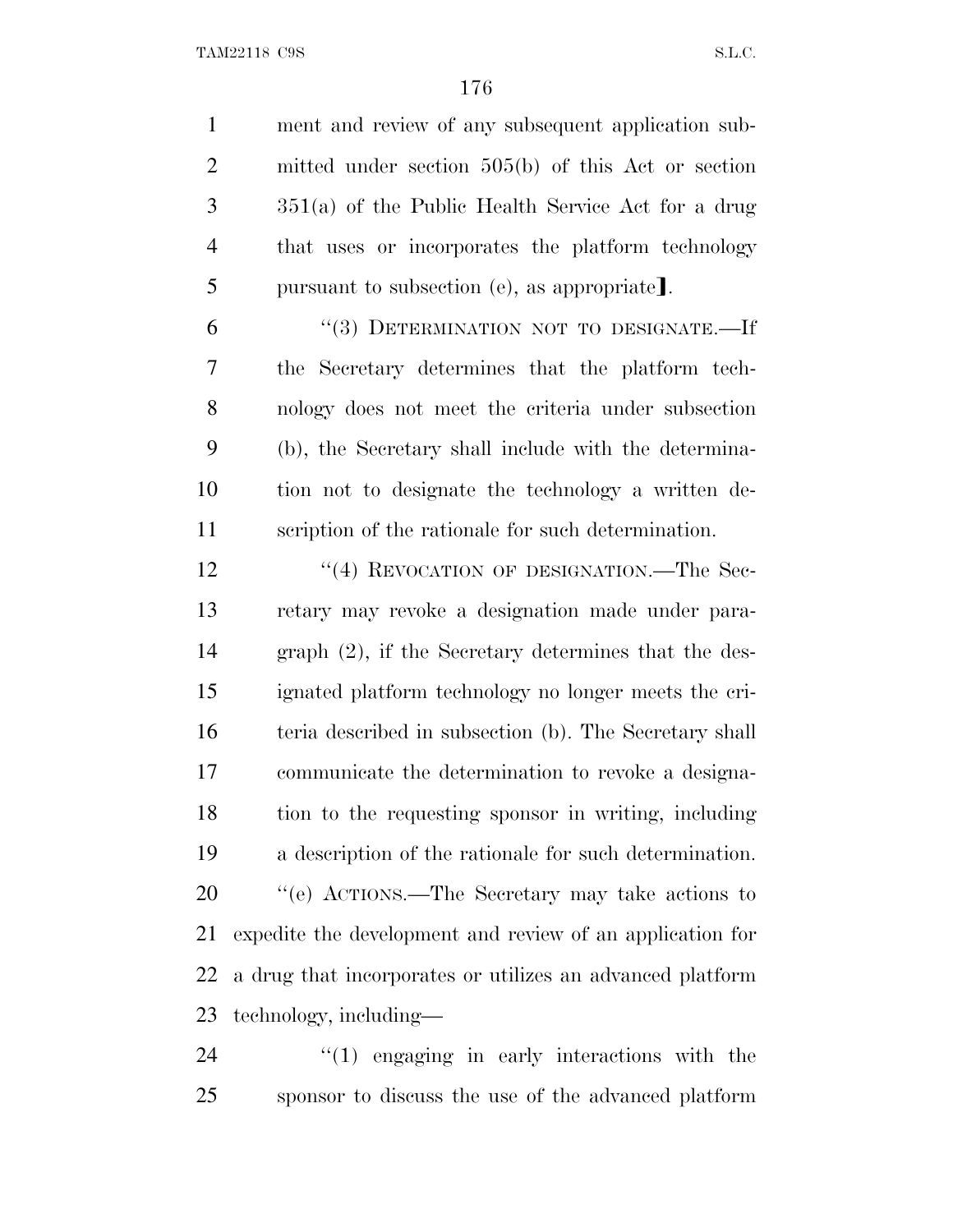technology and what is known about such tech- nology, including data previously submitted that is relevant to establishing, as applicable, safety or effi- cacy under section 505(b) of this Act or safety, pu- rity, or potency under section 351(a) of the Public Health Service Act;

 $\frac{1}{2}$  ''(2) providing timely advice to, and interactive communication with, the sponsor regarding the de- velopment of the drug that proposes to use the ad- vanced platform technology to ensure that the devel- opment program designed to gather data necessary for approval or licensure is as efficient as prac- ticable, which may include holding meetings with the sponsor and the review team throughout the develop-ment of the drug; and

 ''(3) considering inspectional findings related to the manufacture of a drug that incorporates or uti-lizes the advanced platform technology.

 ''(f) LEVERAGING DATA FROM ADVANCED PLAT- FORM TECHNOLOGIES.—The Secretary shall, consistent with applicable standards for approval, authorization, or licensure under this Act and section 351(a) of the Public Health Service Act, allow the sponsor of an application under section 505(b) of this Act or section 351(a) of the Public Health Service Act or a request for emergency use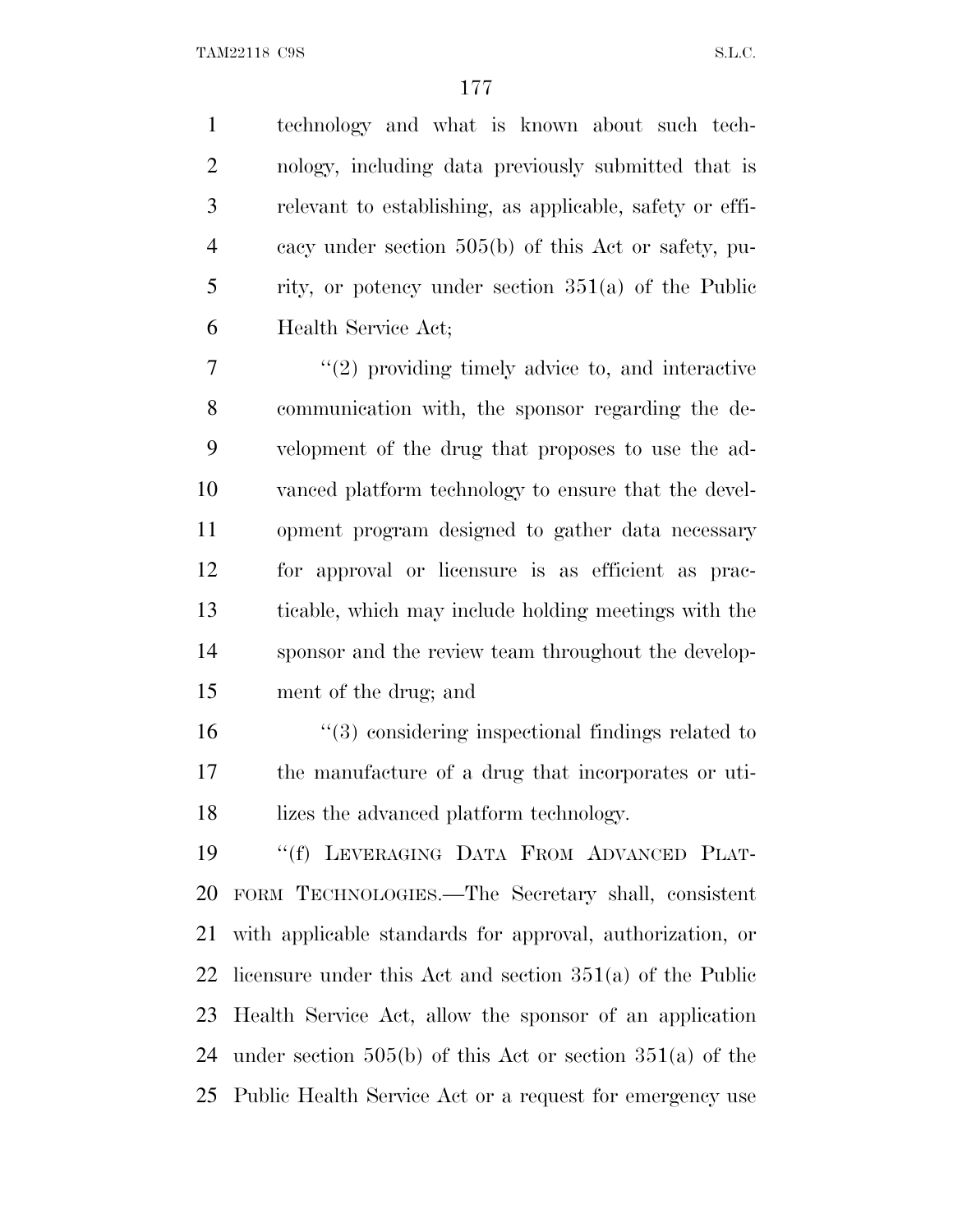authorization under section 564, in order to support ap- proval, licensure, or authorization, to reference or rely upon data and information within such application or re-4 quest that incorporates or utilizes the same or substan-5 tially similar advanced platform technology designated under subsection (d), provided that—

 $\frac{1}{1}$  such data and information was developed by the same sponsor, pursuant to the application for the drug with respect to which designation of the ad- vanced platform technology under subsection (d) was granted; or

 $\frac{12}{2}$  ''(2) the sponsor relying on such data and in- formation received a right of reference to such data and information from the sponsor described in para-graph (1).

**F**<sup>"</sup>(g) CHANGES TO AN ADVANCED PLATFORM TECH- NOLOGY.—A major change to an advanced platform tech- nology may be made, and the drug as made with the change to the advanced platform technology may be dis- tributed, if the holder of an approved application of a drug or licensure of a biological product incorporating or uti- lizing such advanced platform technology receives approval or licensure of a supplemental application for such changes with respect to the platform technology. For 25 changes that are not major changes, the Secretary  $\lceil \max \rceil$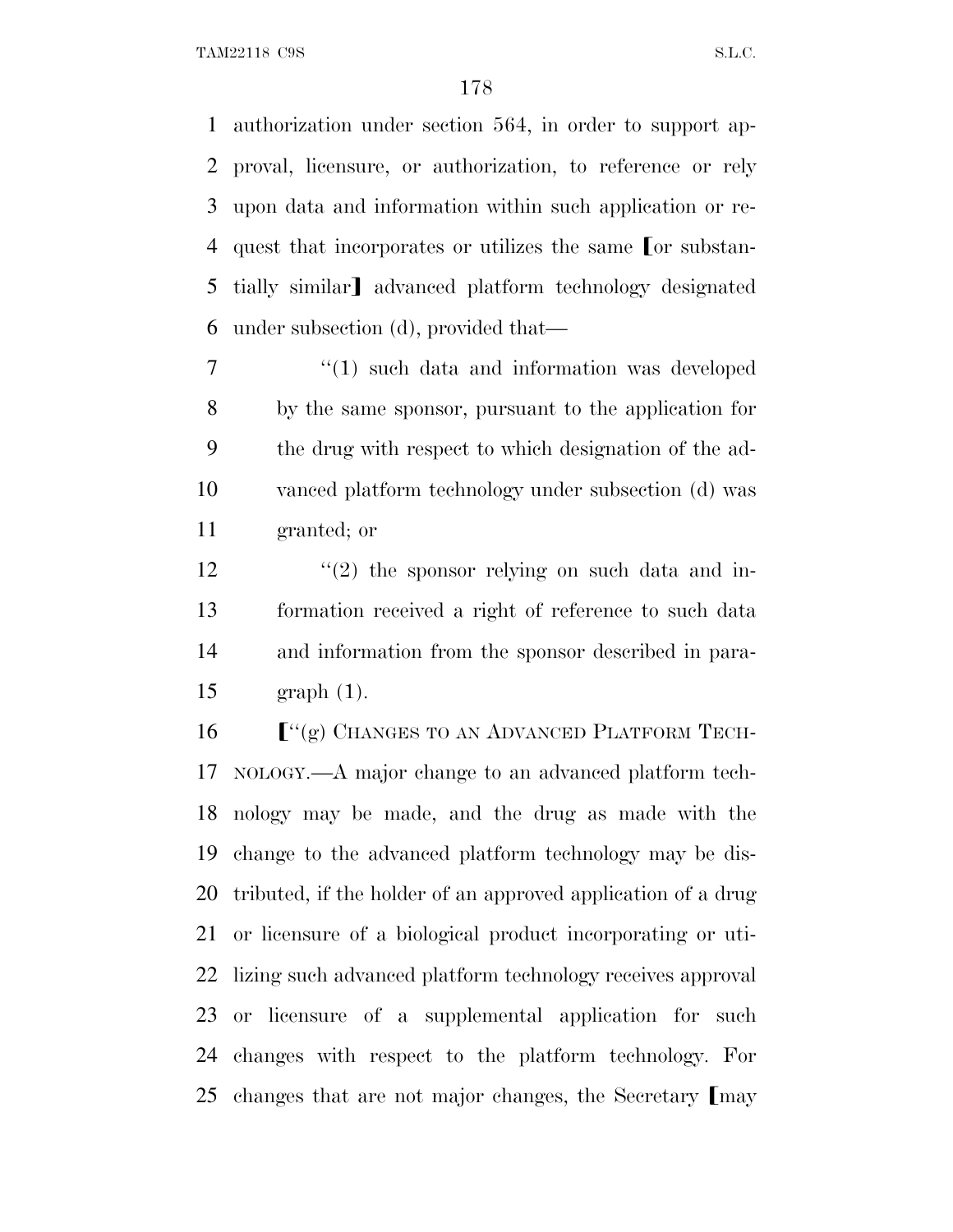1 authorize] holders of approved applications or licenses, as applicable, to distribute such drugs without submitting a 3 supplemental application for such changes.

 ''(h) GUIDANCE.—Not later than 1 year after the date of enactment of this section, the Secretary shall issue draft guidance on the implementation of this section. Such guidance shall include examples of drugs that can be man- ufactured using platform technologies, including drugs that contain or consist of vectors and nucleic acids, infor- mation about the Secretary's review of platform tech- nologies, the implementation of the advanced platform technology designation program, efficiencies that may be achieved in the development and review of products that incorporate or utilize advanced platform technologies, and recommendations and requirements for making and re- porting manufacturing changes to an advanced platform technology in accordance with section 506A.

18 ""(i) DEFINITIONS.—For purposes of this section:

19 ''(1) The term 'platform technology' means—

20 "'(A) a technology incorporated into a drug, such as a vector, nucleic acid, compounds with a common or similar chemistry, mecha-23 nism of action, delivery method or vehicle  $[(ex-$ 24 cluding packaging components), other tech-nology the Secretary determines to be appro-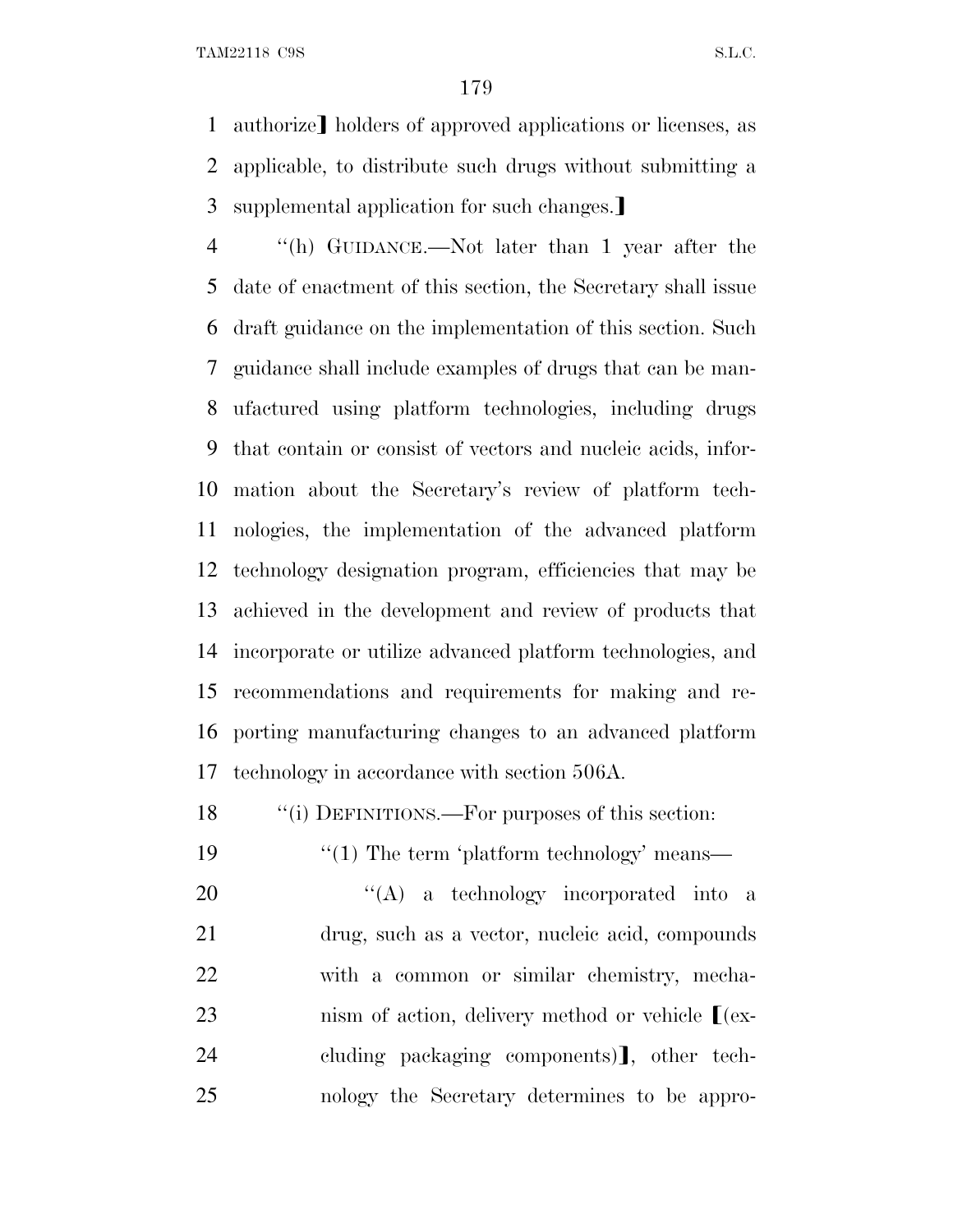| $\mathbf{1}$   | priate, or combination of any such technologies,        |
|----------------|---------------------------------------------------------|
| $\overline{2}$ | $that-$                                                 |
| 3              | $\lq\lq$ (i) is essential to the characterization       |
| $\overline{4}$ | of the drug; and                                        |
| 5              | "(ii) can be adapted for, or incor-                     |
| 6              | porated or utilized in, more than one drug;             |
| $\overline{7}$ | <b>or</b>                                               |
| 8              | "(B) a standardized production or manu-                 |
| 9              | facturing process that is used to create or de-         |
| 10             | velop more than one drug sharing common                 |
| 11             | structural elements that can be incorporated            |
| 12             | into multiple different drugs.                          |
| 13             | $\lq(2)$ The term 'advanced platform technology'        |
| 14             | means a platform technology that is designated as       |
| 15             | an advanced platform technology under subsection        |
| 16             | (d).                                                    |
| 17             | "(j) RULE OF CONSTRUCTION.—Nothing in this sec-         |
| 18             | tion shall be construed to—                             |
| 19             | $\cdot$ (1) alter the authority of the Secretary to ap- |
| 20             | prove drugs pursuant to section 505 of this Act or      |
| 21             | license biological products pursuant to section 351 of  |
| 22             | the Public Health Service Act, including standards      |
| 23             | of evidence and applicable conditions for approval or   |
| 24             | licensure under the applicable Act; or                  |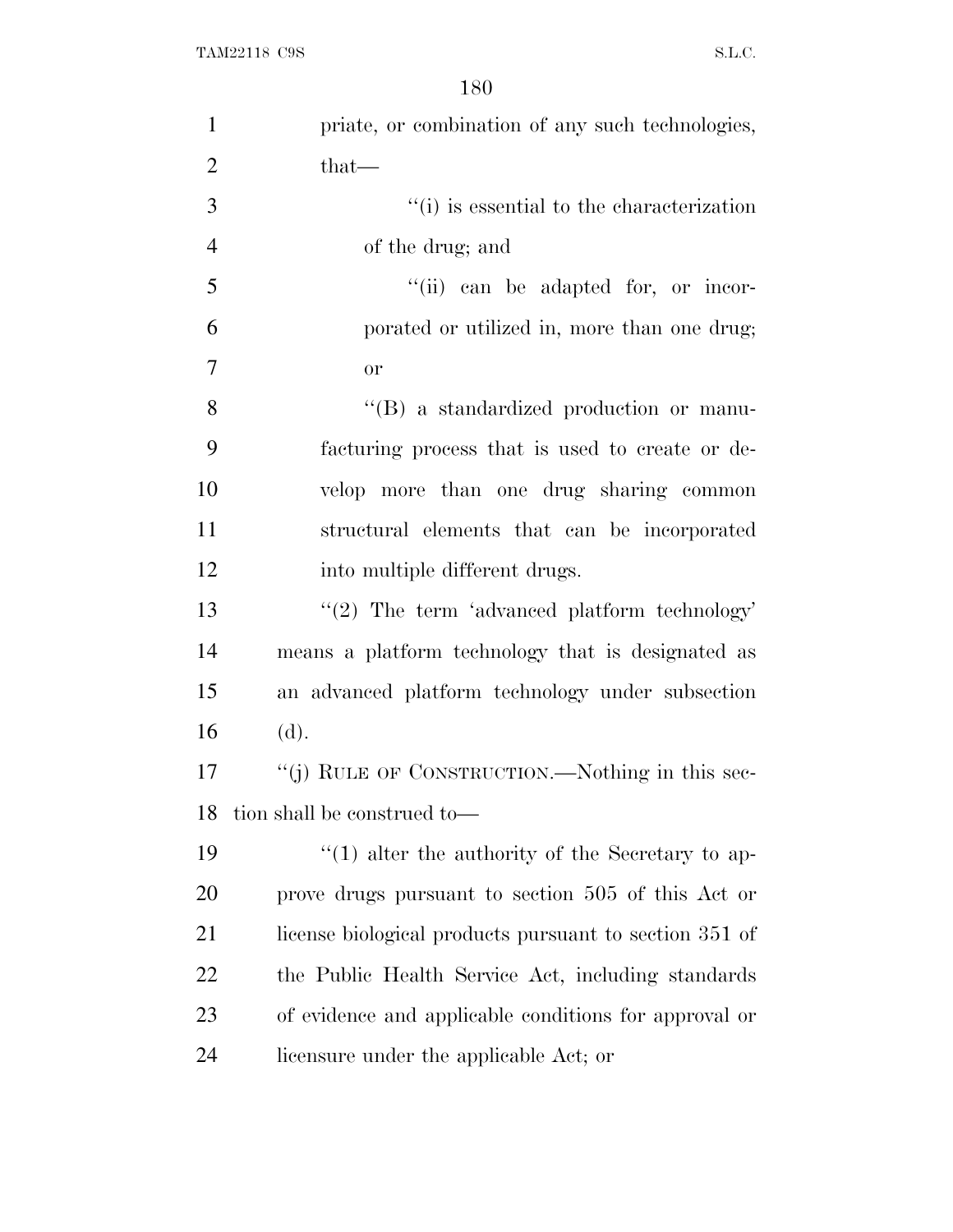$\frac{1}{2}$  confer any new rights with respect to the permissibility of a sponsor of an application for a drug product or biological product referencing infor- mation contained in another application submitted by the holder of an approved application under sec- tion  $505(c)$  of this Act or of a license under section 351(a) of the Public Health Service Act.''. **SEC. 507. INCREASING EUA DECISION TRANSPARENCY.** Section 564(h)(1) of the Federal Food, Drug, and 10 Cosmetic Act  $(21 \text{ U.S.C. } 360 \text{bbb} - 3(h)(1))$  is amended— (1) by inserting ''on the internet website of the Food and Drug Administration and'' after ''prompt- ly publish''; and (2) by striking ''application under section  $505(i)$ , 512(j), or 520(g), even if such summary may indirectly reveal the existence of such application'' and inserting ''application, request, or submission 18 under this section or section 505(b), 505(i), 505(j),  $512(b)$ ,  $512(j)$ ,  $512(n)$ ,  $515$ ,  $510(k)$ ,  $513(f)(2)$ ,  $520(g)$ ,  $520(m)$ ,  $571$ , or  $572$  of this Act, or section 351(a) or 351(k) of the Public Health Service Act, even if such summary may reveal the existence of such an application, request, or submission, or data contained in such application, request, or submis-sion''.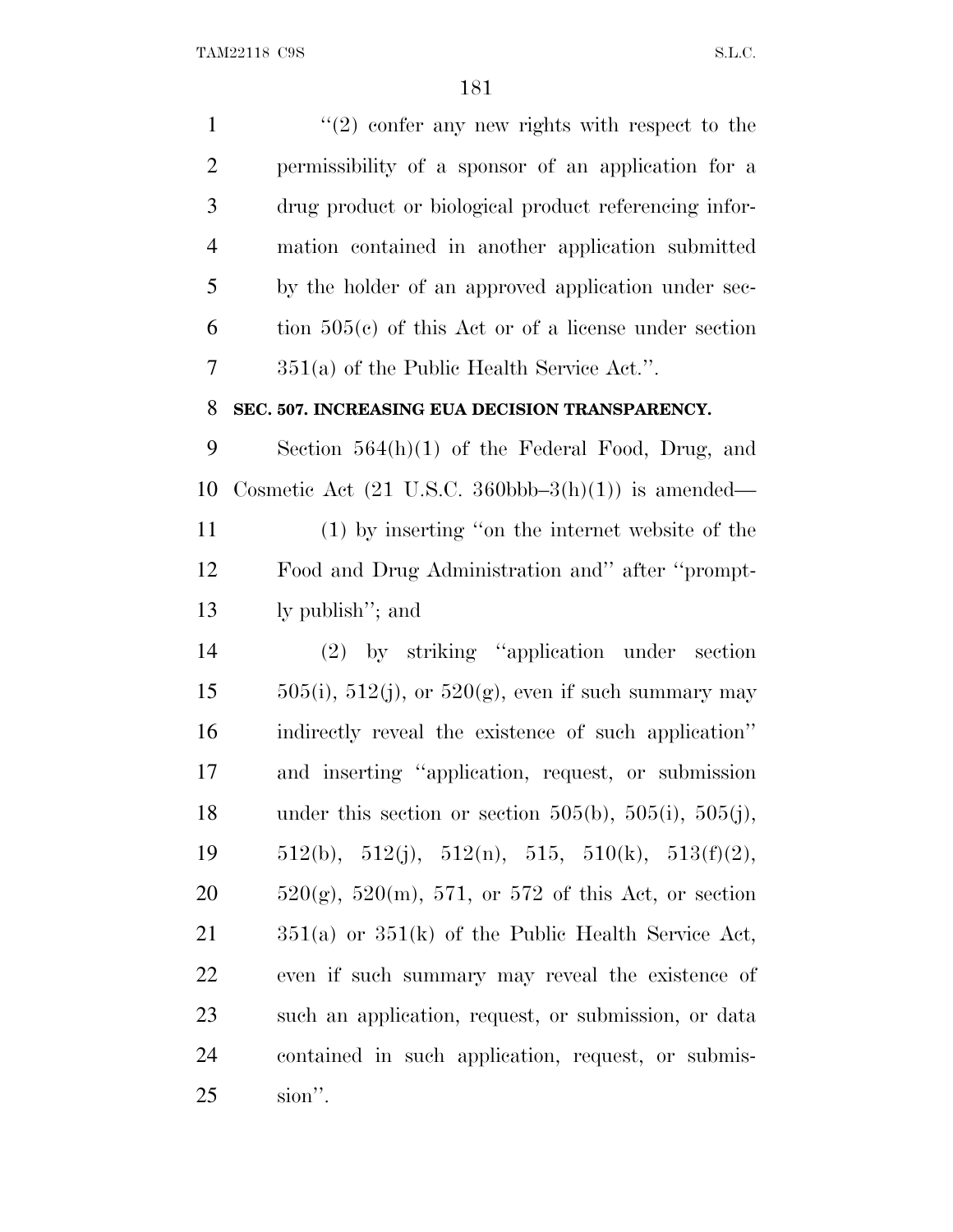## **SEC. 508. IMPROVING FDA GUIDANCE AND COMMUNICA-TION.**

 (a) FDA REPORT AND IMPLEMENTATION OF GOOD GUIDANCE PRACTICES.—The Secretary of Health and Human Services (referred to in this section as the ''Sec- retary'') shall develop, and publish on the website of the Food and Drug Administration—

 (1) a report identifying best practices for the efficient prioritization, development, issuance, and use of guidance documents, within centers, across the Food and Drug Administration, and across other applicable agencies; and

 (2) a plan for implementation of such best practices, including across other applicable agencies, which shall address—

 (A) streamlining development and review of guidance documents within centers and across the Food and Drug Administration;

 (B) streamlining processes for regulatory submissions to the Food and Drug Administra- tion, including through the revision or issuance of guidance documents; and

 (C) implementing innovative guidance de- velopment processes and practices and transitioning or updating guidance issued dur-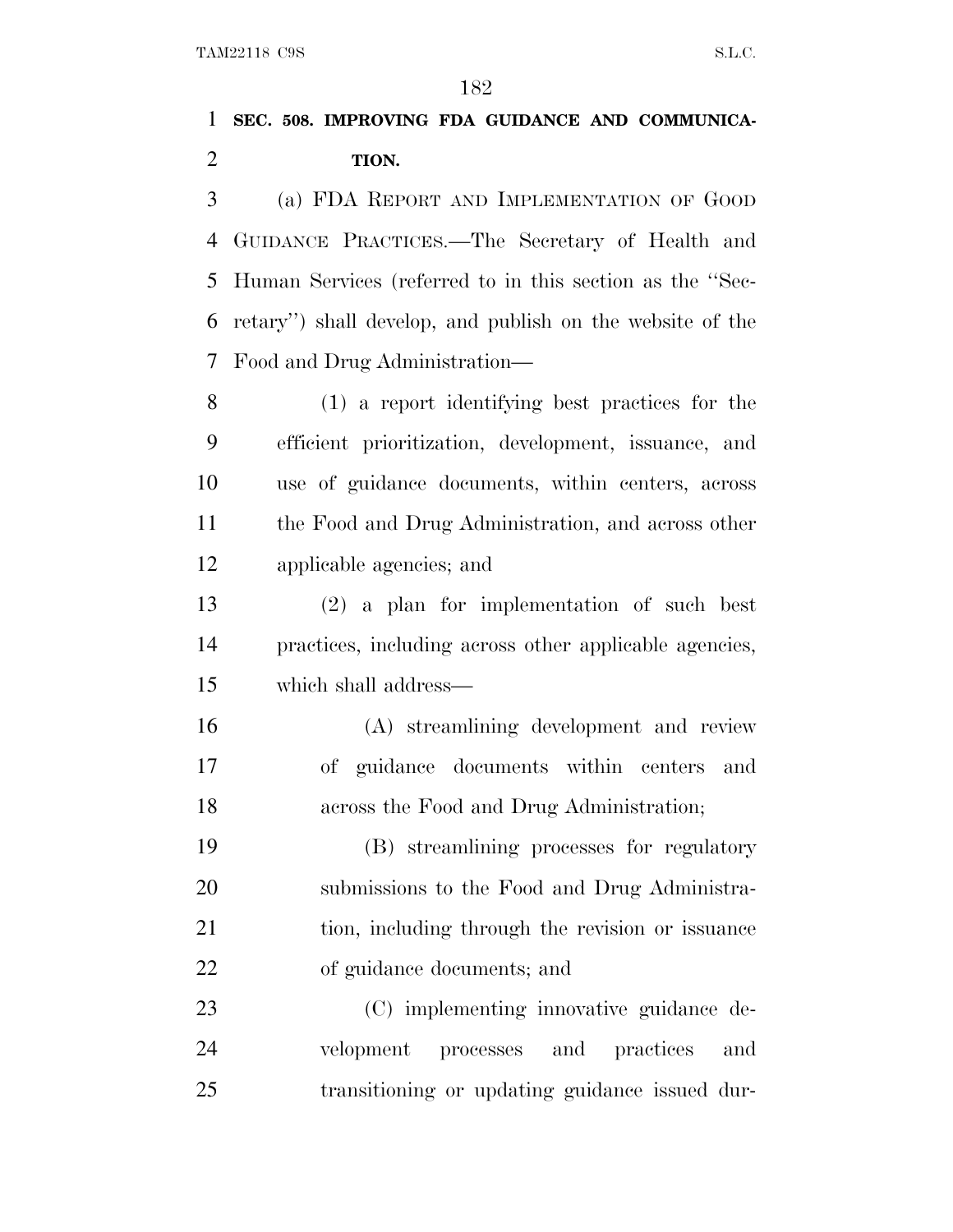1 ing the COVID–19 public health emergency, as appropriate.

 (b) REPORT AND IMPLEMENTATION OF FDA BEST PRACTICES FOR COMMUNICATING WITH EXTERNAL STAKEHOLDERS.—The Secretary, acting through the Commissioner of Food and Drugs, shall develop and pub- lish on the website of the Food and Drug Administration a report on the practices of the Food and Drug Adminis- tration to broadly communicate with external stake- holders, other than through guidance documents, which shall include—

 (1) a review of the types and methods of public communication that the Food and Drug Administra- tion uses to communicate and interact with medical product sponsors and other external stakeholders;

 (2) the identification of best practices for the efficient development, issuance, and use of such communications; and

 (3) a plan for implementation of best practices 20 for communication with external stakeholders, which shall address—

 (A) advancing the use of innovative forms of communication, including novel document types and formats, to provide increased regu-latory clarity to product sponsors and other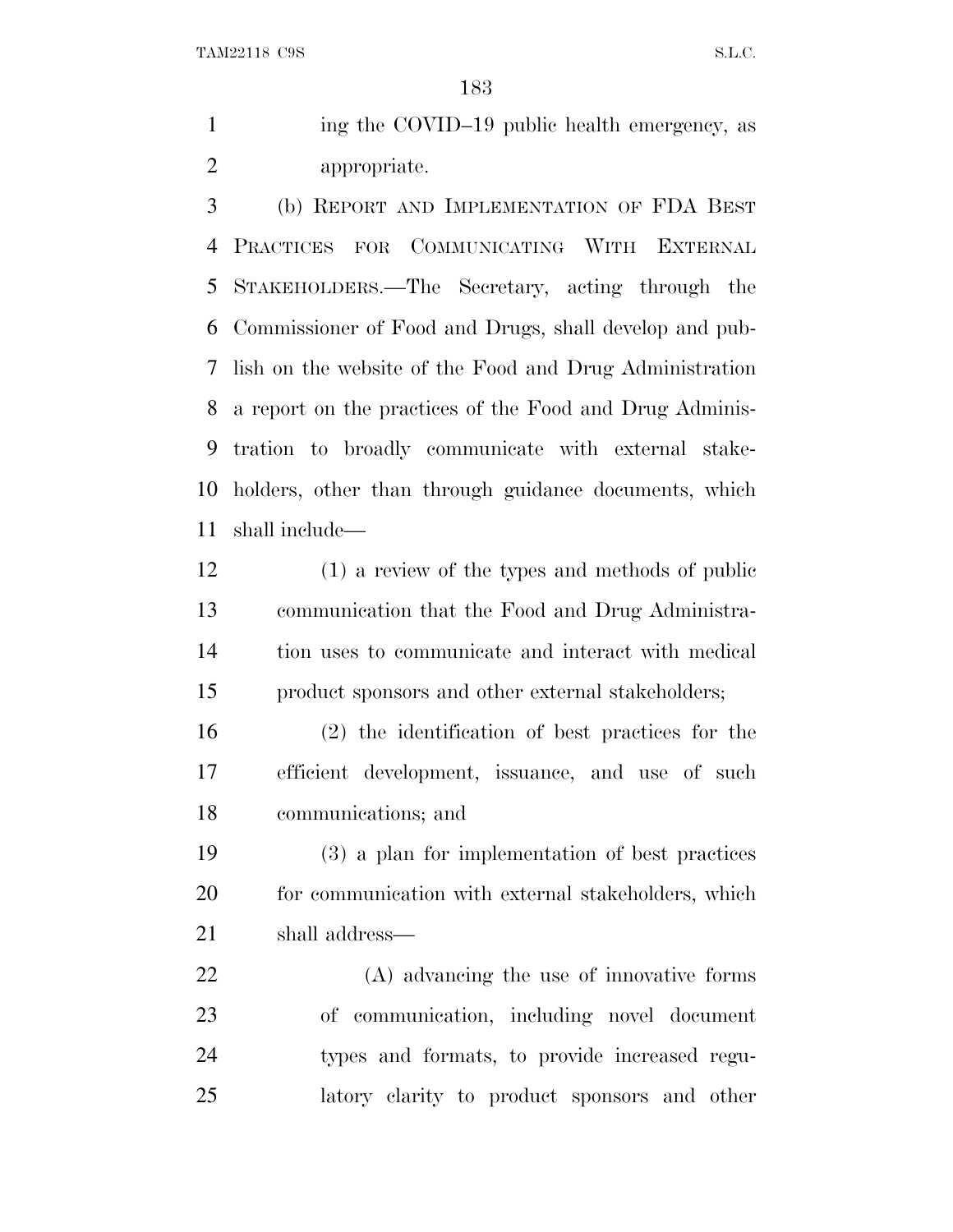| $\mathbf{1}$   | stakeholders, and advancing methods of com-                  |
|----------------|--------------------------------------------------------------|
| $\overline{2}$ | municating and interacting with medical prod-                |
| 3              | uct sponsors and other external stakeholders,                |
| $\overline{4}$ | including the use of tools such as product sub-              |
| 5              | mission templates, webinars, and frequently                  |
| 6              | asked questions communications;                              |
| $\overline{7}$ | (B) streamlining processes for regulatory                    |
| 8              | submissions; and                                             |
| 9              | (C) implementing innovative communica-                       |
| 10             | tion development processes and transitioning or              |
| 11             | updating communication practices used during                 |
| 12             | the COVID-19 public health emergency, as ap-                 |
| 13             | propriate.                                                   |
| 14             | (c) CONSULTATION.—In developing and publishing               |
| 15             | the report and implementation plan under this section, the   |
| 16             | Secretary shall consult with stakeholders, including re-     |
| 17             | searchers, academic organizations, pharmaceutical, bio-      |
| 18             | technology, and medical device developers, clinical re-      |
| 19             | search organizations, clinical laboratories, patient groups, |
| 20             | and other appropriate stakeholders.                          |
| 21             | (d) MANNER OF ISSUANCE.— For purposes of car-                |
| 22             | rying out this section, the Secretary may update an exist-   |
| 23             | ing report or plan, and may combine the reports and im-      |
| 24             | plementation plans described in subsections (a) and (b)      |

into one or more documents.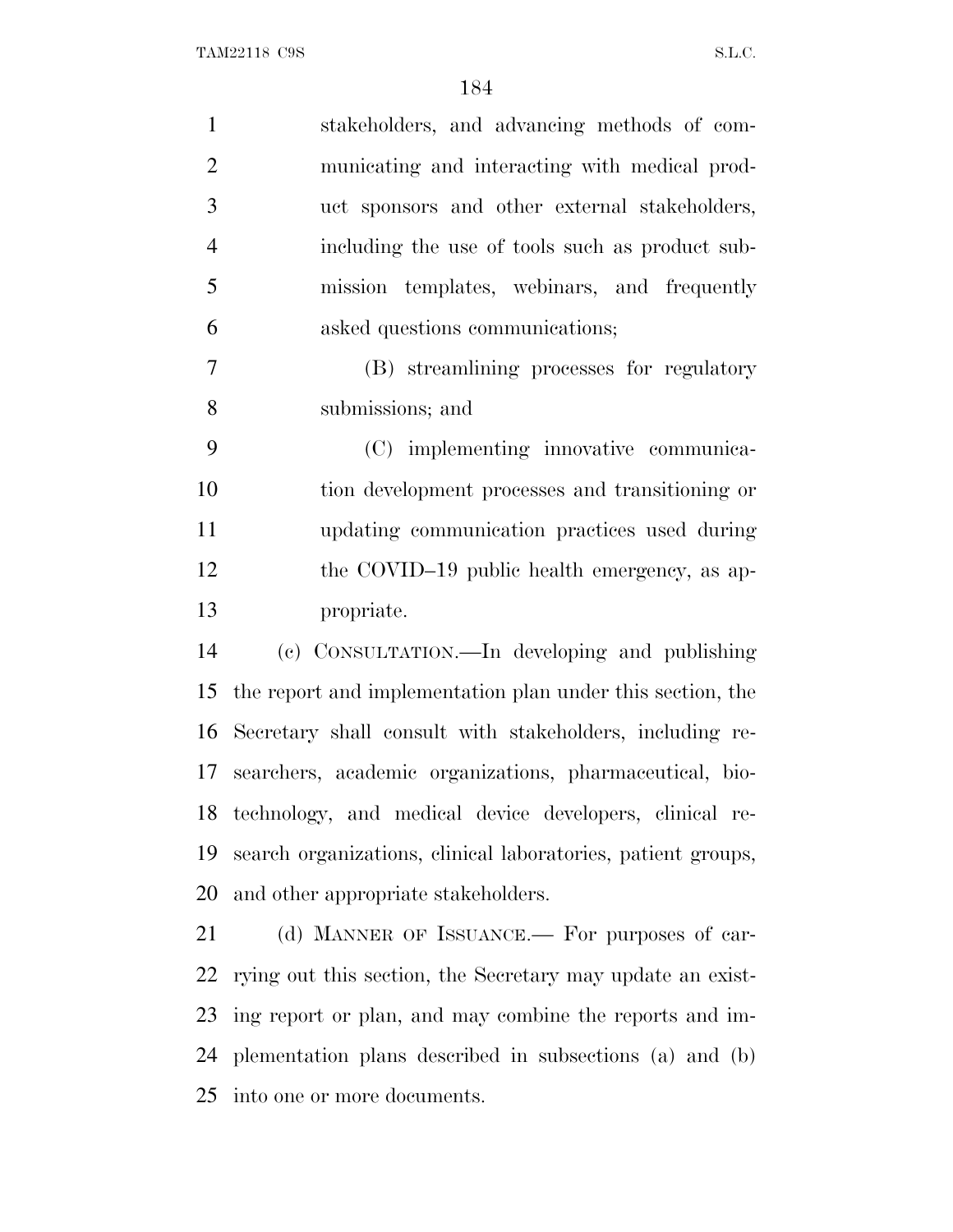| $\mathbf{1}$   | (e) TIMING.—The Secretary shall—                              |
|----------------|---------------------------------------------------------------|
| $\overline{2}$ | $(1)$ not later than 1 year after the date of en-             |
| 3              | actment of this Act, publish a draft of the reports           |
| $\overline{4}$ | and plans required under this section; and                    |
| 5              | $(2)$ not later than 180 days after publication of            |
| 6              | the draft reports and plans under paragraph $(1)$ —           |
| 7              | (A) publish a final report and plan; and                      |
| 8              | (B) begin implementation of the best prac-                    |
| 9              | tices pursuant to such final plan.                            |
| 10             | SEC. 509. GAO STUDY AND REPORT ON HIRING CHAL-                |
| 11             | <b>LENGES AT FDA.</b>                                         |
| 12             | (a) IN GENERAL.—Not later than 18 months after                |
| 13             | the date of enactment of this Act, the Comptroller General    |
| 14             | of the United States shall submit to the Committee on         |
| 15             | Health, Education, Labor, and Pensions of the Senate and      |
| 16             | the Committee on Energy and Commerce of the House             |
| 17             | of Representatives a report assessing the policies, prac-     |
| 18             | tices, processes, and programs of the Food and Drug Ad-       |
| 19             | ministration with respect to hiring, recruiting, and reten-   |
| 20             | tion, and the impact of such policies, practices, processes,  |
| 21             | and programs on the agency's ability to carry out its pub-    |
| 22             | lic health mission, including the agency's ability to respond |
| 23             |                                                               |
|                | to the COVID-19 public health emergency. Such report          |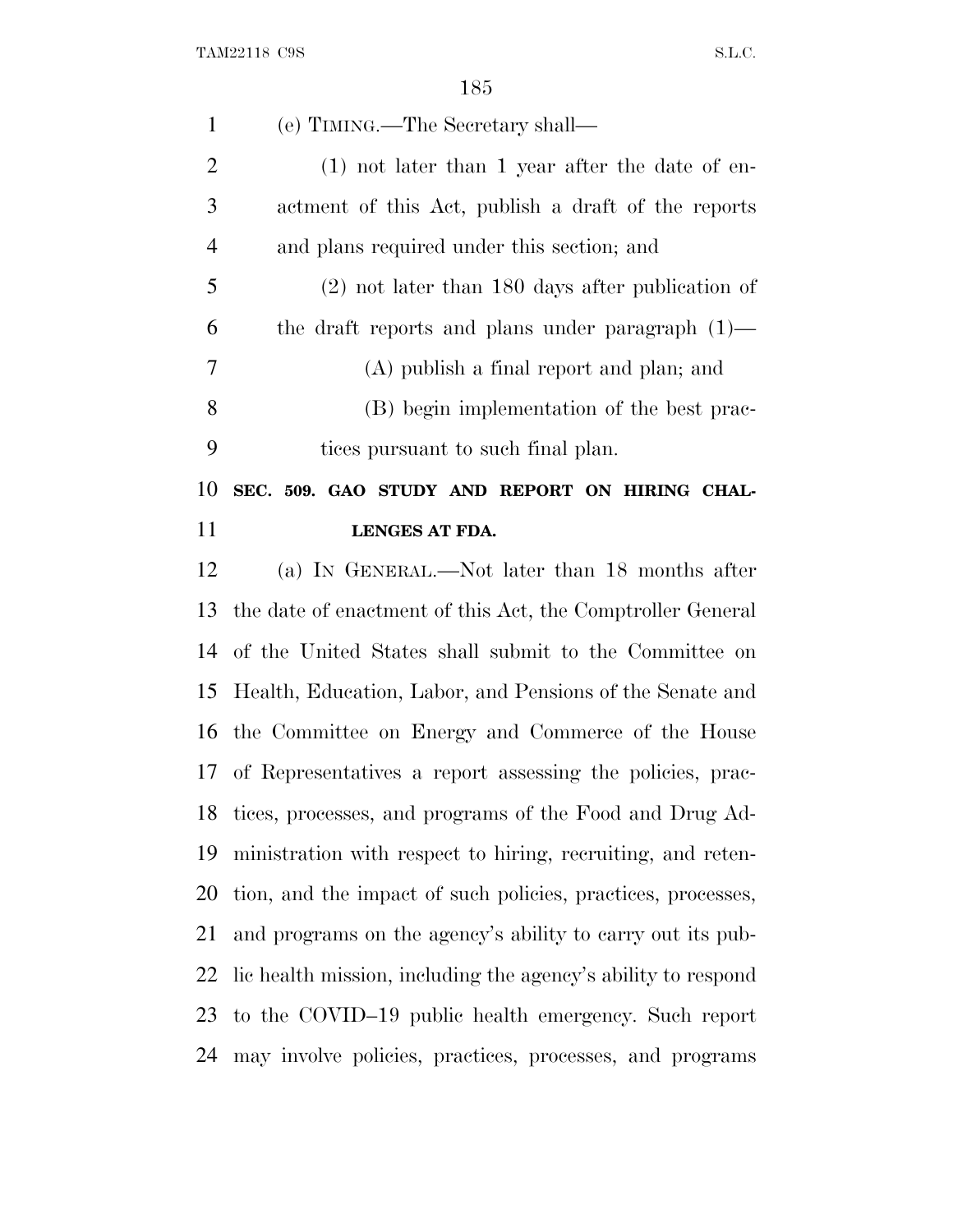of the Department of Health and Human Services and other agencies, as applicable.

 (b) CONTENT OF REPORT.—The report required under subsection (a) shall include an assessment of—

 (1) challenges related to the efficient hiring, re- cruiting, and retention of the Food and Drug Ad- ministration workforce, including, as applicable, the end-to-end hiring process, time to hire, multiple hir- ing authorities, availability of candidates with nec-essary expertise, salary levels, and vacancy rates;

 (2) causes of the challenges identified under paragraph (1), including an analysis of relevant poli- cies, practices, processes, programs, organizational structure, resources, training, remote work capabili-ties, and data systems;

 (3) challenges facing the Food and Drug Ad- ministration workforce, including with respect to workload, diversity, and morale;

 (4) the impact of challenges identified under paragraphs (1) and (3) on operations of the Food and Drug Administration, including on meeting user fee agreement performance goals and inspection ac-tivities;

 (5) any hiring or retention plans of the Food and Drug Administration, and progress towards im-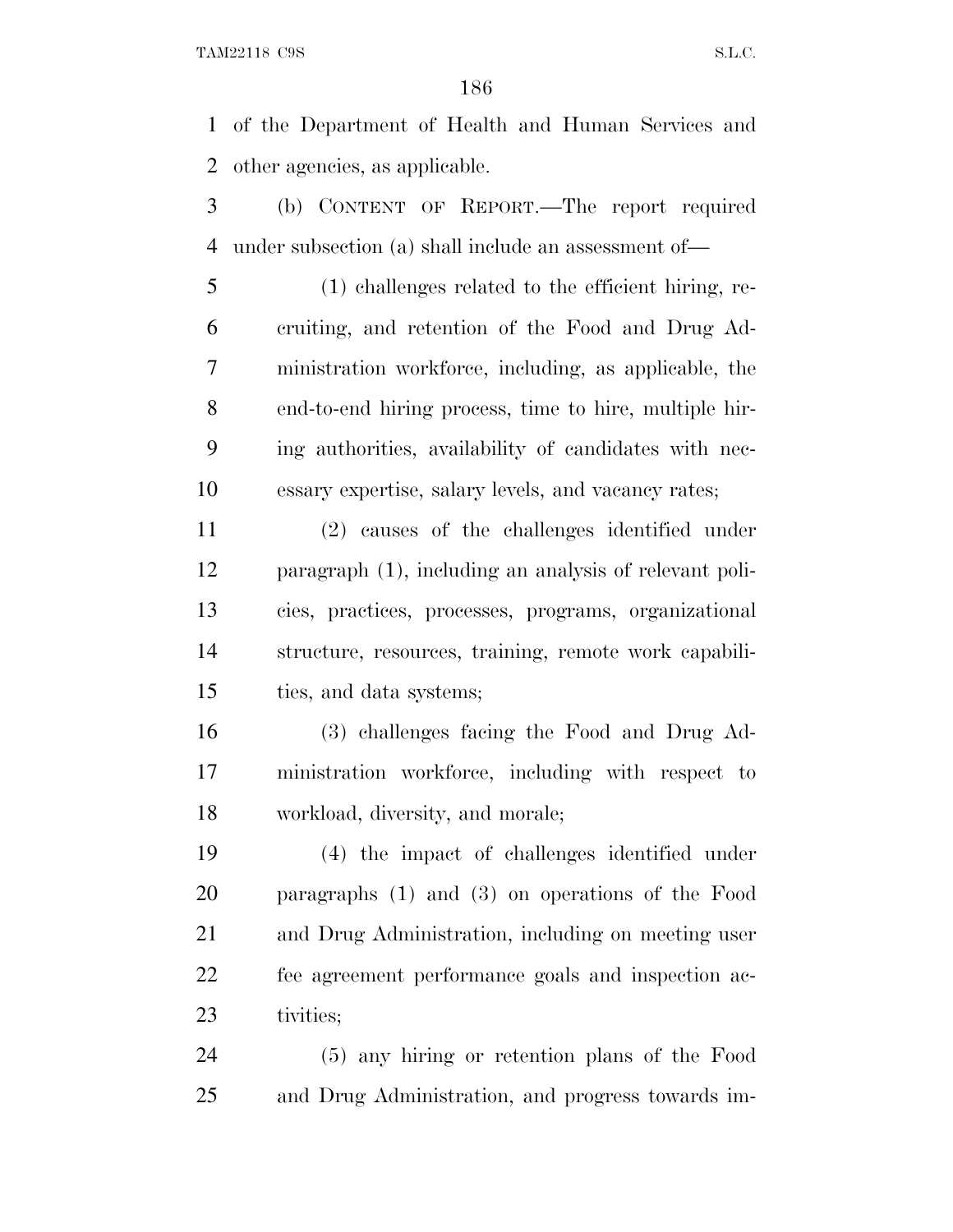| $\mathbf{1}$   | plementation and the metrics to measure success of                |
|----------------|-------------------------------------------------------------------|
| $\overline{2}$ | such plans;                                                       |
| 3              | (6) successful or efficient hiring policies or au-                |
| $\overline{4}$ | thorities, including any relevant hiring authorities              |
| 5              | that resulted in efficient hiring for vacant positions,           |
| 6              | such as temporary direct hiring authorities during                |
| 7              | the COVID-19 public health emergency response;                    |
| 8              | (7) whether policies, practices, processes, and                   |
| 9              | programs related to hiring, recruiting, and retention             |
| 10             | are implemented consistently across the Food and                  |
| 11             | Drug Administration; and                                          |
| 12             | recommendations to address challenges<br>(8)                      |
| 13             | identified, including recommendations regarding im-               |
| 14             | provements to policies, practices, processes, and pro-            |
| 15             | grams of the Food and Drug Administration with                    |
| 16             | respect to hiring, recruiting, and retention.                     |
| 17             | <b>Subtitle B-Mitigating Shortages</b>                            |
| 18             | SEC. 511. ENSURING REGISTRATION OF FOREIGN DRUG                   |
| 19             | AND DEVICE MANUFACTURERS.                                         |
| 20             | (a) REGISTRATION OF CERTAIN FOREIGN ESTAB-                        |
| 21             | LISHMENTS.—Section $510(i)$ of the Federal Food, Drug,            |
| 22             | and Cosmetic Act $(21 \text{ U.S.C. } 360(i))$ is amended by add- |
| 23             | ing at the end the following:                                     |
| 24             | "(5) The requirements of paragraphs $(1)$ and $(2)$               |
| 25             | shall apply regardless of whether the drug or device under-       |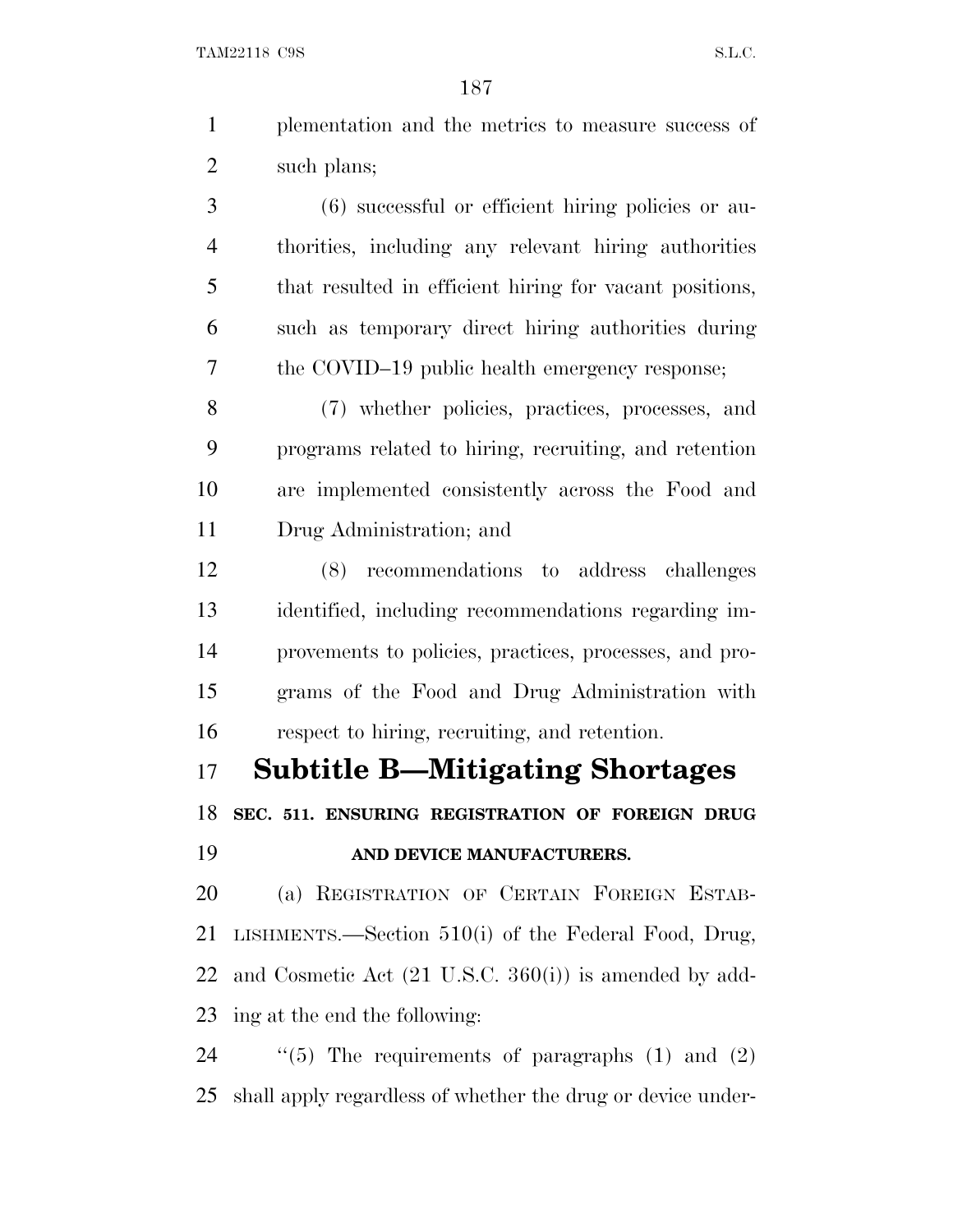goes further manufacture, preparation, propagation, compounding, or processing at a separate establishment outside the United States prior to being imported or of-fered for import into the United States.''.

5 (b) UPDATING REGULATIONS.—Not later than 2 years after the date of enactment of this Act, the Sec- retary of Health and Human Services shall update regula- tions, as appropriate, to implement the amendment made by subsection (a).

# **SEC. 512. EXTENDING EXPIRATION DATES FOR CERTAIN DRUGS.**

 (a) I<sup>N</sup> GENERAL.—Not later than 1 year after the date of enactment of this Act, the Secretary of Health and Human Services (referred to in this section as the ''Sec- retary'') shall issue draft guidance, or revise existing guid- ance, to address recommendations for sponsors of applica- tions under section 505 of the Federal Food, Drug, and Cosmetic Act (21 U.S.C. 355) or section 351 of the Public Health Service Act (42 U.S.C. 262) regarding—

 (1) the submission of stability testing data in such applications; and

 (2) establishing in the labeling of drugs the longest feasible expiration date supported by such data, taking into consideration how extended expira-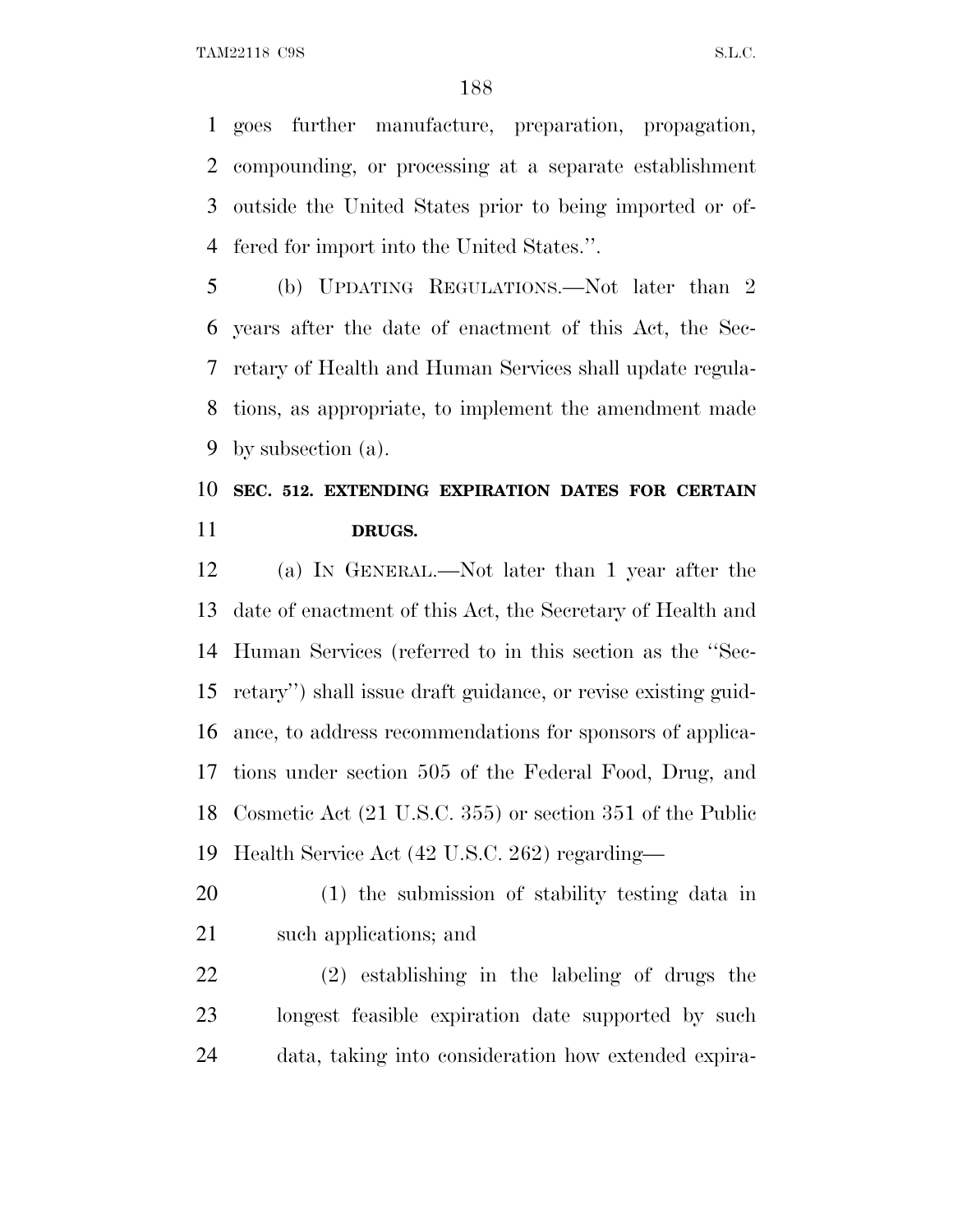| 1 | tion dates may help prevent or mitigate drug short-       |
|---|-----------------------------------------------------------|
| 2 | ages.                                                     |
| 3 | (b) REPORT.—Not later than 2 years after the date         |
|   | 4 of enactment of this Act, and again 2 years thereafter, |
|   | 5 the Secretary shall submit to the Committee on Health,  |
|   | 6 Education, Labor, and Pensions of the Senate and the    |
|   | 7 Committee on Energy and Commerce of the House of        |
|   | 8 Representatives a report that includes—                 |
|   |                                                           |

 (1) the number of drugs for which the Sec- retary has requested the manufacturer make a label-ing change regarding the expiration date; and

 (2) for each drug for which the Secretary has requested a labeling change with respect to the expi- ration date, information regarding the circumstances of such request, including—

- 16 (A) the name and dose of such drug;
- (B) the rationale for the request;

 (C) whether the drug, at the time of the request, was listed on the drug shortage list 20 under section 506E of the Federal Food, Drug, 21 and Cosmetic Act (21 U.S.C. 356e), or was at 22 risk of shortage;

 (D) whether the request was made during a public health emergency declared under sec-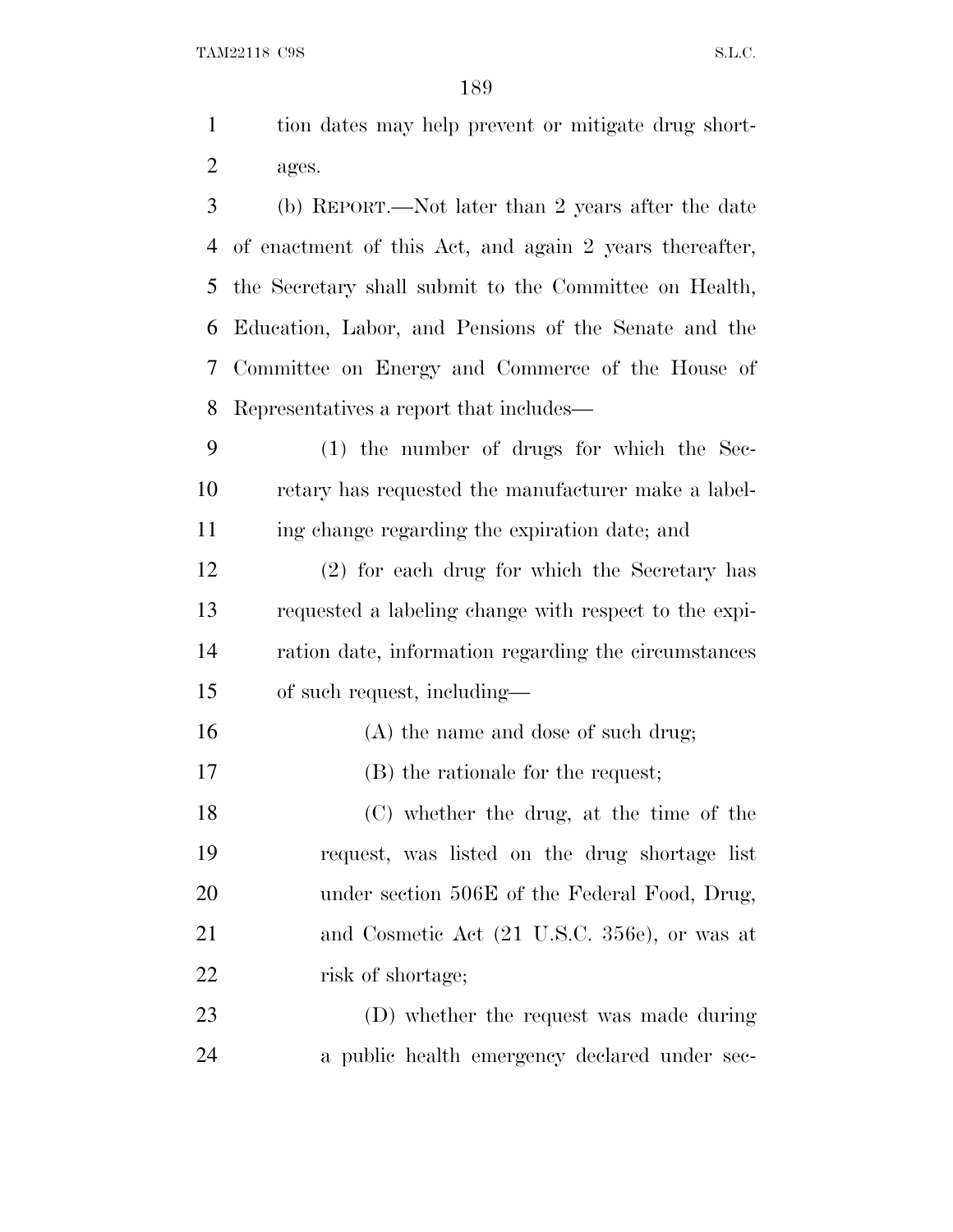|   | tion 319 of the Public Health Service Act (42) |
|---|------------------------------------------------|
| 2 | U.S.C. $247d$ ; and                            |

 (E) whether the manufacturer made the requested change by the requested date, and for instances where the manufacturer does not make the requested change, the manufacturer's justification for not making the change, if the manufacturer agrees to provide such justifica-tion for inclusion in the report.

 **SEC. 513. UNANNOUNCED FOREIGN FACILITY INSPECTIONS PILOT PROGRAM.**

 (a) I<sup>N</sup> GENERAL.—The Secretary of Health and Human Services (referred to in this section as the ''Sec- retary'') shall conduct a pilot program under which the Secretary increases the conduct of unannounced inspec- tions of foreign human drug establishments and evaluates the differences between inspections of domestic and for- eign human drug establishments, including the impact of announcing inspections to persons who own or operate for- eign human drug establishments in advance of an inspec-tion. Such pilot program shall evaluate—

 (1) differences in the number and type of viola-23 tions of section  $501(a)(2)(B)$  of the Federal Food, 24 Drug, and Cosmetic Act  $(21 \text{ U.S.C. } 351(a)(2)(B))$ identified during unannounced and announced in-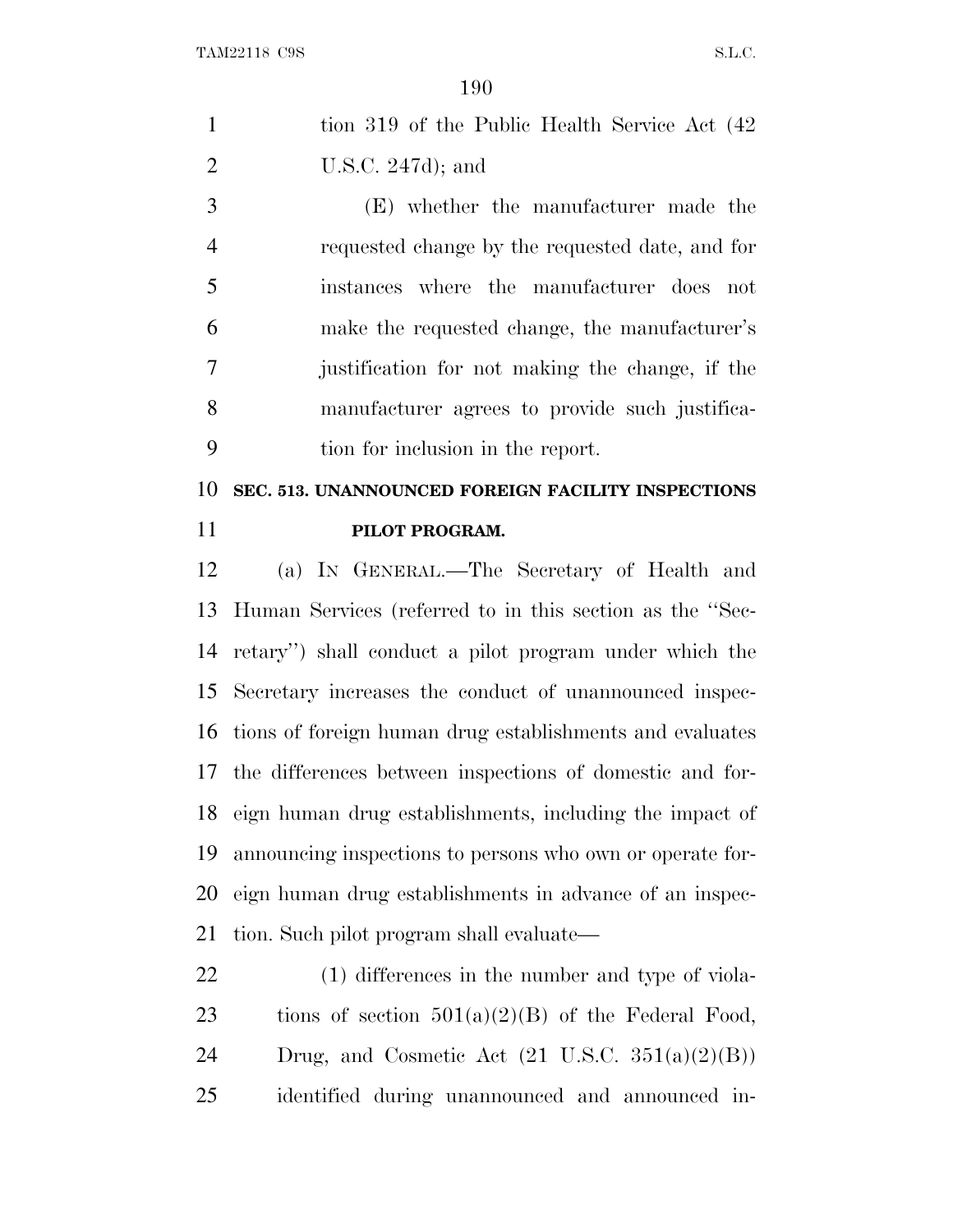spections of foreign human drug establishments and any other significant differences between each type of inspection; (2) costs and benefits associated with con- ducting announced and unannounced inspections of foreign human drug establishments; (3) barriers to conducting unannounced inspec- tions of foreign human drug establishments and any challenges to achieving parity between domestic and foreign human drug establishment inspections; and (4) approaches for mitigating any negative ef- fects of conducting announced inspections of foreign human drug establishments. (b) PILOT PROGRAM INITIATION.—The Secretary shall initiate the pilot program under this section not later than 180 days after the date of enactment of this Act. (c) REPORT.—The Secretary shall, not later than 180 days following the completion of the pilot program, make available on the website of the Food and Drug Administra- tion a final report on the pilot program under this section, including— (1) findings and any associated recommenda- tions with respect to the evaluation under subsection (a), including any recommendations to address iden-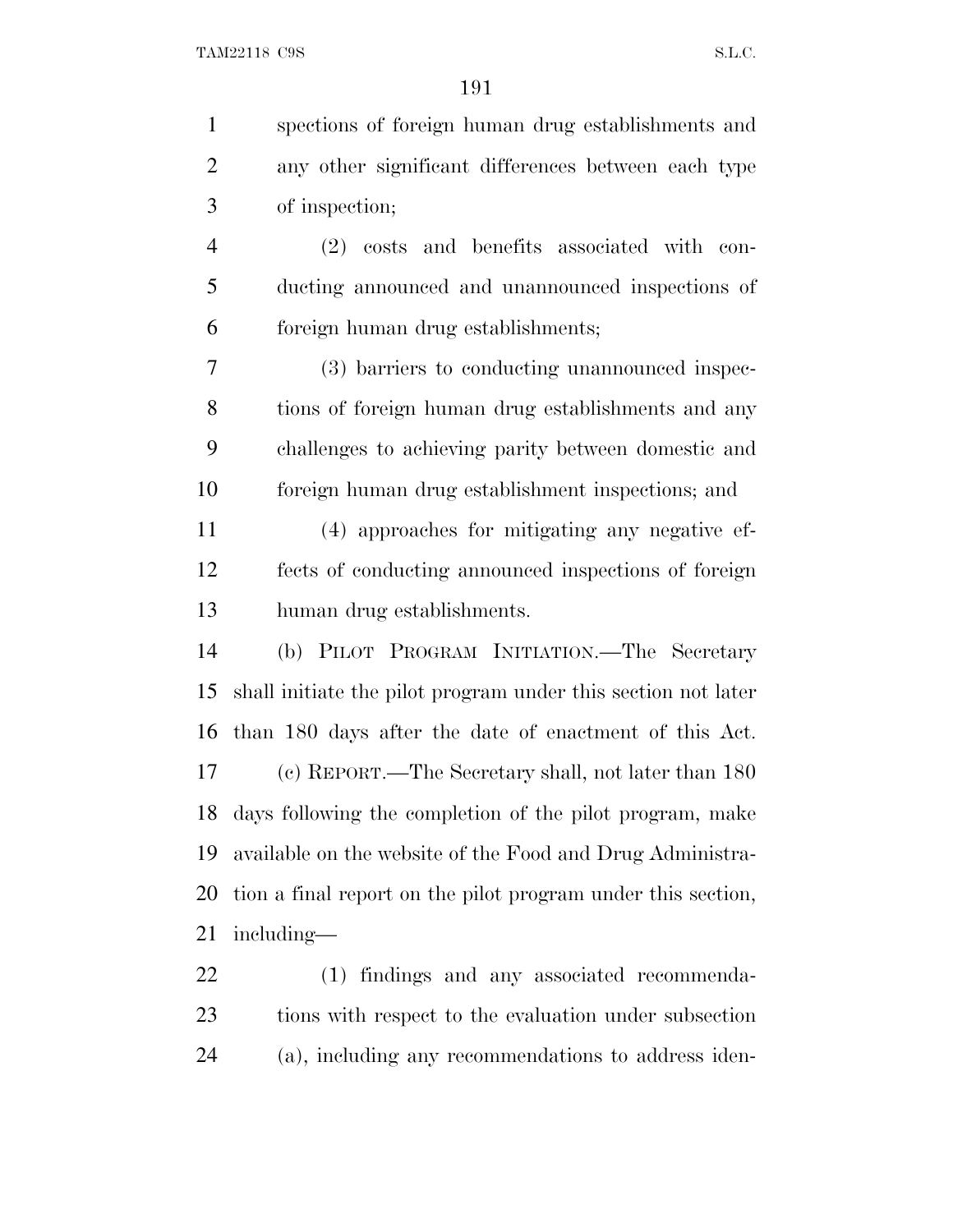tified barriers to conducting unannounced inspec-tions of foreign human drug establishments;

 (2) findings and any associated recommenda- tions regarding how the Secretary may achieve par- ity between domestic and foreign human drug in-spections; and

 (3) the number of unannounced inspections during the pilot that would not be unannounced under existing practices.

#### **SEC. 514. COMBATING COUNTERFEIT DEVICES.**

 (a) PROHIBITED ACTS.—Section 301 of the Federal Food, Drug, and Cosmetic Act (21 U.S.C. 331) is amend-ed by adding at the end the following:

 ''(fff)(1) Forging, counterfeiting, simulating, or false- ly representing, or without proper authority using any mark, stamp, tag, label, or other identification upon any device or container, packaging, or labeling thereof so as to render such device a counterfeit device.

 ''(2) Making, selling, disposing of, or keeping in pos- session, control, or custody, or concealing any punch, die, plate, stone, or other thing designed to print, imprint, or reproduce the trademark, trade name, or other identifying mark or imprint of another or any likeness of any of the foregoing upon any device or container, packaging, or la-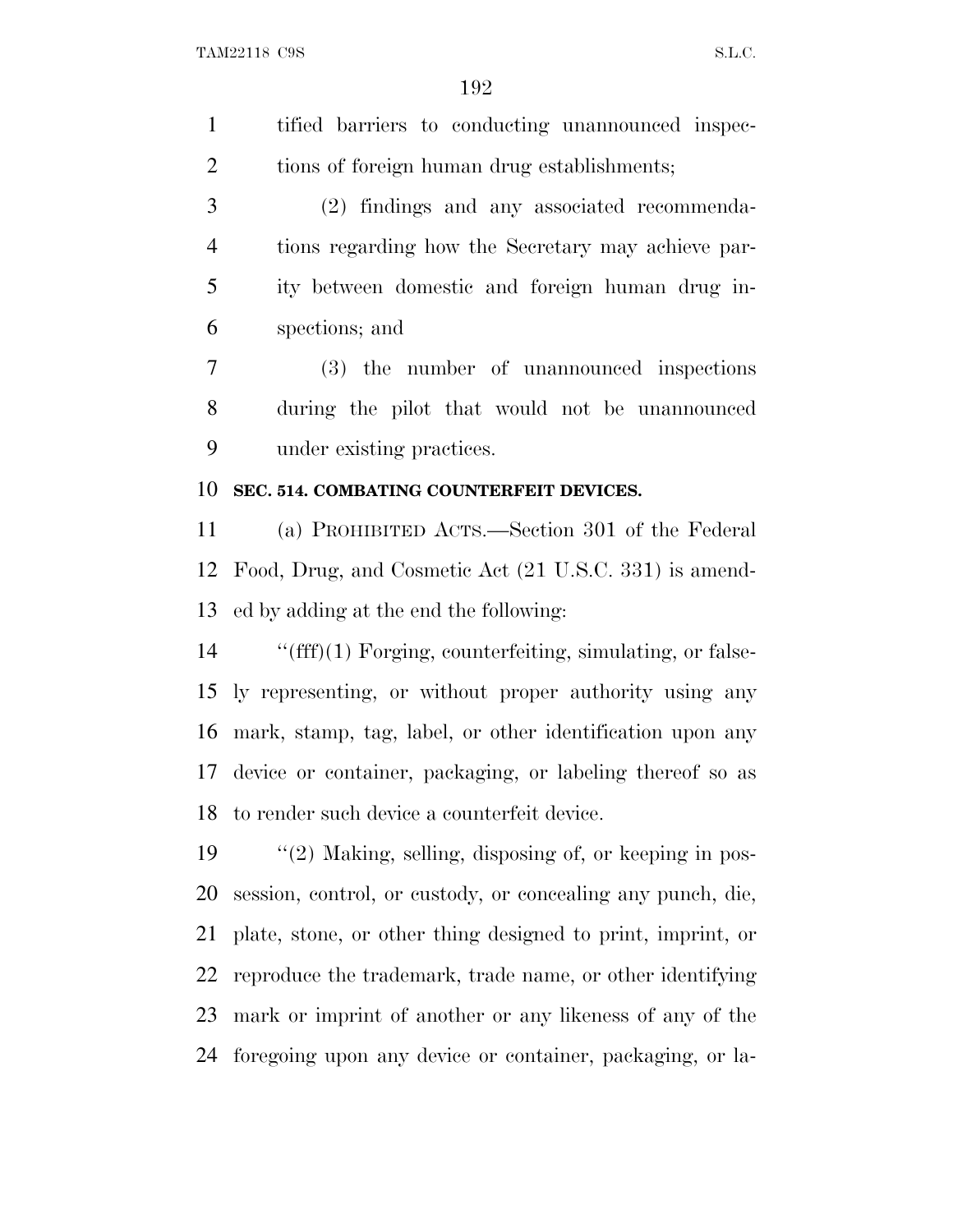beling thereof so as to render such device a counterfeit device.

 ''(3) The doing of any act which causes a device to be a counterfeit device, or the sale or dispensing, or the holding for sale or dispensing, of a counterfeit device.''.

 (b) PENALTIES.—Section 303 of the Federal Food, Drug, and Cosmetic Act (21 U.S.C. 333) is amended— 8 (1) in subsection (b)(8), by inserting  $\degree$ , or who

 violates section 301(fff)(3) by knowingly making, selling or dispensing, or holding for sale or dis- pensing, a counterfeit device,'' after ''a counterfeit drug''; and

13 (2) in subsection (c), by inserting  $\degree$ ; or (6) for having violated section 301(fff)(2) if such person acted in good faith and had no reason to believe that use of the punch, die, plate, stone, or other thing in- volved would result in a device being a counterfeit device, or for having violated section 301(fff)(3) if the person doing the act or causing it to be done acted in good faith and had no reason to believe that the device was a counterfeit device'' before the pe-riod.

 (c) SEIZURE.—Section 304(a)(2) of the Federal 24 Food, Drug, and Cosmetic Act  $(21 \text{ U.S.C. } 334(a)(2))$  is amended—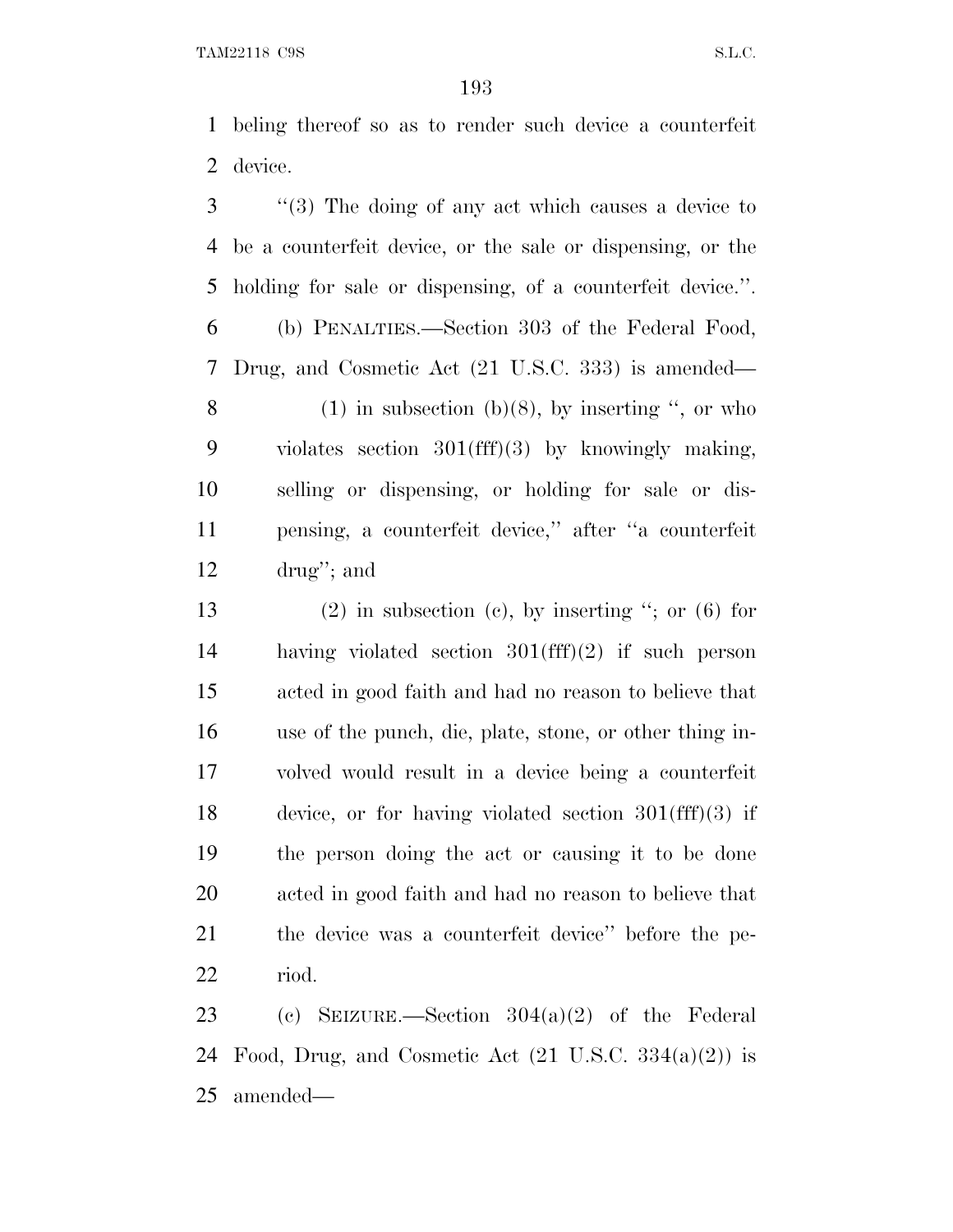| $\mathbf{1}$   | (1) by striking ", and $(E)$ " and inserting ",               |
|----------------|---------------------------------------------------------------|
| $\overline{2}$ | $(E)$ "; and                                                  |
| 3              | $(2)$ by inserting ", (F) Any device that is a                |
| $\overline{4}$ | counterfeit device, (G) Any container, packaging, or          |
| 5              | labeling of a counterfeit device, and (H) Any punch,          |
| 6              | die, plate, stone, labeling, container, or other thing        |
| 7              | used or designed for use in making a counterfeit de-          |
| 8              | vice or devices" before the period.                           |
| 9              | SEC. 515.<br>STRENGTHENING MEDICAL DEVICE SUPPLY              |
| 10             | <b>CHAINS.</b>                                                |
| 11             | (a) IN GENERAL.—Section 506J of the Federal                   |
| 12             | Food, Drug, and Cosmetic Act (21 U.S.C. 356j) is amend-       |
|                |                                                               |
| 13             | $ed$ —                                                        |
| 14             | $(1)$ by redesignating subsections (h) and (i) as             |
| 15             | subsections $(j)$ and $(k)$ , respectively; and               |
| 16             | $(2)$ by inserting after subsection $(g)$ the fol-            |
| 17             | lowing:                                                       |
| 18             | "(h) RISK MANAGEMENT PLANS.—Each manufac-                     |
| 19             | turer of a device that is critical to the public health, in-  |
| 20             | cluding devices that are life-supporting, life-sustaining, or |
| 21             | intended for use in emergency medical care or during sur-     |
| 22             | gery, shall develop, maintain, and, as appropriate, imple-    |
| 23             | ment a redundancy risk management plan that identifies        |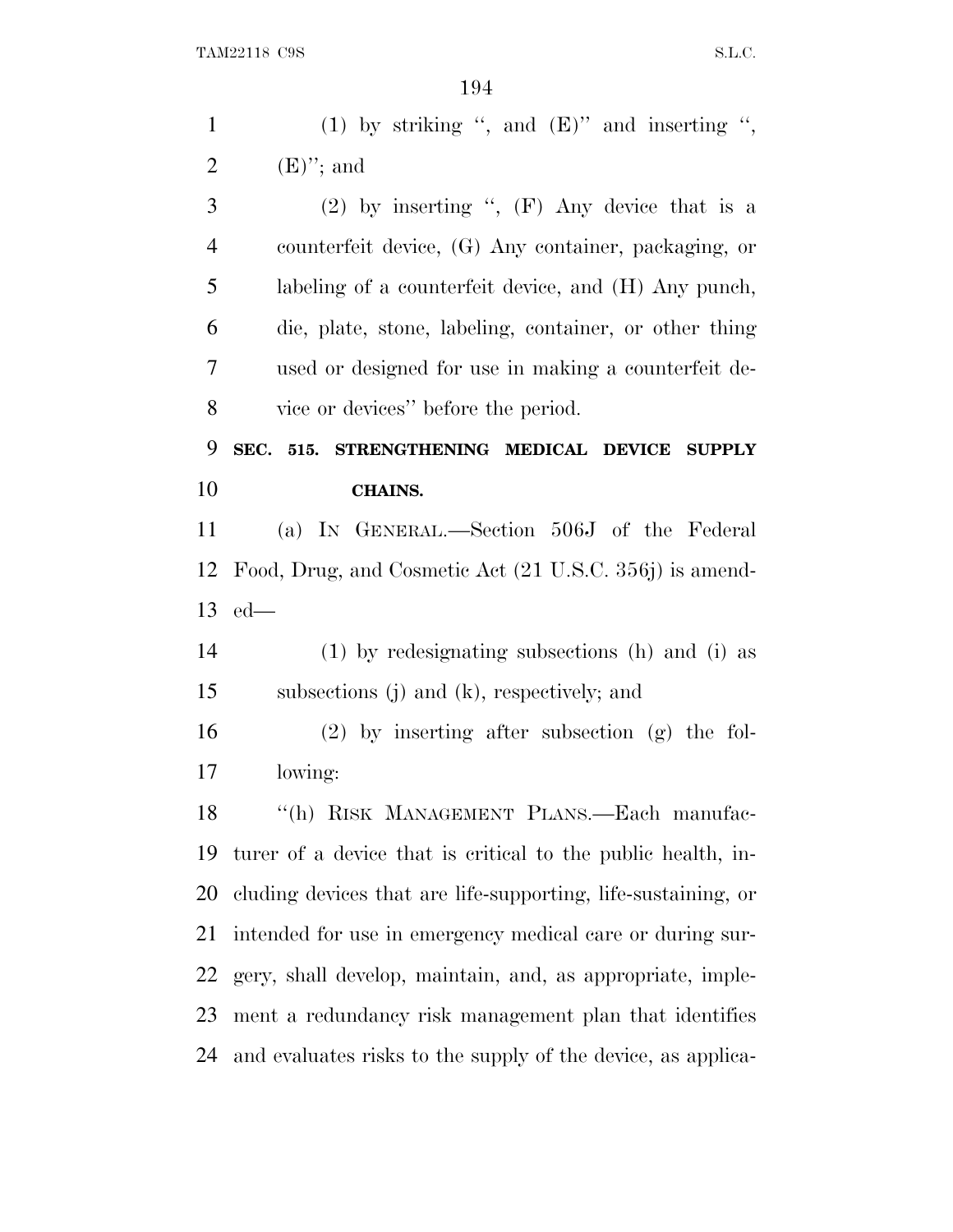ble, for each establishment in which such device is manu-factured. A risk management plan under this subsection—

3 ''(1) may identify and evaluate risks to the sup- ply of more than 1 device manufactured at the same establishment; and

 $(2)$  shall be subject to inspection and copying by the Secretary pursuant to section 704 or at the request of the Secretary.''.

 (b) REPORT.—Not later than 2 years after the date of enactment of this Act, and annually for 4 years there- after, the Secretary of Health and Human Services shall prepare and submit to the Committee on Health, Edu- cation, Labor, and Pensions of the Senate and the Com- mittee on Energy and Commerce of the House of Rep- resentatives a report on the use of information manufac- turers submit pursuant to section 506J of the Federal Food, Drug, and Cosmetic Act (21 U.S.C. 356j) and ap-plicable guidance issued with respect to such section.

#### **SEC. 516. PREVENTING MEDICAL DEVICE SHORTAGES.**

 (a) NOTIFICATIONS.—Section 506J of the Federal Food, Drug, and Cosmetic Act (21 U.S.C. 356j), as amended by section 515, is further amended—

 (1) in the flush text at the end of subsection (a), by inserting ''or of any other circumstance that is likely to lead to a meaningful disruption in the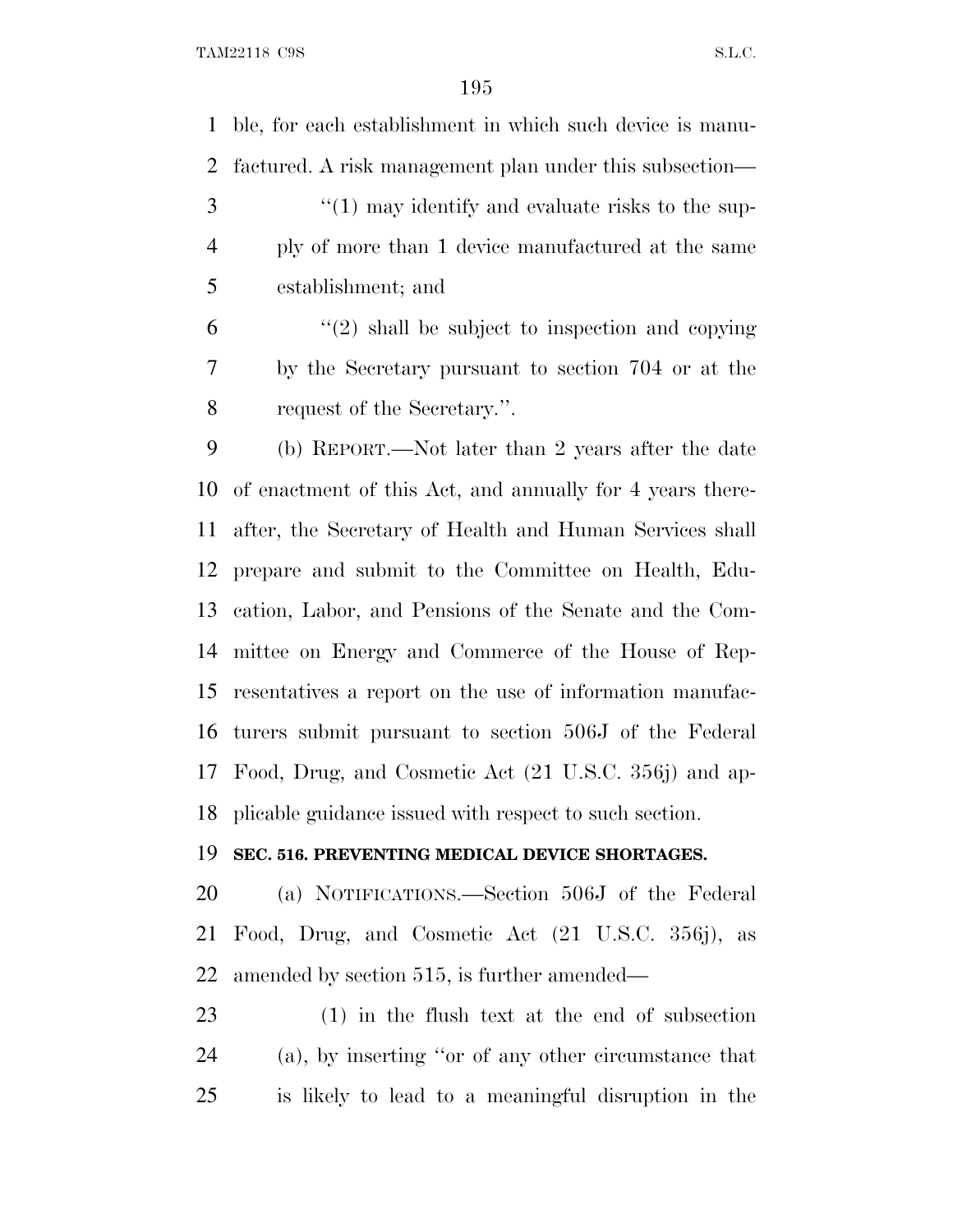supply of the device or a shortage of the device and other devices that could reasonably be substituted for that device in the United States'' before the pe-riod;

 (2) in subsection (f), by inserting "or (i)" after ''subsection (a)''; and

 (3) by inserting after subsection (h), as added by section 515, the following:

 ''(i) ADDITIONAL NOTIFICATIONS.—The Secretary may receive notifications from a manufacturers of a device that is life-supporting, life-sustaining, or intended for use in emergency medical care or during surgery, or any other device the Secretary determines to be critical to the public health, pertaining to a permanent discontinuance in the manufacture of the device (except for any discontinuance as a result of an approved modification of the device) or an interruption of the manufacture of the device that is likely to lead to a meaningful disruption in the supply of that device in the United States, and the reasons for such discontinuance or interruption.''.

 (b) GUIDANCE ON VOLUNTARY NOTIFICATIONS OF DISCONTINUANCE OR INTERRUPTION OF DEVICE MANU- FACTURE.—Not later than 1 year after the date of enact- ment of this Act, the Secretary shall issue draft guidance to facilitate voluntary notifications under subsection (i) of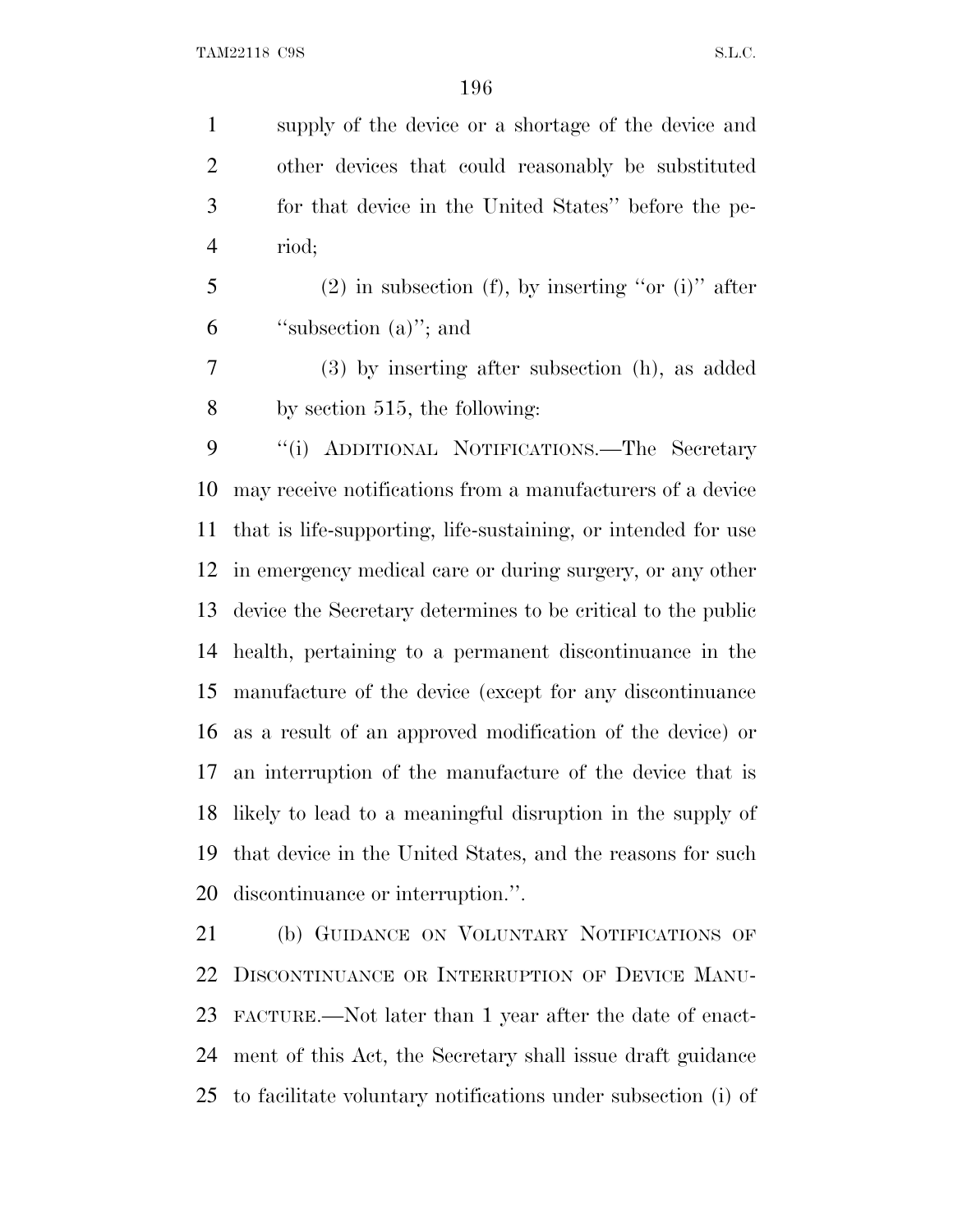section 506J of the Federal Food, Drug, and Cosmetic Act (21 U.S.C. 356j), as added by subsection (a). Such guidance shall include a description of circumstances in which a voluntary notification under such subsection (i) may be appropriate, recommended timeframes within which sponsors should submit such a notification, the process for receiving such notifications, and actions the Secretary may take to mitigate or prevent a shortage re- sulting from a discontinuance or interruption in the manu- facture of a device for which such notification is received. The Secretary shall issue final guidance not later than 1 year after the close of the comment period for the draft guidance.

### **SEC. 517. REMOTE RECORDS ASSESSMENTS FOR MEDICAL DEVICES.**

16 (a) FACTORY INSPECTION.—Section  $704(a)(4)(A)$  of the Federal Food, Drug, and Cosmetic Act (21 U.S.C. 18  $374(a)(4)(A)$  is amended—

 (1) in the first sentence, by inserting ''or de-vice'' after ''processing of a drug''; and

 (2) in the second sentence, by striking ''shall include'' and all that follows through the period at the end and inserting the following: ''shall include—  $\langle (A)$  a sufficient description of the records requested; and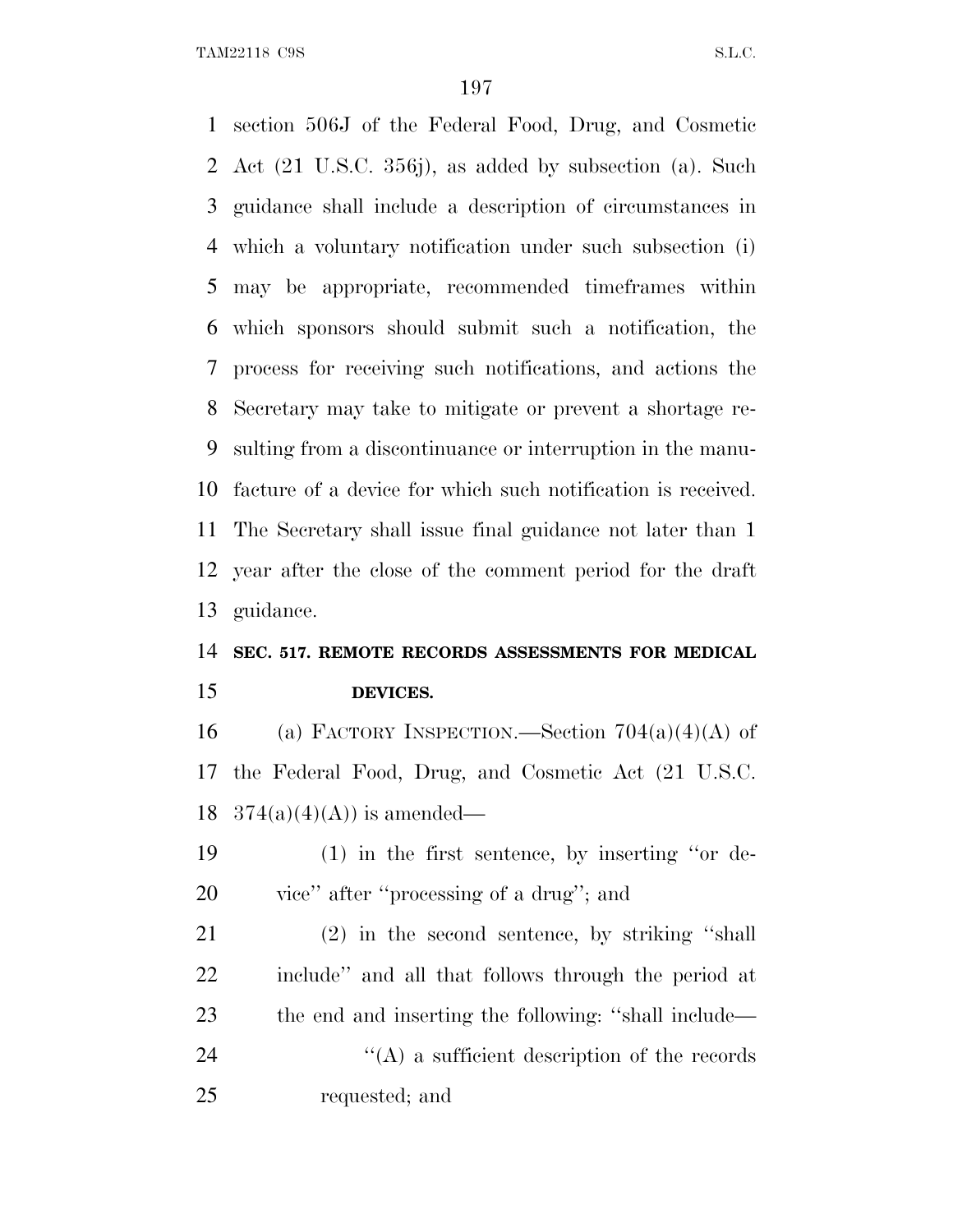1  $\langle$  (B) a rationale for requesting such infor- mation in advance of, or in lieu of, an inspec-tion.''.

 (b) GUIDANCE.—Not later than 1 year after the date of enactment of this Act, the Secretary shall issue draft guidance describing circumstances in which the Secretary intends to issue requests for records or other information in advance of, or in lieu of, an inspection, processes for responding to such requests electronically or in physical form, and factors the Secretary intends to consider in eval- uating whether such records are provided within a reason- able timeframe, within reasonable limits, and in a reason- able manner, accounting for resource and other limitations that may exist, including for small businesses. The Sec- retary shall issue final guidance not later than 1 year after the close of the comment period for the draft guidance. **SEC. 518. ADVANCED MANUFACTURING TECHNOLOGIES DESIGNATION PILOT PROGRAM.** 

 Subchapter A of chapter V of the Federal Food, Drug, and Cosmetic Act (21 U.S.C. 351 et seq.), as amended by section 506, is further amended by inserting after section 506K the following: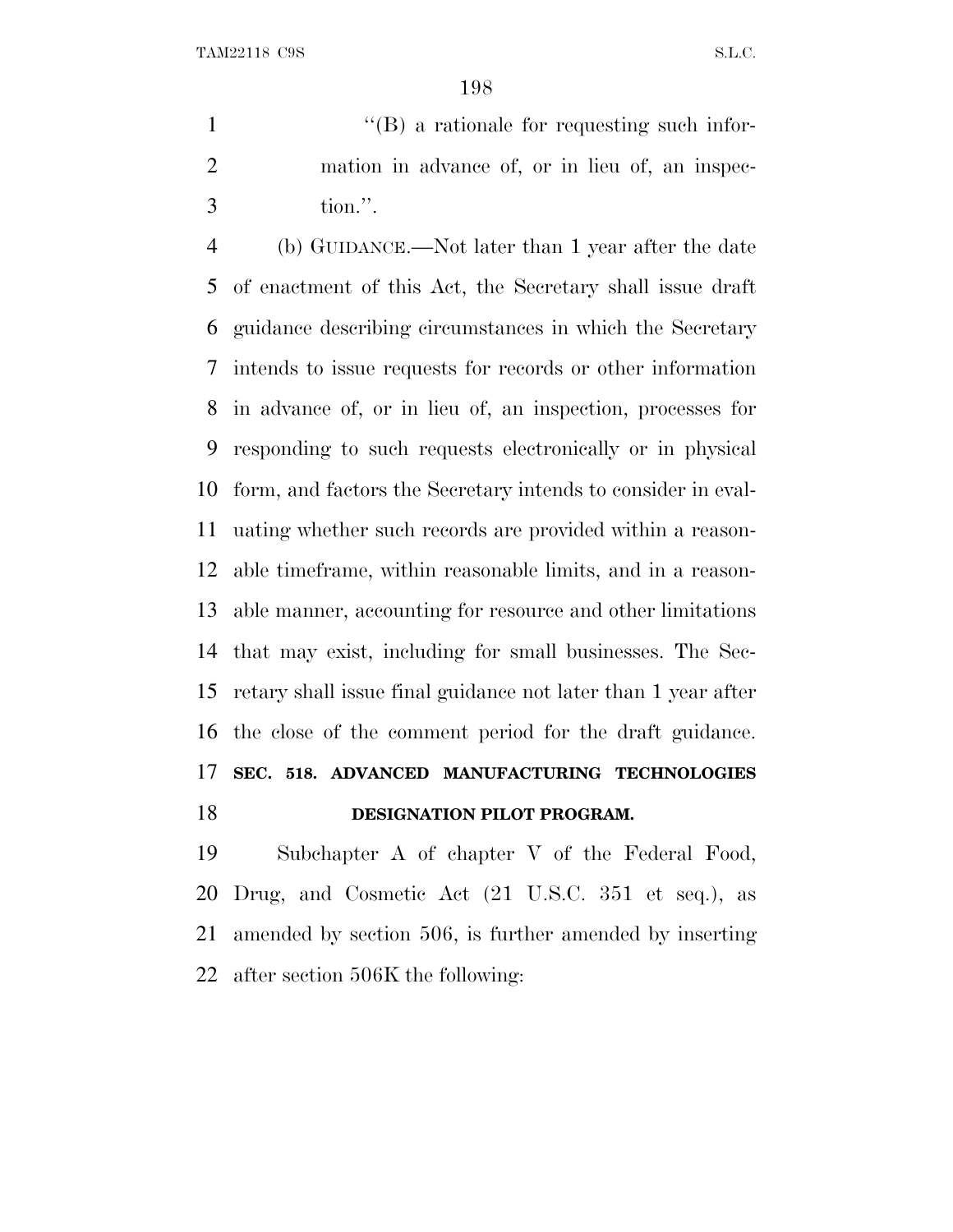### **''SEC. 506L. ADVANCED MANUFACTURING TECHNOLOGIES DESIGNATION PILOT PROGRAM.**

 ''(a) I<sup>N</sup> GENERAL.—Not later than 1 year after the date of enactment of this section, the Secretary shall ini- tiate a pilot program under which persons may request designation of an advanced manufacturing technology as described in subsection (b).

 ''(b) DESIGNATION PROCESS.—The Secretary shall establish a process for the designation under this section of methods of manufacturing drugs, including biological products, as advanced manufacturing technologies. A method of manufacturing, including a combination of manufacturing methods, is eligible for designation as an advanced manufacturing technology if such method incor- porates a novel technology, or uses an established tech- nique or technology in a novel way, that will substan-tially—

18 ''(1) enhance drug quality; or

19  $(2)$  improve the manufacturing process for a 20 drug  $[$ and maintain drug quality $]$ , including by—

21 ''(A) reducing development time for a drug using the designated manufacturing method; or 23 "'(B) increasing or maintaining the supply of—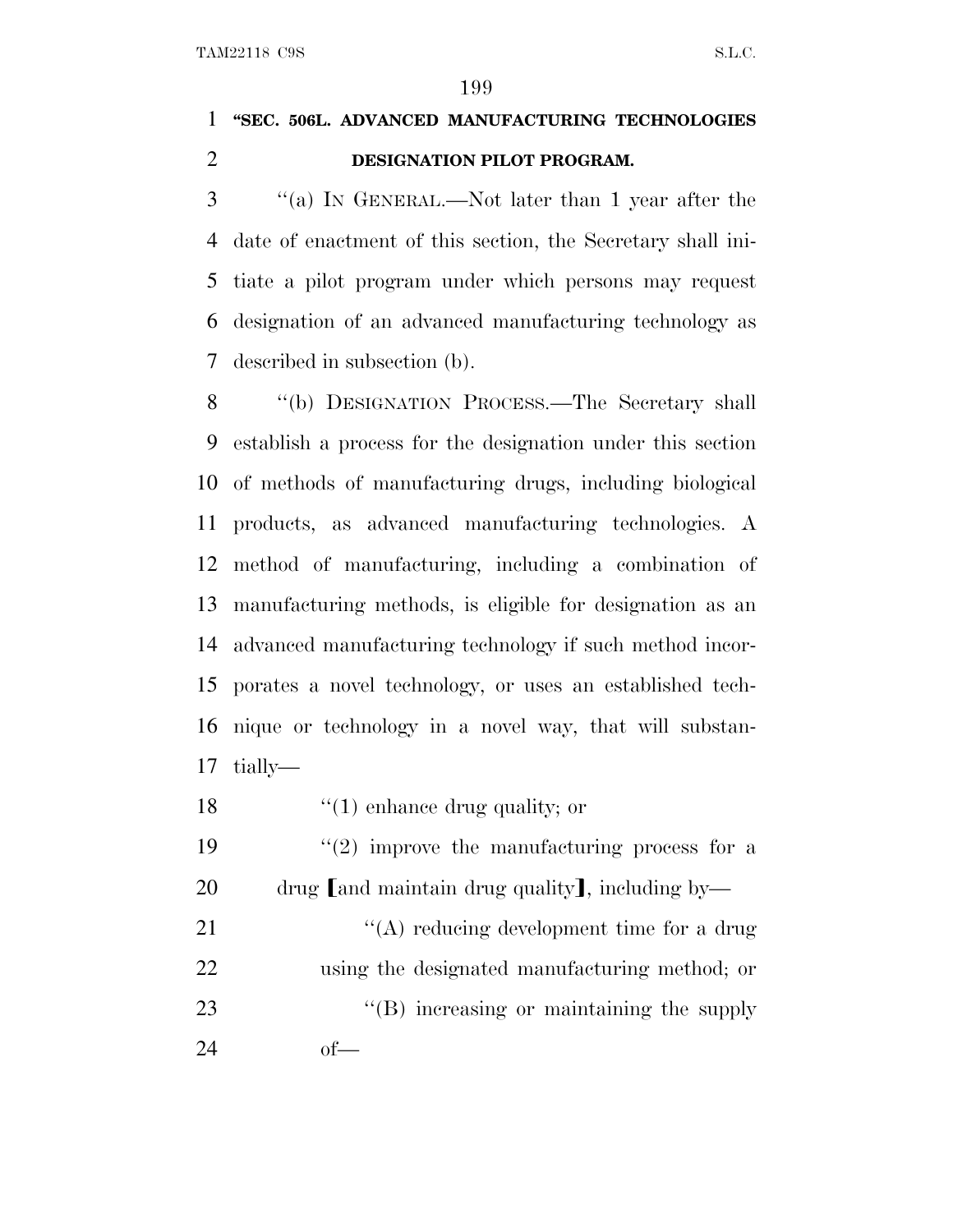| $\mathbf{1}$   | "(i) a drug that is life-supporting,                   |
|----------------|--------------------------------------------------------|
| $\overline{2}$ | life-sustaining, or of critical importance to          |
| 3              | providing health care; or                              |
| $\overline{4}$ | "(ii) a drug that is on the drug short-                |
| 5              | age list under section 506E.                           |
| 6              | "(c) EVALUATION OF AN ADVANCED MANUFAC-                |
| 7              | TURING TECHNOLOGY.-                                    |
| 8              | "(1) SUBMISSION.—A person who requests des-            |
| 9              | ignation of a method of manufacturing as an ad-        |
| 10             | vanced manufacturing technology under this section     |
| 11             | shall submit to the Secretary data or information      |
| 12             | demonstrating that the method of manufacturing         |
| 13             | meets the criteria described in subsection (b) in a    |
| 14             | particular context of use. A request for the designa-  |
| 15             | tion may be made concurrently with, or at any time     |
| 16             | after, the submission for an investigational use ex-   |
| 17             | emption under section $505(i)$ of this Act or section  |
| 18             | $351(a)(3)$ of the Public Health Service Act. The Sec- |
| 19             | retary may facilitate the development and review of    |
| 20             | such data or information by—                           |
| 21             | $\lq\lq$ providing timely advice to, and inter-        |
| 22             | active communication with, such person regard-         |
| 23             | ing the development of the method of manufac-          |
| 24             | turing; and                                            |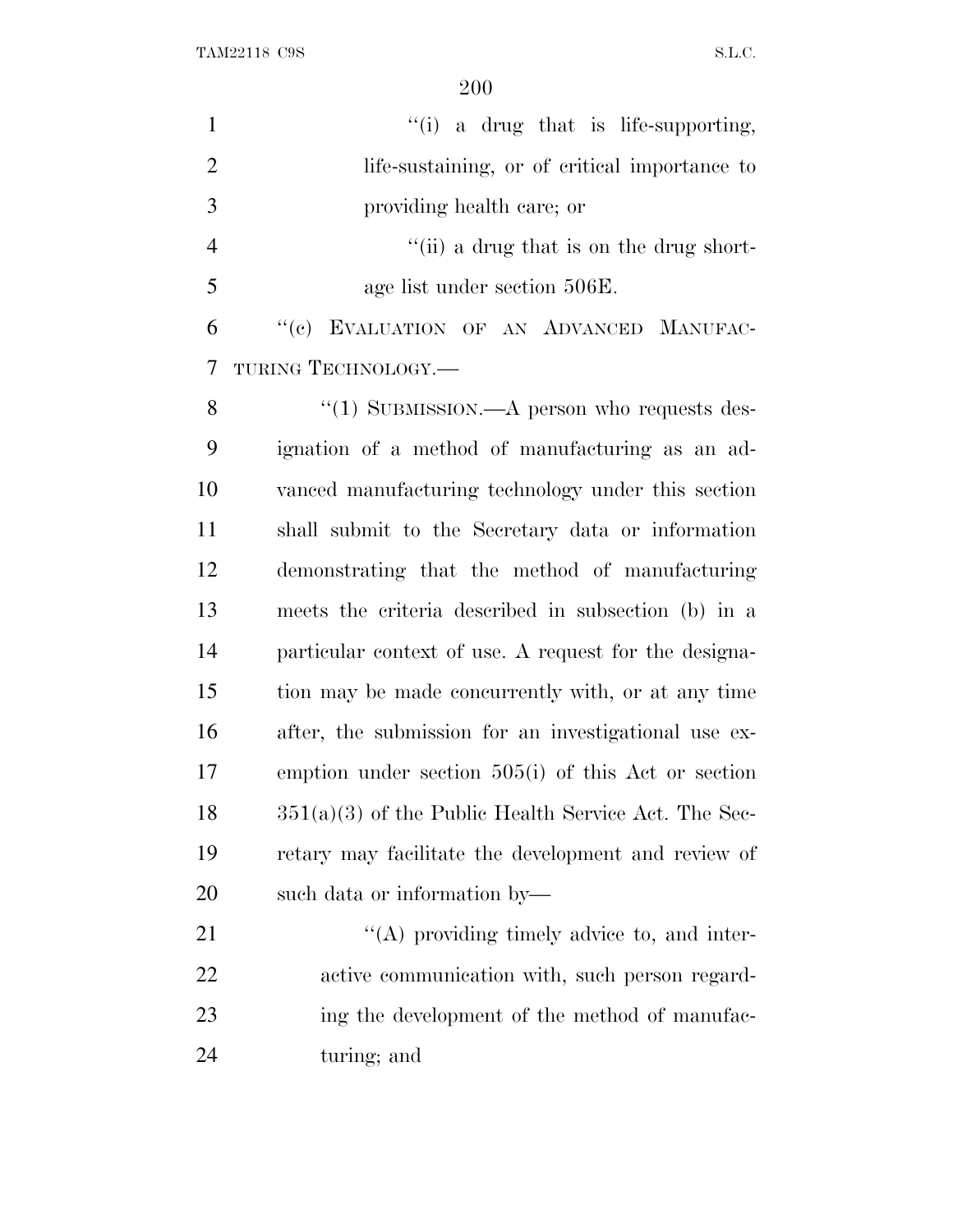$\langle$  (B) involving senior managers and experi- enced staff of the Food and Drug Administra- tion, as appropriate, in a collaborative, cross- disciplinary review of the method of manufac-turing, as applicable.

 ''(2) EVALUATION.—Not later than 180 cal- endar days after the receipt of a request under para- graph (1), the Secretary shall determine whether to designate such method of manufacturing as an ad- vanced manufacturing technology, in a particular context of use, based on the data and information submitted under paragraph (1) and the criteria de-scribed in subsection (b).

 ''(d) DESIGNATION AS AN ADVANCED MANUFAC- TURING TECHNOLOGY.—If the Secretary designates a method of manufacturing as an advanced manufacturing technology, the Secretary shall—

18 ''(1) expedite the development and review of an application submitted under section 505 of this Act or section 351 of the Public Health Service Act, in-21 cluding supplemental applications, for drugs that are manufactured using a designated advanced manufac-turing technology; and

24 ''(2) allow the holder of an advanced technology designation, or a person authorized by the advanced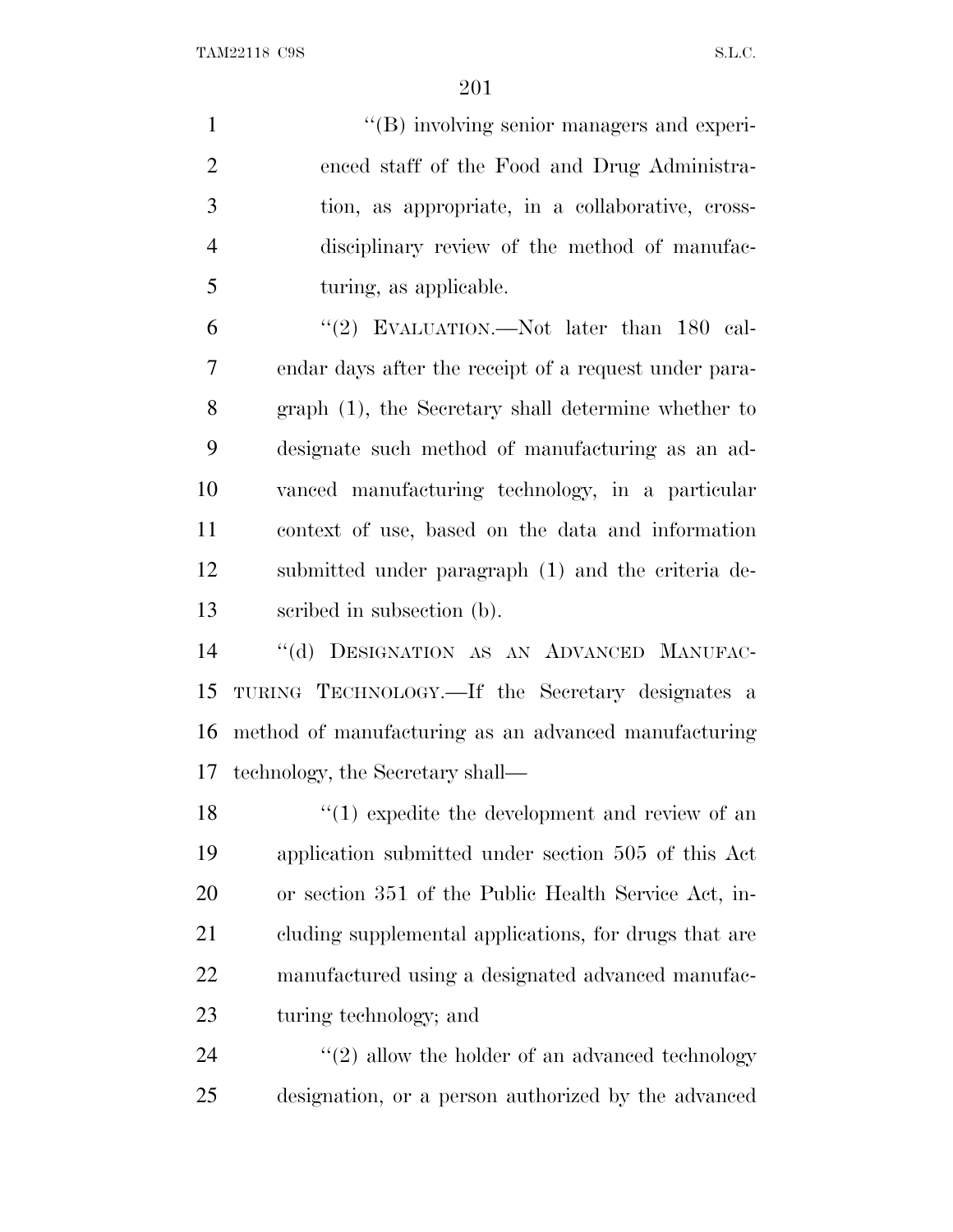| $\mathbf{1}$   | manufacturing technology designation holder, to ref-   |
|----------------|--------------------------------------------------------|
| $\overline{2}$ | erence [or rely upon], in an application submitted     |
| 3              | under section 505 of this Act or section 351 of the    |
| $\overline{4}$ | Public Health Service Act, including a supplemental    |
| 5              | application, data and information about the des-       |
| 6              | ignated advanced manufacturing technology for use      |
| 7              | in manufacturing drugs in the same context of use      |
| 8              | for which the designation was granted.                 |
| 9              | "(e) IMPLEMENTATION AND EVALUATION OF AD-              |
| 10             | VANCED MANUFACTURING TECHNOLOGIES PILOT.—              |
| 11             | "(1) PUBLIC MEETING.—The Secretary shall               |
| 12             | publish in the Federal Register a notice of a public   |
| 13             | meeting, to be held not later than 180 days after the  |
| 14             | date of enactment of this section, to discuss, and ob- |
| 15             | tain input and recommendations from relevant           |
| 16             | stakeholders regarding—                                |
| 17             | "(A) the goals and scope of the pilot pro-             |
| 18             | gram, and a suitable framework, procedures,            |
| 19             | and requirements for such program; and                 |
| 20             | "(B) ways in which the Food and Drug                   |
| 21             | Administration will support the use of advanced        |
| 22             | manufacturing technologies and other innova-           |
| 23             | tive manufacturing approaches for drugs.               |
| 24             | $``(2)$ PILOT PROGRAM GUIDANCE.—                       |
| 25             | "(A) IN GENERAL.—The Secretary shall—                  |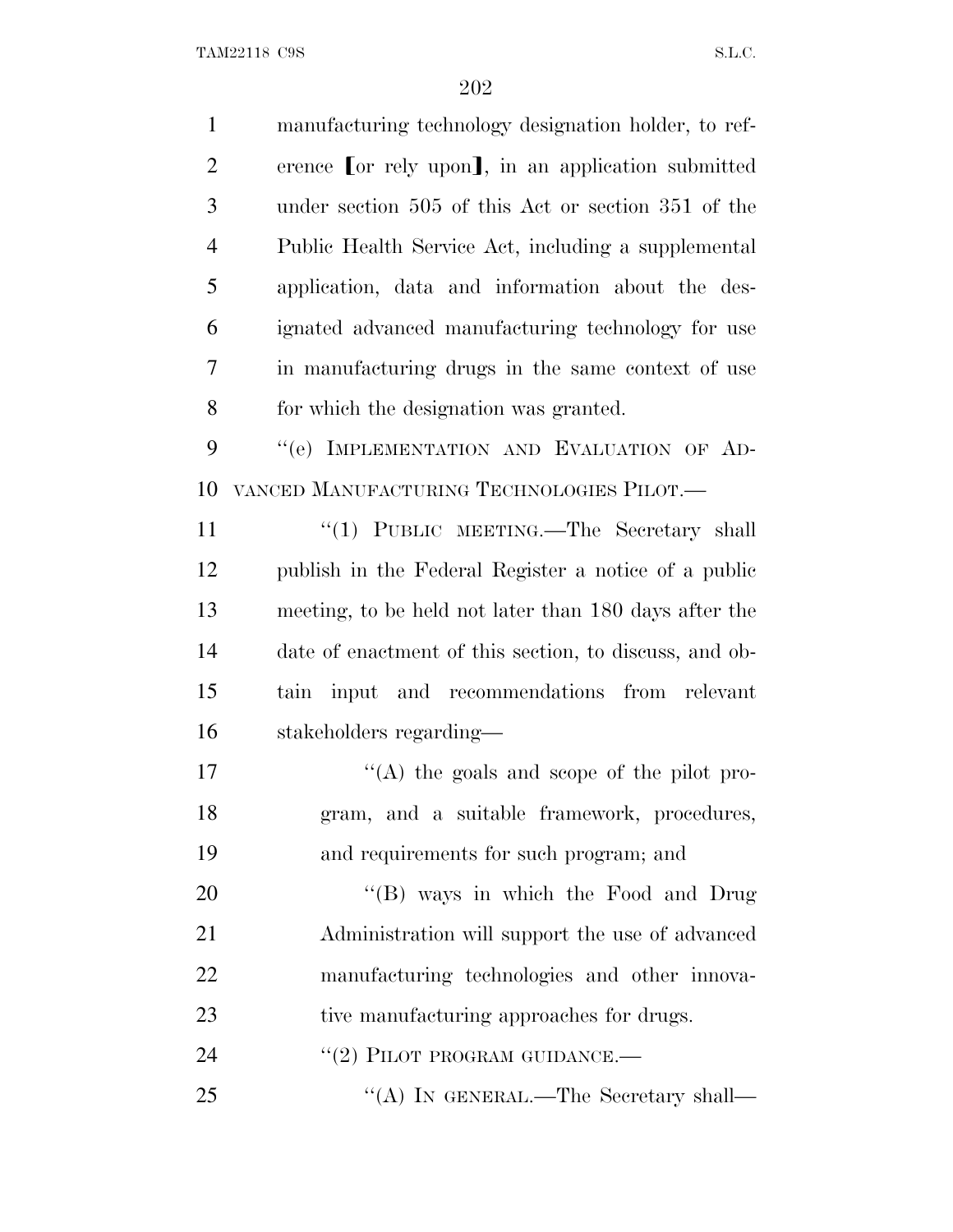| $\mathbf{1}$   | "(i) not later than 180 days after the      |
|----------------|---------------------------------------------|
| $\mathfrak{2}$ | public meeting under paragraph (1), issue   |
| 3              | draft guidance regarding the goals and im-  |
| $\overline{4}$ | plementation of the pilot program under     |
| 5              | this section; and                           |
| 6              | "(ii) not later than 2 years after the      |
| 7              | date of enactment of this section, issue    |
| 8              | final guidance regarding the implementa-    |
| 9              | tion of such program.                       |
| 10             | "(B) CONTENT.—The guidance described        |
| 11             | in subparagraph (A) shall address—          |
| 12             | "(i) the process by which a person          |
| 13             | may request a designation under sub-        |
| 14             | section $(b)$ ;                             |
| 15             | "(ii) the data and information that a       |
| 16             | person requesting such a designation is re- |
| 17             | quired to submit under subsection (c), and  |
| 18             | how the Secretary intents to evaluate such  |
| 19             | submissions;                                |
| 20             | "(iii) the process to expedite the de-      |
| 21             | velopment and review of applications under  |
| 22             | subsection (d); and                         |
| 23             | $``(iv)$ the criteria described in sub-     |
| 24             | section (b) for eligibility for such a des- |
| 25             | <i>ignation.</i>                            |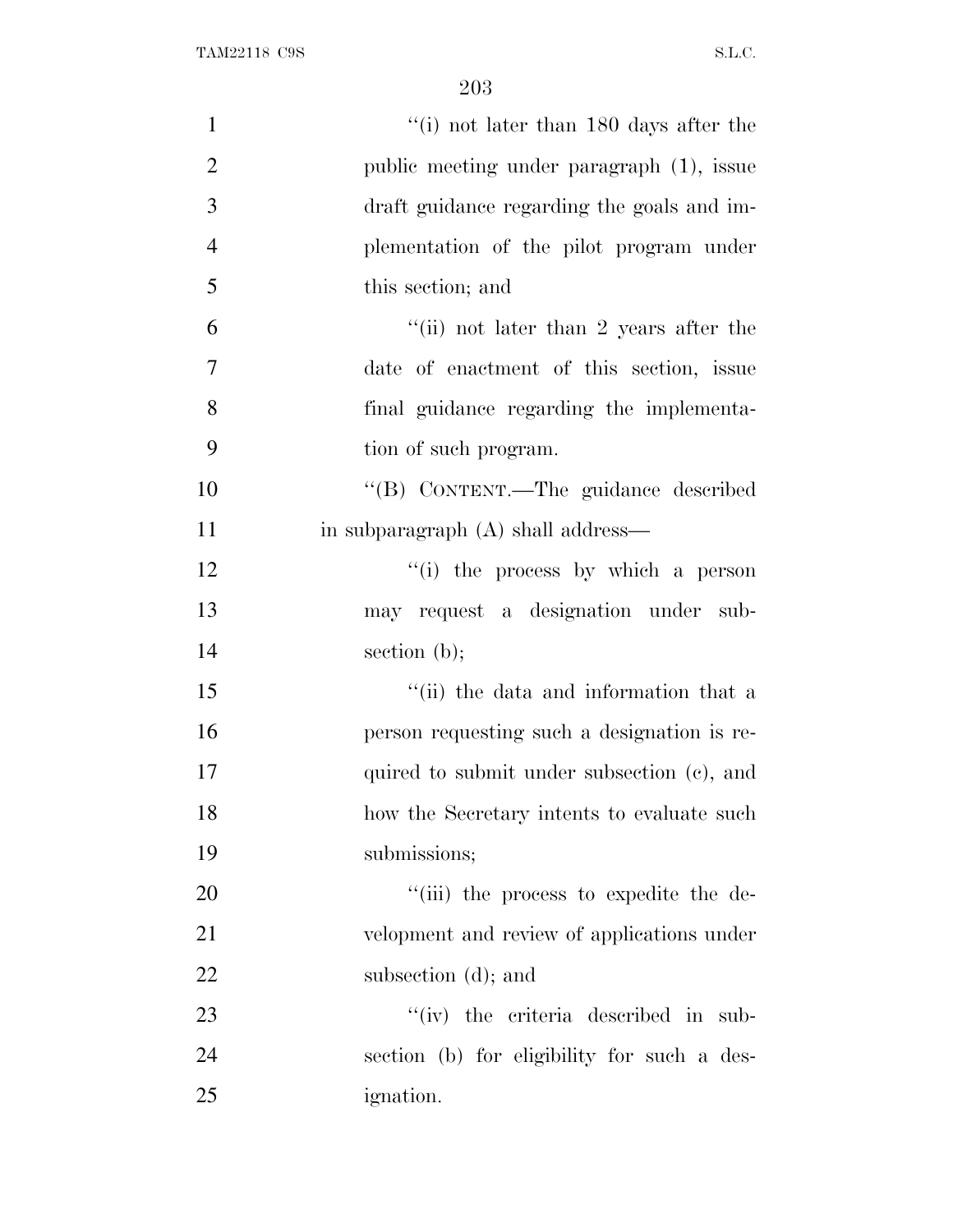1 ''(3) REPORT.—Not later than 3 years after the 2 date of enactment of this section and annually there- after, the Secretary shall submit to the Committee on Health, Education, Labor, and Pensions of the Senate and the Committee on Energy and Com- merce of the House of Representatives a report con- taining a description and evaluation of the pilot pro- gram being conducted under this section, including the types of innovative manufacturing approaches supported under the program. ''(f) SUNSET.—The Secretary may not carry out a

 pilot program initiated under this section after October 1, 2027.''.

### **SEC. 519. TECHNICAL CORRECTIONS.**

 (a) TECHNICAL CORRECTIONS TO THE CARES ACT.—Division A of the CARES Act (Public Law 116– 136) is amended—

18 (1) in section 3111(1), by striking "in para- graph (1)'' and inserting ''in the matter preceding 20 paragraph  $(1)$ ";

21 (2) in section  $3112(d)(1)$ , by striking "and sub- paragraphs (A) and (B)'' and inserting ''as subpara-23 graphs  $(A)$  and  $(B)$ "; and